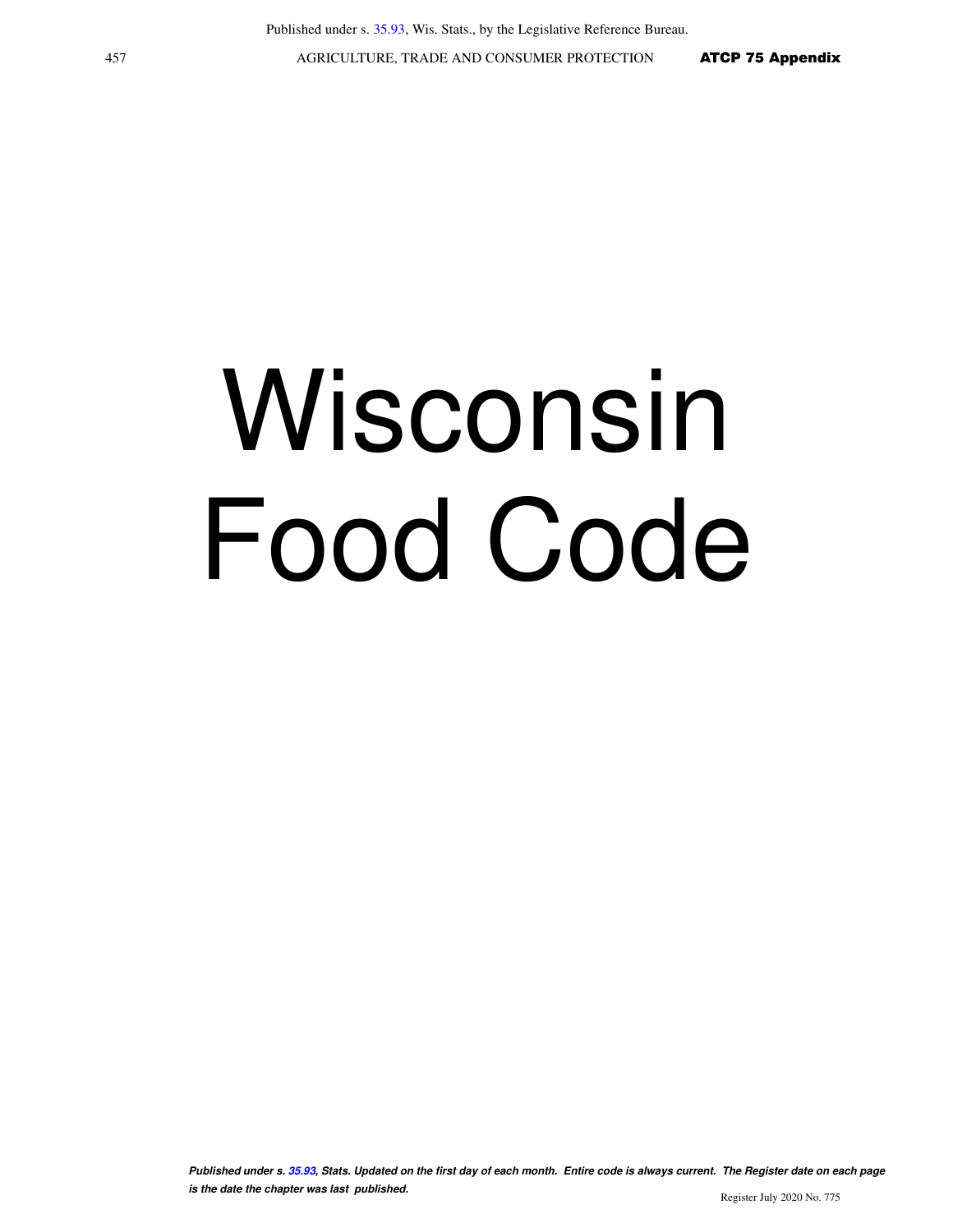## **PREFACE**

#### **Information to Assist the User**

The following information explains the organizational format and the meaning of explanatory conventions used in the Wisconsin Food Code, intended to make the Code easier to use.

#### **Structural Nomenclature**

Each chapter of the Food Code is divided into the following subunits. The system of numbering for a chapter and any of its subunits uses the following format:

| Chapter          | 9                  |
|------------------|--------------------|
| Part             | $9 - 1$            |
| Subpart          | $9 - 101$          |
| Section (§)      | $9 - 101.11$       |
| Paragraph $(\P)$ | $9-101.11(A)$      |
| Subparagraph     | $9-101.11$ (A) (1) |

Code provisions are either appropriate for citing and debiting on an inspection report or they are not. Those not intended for citing/debiting are identified by the digits following the decimal point in the numbering system. These "nondebitable" provisions fall into two categories, those that end with two digits after the decimal point and the last digit is a zero, e.g., § 1–201.10; and those that end with three digits after the decimal point and the last 2 digits are zeros, e.g., § 8−805.100.

Two types of internal cross referencing are widely used throughout the Code to eliminate the need for restating provisions.

A. The first type of cross reference uses phrases that contain the word "under," e.g., "as specified under... (followed by the relevant portion of the Code)."

The purpose of this type of cross reference is to:

1) Alert the reader to relevant information, and

2) Provide a system by which each violation is recorded under the one most appropriate provision. This type of cross reference signals to the reader the provision of the Code under which a certain violation is properly cited/debited.

B. The second type of cross reference uses phrases that contain the word "in," e.g., "as specified in...(followed by the relevant portion of the Code)."

The purpose of this type of cross reference is to:

1) Indicate the specific provisions of a separate document such as a federal regulation that are being incorporated by reference in the requirement of the Code, e.g., ¶ 3−201.11 (C); or

2) Refer the reader to a nondebitable provision of the Code providing further information for consideration, such as provision for an exception or for an allowance to comply via an alternative method.

For example, ¶ 3−201.16 (A) begins with "Except as specified in ¶ (B)..." and ¶ (B) states the relevant exceptions to ¶ (A). Paragraph 3−201.11 (E) states in part, "... as specified in ¶ 3−401.11 (C)" and ¶ 3−401.11 (C) provides for an allowance to serve or sell raw or undercooked, whole−meat, intact beef steaks in a ready−to−eat form.

If you review the exception in ¶ 3−201.16 (B) and the allowance in ¶ 3−401.11 (C), you will see that exceptions and allowances often contain conditions of compliance, i.e., conditions that must be met in order for the exception or allowance to apply.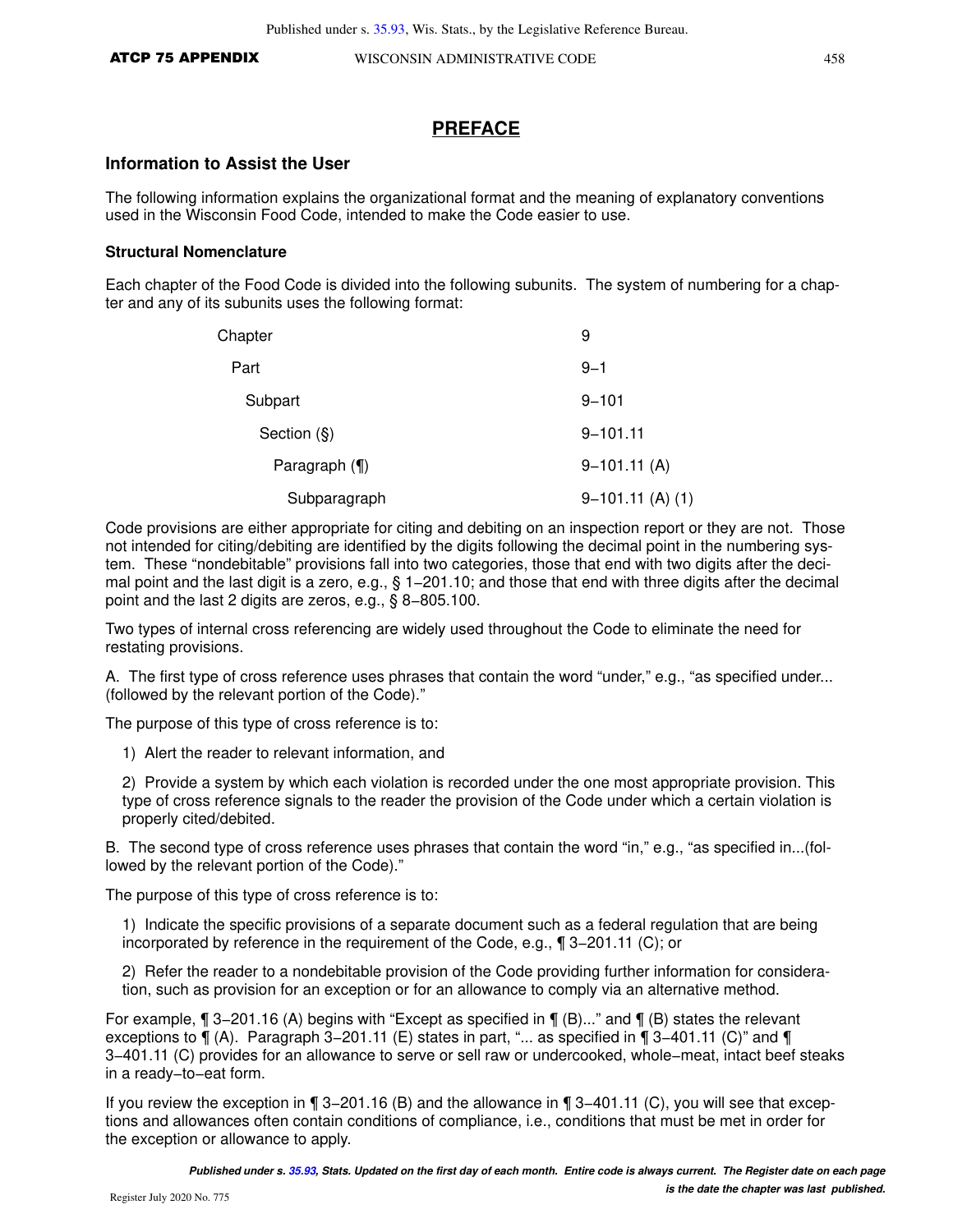Based on the violation being cited, the substance of the text being referred to and the context in which the reference is made, users of the Code must infer the intent of the cross reference. That is, the user must determine if the cross reference simply alerts the user to additional information about the requirement or if the cross reference:

- sends (via the word "under") the citing/debiting to another Code provision; or
- incorporates (via the word "in") the referenced requirements into the Code provision.

The Wisconsin Food Code presents requirements by principle rather than by subject. For example, equipment requirements are presented under headings such as Materials, Design and Construction, Numbers and Capacities, Location and Installation, and Maintenance and Operation rather than by refrigerators, sinks, and thermometers. In this way, provisions need be stated only once rather than repeated for each piece or category of equipment. Where there are special requirements for specific equipment, the requirement is delineated under the appropriate principle (e.g., Design and Construction) and listed separately in the index.

#### **Categories of Importance:**

Priority Items, Priority Foundation Items, and Core Items

Requirements contained in the Food Code are identified as being in one of 3 categories of importance:

PRIORITY ITEM (i.e., a provision in this Code whose application contributes directly to the elimination, prevention or reduction to an acceptable level, hazards associated with foodborne illness or injury and there is no other provision that more directly controls the hazard);

PRIORITY FOUNDATION ITEM (i.e., a provision in this Code whose application supports, facilitates, or enables one or more PRIORITY ITEMS); and

CORE ITEM (i.e., a provision in this Code that is not designated as a PRIORITY ITEM or a PRIORITY FOUNDATION ITEM and that usually relates to general sanitation, operational controls, sanitation standard operating procedures (SSOPs), facilities or structures, equipment design, or general maintenance).

A  $P^{\prime\prime}$  or  $P^{\prime\prime}$  designation after a paragraph or subparagraph indicates that the provision within that section is a PRIORITY ITEM or PRIORITY FOUNDATION ITEM. Any unmarked provisions within a section are CORE ITEMS.

#### **Font Style**

- Italics Text Portions of some sections are written in italics. These provisions are not requirements, but are provided to convey relevant information about specific exceptions and alternative means for compliance. Italics are often pursuant to a preceding provision that states a requirement, to which the italics offer an exception or another possibility. Italicized sections usually involve the words "except for," "may," "need not," or "does not apply." See, e.g.,  $\P$ 3−202.18 (D).
- TEXT IN "caps" Defined words and terms are in "caps" in the text to indicate that they are defined under ¶ 1−201.10 (B) or § 12−101.12, and that the meaning of a provision is to be interpreted in the defined context. A concerted effort was also made to capitalize all forms and combinations of those defined words and terms that are related to the definition.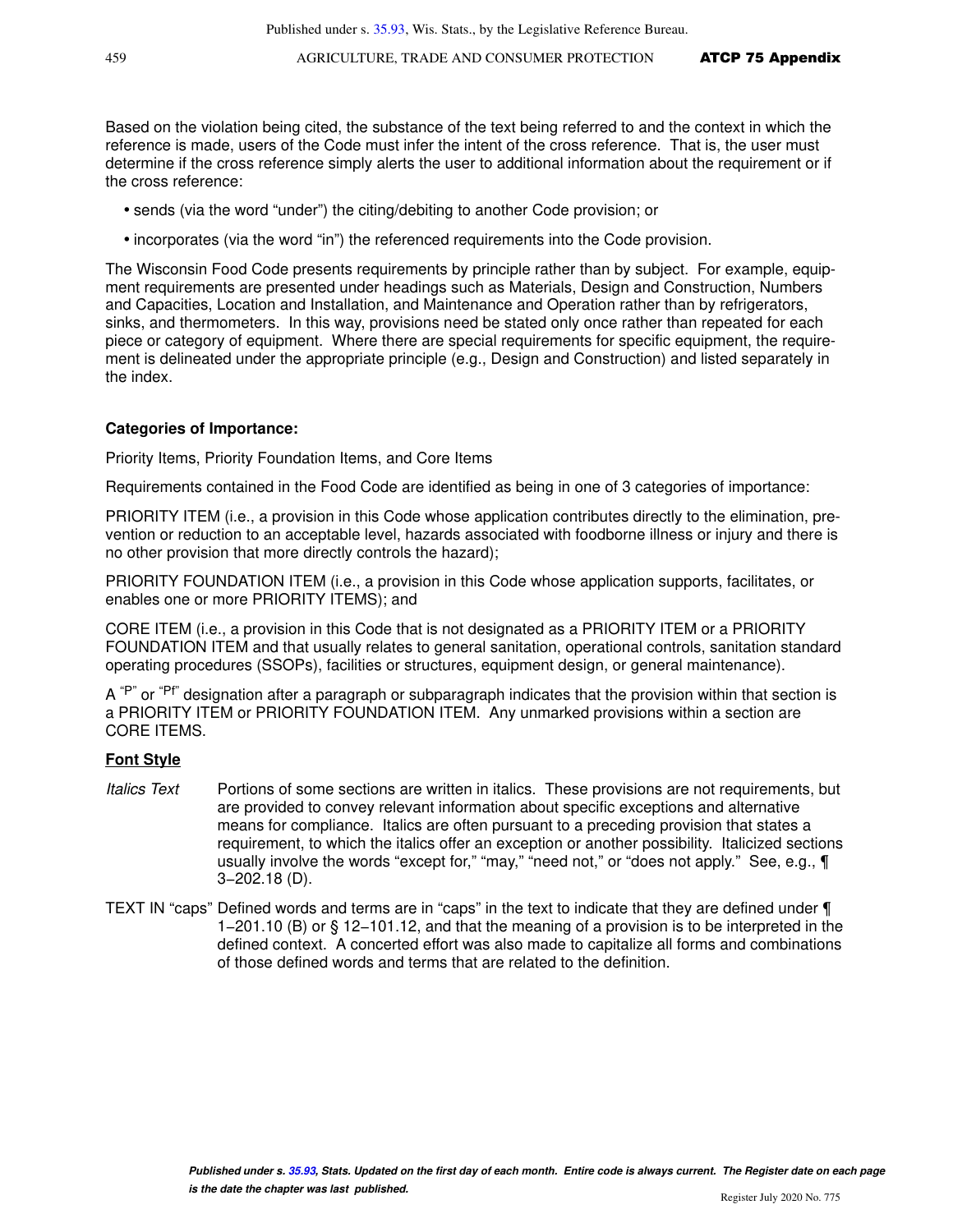# **Chapter**

# **1 Purpose and Definitions**

#### **Parts 1−1 1−2 TITLE, INTENT, SCOPE DEFINITIONS**

# **1−1 TITLE, INTENT, SCOPE**

#### **Subparts**

| 1-101 Title  |                             |
|--------------|-----------------------------|
| 1-102 Intent |                             |
|              | $1-103$ Scope               |
|              | 1-104 Authority and Purpose |
|              | 1-105 Variances             |
|              | 1-106 HACCP Plans           |
|              | 1-107 Confidentiality       |
|              |                             |

## **Title 1−101.10 Food Code.**

These provisions shall be known as the Food Code, hereinafter referred to as "this Code."

### **Intent 1−102.10 Food Safety, Illness Prevention, and Honest Presentation.**

The purpose of this Code is to safeguard public health and provide to CONSUMERS, FOOD that is safe, UNADULTERATED, and honestly presented.

#### **Scope 1−103.10 Statement.**

(A) This Code establishes definitions; sets standards for management and personnel, FOOD operations, EQUIPMENT and facilities; and EMPLOYEE RESTRICTION.

(B) Under s. ATCP 75.02, this Appendix applies to all retail FOOD ESTABLISH-MENTS, regardless of whether the retail FOOD ESTABLISHMENT is subject to licensing.

#### **Authority and 1−104.10 Applicability.**

Chapter 97, Stats., give the department of agriculture, trade and consumer protection the authority to prescribe rules for FOOD ESTABLISHMENTS and to enforce these rules for the purpose of protecting public health and safety.

#### **1−104.11 Modifications and Waivers.**

When it appears to the DEPARTMENT that strict adherence to provision of this chapter is impractical for a particular FOOD ESTABLISHMENT, the DEPARTMENT may APPROVE a modification in this chapter for that facility if the DEPARTMENT is provided with satisfactory proof that the grant of a VARIANCE will not jeopardize the public's health, safety, or welfare.

**Purpose**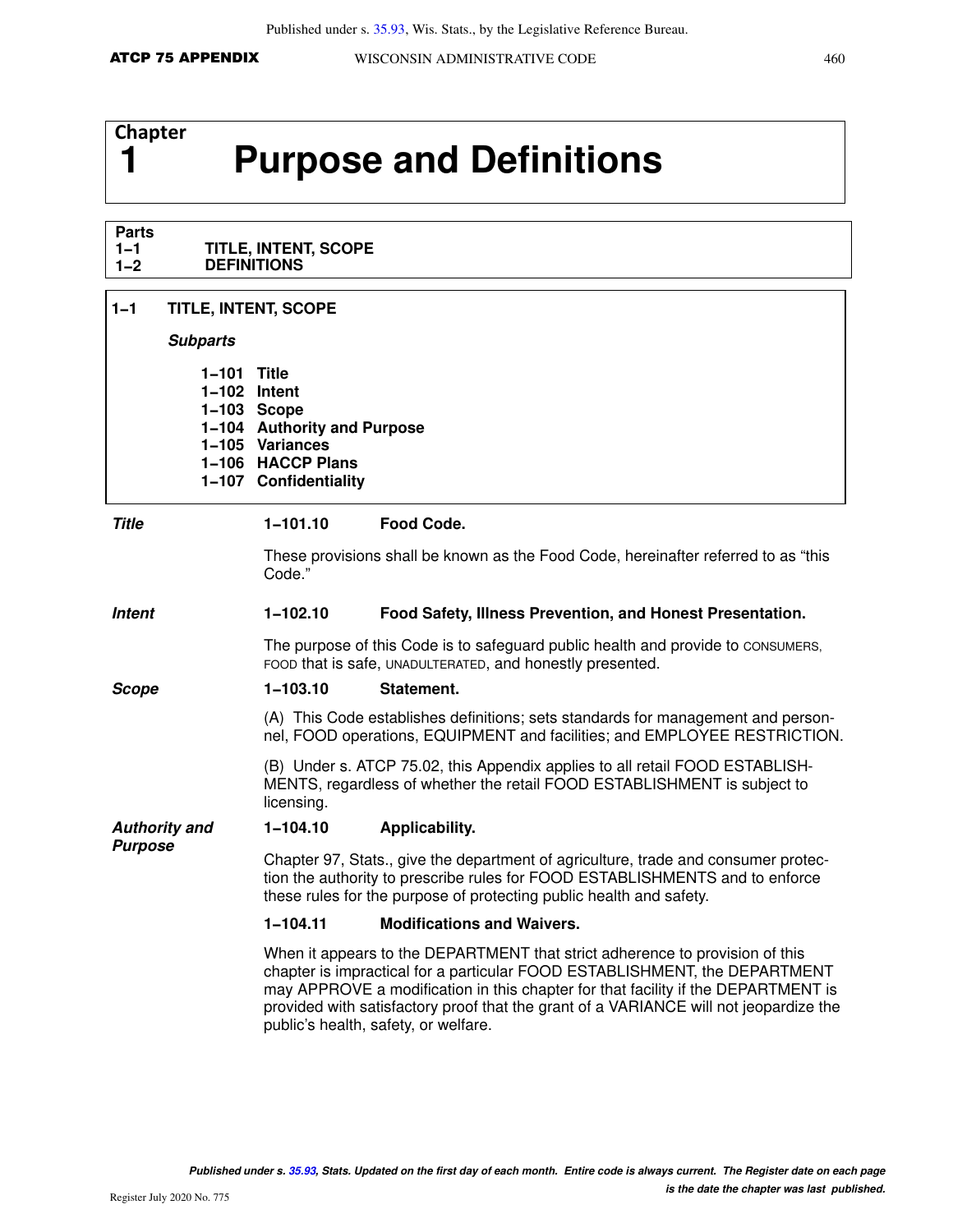#### **1−105.12 Procedure for Variance Request.**

(A) Request for modification or waiver of the requirements of this chapter shall be submitted in writing to the REGULATORY AUTHORITY having jurisdiction along with documentation specified in  $\P$  (E).

(B) Request for modification or waiver of the requirements of this chapter shall be submitted in writing to the REGULATORY AUTHORITY having jurisdiction along with documentation specified in  $\P$  (E).

(C) As required in § 1−106.13, a local inspector shall review the request and forward it to the DEPARTMENT with recommendations for APPROVAL or disAP-PROVAL.

(D) On receipt of a complete VARIANCE request as specified in this section, the DEPARTMENT shall review the request and grant or deny the request in writing within 30 working days. If the VARIANCE is granted, the REGULATORY AUTHOR-ITY shall maintain a copy of the VARIANCE in the FOOD ESTABLISHMENT's inspection history file.

(E) Documentation justifying a proposed modification or waiver from the requirements of this chapter shall include the following information:

(1) A statement of the proposed VARIANCE from this chapter requirement citing relevant chapter section numbers;

(2) An analysis of the rationale for how the potential public health HAZARDS and nuisances addressed by the relevant chapter section will be alternatively addressed by the proposed VARIANCE; and

(3) A HACCP PLAN as specified in § 1−106.12, if relevant to the VARIANCE request or required by the DEPARTMENT.

**Note:** You can contact the Department of Agriculture, Trade and Consumer Protection, Division of Food and Recreational Safety, P.O. Box 8911, Madison, WI 53708−8911, telephone 608−224−4700.

#### **1−106.11 When a HACCP Plan is Required.**

(A) Before engaging in an activity that requires a HACCP PLAN, a LICENSE applicant or LICENSE HOLDER shall submit a properly prepared HACCP PLAN as specified under § 1106.12 and the relevant provisions of this Code if:

(1) Submission of a HACCP PLAN is required according to LAW;

(2) A VARIANCE is required as specified under Subparagraph 3−401.11(D)

(4), § 3502.11, or ¶ 4−204.110(B);

(3) The DEPARTMENT determines that a FOOD preparation or PROCESSING method requires a VARIANCE based on a plan submittal, an inspectional finding, or a VARIANCE request.

(B) Before engaging in REDUCED OXYGEN PACKAGING without a VARIANCE as specified under § 3–502.12, a LICENSE applicant or LICENSE HOLDER shall submit a properly prepared HACCP PLAN.

#### **Contents − 1−106.12 Contents of a HACCP Plan.**

For a FOOD ESTABLISHMENT that is required under § 1−106.12 to have a HACCP PLAN, the plan and specifications shall indicate:

(A) General information such as the name of the license applicant or LICENSE HOLDER, the FOOD ESTABLISHMENT address, and contact information;

**HACCP Plan Requirement**

**HACCP Plan**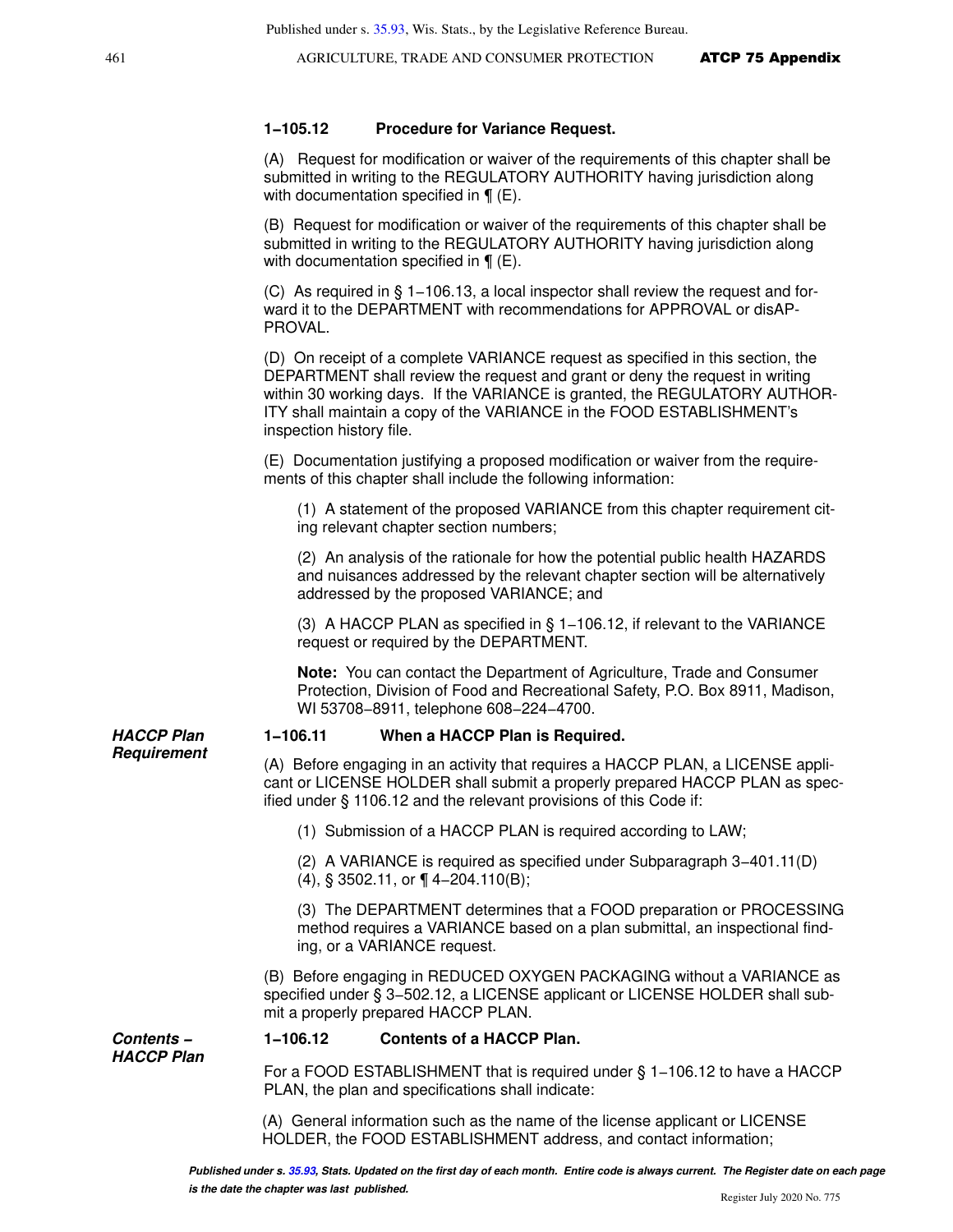(B) A categorization of the types of TIME/TEMPERATURE CONTROL FOR SAFETY FOODS that are to be controlled under the HACCP PLAN; Pf

(C) A flow diagram or chart for each specific FOOD or category type that identifies:

(1) Each step in the process;  $Pf$ 

- (2) The HAZARDS and controls for each step in the flow diagram or chart;  $P<sup>f</sup>$
- (3) The steps that are CRITICAL CONTROL POINTS; <sup>Pf</sup>

(4) Ingredients, materials, and EQUIPMENT used in the preparation of that FOOD; Pf and

(5) Formulations or recipes that delineate methods and procedural control measures that address the FOOD safety concerns involved; <sup>Pf</sup>

(D) A CRITICAL CONTROL POINTS summary for each specific FOOD or category type that clearly identifies:

(1) Each CRITICAL CONTROL POINT, <sup>Pf</sup>

(2) The CRITICAL LIMITS for each CRITICAL CONTROL POINT, <sup>Pf</sup>

(3) The method and frequency for monitoring and controlling each CRITICAL CONTROL POINT by the designated FOOD EMPLOYEE or the PERSON IN CHARGE, Pf

(4) The method and frequency for the PERSON IN CHARGE to routinely verify that the FOOD EMPLOYEE is following standard operating procedures and monitoring CRITICAL CONTROL POINTS, Pf

(5) Action to be taken by the designated food employee or the PERSON IN CHARGE if the CRITICAL LIMITS for each CRITICAL CONTROL POINT are not met, Pf and

(6) Records to be maintained by the PERSON IN CHARGE to demonstrate that the HACCP PLAN is properly operated and managed; <sup>Pf</sup> and

(E) Supporting documents such as:

(1) FOOD EMPLOYEE and supervisory training plan that addresses the FOOD safety issues of concern; Pf

(2) Copies of blank records forms that are necessary to implement the HACCP PLAN; Pf

(3) Additional scientific data or other information, as required by the DEPART-MENT, supporting the determination that FOOD safety is not compromised by the proposal. Pf

(F) Any other information required by the DEPARTMENT.

#### **Submittal 1−106.13 HACCP Plan and Variance Submittal.**

A LICENSE applicant or LICENSE HOLDER shall submit properly prepared HACCP PLAN and VARIANCE requests to the local inspector. After review, the inspector shall forward the submissions to the DEPARTMENT for approval.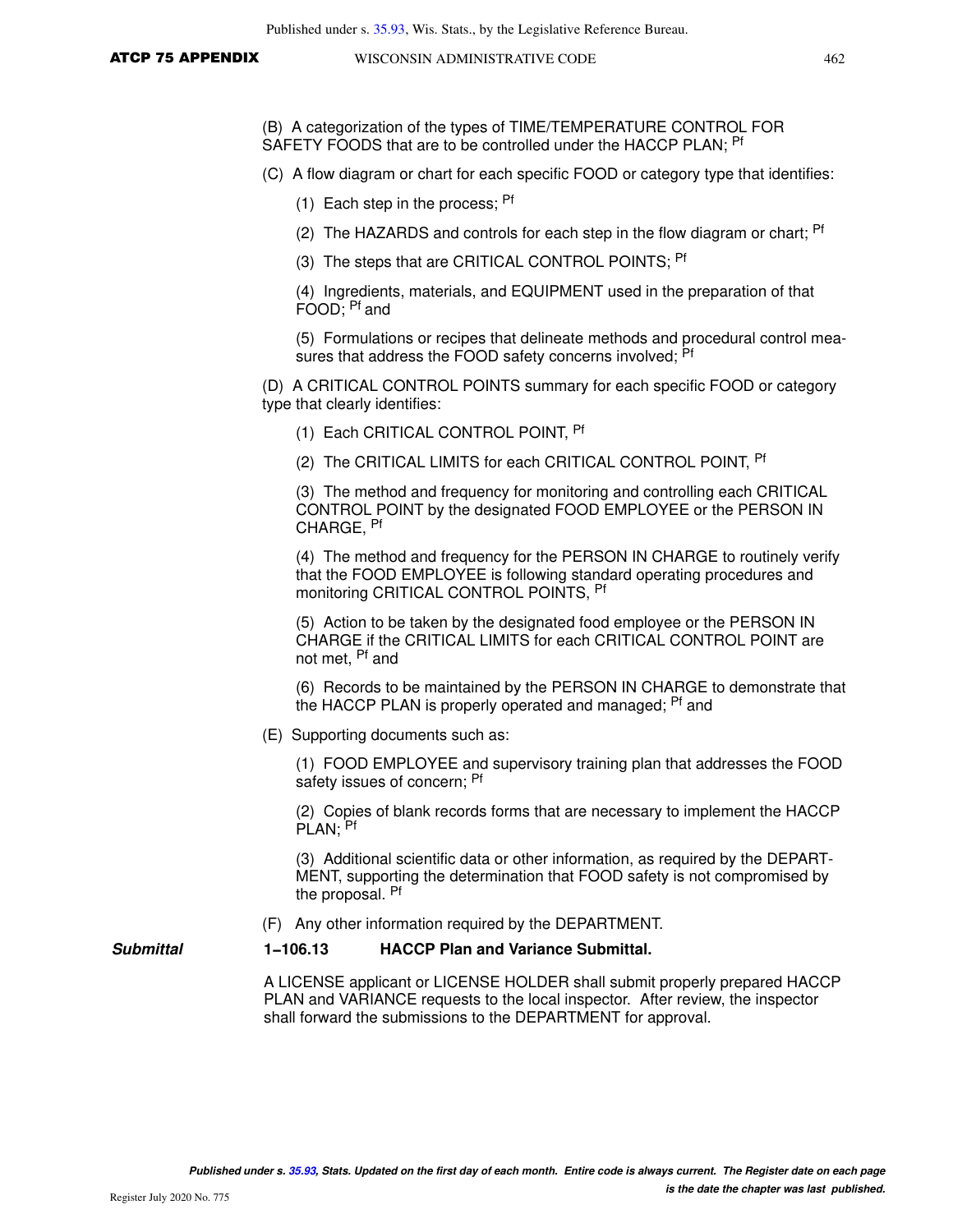#### **Conformance 1−106.14 Conformance with Approved Variance and HACCP Plan Procedures.**

If the DEPARTMENT grants a VARIANCE as specified in 1−104.11, or a HACCP PLAN is otherwise required as specified under section 1−106.11, the LICENSE HOLDER shall:

(A) Comply with the HACCP PLANS and procedures that are submitted as specified under section 1−106.12 and APPROVED as a basis for the modification or wavier; P and

(B) Maintain and provide to the REGULATORY AUTHORITY or the DEPARTMENT, upon request, records specified under section 1−106.12 that demonstrate that the following routinely employed:

- (1) Procedure for monitoring the CRITICAL CONTROL POINTS, <sup>P</sup>
- (2) Monitoring of the CRITICAL CONTROL POINTS. Pf
- (3) Verification of the effectiveness of the operation or process,  $P<sup>f</sup>$  and

(4) Necessary corrective actions if there is a failure at a CRITICAL CONTROL POINT. Pf

#### **Confidentiality 1−107.10 Trade Secrets.**

The REGULATORY AUTHORITY shall treat as confidential in accordance with LAW, information that meets the criteria specified in LAW for a trade secret and is contained on inspection report forms and in the plans and specifications submitted.

| $1 - 2$                                          | <b>DEFINITIONS</b>                                                                               |                                                                                                                                                                                                                                                                                                                                                                                                                                   |
|--------------------------------------------------|--------------------------------------------------------------------------------------------------|-----------------------------------------------------------------------------------------------------------------------------------------------------------------------------------------------------------------------------------------------------------------------------------------------------------------------------------------------------------------------------------------------------------------------------------|
|                                                  | <b>Subparts</b>                                                                                  |                                                                                                                                                                                                                                                                                                                                                                                                                                   |
|                                                  |                                                                                                  | 1-201 Applicability and Terms Defined                                                                                                                                                                                                                                                                                                                                                                                             |
| <b>Applicability and</b><br><b>Terms Defined</b> | $1 - 201.10$<br><b>Statement of Application and Listing of Terms.</b>                            |                                                                                                                                                                                                                                                                                                                                                                                                                                   |
|                                                  | (A) The following definitions shall apply in the interpretation and application of this<br>Code. |                                                                                                                                                                                                                                                                                                                                                                                                                                   |
|                                                  |                                                                                                  | (B) Terms Defined. As used in this Code, each of the terms listed in 1-201.10 (B)<br>shall have the meaning stated below.                                                                                                                                                                                                                                                                                                         |
|                                                  |                                                                                                  | <b>Accredited Program.</b>                                                                                                                                                                                                                                                                                                                                                                                                        |
|                                                  |                                                                                                  | (1) "Accredited program" means a FOOD protection manager certification<br>program that has been evaluated and listed by an accrediting agency as con-<br>forming to national standards for organizations that certify individuals.                                                                                                                                                                                                |
|                                                  |                                                                                                  | (2) "Accredited program" refers to the certification process and is a designa-<br>tion based upon an independent evaluation of factors such as the sponsor's<br>mission; organizational structure; staff resources; revenue sources; policies;<br>public information regarding program scope, eligibility requirements, re-certifi-<br>cation, discipline and grievance procedures; and test development and adminis-<br>tration. |
|                                                  |                                                                                                  | (3) "Accredited program" does not refer to training functions or educational<br>programs.                                                                                                                                                                                                                                                                                                                                         |

**Additive.**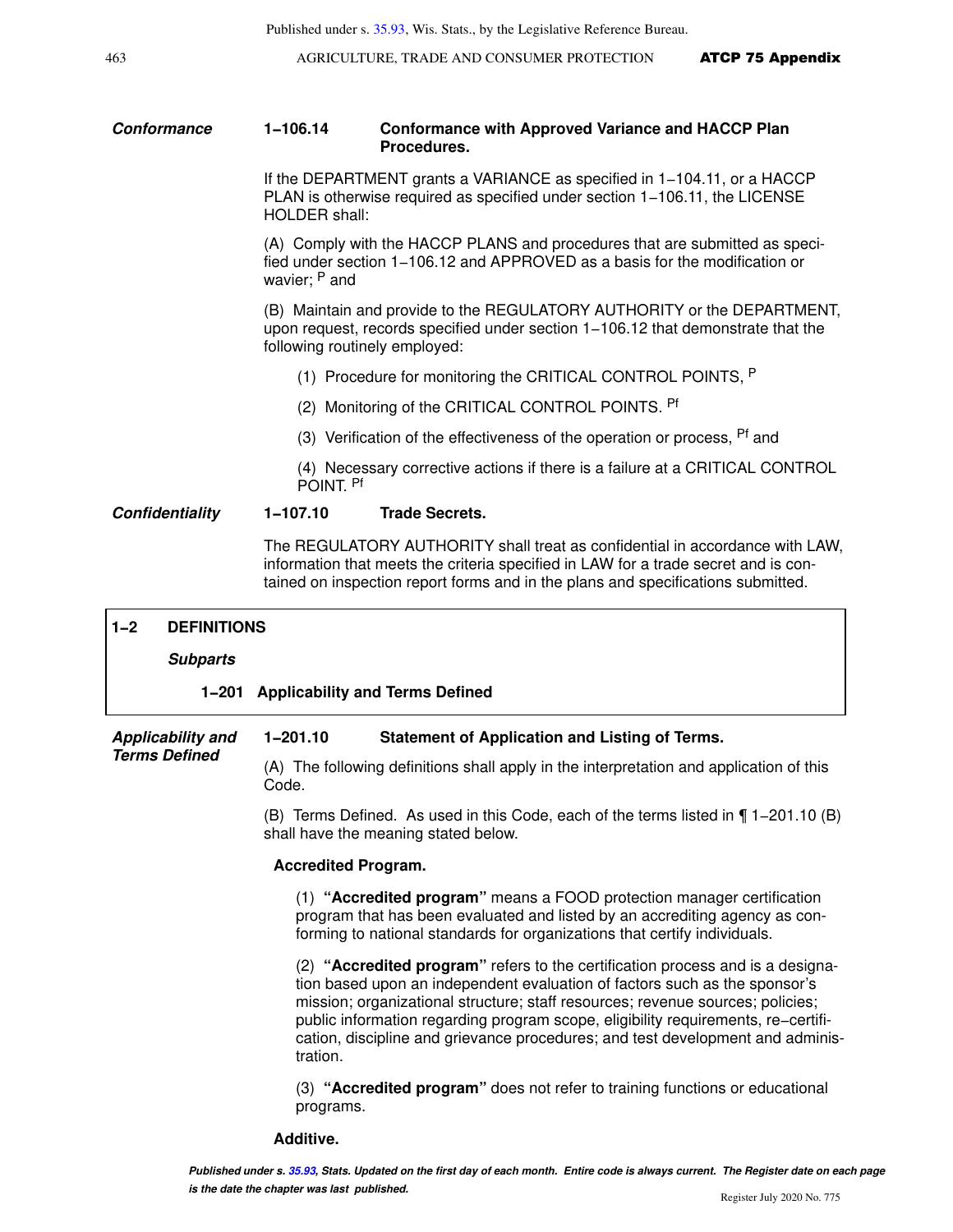(1) **"Food additive"** has the meaning stated in the Federal Food, Drug, and Cosmetic Act, § 201 (s) and [21 CFR 170.3](https://docs.legis.wisconsin.gov/document/cfr/21%20CFR%20170.3) (e) (1).

(2) **"Color additive"** has the meaning stated in the Federal Food, Drug, and Cosmetic Act, § 201 (t) and [21 CFR 70.3](https://docs.legis.wisconsin.gov/document/cfr/21%20CFR%2070.3) (f).

**"Adulterated"** has the meaning stated in s. [97.02,](https://docs.legis.wisconsin.gov/document/statutes/97.02) Stats.

**"Approved"** means acceptable to the REGULATORY AUTHORITY based on a determination of conformity with principles, practices, and generally recognized standards that protect public health.

#### **Asymptomatic.**

(1) **"Asymptomatic"** means without obvious symptoms; not showing or producing indications of a disease or other medical condition, such as an individual infected with a pathogen but not exhibiting or producing any signs or symptoms of vomiting, diarrhea, or jaundice.

(2) **"Asymptomatic"** includes not showing symptoms because symptoms have resolved or subsided, or because symptoms never manifested.

**"aw"** means water activity which is a measure of the free moisture in a FOOD, is the quotient of the water vapor pressure of the substance divided by the vapor pressure of pure water at the same temperature, and is indicated by the symbol aw.

**"Balut"** means an embryo inside a fertile EGG that has been incubated for a period sufficient for the embryo to reach a specific stage of development after which it is removed from incubation before hatching.

**"Beverage"** means a liquid for drinking, including water.

**"Bottled drinking water"** means water that is SEALED in bottles, packages, or other containers and offered for sale for human consumption, including bottled mineral water.

**"Casing"** means a tubular container for sausage products made of either natural or artificial (synthetic) material.

**"Certification number"** means a unique combination of letters and numbers assigned by a SHELLFISH CONTROL AUTHORITY to a MOLLUSCAN SHELL-FISH DEALER according to the provisions of the National Shellfish Sanitation Program.

**"CFR"** means Code of Federal Regulations. Citations in this Code to the CFR refer sequentially to the Title, Part, and Section numbers, such as [40 CFR 180.194](https://docs.legis.wisconsin.gov/document/cfr/40%20CFR%20180.194) refers to Title 40, Part 180, Section 194.

#### **CIP.**

(1) **"CIP"** means cleaned in place by the circulation or flowing by mechanical means through a piping system of a detergent solution, water rinse, and SANI-TIZING solution onto or over EQUIPMENT surfaces that require cleaning, such as the method used, in part, to clean and SANITIZE a frozen dessert machine.

(2) **"CIP"** does not include the cleaning of EQUIPMENT such as band saws, slicers, or mixers that are subjected to in−place manual cleaning without the use of a CIP system.

**"Commingle"** means:

(1) To combine SHELLSTOCK harvested on different days or from different growing areas as identified on the tag or label; or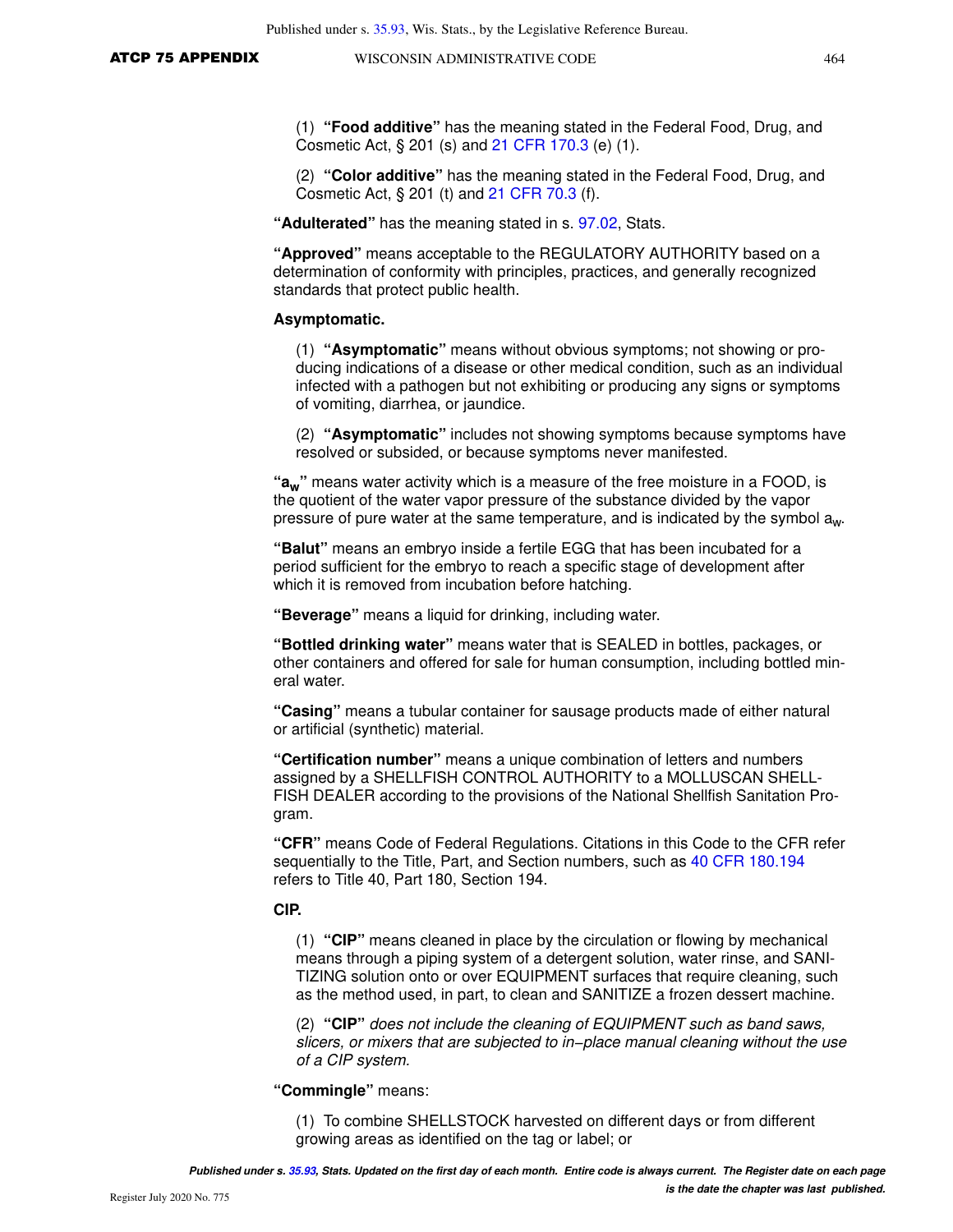(2) To combine SHUCKED SHELLFISH from containers with different container codes or different shucking dates.

#### **Comminuted.**

(1) **"Comminuted"** means reduced in size by methods including chopping, flaking, grinding, or mincing.

(2) **"Comminuted"** includes FISH or MEAT products that are reduced in size and restructured or reformulated such as gefilte FISH, gyros, ground beef, and sausage; and a mixture of 2 or more types of MEAT that have been reduced in size and combined, such as sausages made from 2 or more MEATS.

**"Conditional employee"** means a potential FOOD EMPLOYEE to whom a job offer is made, conditional on responses to subsequent medical questions or examinations designed to identify potential FOOD EMPLOYEES who may be suffering from a disease that can be transmitted through FOOD and done in compliance with Title 1 of the Americans with Disabilities Act of 1990.

**"Confirmed disease outbreak"** means a FOODBORNE DISEASE OUTBREAK in which laboratory analysis of appropriate specimens identifies a causative agent and epidemiological analysis implicates the FOOD as the source of the illness.

**"Consumer"** means a person who is a member of the public, takes possession of FOOD, is not functioning in the capacity of an OPERATOR of a FOOD ESTAB-LISHMENT or FOOD PROCESSING PLANT, and does not offer the FOOD for resale.

#### **Core Item.**

(1) **"Core item"** means a provision in this Code that is not designated as a PRIORITY ITEM or a PRIORITY FOUNDATION ITEM.

(2) **"Core item" i**ncludes an item that usually relates to general sanitation, operational controls, sanitation standard operating procedures (SSOPs), facilities or structures, equipment design, or general maintenance.

**"Corrosion−resistant material"** means a material that maintains acceptable surface cleanability characteristics under prolonged influence of the FOOD to be contacted, the normal use of cleaning compounds and SANITIZING solutions, and other conditions of the use environment.

**"Counter−mounted equipment"** means EQUIPMENT that is not portable and is designed to be mounted off the floor on a table, counter, or shelf.

**"Critical control point"** means a point or procedure in a specific FOOD system where loss of control may result in an unacceptable health RISK.

**"Critical limit"** means the maximum or minimum value to which a physical, biological, or chemical parameter must be controlled at a CRITICAL CONTROL POINT to minimize the RISK that the identified FOOD safety HAZARD may occur.

**"Cut leafy greens"** means fresh leafy greens whose leaves have been cut, shredded, sliced, chopped, or torn. The term "leafy greens" includes iceberg lettuce, romaine lettuce, leaf lettuce, butter lettuce, baby leaf lettuce (i.e., immature lettuce or leafy greens), escarole, endive, spring mix, spinach, cabbage, kale, arugula, and chard. The term "leafy greens" does not include herbs such as cilantro or parsley.

**"Dealer"** means a PERSON who is authorized by a SHELLFISH CONTROL AUTHORITY for the activities of SHELLSTOCK shipper, shucker−packer, repacker, reshipper, or depuration processor of MOLLUSCAN SHELLFISH according to the provisions of the National Shellfish Sanitation Program.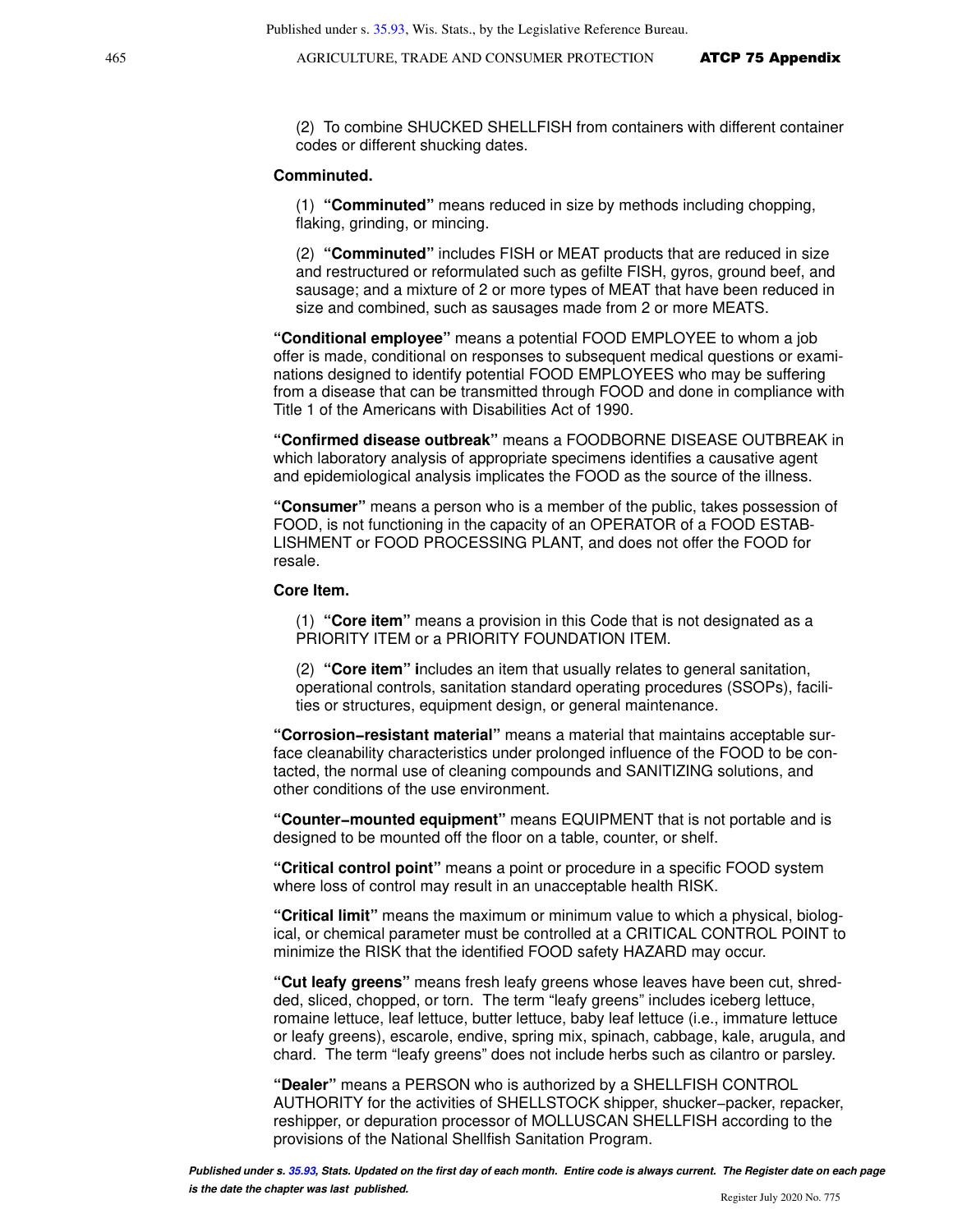**"Department"** means the department of agriculture, trade and consumer protection as applicable.

**"Disclosure"** means a written statement that clearly identifies the animal−derived FOODS which are, or can be ordered, raw, undercooked, or without otherwise being PROCESSED to eliminate pathogens, or items that contain an ingredient that is raw, undercooked, or without otherwise being PROCESSED to eliminate pathogens.

#### **Drinking Water.**

(1) "**Drinking water**" means water that meets the requirements of ch. [NR 809](https://docs.legis.wisconsin.gov/document/administrativecode/ch.%20NR%20809), Safe Drinking Water.

(2) **"Drinking water"** is traditionally known as "potable water."

(3) **"Drinking water"** includes the term "water" except where the term used connotes that the water is not potable, such as "boiler water," "mop water," "rainwater," "wastewater," and "nondrinking" water.

**"Dry storage area"** means a room or area designated for the storage of PACK-AGED or containerized bulk FOOD that is not TIME/TEMPERATURE CON-TROLLED FOR SAFETY FOOD and dry goods such as SINGLE−SERVICE items

#### **Easily Cleanable.**

- (1) **"Easily cleanable"** means a characteristic of a surface that:
	- (a) Allows effective removal of soil by normal cleaning methods;

(b) Is dependent on the material, design, construction, and installation of the surface; and

(c) Varies with the likelihood of the surface's role in introducing pathogenic or toxigenic agents, allergens, or other contaminants into FOOD based on the surface's APPROVED placement, purpose, and use.

(2) **"Easily cleanable"** includes a tiered application of the criteria that qualify the surface as EASILY CLEANABLE as specified in Subparagraph (1) of this definition to different situations in which varying degrees of cleanability are required such as:

(a) The appropriateness of stainless steel for a FOOD preparation surface as opposed to the lack of need for stainless steel to be used for floors or for tables used for CONSUMER dining; or

(b) The need for a different degree of cleanability for a utilitarian attachment or accessory in the kitchen as opposed to a decorative attachment or accessory in the CONSUMER dining area.

#### **"Easily movable"** means:

(1) Portable; mounted on casters, gliders, or rollers; or provided with a mechanical means to safely tilt a unit of EQUIPMENT for cleaning; and

(2) Having no utility connection, a utility connection that disconnects quickly, or a flexible utility connection line of sufficient length to allow the EQUIPMENT to be moved for cleaning of the EQUIPMENT and adjacent area.

#### **Egg.**

(1) **"Egg"** means the shell EGG of avian species such as chicken, duck, goose, guinea, quail, RATITE, or turkey.

(2) **"Egg"** does not include: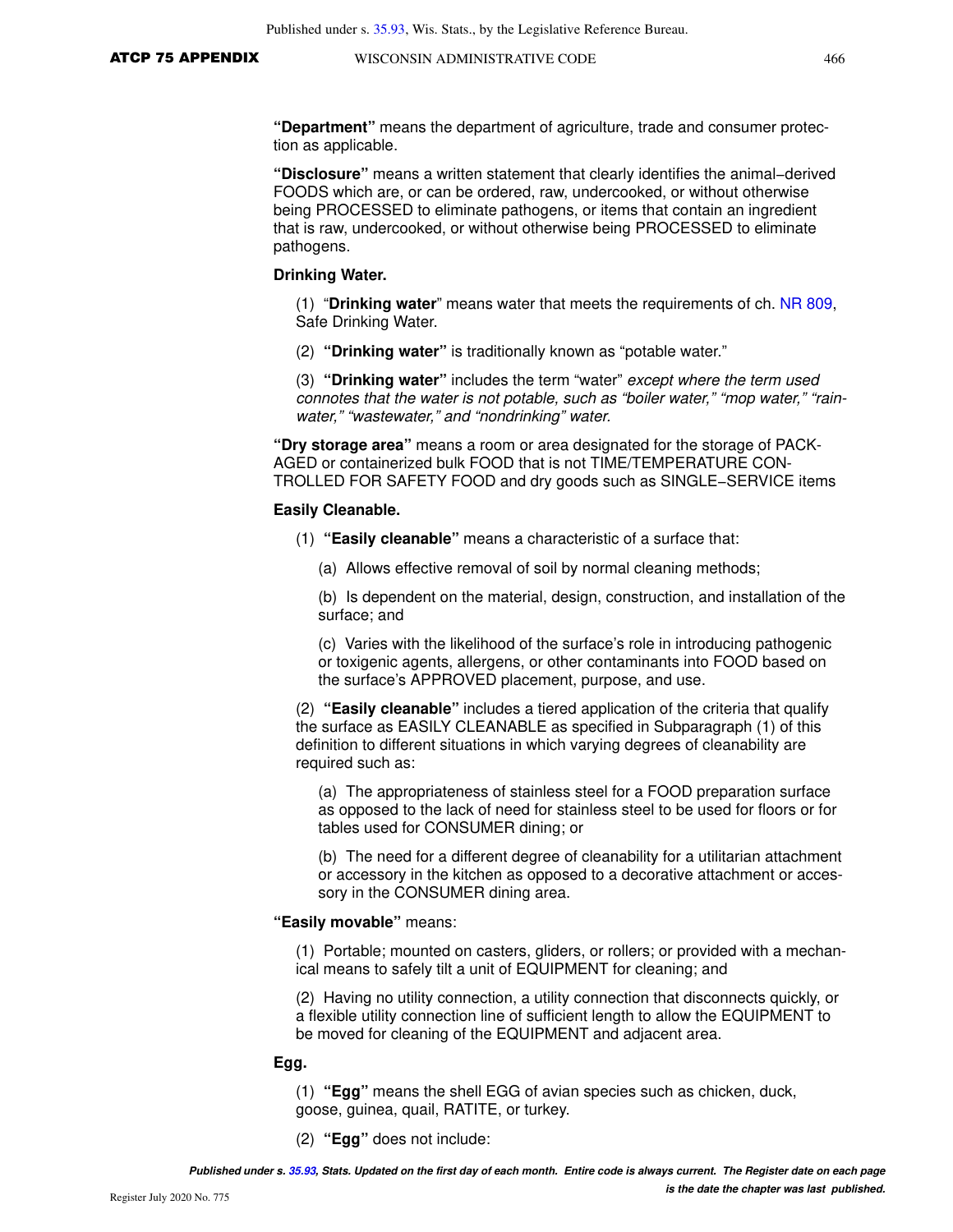- (a) A BALUT;
- (b) The EGG of reptile species such as alligator; or
- (c) An EGG PRODUCT.

#### **Egg Product.**

(1) **"Egg Product"** means all, or a portion of, the contents found inside EGGS separated from the shell and pasteurized in a FOOD PROCESSING PLANT, with or without added ingredients, intended for human consumption, such as dried, frozen or liquid EGGS.

(2) **"Egg Product"** does not include FOOD which contains EGGS only in a relatively small proportion such as cake mixes.

**"Employee"** means the LICENSE HOLDER, PERSON IN CHARGE, FOOD EMPLOYEE, PERSON having supervisory or management duties, PERSON on the payroll, family member, volunteer, PERSON performing work under contractual agreement, or other PERSON working in the FOOD ESTABLISHMENT.

**"EPA"** means the U.S. Environmental Protection Agency.

#### **Equipment.**

(1) **"Equipment"** means an article that is used in the operation of a FOOD ESTABLISHMENT such as a freezer, grinder, hood, ice maker, MEAT block, mixer, oven, reach−in refrigerator, scale, sink, slicer, stove, table, TEMPERA-TURE MEASURING DEVICE for ambient air, VENDING MACHINE, or WARE-WASHING machine.

(2) **"Equipment"** does not include apparatuses used for handling or storing large quantities of PACKAGED FOODS that are received from a supplier in a cased or overwrapped lot, such as hand trucks, forklifts, dollies, pallets, racks, and skids.

**"Exclude"** means to prevent a PERSON from working as an EMPLOYEE in a FOOD ESTABLISHMENT or entering a FOOD ESTABLISHMENT as an EMPLOYEE.

**"Existing"** in reference to a FOOD ESTABLISHMENT, means a FOOD ESTAB-LISHMENT operating under a LICENSE issued by the REGULATORY AUTHOR-ITY before [the effective date of this code]

**"FDA"** means the U.S. Food and Drug Administration.

**Fish.** 

(1) **"Fish"** means fresh or saltwater finfish, crustaceans and other forms of aquatic life (including alligator, frog, aquatic turtle, jellyfish, sea cucumber, and sea urchin and the roe of such animals) other than birds or mammals, and all mollusks, if such animal life is intended for human consumption.

(2) **"Fish"** includes an edible human FOOD product derived in whole or in part from FISH, including FISH that have been PROCESSED in any manner.

**"Food"** means a raw, cooked, or PROCESSED edible substance, ice, BEVER-AGE, or ingredient used or intended for use or for sale in whole or in part for human consumption, or chewing gum.

**"Foodborne disease outbreak"** means the occurrence of two or more cases of a similar illness resulting from the ingestion of a common FOOD.

**"Food−contact surface"** means: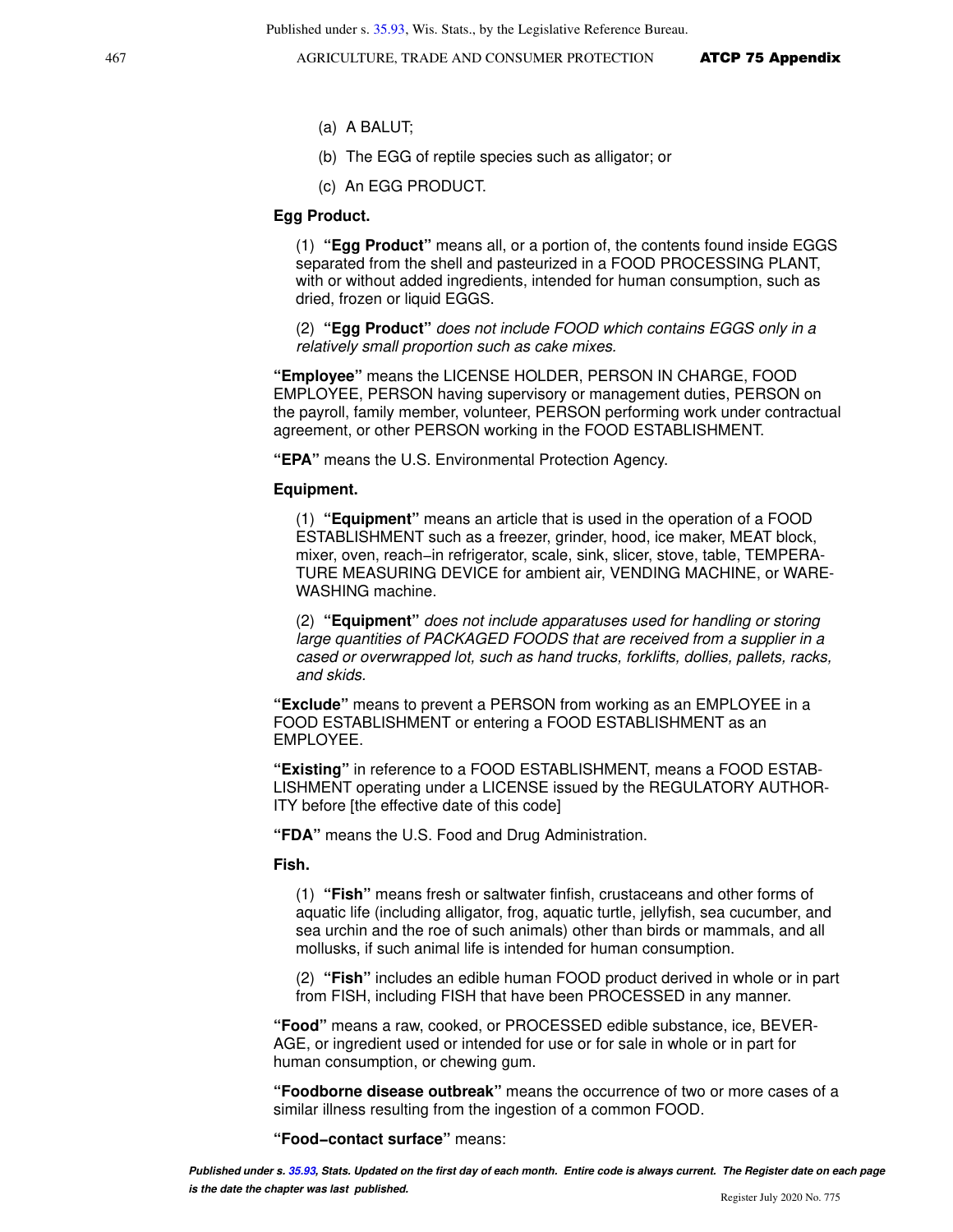(1) A surface of EQUIPMENT or a UTENSIL with which FOOD normally comes into contact; or

(2) A surface of EQUIPMENT or a UTENSIL from which FOOD may drain, drip, or splash:

- (a) Into a FOOD, or
- ( b) Onto a surface normally in contact with FOOD.

**"Food employee"** means an individual working with unPACKAGED FOOD, FOOD EQUIPMENT or UTENSILS, or FOOD−CONTACT SURFACES.

#### **"Food Establishment"**

(1) **"Food establishment"** means an operation that:

(a) Stores, prepares, PACKAGES, serves, vends food directly to the CON-SUMER, or otherwise provides FOOD for human consumption such as a restaurant as defined in s. [97.01 \(14g\)](https://docs.legis.wisconsin.gov/document/statutes/97.01(14g)), Stats.; satellite or catered feeding location; catering operation if the operation provides FOOD directly to a CONSUMER or to a conveyance used to transport people; market; vending location; institution; or FOOD bank; and

(b) Relinquishes possession of FOOD to a CONSUMER directly, or indirectly through a delivery service such as home delivery of grocery orders or restaurant takeout orders, or delivery service that is provided by common carriers.

(2) **"Food establishment"** includes:

An operation that is conducted in a mobile, stationary, temporary, or permanent facility or location; where consumption is on or off the PREMISES; and regardless of whether there is a charge for the FOOD.

(3) **"Food establishment"** does not include:

(a) An establishment that offers only prePACKAGED FOODS that are not TIME/TEMPERATURE CONTROL FOR SAFETY FOODS;

(b) A produce stand that only offers whole, uncut fresh fruits and vegetables;

(c) A FOOD PROCESSING PLANT; including those that are located on the PREMISES of a FOOD ESTABLISHMENT;

(d) A kitchen in a private home if only FOOD that is not TIME/TEMPERA-TURE CONTROL FOR SAFETY FOOD, is prepared for sale or service at a function such as a religious or charitable organization's bake sale if allowed by LAW and if the CONSUMER is informed by a clearly visible placard at the sales or service location that the FOOD is prepared in a kitchen that is not subject to regulation and inspection by the REGULATORY AUTHORITY;

(e) An area where FOOD that is prepared as specified in Subparagraph (3)(d) of this definition is sold or offered for human consumption;

(f) A kitchen in a private home, such as a small family day−care provider; or a bed−and−breakfast operation that prepares and offers FOOD to guests if the home is owner occupied, the number of available guest bedrooms does not exceed 8, breakfast is the only meal offered, the number of guests served does not exceed 20; or

(g) A private home that receives catered or home−delivered FOOD.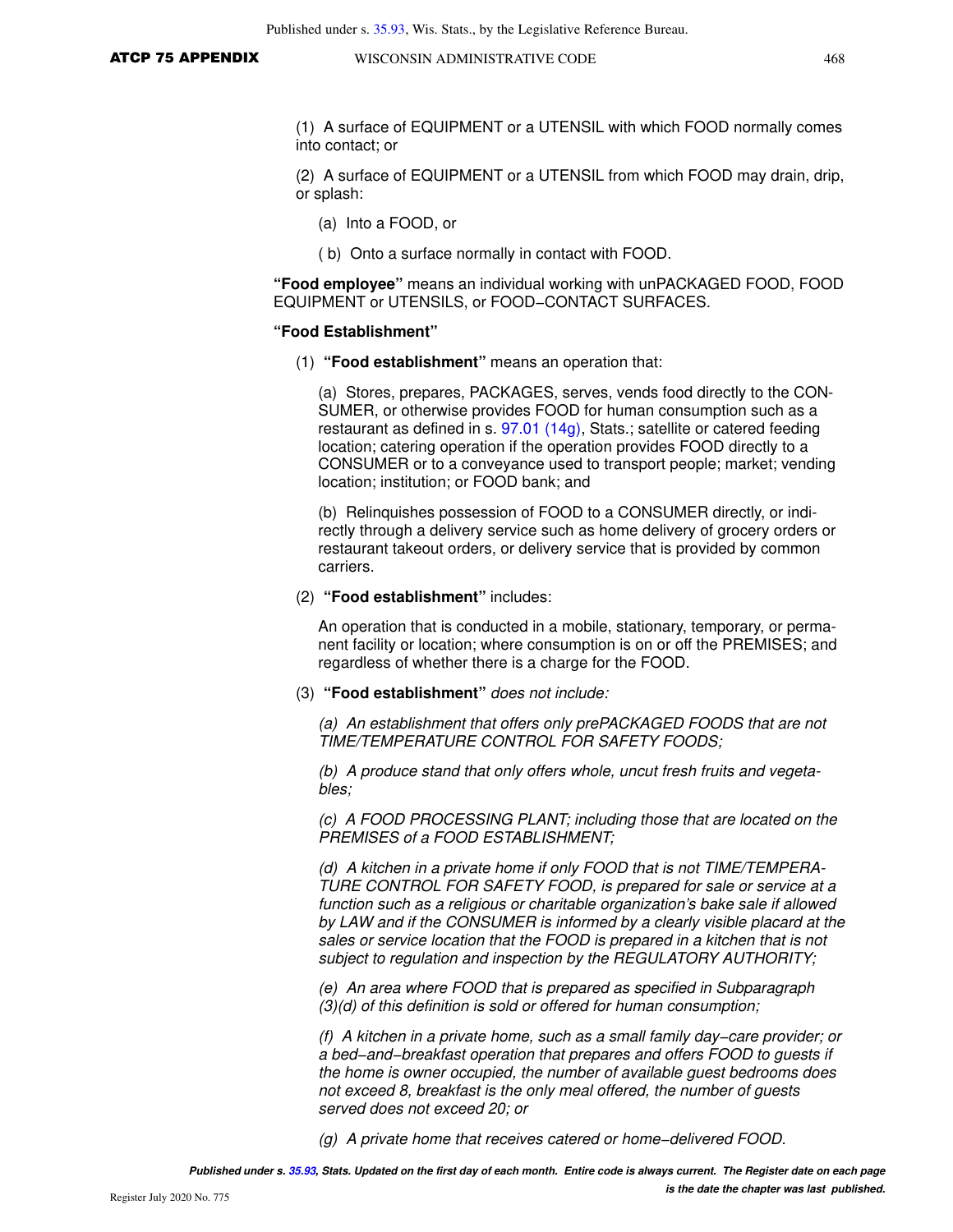#### **Food Processing Plant.**

(1) "Food processing plant" means a commercial operation that manufactures, PACKAGES, labels, or stores FOOD for human consumption, and provides FOOD for sale or distribution to other business entities such as FOOD PRO-CESSING PLANTS or FOOD ESTABLISHMENTS.

(2) "Food processing plant" does not include a FOOD ESTABLISHMENT.

#### **Game Animal.**

(1) **"Game animal"** means an animal, the products of which are FOOD, that is not classified as cattle, sheep, swine, goat, horse, mule, or other equine in [9](https://docs.legis.wisconsin.gov/document/cfr/9%20CFR%20301.2) [CFR 301.2](https://docs.legis.wisconsin.gov/document/cfr/9%20CFR%20301.2) − Definitions, or as POULTRY, or as FISH.

(2) **"Game animal"** includes mammals such as reindeer, elk, deer, antelope, water buffalo, bison, rabbit, squirrel, opossum, raccoon, nutria, or muskrat; and nonaquatic reptiles such as land snakes.

(3) **"Game animal"** does not include RATITES.

**"General use pesticide"** means a pesticide that is not classified by EPA for restricted use as specified in [40 CFR 152.175](https://docs.legis.wisconsin.gov/document/cfr/40%20CFR%20152.175) — Pesticides classified for restricted use.

**"Grade A standards"** means the requirements of the United States Public Health Service/FDA "Grade A Pasteurized Milk Ordinance" with which certain fluid and dry milk and milk products comply.

**Note:** A copy of the "Grade A Pasteurized Milk Ordinance" may be secured from the Department of Health and Human Services, Public Health Service, Food and Drug Administration, Division of Plant and Dairy Food Safety (HFS316), 5100 Paint Branch Parkway, College Park, MD 20740−3835 or you can contact the Wisconsin department of agriculture, trade and consumer protection.

**"HACCP plan"** means a written document that delineates the formal procedures for following the HAZARD Analysis and CRITICAL CONTROL POINT principles developed by The National Advisory Committee on Microbiological Criteria for Foods.

#### **Handwashing Sink.**

(1) "Handwashing sink" means a lavatory, a basin or vessel for washing, a wash basin, or a PLUMBING FIXTURE especially placed for use in personal hygiene and designed for the washing of the hands.

(2) "Handwashing sink" includes an automatic handwashing facility.

**"Hazard"** means a biological, chemical, or physical property that may cause an unacceptable CONSUMER health RISK.

**"Health practitioner"** means a physician licensed to practice medicine, or if allowed by LAW, a nurse practitioner, physician assistant, or similar medical professional.

**"Hermetically sealed container"** means a container that is designed and intended to be secure against the entry of microorganisms and, in the case of low acid canned FOODS, to maintain the commercial sterility of its contents after PRO-CESSING.

**"Highly susceptible population"** means PERSONS who are more likely than other people in the general population to experience foodborne disease because they are: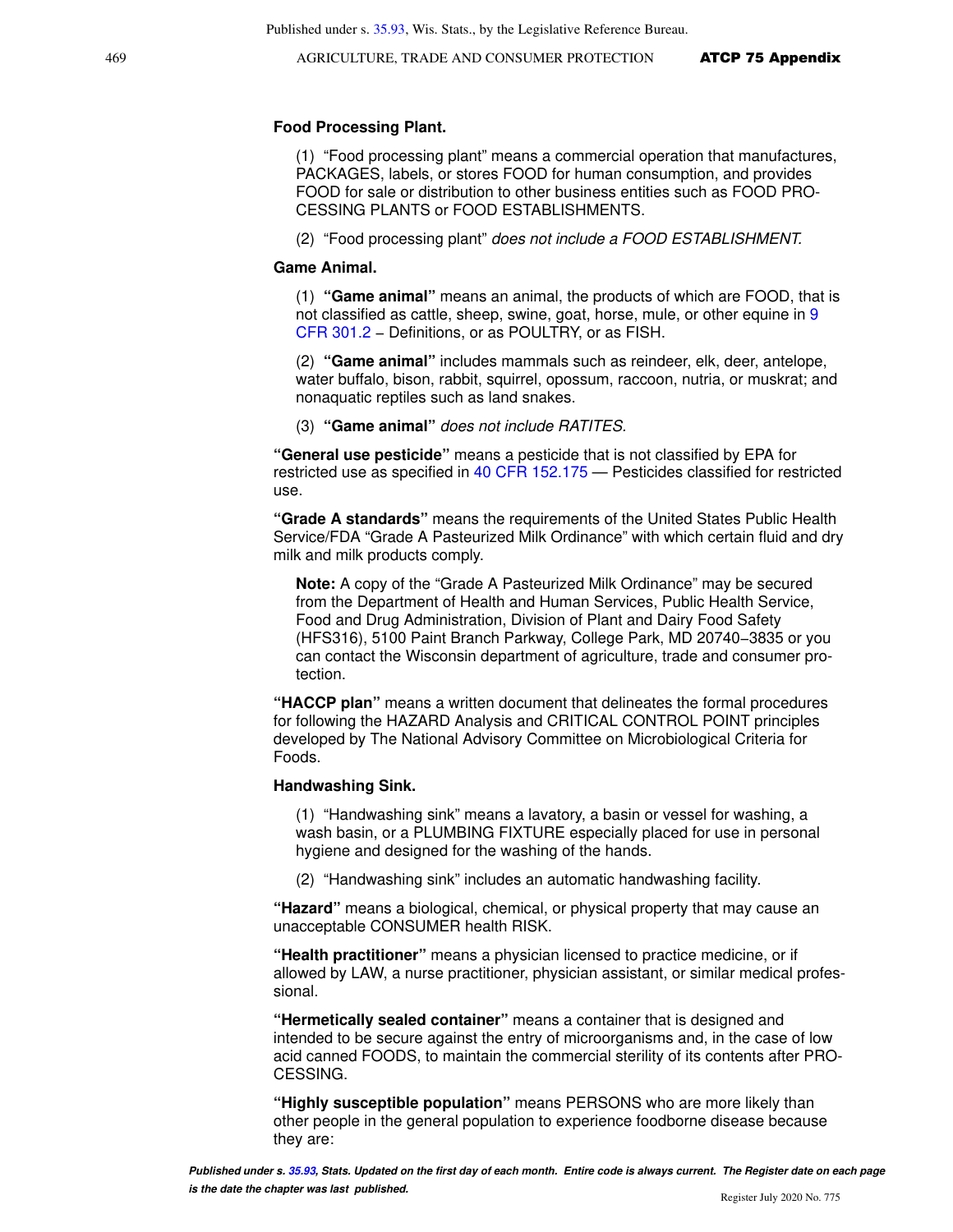(1) Immunocompromised; preschool age children, or older adults; and

(2) Obtaining FOOD at a facility that provides services such as custodial care, health care, or assisted living, such as a child or adult day care center, kidney dialysis center, hospital or nursing home, or nutritional or socialization services such as a senior center.

**"Imminent health hazard"** means a significant threat or danger to health that is considered to exist when there is evidence sufficient to show that a product, practice, circumstance, or event creates a situation that requires immediate correction or cessation of operation to prevent injury based on:

- (1) The number of potential injuries; and
- (2) The nature, severity, and duration of the anticipated injury.

**"Injected"** means manipulating MEAT to which a solution has been introduced into its interior by processes that are referred to as "injecting," "pump marinating," or "stitch pumping."

#### **Juice.**

(1) **"Juice"** means the aqueous liquid expressed or extracted from one or more fruits or vegetables, purées of the edible portions of one or more fruits or vegetables, or any concentrates of such liquid or purée.

(2) **"Juice"** does not include, for purposes of HACCP, liquids, purées, or concentrates that are not used as BEVERAGES or ingredients of BEVERAGES.

**"Kitchenware"** means FOOD preparation and storage UTENSILS.

**"Law"** means applicable local, state, and federal statutes, regulations, and ordinances.

**"License"** means the document issued by the REGULATORY AUTHORITY that authorizes a PERSON to operate a FOOD ESTABLISHMENT.

**"License holder"** means the entity that:

(1) Is legally responsible for the operation of the FOOD ESTABLISHMENT such as the owner, the owner's agent, or other PERSON; and

(2) Possesses a valid LICENSE, as applicable, to operate a FOOD ESTAB-LISHMENT.

**"Linens"** means fabric items such as cloth hampers, cloth napkins, table cloths, wiping cloths, and work garments including cloth gloves.

#### **Major Food Allergen.**

(1) **"Major food allergen"** means:

(a) Milk, EGG, FISH (such as bass, flounder, cod, and including crustacean shellfish such as crab, lobster, or shrimp), tree nuts (such as almonds, pecans, or walnuts), wheat, peanuts, and soybeans; or

(b) A FOOD ingredient that contains protein derived from a FOOD, as specified in Subparagraph (1) (a) of this definition.

#### (2) **"Major food allergen"** does not include:

(a) Any highly refined oil derived from a FOOD specified in Subparagraph

(1) (a) of this definition and any ingredient derived from such highly refined oil; or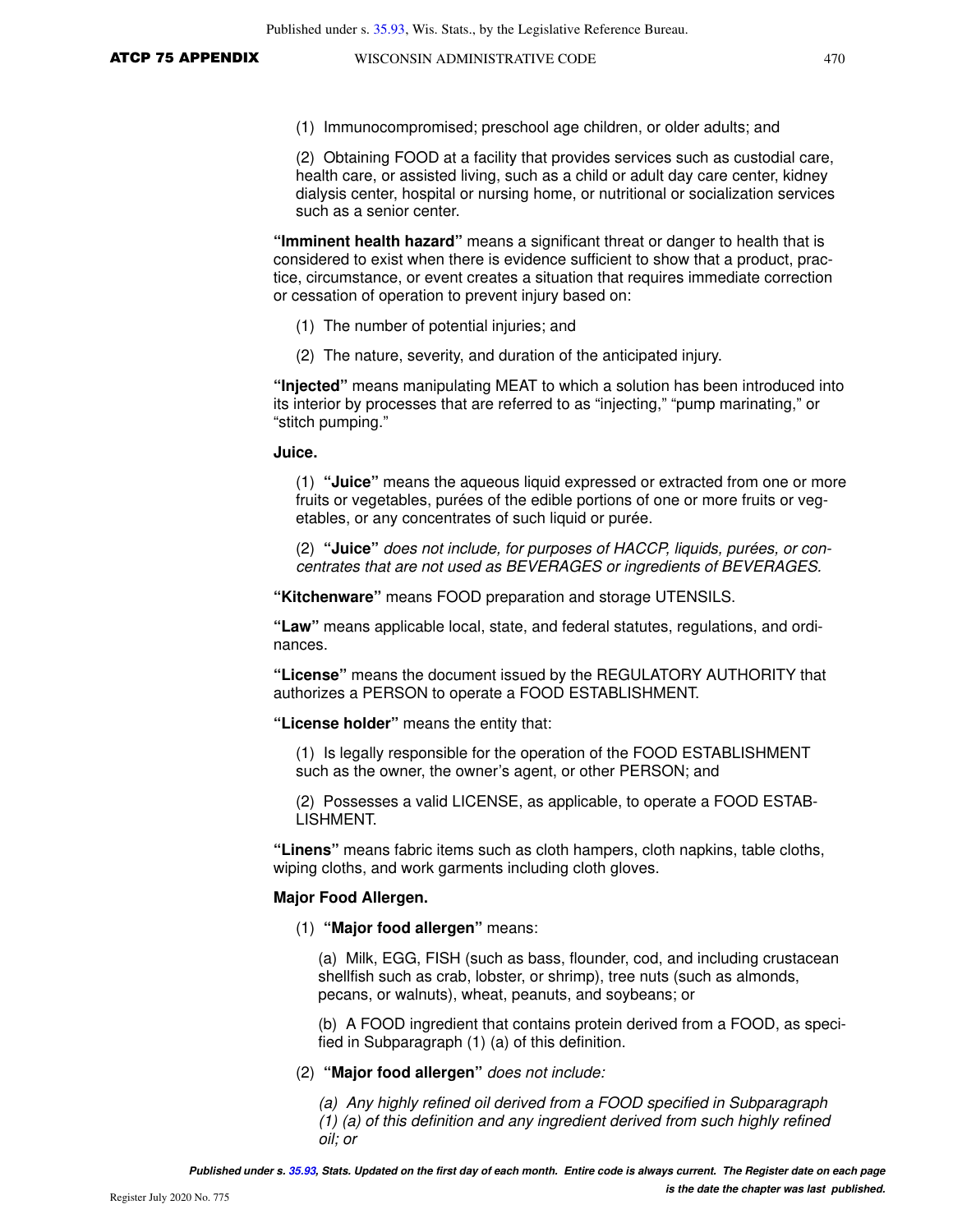(b) Any ingredient that is exempt under the petition or notification process specified in the Food Allergen Labeling and Consumer Protection Act of 2004 (Public Law 108−282).

**"Meat"** means the flesh of animals used as FOOD including the dressed flesh of cattle, swine, sheep, or goats and other edible animals, except FISH, POULTRY, and wild GAME ANIMALS as specified under Subparagraphs 3−201.17 (A) (3) and  $(4).$ 

#### **Mechanically Tenderized.**

(1) **"Mechanically tenderized"** means manipulating MEAT with deep penetration by processes which may be referred to as "blade tenderizing," "jaccarding," "pinning," "needling," or using blades, pins, needles, or any mechanical device.

(2) **"Mechanically tenderized"** does not include processes by which solutions are INJECTED into MEAT.

**"mg/L"** means milligrams per liter, which is the metric equivalent of parts per million (ppm).

**"Milk and milk products"** means grade A milk and grade A milk products.

#### **Mobile Food Establishment.**

(1) **"Mobile food establishment"** means a restaurant or retail FOOD ESTAB-LISHMENT where FOOD is served or sold from a movable vehicle, intrastate railway car, push cart, trailer, or boat which periodically or continuously changes location and requires a SERVICE BASE to accommodate the unit for servicing, cleaning, inspection and maintenance or except as specified in ¶ 9−103.11 (D).

(2) **"Mobile food establishment"** does not include a vehicle which is used solely to transport or deliver FOOD or a common carrier regulated by the state or federal government, or a movable concession stand designed to operate as a TEMPORARY FOOD ESTABLISHMENT or a traveling retail FOOD ESTAB-LISHMENT.

**"Molluscan shellfish"** means any edible species of fresh or frozen oysters, clams, mussels, and scallops or edible portions thereof, except when the scallop product consists only of the shucked adductor muscle.

**"New"** in reference to a FOOD ESTABLISHMENT, means operating with a LICENSE from the DEPARTMENT or its agent for the first time on or after [the effective date of this code].

#### **Non−Continuous Cooking.**

(1) **"Non−continuous cooking"** means the cooking of FOOD in a FOOD ESTABLISHMENT using a process in which the initial heating of the FOOD is intentionally halted so that it may be cooled and held for complete cooking at a later time prior to sale or service.

(2) **"Non−continuous cooking"** does not include cooking procedures that only involve temporarily interrupting or slowing an otherwise continuous cooking process.

**"Operator"** means the LICENSE HOLDER or PERSON responsible to the LICENSE HOLDER for the operation of the FOOD ESTABLISHMENT.

#### **Packaged.**

(1) **"Packaged"** means bottled, canned, cartoned, securely bagged, or securely wrapped, whether PACKAGED in a FOOD ESTABLISHMENT or a FOOD PROCESSING PLANT as defined in s. [97.01 \(12\)](https://docs.legis.wisconsin.gov/document/statutes/97.01(12)), Stats.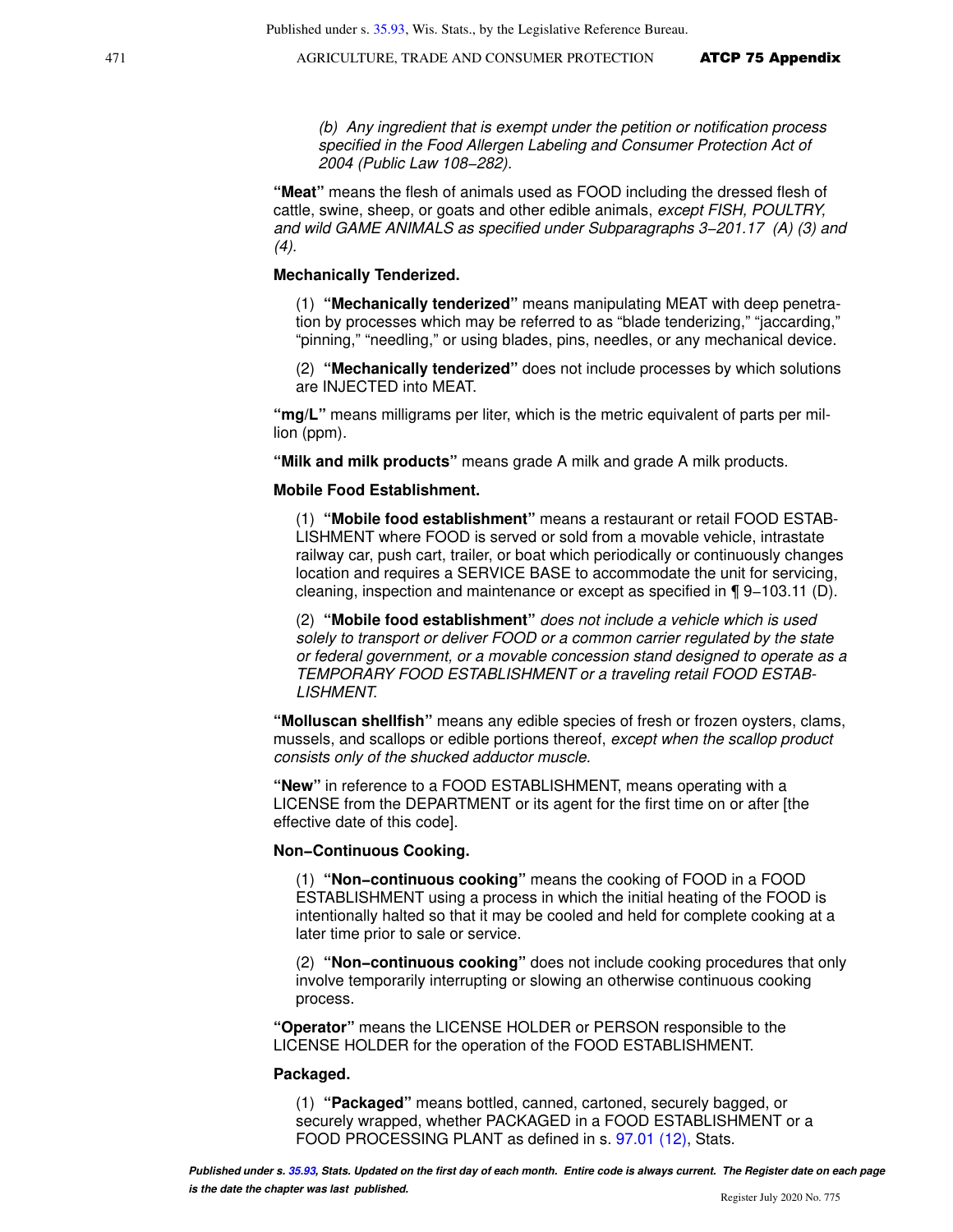(2) **"Packaged"** does not include wrapped or placed in a carry−out container to protect the FOOD during service or delivery to the CONSUMER, by a FOOD EMPLOYEE, upon CONSUMER request.

**"Person"** means an association, corporation, individual, partnership, other legal entity, government, or governmental subdivision or agency.

**"Person in charge"** means the individual present at a FOOD ESTABLISHMENT who is responsible for the operation at the time of inspection.

#### **Personal Care Items.**

(1) **"Personal care items"** means items or substances that may be poisonous, toxic, or a source of contamination and are used to maintain or enhance a PER-SON'S health, hygiene, or appearance.

(2) **"Personal care items"** include items such as medicines; first aid supplies; and other items such as cosmetics, and toiletries such as toothpaste and mouthwash.

**"pH"** means the symbol for the negative logarithm of the hydrogen ion concentration, which is a measure of the degree of acidity or alkalinity of a solution.

Values between 0 and 7 indicate acidity and values between 7 and 14 indicate alkalinity. The value for pure distilled water is 7, which is considered neutral.

**"Physical facilities"** means the structure and interior surfaces of a FOOD ESTAB-LISHMENT including accessories such as soap and towel dispensers and attachments such as light fixtures and heating or air conditioning system vents.

**"Plumbing fixture"** means a receptacle or device that:

(1) Is permanently or temporarily connected to the water distribution system of the PREMISES and demands a supply of water from the system;

(2) Discharges used water, waste materials, or SEWAGE directly or indirectly to the drainage system of the PREMISES.

**"Plumbing system"** means the water supply and distribution pipes; PLUMBING FIXTURES and traps; soil, waste, and vent pipes; sanitary and storm sewers and building drains, including their respective connections, devices, and appurtenances within the PREMISES; and water−treating EQUIPMENT.

**"Poisonous or toxic materials"** means substances that are not intended for ingestion and are included in 4 categories:

(1) Cleaners and SANITIZERS, which include cleaning and SANITIZING agents and agents such as caustics, acids, drying agents, polishes, and other chemicals;

(2) Pesticides, except cleaners and SANITIZERS, which include substances such as insecticides and rodenticides;

(3) Substances necessary for the operation and maintenance of the establishment such as nonfood grade lubricants and PERSONAL CARE ITEMS that may be deleterious to health; and

(4) Substances that are not necessary for the operation and maintenance of the establishment and are on the PREMISES for retail sale, such as petroleum products and paints.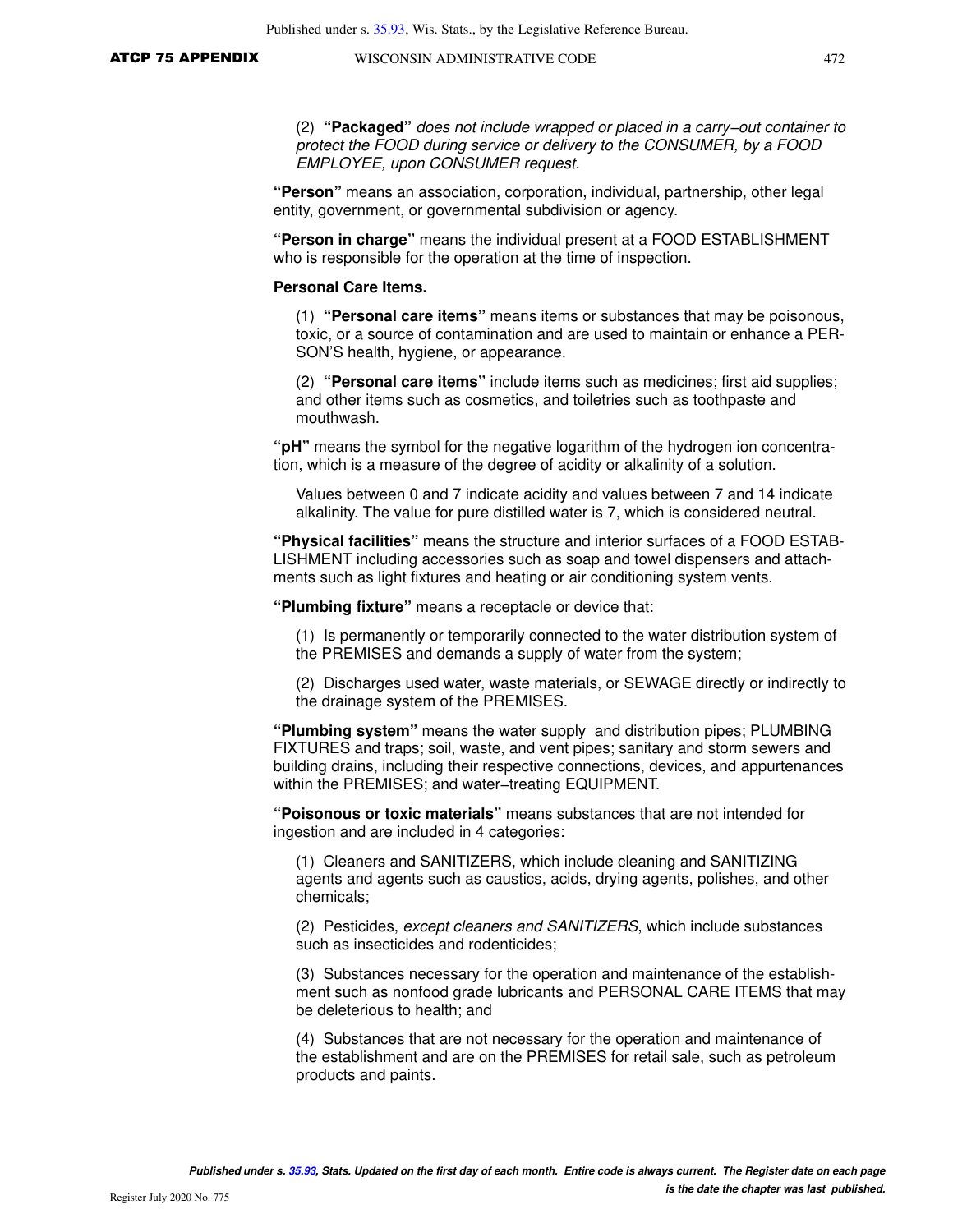#### **"Poultry"** means:

(1) Any domesticated bird (chickens, turkeys, ducks, geese, guineas, RATITES, or squabs), whether live or dead, as defined in [9 CFR 381.1](https://docs.legis.wisconsin.gov/document/cfr/9%20CFR%20381.1) — Poultry Products Inspection Regulations Definitions, Poultry; and

(2) Any migratory waterfowl or game bird, pheasant, partridge, quail, grouse, or pigeon, whether live or dead, as defined in [9 CFR 362.1](https://docs.legis.wisconsin.gov/document/cfr/9%20CFR%20362.1) — Voluntary Poultry Inspection Regulations, Definitions.

#### **"Premises"** means:

(1) The PHYSICAL FACILITY, its contents, and the contiguous land or property under the control of the LICENSE HOLDER; or

(2) of this definition, if its facilities and contents are under the control of the LICENSE HOLDER and may impact FOOD ESTABLISHMENT personnel, facilities, or operations, and a FOOD ESTABLISHMENT is only one component of a larger operation such as a health care facility, hotel, motel, school, recreational camp, or prison.

**"Primal cut"** means a basic major cut into which carcasses and sides of MEAT are separated, such as a beef round, pork loin, lamb flank, or veal breast.

#### **Priority Item.**

(1) **"Priority item"** means a provision in this Code whose application contributes directly to the elimination, prevention, or reduction to an acceptable level, HAZARDS associated with foodborne illness or injury and there is no other provision that more directly controls the HAZARD.

(2) **"Priority item"** includes items with a quantifiable measure to show control of HAZARDS such as cooking, reheating, cooling, handwashing; and

(3) **"Priority item"** is an item that is denoted in this Code with a superscript P<sup>\_/</sup>P

#### **Priority foundation Item.**

(1) **"Priority foundation item"** means a provision in this Code whose application supports, facilitates, or enables one or more PRIORITY ITEMS.

(2) **"Priority foundation item"** includes an item that requires the purposeful incorporation of specific actions, EQUIPMENT or procedures by industry management to attain control of RISK FACTORS that contribute to foodborne illness or injury such as personnel training, infrastructure or necessary EQUIPMENT, HACCP PLAN, documentation or record keeping, and labeling; and

(3) **"Priority foundation item"** is an item that is denoted in this Code with a superscript Pf<sup>−Pf</sup>.

#### **"Processed" means:**

(1) The preparation of FOOD for sale or service through the process of, extract-

ing, fermentation, distilling, pickling, freezing, baking, assembling, drying, smoking, grinding, cutting, mixing, coating, stuffing, packing, bottling or packaging, or through any other treatment or preservation process.

(2) PROCESSED does not mean the canning of FOOD or the smoking of FISH in a FOOD ESTABLISHMENTS.

**"Public water system"** means a system for the provision to the public of piped water for human consumption, if such system has at least 15 service connections or regularly serves an average of at least 25 individuals daily at least 60 days out of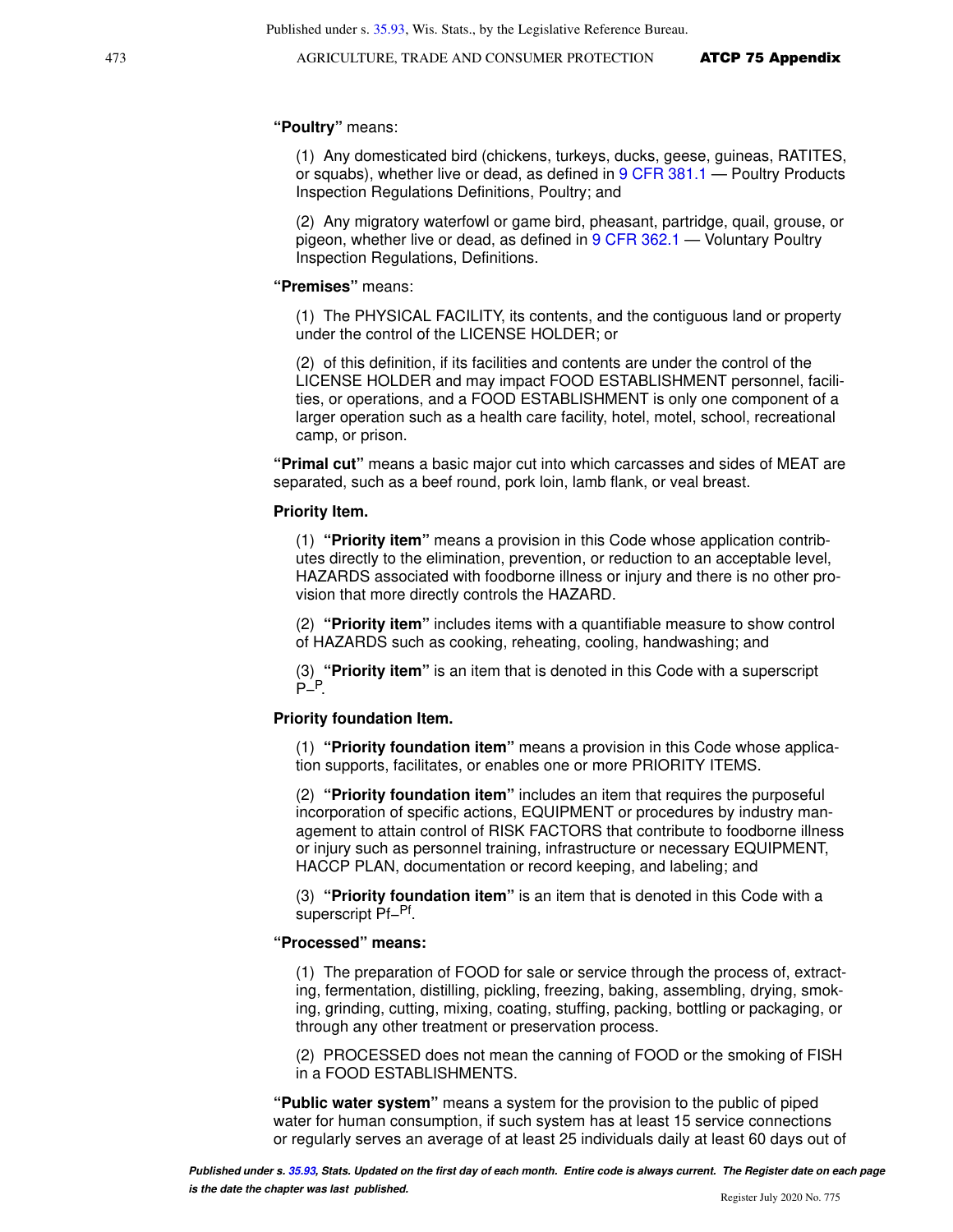the year, as defined in s. [281.61 \(1\) \(c\),](https://docs.legis.wisconsin.gov/document/statutes/281.61(1)(c)) Stats. A PUBLIC WATER SYSTEM is either a "community water system" as defined in s. [281.62 \(1\) \(a\),](https://docs.legis.wisconsin.gov/document/statutes/281.62(1)(a)) Stats., or a "non– community water system" as defined in s. [281.62 \(1\) \(b\)](https://docs.legis.wisconsin.gov/document/statutes/281.62(1)(b)), Stats. Such system includes:

(1) Any collection, treatment, storage, and distribution facilities under control of the OPERATOR of such system and used primarily in connection with such system; and

(2) Any collection or pretreatment storage facilities not under such control which are used primarily in connection with such system.

**"Pushcart"** means a MOBILE FOOD ESTABLISHMENT solely moved by the efforts of the operator and not designed to be towed.

**"Ratite"** means a flightless bird such as an emu, ostrich, or rhea.

#### **Ready−to−Eat Food.**

(1) **"Ready−to−eat"** means FOOD that:

(a) Is in a form that is edible without additional preparation to achieve FOOD safety, as specified under one of the following: ¶ 3–401.11 (A) or (B), § 3−401.12, or § 3−402.11, or as specified in ¶ 3−401.11 (C); or

(b) Is a raw or partially cooked animal FOOD and the CONSUMER is advised as specified in Subparagraphs 3−401.11 (D) (1) and (3); or

(c) Is prepared in accordance with a VARIANCE that is granted as specified under Subparagraph 3−401.11 (D) (4); and

(d) May receive additional preparation for palatability or aesthetic, epicurean, gastronomic, or culinary purposes.

#### (2) **"Ready−to−eat food"** includes:

(a) Raw animal FOOD that is cooked as specified under § 3−401.11 or 3−401.12, or frozen as specified under § 3−402.11;

(b) Raw fruits and vegetables that are washed as specified under § 3−302.15;

(c) Fruits and vegetables that are cooked for hot holding, as specified under § 3−401.13;

(d) All TIME/TEMPERATURE CONTROL FOR SAFETY FOOD that is cooked to the temperature and time required for the specified FOOD under Subpart 3−401 and cooled as specified in § 3−501.14;

(e) Plant FOOD for which further washing, cooking, or other processing is not required for FOOD safety, and from which rinds, peels, husks, or shells, if naturally present are removed;

(f) Substances derived from plants such as spices, seasonings, and sugar;

(g) A bakery item such as bread, cakes, pies, fillings, or icing for which further cooking is not required for FOOD safety;

(h) The following products that are produced in accordance with USDA guidelines and that have received a lethality treatment for pathogens: dry, fermented sausages, such as dry salami or pepperoni; salt−cured MEAT and POULTRY products, such as prosciutto ham, country cured ham, and Parma ham; and dried MEAT and POULTRY products, such as jerky or beef sticks; and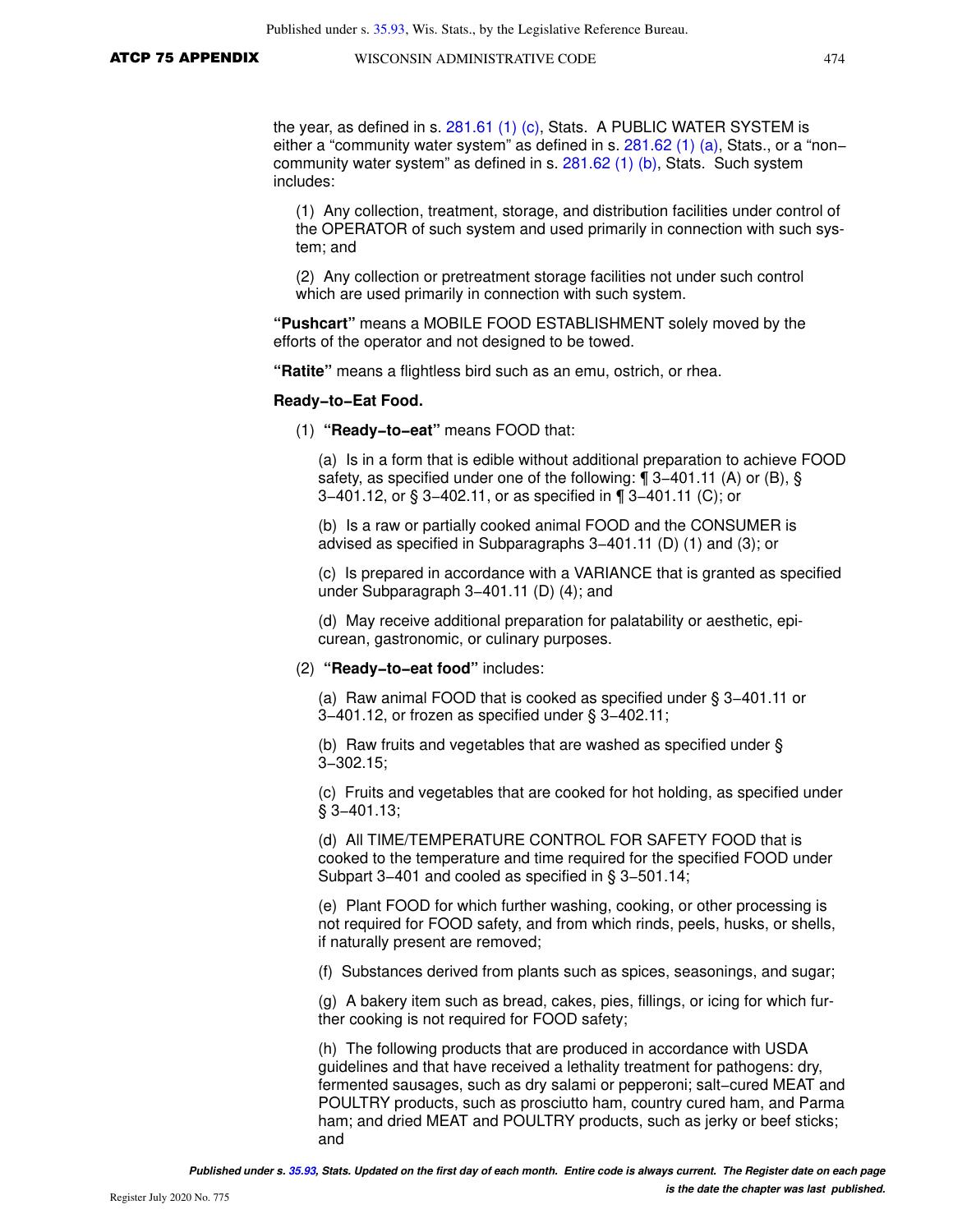(e) FOODS manufactured as specified in [21 CFR Part 113](https://docs.legis.wisconsin.gov/document/cfr/21%20CFR%20113) — Thermally Processed Low−Acid Foods Packaged in Hermetically Sealed Containers.

#### **Reduced Oxygen Packaging.**

#### (1) **"Reduced oxygen packaging"** means:

(a) The reduction of the amount of oxygen in a PACKAGE by removing oxygen; displacing oxygen and replacing it with another gas or combination of gases; or otherwise controlling the oxygen content to a level below that normally found in the atmosphere (approximately 21% at sea level); and

(b) A process as specified in Subparagraph (1) (a) of this definition that involves a FOOD for which the HAZARDS **Clostridium botulinum** or **Listeria monocytogenes** require control in the final PACKAGED form.

#### (2) **"Reduced oxygen packaging"** includes:

(a) Vacuum PACKAGING, in which air is removed from a PACKAGE of FOOD and the PACKAGE is HERMETICALLY SEALED so that a vacuum remains inside the PACKAGE;

(b) Modified atmosphere PACKAGING, in which the atmosphere of a PACK-AGE of FOOD is modified so that its composition is different from air but the atmosphere may change over time due to the permeability of the PACKAG-ING material or the respiration of the FOOD. Modified atmosphere PACK-AGING includes: reduction in the proportion of oxygen, total replacement of oxygen, or an increase in the proportion of other gases such as carbon dioxide or nitrogen; and

(c) Controlled atmosphere PACKAGING, in which the atmosphere of a PACKAGE of FOOD is modified so that until the PACKAGE is opened, its composition is different from air, and continuous control of that atmosphere is maintained, such as by using oxygen scavengers or a combination of total replacement of oxygen, nonrespiring FOOD, and impermeable PACKAGING material.

(d) Cook chill PACKAGING, in which cooked FOOD is hot filled into impermeable bags which have the air expelled and are then sealed or crimped closed. The bagged FOOD is rapidly chilled and refrigerated at temperatures that inhibit the growth of psychotropic pathogens; or

(e) Sous vide PACKAGING, in which raw or partially cooked FOOD is vacuum packaged in an impermeable bag, cooked in the bag, rapidly chilled, and refrigerated at temperatures that inhibit the growth of psychotropic pathogens.

**"Refuse"** means solid waste not carried by water through the SEWAGE system.

**"Regulatory authority"** means the local, state, or federal enforcement body or authorized representative having jurisdiction over the FOOD ESTABLISHMENT.

**"Reminder"** means a written statement concerning the health RISK of consuming animal FOODS raw, undercooked, or without otherwise being processed to eliminate pathogens.

**"Re−service"** means the transfer of FOOD that is unused and returned by a CON-SUMER after being served or sold and in the possession of the CONSUMER, to another PERSON.

**"Restrict"** means to limit the activities of a FOOD EMPLOYEE so that there is no RISK of transmitting a disease that is transmissible through FOOD and the FOOD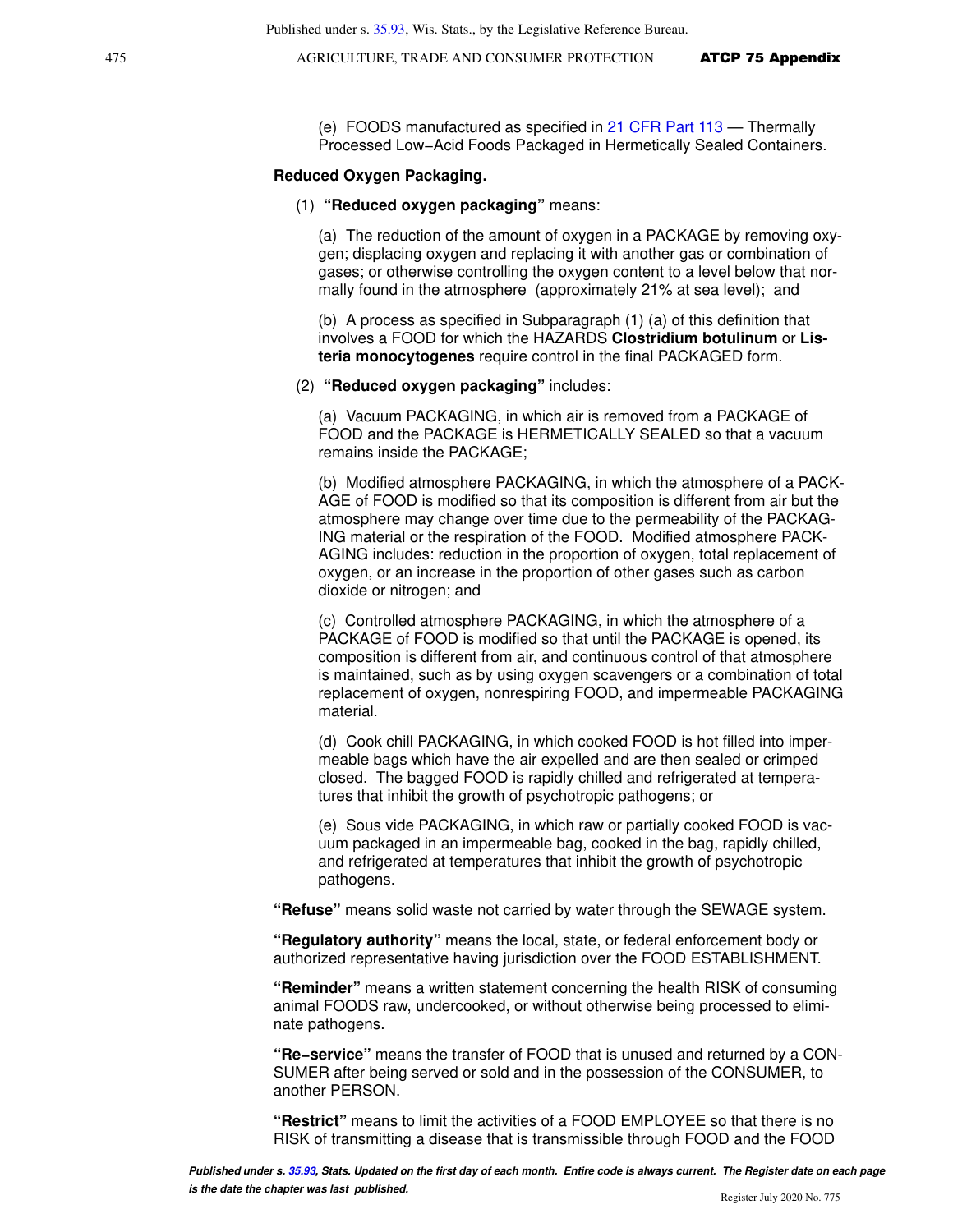EMPLOYEE does not work with exposed FOOD, clean EQUIPMENT, UTENSILS, LINENS; or unwrapped SINGLE−SERVICE or SINGLE−USE ARTICLES.

**"Restricted egg"** means any check, dirty EGG, incubator reject, inedible, leaker, or loss as defined in [9 CFR 590.](https://docs.legis.wisconsin.gov/document/cfr/9%20CFR%20590)

**"Restricted use pesticide"** means a pesticide product that contains the active ingredients specified in [40 CFR 152.175](https://docs.legis.wisconsin.gov/document/cfr/40%20CFR%20152.175) Pesticides classified for restricted use, or ATCP 29, and that is limited to use by or under the direct supervision of a certified applicator.

**"Risk"** means the likelihood that an adverse health effect will occur within a population as a result of a HAZARD in a FOOD.

**"Risk control plan (RCP)"** means a written plan developed by the FOOD ESTAB-LISHMENT OPERATOR in conjunction with the REGULATORY AUTHORITY that describes a system for controlling specific out−of−control foodborne illness RISK FACTORS.

**"Risk Factor"** means the improper practices or procedures that have been identified by the Centers for Disease Control and Prevention (CDC) through epidemiological data, as the most prevalent contributing factors of foodborne illness or injury. RISK FACTORS include:

- (1) Poor personal hygiene;
- (2) FOOD from unsafe source;
- (3) Inadequate cooking;
- (4) Improper holding temperatures; and
- (5) Contaminated EQUIPMENT.
- **"Safe material"** means:

(1) An article manufactured from or composed of materials that may not reasonably be expected to result, directly or indirectly, in their becoming a component or otherwise affecting the characteristics of any FOOD;

(2) An ADDITIVE that is used as specified in § 409 of the Federal Food, Drug, and Cosmetic Act; or

(3) Other materials that are not ADDITIVES and that are used in conformity with applicable regulations of the Food and Drug Administration.

**"Sanitization"** means the application of cumulative heat or chemicals on cleaned FOOD−CONTACT SURFACES that, when evaluated for efficacy, is sufficient to yield a reduction of 5 logs, which is equal to a 99.999% reduction, of representative disease microorganisms of public health importance.

**"Sealed"** means free of cracks or other openings that allow the entry or passage of moisture.

**"Service animal"** means an animal such as a guide dog, signal dog, or other animal individually trained to provide assistance to an individual with a disability.

**"Service Base"** means an operating base location to which a MOBILE FOOD ESTABLISHMENT or transportation vehicle returns regularly for such things as vehicle and EQUIPMENT cleaning, discharging liquid or solid wastes, refilling water tanks and ice bins, and boarding FOOD.

**"Sewage"** means liquid waste containing animal or vegetable matter in suspension or solution and may include liquids containing chemicals in solution.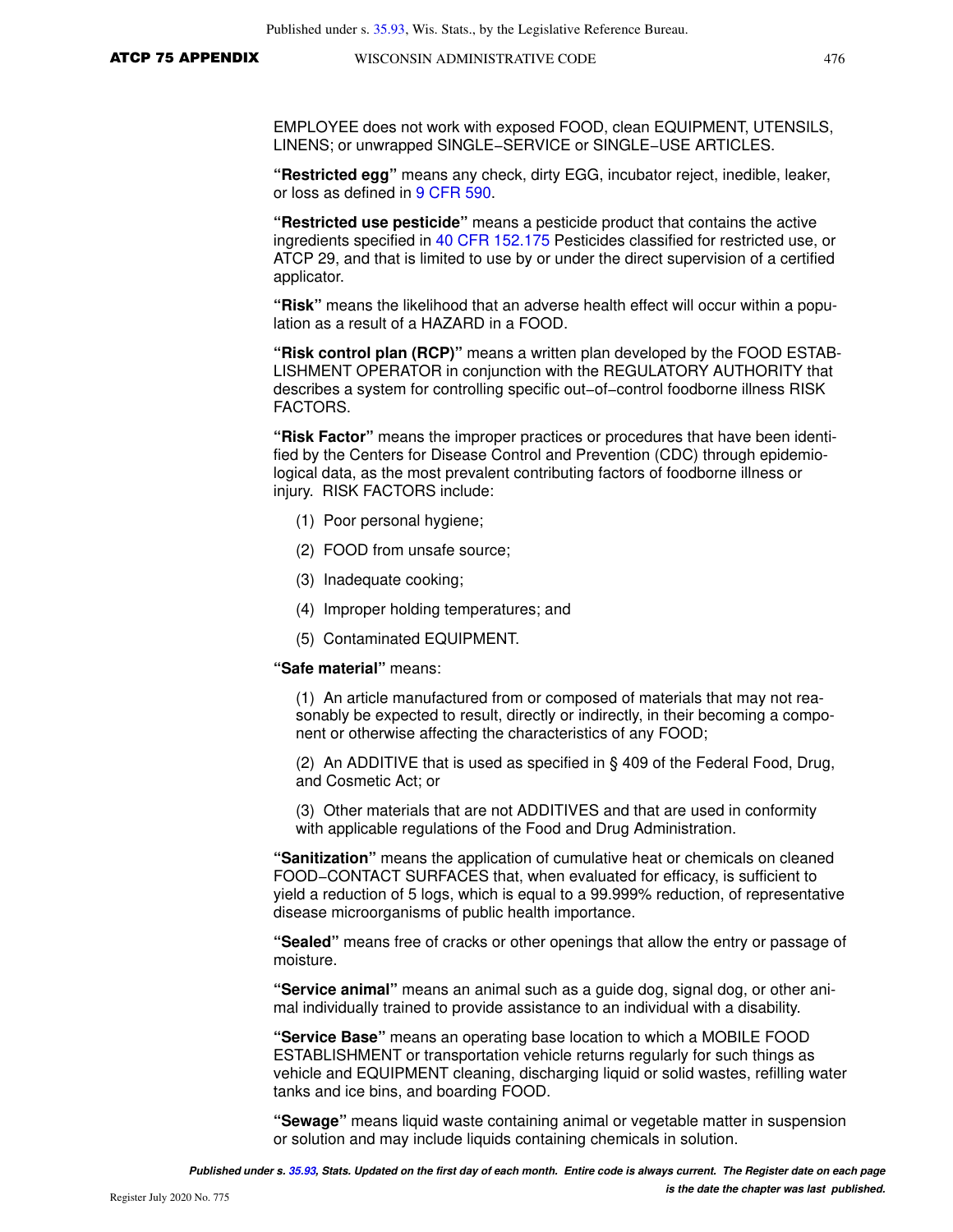**"Shellfish control authority"** means a state, federal, foreign, tribal, or other government entity legally responsible for administering a program that includes certification of MOLLUSCAN SHELLFISH harvesters and DEALERS for interstate commerce.

**"Shellstock"** means raw, in−shell MOLLUSCAN SHELLFISH.

**"Shiga toxin−producing Escherichia coli"** (STEC) means any E. coli capable of producing Shiga toxins (also called verocytotoxins.) STEC infections can be asymptomatic or may result in a spectrum of illness ranging from mild, nonbloody diarrhea, to hemorrhagic colitis (i.e., bloody diarrhea), to hemolytic uremic syndrome (HUS – a type of kidney failure). Examples of serotypes of STEC include: E. coli O157:H7; E. coli O157:NM; E. coli O26:H11; E. coli O145:NM; E. coli O103:H2; and E. coli O111:NM. STEC are sometimes referred to as VTEC (verocytotoxigenic E. coli) or as EHEC (Enterohemorrhagic E. coli). EHEC are a subset of STEC which can cause hemorrhagic colitis or HUS.

**"Shucked shellfish"** means MOLLUSCAN SHELLFISH that have one or both shells removed.

**"Single−service articles"** means TABLEWARE, carry−out UTENSILS, and other items such as bags, containers, placemats, stirrers, straws, toothpicks, and wrappers that are designed and constructed for one time, one PERSON use after which they are intended for discard.

#### **Single−Use Articles.**

(1) **"Single−use articles"** means UTENSILS and bulk FOOD containers designed and constructed to be used once and discarded.

(2) **"Single−use articles"** includes items such as wax paper, butcher paper, plastic wrap, formed aluminum FOOD containers, jars, plastic tubs or buckets, bread wrappers, pickle barrels, ketchup bottles, and number 10 cans which do not meet the materials, durability, strength, and cleanability specifications under §§ 4–101.11, 4–[201.11](https://docs.legis.wisconsin.gov/document/statutes/201.11), and 4–[202.11](https://docs.legis.wisconsin.gov/document/statutes/202.11) for multiuse UTENSILS.

**"Slacking"** means the process of moderating the temperature of a FOOD such as allowing a FOOD to gradually increase from a temperature of  $-23^{\circ}$ C (-10°F) to −4C (25F) in preparation for deep−fat frying or to facilitate even heat penetration during the cooking of previously block−frozen FOOD such as shrimp.

**"Smooth"** means:

(1) A FOOD−CONTACT SURFACE having a surface free of pits and inclusions with a cleanability equal to or exceeding that of (100 grit) number 3 stainless steel;

(2) A nonFOOD−CONTACT SURFACE of EQUIPMENT having a surface equal to that of commercial grade hot−rolled steel free of visible scale; and

(3) A floor, wall, or ceiling having an even or level surface with no roughness or projections that render it difficult to clean.

**"Tableware"** means eating, drinking, and serving UTENSILS for table use such as flatware including forks, knives, and spoons; hollowware including bowls, cups, serving dishes, and tumblers; and plates.

**"Temperature measuring device"** means a thermometer, thermocouple, thermistor, or other device that indicates the temperature of FOOD, air, or water.

**"Temporary food establishment"** means a FOOD ESTABLISHMENT that operates at a fixed location for a period of no more than 14 consecutive days in con-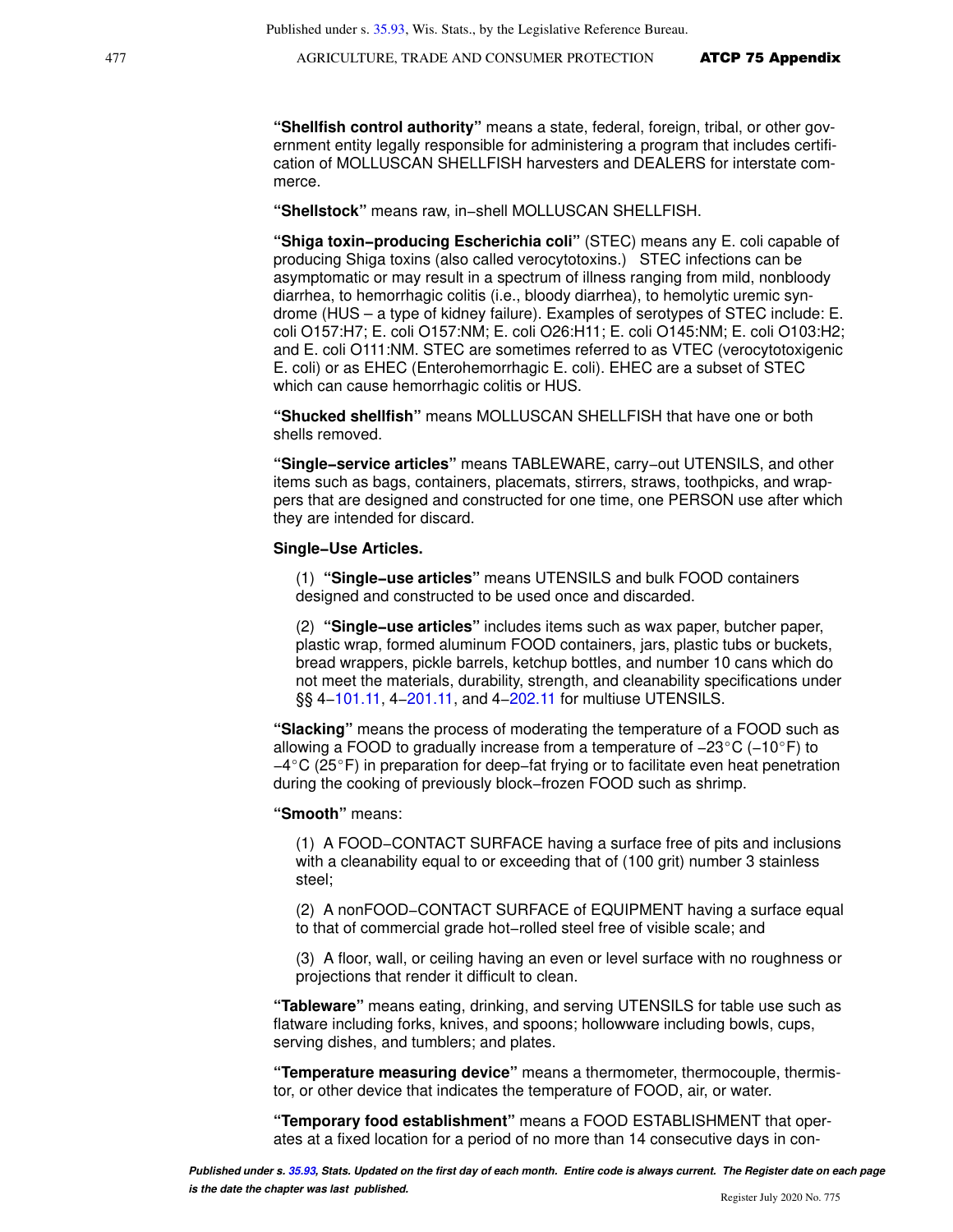junction with a single event or celebration such as a fair, carnival, circus, public exhibition, anniversary sale, or occasional sales promotion.

**Time/Temperature Control for Safety Food** (formerly "potentially hazardous food" (PHF).

(1) **"Time/temperature control for safety food"** means a FOOD that requires time/temperature control for safety (TCS) to limit pathogenic microorganism growth or toxin formation.

#### (2) **"Time/temperature control for safety food"** includes:

(a) An animal FOOD that is raw or heat−treated; a plant FOOD that is heat− treated or consists of raw seed sprouts, cut melons, CUT LEAFY GREENS, cut tomatoes or mixtures of cut tomatoes that are not modified in a way so that they are unable to support pathogenic microorganism growth or toxin formation, or garlic−in−oil mixtures that are not modified in a way so that they are unable to support pathogenic microorganism growth or toxin formation; and

(b) Except as specified in Subparagraph (3) (d) of this definition, a FOOD that because of the interaction of its  $A_W$  and pH values is designated as Product Assessment Required (PA) in Table A or B of this definition:

| Table A. . Interaction of pH and $A_W$ for control of spores in FOOD heat-<br>treated to destroy vegetative cells and subsequently PACKAGED |                   |                   |              |
|---------------------------------------------------------------------------------------------------------------------------------------------|-------------------|-------------------|--------------|
| A <sub>W</sub> VALUES                                                                                                                       | $PH: 4.6$ or less | $PH: > 4.6 - 5.6$ | PH: > 5.6    |
| < 0.92                                                                                                                                      | non-TCS FOOD*     | non-TCS FOOD      | non-TCS FOOD |
| non-TCS FOOD<br>non-TCS FOOD<br>$> 0.92 - .95$                                                                                              |                   | $PA**$            |              |
| > 0.95                                                                                                                                      | non-TCS FOOD      | PA                | PA           |
| *TCS FOOD means TIME/TEMPERATURE CONTROL FOR SAFETY FOOD<br>** PA means Product Assessment required                                         |                   |                   |              |

| Table B. Interaction of $pH$ and $A_W$ for control of vegetative cells and<br>spores in FOOD not heat-treated or heat-treated but not PACKAGED |                   |                 |                      |             |
|------------------------------------------------------------------------------------------------------------------------------------------------|-------------------|-----------------|----------------------|-------------|
| A <sub>W</sub> VALUES                                                                                                                          | PH: < 4.2         | $PH: 4.2 - 4.6$ | $PH:$ > 4.6 -<br>5.0 | $PH:$ > 5.0 |
| < 0.88                                                                                                                                         | non-TCS           | non-TCS         | non-TCS              | non-TCS     |
|                                                                                                                                                | FOOD <sup>*</sup> | <b>FOOD</b>     | <b>FOOD</b>          | <b>FOOD</b> |
| $0.88 - 0.90$                                                                                                                                  | non-TCS           | non-TCS         | non-TCS              | $PA**$      |
|                                                                                                                                                | <b>FOOD</b>       | <b>FOOD</b>     | <b>FOOD</b>          |             |
| $> 0.90 - 0.92$                                                                                                                                | non-TCS           | non-TCS         | <b>PA</b>            | <b>PA</b>   |
|                                                                                                                                                | <b>FOOD</b>       | <b>FOOD</b>     |                      |             |
| > 0.92                                                                                                                                         | non-TCS           | PA              | <b>PA</b>            | PA.         |
|                                                                                                                                                | <b>FOOD</b>       |                 |                      |             |
| * TCS FOOD means TIME/TEMPERATURE CONTROL FOR SAFETY FOOD<br>** PA means Product Assessment required                                           |                   |                 |                      |             |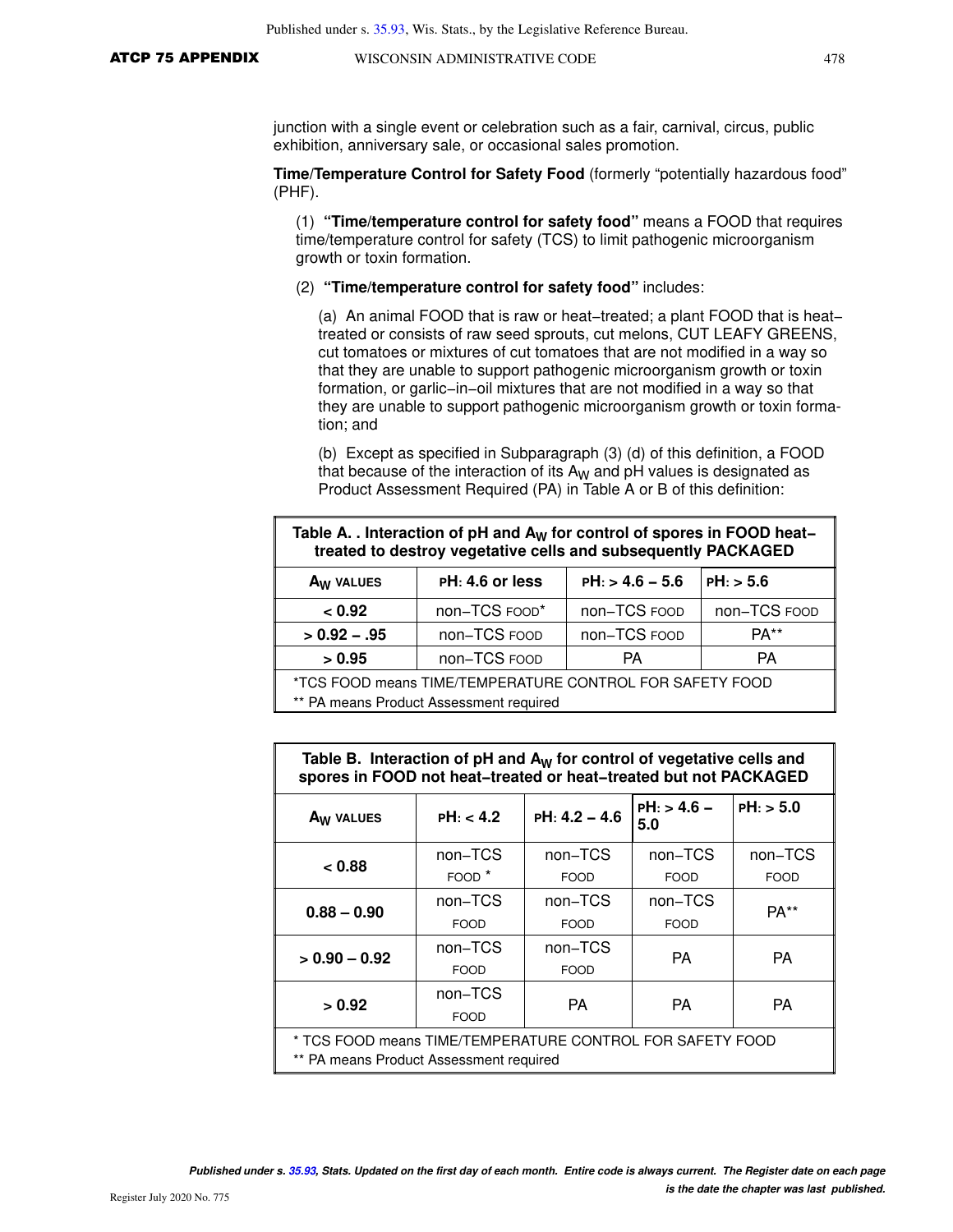#### (3) **"Time/temperature control for safety food"** does not include:

(a) An air−cooled hard−boiled EGG with shell intact, or an EGG with shell intact that is not hard−boiled, but has been pasteurized to destroy all viable Salmonellae;

(b) A FOOD in an unopened HERMETICALLY SEALED CONTAINER that is commercially processed to achieve and maintain commercial sterility under conditions of non−refrigerated storage and distribution;

(c) A FOOD that because of its pH or  $A_W$  value, or interaction of  $A_W$  pH values, is designated as a non−TCS FOOD in Table A or B of this definition;

(d) A FOOD that is designated as Product Assessment Required (PA) in Table A or B of this definition and has undergone a Product Assessment showing that the growth or toxin formation of pathogenic microorganisms that are reasonably likely to occur in that FOOD Is precluded due to:

(i) Intrinsic factors including added or natural characteristics of the FOOD such as preservatives, antimicrobials, humectants, acidulants, or nutrients,

(ii) Extrinsic factors including environmental or operational factors that affect the FOOD such as PACKAGING, modified atmosphere such as REDUCED OXYGEN PACKAGING, shelf life and use, or temperature range of storage and use, or

(iii) A combination of intrinsic and extrinsic factors; or

(e) A FOOD that does not support the growth or toxin formation of pathogenic microorganisms in accordance with one of the Subparagraphs (3)(a) −(3)(d) of this definition even though the FOOD may contain a pathogenic microorganism or chemical or physical contaminant at a level sufficient to cause illness or injury.

**"USDA"** means the U.S. Department of Agriculture.

**"Utensil"** means a FOOD−contact implement or container used in the storage, preparation, transportation, dispensing, sale, or service of FOOD, such as KITCHENWARE or TABLEWARE that is multiuse, SINGLE−SERVICE, or SINGLE− USE; gloves used in contact with FOOD; temperature sensing probes of FOOD TEMPERATURE MEASURING DEVICES; and probe−type price or identification tags used in contact with FOOD.

**"Variance"** means a written document issued by the DEPARTMENT that authorizes a modification or waiver of one or more requirements of this Code if, in the opinion of the DEPARTMENT, a health HAZARD or nuisance will not result from the modification or waiver.

**"Vending machine"** has the meaning given in s. [97.01 \(15p\)](https://docs.legis.wisconsin.gov/document/statutes/97.01(15p)), Stats.

**Note:** Section [97.01 \(15p\)](https://docs.legis.wisconsin.gov/document/statutes/97.01(15p)), Stats., defines VENDING MACHINES as any self–service device offered for public use which, upon insertion of a coin or token, or by other means, dispenses unit servings of FOOD or BEVERAGE either in bulk or in PACKAGE, without the necessity of replenishing the device between each vending operation. "VENDING MACHINE" does not include a device which dispenses only bottled, prePACKAGED or canned soft drinks, a one cent vending device, a VENDING MACHINE dispensing only candy, gum, nuts, nut meats, cookies or crackers, or a VENDING MACHINE dispensing only prePACKAGED grade A pasteurized milk or milk products.

"**Vending machine commissary"** means any building, room or place in the state at which FOODS, containers, transport equipment, or supplies for VENDING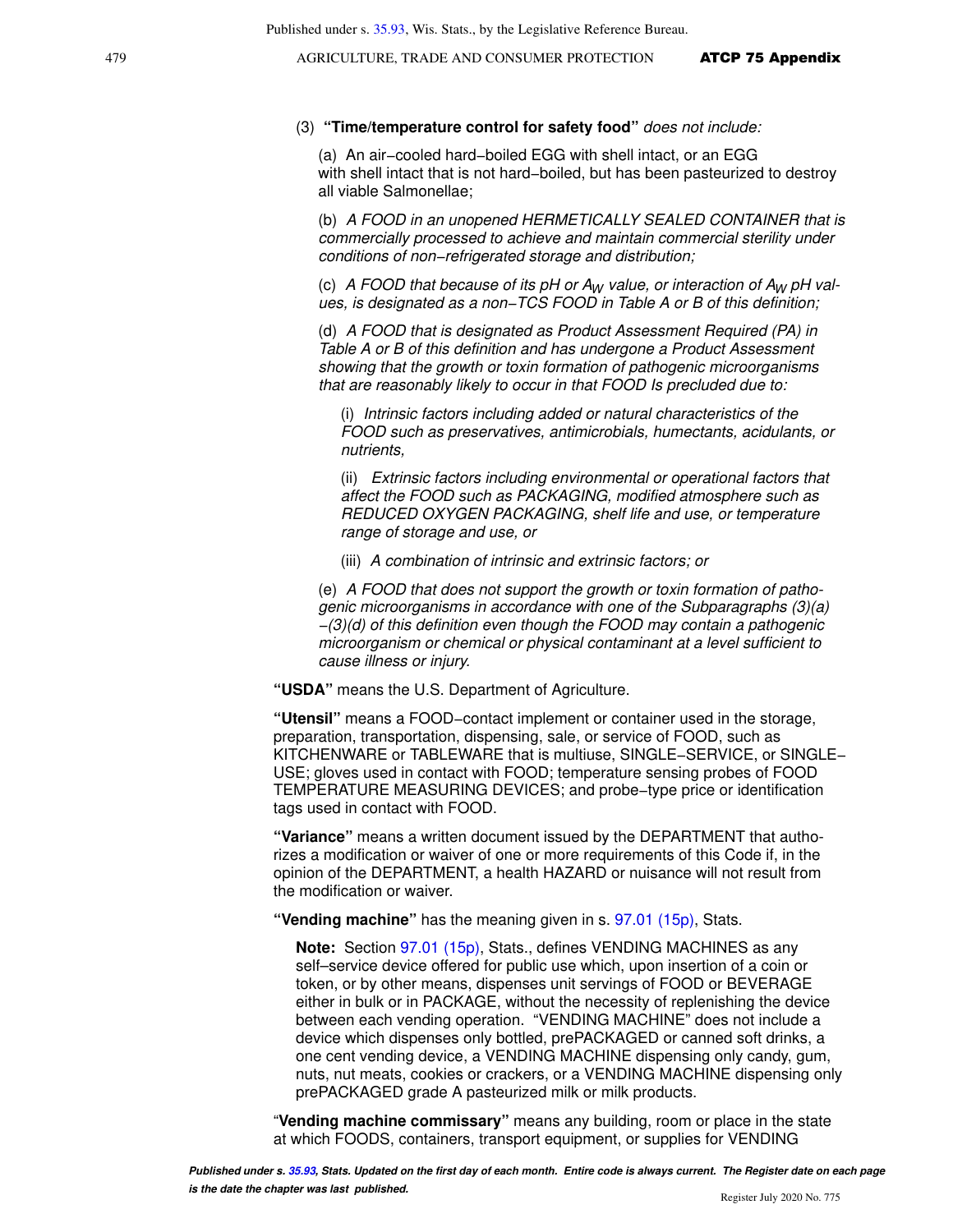MACHINES or micro markets are kept, handled, prepared, or stored by a VEND-ING MACHINE OPERATOR or micro market operator, except a place at which the OPERATOR is licensed to manufacture, distribute, or sell FOOD products under ch. [97,](https://docs.legis.wisconsin.gov/document/statutes/ch.%2097) Stats.

**"Vending machine location"** means the room, enclosure, space, or area where one or more VENDING MACHINES are installed and operated and includes the storage areas and areas on the PREMISES that are used to service and maintain the VENDING MACHINES.

**"Vending machine operator"** has the meaning prescribed in s. [97.01 \(15y\),](https://docs.legis.wisconsin.gov/document/statutes/97.01(15y)) Stats., namely, the person maintaining a place of business in the state and responsible for the operation of one or more vending machines.

**"Warewashing"** means the cleaning and SANITIZING of UTENSILS and FOOD− CONTACT SURFACES of EQUIPMENT.

**"Whole−muscle, intact beef"** means whole muscle beef that is not INJECTED, MECHANICALLY TENDERIZED, reconstructed, or scored and marinated, from which beef steaks may be cut.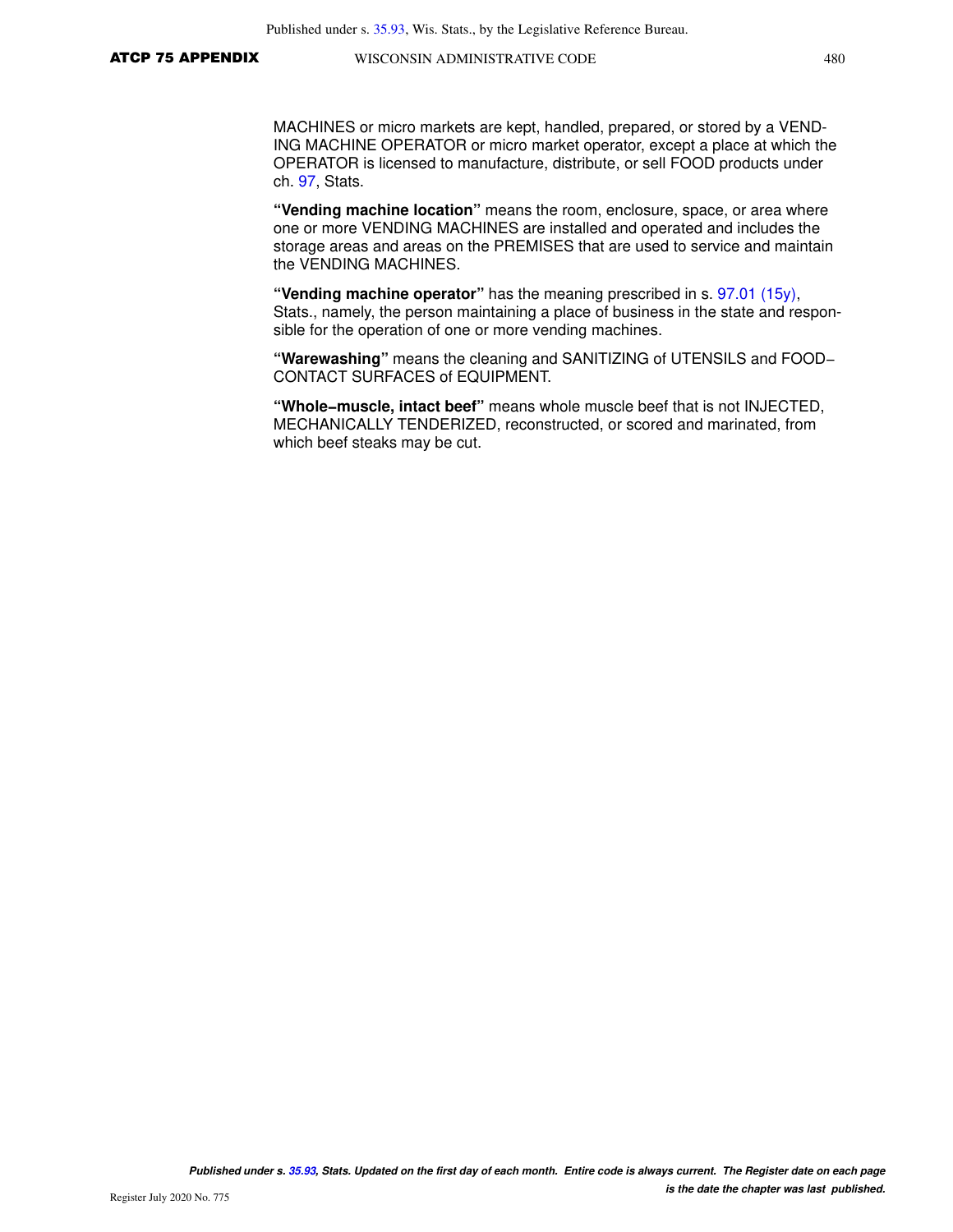# **Chapter 2 Management and Personnel**

## **Parts**

- **2−1 SUPERVISION**
- **2−2 EMPLOYEE HEALTH**
- **2−3 PERSONAL CLEANLINESS**
- **2−4 HYGIENIC PRACTICES**
- **2−5 RESPONDING TO CONTAMINATION EVENTS**
- **2−1 SUPERVISION**

#### **Subparts**

**2−101 Responsibility**

**2−102 Knowledge**

**2−103 Duties**

#### **Responsibility 2−101.11 Assignment.**

(A) Except as specified in ¶ (B) of this section, the LICENSE HOLDER shall be the PERSON IN CHARGE or shall designate a PERSON IN CHARGE and shall ensure that a PERSON IN CHARGE is present at the FOOD ESTABLISHMENT during all hours of operation. Pf

(B) In a FOOD ESTABLISHMENT with two or more separately LICENSED departments that are the legal responsibility of the same LICENSE HOLDER and that are located on the same PREMISES, the LICENSE HOLDER may, during specific time periods when food is not being prepared, packaged, or served, designate a single PERSON IN CHARGE who is present on the PREMISES during all hours of operation, and who is responsible for each separately LICENSED FOOD ESTABLISH-MENT on the PREMISES. Pf

#### **Knowledge 2−102.11 Demonstration.**

Based on the RISKS inherent to the FOOD operation, during inspections and upon request the PERSON IN CHARGE shall demonstrate to the REGULATORY AUTHORITY knowledge of foodborne disease prevention, application of the HAZ-ARD Analysis and CRITICAL CONTROL POINT principles, and the requirements of this Code. The PERSON IN CHARGE shall demonstrate this knowledge by:

(A) Complying with this Code by having no violations of PRIORITY ITEMS during the current inspection; <sup>Pf</sup>

(B) Being a current certified FOOD protection manager who has shown proficiency of required information through passing a test that is part of an ACCREDITED PRO-GRAM as specified in chapter 12 of the this Code; <sup>Pf</sup> or

**Note:** FOOD ESTABLISHMENTS meeting the applicability requirements specified in § 12–101.11 are required to employ at least one individual who is a certified food manager that holds a valid certificate of food protection practices as required in s. 97.33 (1r), Stats.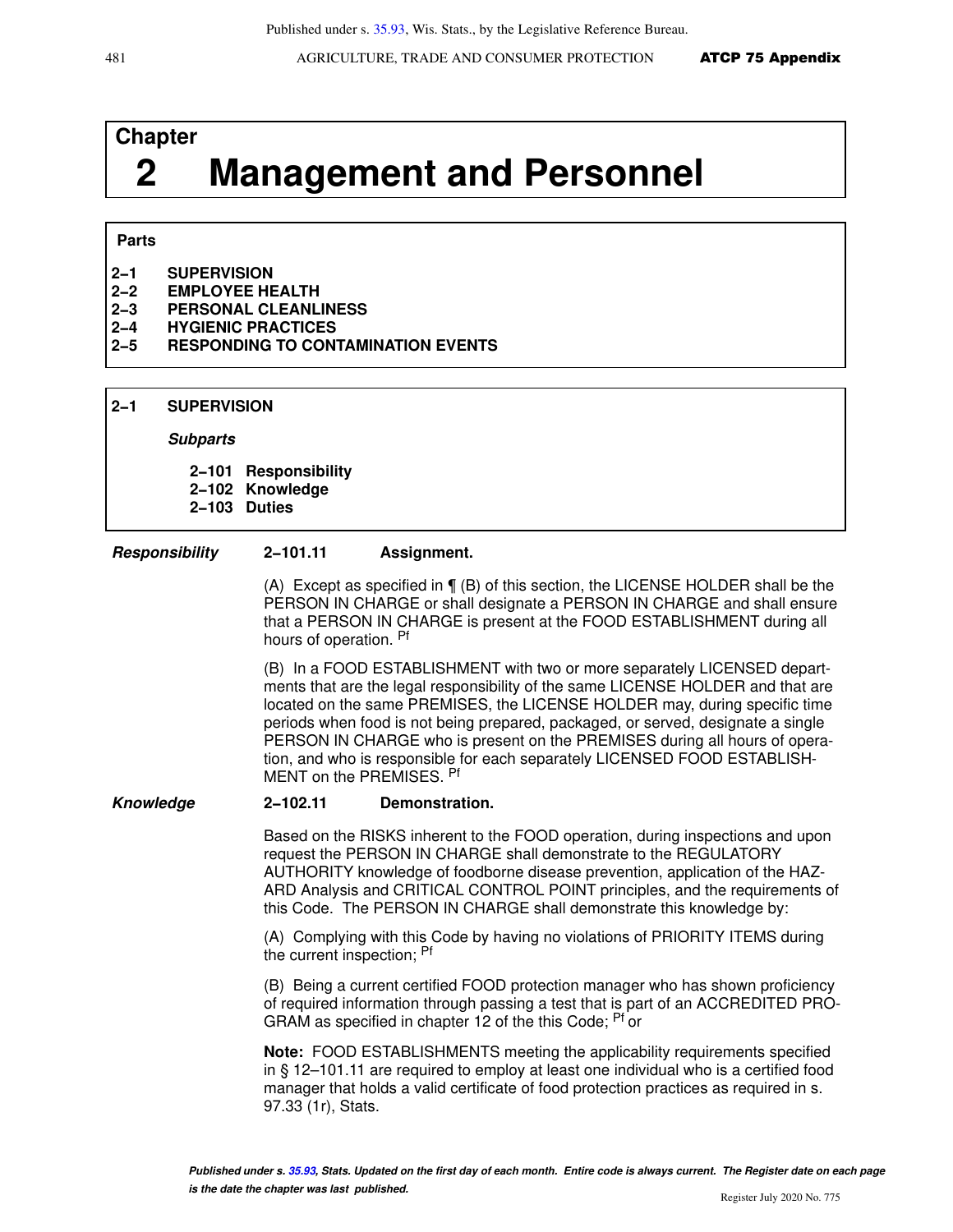(C) Responding correctly to the inspector's questions as they relate to the specific FOOD operation. The areas of knowledge include:

(1) Describing the relationship between the prevention of foodborne disease and the personal hygiene of a FOOD EMPLOYEE; <sup>Pf</sup>

(2) Explaining the responsibility of the PERSON IN CHARGE for preventing the transmission of foodborne disease by a FOOD EMPLOYEE who has a disease or medical condition that may cause foodborne disease; <sup>Pf</sup>

(3) Describing the symptoms associated with the diseases that are transmissible through FOOD; <sup>Pf</sup>

(4) Explaining the significance of the relationship between maintaining the time and temperature of TIME/TEMPERATURE CONTROL FOR SAFETY FOOD and the prevention of foodborne illness; Pf

(5) Explaining the HAZARDS involved in the consumption of raw or undercooked MEAT, POULTRY, EGGS, and FISH; Pf

(6) Stating the required FOOD temperatures and times for safe cooking of

TIME/TEMPERATURE CONTROL FOR SAFETY FOOD including MEAT, POULTRY, EGGS, and FISH; Pf

(7) Stating the required temperatures and times for the safe refrigerated storage, hot holding, cooling, and reheating of TIME/TEMPERATURE CONTROL FOR SAFETY FOOD: PT

(8) Describing the relationship between the prevention of foodborne illness and the management and control of the following:

- (a) Cross−contamination, Pf
- (b) Hand contact with READY−TO−EAT FOODS, Pf
- (c) Handwashing, Pf and
- (d) Maintaining the FOOD ESTABLISHMENT in a clean condition and in good repair; Pf

(9) Describing FOODS identified as MAJOR FOOD ALLERGENS and the symptoms that a MAJOR FOOD ALLERGEN could cause in a sensitive individual who has an allergic reaction. Pf

(10) Explaining the relationship between FOOD safety and providing EQUIP-MENT that is:

(a) Sufficient in number and capacity, <sup>Pf</sup> and

(b) Properly designed, constructed, located, installed, operated, maintained, and cleaned; Pf

(11) Explaining correct procedures for cleaning and SANITIZING UTENSILS and FOOD−CONTACT SURFACES of EQUIPMENT; Pf

(12) Identifying the source of water used and measures taken to ensure that it remains protected from contamination such as providing protection from backflow and precluding the creation of cross connections; <sup>Pf</sup>

(13) Identifying POISONOUS OR TOXIC MATERIALS in the FOOD ESTAB-LISHMENT and the procedures necessary to ensure that they are safely stored, dispensed, used, and disposed of according to LAW; <sup>Pf</sup>

(14) Identifying CRITICAL CONTROL POINTS in the operation from purchasing through sale or service that when not controlled may contribute to the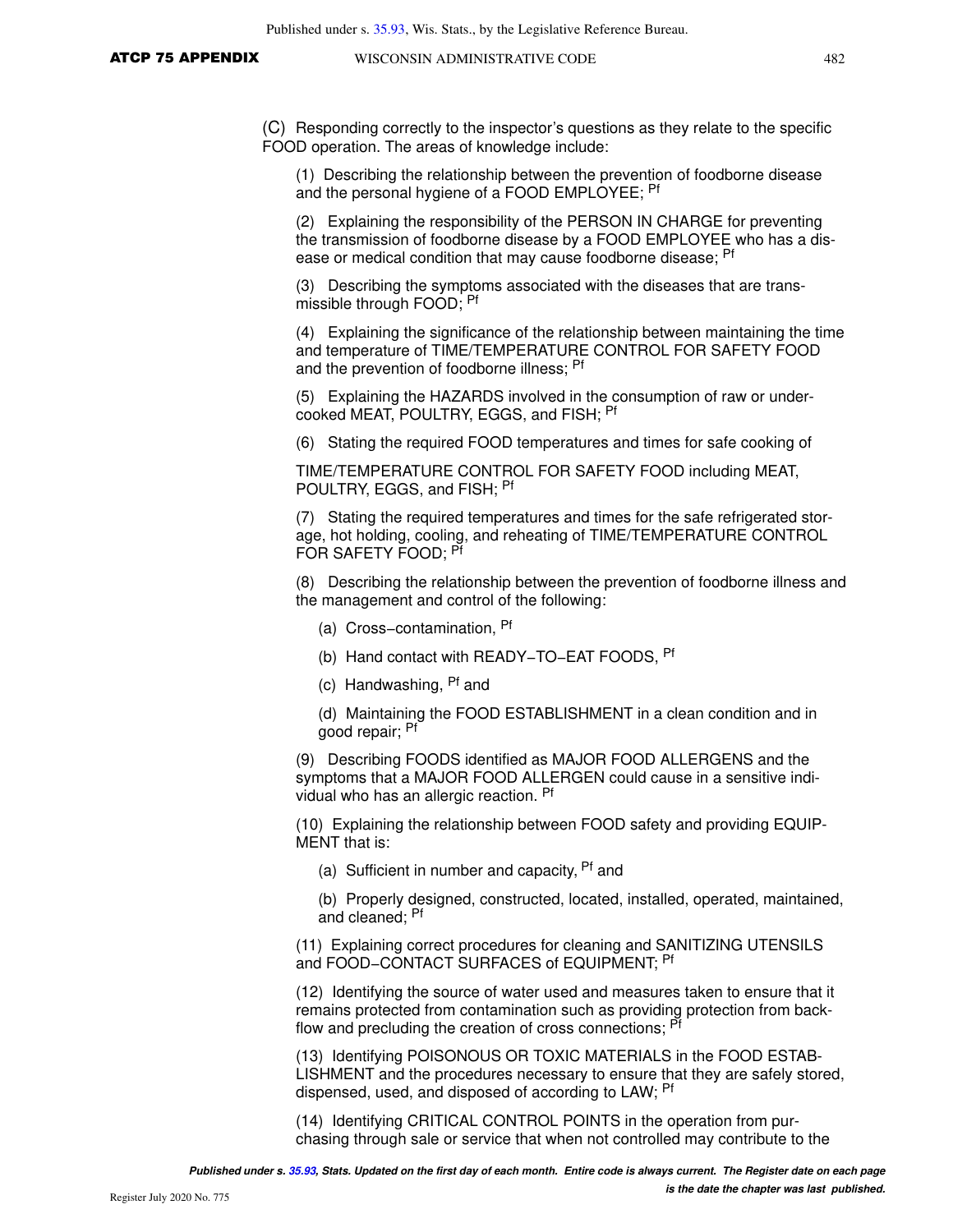transmission of foodborne illness and explaining steps taken to ensure that the points are controlled in accordance with the requirements of this Code; <sup>Pf</sup>

(15) Explaining the details of how the PERSON IN CHARGE and FOOD EMPLOYEES comply with the HACCP PLAN if a plan is required by the LAW, this Code, an approved procedure, or a RISK CONTROL PLAN developed by the REGULATORY AUTHORITY and the establishment; Pf

(16) Explaining the responsibilities, rights, and authorities assigned by this Code to the:

- (a) FOOD EMPLOYEE, Pf
- (b) CONDITIONAL EMPLOYEE, Pf
- (c) PERSON IN CHARGE, Pf
- (d) REGULATORY AUTHORITY: <sup>Pf</sup> and

(17) Explaining how the PERSON IN CHARGE, FOOD EMPLOYEES, and CONDITIONAL EMPLOYEES comply with reporting responsibilities and EXCLUSION or RESTRICTION of FOOD EMPLOYEES. Pf

#### **2−102.12 Certified Food Protection Manager.**

(A) At least one FOOD ESTABLISHMENT EMPLOYEE that has supervisory and management responsibility and the authority to direct and control FOOD preparation and service shall be a certified FOOD protection manager who has shown proficiency of required information through passing a test that is part of an ACCRED-ITED PROGRAM as specified in chapter 12 of this Code.

(B) This section does not apply to certain types of FOOD ESTABLISHMENTS deemed by the DEPARTMENT to pose minimal risk of causing, or contributing to, foodborne illness based on the nature of the operation and extent of FOOD preparation.

#### **2−102.20 Food Protection Manager Certification.**

(A) A PERSON IN CHARGE who demonstrates knowledge by being a FOOD protection manager that is certified by a FOOD protection manager certification program that is evaluated and listed by a Conference for Food Protection−recognized accrediting agency as conforming to the Conference for Food Protection Standards for Accreditation of FOOD Protection Manager Certification Programs, as specified in chapter 12 of this Code, is deemed to comply with ¶2−102.11(B).

(B) A FOOD ESTABLISHMENT that has an EMPLOYEE that is certified by a FOOD protection manager certification program that is evaluated and listed by a Conference for Food Protection−recognized accrediting agency as conforming to the Conference for Food Protection Standards for Accreditation of FOOD Protection Manager Certification Programs, as specified in chapter 12 of this Code, is deemed to comply with §2−102.12.

#### **Duties 2−103.11 Person in Charge.**

The PERSON IN CHARGE shall ensure that:

(A) FOOD ESTABLISHMENT operations are not conducted in a private home or in a room used as living or sleeping quarters as specified under § 6–202.111; <sup>Pf</sup>

(B) PERSONS unnecessary to the FOOD ESTABLISHMENT operation are not allowed in the FOOD preparation, FOOD storage, or WAREWASHING areas, except that brief visits and tours may be authorized by the PERSON IN CHARGE if steps are taken to ensure that exposed FOOD; clean EQUIPMENT, UTENSILS, and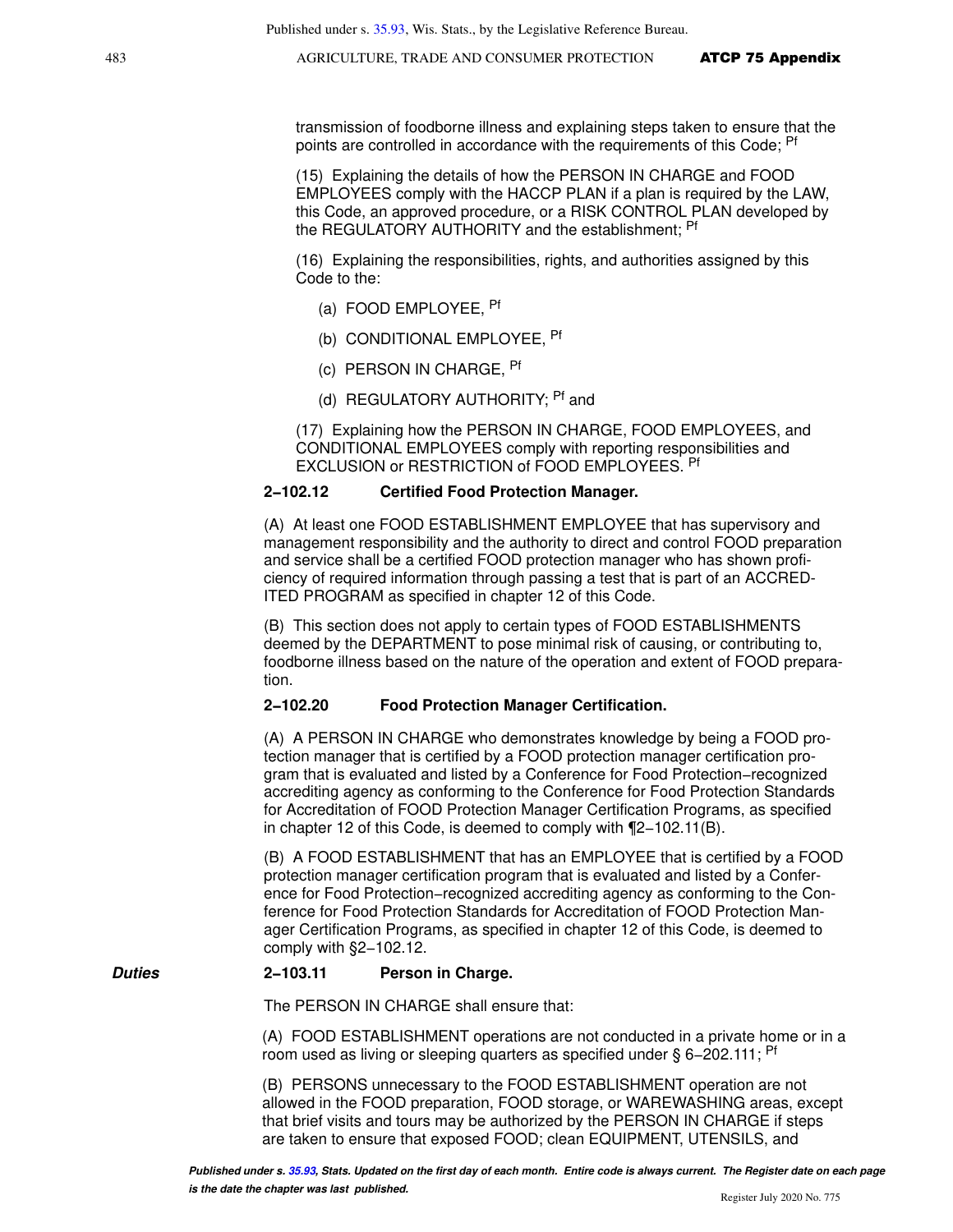LINENS; and unwrapped SINGLE−SERVICE and SINGLE−USE ARTICLES are protected from contamination; Pf

(C) EMPLOYEES and other PERSONS such as delivery and maintenance PER-SONS and pesticide applicators entering the FOOD preparation, FOOD storage, and WAREWASHING areas comply with this Code; <sup>Pf</sup>

(D) EMPLOYEES are effectively cleaning their hands, by routinely monitoring the EMPLOYEES' handwashing; Pf

(E) EMPLOYEES are visibly observing FOODS as they are received to determine that they are from APPROVED sources, delivered at the required temperatures, protected from contamination, free of visible unADULTERATED, and accurately presented, by routinely monitoring the EMPLOYEES' observations and periodically evaluating FOODS upon their receipt; <sup>Pf</sup>

(F) EMPLOYEES are verifying that FOODS delivered to the FOOD ESTABLISH-MENT during non−operating hours are from APPROVED sources and are placed into appropriate storage locations such that they are maintained at the required temperatures, protected from contamination, unADULTERATED, and accurately presented; Pf

(G) EMPLOYEES are properly cooking TIME/TEMPERATURE CONTROL FOR SAFETY FOOD, being particularly careful in cooking those FOODS known to cause severe foodborne illness and death, such as EGGS and COMMINUTED MEATS, through daily oversight of the EMPLOYEES' routine monitoring of the cooking temperatures using appropriate TEMPERATURE MEASURING DEVICES properly scaled and calibrated as specified under § 4–203.11 and ¶ 4–502.11 (B); <sup>Pf</sup>

(H) EMPLOYEES are using proper methods to rapidly cool TIME/TEMPERATURE CONTROL FOR SAFETY FOOD that are not held hot or are not for consumption within 4 hours, through daily oversight of the EMPLOYEES' routine monitoring of FOOD temperatures during cooling; Pf

(I) EMPLOYEES are properly maintaining the temperatures of TIME/TEMPERA-TURE CONTROL FOR SAFETY FOODS during hot and cold holding through daily oversight of the EMPLOYEES' routine monitoring for FOOD temperatures; Pf

(J) CONSUMERS who order raw or partially cooked READY−TO−EAT FOODS of animal origin are informed as specified under § 3−603.11 that the FOOD is not cooked sufficiently to ensure its safety; <sup>Pf</sup>

(K) EMPLOYEES are properly SANITIZING cleaned multiuse EQUIPMENT and UTENSILS before they are reused, through routine monitoring of solution temperature and exposure time for hot water SANITIZING, and chemical concentration, pH, temperature, and exposure time for chemical SANITIZING; <sup>Pf</sup>

(L) CONSUMERS are notified that clean TABLEWARE is to be used when they return to self−service areas such as salad bars and buffets as specified under § 3−304.16; Pf

(M) Except when APPROVAL is obtained from the REGULATORY AUTHORITY as specified in ¶ 3–301.11 (E), EMPLOYEES are preventing cross–contamination of READY−TO−EAT FOOD with bare hands by properly using suitable UTENSILS such as deli tissue, spatulas, tongs, single−use gloves, or dispensing EQUIPMENT; <sup>Pf</sup>

(N) EMPLOYEES are properly trained in FOOD safety, including FOOD allergy awareness, as it relates to their assigned duties; <sup>Pf</sup>

(O) FOOD EMPLOYEES and CONDITIONAL EMPLOYEES are informed in a verifiable manner of their responsibility to report in accordance with LAW, to the PERSON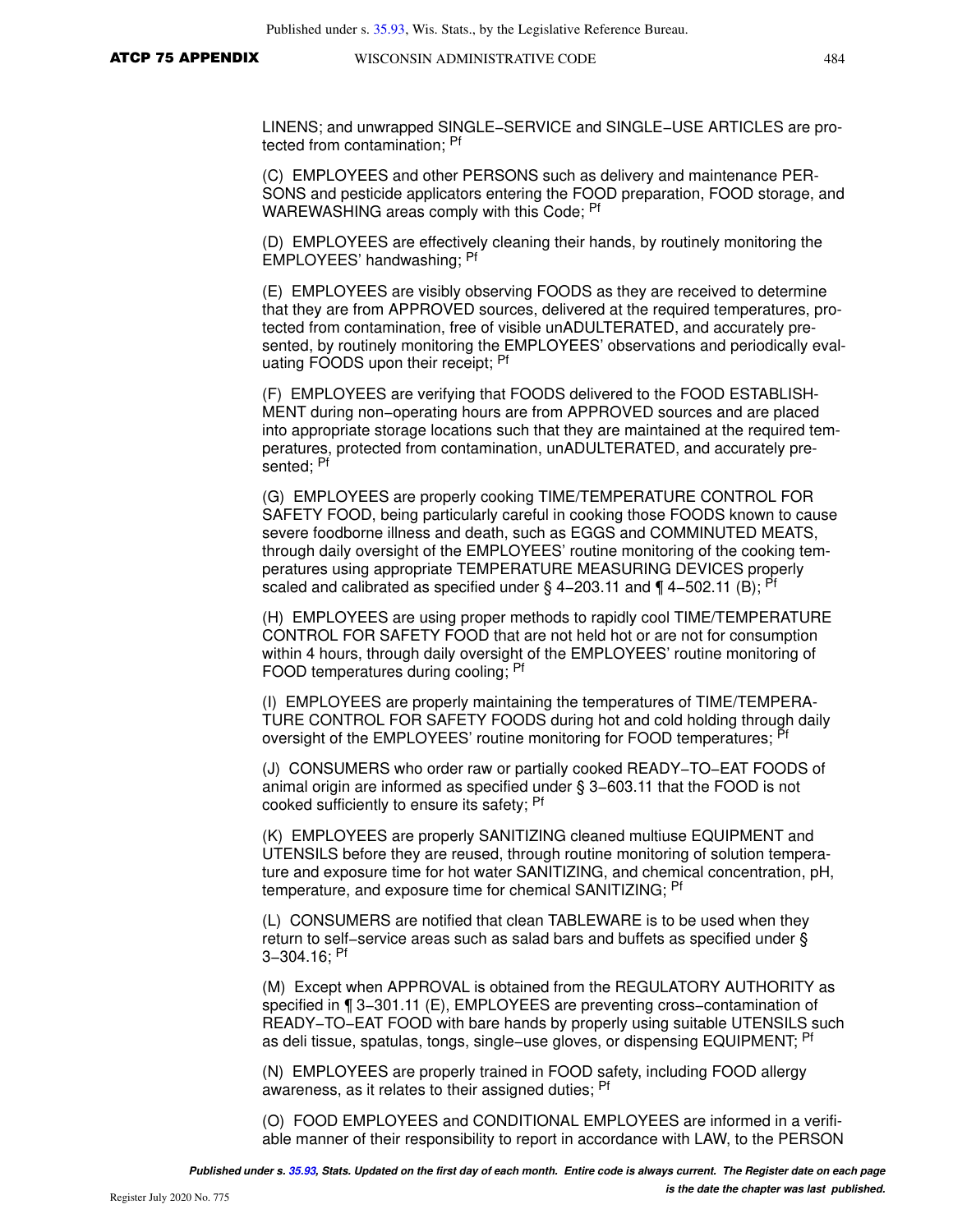IN CHARGE, information about their health and activities as they relate to diseases that are transmissible through FOOD, as specified under ¶ 2−201.11 (A); Pf and

(P) Written procedures and plans, where specified by this Code and as developed by the FOOD ESTABLISHMENT, are maintained and implemented as required. Pf

| $2 - 2$                                  | <b>FOOD EMPLOYEE HEALTH</b>                                                                                                                                                                                                                                                                                                                                                                                                                                                                                                                                                                                                 |
|------------------------------------------|-----------------------------------------------------------------------------------------------------------------------------------------------------------------------------------------------------------------------------------------------------------------------------------------------------------------------------------------------------------------------------------------------------------------------------------------------------------------------------------------------------------------------------------------------------------------------------------------------------------------------------|
| <b>Subparts</b>                          |                                                                                                                                                                                                                                                                                                                                                                                                                                                                                                                                                                                                                             |
| 2.201                                    | Responsibilities of License Holder, Person in Charge, Food Employees,<br>and Conditional Employees                                                                                                                                                                                                                                                                                                                                                                                                                                                                                                                          |
| <b>Responsibilities</b><br>and Reporting | 2-201.11<br>Responsibility of License Holder, Person in Charge, and<br><b>Conditional Employees.</b>                                                                                                                                                                                                                                                                                                                                                                                                                                                                                                                        |
| <b>Symptoms and</b><br><b>Diagnosis</b>  | (A) The LICENSE HOLDER shall require FOOD EMPLOYEES and CONDITIONAL<br>EMPLOYEES to report to the PERSON IN CHARGE, information about their health<br>and activities as they relate to diseases that are transmissible through FOOD. A<br>FOOD EMPLOYEE or CONDITIONAL EMPLOYEE shall report the information in a<br>manner that allows the PERSON IN CHARGE to reduce the RISK of foodborne dis-<br>ease transmission, including providing necessary additional information, such as the<br>date of onset of symptoms and an illness, or of a diagnosis without symptoms, if the<br>FOOD EMPLOYEE or CONDITIONAL EMPLOYEE: |
| Reportable<br>symptoms                   | (1) Has any of the following symptoms:                                                                                                                                                                                                                                                                                                                                                                                                                                                                                                                                                                                      |
|                                          | (a) Vomiting, $P$                                                                                                                                                                                                                                                                                                                                                                                                                                                                                                                                                                                                           |
|                                          | (b) Diarrhea, P                                                                                                                                                                                                                                                                                                                                                                                                                                                                                                                                                                                                             |
|                                          | (c) Jaundice, P                                                                                                                                                                                                                                                                                                                                                                                                                                                                                                                                                                                                             |
|                                          | (d) Sore throat with fever, $P$ or                                                                                                                                                                                                                                                                                                                                                                                                                                                                                                                                                                                          |
|                                          | (e) A lesion containing pus such as a boil or infected wound that is open or<br>draining and is:                                                                                                                                                                                                                                                                                                                                                                                                                                                                                                                            |
|                                          | (i) On the hands or wrists, unless an impermeable cover such as a finger<br>cot or stall protects the lesion and a SINGLE-USE glove is worn over the<br>impermeable cover, <sup>P</sup>                                                                                                                                                                                                                                                                                                                                                                                                                                     |
|                                          | (ii) On exposed portions of the arms, unless the lesion is protected by an<br><i>impermeable cover</i> , <sup><i>P</i></sup> or                                                                                                                                                                                                                                                                                                                                                                                                                                                                                             |
|                                          | (iii) On other parts of the body, unless the lesion is covered by a dry,<br>durable, tight-fitting bandage; P                                                                                                                                                                                                                                                                                                                                                                                                                                                                                                               |
| Reportable<br>diagnosis                  | (2) Has an illness diagnosed by a HEALTH PRACTITIONER due to:                                                                                                                                                                                                                                                                                                                                                                                                                                                                                                                                                               |
|                                          | (a) Norovirus, $P$                                                                                                                                                                                                                                                                                                                                                                                                                                                                                                                                                                                                          |
|                                          | (b) Hepatitis A virus, P                                                                                                                                                                                                                                                                                                                                                                                                                                                                                                                                                                                                    |
|                                          | Shigella spp., P<br>(c)                                                                                                                                                                                                                                                                                                                                                                                                                                                                                                                                                                                                     |
|                                          | (d) SHIGA TOXIN-PRODUCING ESCHERICHIA COLI, P                                                                                                                                                                                                                                                                                                                                                                                                                                                                                                                                                                               |
|                                          | (e) Typhoid fever (caused by Salmonella Typhi); P or                                                                                                                                                                                                                                                                                                                                                                                                                                                                                                                                                                        |
|                                          | (f) Salmonella (nontyphoidal); P                                                                                                                                                                                                                                                                                                                                                                                                                                                                                                                                                                                            |
|                                          | Published under s. 35.93, Stats. Updated on the first day of each month. Entire code is always current. The Register date on each page                                                                                                                                                                                                                                                                                                                                                                                                                                                                                      |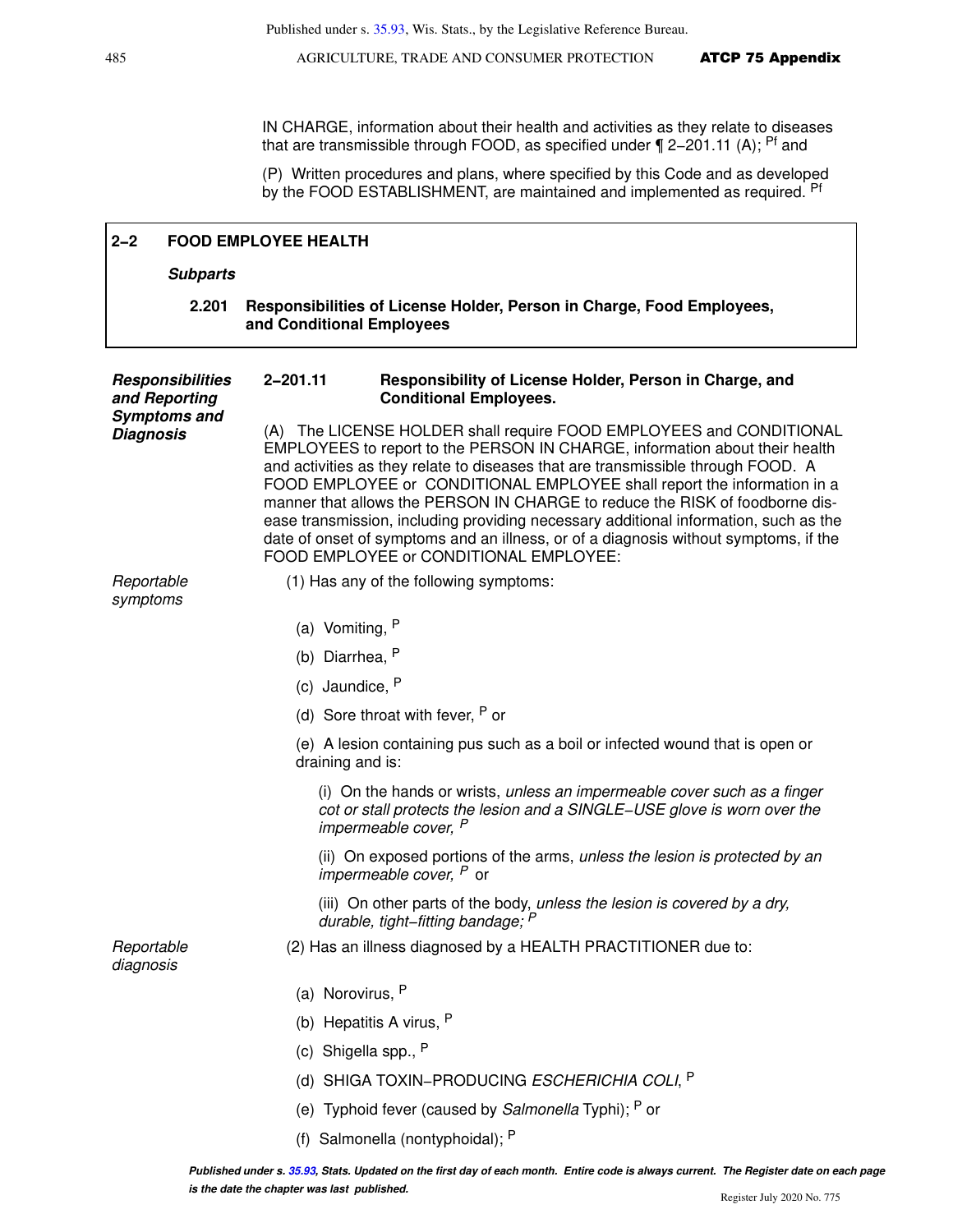| <b>ATCP 75 APPENDIX</b>                                                                         | WISCONSIN ADMINISTRATIVE CODE                                                                                                                                                                                                                                                                                                                                                             | 486 |  |
|-------------------------------------------------------------------------------------------------|-------------------------------------------------------------------------------------------------------------------------------------------------------------------------------------------------------------------------------------------------------------------------------------------------------------------------------------------------------------------------------------------|-----|--|
|                                                                                                 | Note: A complete listing of communicable diseases that can be transmitted<br>through FOOD can be obtained from any local health department.                                                                                                                                                                                                                                               |     |  |
| Reportable<br>past illness                                                                      | (3) Had Typhoid fever, diagnosed by a HEALTH PRACTITIONER, within the past<br>3 months without having received antibiotic therapy, as determined by a HEALTH<br>PRACTITIONER: P                                                                                                                                                                                                           |     |  |
| Reportable history<br>of exposure                                                               | (4) Has been exposed to, or is the suspected source of, a CONFIRMED DIS-<br>EASE OUTBREAK, because the FOOD EMPLOYEE or CONDITIONAL<br>EMPLOYEE consumed or prepared FOOD implicated in the outbreak, or con-<br>sumed FOOD at an event prepared by an PERSON who is infected or ill with:                                                                                                |     |  |
|                                                                                                 | (a) Norovirus within the past 48 hours of the last exposure, P                                                                                                                                                                                                                                                                                                                            |     |  |
|                                                                                                 | (b) SHIGA TOXIN-PRODUCING ESCHERICHIA COLI or Shigella spp. within<br>the past 3 days of the last exposure, P                                                                                                                                                                                                                                                                             |     |  |
|                                                                                                 | (c) Typhoid fever within the past 14 days of the last exposure, or <sup>P</sup>                                                                                                                                                                                                                                                                                                           |     |  |
|                                                                                                 | (d) Hepatitis A virus within the past 30 days of the last exposure; $P$ or                                                                                                                                                                                                                                                                                                                |     |  |
| Reportable history<br>of exposure                                                               | (5) Has been exposed by attending or working in a setting where there is a<br>CONFIRMED DISEASE OUTBREAK, or living in the same household as, and<br>has knowledge about, an individual who works or attends a setting where there is<br>a CONFIRMED DISEASE OUTBREAK, or living in the same household as, and<br>has knowledge about, an individual diagnosed with an illness caused by: |     |  |
|                                                                                                 | (a) Norovirus within the past 48 hours of the last exposure, $P$                                                                                                                                                                                                                                                                                                                          |     |  |
|                                                                                                 | (b) SHIGA TOXIN-PRODUCING ESCHERICHIA COLI, or Shigella spp. within<br>the past 3 days of the last exposure, P                                                                                                                                                                                                                                                                            |     |  |
|                                                                                                 | (c) Typhoid fever (caused by Salmonella Typhi) within the past 14 days of the<br>last exposure, P or                                                                                                                                                                                                                                                                                      |     |  |
|                                                                                                 | (d) Hepatitis A virus within the past 30 days of the last exposure. $P$                                                                                                                                                                                                                                                                                                                   |     |  |
| Responsibility of<br>person in charge to                                                        | (B) The PERSON IN CHARGE shall notify the REGULATORY AUTHORITY when<br>a FOOD EMPLOYEE is:                                                                                                                                                                                                                                                                                                |     |  |
| notify the regulatory<br>authority                                                              | $(1)$ Jaundiced, $Pf$ or                                                                                                                                                                                                                                                                                                                                                                  |     |  |
|                                                                                                 | (2) Diagnosed with an illness due to a pathogen as specified under Subpara-<br>graphs $(A)(2)(a) - (f)$ of this section. Pf                                                                                                                                                                                                                                                               |     |  |
| Responsibility of the                                                                           | (C) The PERSON IN CHARGE shall ensure that a CONDITIONAL EMPLOYEE:                                                                                                                                                                                                                                                                                                                        |     |  |
| person in charge to<br>prohibit a condi-<br>tional employee<br>from becoming a<br>food employee | (1) Who exhibits or reports a symptom, or who reports a diagnosed illness as<br>specified under Subparagraphs $(A)(1) - (3)$ of this section, is prohibited from<br>becoming a FOOD EMPLOYEE until the CONDITIONAL EMPLOYEE meets the<br>criteria for the specific symptoms or diagnosed illness as specified under §<br>2201.13; $P$ and                                                 |     |  |
|                                                                                                 | (2) Who will work as a FOOD EMPLOYEE in a FOOD ESTABLISHMENT that<br>serves as a HIGHLY SUSCEPTIBLE POPULATION and reports a history of<br>exposure as specified under Subparagraphs $(A)(4) - (5)$ , is prohibited from<br>becoming a FOOD EMPLOYEE until the CONDITIONAL EMPLOYEE meets the<br>criteria as specified under $\P$ 2-201.13(J). P                                          |     |  |
| Responsibility of the<br>person in charge to                                                    | (D) The PERSON IN CHARGE shall ensure that a FOOD EMPLOYEE who<br>exhibits or reports a symptom, or who reports a diagnosed illness or a history of                                                                                                                                                                                                                                       |     |  |

exposure as specified under Subparagraphs  $(A)(1) - (5)$  of this section is:

exclude or restrict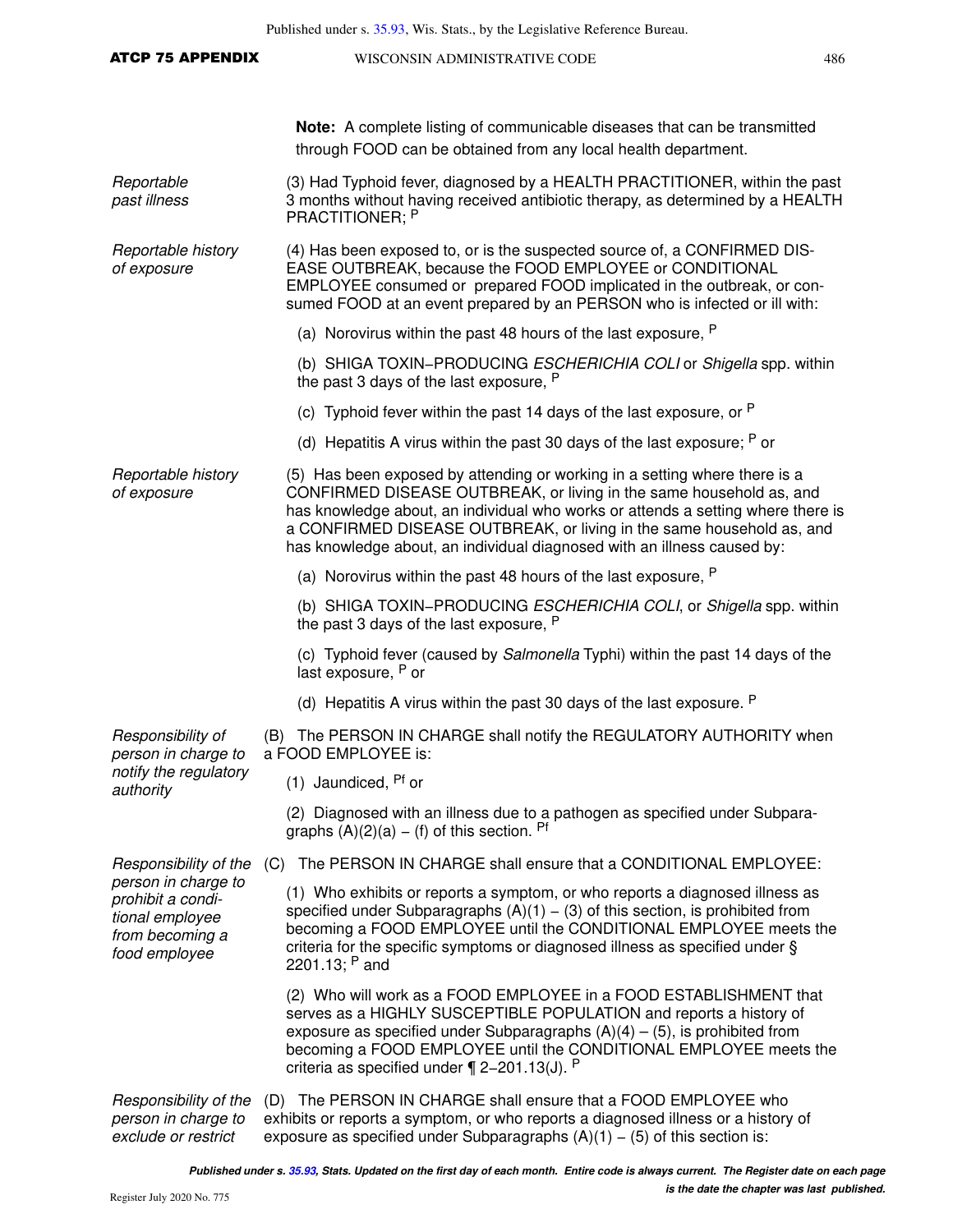(1) EXCLUDED as specified under ¶¶ 2−201.12 (A) − (C), and Subparagraphs  $(D)(1)$ ,  $(E)(1)$ ,  $(F)(1)$ ,  $(G)$  or  $(H)(1)$  and in compliance with the provisions specified under ¶¶ 2−201.13(A) − (H); P or

(2) RESTRICTED as specified under Subparagraphs 2−201.12 (D)(2), (E)(2), (F)(2), (H)(2), or ¶¶ 2−201.12(I) or (J) and in compliance with the provisions specified under  $\P\P$  2–201.13(D) – (J). <sup>P</sup>

Responsibility of food employees and SON IN CHARGE the information as specified under  $\P$  (A) of this section. Pf conditional employees to report (E) A FOOD EMPLOYEE or CONDITIONAL EMPLOYEE shall report to the PER-

> (F) A FOOD EMPLOYEE or CONDITIONAL EMPLOYEE shall report to the PER-SON IN CHARGE the information as specified under  $\P$  (A) of this section. Pf

(1) Comply with an EXCLUSION as specified under ¶¶ 2−201.12(A) − (C) and Subparagraphs 2−201.12(D)(1), (E)(1), (F)(1), (G), or (H)(1) and with the provisions specified under ¶¶ 2–201.13(A) – (H); P or

(2) Comply with a RESTRICTION as specified under Subparagraphs 2201.12(D)(2), (E)(2), (F)(2), (G), (H)(2), or ¶¶ 2−201.12 (H), (I), or (J) and comply with the provisions specified under  $\P\P$  2–201.13(D) – (J). <sup>P</sup>

#### **Conditions of 2−201.12 Exclusions and Restrictions.**

The PERSON IN CHARGE shall EXCLUDE or RESTRICT a FOOD EMPLOYEE from a FOOD ESTABLISHMENT in accordance with the following:

Symptomatic with vomiting or diarrhea FOOD EMPLOYEE if the FOOD EMPLOYEE is: (A) Except when the symptom is from a noninfectious condition, EXCLUDE a

(1) Symptomatic with vomiting or diarrhea;  $P$  or

(2) Symptomatic with vomiting or diarrhea and diagnosed with an infection from Norovirus, Shigella spp., Salmonella (nontyphoidal), or SHIGA TOXIN−PRO-DUCING E. COLI. P

(B) EXCLUDE a FOOD EMPLOYEE who is:

(1) Jaundiced, and the onset of jaundice occurred within the last 7 calendar days, unless the FOOD EMPLOYEE provides to the PERSON IN CHARGE written medical documentation from a HEALTH PRACTITIONER specifying that the jaundice is not caused by hepatitis A virus or other fecal−orally transmitted infection; <sup>P</sup>

(2) Diagnosed with an infection from hepatitis A virus within 14 calendar days from the onset of any illness symptoms, or within 7 calendar days of the onset of jaundice; P or

(3) Diagnosed with an infection from hepatitis A virus without developing symptoms. <sup>P</sup>

Diagnosed or reported previous illness with typhoid fever (C) EXCLUDE a FOOD EMPLOYEE who is diagnosed with Typhoid fever, or reports having had Typhoid fever within the past 3 months as specified under Subparagraph 2−201.11 (A)(3). <sup>P</sup>

Diagnosed with an asymptomatic (D) If a FOOD EMPLOYEE is diagnosed with an infection from Norovirus and is ASYMPTOMATIC:

Responsibility of food employees to comply

**exclusion and restriction**

Jaundiced or diagnosed with **hepatitis A infection**

infection from **Norovirus**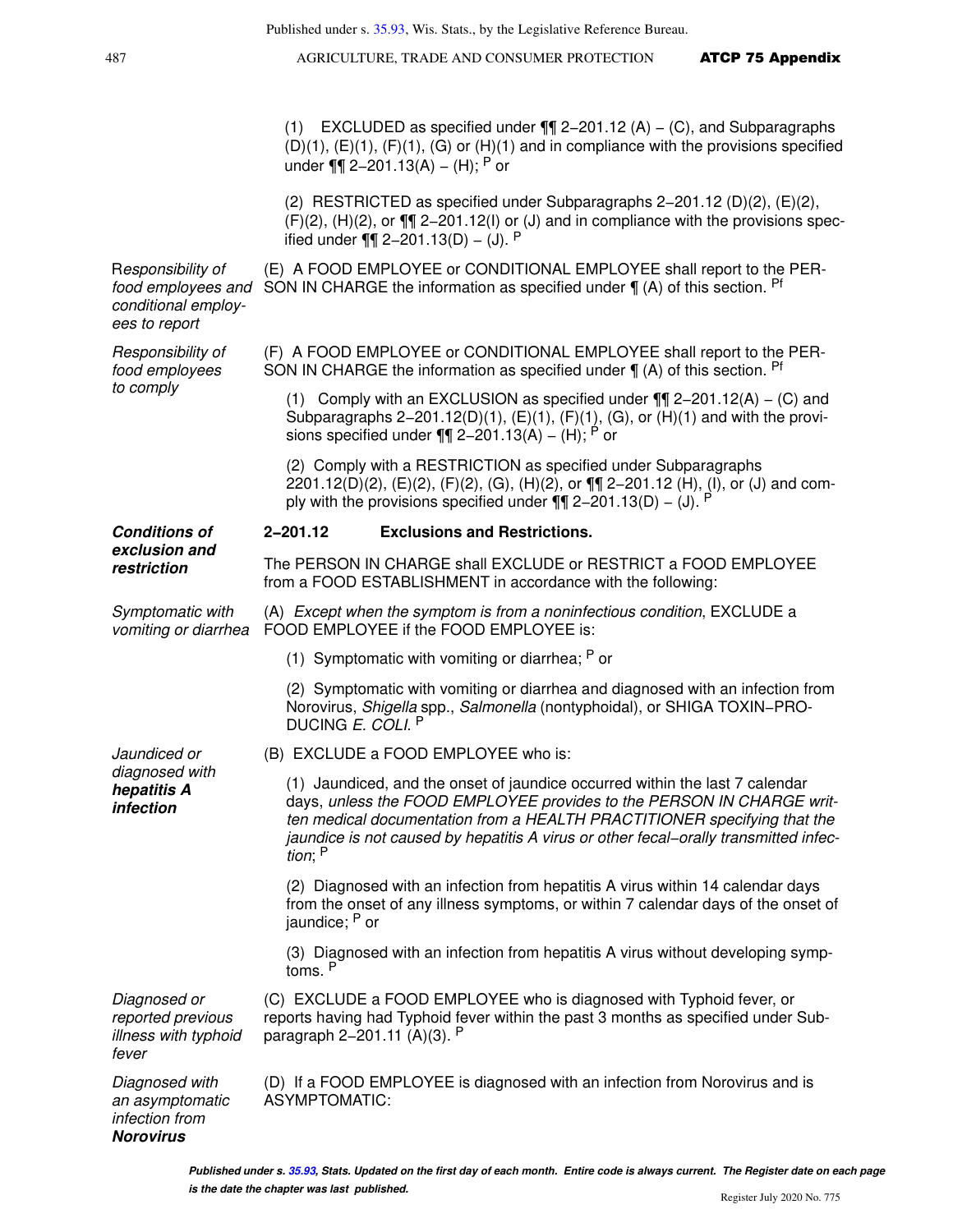| <b>ATCP 75 APPENDIX</b>                                                                                 |                      | WISCONSIN ADMINISTRATIVE CODE                                                                                                                                                                                                                                                                       | 488 |
|---------------------------------------------------------------------------------------------------------|----------------------|-----------------------------------------------------------------------------------------------------------------------------------------------------------------------------------------------------------------------------------------------------------------------------------------------------|-----|
|                                                                                                         |                      |                                                                                                                                                                                                                                                                                                     |     |
|                                                                                                         |                      | (1) EXCLUDE the FOOD EMPLOYEE for who works in a FOOD ESTABLISH-<br>MENT serving a HIGHLY SUSCEPTIBLE POPULATION; P or                                                                                                                                                                              |     |
|                                                                                                         |                      | (2) RESTRICT the FOOD EMPLOYEE who works in a FOOD ESTABLISHMENT<br>not serving a HIGHLY SUSCEPTIBLE POPULATION. P                                                                                                                                                                                  |     |
| Diagnosed with<br>Shigella spp. infec-                                                                  | <b>ASYMPTOMATIC:</b> | (E) If a FOOD EMPLOYEE is diagnosed with an infection from Shigella spp. and is                                                                                                                                                                                                                     |     |
| tion and asymptom-<br>atic                                                                              |                      | (1) EXCLUDE the FOOD EMPLOYEE who works in a FOOD ESTABLISHMENT<br>serving a HIGHLY SUSCEPTIBLE POPULATION; P or                                                                                                                                                                                    |     |
|                                                                                                         |                      | (2) RESTRICT the FOOD EMPLOYEE who works in a FOOD ESTABLISH-<br>MENT not serving a HIGHLY SUSCEPTIBLE POPULATION. P                                                                                                                                                                                |     |
| Diagnosed with<br><b>STEC</b> and asymp-                                                                |                      | (F) If a FOOD EMPLOYEE is diagnosed with an infection from SHIGA TOXIN-<br>PRODUCING E. COLI, and is ASYMPTOMATIC:                                                                                                                                                                                  |     |
| tomatic                                                                                                 |                      | (1) EXCLUDE the FOOD EMPLOYEE who works in a FOOD ESTABLISHMENT<br>serving a HIGHLY SUSCEPTIBLE POPULATION: P or                                                                                                                                                                                    |     |
|                                                                                                         |                      | (2) RESTRICT the FOOD EMPLOYEE who works in a FOOD ESTABLISH-<br>MENT not serving a HIGHLY SUSCEPTIBLE POPULATION. P                                                                                                                                                                                |     |
| Diagnosed with<br>nontyphoidal<br>Salmonella and<br>asymptomatic                                        |                      | (G) If a FOOD EMPLOYEE is diagnosed with an infection from Salmonella (nonty-<br>phoidal) and is ASYMPTOMATIC, RESTRICT the FOOD EMPLOYEE who works in<br>a FOOD ESTABLISHMENT serving a HIGHLY SUSCEPTIBLE POPULATION or in a<br>FOOD ESTABLISHMENT not serving a HIGHLY SUSCEPTIBLE POPULATION. P |     |
| Symptomatic with<br>sore throat with                                                                    | fever:               | (H) If a FOOD EMPLOYEE is ill with symptoms of acute onset of sore throat with                                                                                                                                                                                                                      |     |
| fever                                                                                                   |                      | (1) EXCLUDE the FOOD EMPLOYEE who works in a FOOD ESTABLISHMENT<br>serving a HIGHLY SUSCEPTIBLE POPULATION; P or                                                                                                                                                                                    |     |
|                                                                                                         |                      | (2) RESTRICT the FOOD EMPLOYEE who works in a FOOD ESTABLISH-<br>MENT not serving a HIGHLY SUSCEPTIBLE POPULATION. P                                                                                                                                                                                |     |
| Symptomatic with<br>uncovered<br>infected wound or<br>pustular boil                                     |                      | (I) If a FOOD EMPLOYEE is infected with a skin lesion containing pus such as a<br>boil or infected wound that is open or draining and not properly covered as specified<br>under Subparagraph 2-201.11(A)(1)(e), RESTRICT the FOOD EMPLOYEE. $P$                                                    |     |
| <b>Exposed</b> to food-<br>borne pathogen and<br>works in food estab-<br>lishment serving<br><b>HSP</b> | (J)                  | If a FOOD EMPLOYEE is exposed to a foodborne pathogen as specified<br>under Subparagraphs $2-201.11(A)(4)(a-d)$ or $2-201.11(A)(5)(a-d)$ , RESTRICT the<br>FOOD EMPLOYEE who works in a FOOD ESTABLISHMENT serving a HIGHLY<br>SUSCEPTIBLE POPULATION. P                                            |     |
| <b>Managing</b><br><b>Exclusions and</b>                                                                | 2-201.13             | Removal, Adjustment, or Retention of Exclusions and<br><b>Restrictions.</b>                                                                                                                                                                                                                         |     |
| <b>Restrictions</b>                                                                                     |                      | The PERSON IN CHARGE shall adhere to the following conditions when removing,<br>adjusting, or retaining the EXCLUSION or RESTRICTION of a FOOD EMPLOYEE:                                                                                                                                            |     |
|                                                                                                         | (A)                  | Except when a FOOD EMPLOYEE is diagnosed with Typhoid fever or an<br>infection from hepatitis A virus or Salmonella Typhi:                                                                                                                                                                          |     |
| Removing exclusion<br>for food employee                                                                 |                      | (1) Reinstate a FOOD EMPLOYEE who was EXCLUDED as specified under<br>Subparagraph 2-201.12 (A) (1) if the FOOD EMPLOYEE:                                                                                                                                                                            |     |
| who was Sympto-<br>matic and not diag-<br>nosed                                                         |                      | (a) Is ASYMPTOMATIC for at least 24 hours; $P$ or                                                                                                                                                                                                                                                   |     |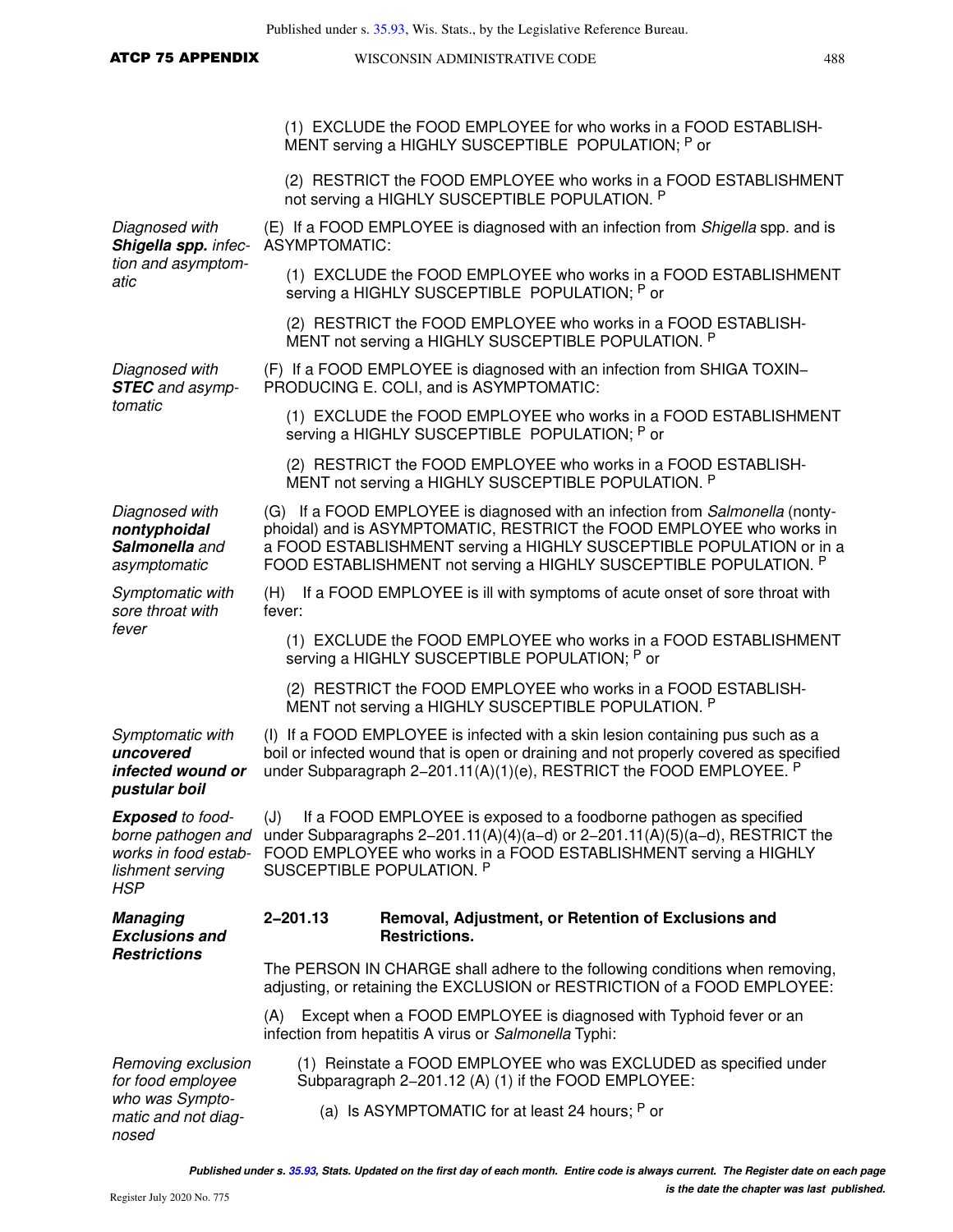(b) Provides to the PERSON IN CHARGE written medical documentation from a HEALTH PRACTITIONER that states the symptom is from a noninfectious condition. <sup>P</sup>

(2) If a FOOD EMPLOYEE was diagnosed with an infection from Norovirus and EXCLUDED as specified under Subparagraph 2−201.12 (A) (2):

(a) RESTRICT the FOOD EMPLOYEE, who is ASYMPTOMATIC for at least 24 hours and works in a FOOD ESTABLISHMENT not serving a HIGHLY SUSCEPTIBLE POPULATION, until the conditions for reinstatement as specified under Subparagraphs (D) (1) or (2) of this section are met; P or

(b) Retain the EXCLUSION for the FOOD EMPLOYEE, who is ASYMP-TOMATIC for at least 24 hours and works in a FOOD ESTABLISHMENT that serves a HIGHLY SUSCEPTIBLE POPULATION, until the conditions for reinstatement as specified under Subparagraphs (D) (1) or (2) of this section are met. <sup>P</sup>

(3) If a FOOD EMPLOYEE was diagnosed with an infection from Shigella spp. and EXCLUDED as specified under Subparagraph 2−201.12 (A) (2):

(a) RESTRICT the FOOD EMPLOYEE, who is ASYMPTOMATIC for at least 24 hours and works in a FOOD ESTABLISHMENT not serving a HIGHLY SUSCEPTIBLE POPULATION, until the conditions for reinstatement as specified under Subparagraphs (E) (1) or (2) of this section are met; P or

(b) Retain the EXCLUSION for the FOOD EMPLOYEE, who is ASYMP-TOMATIC for at least 24 hours and works in a FOOD ESTABLISHMENT that serves a HIGHLY SUSCEPTIBLE POPULATION, until the conditions for reinstatement as specified under Subparagraphs (E) (1) or (2), or (E) (1) and (3) (a) of this section are met. <sup>P</sup>

**STEC diagnosis** (4) If a FOOD EMPLOYEE was diagnosed with an infection from SHIGA TOXIN−PRODUCING ESCHERICHIA COLI and EXCLUDED as specified under Subparagraph 2−201.12 (A) (2):

> (a) RESTRICT the FOOD EMPLOYEE, who is ASYMPTOMATIC for at least 24 hours and works in a FOOD ESTABLISHMENT not serving a HIGHLY SUSCEPTIBLE POPULATION, until the conditions for reinstatement as specified under Subparagraphs  $(F)$  (1) or (2) of this section are met; <sup>P</sup> or

> (b) Retain the EXCLUSION for the FOOD EMPLOYEE, who is ASYMP-TOMATIC for at least 24 hours and works in a FOOD ESTABLISHMENT that serves a HIGHLY SUSCEPTIBLE POPULATION, until the conditions for reinstatement as specified under Subparagraphs  $(F)$  (1) or (2) are met.  $P$

(5) If a FOOD EMPLOYEE was diagnosed with an infection from Salmonella (nontyphoidal) and EXCLUDED as specified under Subparagraph 2-201.12(A)(2):

#### **Norovirus diagnosis**

Adjusting exclusion for food employee who was symptomatic and is now asymptomatic

Retaining exclusion for food employee who was asymptomatic and is now asymptomatic and works in food establishment serving HSP

#### **Shigella spp. diagnosis**

Adjusting exclusion for food employee who was symptomatic and is now asymptomatic

Retaining exclusion for food employee who was asymptomatic and is now asymptomatic

Adjusting exclusion for food employee who was symptomatic and is now asymptomatic

Retaining exclusion for food employee who was symptomatic and is now asymptomatic and works in food establishment serving **HSP** 

**Nontyphoidal Salmonella diagnosis**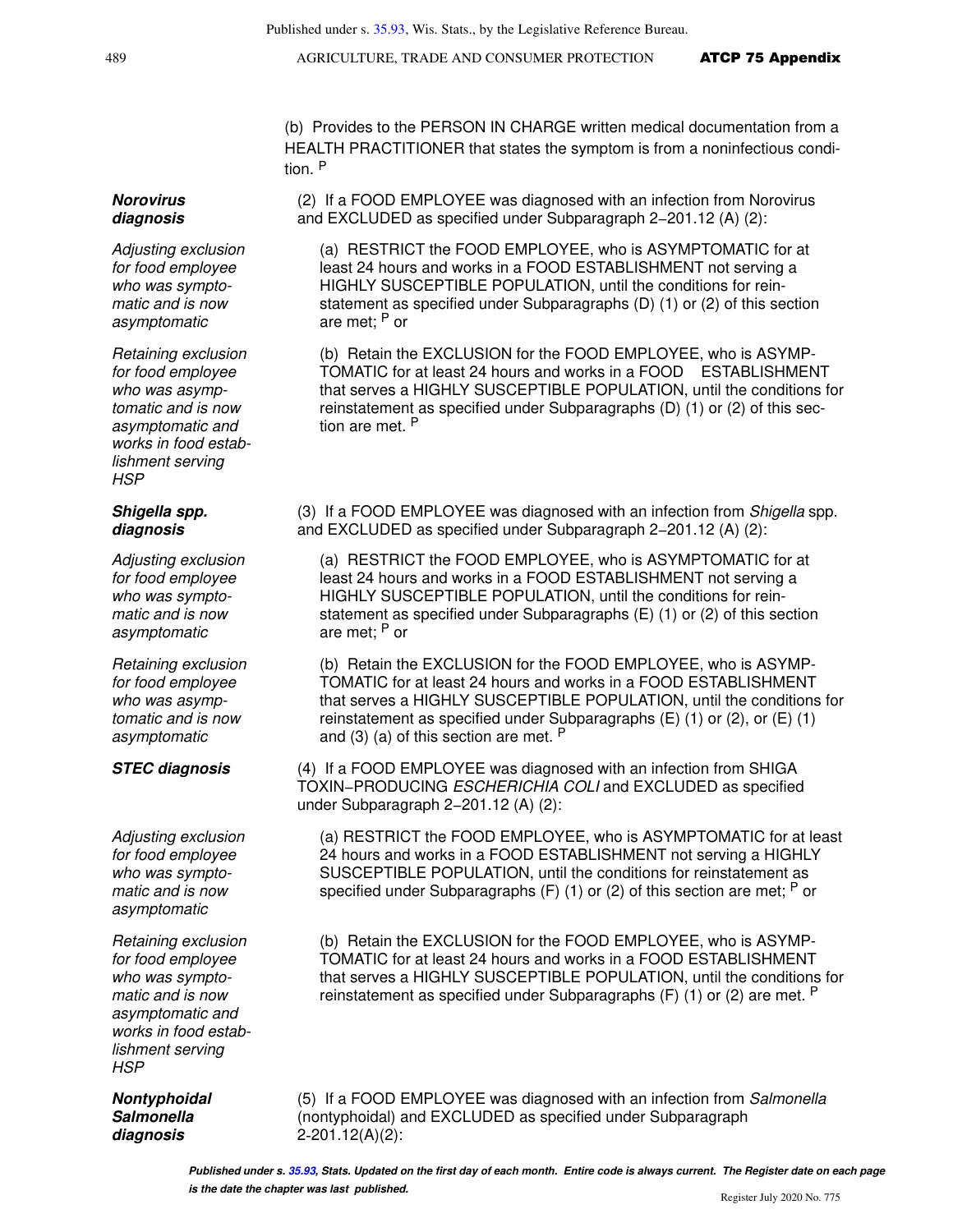| <b>ATCP 75 APPENDIX</b>                                                                         | WISCONSIN ADMINISTRATIVE CODE                                                                                                                                                                                                                                                                         |  |  |
|-------------------------------------------------------------------------------------------------|-------------------------------------------------------------------------------------------------------------------------------------------------------------------------------------------------------------------------------------------------------------------------------------------------------|--|--|
| Adjusting exclusion<br>for food employee<br>who was sympto-<br>matic and is now<br>asymptomatic | (a) RESTRICT the FOOD EMPLOYEE, who is ASYMPTOMATIC for at<br>least 30 days until conditions for reinstatement as specified under Subpara-<br>graphs $(G)(1)$ or (2) of this section are met; <sup>P</sup> or                                                                                         |  |  |
| Retaining exclusion<br>for food employee<br>that remains symp-<br>tomatic                       | (b) Retain the EXCLUSION for the FOOD EMPLOYEE who is SYMPTO-<br>MATIC, until conditions for reinstatement as specified under Paragraphs<br>$(G)(1)$ or $(G)(2)$ of this section are met. <sup>P</sup>                                                                                                |  |  |
| <b>Hepatitis A virus</b><br>or jaundice<br>diagnosis-                                           | Reinstate a FOOD EMPLOYEE who was EXCLUDED as specified under ¶<br>(B)<br>2-201.12 (B) if the PERSON IN CHARGE obtains APPROVAL from the REGULA-<br>TORY AUTHORITY and one of the following conditions is met:                                                                                        |  |  |
| removing<br>exclusions                                                                          | (1) The FOOD EMPLOYEE has been jaundiced for more than 7 calendar<br>days; P                                                                                                                                                                                                                          |  |  |
|                                                                                                 | (2) The anicteric FOOD EMPLOYEE has been symptomatic with symptoms<br>other than jaundice for more than 14 calendar days; P or                                                                                                                                                                        |  |  |
|                                                                                                 | (3) The FOOD EMPLOYEE provides to the PERSON IN CHARGE written<br>medical documentation from a HEALTH PRACTITIONER stating that the<br>FOOD EMPLOYEE is free of a hepatitis A virus infection. P                                                                                                      |  |  |
| <b>Typhoid fever</b><br>diagnosis-                                                              | (C) Reinstate a FOOD EMPLOYEE who was EXCLUDED as specified under ¶<br>2-201.12 (C) if:                                                                                                                                                                                                               |  |  |
| removing<br>exclusions                                                                          | (1) The PERSON IN CHARGE obtains APPROVAL from the REGULATORY<br>AUTHORITY; P and                                                                                                                                                                                                                     |  |  |
|                                                                                                 | (2) The FOOD EMPLOYEE provides to the PERSON IN CHARGE written<br>medical documentation from a HEALTH PRACTITIONER that states the FOOD<br>EMPLOYEE is free from Typhoid fever. P                                                                                                                     |  |  |
| <b>Norovirus</b><br>diagnosis-<br>removing<br>exclusion or<br>restriction                       | Reinstate a FOOD EMPLOYEE who was EXCLUDED as specified under Sub-<br>(D)<br>paragraphs 2–201.12 (A) (2) or (D) (1) who was RESTRICTED under Subparagraph<br>2-201.12 (D) (2) if the PERSON IN CHARGE obtains APPROVAL from the REGU-<br>LATORY AUTHORITY and one of the following conditions is met: |  |  |
|                                                                                                 | (1) The EXCLUDED or RESTRICTED FOOD EMPLOYEE provides to the<br>PERSON IN CHARGE written medical documentation from a HEALTH PRAC-<br>TITIONER stating that the FOOD EMPLOYEE is free of a Norovirus infection; <sup>P</sup>                                                                          |  |  |
|                                                                                                 | (2) The FOOD EMPLOYEE was EXCLUDED or RESTRICTED after symptoms<br>of vomiting or diarrhea resolved, and more than 48 hours have passed since<br>the FOOD EMPLOYEE became ASYMPTOMATIC; P or                                                                                                          |  |  |
|                                                                                                 | (3) The FOOD EMPLOYEE was EXCLUDED or RESTRICTED and did not<br>develop symptoms and more than 48 hours have passed since the FOOD<br>EMPLOYEE was diagnosed. P                                                                                                                                       |  |  |
| Shigella spp.<br>diagnosis-<br>removing<br>exclusion or<br>restriction                          | (E) Reinstate a FOOD EMPLOYEE who was EXCLUDED as specified under Sub-<br>paragraphs 2-201.12 (A) (2) or (E) (1) or who was RESTRICTED under Subpara-<br>graph 2-201.12 (E) (2) if the PERSON IN CHARGE obtains APPROVAL from the<br>REGULATORY AUTHORITY and one of the following conditions is met: |  |  |
|                                                                                                 | (1) The EXCLUDED or RESTRICTED FOOD EMPLOYEE provides to the PER-<br>SON IN CHARGE written medical documentation from a HEALTH PRAC-                                                                                                                                                                  |  |  |

TITIONER stating that the FOOD EMPLOYEE is free of a Shigella spp. infection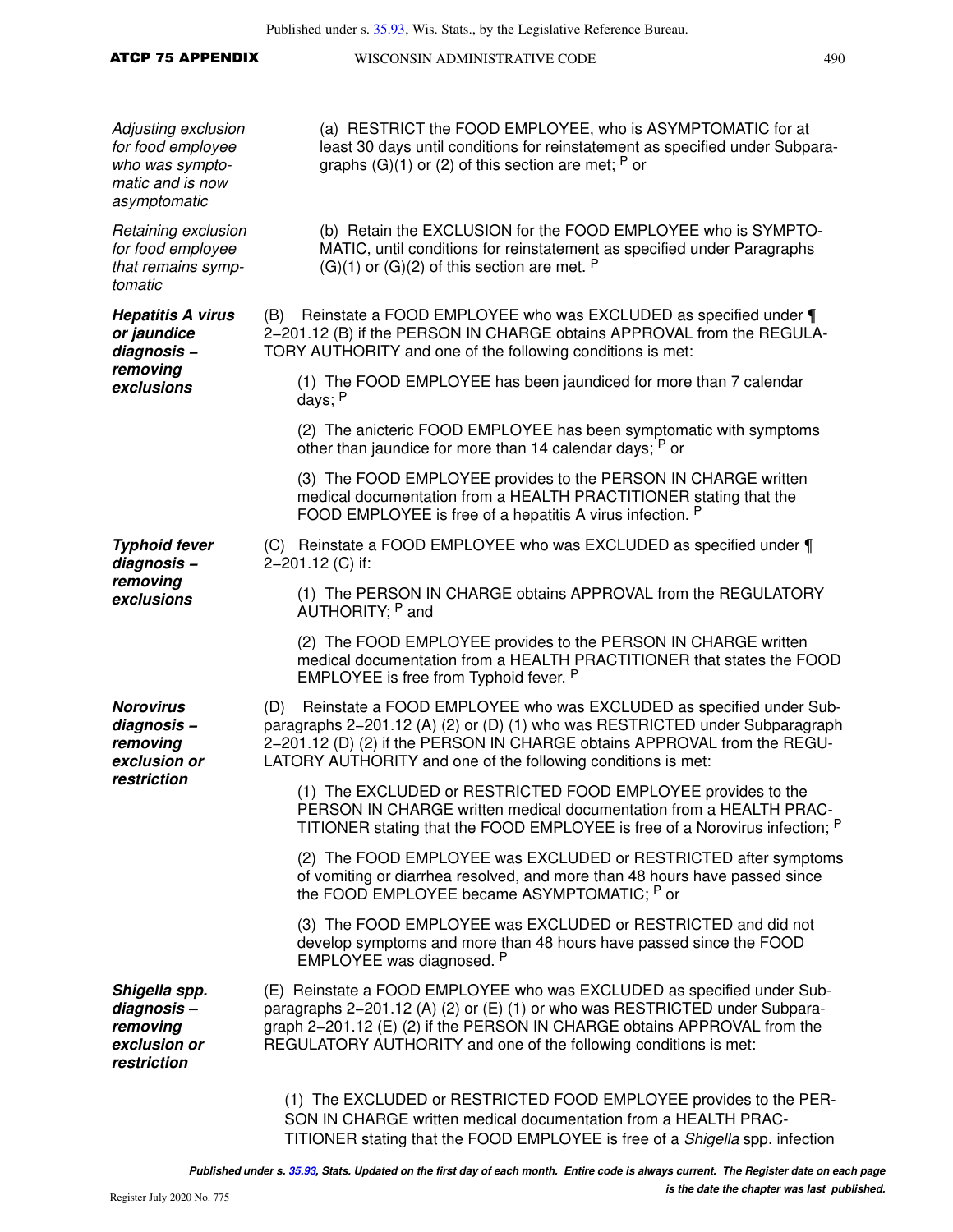based on test results showing 2 consecutive negative stool specimen cultures that are taken:

- (a) Not earlier than 48 hours after discontinuance of antibiotics, P and
- (b) At least 24 hours apart; <sup>P</sup>

(2) The FOOD EMPLOYEE was EXCLUDED or RESTRICTED after symptoms of vomiting or diarrhea resolved, and more than 7 calendar days have passed since the FOOD EMPLOYEE became ASYMPTOMATIC; P or

(3) The FOOD EMPLOYEE was EXCLUDED or RESTRICTED and did not develop symptoms and more than 7 calendar days have passed since the FOOD EMPLOYEE was diagnosed. <sup>P</sup>

**STEC diagnosis removing exclusion or restriction** (F) Reinstate a FOOD EMPLOYEE who was EXCLUDED or RESTRICTED as specified under Subparagraphs 2−201.12 (A) (2) or (F) (1) or who was RESTRICTED under Subparagraph 2−201.12 (F) (2) if the PERSON IN CHARGE obtains APPROVAL from the REGULATORY AUTHORITY and one of the following conditions is met:

> (1) The EXCLUDED or RESTRICTED FOOD EMPLOYEE provides to the PERSON IN CHARGE written medical documentation from a HEALTH PRAC-TITIONER stating that the FOOD EMPLOYEE is free of an infection from SHIGA TOXIN–PRODUCING ESCHERICHIA COLI based on test results that show 2 consecutive negative stool specimen cultures that are taken:

(a) Not earlier than 48 hours after discontinuance of antibiotics:  $P$  and

(b) At least 24 hours apart; <sup>P</sup>

(2) The FOOD EMPLOYEE was EXCLUDED or RESTRICTED after symptoms of vomiting or diarrhea resolved and more than 7 calendar days have passed since the FOOD EMPLOYEE became ASYMPTOMATIC; P or

(3) The FOOD EMPLOYEE was EXCLUDED or RESTRICTED and did not develop symptoms and more than 7 days have passed since the FOOD EMPLOYEE was diagnosed. <sup>P</sup>

**Nontyphoidal Salmonella – removing exclusion or restriction**

(G) Reinstate a FOOD EMPLOYEE who was EXCLUDED as specified under Subparagraph 2−201.12(A) (2) or who was RESTRICTED as specified under ¶ 2201.12(G) if the PERSON IN CHARGE obtains APPROVAL from the REGULA-TORY AUTHORITY <sup>P</sup> and one of the following conditions is met:

(1) The EXCLUDED or RESTRICTED FOOD EMPLOYEE provides to the PERSON IN CHARGE written medical documentation from a HEALTH PRAC-TITIONER stating that the FOOD EMPLOYEE is free of a Salmonella (nontyphoidal) infection based on test results showing 2 consecutive negative stool specimen cultures that are taken;

(a) Not earlier than 48 hours after discontinuance of antibiotics,  $P$  and

(b) At least 24 hours apart; <sup>P</sup>

(2) The FOOD EMPLOYEE was RESTRICTED after symptoms of vomiting or diarrhea resolved, and more than 30 days have passed since the FOOD EMPLOYEE became ASYMPTOMATIC; P or

(3) The FOOD EMPLOYEE was EXCLUDED or RESTRICTED and did not develop symptoms and more than 30 days have passed since the FOOD EMPLOYEE was diagnosed. <sup>P</sup>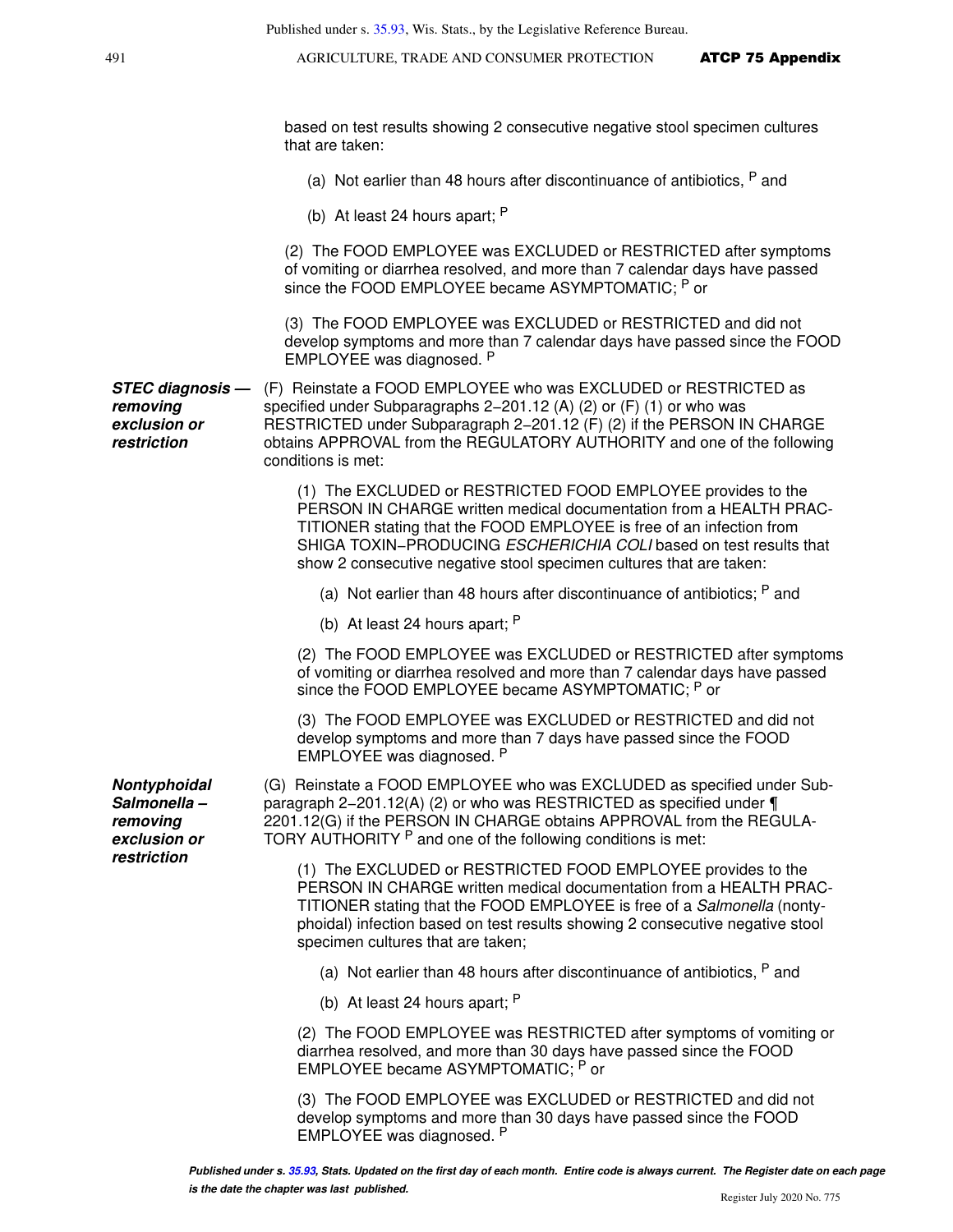| <b>ATCP 75 APPENDIX</b>                                                                                              | 492<br>WISCONSIN ADMINISTRATIVE CODE                                                                                                                                                                                                                                                                                     |  |  |
|----------------------------------------------------------------------------------------------------------------------|--------------------------------------------------------------------------------------------------------------------------------------------------------------------------------------------------------------------------------------------------------------------------------------------------------------------------|--|--|
| <b>Sore throat with</b><br>fever - removing<br>exclusion or<br>restriction                                           | (H) Reinstate a FOOD EMPLOYEE who was EXCLUDED or RESTRICTED as<br>specified under Subparagraphs 2-201.12 (H) (1) or (2) if the FOOD EMPLOYEE<br>provides to the PERSON IN CHARGE written medical documentation from a<br>HEALTH PRACTITIONER stating that the FOOD EMPLOYEE meets one of the fol-<br>lowing conditions: |  |  |
|                                                                                                                      | (1) Has received antibiotic therapy for Streptococcus pyogenes infection for<br>more than 24 hours; P                                                                                                                                                                                                                    |  |  |
|                                                                                                                      | (2) as at least one negative throat specimen culture for Streptococcus pyo-<br>genes infection; P or                                                                                                                                                                                                                     |  |  |
|                                                                                                                      | (3) Is otherwise determined by a HEALTH PRACTITIONER to be free of a<br>Streptococcus pyogenes infection. P                                                                                                                                                                                                              |  |  |
| <b>Uncovered</b><br>infected wound or<br>pustular boil -                                                             | (I) Reinstate a FOOD EMPLOYEE who was RESTRICTED as specified under ¶<br>2-201.12(I) if the skin, infected wound, cut, or pustular boil is properly covered with<br>one of the following:                                                                                                                                |  |  |
| removing<br>restriction                                                                                              | (1) An impermeable cover such as a finger cot or stall and a SINGLE-USE<br>glove over the impermeable cover if the infected wound or pustular boil is on<br>the hand, finger, or wrist; P                                                                                                                                |  |  |
|                                                                                                                      | (2) An impermeable cover on the arm if the infected wound or pustular boil is<br>on the arm; P or                                                                                                                                                                                                                        |  |  |
|                                                                                                                      | (3) A dry, durable, tight-fitting bandage if the infected wound or pustular boil is<br>on another part of the body. P                                                                                                                                                                                                    |  |  |
| Exposure to food-<br>borne pathogen and<br>works in food estab-<br>lishment serving<br>HSP - removing<br>restriction | (J) Reinstate a FOOD EMPLOYEE who was RESTRICTED as specified under ¶<br>2201.12(J) and was exposed to one of the following pathogens as specified under<br>Subparagraph 2-201.11(A)(4)(a-d) or 2-201.11(A)(5)(a-d):                                                                                                     |  |  |
| <b>Norovirus</b>                                                                                                     | (1) Norovirus and one of the following conditions is met:                                                                                                                                                                                                                                                                |  |  |
|                                                                                                                      | (a) More than 48 hours have passed since the last day the FOOD<br>EMPLOYEE was potentially exposed; P or                                                                                                                                                                                                                 |  |  |
|                                                                                                                      | (b) More than 48 hours have passed since the FOOD EMPLOYEE'S<br>household contact became ASYMPTOMATIC. P                                                                                                                                                                                                                 |  |  |
| Shigella spp. or<br><b>STEC</b>                                                                                      | (2) Shigella spp. or SHIGA TOXIN PRODUCING ESCHERICHIA COLI and<br>one of the following conditions is met:                                                                                                                                                                                                               |  |  |
|                                                                                                                      | (a) More than 3 calendar days have passed since the last day the FOOD<br>EMPLOYEE was potentially exposed; P or                                                                                                                                                                                                          |  |  |
|                                                                                                                      | (b) More than 3 calendar days have passed since the FOOD EMPLOYEE'S<br>household contact became ASYMPTOMATIC. P                                                                                                                                                                                                          |  |  |
| <b>Typhoid fever</b><br>(S. Typhi)                                                                                   | (3) Typhoid fever (caused by Salmonella. Typhi) and one of the following con-<br>ditions is met:                                                                                                                                                                                                                         |  |  |
|                                                                                                                      | (a) More than 14 calendar days have passed since the last day the FOOD<br>EMPLOYEE was potentially exposed; P or                                                                                                                                                                                                         |  |  |
|                                                                                                                      | (b) More than 14 calendar days have passed since the FOOD EMPLOY-                                                                                                                                                                                                                                                        |  |  |

EE'S household contact became ASYMPTOMATIC. P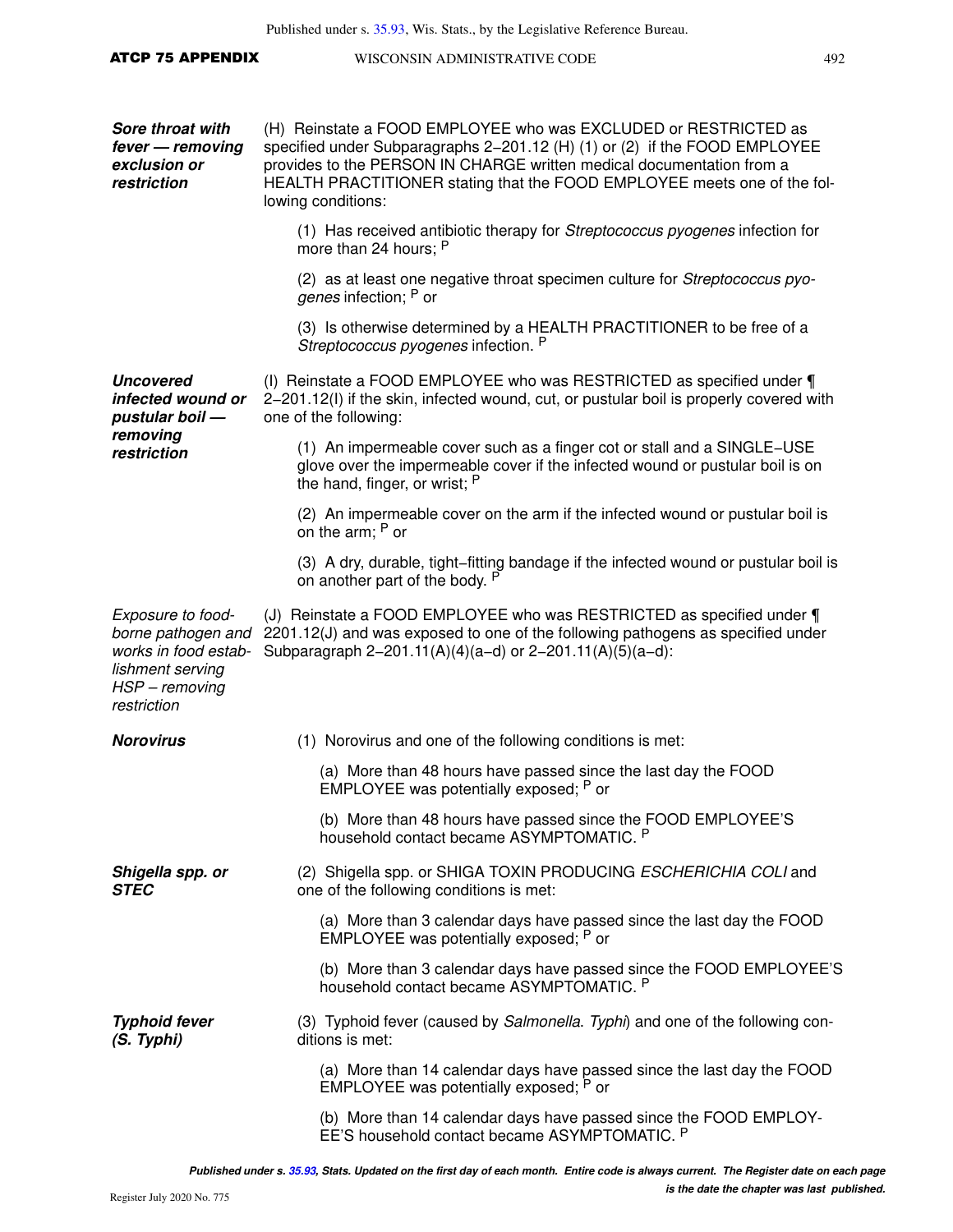|                       | Published under s. 35.93, Wis. Stats., by the Legislative Reference Bureau.                                                                                                                                                                                                                                                                           |
|-----------------------|-------------------------------------------------------------------------------------------------------------------------------------------------------------------------------------------------------------------------------------------------------------------------------------------------------------------------------------------------------|
| 493                   | AGRICULTURE, TRADE AND CONSUMER PROTECTION<br><b>ATCP 75 Appendix</b>                                                                                                                                                                                                                                                                                 |
|                       |                                                                                                                                                                                                                                                                                                                                                       |
| <b>Hepatitis A</b>    | (4) Hepatitis A virus and one of the following conditions is met:                                                                                                                                                                                                                                                                                     |
|                       | (a) The FOOD EMPLOYEE is immune to hepatitis A virus infection because<br>of a prior illness from hepatitis $A$ ; $P$                                                                                                                                                                                                                                 |
|                       | (b) The FOOD EMPLOYEE is immune to hepatitis A virus infection because<br>of vaccination against hepatitis A; P                                                                                                                                                                                                                                       |
|                       | (c) The FOOD EMPLOYEE is immune to hepatitis A virus infection because<br>of IgG administration; P                                                                                                                                                                                                                                                    |
|                       | (d) More than 30 calendar days have passed since the last day the FOOD<br>EMPLOYEE was potentially exposed; P                                                                                                                                                                                                                                         |
|                       | (e) More than 30 calendar days have passed since the FOOD EMPLOY-<br>EE'S household contact became jaundiced; P or                                                                                                                                                                                                                                    |
|                       | (f) The FOOD EMPLOYEE does not use an alternative procedure that<br>allows bare hand contact with READY-TO-EAT FOOD until at least 30 days<br>after the potential exposure, as specified in Subparagraphs (J) (4) (d) and<br>(e) of this section, and the FOOD EMPLOYEE receives additional training<br>about:                                        |
|                       | (i) Hepatitis A symptoms and preventing the transmission of infection, $P$                                                                                                                                                                                                                                                                            |
|                       | (ii) Proper handwashing procedures, P and                                                                                                                                                                                                                                                                                                             |
|                       | (iii) Protecting READY-TO-EAT FOOD from contamination introduced<br>by bare hand contact. P                                                                                                                                                                                                                                                           |
| $2 - 3$               | <b>PERSONAL CLEANLINESS</b>                                                                                                                                                                                                                                                                                                                           |
| <b>Subparts</b>       |                                                                                                                                                                                                                                                                                                                                                       |
|                       |                                                                                                                                                                                                                                                                                                                                                       |
|                       | 2-301 Hands and Arms<br>2-302 Fingernails<br>2-303 Jewelry<br>2-304 Outer Clothing                                                                                                                                                                                                                                                                    |
| <b>Hands and Arms</b> | 2-301.11<br><b>Clean Condition.</b>                                                                                                                                                                                                                                                                                                                   |
|                       | FOOD EMPLOYEES shall keep their hands and exposed portions of their arms<br>clean. P                                                                                                                                                                                                                                                                  |
|                       | 2-301.12<br><b>Cleaning Procedure.</b>                                                                                                                                                                                                                                                                                                                |
|                       | FOOD EMPLOYEES shall keep their hands and exposed portions of their arms<br>clean. P                                                                                                                                                                                                                                                                  |
|                       | (A) Except as specified in $\P$ (D) of this section, FOOD EMPLOYEES shall<br>clean their hands and exposed portions of their arms, including surrogate pros-<br>thetic devices for hands or arms for at least 20 seconds, using a cleaning com-<br>pound in a HANDWASHING SINK that is equipped as specified under §<br>5-202.12 and Subpart 6-301. P |
|                       | (B) FOOD EMPLOYEES shall use the following cleaning procedure in the order<br>stated to clean their hands and exposed portions of their arms, including surro-<br>gate prosthetic devices for hands and arms:                                                                                                                                         |

(1) Rinse under clean, running warm water; <sup>P</sup>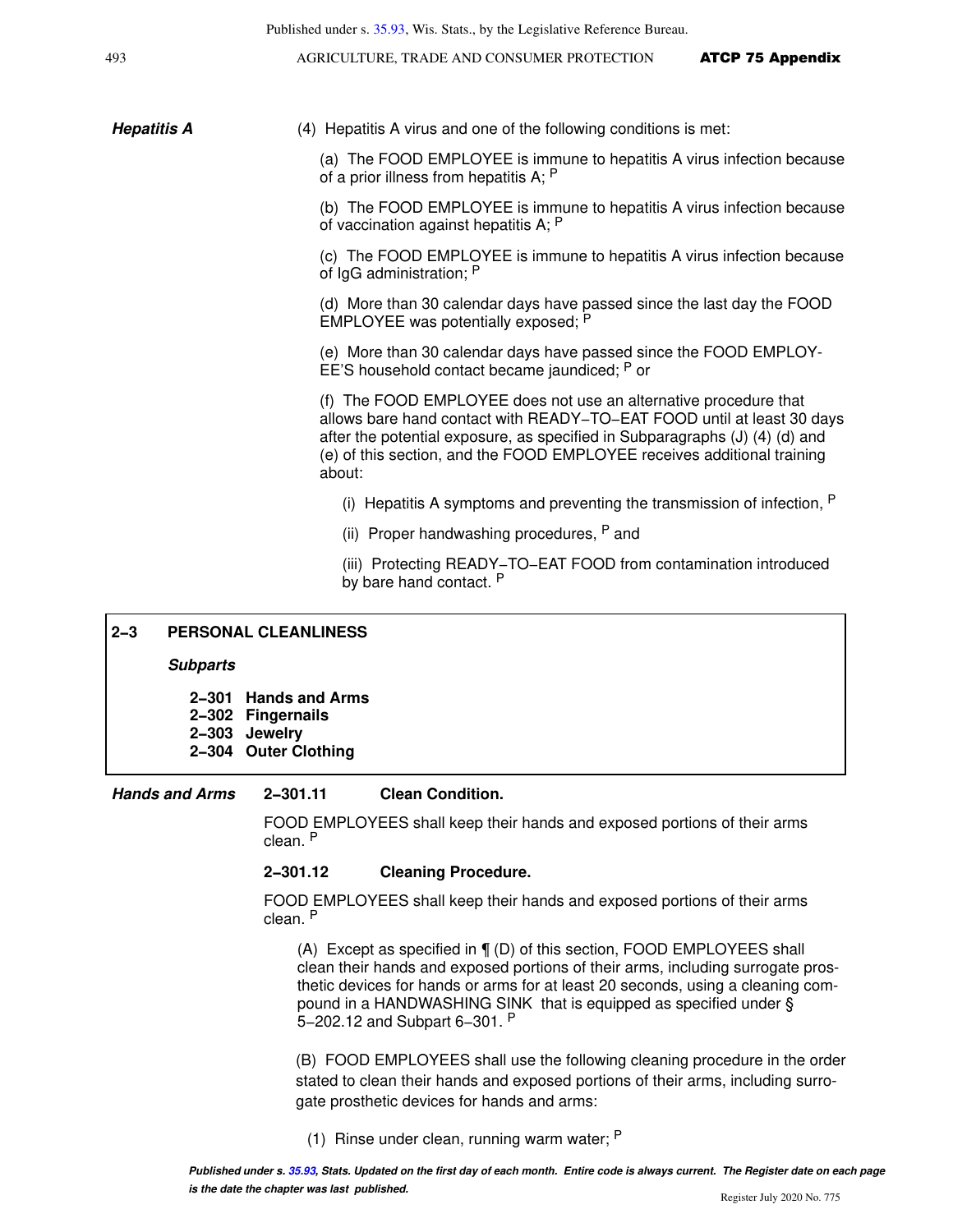(2) Apply an amount of cleaning compound recommended by the cleaning compound manufacturer; <sup>P</sup>

(3) Rub together vigorously for at least 10 to 15 seconds while:

(a) Paying particular attention to removing soil from underneath the fingernails during the cleaning procedure, <sup>P</sup> and

(b) Creating friction on the surfaces of the hands and arms or surrogate prosthetic devices for hands and arms, finger tips, and areas between the fingers. <sup>P</sup>

(4) Thoroughly rinse under clean, running warm water:  $P$  and

(5) Immediately follow the cleaning procedure with thorough drying using a method as specified under § 6–301.12. P

(C) To avoid recontaminating their hands or surrogate prosthetic devices, FOOD EMPLOYEES may use disposable paper towels or similar clean barriers when touching surfaces such as manual operated faucet handles on a HANDWASH-ING SINK or the handle of a restroom door.

(D) If APPROVED and capable of removing the types of soils encountered in the FOOD operations involved, an automatic handwashing facility may be used by FOOD EMPLOYEES to clean their hands or surrogate prosthetic devices.

#### **2−301.13 Special Handwash Procedures.**

Reserved.

#### **2−301.14 When to Wash.**

FOOD EMPLOYEES shall clean their hands and exposed portions of their arms as specified under § 2−301.12 immediately before engaging in FOOD preparation including working with exposed FOOD, clean EQUIPMENT and UTENSILS, and unwrapped SINGLE−SERVICE and SINGLE− USE ARTICLES, P and:

(A) After touching bare human body parts other than clean hands and clean, exposed portions of arms; P

(B) After using the toilet room; <sup>P</sup>

(C) After caring for or handling SERVICE ANIMALS or aquatic animals as specified in ¶ 2−403.11 (B); <sup>P</sup>

(D) Except as specified in ¶ 2−401.11 (B), after coughing, sneezing, using a handkerchief or disposable tissue, using tobacco, eating, or drinking; <sup>P</sup>

(E) After handling soiled EQUIPMENT or UTENSILS; <sup>P</sup>

(F) During FOOD preparation, as often as necessary to remove soil and contamination and to prevent cross contamination when changing tasks; P

(G) When switching between working with raw FOOD and working with READY− TO−EAT FOOD; <sup>P</sup>

(H) Before putting on gloves to initiate a task that involves working with FOOD;  $P$ and

(I) After engaging in other activities that contaminate the hands. <sup>P</sup>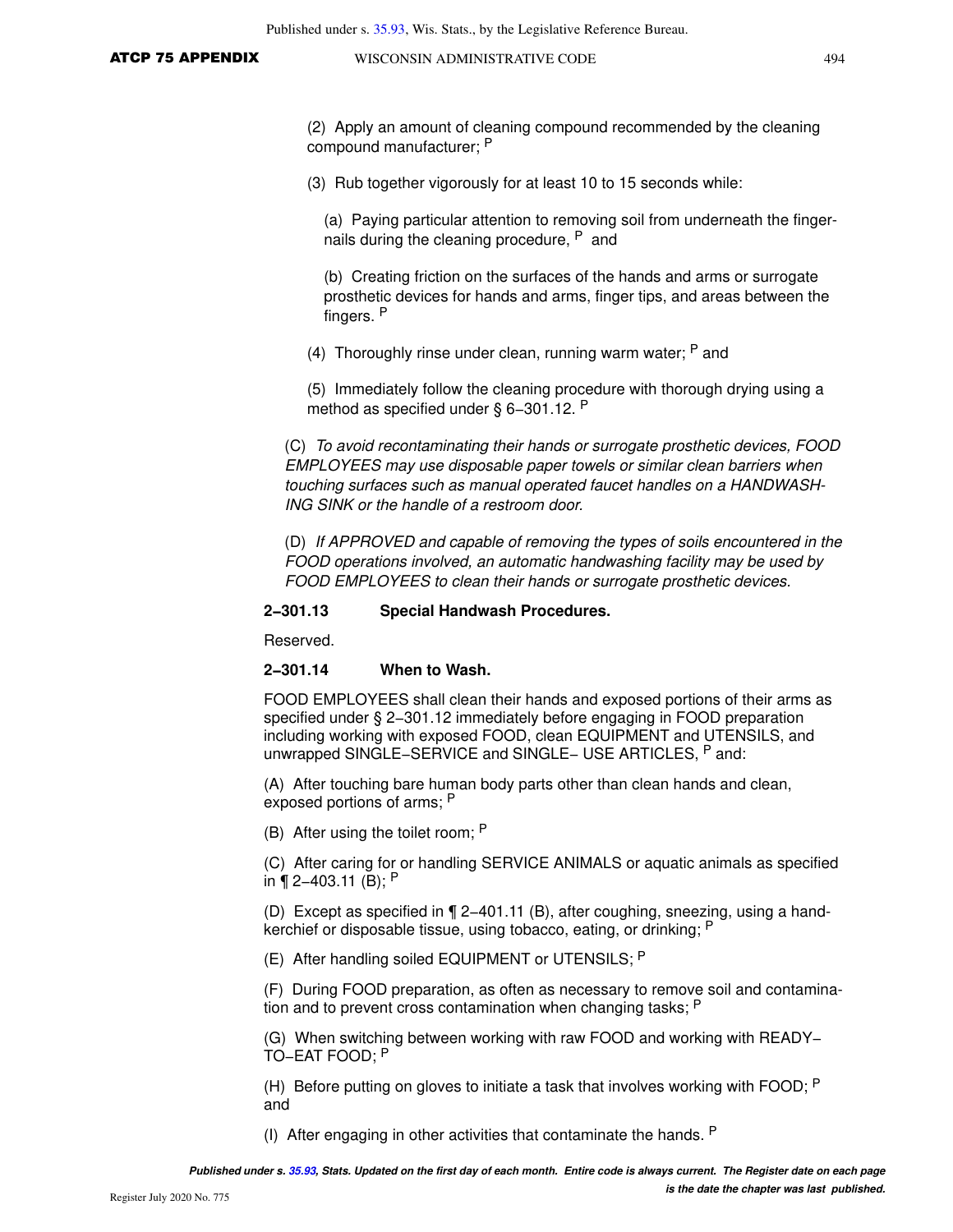#### **2−301.15 Where to Wash.**

(A) FOOD EMPLOYEES shall clean their hands in a HANDWASHING SINK or APPROVED automatic handwashing facility and may not clean their hands in a sink used for FOOD preparation or WAREWASHING, or in a service sink or a curbed cleaning facility used for the disposal of mop water and similar liquid waste. <sup>Pf</sup>

#### **2−301.16 Hand Antiseptics.**

(A) A hand antiseptic used as a topical application, a hand antiseptic solution used as a hand dip, or a hand antiseptic soap shall:

(1) Comply with one of the following:

(a) Be an APPROVED drug that is listed in the FDA publication, **Approved Drug Products with Therapeutic Equivalence Evaluations** as an APPROVED drug based on safety and effectiveness; <sup>Pf</sup> or

(b) Have active antimicrobial ingredients that are listed in the FDA monograph for Over The Counter Health−Care Antiseptic Drug Products as an antiseptic handwash: <sup>Pf</sup> and

(2) Consist only of components which the intended use of each complies with one of the following:

(a) A threshold of regulation exemption under [21 CFR 170.39](https://docs.legis.wisconsin.gov/document/cfr/21%20CFR%20170.39) – Threshold of regulation for substances used in FOOD−contact articles; Pf or

(b) [21 CFR 178](https://docs.legis.wisconsin.gov/document/cfr/21%20CFR%20178) −Indirect FOOD ADDITIVES: Adjuvants, Production Aids, and Sanitizers as regulated for use as a FOOD ADDITIVE with conditions of safe use, Pf or

(c) A determination of generally recognized as safe (GRAS). Partial listings of substances with FOOD uses that are GRAS may be found in [21 CFR 182](https://docs.legis.wisconsin.gov/document/cfr/21%20CFR%20182) −Substances Generally Recognized as Safe, [21 CFR 184](https://docs.legis.wisconsin.gov/document/cfr/21%20CFR%20184) −Direct FOOD Substances Affirmed as Generally Recognized as Safe, or [21 CFR 186](https://docs.legis.wisconsin.gov/document/cfr/21%20CFR%20186) – Indirect FOOD Substances Affirmed as Generally Recognized as Safe for use in contact with FOOD, and in FDA's Inventory of GRAS Notices, <sup>Pf</sup> or

(d) A prior sanction listed under [21 CFR 181](https://docs.legis.wisconsin.gov/document/cfr/21%20CFR%20181) – Prior Sanctioned FOOD Ingredients, Pf or

(e) A FOOD Contact Notification that is effective, <sup>Pf</sup> and

(3) Be applied only to hands that are cleaned as specified under § 2−301.12. Pf

(B) If a hand antiseptic or a chemical hand antiseptic solution used as a hand dip does not meet the criteria specified under Subparagraph (A) (2) of this section, use shall be:

(1) Followed by thorough hand rinsing in clean water before hand contact with FOOD or by the use of gloves; <sup>Pf</sup> or

(2) Limited to situations that involve no direct contact with FOOD by the bare hands. Pf

(C) A hand antiseptic solution used as a hand dip shall be maintained clean and at a strength equivalent to at least 100 MG/L chlorine. Pf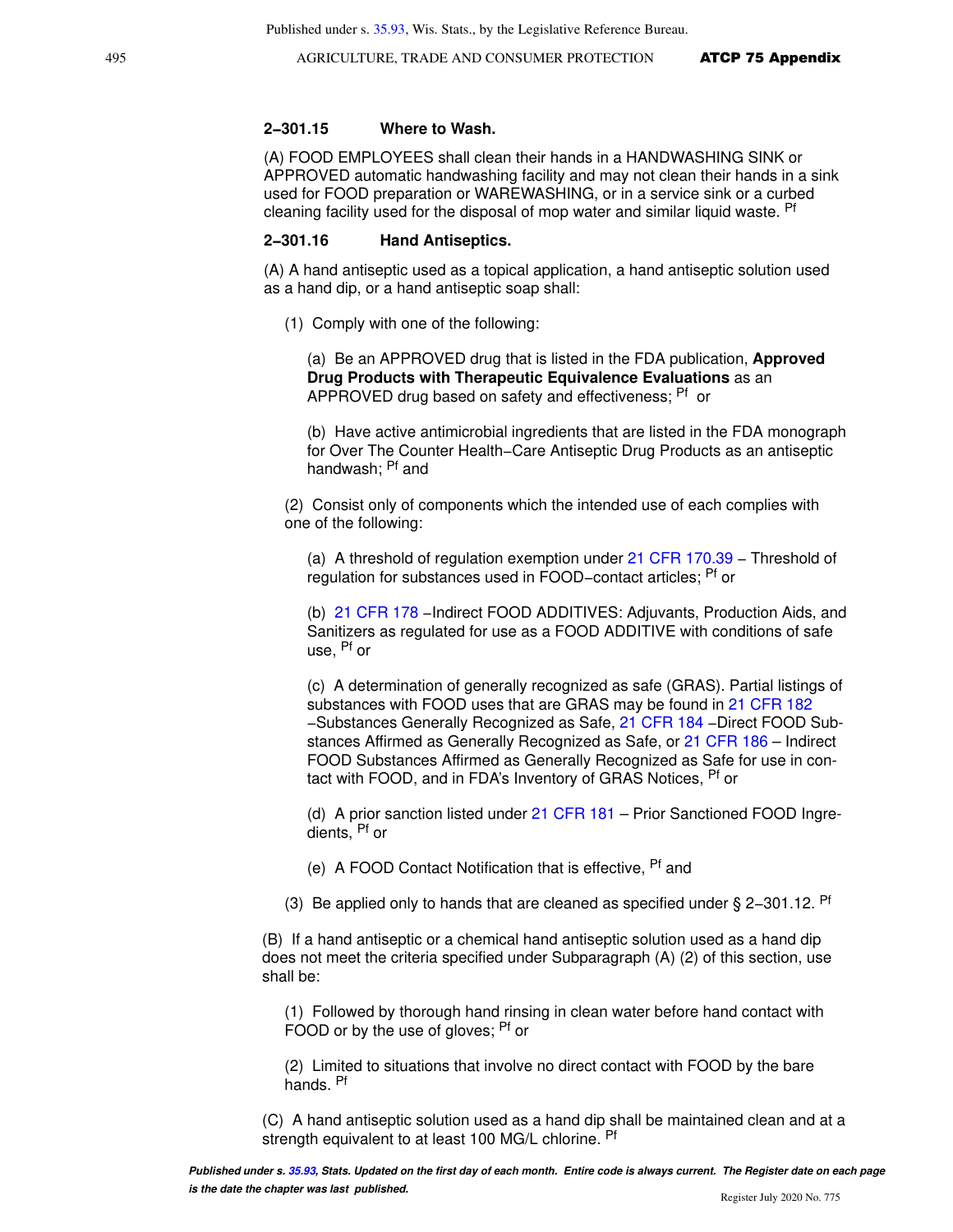ATCP 75 APPENDIX WISCONSIN ADMINISTRATIVE CODE 496

#### **Fingernails 2−302.11 Maintenance.**

(A) FOOD EMPLOYEES shall keep their fingernails trimmed, filed, and maintained so the edges and surfaces are cleanable and not rough. Pf

(B) Unless wearing intact gloves in good repair, a FOOD EMPLOYEE may not wear fingernail polish or artificial fingernails when working with exposed FOOD. Pf

#### **Jewelry 2−303.11 Prohibition.**

Except for a plain ring such as a wedding band, while preparing FOOD, FOOD EMPLOYEES may not wear jewelry including medical information jewelry on their arms and hands.

#### **Outer Clothing 2−304.11 Clean Condition.**

FOOD EMPLOYEES shall wear clean outer clothing to prevent contamination of FOOD, EQUIPMENT, UTENSILS, LINENS, and SINGLE−SERVICE and SINGLE− USE ARTICLES.

## **2−4 HYGIENIC PRACTICES**

#### **Subparts**

## **2−401 Food Contamination Prevention 2−402 Hair Restraints**

**2−403 Animals**

| Food<br><b>Contamination</b><br><b>Prevention</b> | 2-401.11                                                                                                                                                                                                                                                                                                                                | Eating, Drinking, or Using Tobacco.                                                                                                                                                                                                                                          |  |
|---------------------------------------------------|-----------------------------------------------------------------------------------------------------------------------------------------------------------------------------------------------------------------------------------------------------------------------------------------------------------------------------------------|------------------------------------------------------------------------------------------------------------------------------------------------------------------------------------------------------------------------------------------------------------------------------|--|
|                                                   | (A) Except as specified in $\P$ (B) of this section, an EMPLOYEE shall eat, drink, or<br>use any form of tobacco only in designated areas where the contamination of<br>exposed FOOD; clean EQUIPMENT, UTENSILS, and LINENS; unwrapped SIN-<br>GLE-SERVICE and SINGLE-USE ARTICLES; or other items needing protection<br>cannot result. |                                                                                                                                                                                                                                                                              |  |
|                                                   | (B) A FOOD EMPLOYEE may drink from a closed BEVERAGE container if the con-<br>tainer is handled to prevent contamination of:                                                                                                                                                                                                            |                                                                                                                                                                                                                                                                              |  |
|                                                   |                                                                                                                                                                                                                                                                                                                                         | $(1)$ The EMPLOYEE'S hands;                                                                                                                                                                                                                                                  |  |
|                                                   |                                                                                                                                                                                                                                                                                                                                         | (2) The container; and                                                                                                                                                                                                                                                       |  |
|                                                   |                                                                                                                                                                                                                                                                                                                                         | (3) Exposed FOOD; clean EQUIPMENT, UTENSILS, and LINENS; and<br>unwrapped SINGLE-SERVICE and SINGLE-USE ARTICLES.                                                                                                                                                            |  |
|                                                   | 2-401.12                                                                                                                                                                                                                                                                                                                                | Discharges from the Eyes, Nose, and Mouth.                                                                                                                                                                                                                                   |  |
|                                                   |                                                                                                                                                                                                                                                                                                                                         | FOOD EMPLOYEES experiencing persistent sneezing, coughing, or a runny nose<br>that causes discharges from the eyes, nose, or mouth may not work with exposed<br>FOOD; clean EQUIPMENT, UTENSILS, and LINENS; or unwrapped SINGLE-SER-<br><b>VICE or SINGLE-USE ARTICLES.</b> |  |
|                                                   | 2-401.13                                                                                                                                                                                                                                                                                                                                | Bandages, Finger Cots, or Stall products on Wrists, Hands or<br>Fingers.                                                                                                                                                                                                     |  |

An impermeable cover such as a bandage, finger cot or stall located on the wrist, hand or finger of a FOOD EMPLOYEE working with exposed FOOD shall be covered with a single−use glove. Pf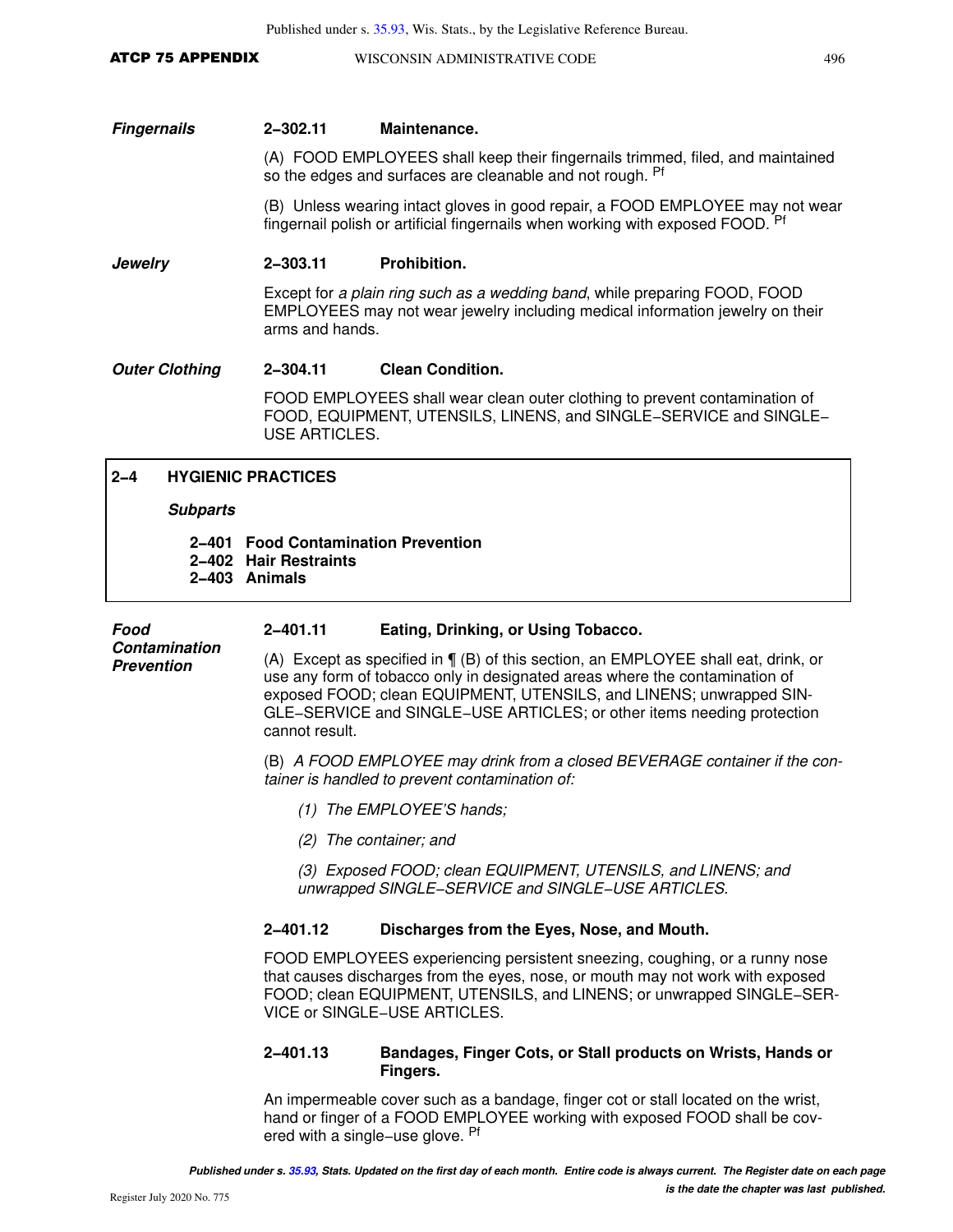#### **Hair Restraints 2−402.11 Effectiveness.**

(A) Except as provided in ¶ (B) of this section, FOOD EMPLOYEES shall wear hair restraints such as hats, hair coverings or nets, beard restraints, and clothing that covers body hair, that are designed and worn to effectively keep their hair from contacting exposed FOOD; clean EQUIPMENT, UTENSILS, and LINENS; and unwrapped SINGLE−SERVICE and SINGLE−USE ARTICLES.

(B) This section does not apply to FOOD EMPLOYEES such as counter staff who only serve BEVERAGES and wrapped or PACKAGED FOODS, hostesses, and wait staff if they present a minimal RISK of contaminating exposed FOOD; clean EQUIP-MENT, UTENSILS, and LINENS; and unwrapped SINGLE−SERVICE and SINGLE− USE ARTICLES.

#### **Animals 2−403.11 Handling Prohibition.**

(A) Except as specified in ¶ (B) of this section, FOOD EMPLOYEES may not care for or handle animals that may be present such as patrol dogs, SERVICE ANIMALS, or pets that are allowed as specified in Subparagraphs 6–501.115 (B) (2) – (5). Pf

(B) FOOD EMPLOYEES with SERVICE ANIMALS may handle or care for their SERVICE ANIMALS and FOOD EMPLOYEES may handle or care for FISH in aquariums or MOLLUSCAN SHELLFISH or crustacea in display tanks if they wash their hands as specified under § 2–301.12 and ¶ 2–301.14 (C).

### **2−5 RESPONDING TO CONTAMINATION EVENTS**

#### **Subparts**

#### **2−501 Procedures for Responding**

#### **Animals 2−501.11 Clean−up of Vomiting and Diarrheal Events.**

A FOOD ESTABLISHMENT shall have procedures for EMPLOYEES to follow when responding to vomiting or diarrheal events that involve the discharge of vomitus or fecal matter onto surfaces in the FOOD ESTABLISHMENT. The procedures shall address the specific actions EMPLOYEES must take to minimize the spread of contamination and the exposure of EMPLOYEES, CONSUMERS, FOOD, and surfaces to vomitus or fecal matter. <sup>Pf</sup>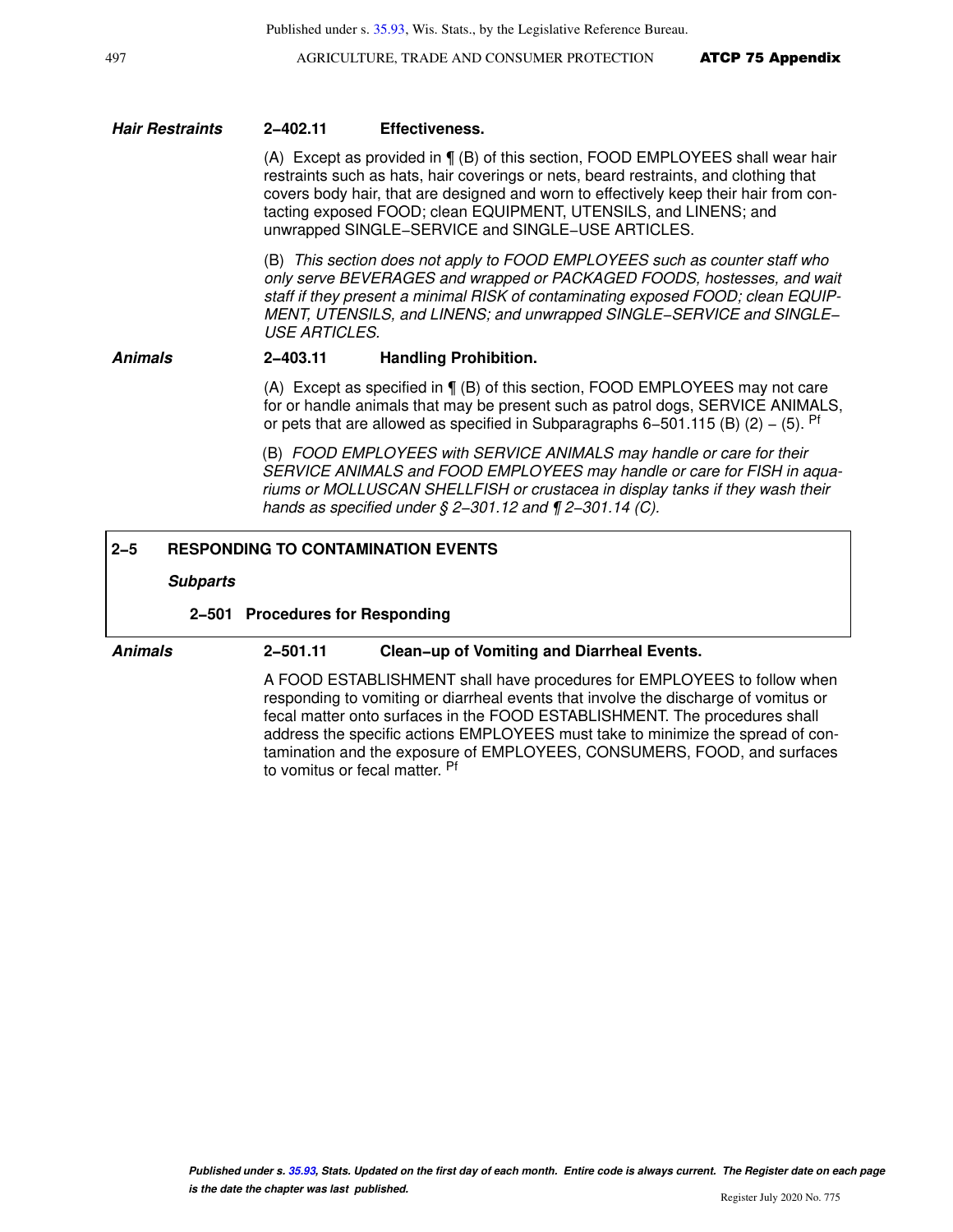# **Chapter 3 Food**

#### **Parts 3−1 3−2 3−3 3−4 3−5 3−6 3−7 3−8 CHARACTERISTICS SOURCES, SPECIFICATIONS, AND ORIGINAL CONTAINERS AND RECORDS PROTECTION FROM CONTAMINATION AFTER RECEIVING DESTRUCTION OF ORGANISMS OF PUBLIC HEALTH CONCERN LIMITATION OF GROWTH OF ORGANISMS OF PUBLIC HEALTH CONCERN FOOD IDENTITY, PRESENTATION, AND ON−PREMISES LABELING CONTAMINATED FOOD SPECIAL REQUIREMENTS FOR HIGHLY SUSCEPTIBLE POPULATIONS**

#### **3−1 CHARACTERISTICS**

#### **Subparts**

#### **3−101 Condition**

#### **Condition 3−101.11 Safe, Unadulterated, and Honestly Presented.**

FOOD shall be safe, unADULTERATED, and, as specified under § 3−601.12, honestly presented. P

**Note:** The following common ingredients may cause allergic reactions: EGGS (albumen, whites, meringue); Milk and Milk Products (Whey, Nonfat Dry Milk, Casein, Sodium Caseinate etc.); Peanuts (peanut butter, unrefined peanut oil, and flour); Wheat & Wheat Proteins (malt, caramel color, flour); Tree Nuts (almonds, walnuts, pecans, etc.; each is a separate allergen, or the unrefined oils of these products); Soybeans and Soy Products (hydrogenated soy protein, tofu, and unrefined soybean oil); FISH; Shellfish; and Crustaceans.

**Note:** The following common ingredients may cause adverse reactions: Monosodium Glutamate, Strawberries, Chocolate, Sulfites, and FOOD colors.

#### **3−2 SOURCES, SPECIFICATIONS, AND ORIGINAL CONTAINERS AND RECORDS**

#### **Subparts**

## **3−201 Sources**

**3−202 Specifications for Receiving** 

## **3−203 Original Containers and Records Sources**

#### **Sources 3−201.11 Compliance with Food Law.**

(A) FOOD shall be obtained from sources that comply with LAW. P

(B) FOOD prepared in a private home may not be used or offered for human consumption in a FOOD ESTABLISHMENT. P

(C) PACKAGED FOOD shall be labeled as specified in LAW, including [21 CFR 101](https://docs.legis.wisconsin.gov/document/cfr/21%20CFR%20101) − Food Labeling; [9 CFR 317](https://docs.legis.wisconsin.gov/document/cfr/9%20CFR%20317) − Labeling, Marking Devices, and Containers; and [9](https://docs.legis.wisconsin.gov/document/cfr/9%20CFR%20381) [CFR 381](https://docs.legis.wisconsin.gov/document/cfr/9%20CFR%20381) Subpart N − Labeling and Containers; and as specified under §§ 3[−202.17](https://docs.legis.wisconsin.gov/document/statutes/202.17), 3–[202.18](https://docs.legis.wisconsin.gov/document/statutes/202.18); and s. [ATCP 55.10 \(1\)](https://docs.legis.wisconsin.gov/document/administrativecode/ATCP%2055.10(1)), [\(2\)](https://docs.legis.wisconsin.gov/document/administrativecode/ATCP%2055.10(2)), [\(4\)](https://docs.legis.wisconsin.gov/document/administrativecode/ATCP%2055.10(4)) and [\(7\)](https://docs.legis.wisconsin.gov/document/administrativecode/ATCP%2055.10(7)). <sup>Pf</sup>

(D) FISH, other than those specified in paragraph 3−402.11 (B), that are intended for consumption in raw or undercooked form and allowed as specified in paragraph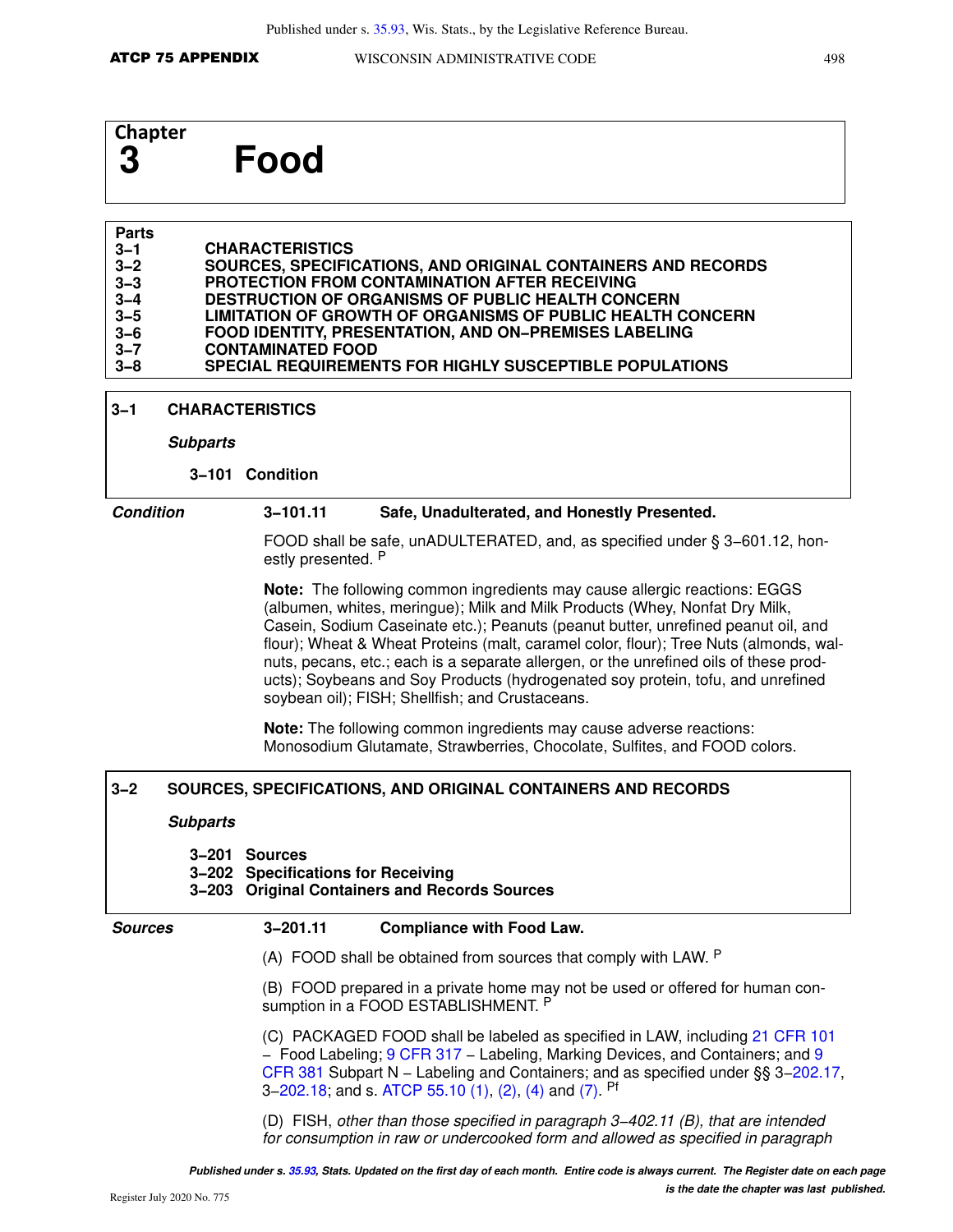Published under s. [35.93](https://docs.legis.wisconsin.gov/document/statutes/35.93), Wis. Stats., by the Legislative Reference Bureau.

499 **AGRICULTURE, TRADE AND CONSUMER PROTECTION ATCP 75 Appendix** 

3−401.11 (D), may be offered for sale or service if they are obtained from a supplier that freezes the FISH as specified under § 3−402.11; or if they are frozen on the PREMISES as specified under § 3–402.11 and records are retained as specified under § 3−402.12.

(E) WHOLE−MUSCLE, INTACT BEEF steaks that are intended for consumption in an undercooked form without a CONSUMER advisory as specified in ¶ 3−401.11 (C) shall be:

(1) Obtained from a FOOD PROCESSING PLANT that, upon request by the purchaser, PACKAGES the steaks and labels them, to indicate that the steaks meet the definition of WHOLE−MUSCLE, INTACT BEEF, Pf or

(2) Deemed acceptable by the REGULATORY AUTHORITY based on other evidence, such as written buyer specifications or invoices, that indicates that the steaks meet the definition of WHOLE−MUSCLE, INTACT BEEF; Pf and

(3) If individually cut in a FOOD ESTABLISHMENT:

(a) Cut from WHOLE−MUSCLE, INTACT BEEF that is labeled by a FOOD PROCESSING PLANT as specified in Subparagraph (E)(1) of this section or identified as specified in Subparagraph  $(E)(2)$  of this section,  $Pf$ 

(b) Prepared so they remain intact, <sup>Pf</sup> and

(c) If PACKAGED for undercooking in a FOOD ESTABLISHMENT, labeled as specified in Subparagraph (E)(1) of this section or identified as specified in Subparagraph  $(E)(2)$  of this section. Pf

(F) MEAT and POULTRY that is not a READY−TO−EAT FOOD and is in a PACK-AGED form when it is offered for sale or otherwise offered for consumption, shall be labeled to include safe handling instructions as specified in LAW, including [9 CFR](https://docs.legis.wisconsin.gov/document/cfr/9%20CFR%20317.2) [317.2](https://docs.legis.wisconsin.gov/document/cfr/9%20CFR%20317.2) (l) and [9 CFR 381.125](https://docs.legis.wisconsin.gov/document/cfr/9%20CFR%20381.125) (b).

(G) EGGS that have not been specifically treated to destroy all viable **Salmonellae** shall be labeled to include safe handling instructions as specified in LAW, including [21 CFR 101.17](https://docs.legis.wisconsin.gov/document/cfr/21%20CFR%20101.17) (h).

(H) EGGS shall be:

(1) From an EGG handler complying with the requirements of ATCP 88 and holding a FOOD PROCESSING PLANT license under s. [97.29,](https://docs.legis.wisconsin.gov/document/statutes/97.29) Stats.,

(2) From an EGG handler complying with the LAW of another state, or

(3) Sold directly to the consumer by an EGG producer exempted under s.97.28, Stats., and s. [ATCP 88.02](https://docs.legis.wisconsin.gov/document/administrativecode/ATCP%2088.02) and selling nest−run or washed, candled, graded, sized, or packaged EGGS from a flock of not more than 150 laying birds owned by the producer.

### **3−201.12 Food in a Hermetically Sealed Container.**

FOOD in a HERMETICALLY SEALED CONTAINER, shall be obtained from a FOOD PROCESSING PLANT that is regulated by the FOOD regulatory agency that has jurisdiction over the plant. <sup>P</sup>

#### **3−201.13 Fluid Milk and Milk Products.**

Fluid milk and milk products shall be obtained from sources that comply with GRADE A STANDARDS as specified in LAW. P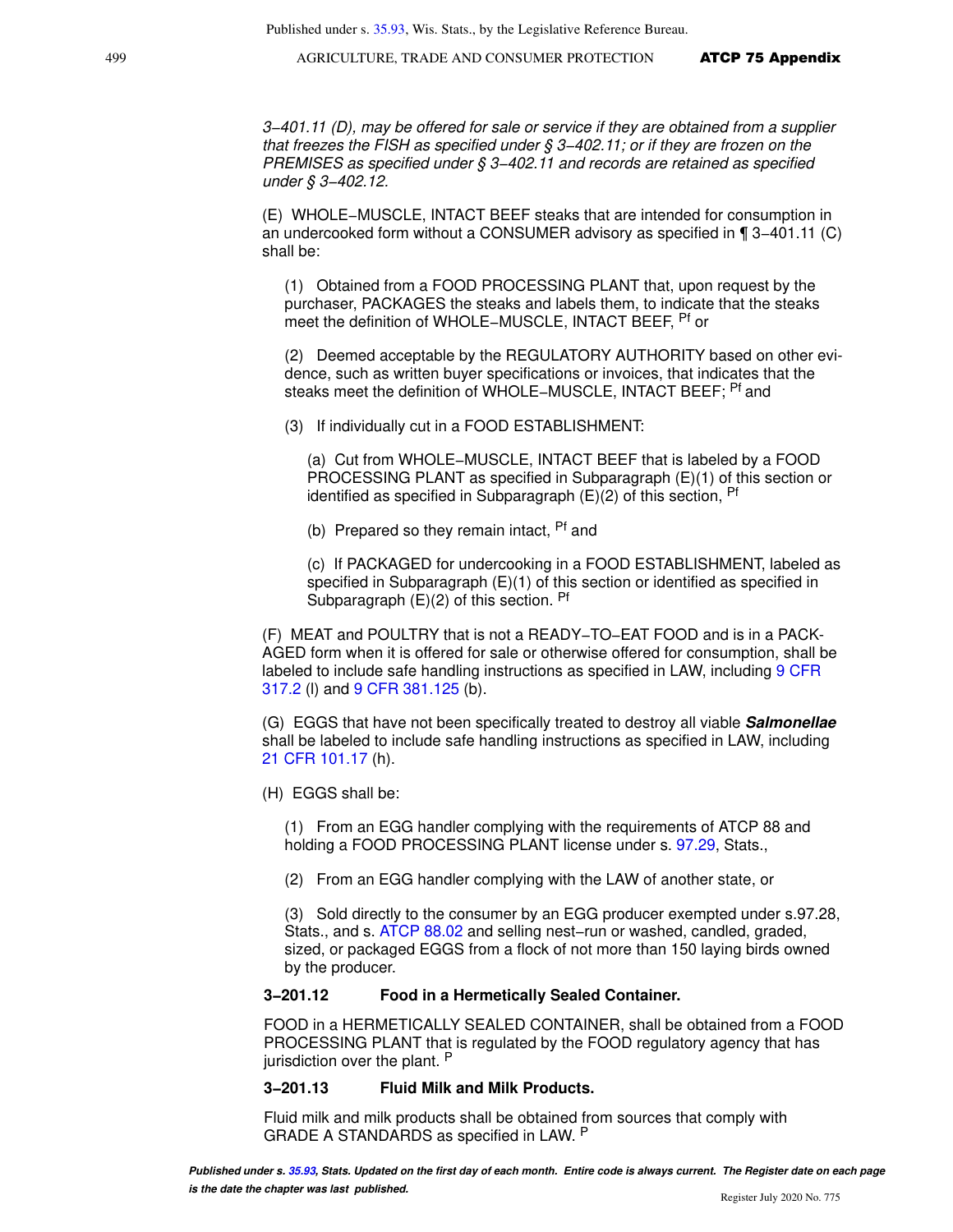#### **3−201.14 Fish.**

- (A) FISH that are received for sale or service shall be:
	- (1) Commercially and legally caught or harvested;  $P$  or
	- (2) APPROVED for sale or service. <sup>P</sup>

(B) MOLLUSCAN SHELLFISH that are recreationally caught may not be received for sale or service. <sup>P</sup>

#### **3−201.15 Molluscan Shellfish.**

(A) MOLLUSCAN SHELLFISH shall be obtained from sources according to LAW and the requirements specified in the U.S. Department of Health and Human Services, Public Health Service, Food and Drug Administration, National Shellfish Sanitation Program Guide for the Control of Molluscan Shellfish. P

**Note:** You may obtain a copy by contacting US Food and Drug Administration Center for Food Safety and Applied Nutrition 5100 Paint Branch Parkway College Park, MD 20740−3835, 1−888−SAFEFOOD or by contacting www.cfsan.fda.gov. You can also contact the department of agriculture, trade and consumer protection (see §1−103.10).

(B) MOLLUSCAN SHELLFISH received in interstate commerce shall be from sources that are listed in the Interstate Certified Shellfish Shippers List. P

#### **3−201.16 Wild Mushrooms.**

(A) Except as specified in ¶ (B) of this section, mushroom species picked in the wild shall not be offered for sale or service by a FOOD ESTABLISHMENT unless the FOOD ESTABLISHMENT has been APPROVED to do so. <sup>P</sup>

(B) This section does not apply to:

(1) Cultivated wild mushroom species that are grown, harvested, and PRO-CESSED in an operation that is regulated by the FOOD regulatory agency that has jurisdiction over the operation; or

(2) Wild mushroom species if they are in packaged form and are the product of a FOOD PROCESSING PLANT that is regulated by the FOOD regulatory agency that has jurisdiction over the plant.

#### **3−201.17 Game Animals.**

If GAME ANIMALS are received for sale or service they shall be:

(1) Commercially raised for FOOD  $P$  and:

(a) Raised, slaughtered, and PROCESSED under a voluntary inspection program that is conducted by the agency that has animal health jurisdiction, <sup>P</sup> or

(b) Under a routine inspection program conducted by a regulatory agency other than the agency that has animal health jurisdiction, <sup>P</sup> and

(c) Raised, slaughtered, and PROCESSED according to:

(i) LAWS governing MEAT and POULTRY as determined by the agency that has animal health jurisdiction and the agency that conducts the inspection program, P and

(ii) Requirements which are developed by the agency that has animal health jurisdiction and the agency that conducts the inspection program with consideration of factors such as the need for antemortem and post-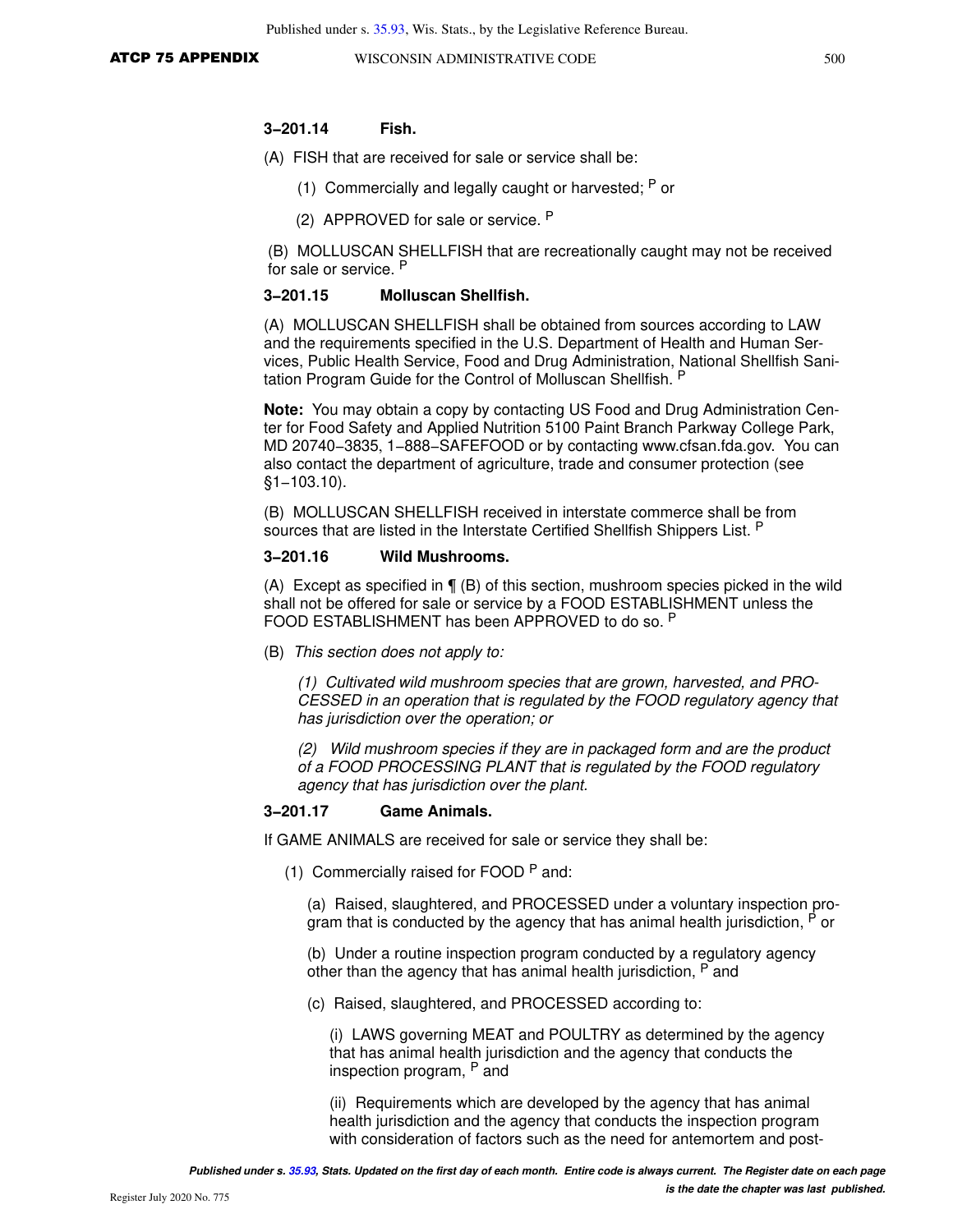mortem examination by an APPROVED veterinarian or veterinarian's designee; <sup>P</sup>

(2) Under a voluntary inspection program administered by the USDA for game animals such as exotic animals (reindeer, elk, deer, antelope, water buffalo, or bison) that are "inspected and APPROVED" in accordance with [9 CFR 352](https://docs.legis.wisconsin.gov/document/cfr/9%20CFR%20352) Exotic animals; voluntary inspection or rabbits that are "inspected and certified" in accordance with [9 CFR 354](https://docs.legis.wisconsin.gov/document/cfr/9%20CFR%20354) voluntary inspection of rabbits and edible products thereof; <sup>P</sup>

(3) As allowed by LAW, for wild GAME ANIMALS that are live−caught:

(a) Under a routine inspection program conducted by a regulatory agency such as the agency that has animal health jurisdiction, P and

(b) Slaughtered and PROCESSED according to:

(i) LAWS governing MEAT and POULTRY as determined by the agency that has animal health jurisdiction and the agency that conducts the inspection program, P and

(ii) Requirements which are developed by the agency that has animal health jurisdiction and the agency that conducts the inspection program with consideration of factors such as the need for antemortem and postmortem examination by an APPROVED veterinarian or veterinarian's designee; P or

(4) As allowed by LAW, for field−dressed wild GAME ANIMALS under a routine inspection program that ensures the animals:

(a) Receive a postmortem examination by an APPROVED veterinarian or veterinarian's designee, P or

(b) Are field−dressed and transported according to requirements specified by the agency that has animal health jurisdiction and the agency that conducts the inspection program, <sup>P</sup> and

(c) Are PROCESSED according to LAWS governing MEAT and POULTRY as determined by the agency that has animal health jurisdiction and the agency that conducts the inspection program. <sup>P</sup>

(B) A game animal may not be received for sale or service if it is a species of wildlife that is listed in [50 CFR 17](https://docs.legis.wisconsin.gov/document/cfr/50%20CFR%2017) Endangered and threatened wildlife and plants.

#### **Specifications for 3−202.11 Temperature.**

**Receiving**

(A) Except as specified in ¶ (B) or (G) of this section, refrigerated, TIME/TEMPERA-TURE CONTROL FOR SAFETY FOOD shall be at a temperature of  $5^{\circ}$ C (41 $^{\circ}$ F) or below when received. P

(B) If a temperature other than  $5^{\circ}C$  (41  $^{\circ}F$ ) for a TIME/TEMPERATURE CONTROL FOR SAFETY FOOD is specified in LAW governing its distribution, such as LAWS governing milk and MOLLUSCAN SHELLFISH, the FOOD may be received at the specified temperature.

(C) Raw EGGS shall be received in refrigerated EQUIPMENT that maintains an ambient air temperature of  $7^{\circ}$ C (45 $^{\circ}$ F) or less. P

(D) TIME/TEMPERATURE CONTROL FOR SAFETY FOOD that is cooked to a temperature and for a time specified under §§ 3−[401.11](https://docs.legis.wisconsin.gov/document/statutes/401.11) to 3[−401.13](https://docs.legis.wisconsin.gov/document/statutes/401.13) and received hot shall be at a temperature of  $57^{\circ}$ C (135 $^{\circ}$ F) or above. P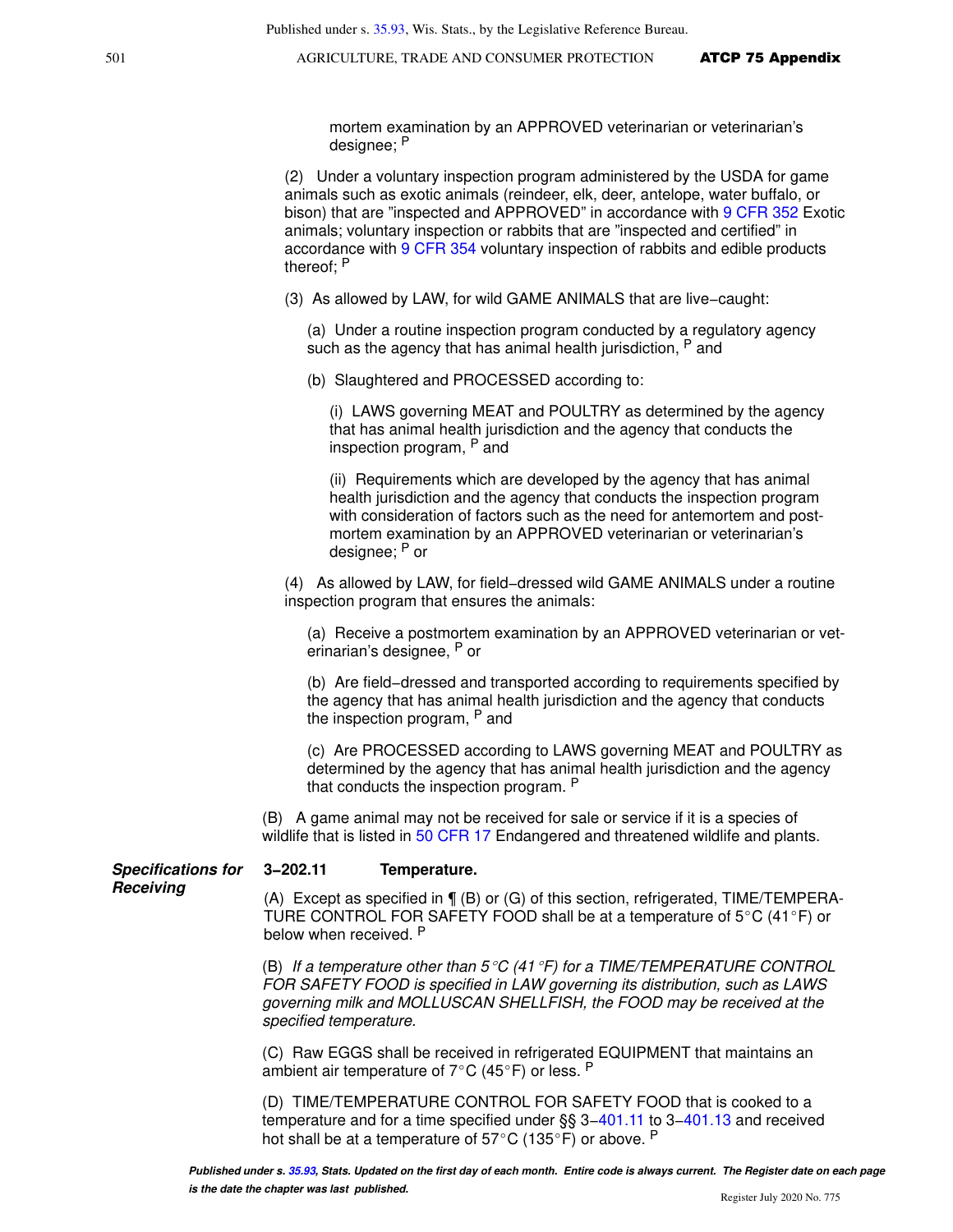(E) A FOOD that is labeled frozen and shipped frozen by a FOOD PROCESSING PLANT shall be received frozen. Pf

(F) Upon receipt, TIME/TEMPERATURE CONTROL FOR SAFETY FOOD shall be free of evidence of previous temperature abuse. Pf

(G) Cheese curds intended for the production of Cheddar cheese manufactured at a Wisconsin−licensed dairy plant as specified in ch. [ATCP 65](https://docs.legis.wisconsin.gov/document/administrativecode/ch.%20ATCP%2065), Wis. Admin. Code, may be received at temperatures other than  $5^{\circ}$ C (41 $^{\circ}$ F); if

(a) They are immediately placed in refrigerated EQUIPMENT that maintains an ambient air temperature of  $5^{\circ}$ C (41 $^{\circ}$ F) or less and meet cooling requirements as specified under § 3–501.14 (B), or <sup>P</sup>

(b) They are held at ambient air temperatures according to the requirements of § 3−501.19 (D)

#### **3−202.12 Additives.**

FOOD may not contain unAPPROVED FOOD ADDITIVES or ADDITIVES that exceed amounts specified in 21 CFR 170 to 180 relating to FOOD ADDITIVES, generally recognized as safe or prior sanctioned substances that exceed amounts specified in 21 CFR 181 to 186, substances that exceed amounts specified in 9 CFR Subpart C Section 424.21 (b) Use of Food Ingredients and Sources of Radiation, or pesticide residues that exceed provisions specified in 40 CFR 180 Tolerances and Exemptions for Pesticide Chemical Residues in Food. <sup>P</sup>

### **3−202.13 Eggs.**

EGGS shall be received clean and sound and may not exceed the RESTRICTED EGG tolerances as specified in s. ATCP 88.26. <sup>P</sup>

#### **3−202.14 Eggs and Milk Products, Pasteurized.**

- (A) EGG PRODUCTS shall be obtained pasteurized. <sup>P</sup>
- (B) Fluid and dry milk and milk products shall:
	- (1) Be obtained pasteurized;  $P$  and
	- (2) Comply with GRADE A STANDARDS as specified in LAW. P

(C) Frozen milk products, such as ice cream, shall be obtained pasteurized as specified in 21 CFR 135 - Frozen Desserts. P

(D) Cheese shall be obtained pasteurized unless alternative procedures to pasteurization are specified in the CFR, such as 21 CFR 133 – Cheeses and Related Cheese Products, for curing certain cheese varieties. <sup>P</sup>

#### **3−202.15 Package Integrity.**

FOOD PACKAGES shall be in good condition and protect the integrity of the contents so that the FOOD is not exposed to ADULTERATION or potential contaminants. Pf

#### **3−202.16 Ice.**

Ice for use as a FOOD or a cooling medium shall be made from DRINKING WATER. <sup>P</sup>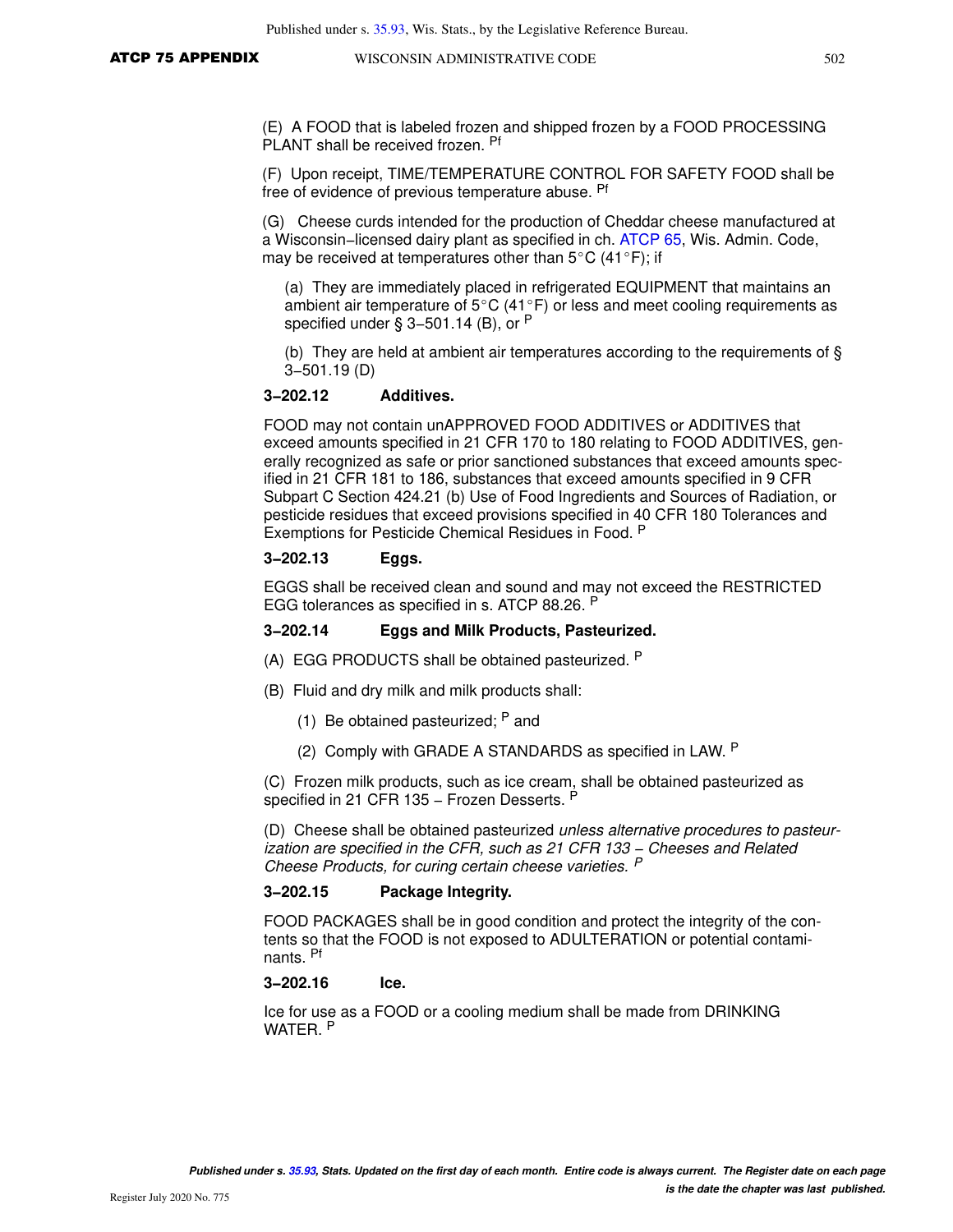#### **3−202.17 Shucked Shellfish, Packaging and Identification.**

(A) Raw SHUCKED SHELLFISH shall be obtained in nonreturnable PACKAGES which bear a legible label that identifies the: <sup>Pf</sup>

(1) Name, address, and CERTIFICATION NUMBER of the shucker, packer or repacker of the MOLLUSCAN SHELLFISH; <sup>Pf</sup> and

(2) The "sell by" or "best if used by" date for PACKAGES with a capacity of less than1.89 L (one−half gallon) or the date shucked for PACKAGES with a capacity of 1.89 L (one−half gallon) or more. Pf

(B) A PACKAGE of raw SHUCKED SHELLFISH that does not bear a label or which bears a label which does not contain all the information as specified under ¶ (A) of this section shall be subject to a hold order, as allowed by LAW, or seizure and destruction in accordance with 21 CFR Subpart D - Specific Administrative Decisions Regarding Interstate Shipments, Section 1240.60 (d) Molluscan Shellfish.

#### **3−202.18 Shellstock Identification.**

(A) SHELLSTOCK shall be obtained in containers bearing legible source identification tags or labels that are affixed by the harvester or DEALER that depurates, ships, or reships the SHELL−STOCK, as specified in the National Shellfish Sanitation Program Guide for the Control of Molluscan Shellfish, and that list: <sup>Pf</sup>

(1) Except as specified under ¶ (C) of this section, on the harvester's tag or label, the following information in the following order: Pf

(a) The harvester's identification number that is assigned by the SHELLFISH CONTROL AUTHORITY, Pf

(b) The date of harvesting, <sup>Pf</sup>

(c) The most precise identification of the harvest location or aquaculture site that is practicable based on the system of harvest area designations that is in use by the SHELLFISH CONTROL AUTHORITY and including the abbreviation of the name of the state or country in which the shellfish are harvested, Pf

(d) The type and quantity of shellfish,  $Pf$  and

(e) The following statement in bold, capitalized type: "This tag is required to be attached until container is empty or retagged and thereafter kept on file for 90 days;" Pf and

(2) Except as specified in ¶ (D) of this section, on each DEALER'S tag or label, the following information in the following order: <sup>Pf</sup>

(a) The dealer's name and address, and the CERTIFICATION NUMBER assigned by the SHELLFISH CONTROL AUTHORITY, <sup>Pf</sup>

(b) The original shipper's CERTIFICATION NUMBER including the abbreviation of the name of the state or country in which the shellfish are harvested, Pf

(c) The same information as specified for a harvester's tag under Subparagraphs(A) (1) (b) – (d) of this section,  $Pf$  and

(d) The following statement in bold, capitalized type: "This tag is required to be attached until container is empty and thereafter kept on file for 90 days." Pf

(B) A container of SHELLSTOCK that does not bear a tag or label or that bears a tag or label that does not contain all the information as specified under  $\P(A)$  of this section shall be subject to a hold order, as allowed by s. [97.12,](https://docs.legis.wisconsin.gov/document/statutes/97.12) Stats., or seizure and destruction in accordance with 21 CFR Subpart D − Specific Administrative Decisions Regarding Interstate Shipments, Section 1240.60 (d).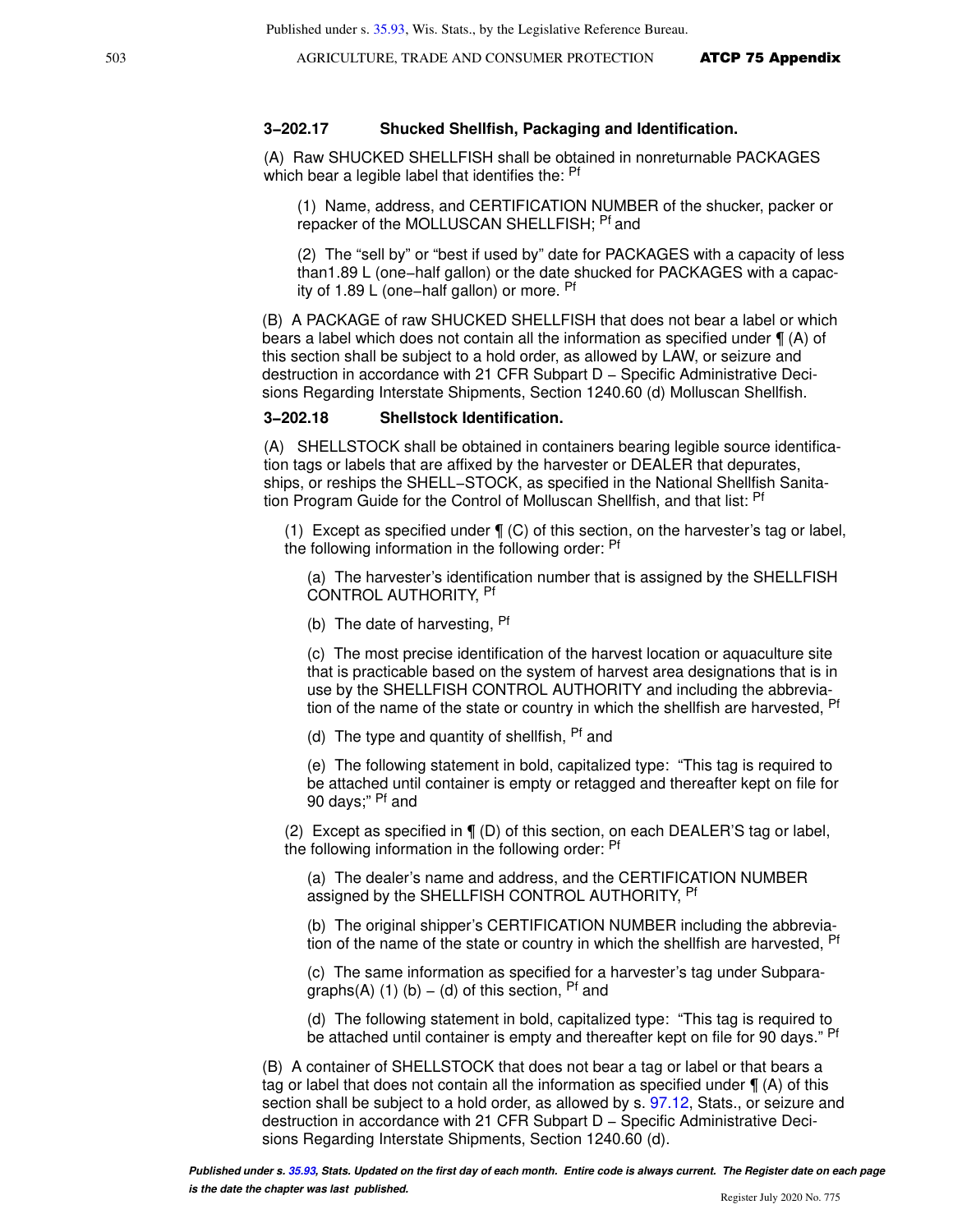(C) If a place is provided on the harvester's tag or label for a DEALER'S name, address, and CERTIFICATION NUMBER, the DEALER'S information shall be listed first.

(D) If the harvester's tag or label is designed to accommodate each DEALER'S identification as specified under Subparagraphs (A) (2) (a) and (b) of this section, individual DEALER tags or labels need not be provided.

#### **3−202.19 Shellstock, Condition.**

When received by a FOOD ESTABLISHMENT, SHELLSTOCK shall be reasonably free of mud, dead shellfish, and shellfish with broken shells. Dead shellfish or SHELLSTOCK with badly broken shells shall be discarded.

#### **Commercially 3−202.110 Juice Treated.**

**Processed**

Pre−PACKAGED JUICE shall:

(A) Be obtained from a processor with a HACCP system as specified in 21 CFR 120 Hazard Analysis and Critical Control (HACCP) Systems; <sup>Pf</sup> and

(B) Be obtained pasteurized or otherwise treated to attain a 5−log reduction of the most resistant microorganism of public health significance as specified in 21 CFR Part 120.24 Process Controls. P

**Note:** For JUICE PACKAGED in a FOOD ESTABLISHMENT see 3−404.11

#### **3−203.11 Molluscan Shellfish, Original Container.**

**Containers and Records**

**Original** 

(A) Except as specified in ¶¶ (B) to (D) of this section, MOLLUSCAN SHELLFISH may not be removed from the container in which they are received other than immediately before sale or preparation for service.

(B) For display purposes, SHELLSTOCK may be removed from the container in which they are received, displayed on drained ice, or held in a display container, and a quantity specified by a CONSUMER may be removed from the display or display container and provided to the CONSUMER if:

(1) The source of the SHELLSTOCK on display is identified as specified under § 3−202.18 and recorded as specified under § 3−203.12; and

(2) The SHELLSTOCK are protected from contamination.

(C) SHUCKED SHELLFISH may be removed from the container in which they were received and held in a display container from which individual servings are dispensed upon a CONSUMER'S request if:

(1) The labeling information for the shellfish on display as specified under  $\S$ 3−202.17 is retained and correlated to the date when, or dates during which, the shellfish are sold or served; and

(2) The shellfish are protected from contamination.

(D) SHUCKED SHELLFISH may be removed from the container in which they were received and repacked in CONSUMER self−service containers where allowed by LAW if:

(1) The labeling information for the shellfish is on each CONSUMER self−service container as specified under § 3–202.17 and  $\P\P$  3–602.11 (A) and (B) (1) – (5);

(2) The labeling information as specified under § 3−202.17 is retained and correlated with the date when, or dates during which, the shellfish are sold or served;

(3) The labeling information and dates specified under Subparagraph (D)(2) of this section are maintained for 90 days; and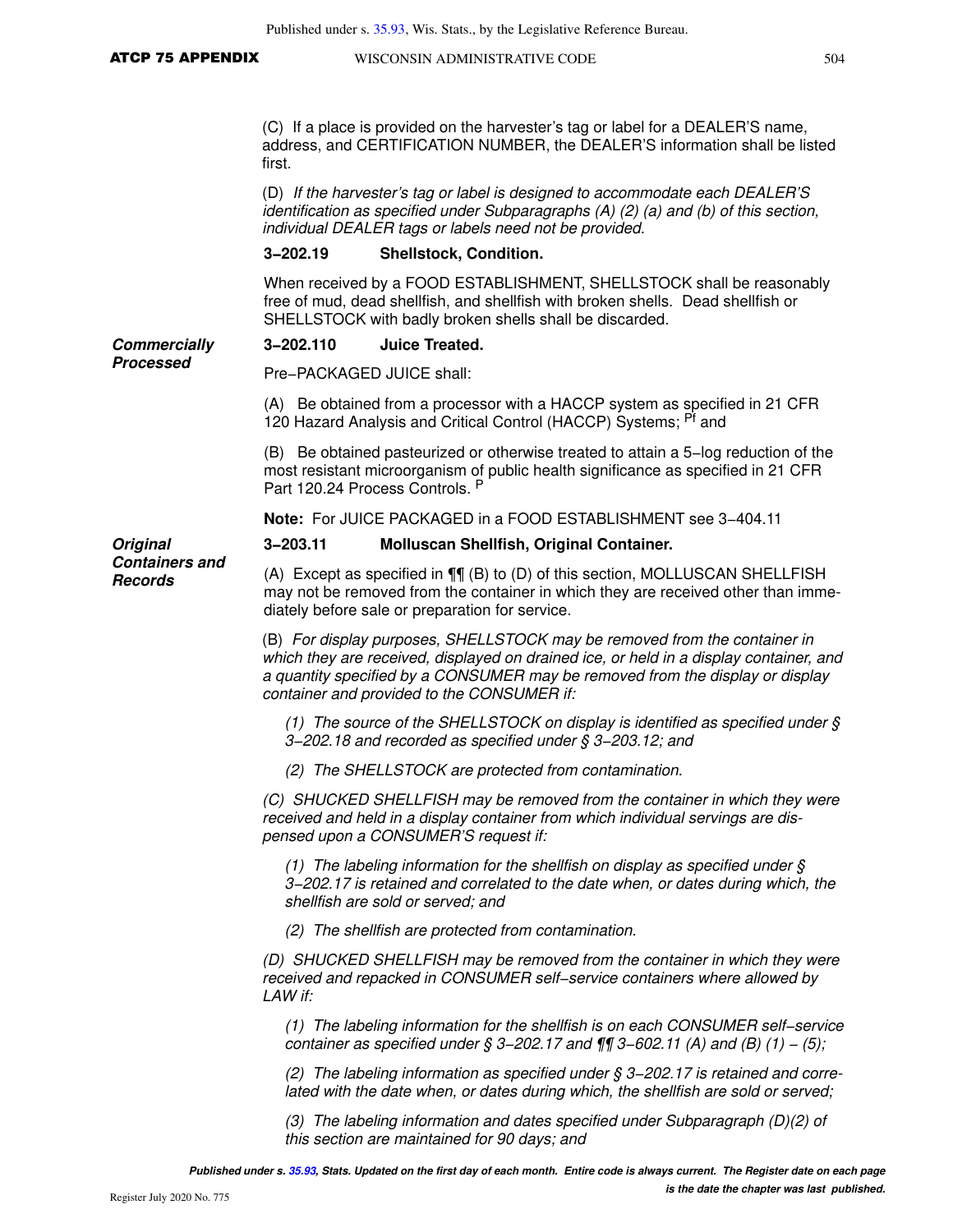(4) The shellfish are protected from contamination.

#### **3−203.12 Shellstock, Maintaining Identification.**

(A) Except as specified under Subparagraph (C) (2) of this section, SHELLSTOCK tags or labels shall remain attached to the container in which the SHELLSTOCK are received until the container is empty. <sup>Pf</sup>

(B) The date when the last SHELLSTOCK from the container is sold or served shall be recorded on the tag or label. Pf

(C) The identity of the source of SHELLSTOCK that are sold or served shall be maintained by retaining SHELLSTOCK tags or labels for 90 calendar days from the date that is recorded on the tag or label, as specified under  $\P$  (B) of this section, by: Pf

(1) Using an APPROVED record keeping system that keeps the tags or labels in chronological order correlated to the date that is recorded on the tag or label, as specified under  $\P$  (B) of this section; Pf and

(2) If SHELLSTOCK are removed from their tagged or labeled container:

(a) Preserving source identification by using a record keeping system as specified under Subparagraph  $(C)$  (1) of this section,  $Pf$  and

(b) Ensuring that SHELLSTOCK from one tagged or labeled container are not COMMINGLED with SHELLSTOCK from another container with different CERTIFICATION NUMBERS; different harvest dates; or different growing areas as identified on the tag or label before being ordered by the CON-SUMER. Pf

#### **3−203.13 Grinding Log, Ground Beef.**

(A) Grinding records shall be kept for any raw ground beef manufactured in a retail FOOD ESTABLISHMENT as specified under 9 CFR 320.1(b)(4), 320.2 and 320.3. This does not apply to non−intact products such as mechanically tenderized or needle injected raw beef.

(B) Retail FOOD ESTABLISHMENTS, including restaurants, that grind beef for sale as raw ground beef or another not READY−TO−EAT FOOD, shall maintain the following records:

(1) The establishment number or license number of the facility that supplies the beef used to grind each lot of raw ground beef product;

(2) All beef supplier lot numbers and production dates;

(3) The names of the supplied beef, including beef components and any materials (rework or regrind) carried over from one production lot to the next;

(4) The date and time each lot of raw ground beef product is produced;

(5) The date and time when grinding EQUIPMENT and other related FOODCON-TACT SURFACES are cleaned and sanitized.

**NOTE:** A ground beef lot is defined as the amount of ground beef produced during an identified date and time period from one complete clean up to another.

(C) The required records are to be maintained at the grinding establishment and are to be kept for a minimum of 1 year.

(D) If a facility grinds beef and sells it all in the ready to eat form (e.g., cooked hamburger), it is exempt from the requirements of this section.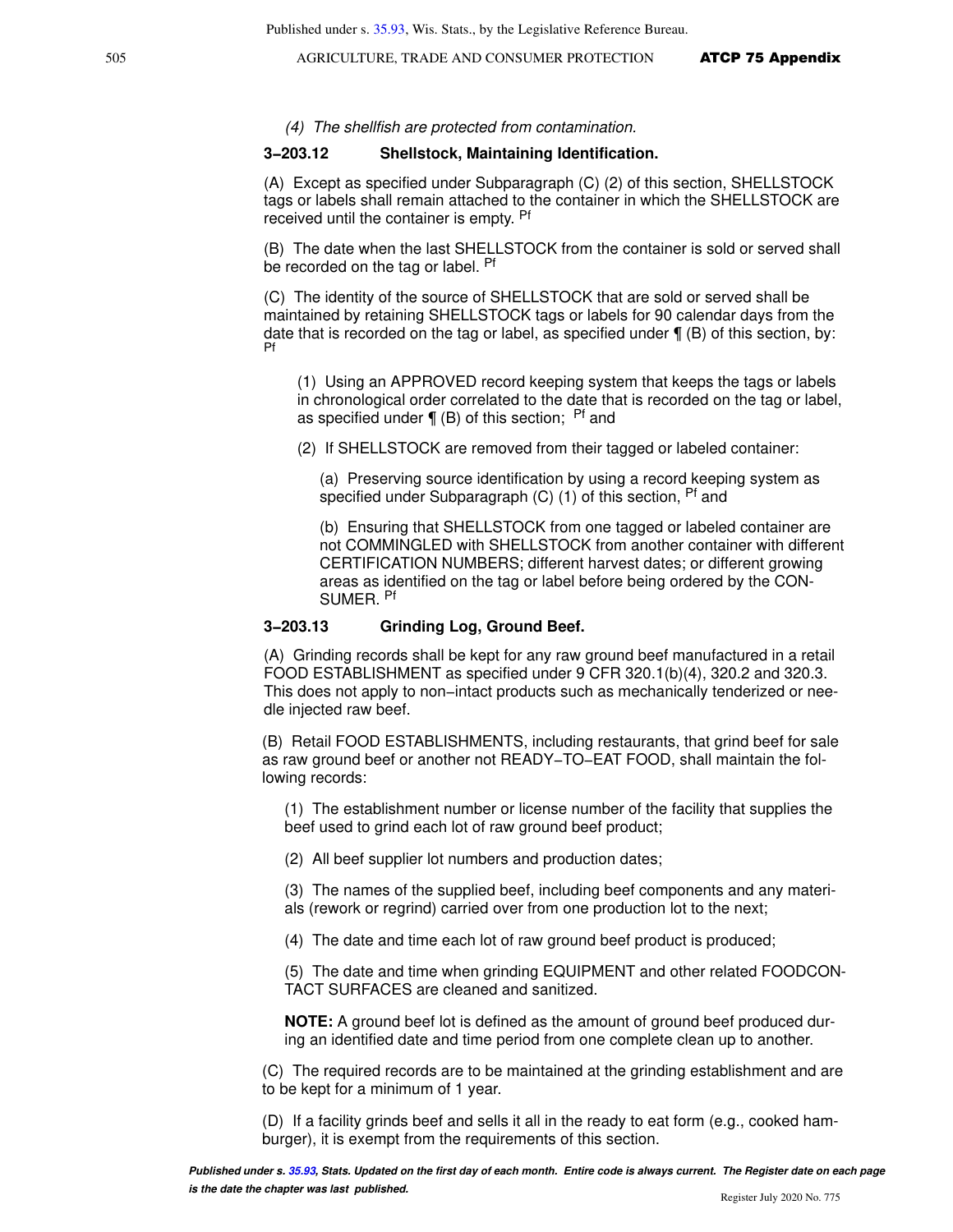| $3 - 3$<br><b>Subparts</b>                  | <b>PROTECTION FROM CONTAMINATION AFTER RECEIVING</b>                                                                                                                                                                                                                                                                                                                                           |
|---------------------------------------------|------------------------------------------------------------------------------------------------------------------------------------------------------------------------------------------------------------------------------------------------------------------------------------------------------------------------------------------------------------------------------------------------|
| $3 - 307$                                   | 3-301 Preventing Contamination by Employees<br>3-302 Preventing Food and Ingredient Contamination<br>3-303 Preventing Contamination from Ice Used as a Coolant<br>3-304 Preventing Contamination from Equipment, Utensils, and Linens<br>3-305 Preventing Contamination from the Premises<br>3-306 Preventing Contamination by Consumers<br><b>Preventing Contamination from Other Sources</b> |
| <b>Preventing</b>                           | $3 - 301.11$<br><b>Preventing Contamination from Hands.</b>                                                                                                                                                                                                                                                                                                                                    |
| <b>Contamination by</b><br><b>Employees</b> | (A) FOOD EMPLOYEES shall wash their hands as specified under $\S$ 2-301.12.                                                                                                                                                                                                                                                                                                                    |
|                                             | (B) Except when washing fruits and vegetables as specified under $\S 3-302.15$ or as<br>specified in $\P$ [(D) and (E) of this section, FOOD EMPLOYEES may not contact<br>exposed, READY-TO-EAT FOOD with their bare hands and shall use suitable<br>UTENSILS such as deli tissue, spatulas, tongs, single-use gloves, or dispensing<br>EQUIPMENT. P                                           |
|                                             | (C) FOOD EMPLOYEES shall minimize bare hand and arm contact with exposed<br>FOOD that is not in a ready-to-eat form. Pf                                                                                                                                                                                                                                                                        |
|                                             | (D) Paragraph (B) of this section does not apply to a FOOD EMPLOYEE that con-<br>tacts exposed, READY-TO-EAT FOOD with bare hands at the time the READY-<br>TO-EAT FOOD is being added as an ingredient to a FOOD that:                                                                                                                                                                        |
|                                             | (1) Contains a raw animal FOOD and is to be cooked in the FOOD ESTABLISH-<br>MENT to heat all parts of the FOOD to the minimum temperatures specified in ¶¶<br>$3-401.11(A) - (B)$ or $$3-401.12$ ; or                                                                                                                                                                                         |
|                                             | (2) Does not contain a raw animal FOOD but is to be cooked in the FOOD<br>ESTABLISHMENT to heat all parts of the FOOD to a temperature of at least<br>$63$ <sub>C</sub> $(145$ <sub>F</sub> $)$ .                                                                                                                                                                                              |
|                                             | (E) FOOD EMPLOYEES not serving HIGHLY SUSCEPTIBLE POPULATION, may<br>contact exposed, READY-TO-EAT FOOD with their bare hands if:                                                                                                                                                                                                                                                              |
|                                             | (1) The LICENSE HOLDER obtains prior APPROVAL from the REGULATORY<br><b>AUTHORITY:</b>                                                                                                                                                                                                                                                                                                         |
|                                             | (2) Written procedures are maintained in the FOOD ESTABLISHMENT and<br>made available to the REGULATORY AUTHORITY upon request that include:                                                                                                                                                                                                                                                   |
|                                             | (a) For each bare hand contact procedure, a listing of the specific READY-<br>TO-EAT FOODS that are touched by bare hands,                                                                                                                                                                                                                                                                     |
|                                             | (b) Diagrams and other information showing that handwashing facilities,<br>installed, located, equipped, and maintained as specified under §§ 5-203.11,<br>5-204.11, 5-205.11, 6-301.11, 6-301.12, and 6-301.14, are in an easily<br>accessible location and in close proximity to the work station where the bare<br>hand contact procedure is conducted;                                     |
|                                             | (3) A written EMPLOYEE health policy that details how the FOOD ESTABLISH-<br>MENT complies with §§ 2-201.11, 2-201.12, and 2-201.13 including:                                                                                                                                                                                                                                                 |

(a) Documentation that FOOD EMPLOYEES and CONDITIONAL EMPLOY-EES acknowledge that they are informed to report information about their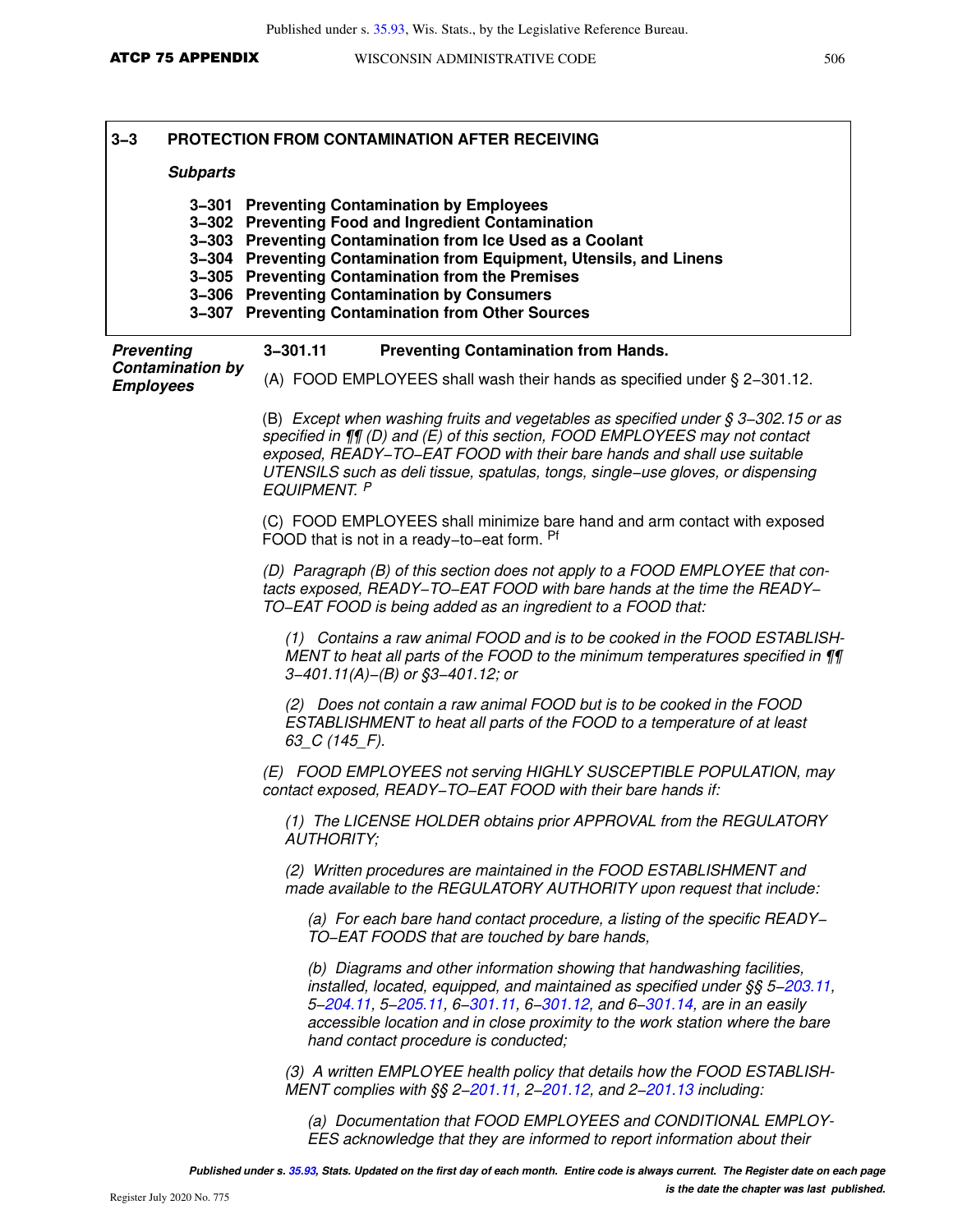health and activities as they relate to gastrointestinal symptoms and diseases that are transmittable through FOOD as specified under ¶ 2−201.11 (A),

(b) Documentation that FOOD EMPLOYEES and CONDITIONAL EMPLOY-EES acknowledge their responsibilities as specified under ¶ 2−201.11 (E) and (F), and

(c) Documentation that the PERSON IN CHARGE acknowledges the responsibilities as specified under ¶¶ 2−201.11 (B), (C) and (D), and §§ 2[−201.12](https://docs.legis.wisconsin.gov/document/statutes/201.12) and 2−[201.13](https://docs.legis.wisconsin.gov/document/statutes/201.13);

(4) Documentation that FOOD EMPLOYEES acknowledge that they have received training in:

(a) The RISKS of contacting the specific READY−TO−EAT FOODS with bare hands,

(b) Proper handwashing as specified under § 2−301.12,

(c) When to wash their hands as specified under § 2−301.14,

(d) Where to wash their hands as specified under § 2−301.15,

(e) Proper fingernail maintenance as specified under § 2−302.11,

(f) Prohibition of jewelry as specified under § 2−303.11, and

(g) Good hygienic practices as specified under §§2−[401.11](https://docs.legis.wisconsin.gov/document/statutes/401.11) and 2−[401.12](https://docs.legis.wisconsin.gov/document/statutes/401.12); Documentation that hands are washed before FOOD preparation and as necessary to prevent cross contamination by FOOD EMPLOYEES as specified under §§ 2−[301.11,](https://docs.legis.wisconsin.gov/document/statutes/301.11) 2[−301.12,](https://docs.legis.wisconsin.gov/document/statutes/301.12) 2[−301.14,](https://docs.legis.wisconsin.gov/document/statutes/301.14) and 2[−301.15](https://docs.legis.wisconsin.gov/document/statutes/301.15) during all hours of operation when the specific READY−TO−EAT FOODS are prepared;

(5) Documentation that FOOD EMPLOYEES contacting READY−TO−EAT FOOD with bare hands use two or more of the following control measures to provide additional safeguards to HAZARDS associated with bare hand contact:

- (a) Double handwashing,
- (b) Nail brushes,

**Preventing Food and Ingredient Contamination**

(c) A hand antiseptic after handwashing as specified under § 2−301.16,

(d) Incentive programs such as paid sick leave that assist or encourage FOOD EMPLOYEES not to work when they are ill, or

(e) Other control measures approved by the REGULATORY AUTHORITY; and

(6) Documentation that corrective action is taken when Subparagraphs (E) (1) − (6) of this section are not followed.

**Note:** Workers and consumers exposed to latex gloves and other products containing natural rubber latex may develop allergic reactions such as skin rashes; hives; nasal, eye, or sinus symptoms; asthma; and (rarely) shock.

#### **3−301.12 Preventing Contamination when Tasting.**

A FOOD EMPLOYEE may not use a UTENSIL more than once to taste FOOD that is to be sold or served. P

**3−302.11 Packaged and Unpackaged Food − Separation, Packaging, and Segregation.** 

(A) FOOD shall be protected from cross contamination by: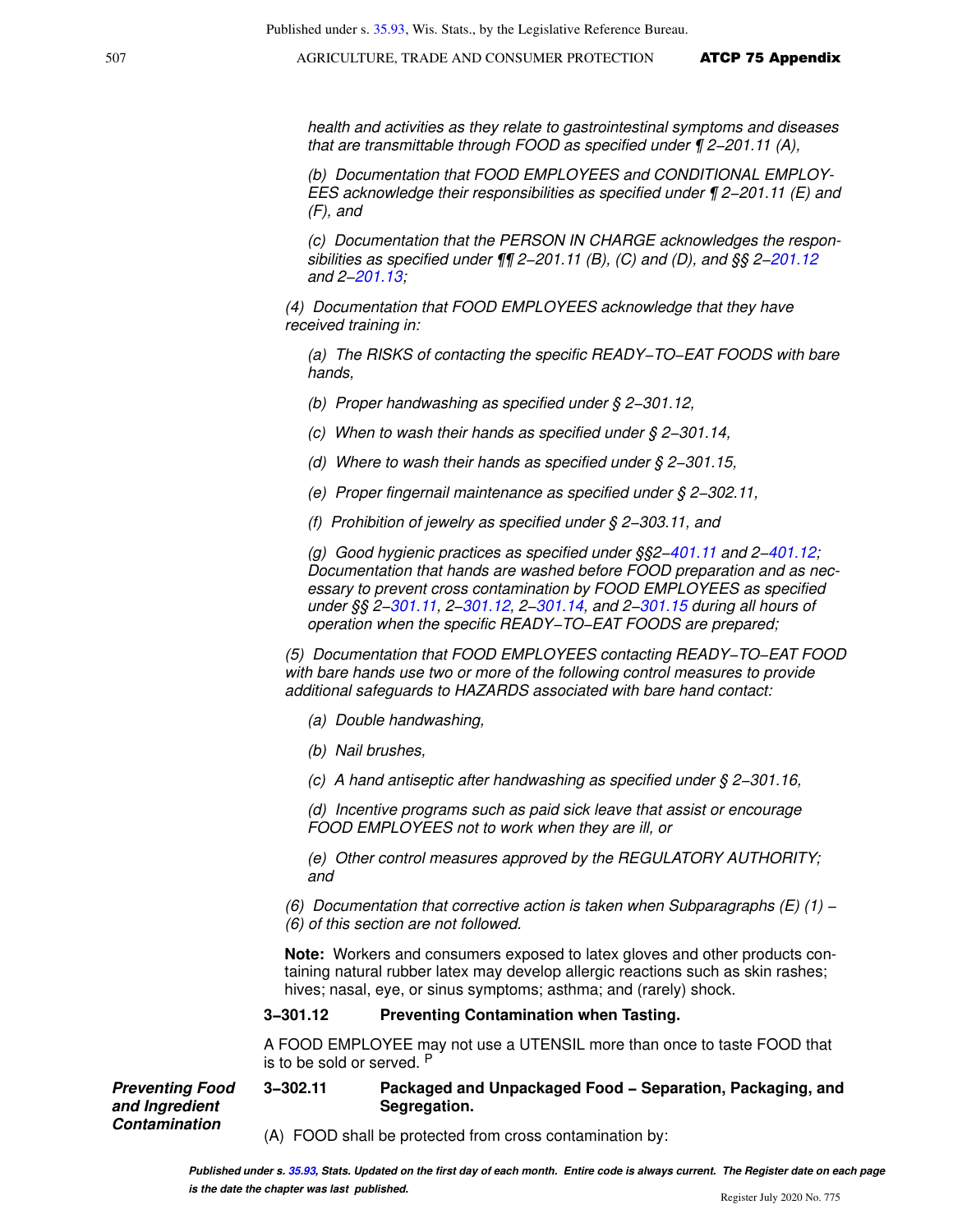(1) Except as specified in (1) (d) below, separating raw animal FOODS during storage, preparation, holding, and display from:

(a) Raw READY−TO−EAT FOOD including other raw animal FOOD such as FISH for sushi or MOLLUSCAN SHELLFISH, or other raw READY−TO−EAT FOOD such as fruits and vegetables, P and

(b) Cooked READY−TO−EAT FOOD; <sup>P</sup>

(c) Fruits and vegetables before they are washed as specified under § 3−302.15.

(d) Frozen, commercially PROCESSED and PACKAGED raw animal FOOD may be stored or displayed with or above frozen, commercially PROCESSED and PACKAGED, READY−TO−EAT FOOD.

(2) Except when combined as ingredients, separating types of raw animal FOODS from each other such as beef, FISH, lamb, pork, and POULTRY during storage, preparation, holding, and display by:

(a) Using separate EQUIPMENT for each type,  $P$  or

(b) Arranging each type of FOOD in EQUIPMENT so that cross contamination of one type with another is prevented, <sup>P</sup> and

(c) Preparing each type of FOOD at different times or in separate areas; P

(3) Cleaning EQUIPMENT and UTENSILS as specified under ¶ 4−602.11 (A) and SANITIZING as specified under § 4−703.11;

(4) Except as specified in Subparagraph 3−501.15 (B)(2) and in ¶ (B) of this section, storing the FOOD in PACKAGES, covered containers, or wrappings;

(5) Cleaning HERMETICALLY SEALED CONTAINERS of FOOD of visible soil before opening;

(6) Protecting FOOD containers that are received PACKAGED together in a case or overwrap from cuts when the case or overwrap is opened;

(7) Storing damaged, spoiled, or recalled FOOD being held in the FOOD ESTAB-LISHMENT as specified under § 6−404.11; and

(8) Separating fruits and vegetables, before they are washed as specified under §3–302.15 from READY–TO–EAT FOOD.

(B) Subparagraph (A) (4) of this section does not apply to:

(1) Whole, uncut, raw fruits and vegetables and nuts in the shell, that require peeling or hulling before consumption;

(2) PRIMAL CUTS, quarters, or sides of raw MEAT or slab bacon that are hung on clean, SANITIZED hooks or placed on clean, SANITIZED racks;

(3) Whole, uncut, PROCESSED MEATS such as country hams, and smoked or cured sausages that are placed on clean, SANITIZED racks;

(4) FOOD being cooled as specified under Subparagraph 3−501.15 (B) (2); or

(5) SHELLSTOCK.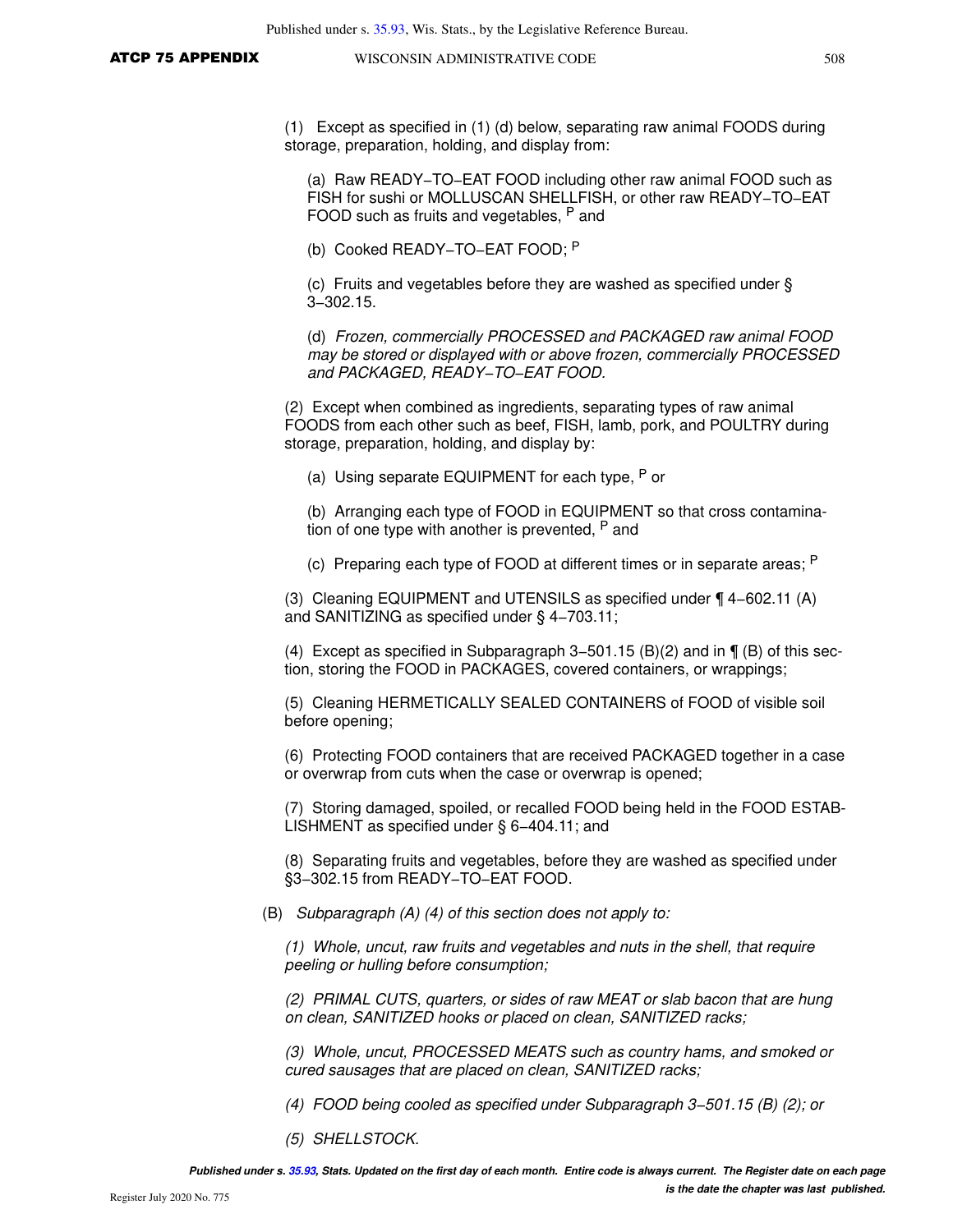#### **3−302.12 Food Storage Containers, Identified with Common Name of Food.**

Except for containers holding FOOD that can be readily and unmistakably recognized such as dry pasta, working containers holding FOOD or FOOD ingredients that are removed from their original packages for use in the FOOD ESTABLISH-MENT, such as cooking oils, flour, herbs, potato flakes, salt, spices, and sugar shall be identified with the common name of the FOOD.

### **3−302.13 Pasteurized Eggs, Substitute for Raw Eggs for Certain Recipes.**

Pasteurized EGGS or EGG products shall be substituted for raw shell EGGS in the preparation of FOODS such as Caesar salad, hollandaise or Béarnaise sauce, mayonnaise, meringue, EGGnog, ice cream, and EGG−fortified BEVERAGES that are not: <sup>P</sup>

- (A) Cooked as specified under Subparagraphs 3–401.11 (A) (1) or (2); <sup>P</sup> or
- (B) Included in ¶ 3−401.11 (D). <sup>P</sup>

#### **3−302.14 Protection from Unapproved Additives.**

(A) FOOD shall be protected from contamination that may result from the addition of, as specified in § 3−202.12:

(1) Unsafe or unAPPROVED FOOD or COLOR ADDITIVES; P and

(2) Unsafe or unAPPROVED levels of APPROVED FOOD and COLOR ADDI-TIVES. <sup>P</sup>

(B) A FOOD EMPLOYEE may not:

(1) Apply sulfiting agents to fresh fruits and vegetables intended for raw consumption or to a FOOD considered to be a good source of vitamin B1; P or

(2) Except for grapes, serve or sell FOOD specified under Subparagraph (B)(1) of this section that is treated with sulfiting agents before receipt by the FOOD ESTABLISHMENT. P

#### **3−302.15 Washing Fruits and Vegetables.**

(A) Except as specified in  $\P$  (B) of this section and except for whole, raw fruits and vegetables that are intended for washing by the CONSUMER before consumption, raw fruits and vegetables shall be thoroughly washed in water to remove soil and other contaminants before being cut, combined with other ingredients, cooked, served, or offered for human consumption in READY−TO−EAT form.

(B) Fruits and vegetables may be washed by using chemicals as specified under §7−204.12.

(C) Devices used for on−site generation of chemicals meeting the requirements specified in 21 CFR 173.315, Chemicals used in the washing or to assist in the peeling of fruits and vegetables, for the washing of raw, whole fruits and vegetables shall be used in accordance with the manufacturer's instructions. <sup>Pf</sup>

#### **Preventing Contamination from Ice Used as a Coolant**

#### **3−303.11 Ice Used as Exterior Coolant, Prohibited as Ingredient.**

After use as a medium for cooling the exterior surfaces of FOOD such as melons or FISH, PACKAGED FOODS such as canned BEVERAGES, or cooling coils and tubes of EQUIPMENT, ice may not be used as FOOD. <sup>P</sup>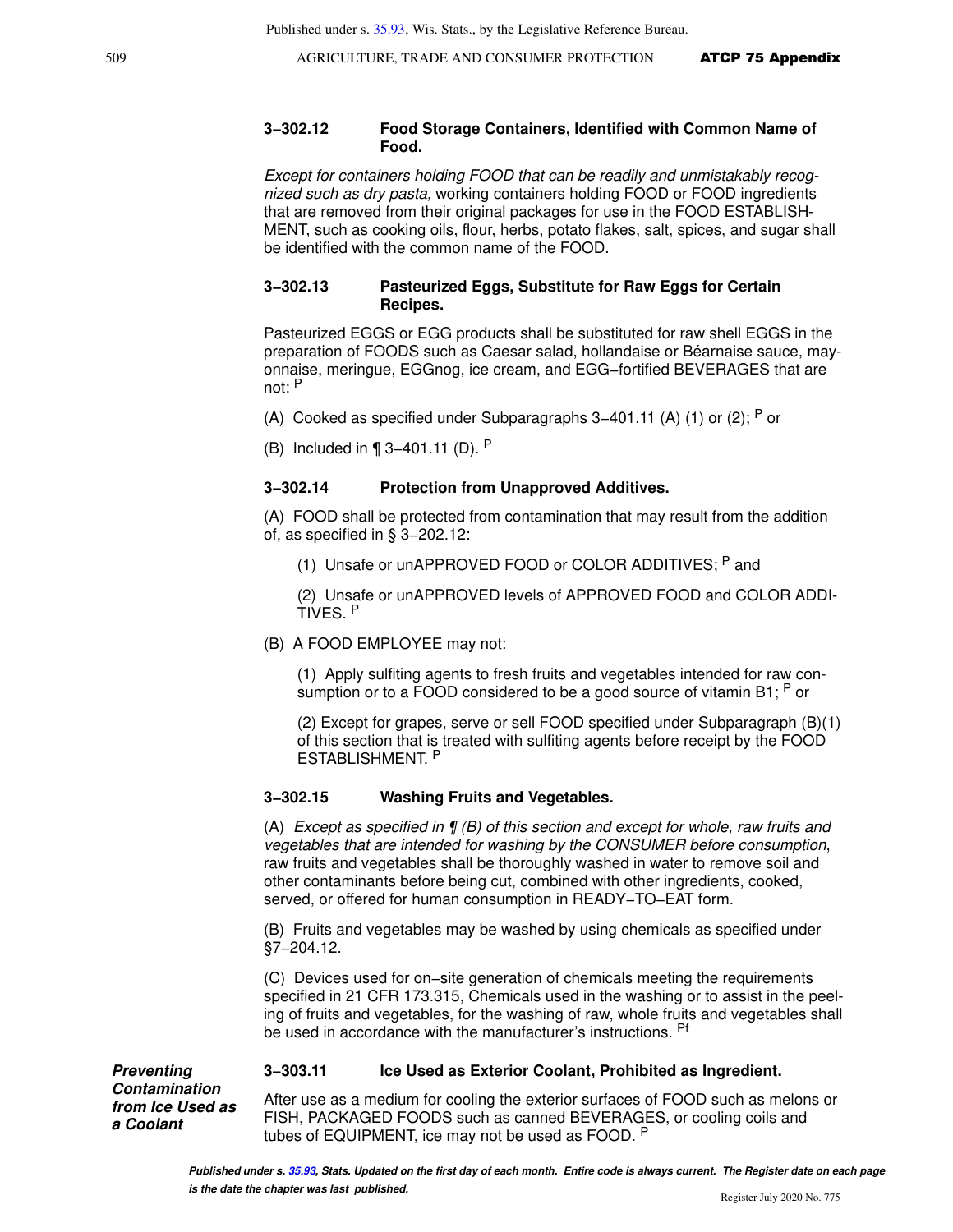#### **3−303.12 Storage or Display of FOOD in Contact with Water or Ice.**

(A) PACKAGED FOOD may not be stored in direct contact with ice or water if the FOOD is subject to the entry of water because of the nature of its PACKAGING, wrapping, or container or its positioning in the ice or water.

(B) Except as specified in ¶¶ (C) and (D) of this section, unPACKAGED FOOD may not be stored in direct contact with undrained ice.

(C) Whole, raw fruits or vegetables; cut, raw vegetables such as celery or carrot sticks or cut potatoes; and tofu may be immersed in ice or water.

(D) Raw POULTRY and raw FISH that are received immersed in ice in shipping containers may remain in that condition while in storage awaiting preparation, display, service, or sale.

#### **3−304.11 Food Contact with Equipment and Utensils.**

FOOD shall only contact surfaces of:

(A) EQUIPMENT and UTENSILS that are cleaned as specified under Part 4−6 of this Code and SANITIZED as specified under Part 4−7 of this Code; <sup>P</sup>

(B) SINGLE−SERVICE and SINGLE−USE ARTICLES; P or

(C) LINENS, such as cloth napkins, as specified under § 3−304.13 that are laundered as specified under Part 4−8 of this Code. <sup>P</sup>

#### **3−304.12 In−Use Utensils, Between−Use Storage.**

During pauses in FOOD preparation or dispensing, FOOD preparation and dispensing UTENSILS shall be stored:

(A) Except as specified under ¶ (B) of this section, in the FOOD with their handles above the top of the FOOD and the container;

(B) In FOOD that is not TIME/TEMPERATURE CONTROL FOR SAFETY FOOD with their handles above the top of the FOOD within containers or EQUIPMENT that can be closed, such as bins of sugar, flour, or cinnamon;

(C) On a clean portion of the FOOD preparation table or cooking EQUIPMENT only if the in−use UTENSIL and the FOOD−CONTACT SURFACE of the FOOD preparation table or cooking EQUIPMENT are cleaned and SANITIZED at a frequency specified under §§ 4−602.11 and 4−702.11;

(D) In running water of sufficient velocity to flush particulates to the drain, if used with moist FOOD such as ice cream or mashed potatoes;

(E) In a clean, protected location if the UTENSILS, such as ice scoops, are used only with a FOOD that is not TIME/TEMPERATURE CONTROL FOR SAFETY FOOD; or

(F) In a container of water if the water is maintained at a temperature of at least  $57^{\circ}$ C (135 $^{\circ}$ F) and the container is cleaned at a frequency specified under Subparagraph 4−602.11 (D)(7).

#### **3−304.13 Linens and Napkins, Use Limitation.**

LINENS, such as cloth napkins, may not be used in contact with FOOD *unless they* are used to line a container for the service of FOODS and the LINENS and napkins are replaced each time the container is refilled for a new CONSUMER.

**Preventing Contamination from Equipment, Utensils, and Linens**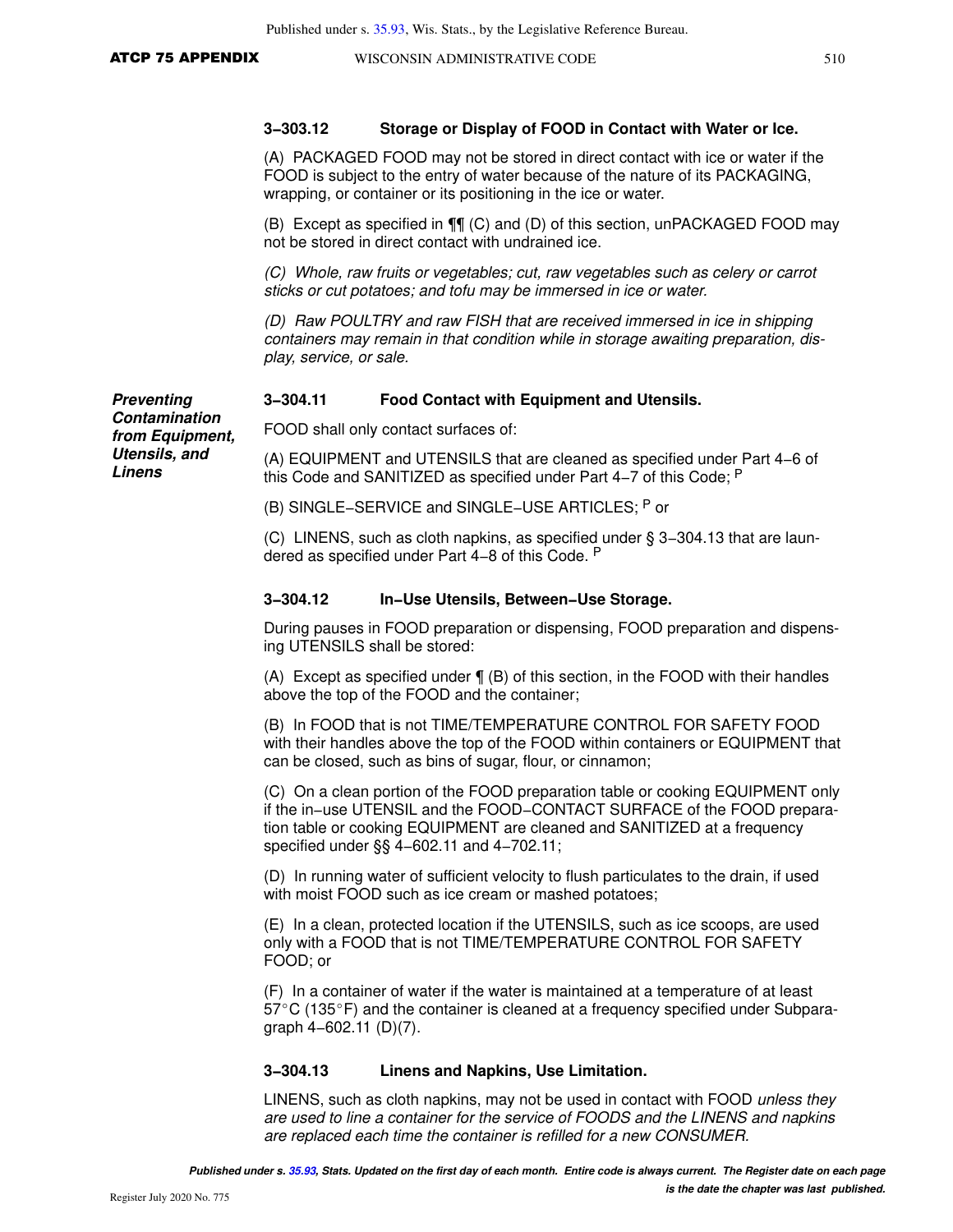#### **3−304.14 Wiping Cloths, Use Limitation.**

(A) Cloths in−use for wiping FOOD spills from TABLEWARE and carry−out containers that occur as FOOD is being served shall be:

- (1) Maintained dry; and
- (2) Used for no other purpose.
- (B) Cloths in−use for wiping counters and other EQUIPMENT surfaces shall be:

(1) Held between uses in a chemical sanitizer solution at a concentration specified under § 4−501.114; and

(2) Laundered daily as specified under ¶ 4−802.11 (D).

(C) Cloths in−use for wiping surfaces in contact with raw animal FOODS shall be kept separate from cloths used for other purposes.

(D) Dry wiping cloths and the chemical sanitizing solutions specified in

Subparagraph (B)(1) of this section in which wet wiping cloths are held between uses shall be free of FOOD debris and visible soil.

(E) Containers of chemical sanitizing solutions specified in Subparagraph (B)(1) of this section in which wet wiping cloths are held between uses shall be stored off the floor and used in a manner that prevents contamination of FOOD, EQUIPMENT, UTENSILS, LINENS, SINGLE− SERVICE, or SINGLE−USE ARTICLES.

(F) SINGLE−USE disposable sanitizer wipes shall be used in accordance with EPA−approved manufacturer's label use instructions.

#### **3−304.15 Gloves, Use Limitation.**

(A) If used, SINGLE−USE gloves shall be used for only one task such as working with READY− TO−EAT FOOD or with raw animal FOOD, used for no other purpose, and discarded when damaged or soiled, or when interruptions occur in the operation. <sup>P</sup>

(B) Except as specified in ¶ (C) of this section, slash−resistant gloves that are used to protect the hands during operations requiring cutting shall be used in direct contact only with FOOD that is subsequently cooked as specified under Part 3−4 such as frozen FOOD or a PRIMAL CUT of MEAT.

(C) Slash−resistant gloves may be used with READY−TO−EAT FOOD that will not be subsequently cooked if the slash−resistant gloves have a SMOOTH, durable, and nonabsorbent outer surface; or if the slash−resistant gloves are covered with a SMOOTH, durable, nonabsorbent glove, or a single−use glove.

(D) Cloth gloves may not be used in direct contact with FOOD unless the FOOD is subsequently cooked as required under Part 3−4 such as frozen FOOD or a PRI-MAL CUT of MEAT.

#### **3−304.16 Using Clean Tableware for Second Portions and Refills.**

(A) Except for refilling a CONSUMER'S drinking cup or container without contact between the pouring UTENSIL and the lip−contact area of the drinking cup or container, FOOD EMPLOYEES may not use TABLEWARE, including SINGLE−SER-VICE ARTICLES, soiled by the CONSUMER, to provide second portions or refills.

(B) Except as specified in ¶ (C) of this section, self−service CONSUMERS may not be allowed to use soiled TABLEWARE, including SINGLE−SERVICE ARTICLES, to obtain additional FOOD from the display and serving EQUIPMENT.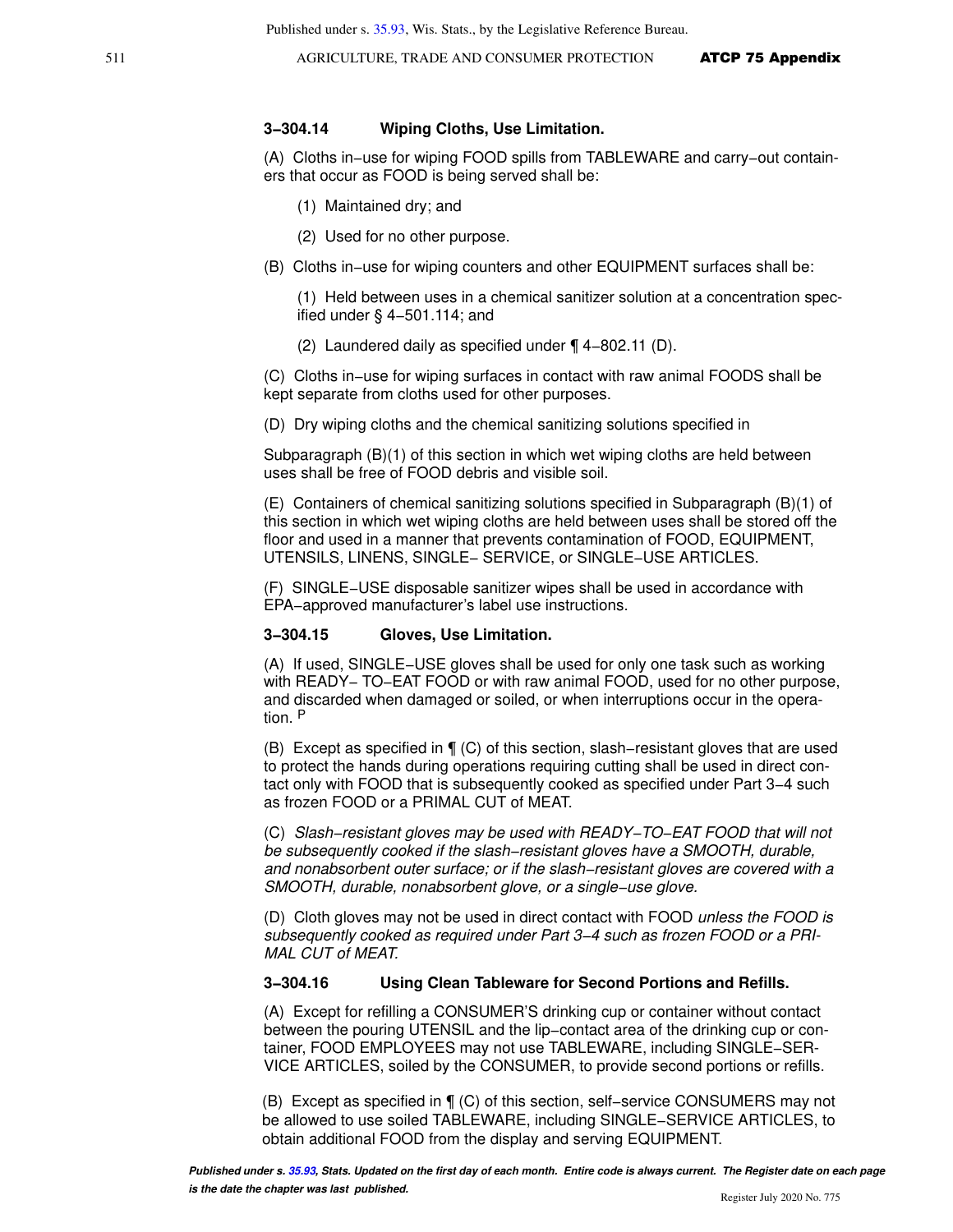(C) Drinking cups and containers may be reused by self−service CONSUMERS if refilling is a contamination−free process as specified under ¶¶ 4−204.13 (A), (B), and (D).

#### **3−304.17 Refilling Returnables.**

(A) Except as specified in  $\P\P$  (B) – (E) of this section, empty containers returned to a FOOD ESTABLISHMENT for cleaning and refilling with FOOD shall be cleaned and refilled in a regulated FOOD PROCESSING PLANT. <sup>P</sup>

(B) A take−home FOOD container returned to a FOOD ESTABLISHMENT may be refilled at a FOOD ESTABLISHMENT with FOOD if the FOOD container is:

(1) Designed and constructed for reuse and in accordance with the requirements specified under Part 4–1 and 4–2; <sup>P</sup>

(2) One that was initially provided by the FOOD ESTABLISHMENT to the CON-SUMER, either empty or filled with FOOD by the FOOD ESTABLISHMENT, for the purpose of being returned for reuse;

(3) Returned to the FOOD ESTABLISHMENT by the CONSUMER after use;

- (4) Subject to the following steps before being refilled with FOOD:
	- (a) Cleaned as specified under Part 4−6 of this Code,
	- (b) Sanitized as specified under Part 4−7 of this Code; <sup>P</sup>

(c) Visually inspected by a FOOD EMPLOYEE to verify that the container, as returned, meets the requirements specified under Part 4–1 and 4–2; <sup>P</sup> and

(C) A take−home FOOD container returned to a FOOD ESTABLISHMENT may be refilled at a FOOD ESTABLISHMENT with BEVERAGE if:

(1) The BEVERAGE is not a TIME/TEMPERATURE CONTROL FOR SAFETY FOOD;

(2) The design of the container and of the rinsing EQUIPMENT and the nature of the BEVERAGE, when considered together, allow effective cleaning at home or in the FOOD ESTABLISHMENT;

(3) The CONSUMER−owned container returned to the FOOD ESTABLISHMENT for refilling is refilled for sale or service only to the same CONSUMER; and

(4) The container is refilled by:

(a) An EMPLOYEE of the FOOD ESTABLISHMENT, or

(b) The owner of the container if the BEVERAGE system includes a contamination–free transfer process as specified under ¶¶ 4–204.13(A), (B), and (D) that cannot be bypassed by the container owner.

(D) Consumer−owned, personal take−out BEVERAGE containers, such as thermally insulated bottles, nonspill coffee cups, and promotional BEVERAGE glasses, may be refilled by EMPLOYEES or the CONSUMER if refilling is a contamination−free process as specified under ¶¶ 4−204.13(A), (B), and (D).

(E) CONSUMER−owned containers that are not FOOD−specific may be filled at a water VENDING MACHINE or system.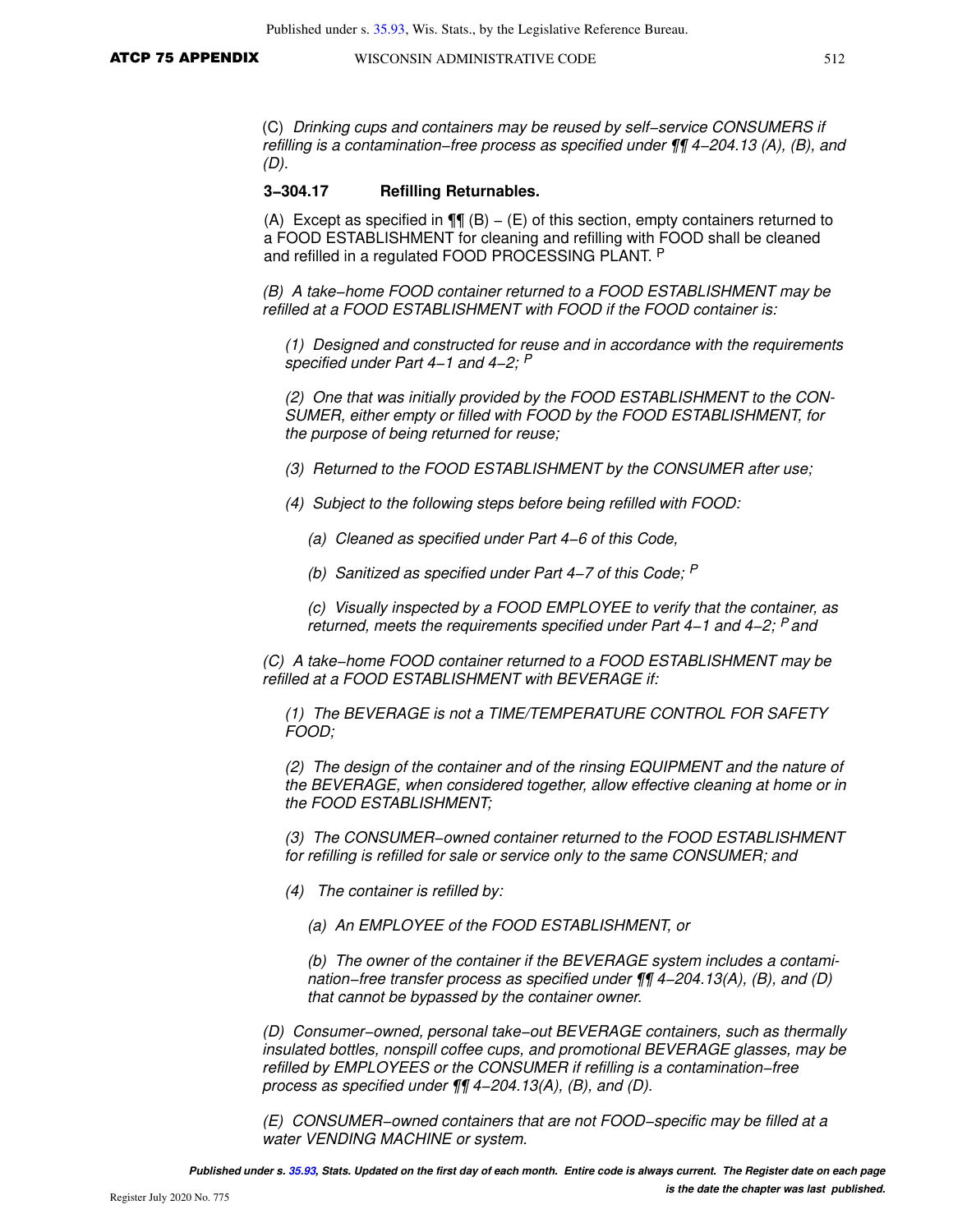#### **Preventing Contamination from the Premises 3−305.11 Food Storage.** (A) Except as specified in ¶¶ (B) and (C) of this section, FOOD shall be protected from contamination by storing the FOOD:

- (1) In a clean, dry location;
- (2) Where it is not exposed to splash, dust, or other contamination; and
- (3) At least 15 cm (6 inches) above the floor.

(B) FOOD in packages and working containers may be stored less than 15 cm (6 inches) above the floor on case lot handling EQUIPMENT as specified under § 4−204.122.

(C) Pressurized BEVERAGE containers, cased FOOD in waterproof containers such as bottles or cans, and milk containers in plastic crates may be stored on a floor that is clean and not exposed to floor moisture.

#### **3−305.12 Food Storage, Prohibited Areas.**

FOOD may not be stored:

- (A) In locker rooms;
- (B) In toilet rooms;
- (C) In dressing rooms;
- (D) In garbage rooms;
- (E) In mechanical rooms;
- (F) Under sewer lines that are not shielded to intercept potential drips;

(G) Under leaking water lines, including leaking automatic fire sprinkler heads, or underlines on which water has condensed;

- (H) Under open stairwells; or
- (I) Under other sources of contamination.

#### **3−305.13 Vended Time/Temperature Control for Safety Food, Original Container.**

TIME/TEMPERATURE CONTROL FOR SAFETY FOOD dispensed through a VENDING MACHINE shall be in the PACKAGE in which it was placed at the FOOD ESTABLISHMENT or FOOD PROCESSING PLANT at which it was prepared.

#### **3−305.14 Food Preparation.**

**3−306.11 Food Display.**

During preparation, unPACKAGED FOOD shall be protected from environmental sources of contamination.

**Preventing Contamination by Consumers**

#### Except for nuts in the shell and whole, raw fruits and vegetables that are intended for hulling, peeling, or washing by the CONSUMER before consumption, FOOD on display shall be protected from contamination by the use of PACKAGING; counter, service line, or salad bar FOOD guards; display cases; or other effective means. <sup>P</sup>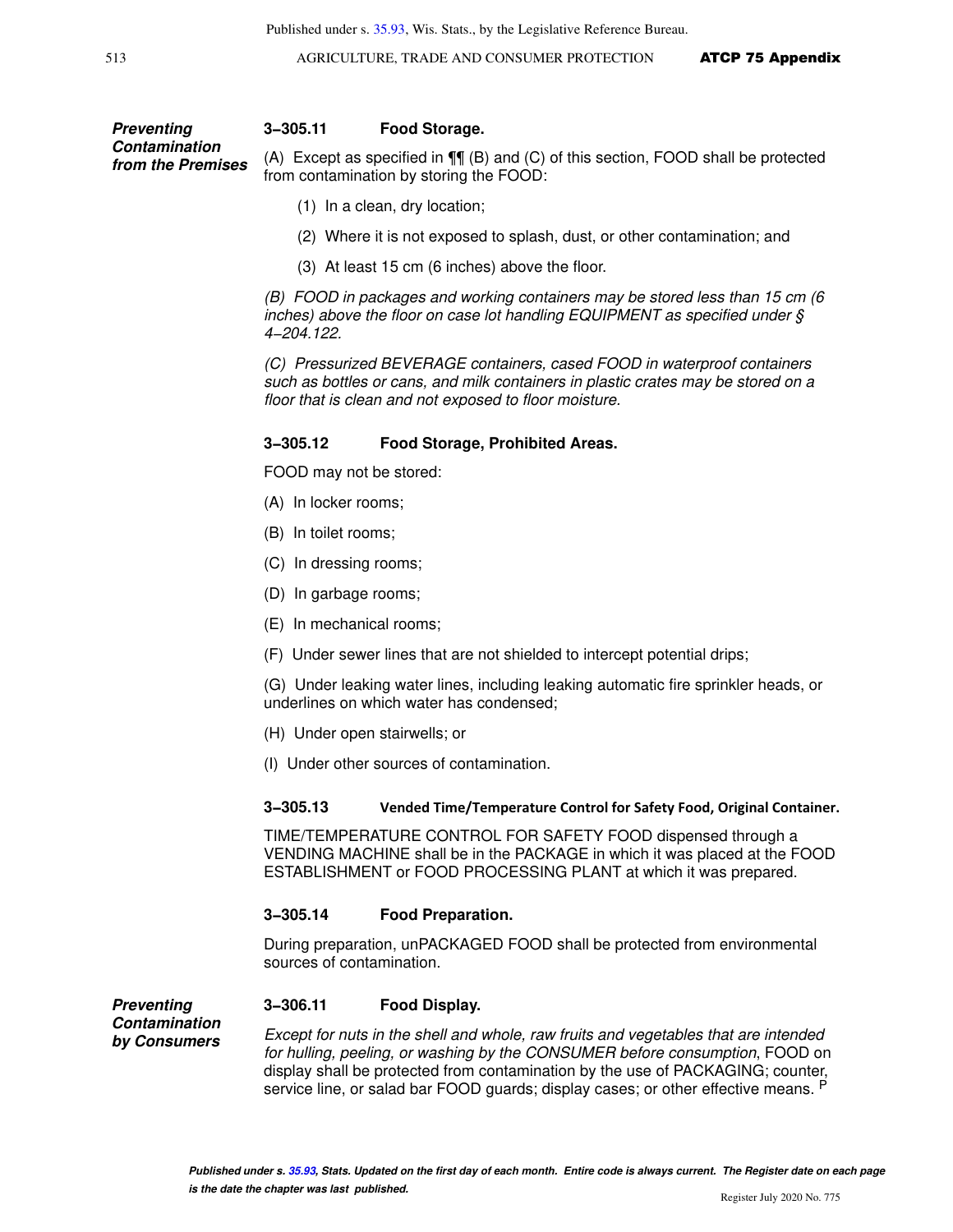### **3−306.12 Condiments, Protection.**

(A) Condiments shall be protected from contamination by being kept in dispensers that are designed to provide protection, protected FOOD displays provided with the proper UTENSILS, original containers designed for dispensing, or individual PACK-AGES or portions.

(B) Condiments at a VENDING MACHINE LOCATION shall be in individual PACK-AGES or provided in dispensers that are filled at an APPROVED location, such as the FOOD ESTABLISHMENT that provides FOOD to the VENDING MACHINE LOCATION, a FOOD PROCESSING PLANT that is regulated by the agency that has jurisdiction over the operation, or a properly equipped facility that is located on the site of the VENDING MACHINE LOCATION.

#### **3−306.13 Consumer Self−Service Operations.**

(A) Raw, unPACKAGED animal FOOD, such as beef, lamb, pork, POULTRY, and FISH may not be offered for CONSUMER self–service. <sup>P</sup> This paragraph does not apply to:

(1) CONSUMER self−service of READY−TO−EAT FOODS at buffets or salad bars that serve FOODS such as sushi or raw shellfish;

(2) Ready−to−cook individual portions for immediate cooking and consumption on the PREMISES such as CONSUMER−cooked MEATS or CONSUMER− selected ingredients for Mongolian barbecue; or

(3) Raw, frozen, shell−on shrimp or lobster.

(B) CONSUMER self−service operations for READY−TO−EAT FOODS shall be provided with suitable UTENSILS or effective dispensing methods that protect the FOOD from contamination. Pf

(C) CONSUMER self−service operations such as buffets and salad bars shall be monitored by FOOD EMPLOYEES trained in safe operating procedures. Pf

#### **3−306.14 Returned Food and Re−Service of Food.**

(A) Except as specified in ¶ (B) of this section, after being served or sold and in the possession of a CONSUMER, FOOD that is unused or returned by the CONSUMER may not be offered as FOOD for human consumption. P

(B) Except as specified under ¶ 3−801.11 (G), a container of FOOD that is not TIME/TEMPERATURE CONTROL FOR SAFETY FOOD may be RE−SERVED from one CONSUMER to another if:

(1) The FOOD is dispensed so that it is protected from contamination and the container is closed between uses, such as a narrow−neck bottle containing catsup, steak sauce, or wine; or

(2) The FOOD, such as crackers, salt, or pepper, is in an unopened original PACKAGE and is maintained in sound condition.

**Preventing Contamination from Other Sources**

**3−307.11 Miscellaneous Sources of Contamination.**

FOOD shall be protected from contamination that may result from a factor or source not specified under Subparts 3−301 − 3−306.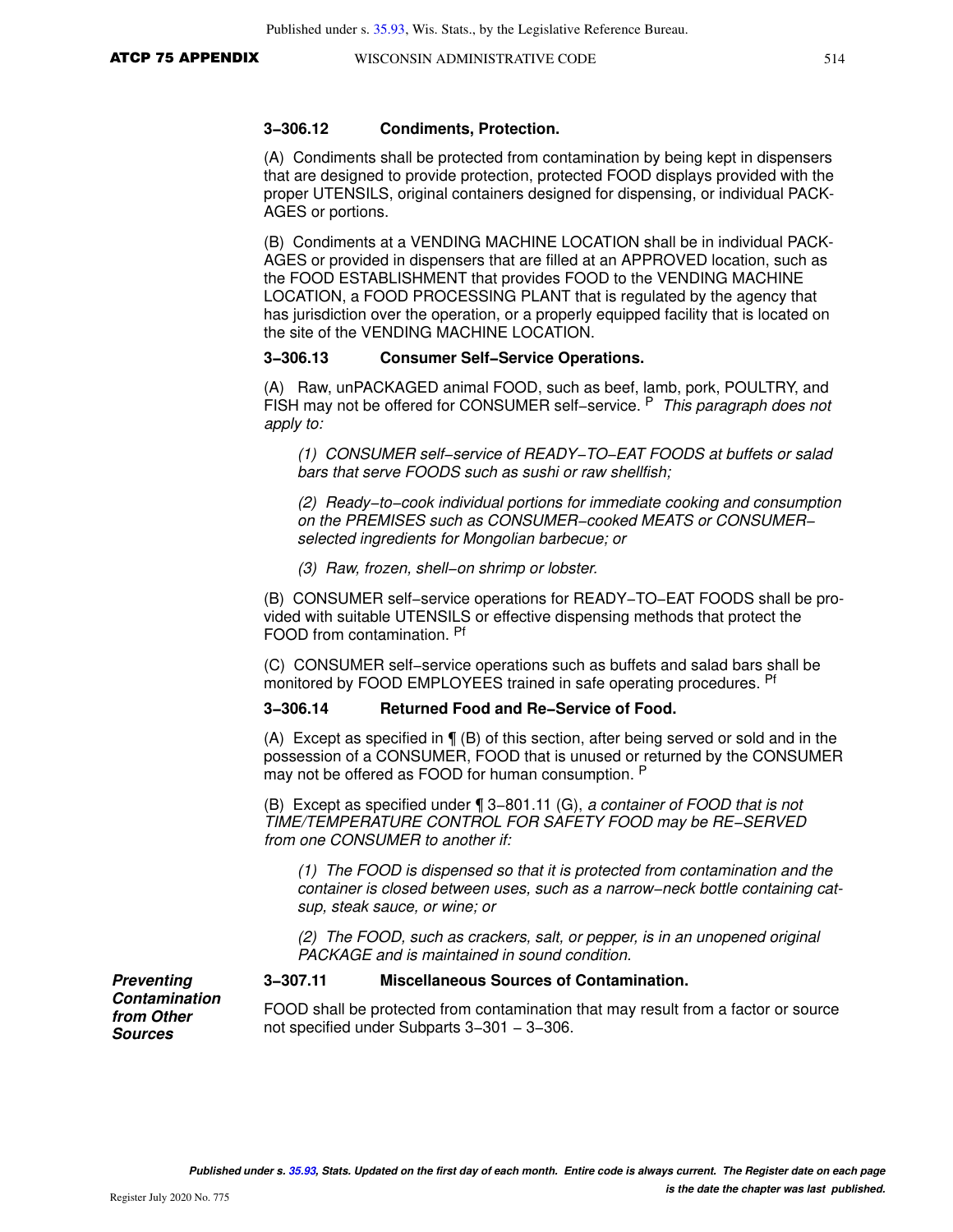## **3−4 DESTRUCTION OF ORGANISMS OF PUBLIC HEALTH CONCERN**

#### **Subparts**

**3−401 Cooking 3−402 Freezing 3−403 Reheating 3−404 Other Methods**

#### **Cooking 3−401.11 Raw Animal Foods.**

(A) Except as specified under  $\P\P$  (B), (C), and (D) of this section, raw animal FOODS such as EGGS, FISH, MEAT, POULTRY, and FOODS containing these raw animal FOODS, shall be cooked to heat all parts of the FOOD to a temperature and for a time that complies with one of the following methods based on the FOOD that is being cooked:

(1) 63 $\degree$ C (145 $\degree$ F) or above for 15 seconds for: P

(a) Raw EGGS that are broken and prepared in response to a CON-SUMER'S order and for immediate service, <sup>P</sup> and

(b) Except as specified under Subparagraphs  $(A)(2)$  and  $(A)(3)$  and  $\P(B)$ , and in ¶ (C) of this section, FISH and MEAT, including GAME ANIMALS commercially raised for FOOD as specified under Subparagraph 3−201.17 (A)(1) and GAME ANIMALS under a voluntary inspection program as specified under Subparagraph 3−201.17 (A)(2); <sup>P</sup>

(2)  $68^{\circ}$ C (155 $^{\circ}$ F) for 15 seconds or the temperature specified in the following chart that corresponds to the holding time for RATITES, MECHANICALLY TEN-DERIZED, and INJECTED MEATS; the following if they are COMMINUTED: FISH, MEAT, GAME ANIMALS commercially raised for FOOD as specified under Subparagraph 3−201.17 (A) (1), and GAME ANIMALS under a voluntary inspection program as specified under Subparagraph 3−201.17 (A)(2); and raw EGGS that are not prepared as specified under Subparagraph  $(A)(1)(a)$ : P

| <b>Minimum Temperature</b><br>$^{\circ}$ C ( $^{\circ}$ F) | <b>Minimum Time</b>       |
|------------------------------------------------------------|---------------------------|
| 63 (145)                                                   | 3 minutes                 |
| 66 (150)                                                   | 1 minute                  |
| 70 (158)                                                   | <1 second (instantaneous) |

(3)  $74^{\circ}$ C (165 $^{\circ}$ F) or above for 15 seconds for POULTRY, BALUTS, wild GAME ANIMALS as specified under ¶ 3−201.17 (A)(3) and (4), stuffed FISH, stuffed MEAT, stuffed pasta, stuffed POULTRY, stuffed RATITES, or stuffing containing FISH, MEAT, POULTRY, or RATITES. <sup>P</sup>

(B) Whole MEAT roasts including beef, corned beef, lamb, pork, and cured pork roasts such as ham, shall be cooked:

(1) In an oven that is preheated to the temperature specified for the roast's weight in the following chart and that is held at that temperature: <sup>Pf</sup>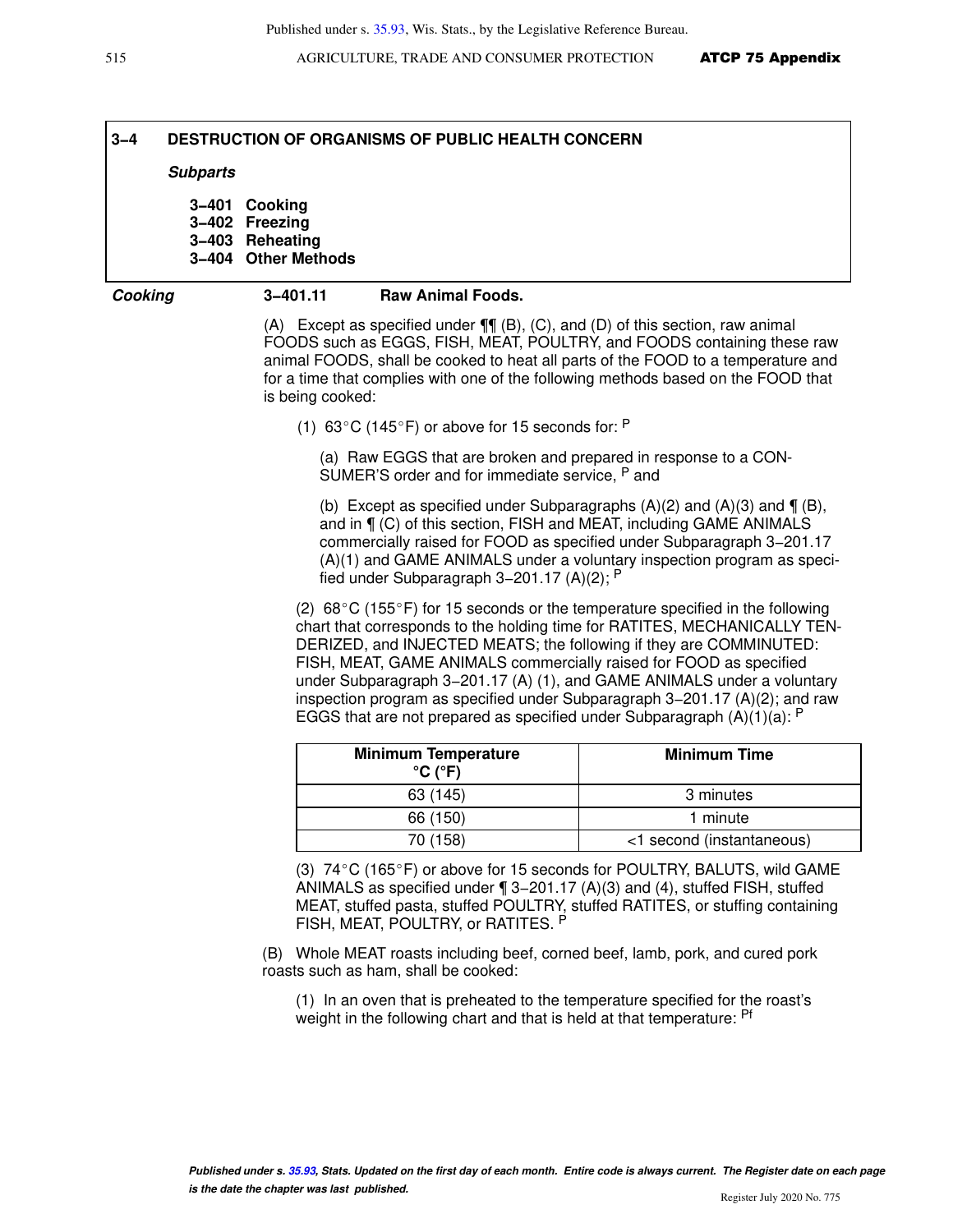| Oven Type                  | Oven Temperature Based on Roast Weight                       |                                                              |  |
|----------------------------|--------------------------------------------------------------|--------------------------------------------------------------|--|
|                            | Less than $4.5$ kg $(10$ lbs)                                | $\overline{4.5 \text{ kg}}$ (10 lbs) or More                 |  |
| <b>Still Dry</b>           | 177 $\mathrm{^{\circ}C}$ (350 $\mathrm{^{\circ}F}$ ) or more | 121 $\mathrm{^{\circ}C}$ (250 $\mathrm{^{\circ}F}$ ) or more |  |
| <b>Convection</b>          | 163°C (325°F) or more                                        | 121 $\mathrm{^{\circ}C}$ (250 $\mathrm{^{\circ}F}$ ) or more |  |
| High Humidity <sup>1</sup> | $\overline{121^{\circ}C}$ (250 $^{\circ}F$ ) or less         | 121 $\textdegree$ C (250 $\textdegree$ F) or less            |  |

<sup>1</sup> Relative humidity greater than 90% for at least 1 hour as measured in the cooking chamber or exit of the oven; or in a moisture−impermeable bag that provides 100% humidity.

#### ; and

(2) As specified in the following chart, to heat all parts of the FOOD to a temperature and for the holding time that corresponds to that temperature:

| Temperature ${}^{\circ}C$ ( ${}^{\circ}F$ )  | Time <sup>1</sup> in<br><b>Minutes</b> | Temperature ${}^{\circ}C$ ( ${}^{\circ}F$ ) | Time <sup>1</sup> in<br><b>Seconds</b> |
|----------------------------------------------|----------------------------------------|---------------------------------------------|----------------------------------------|
| 54.4 (130)                                   | 112                                    | 63.9 (147                                   | 134                                    |
| 55.0                                         | 89                                     | 65.0<br>49                                  | 85                                     |
| 33<br>56.1                                   | 56                                     | 66.1                                        | 54                                     |
| 135<br>57.2                                  | $\overline{36}$                        | -53<br>67.2                                 | 34                                     |
| 36<br>57.8                                   | $\overline{28}$                        | (155)<br>68.3                               | 22                                     |
| 58.9 <sub>1</sub><br>138)                    | 18                                     | 69.4 (157                                   | 4                                      |
| 40<br>60.0                                   | $1\overline{2}$                        | 70.0 (158)                                  |                                        |
| 42                                           | 8                                      |                                             |                                        |
| 62.2<br>44                                   | 5                                      |                                             |                                        |
| 62.8 (145)                                   |                                        |                                             |                                        |
| Holding time may include postoven heat rise. |                                        |                                             |                                        |

(C) A raw or undercooked WHOLE−MUSCLE, INTACT BEEF steak may be served or offered for sale in a READY−TO−EAT form if:

(1) The FOOD ESTABLISHMENT serves a population that is not a HIGHLY SUSCEPTIBLE POPULATION,

(2) The steak is labeled to indicate that it meets the definition of "WHOLE− MUSCLE, INTACT BEEF" as specified under ¶ 3−201.11 (E), and

(3) The steak is cooked on both the top and bottom to a surface temperature of 63 °C (145 °F) or above and a cooked color change is achieved on all external surfaces.

(D) A raw animal FOOD such as raw EGG, raw FISH, raw−marinated FISH, raw MOLLUSCAN SHELLFISH, or steak tartare; or a partially cooked FOOD such as lightly cooked FISH, soft cooked EGGS, or rare MEAT other than WHOLE−MUS-CLE, INTACT BEEF steaks as specified in ¶ (C) of this section, may be served or offered for sale upon CONSUMER request or selection in a READY−TO−EAT form if:

(1) As specified under¶¶ 3−801.11 (C)(1) and (2), the FOOD ESTABLISHMENT serves a population that is not a HIGHLY SUSCEPTIBLE POPULATION;

(2) The FOOD, if served or offered for service by CONSUMER selection from a children's menu, does not contain COMMINUTED MEAT; <sup>Pf</sup> and

(3) The CONSUMER is informed as specified under § 3−603.11 that to ensure its safety, the FOOD should be cooked as specified under ¶ (A) or (B); or

(4) The DEPARTMENT grants a VARIANCE from  $\P$  (A) or (B) of this section as specified in § 1–105.11 based on a HACCP PLAN that:

**Published under s. [35.93,](https://docs.legis.wisconsin.gov/document/statutes/35.93) Stats. Updated on the first day of each month. Entire code is always current. The Register date on each page**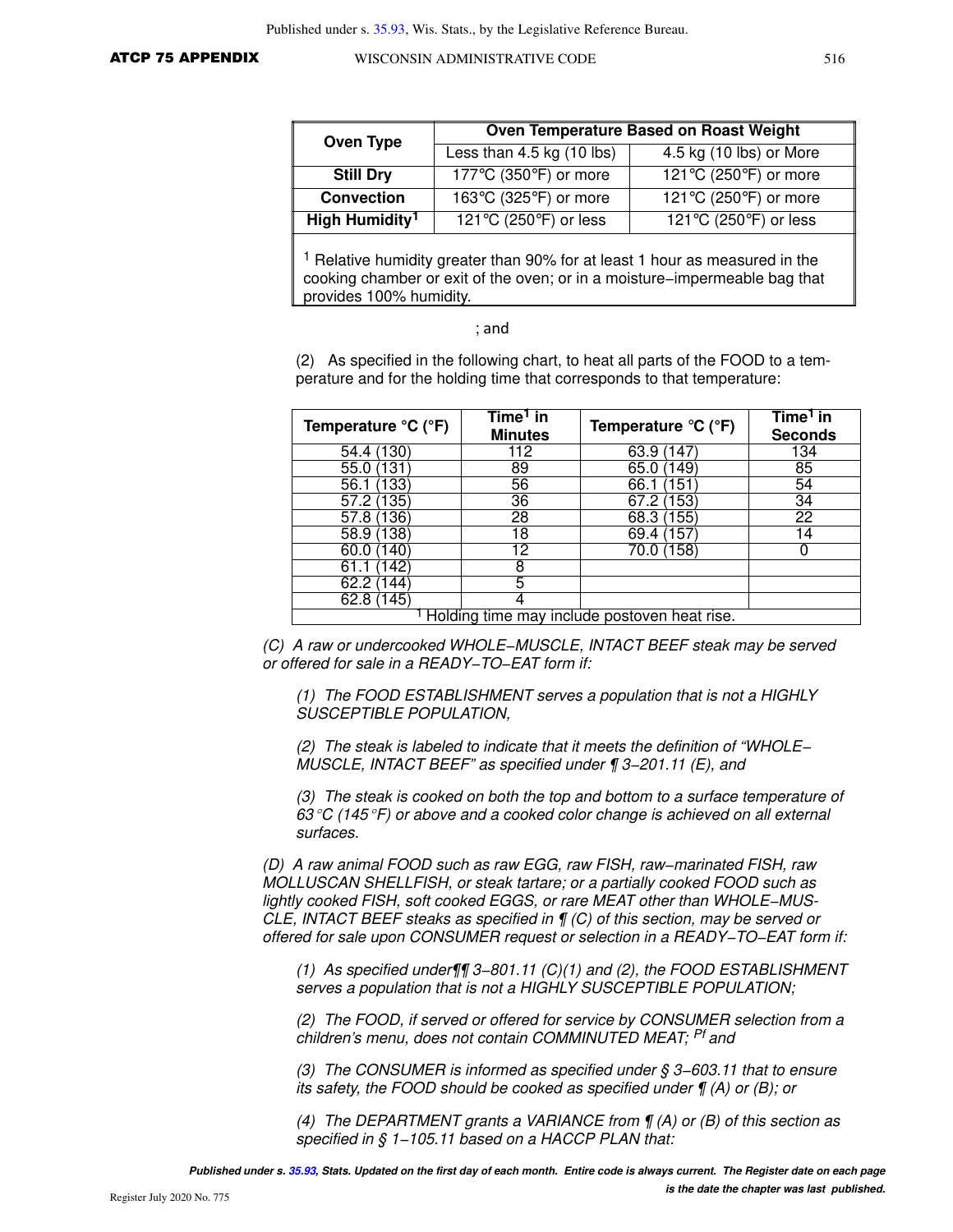(a) Is submitted by the LICENSE HOLDER and APPROVED as specified under § 1−106.13,

(b) Documents scientific data or other information showing that a lesser time and temperature regimen results in a safe FOOD, and

(c) Verifies that EQUIPMENT and procedures for FOOD preparation and training of FOOD EMPLOYEES at the FOOD ESTABLISHMENT meet the conditions of the VARIANCE.

#### **3−401.12 Microwave Cooking.**

Raw animal FOODS cooked in a microwave oven shall be:

(A) Rotated or stirred throughout or midway during cooking to compensate for uneven distribution of heat;

(B) Covered to retain surface moisture;

(C) Heated to a temperature of at least  $74^{\circ}$ C (165 $^{\circ}$ F) in all parts of the FOOD; and

(D) Allowed to stand covered for 2 minutes after cooking to obtain temperature equilibrium.

#### **3−401.13 Plant Food Cooking for Hot Holding.**

Plant foods such as fruits, and vegetables, roots and grains that are cooked for hot holding shall be cooked to a temperature of  $57^{\circ}$ C (135 $^{\circ}$ F). Pf

#### **3−401.14 Non−Continuous Cooking of Raw Animal Foods.**

Raw animal FOODS that are cooked using a NON−CONTINUOUS cooking process shall be:

(A) Subject to an initial heating process that is no longer than sixty minutes in duration; <sup>P</sup>

(B) Immediately after initial heating, cooled according to the time and temperature parameters specified for cooked TIME/TEMPERATURE CONTROL SAFETY FOOD under ¶ 3−501.14 (A); <sup>P</sup>

(C) After cooling, held frozen or cold, as specified for TIME/TEMPERATURE CON-TROL SAFETY FOOD under ¶ 3−501.16 (A) (2); <sup>P</sup>

(D) Prior to sale or service, cooked using a process that heats all parts of the FOOD to a temperature and for a time as specified under  $\P\P$  3–401.11 (A) – (C); P

(E) Cooled according to the time and temperature parameters specified for cooked TIME/TEMPERATURE CONTROL SAFETY FOOD under ¶ 3−501.14 (A) if not either hot held as specified under ¶ 3−501.16 (A), served immediately, or held using time as a public health control as specified under § 3−501.19 after complete cooking; <sup>P</sup> and

(F) Prepared and stored according to written procedures that:

(1) Have obtained prior APPROVAL from the REGULATORY AUTHORITY; <sup>Pf</sup>

(2) Are maintained in the FOOD ESTABLISHMENT and are available to the REGULATORY AUTHORITY upon request; <sup>Pf</sup>

(3) Describe how the requirements specified under  $\P(A) - (E)$  of this section are to be monitored and documented by the LICENSE HOLDER and the corrective actions to be taken if the requirements are not met; <sup>Pf</sup>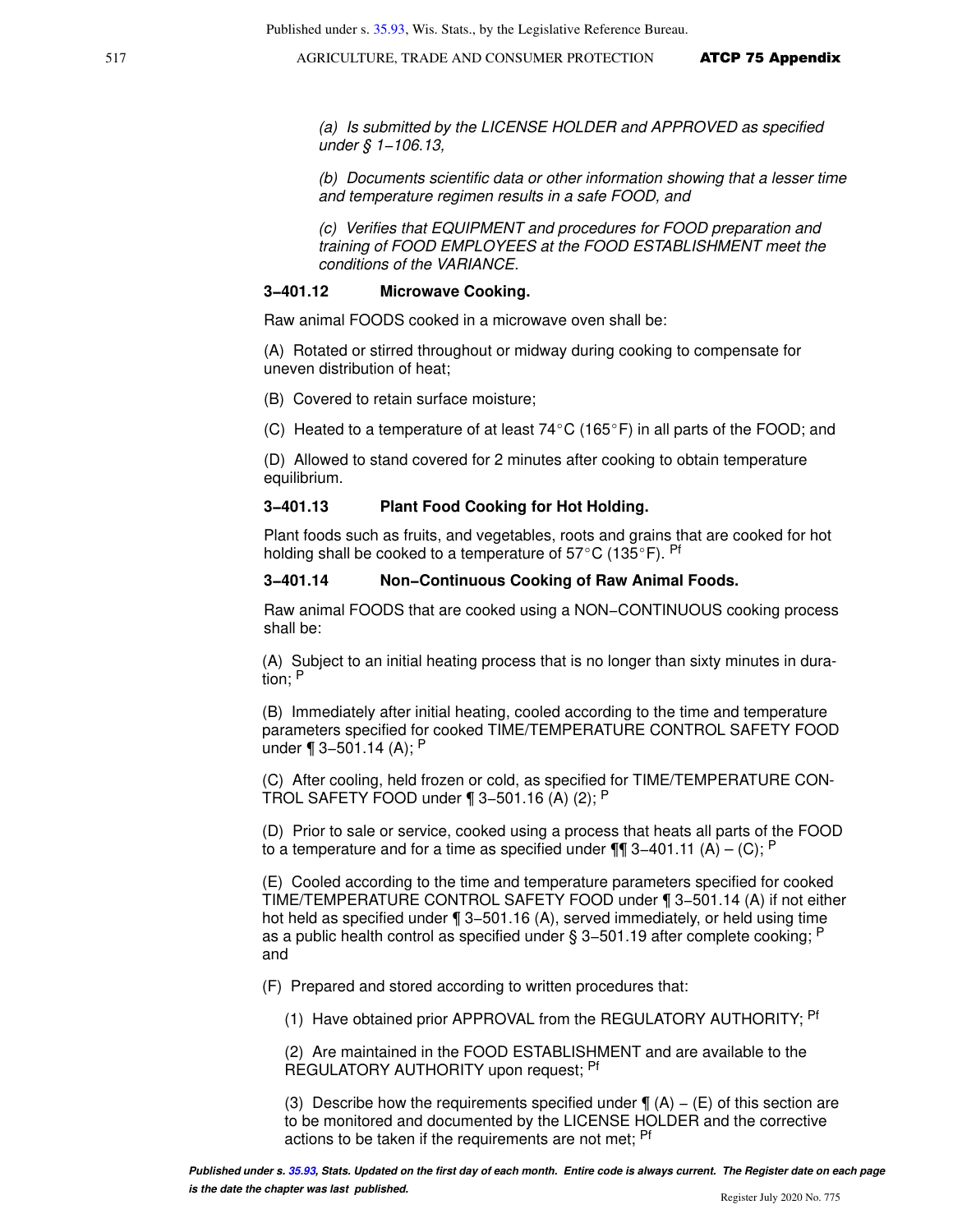(4) Describe how the FOODS, after initial heating, but prior to complete cooking, are to be marked or otherwise identified as FOODS that must be cooked as specified under  $\P$  (D) of this section prior to being offered for sale or service;  $Pf$  and

(5) Describe how the FOODS, after initial heating but prior to cooking as specified under ¶ (D) of this section, are to be separated from READY−TO−EAT FOODS as specified under ¶ 3−302.11. Pf

#### **Freezing 3−402.11 Parasite Destruction.**

(A) Except as specified in ¶ (B) of this section, before service or sale in

READY−TO−EAT form, raw, raw−marinated, partially cooked, or marinated−partially cooked FISH shall be:

(1) Frozen and stored at a temperature of  $-20^{\circ}$ C ( $-4^{\circ}$ F) or below for a minimum of 168 hours (7 days) in a freezer; P

(2) Frozen at -35°C (-31°F) or below until solid and stored at -35°C (-31°F) or below for a minimum of 15 hours; <sup>P</sup> or

(3) Frozen at -35°C (-31°F) or below until solid and stored at -20°C (-4°F) or below for a minimum of 24 hours. P

- (B) Paragraph (A) of this section does not apply to:
	- (1) MOLLUSCAN SHELLFISH;

(2) A scalloped product consisting only of the shucked adductor muscle;

(3) Tuna of the species Thunnus alalunga, Thunnus albacores (Yellowfin tuna), Thunnus atlanticus, Thunnus maccoyii (Bluefin tuna, Southern), Thunnus obesus (Bigeye tuna), or Thunnus thynnus (Bluefin tuna, Northern); or

- (4) Aquacultured fish, such as salmon, that:
	- (a) If raised in open water, are raised in net−pens, or
	- (b) Are raised in land−based operations such as ponds or tanks, and

(c) Are fed formulated feed, such as pellets, that contains no live parasites infective to the aquacultured fish.

(5) FISH eggs that have been removed from the skein and rinsed.

### **3−402.12 Records, Creation and Retention.**

(A) Except as specified in ¶ 3−402.11 (B) and ¶ (B) of this section, if raw, raw−marinated, partially cooked, or marinated−partially cooked FISH are served or sold in READY−TO−EAT form, the PERSON IN CHARGE shall record the freezing temperature and time to which the FISH are subjected and shall retain the records at the FOOD ESTABLISHMENT for 90 calendar days beyond the time of service or sale of the FISH. Pf

(B) If the FISH are frozen by a supplier, a written agreement or statement from the supplier stipulating that the FISH supplied are frozen to a temperature and for a time specified under § 3–402.11 may substitute for the records specified under ¶ (A) of this section.

(C) If raw, raw−marinated, partially cooked, or marinated−partially cooked FISH are served or sold in READY−TO−EAT form, and the FISH are raised and fed as specified in Subparagraph 3−402.11 (B)(4), a written agreement or statement from the supplier or aquaculturist stipulating that the FISH were raised and fed as specified in Subparagraph 3−402.11 (B)(4) shall be obtained by the PERSON IN CHARGE and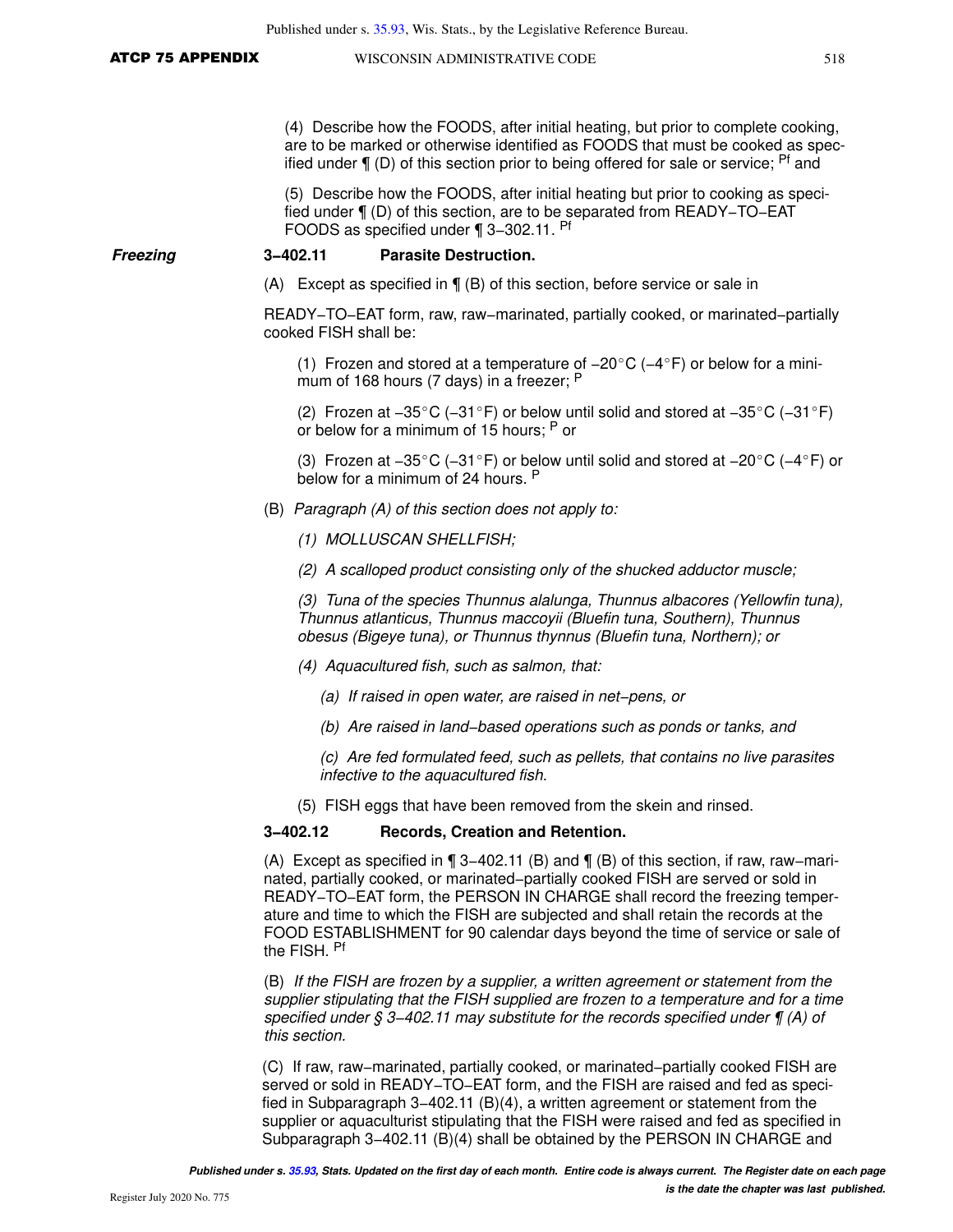retained in the records of the FOOD ESTABLISHMENT for 90 calendar days beyond the time of service or sale of the FISH. Pf

#### **3−403.10 Preparation for Immediate Service.**

Cooked and refrigerated FOOD that is prepared for immediate service in response to an individual CONSUMER order, such as a roast beef sandwich au jus, may be served at any temperature.

#### **Reheating 3−403.11 Reheating for Hot Holding.**

(A) Except as specified under ¶¶ (B), (C), and (E) of this section, TIME/TEMPERA-TURE CONTROL FOR SAFETY FOOD that is cooked, cooled, and reheated for hot holding shall be reheated so that all parts of the FOOD reach a temperature of at least  $74$  $\overline{C}$  (165 $\overline{C}$ F) for 15 seconds.  $\overline{P}$ 

(B) Except as specified under ¶ (C) of this section, TIME/TEMPERATURE CON-TROL FOR SAFETY FOOD reheated in a microwave oven for hot holding shall be reheated so that all parts of the FOOD reach a temperature of at least  $74^{\circ}$ C (165 $^{\circ}$ F) and the FOOD is rotated or stirred, covered, and allowed to stand covered for 2 minutes after reheating. P

(C) READY−TO−EAT TIME/TEMPERATURE CONTROL FOR SAFETY FOOD that has been commercially PROCESSED and PACKAGED in a FOOD PROCESSING PLANT that is inspected by the REGULATORY AUTHORITY that has jurisdiction over the plant, shall be heated to a temperature of at least  $57^{\circ}$ C (135°F) when being reheated for hot holding. P

(D) Reheating for hot holding as specified under  $\P\P$  (A) – (C) of this section shall be done rapidly and the time the FOOD is between  $5^{\circ}$ C (41 $^{\circ}$ F) and the temperatures specified under  $\P\P$  (A) – (C) of this section may not exceed 2 hours. <sup>P</sup>

(E) Remaining unsliced portions of MEAT roasts that are cooked as specified under ¶ 3−401.11 (B) may be reheated for hot holding using the oven parameters and minimum time and temperature conditions specified under ¶ 3−401.11 (B).

#### **Other Methods 3−404.11 Treating Juice.**

JUICE PACKAGED in a FOOD ESTABLISHMENT shall be:

(A) Treated under a HACCP PLAN as specified by the DEPARTMENT in § 1−105.12, to attain a 5−log reduction, which is equal to a 99.999% reduction, of the most resistant microorganism of public health significance; <sup>P</sup> or

(B) Labeled, if not treated to yield a 5−log reduction of the most resistant microorganism of public health significance: <sup>Pf</sup>

(1) As specified under § 3−602.11, Pf and

(2) As specified in 21 CFR 101.17 (g) Food labeling, warning, notice, and safe handling statements, JUICES that have not been specifically processed to prevent, reduce, or eliminate the presence of pathogens with the following, "WARNING: This product has not been pasteurized and, therefore, may contain harmful bacteria that can cause serious illness in children, the elderly, and persons with weakened immune systems." Pf

**Note:** For prepackaged JUICE see 3−202.110.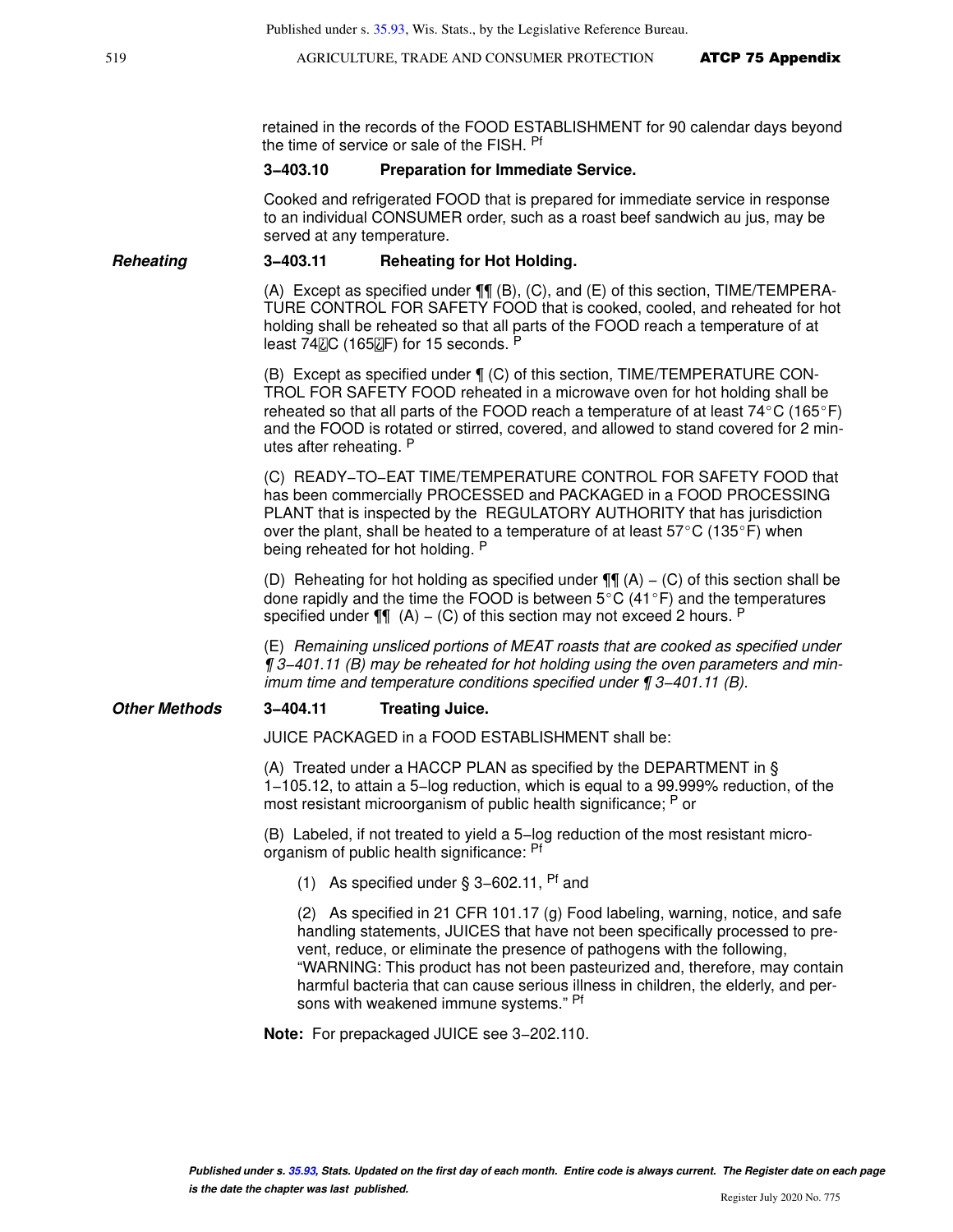### **Subparts**

#### **3−501 Temperature and Time Control 3−502 Specialized Processing Methods**

| <b>Temperature and</b><br><b>Time Control</b> | $3 - 501.11$              | Frozen Food.                                                                                                                                                                                                   |  |  |  |
|-----------------------------------------------|---------------------------|----------------------------------------------------------------------------------------------------------------------------------------------------------------------------------------------------------------|--|--|--|
|                                               |                           | Stored frozen FOODS shall be maintained frozen.                                                                                                                                                                |  |  |  |
|                                               | $3 - 501.12$              | TIME/TEMPERATURE CONTROL FOR SAFETY FOOD,<br>Slacking.                                                                                                                                                         |  |  |  |
|                                               |                           | Frozen TIME/TEMPERATURE CONTROL FOR SAFETY FOOD that is SLACKED<br>to moderate the temperature shall be held:                                                                                                  |  |  |  |
|                                               | or                        | (A) Under refrigeration that maintains the FOOD temperature at $5^{\circ}$ C (41 <sup>o</sup> F) or less;                                                                                                      |  |  |  |
|                                               |                           | (B) At any temperature if the FOOD remains frozen.                                                                                                                                                             |  |  |  |
|                                               | $3 - 501.13$              | Thawing.                                                                                                                                                                                                       |  |  |  |
|                                               |                           | Except as specified in ¶ (D) of this section, TIME/TEMPERATURE CONTROL FOR<br>SAFETY FOOD shall be thawed:                                                                                                     |  |  |  |
|                                               | $Pr_{or}$                 | (A) Under refrigeration that maintains the FOOD temperature at $5^{\circ}$ C (41 $^{\circ}$ F) or less;                                                                                                        |  |  |  |
|                                               |                           | (B) Completely submerged under running water:                                                                                                                                                                  |  |  |  |
|                                               |                           | (1) At a water temperature of 21 °C (70 °F) or below, <sup>Pf</sup>                                                                                                                                            |  |  |  |
|                                               | flow, <sup>Pf</sup> and   | (2) With sufficient water velocity to agitate and float off loose particles in an over-                                                                                                                        |  |  |  |
|                                               |                           | (3) For a period of time that does not allow thawed portions of READY-TO-EAT<br>FOOD to rise above $5^{\circ}$ C (41 $^{\circ}$ F), <sup>Pf</sup> or                                                           |  |  |  |
|                                               |                           | (4) For a period of time that does not allow thawed portions of a raw animal<br>FOOD requiring cooking as specified under $\P$ 3-401.11 (A) or (B) to be above<br>5°C (41°F), for more than 4 hours including: |  |  |  |
|                                               |                           | (a) The time the FOOD is exposed to the running water and the time needed<br>for preparation for cooking, <sup>Pf</sup> or                                                                                     |  |  |  |
|                                               | 5°C (41°F); <sup>Pf</sup> | (b) The time it takes under refrigeration to lower the FOOD temperature to                                                                                                                                     |  |  |  |
|                                               |                           | (C) As part of a cooking process if the FOOD that is frozen is:                                                                                                                                                |  |  |  |
|                                               |                           | (1) Cooked as specified under $\P$ 3-401.11 (A) or (B) or § 3-401.12, <sup>Pf</sup> or                                                                                                                         |  |  |  |
|                                               |                           | (2) Thawed in a microwave oven and immediately transferred to conventional<br>cooking EQUIPMENT, with no interruption in the process; Pf or                                                                    |  |  |  |
|                                               | order.                    | (D) Using any procedure if a portion of frozen READY-TO-EAT FOOD is thawed<br>and prepared for immediate service in response to an individual CONSUMER'S                                                       |  |  |  |
|                                               |                           | (E) REDUCED OXYGEN PACKAGED FISH that bears a label indicating that it is to<br>be kept frozen until time of use shall be removed from the reduced oxygen environ-                                             |  |  |  |

ment: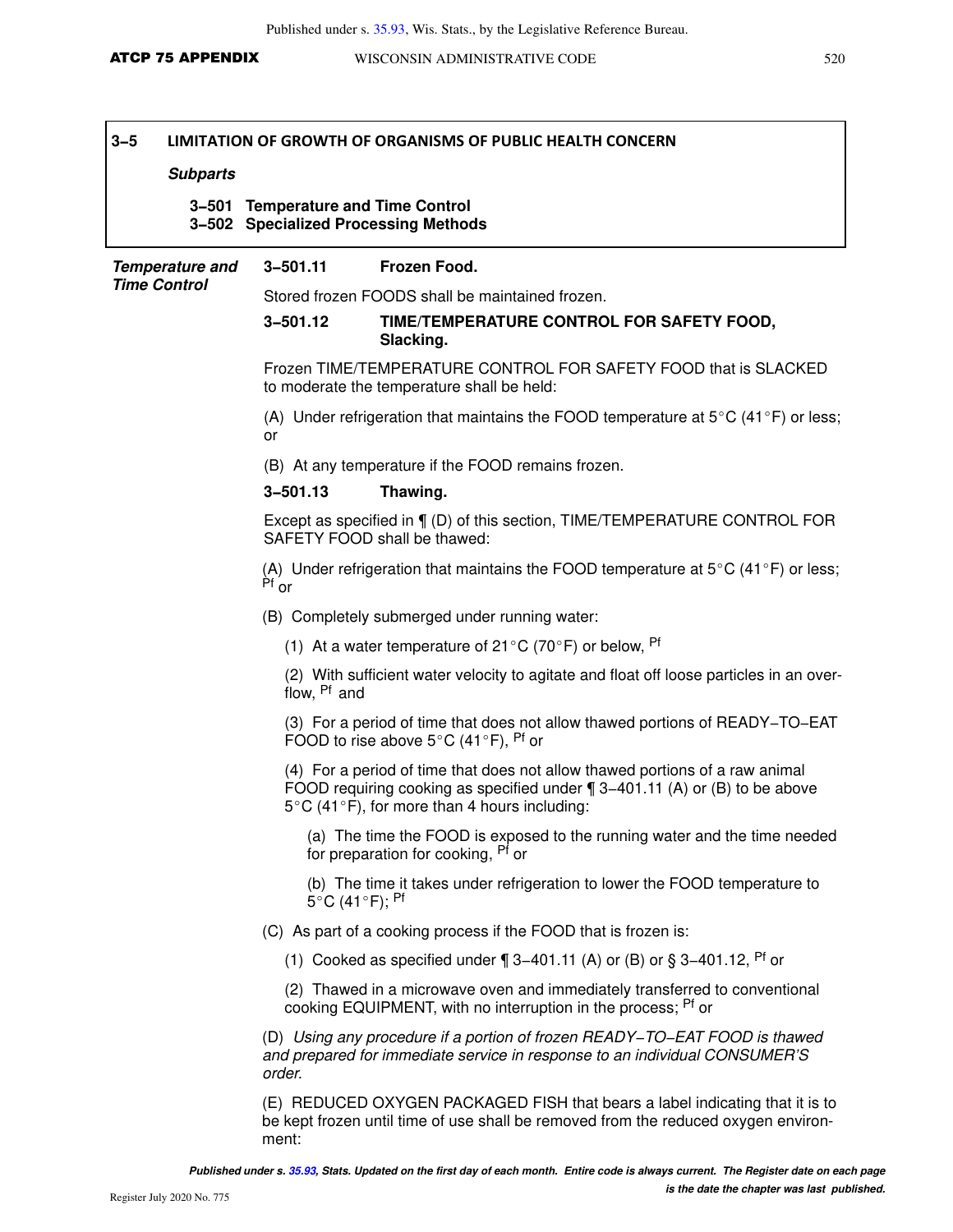- (1) Prior to its thawing under refrigeration as specified in ¶ (A) of this section; or
- (2) Prior to, or immediately upon completion of, its thawing using procedures

specified in  $\P$  (B) of this section.

#### **3−501.14 Cooling.**

(A) Cooked TIME/TEMPERATURE CONTROL FOR SAFETY FOOD shall be cooled:

- (1) Within 2 hours from 57°C (135°F) to 21°C (70°F); <sup>P</sup> and
- (2) Within a total of 6 hours from  $57^{\circ}$ C (135°F) to  $5^{\circ}$ C (41°F) or less. P

(B) TIME/TEMPERATURE CONTROL FOR SAFETY FOOD shall be cooled within 4 hours to  $5^{\circ}$ C (41 $^{\circ}$ F) or less, if:

(1) Prepared from ingredients at ambient temperature, such as reconstituted FOODS and canned tuna. <sup>P</sup>

(2) Cheese curds received as specified in ¶ 3−202.11 (G), which are intended to be sold at temperatures of  $5^{\circ}$ C (41 $^{\circ}$ F) or less. P

(C) Except as specified in ¶ (D) of this section, a TIME/TEMPERATURE CONTROL FOR SAFETY FOOD received in compliance with LAWS allowing a temperature above 5°C (41°F) during shipment from the supplier as specified in ¶¶ 3–202.11 (B) and (G), shall be cooled within 4 hours to  $5^{\circ}$ C (41 $^{\circ}$ F) or less. <sup>P</sup>

(D) Raw EGGS shall be received as specified under ¶ 3−202.11 (C) and immediately placed in refrigerated EQUIPMENT that maintains an ambient air temperature of 5 $^{\circ}$ C (41 $^{\circ}$ F) or less. <sup>P</sup>

#### **3−501.15 Cooling Methods.**

(A) Cooling shall be accomplished in accordance with the time and temperature criteria specified under § 3−501.14 by using one or more of the following methods based on the type of FOOD being cooled:

- (1) Placing the FOOD in shallow pans;  $Pf$
- (2) Separating the FOOD into smaller or thinner portions; <sup>Pf</sup>
- (3) Using rapid cooling EQUIPMENT; <sup>Pf</sup>
- (4) Stirring the FOOD in a container placed in an ice water bath;  $Pf$
- (5) Using containers that facilitate heat transfer;  $P<sup>t</sup>$
- (6) Adding ice as an ingredient; Pf or
- (7) Other effective methods. Pf

(B) When placed in cooling or cold holding EQUIPMENT, FOOD containers in which FOOD is being cooled shall be:

(1) Arranged in the EQUIPMENT to provide maximum heat transfer through the container walls; and

(2) Loosely covered, or uncovered if protected from overhead contamination as specified under Subparagraph 3−305.11 (A) (2), during the cooling period to facilitate heat transfer from the surface of the FOOD.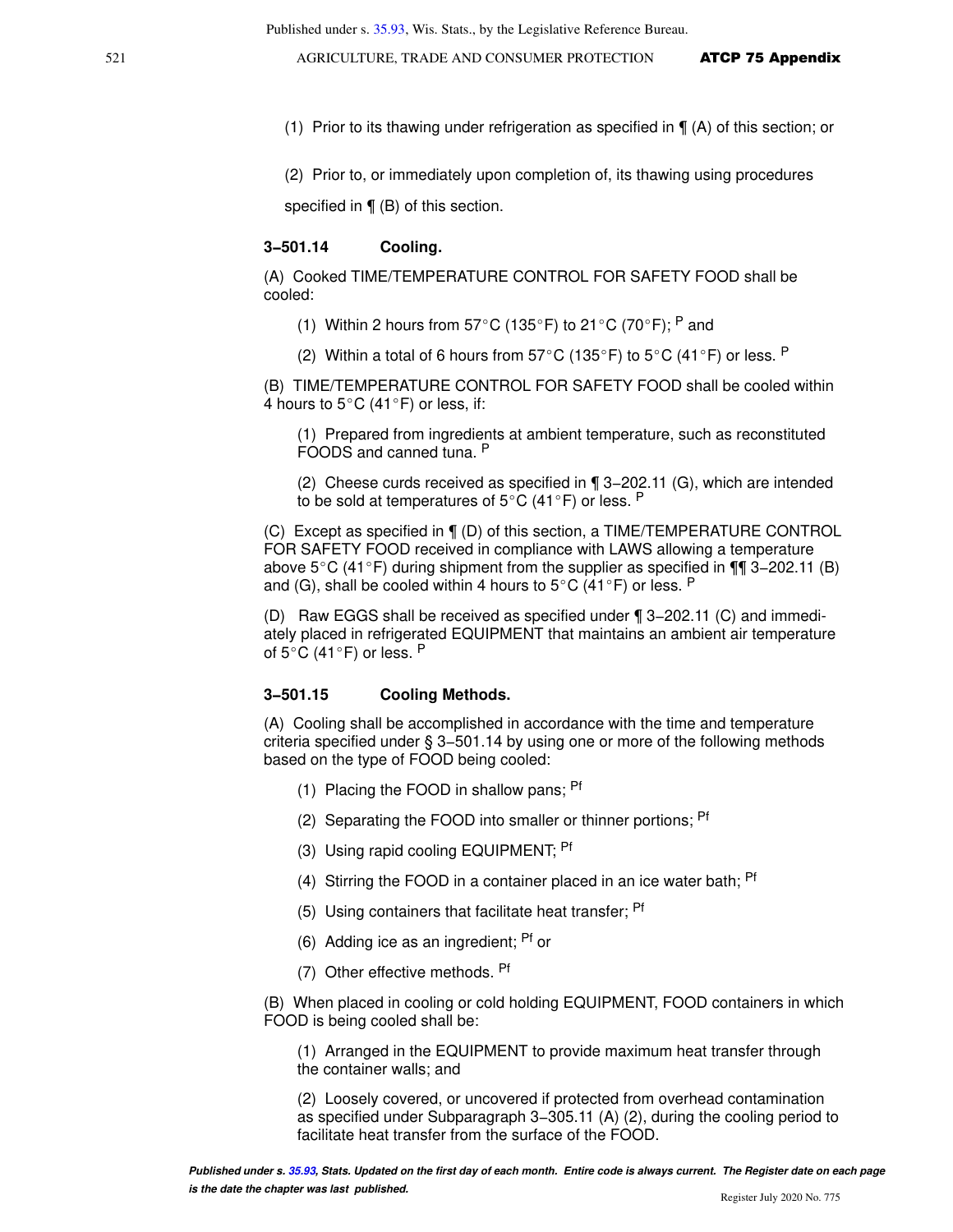### **3−501.16 Time/Temperature Control for Safety Food, Hot and Cold Holding.**

(A) Except during preparation, cooking, or cooling, or when time is used as the public health control as specified under § 3–501.19, and except as specified under ¶¶ (B) − (C) of this section, TIME/TEMPERATURE CONTROL FOR SAFETY FOOD shall be maintained:

(1) At  $57^{\circ}$ C (135 $^{\circ}$ F) or above, except that roasts cooked to a temperature and for a time specified in  $\P$  3–401.11 (B) or reheated as specified in  $\P$  3–403.11 (E) may be held at a temperature of 54 $\degree$ C (130 $\degree$ F) or above;  $\degree$  or

(2) At  $5^{\circ}$ C (41 $^{\circ}$ F) or less. P

(B) EGGS that have not been treated to destroy all viable **Salmonellae** shall be stored in refrigerated EQUIPMENT that maintains an ambient air temperature of  $5^{\circ}$ C (41 $^{\circ}$ F) or less. P

(C) TIME/TEMPERATURE CONTROL FOR SAFETY FOOD in a homogenous liquid form may be maintained outside of the temperature control requirements, as specified under  $\P$  (A) of this section, while contained within specially designed EQUIPMENT that complies with the design and construction requirements as specified under ¶ 4−204.13 (E).

#### **3−501.17 Ready−to−Eat, Time/Temperature Control for Safety Food, Date Marking.**

(A) Except when PACKAGING FOOD using a REDUCED OXYGEN PACKAGING method as specified under § 3–502.12, and except as specified in  $\P$ [ $\parallel$  (E), (F), and (H) of this section, refrigerated, READY−TO−EAT, TIME/TEMPERATURE CON-TROL FOR SAFETY FOOD prepared and held in a FOOD ESTABLISHMENT for more than 24 hours shall be clearly marked to indicate the date or day by which the FOOD shall be consumed on the PREMISES, sold, or discarded when held at a temperature and time combination of  $5^{\circ}$ C (41 $^{\circ}$ F) or less for a maximum of 7 days. The day of preparation shall be counted as Day 1. Pf

#### **Commercially processed food** open and hold cold

**On−premises preparation** prepare and hold

cold

(B) Except as specified in ¶¶ (E) − (H) of this section, refrigerated, READY−TO− EAT, TIME/TEMPERATURE CONTROL FOR SAFETY FOOD prepared and PACK-AGED by a FOOD PROCESSING PLANT shall be clearly marked at the time the original container is opened in a FOOD ESTABLISHMENT and, if the FOOD is held for more than 24 hours, to indicate the date or day by which the FOOD shall be consumed on the PREMISES, sold, or discarded, based on the temperature and time combinations specified in  $\P(A)$  of this section and; <sup>Pf</sup>

(1) The day the original container is opened in the FOOD ESTABLISHMENT shall be counted as Day 1: <sup>Pf</sup> and

(2) The day or date marked by the FOOD ESTABLISHMENT may not exceed a manufacturer's use−by date if the manufacturer determined the use−by date based on FOOD safety. <sup>Pf</sup>

(C) A refrigerated, READY−TO−EAT, TIME/TEMPERATURE CONTROL FOR SAFETY FOOD ingredient or a portion of a refrigerated, READY−TO−EAT, TIME/ TEMPERATURE CONTROL FOR SAFETY FOOD that is subsequently combined with additional ingredients or portions of FOOD shall retain the date marking of the earliest−prepared or first−prepared ingredient. Pf

(D) A date marking system that meets the criteria stated in  $\P$  $\P$  $(A)$  and  $(B)$  of this section may include:

(1) Using a method APPROVED by the REGULATORY AUTHORITY for refrigerated, READY−TO−EAT, TIME/TEMPERATURE CONTROL FOR SAFETY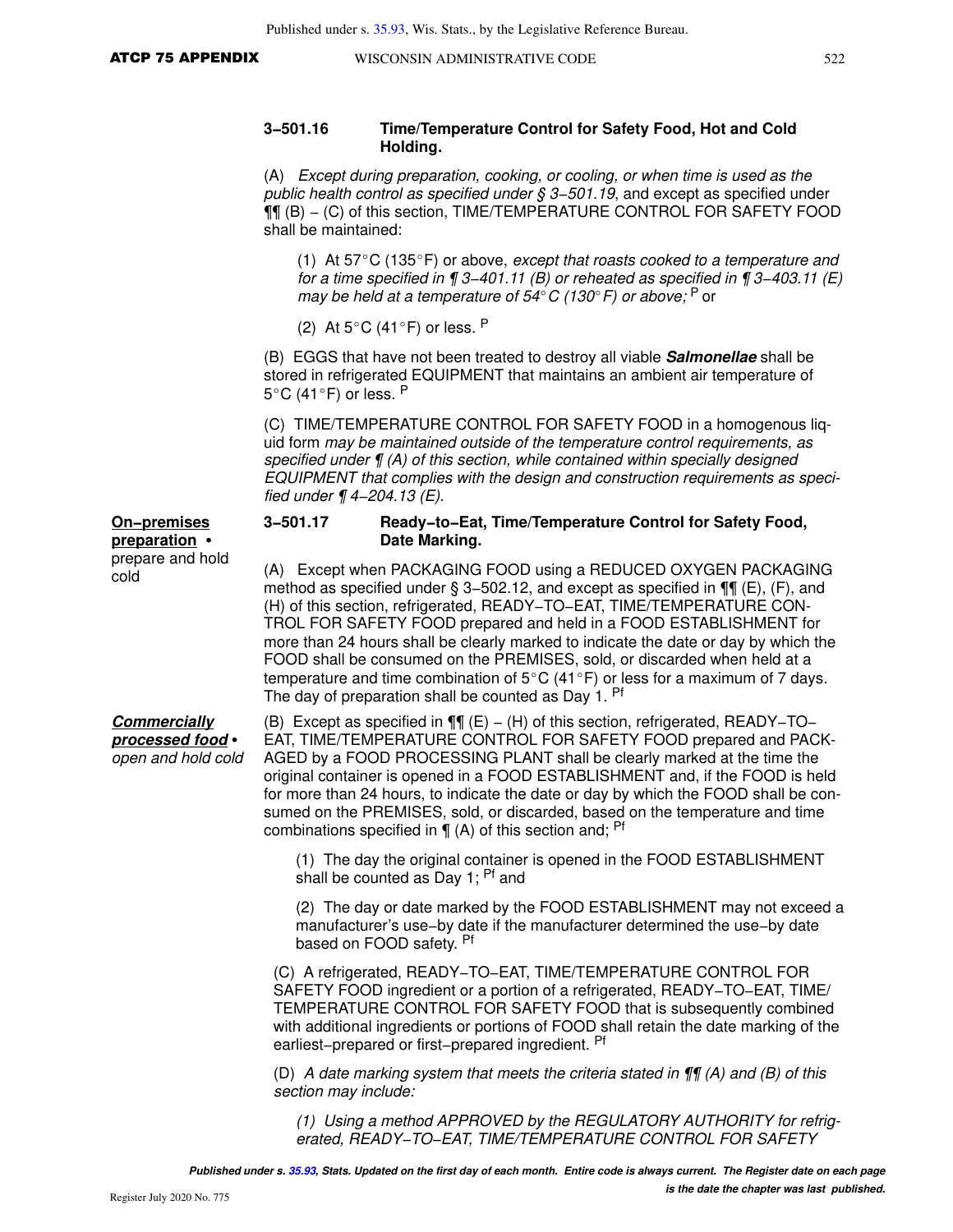FOOD that is frequently rewrapped, such as lunchmeat or a roast, or for which date marking is impractical, such as soft serve mix or milk in a dispensing machine;

(2) Marking the date or day of preparation, with a procedure to discard the FOOD on or before the last date or day by which the FOOD must be consumed on the premises, sold, or discarded as specified under ¶ (A) of this section;

(3) Marking the date or day the original container is opened in a FOOD ESTAB-LISHMENT, with a procedure to discard the FOOD on or before the last date or day by which the FOOD must be consumed on the premises, sold, or discarded as specified under ¶ (B) of this section; or

(4) Using calendar dates, days of the week, color−coded marks, or other effective marking methods, provided that the marking system is disclosed to the REGULATORY AUTHORITY upon request.

(E) Paragraphs (A) and (B) of this section do not apply to individual meal portions served or rePACKAGED for sale from a bulk container upon a CONSUMER'S request.

(F) Paragraphs (A) and (B) of this section do not apply to SHELLSTOCK.

(G) Paragraph (B) of this section does not apply to the following FOODS prepared and PACKAGED by a FOOD PROCESSING PLANT inspected by a REGULA-TORY AUTHORITY:

(1) Deli salads, such as ham salad, seafood salad, chicken salad, EGG salad, pasta salad, potato salad, and macaroni salad, manufactured in accordance with [21 CFR 117](https://docs.legis.wisconsin.gov/document/cfr/21%20CFR%20117) - Current Good Manufacturing Practice, Hazard Analysis, And Risk−Based Preventive Controls For Human Food;

(2) Hard cheeses containing not more than 39% moisture as defined in [21 CFR](https://docs.legis.wisconsin.gov/document/cfr/21%20CFR%20133) [133](https://docs.legis.wisconsin.gov/document/cfr/21%20CFR%20133) – Cheeses and related cheese products, such as cheddar, gruyere, parmesan and reggiano, and romano;

(3) Semi−soft cheeses containing more than 39% moisture, but not more than 50% moisture, as defined in [21 CFR 133](https://docs.legis.wisconsin.gov/document/cfr/21%20CFR%20133) Cheeses and related cheese products, such as blue, edam, gorgonzola, gouda, and monterey jack;

(4) Cultured dairy products as defined in [21 CFR 131](https://docs.legis.wisconsin.gov/document/cfr/21%20CFR%20131) Milk and cream, such as yogurt, sour cream, and buttermilk;

(5) Preserved FISH products, such as pickled herring and dried or salted cod, and other acidified FISH products defined in [21 CFR 114](https://docs.legis.wisconsin.gov/document/cfr/21%20CFR%20114) Acidified foods;

(6) Shelf stable, dry fermented sausages, such as pepperoni and Genoa ; and

(7) Shelf stable salt−cured products such as prosciutto and Parma (ham).

(H) Paragraphs (A) and (B) of this section do not apply to cheese curds held under ¶ 3−501.19 (D).

#### **3−501.18 Ready−to−Eat, Time/Temperature Control for Safety Food, Disposition.**

(A) A FOOD specified in ¶ 3−501.17 (A) or (B) shall be discarded if it:

(1) Exceeds the temperature and time combination specified in ¶ 3−501.17 (A), except time that the product is frozen; <sup>P</sup>

(2) Is in a container or PACKAGE that does not bear a date or day;  $P$  or

(3) Is appropriately marked with a date or day that exceeds a temperature and time combination as specified in ¶ 3−501.17 (A). <sup>P</sup>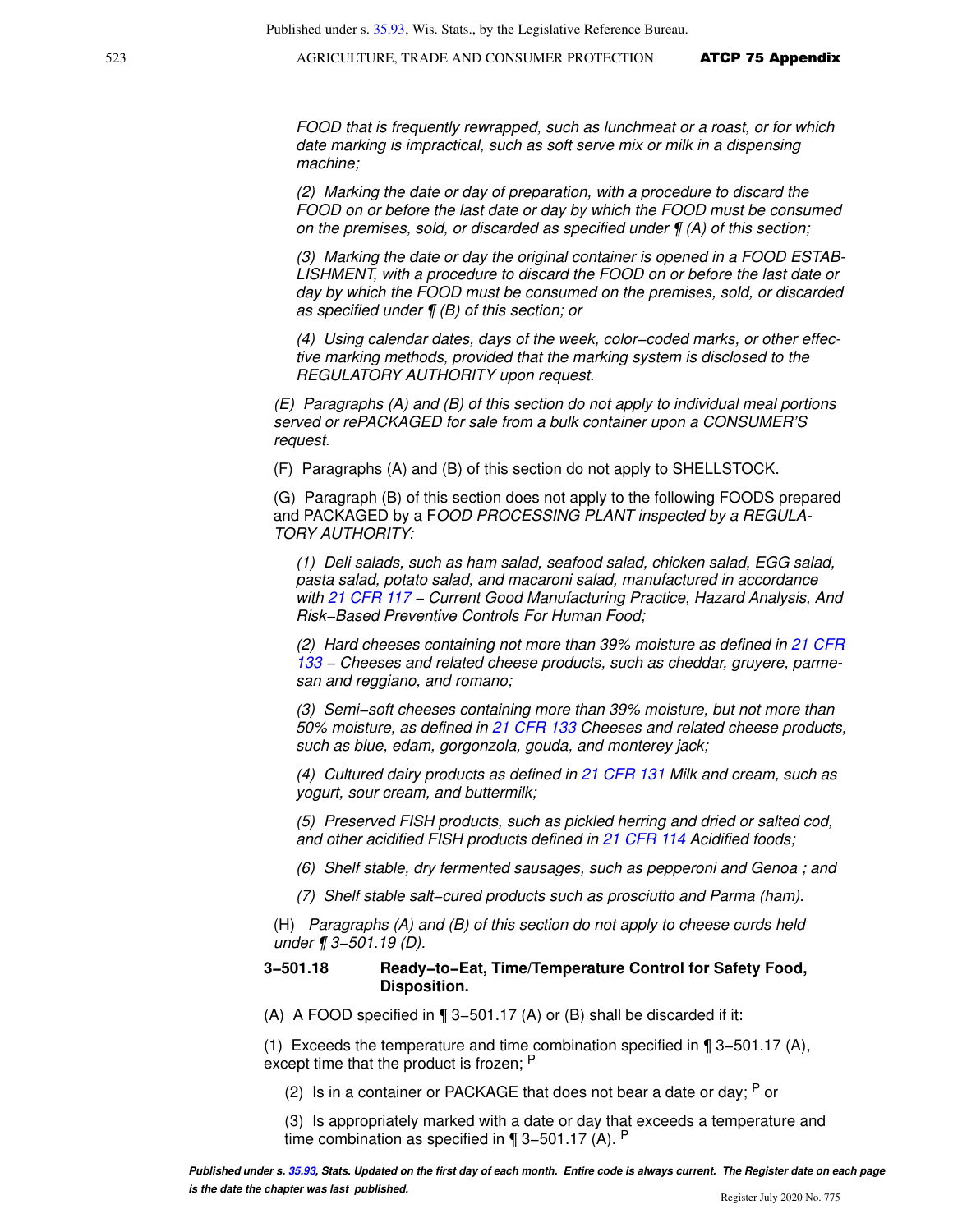| <b>ATCP 75 APPENDIX</b> |  |  |  |  |
|-------------------------|--|--|--|--|
|-------------------------|--|--|--|--|

(B) Refrigerated, READY−TO−EAT, TIME/TEMPERATURE CONTROL FOR SAFETY FOOD prepared in a FOOD ESTABLISHMENT and dispensed through a VENDING MACHINE with an automatic shutoff control shall be discarded if it exceeds a temperature and time combination as specified in ¶ 3−501.17 (A). <sup>P</sup>

#### **3−501.19 Time as a Public Health Control.**

(A) Except as specified under  $\P$  (E) of this section, if time without temperature control is used as the public health control for a working supply of TIME/TEMPERA-TURE CONTROL FOR SAFETY FOOD before cooking, or for READY−TO−EAT TIME/TEMPERATURE CONTROL FOR SAFETY FOOD that is displayed or held for sale or service:

(1) Written procedures shall be prepared in advance, maintained in the FOOD ESTABLISHMENT and made available to the REGULATORY AUTHORITY upon request that specify: Pf

(a) Methods of compliance with Subparagraphs  $(B)(1) - (4)$ ,  $(C)(1) - (5)$ , or  $(D)(1) - (6)$  of this section; <sup>Pf</sup> and

(b) Methods of compliance with § 3−501.14 for FOOD that is prepared, cooked, and refrigerated before time is used as a public health control. Pf

**Time − maximum up to 4 hours** (B) If time without temperature control is used as the public health control up to a maximum of 4 hours:

> (1) The FOOD shall have an initial temperature of  $5^{\circ}$ C (41°F) or less when removed from cold holding temperature control, or  $57^{\circ}$ C (135 $^{\circ}$ F) or greater when removed from hot holding temperature control; P

(2) The FOOD shall be marked or otherwise identified to indicate the time that is 4 hours past the point in time when the FOOD is removed from temperature control; Pf

(3) The FOOD shall be cooked and served, served at any temperature if READY−TO−EAT, or discarded, within 4 hours from the point in time when the FOOD is removed from temperature control; <sup>P</sup> and

(4) The FOOD in unmarked containers or PACKAGES, or marked to exceed a 4−hour limit shall be discarded. <sup>P</sup>

**Time − maximum up to 6 hours** (C) If time without temperature control is used as the public health control up to a maximum of 6 hours:

> (1) The FOOD shall have an initial temperature of  $5^{\circ}$ C (41 $^{\circ}$ F) or less when removed from temperature control and the FOOD temperature may not exceed 21 °C (70 °F) within a maximum time period of 6 hours;  $P$

> (2) The FOOD shall be monitored to ensure the warmest portion of the FOOD does not exceed 21°C (70°F) during the 6-hour period, unless an ambient air temperature is maintained that ensures the FOOD does not exceed  $21^{\circ}$ C (70°F) during the 6–hour holding period; <sup>Pf</sup>

> (5) The FOOD in unmarked containers or PACKAGES, or marked with a time that exceeds the 6−hour limit shall be discarded. <sup>P</sup>

(3) The FOOD shall be marked or otherwise identified to indicate: <sup>Pf</sup>

(a) The time when the FOOD is removed from  $5^{\circ}$ C (41 $^{\circ}$ F) or less cold holding temperature control, Pf and

(b) The time that is 6 hours past the point in time when the FOOD is removed from cold holding temperature control; <sup>Pf</sup>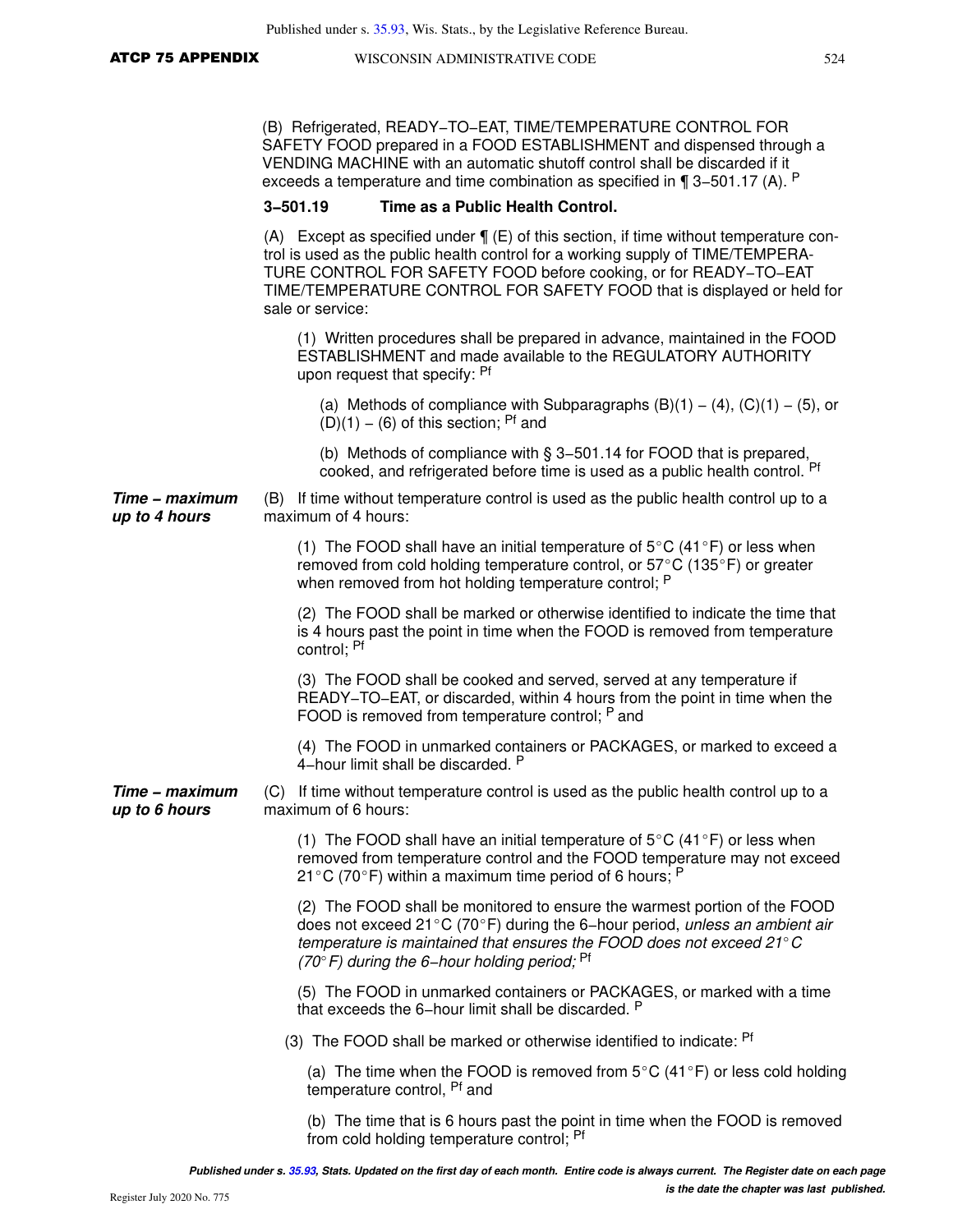- (4) The FOOD shall be:
	- (a) Discarded if the temperature of the FOOD exceeds  $21^{\circ}$ C (70°F), P or

(b) Cooked and served, served at any temperature if READY−TO−EAT, or discarded within a maximum of 6 hours from the point in time when the FOOD is removed from  $5^{\circ}$ C (41 $^{\circ}$ F) or less cold holding temperature control; <sup>P</sup> and

**Curds intended for** cheese curds intended for the production of Cheddar cheese: (D) If time without temperature control used as the public health control to display

> (1) The cheese curds shall not be held for more than 24 hours from the time of manufacturing; <sup>P</sup>

(2) The cheese curds must be manufactured according to LAW;  $P$ 

(3) The cheese curds must be PACKAGED at a FOOD ESTABLISHMENT or FOOD PROCESSING PLANT; Pf

(4) The cheese curds must be labeled as specified in § 3−602.11 including the date or the date and time of manufacture; <sup>Pf</sup> and

**Note:** Cheese curds marked only with the date of manufacture must be discarded by 12:00 pm of that date if held at ambient temperature. Cheese curds marked with the date and time of manufacture may be held up to 24 hour from the date and time of manufacture prior to being discarded if held at ambient temperature.

(5) The establishment shall maintain records indicating the amount of product displayed and the amount of product discarded for each day that cheese curds are displayed at ambient temperature for sale. Pf

(6) Cheese curds in unmarked containers or PACKAGES that exceed the 24–hour limit, shall be discarded. <sup>P</sup>

(E) A FOOD ESTABLISHMENT that serves a HIGHLY SUSCEPTIBLE POPULA-TION may not use time as specified under  $\P$  $\P$  (A) to (D) of this section as the public health control for raw EGGS and cheese curds intended for the production of Cheddar cheese.

**3−502.11 Variance Requirement.**

A FOOD ESTABLISHMENT shall obtain a VARIANCE from the DEPARTMENT as specified in § 1–104.11 and under § 1–105.12 before: <sup>Pf</sup>

(A) Smoking FOOD as a method of FOOD preservation rather than as a method of flavor enhancement; Pf

- (B) Curing FOOD; Pf
- (C) Using FOOD ADDITIVES or adding components such as vinegar: Pf

(1) As a method of FOOD preservation rather than as a method of flavor enhancement, Pf or

(2) To render a FOOD so that it is not TIME/TEMPERATURE CONTROL FOR SAFETY FOOD; Pf

(D) PACKAGING TIME/TEMPERATURE CONTROL FOR SAFETY FOOD using a REDUCED OXYGEN PACKAGING method except where the growth of and toxin formation by **Clostridium botulinum** and the growth of **Listeria monocytogenes** are controlled as specified under § 3−502.12 ; Pf

**Time — Cheese the production of Cheddar cheese**

**Specialized Processing Methods**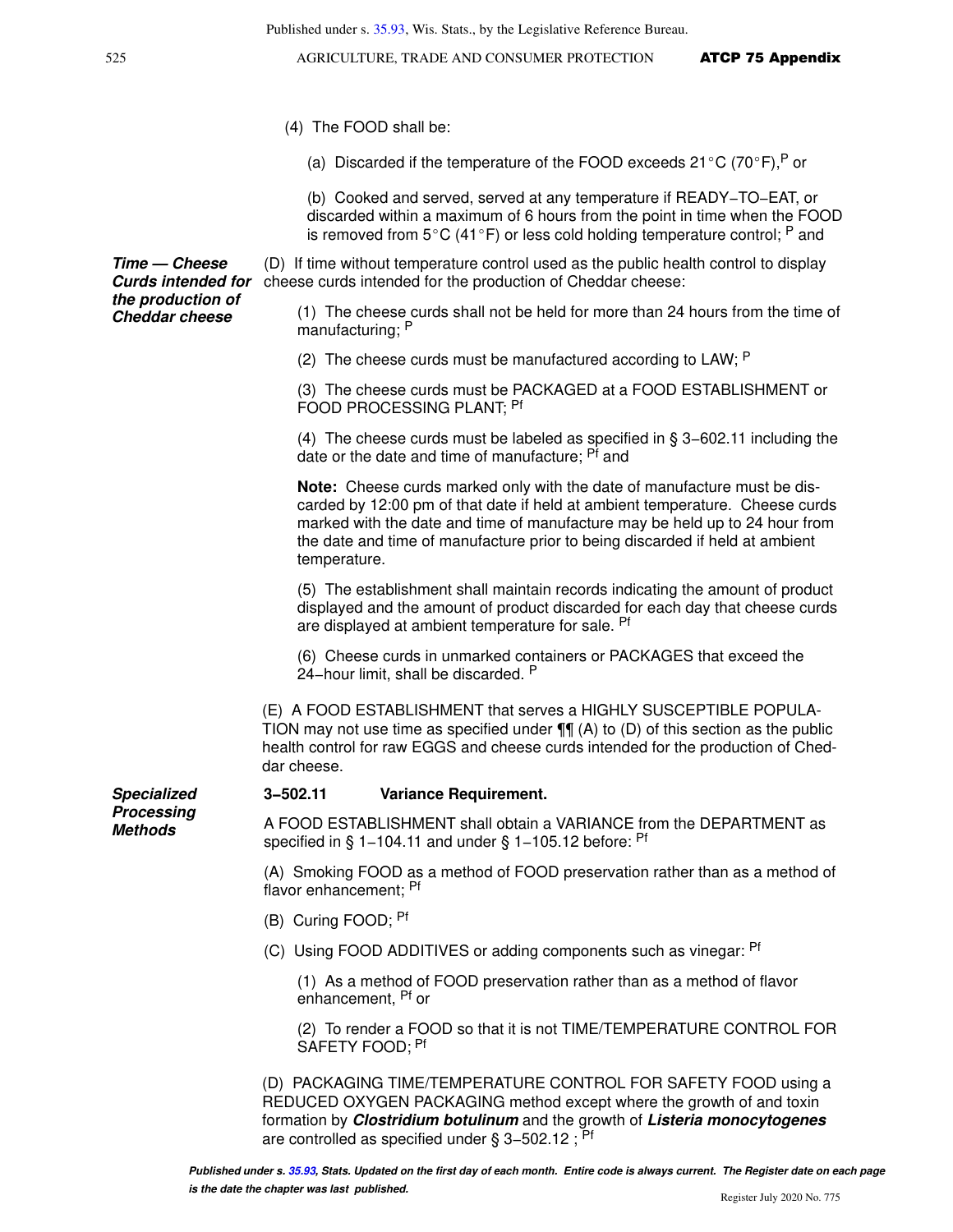(E) Operating a MOLLUSCAN SHELLFISH life−support system display tank used to store or display shellfish that are offered for human consumption; Pf

(F) Custom processing animals that are for personal use as FOOD and not for sale or service in a FOOD ESTABLISHMENT; <sup>Pf</sup>

(G) Preparing FOOD by another method that is determined by the DEPARTMENT to require a VARIANCE; Pf or

(H) Sprouting seeds or beans. Pf

(I) The slaughter and evisceration of FISH, other than MOLLUSCAN SHELLFISH. <sup>Pf</sup>

**3−502.12 Reduced Oxygen Packaging Without a Variance, Criteria.**

**Clostridium botulinum and Listeria monocytogenes Controls**

(A) Except for a FOOD ESTABLISHMENT that obtains a VARIANCE as specified under § 3−502.11, a FOOD ESTABLISHMENT that PACKAGES TIME/TEMPERA-TURE CONTROL FOR SAFETY FOOD using a REDUCED OXYGEN PACKAGING method shall control the growth and toxin formation of **Clostridium botulinum** and the growth of **Listeria monocytogenes**. P

(B) Except as specified under ¶ (F) of this section, a FOOD ESTABLISHMENT that PACKAGES TIME/TEMPERATURE CONTROL FOR SAFETY FOOD using a REDUCED OXYGEN PACKAGING method shall implement a HACCP PLAN that contains the information specified by the DEPARTMENT under §§ 1[−106.11](https://docs.legis.wisconsin.gov/document/statutes/106.11) and 1−[106.12](https://docs.legis.wisconsin.gov/document/statutes/106.12) and that: Pf

(1) Identifies the FOOD to be PACKAGED; <sup>Pf</sup>

(2) Except as specified under  $\P\P$  (C) – (E) of this section, requires that the PACK-AGED FOOD shall be maintained at  $5^{\circ}$ C (41 $^{\circ}$ F) or less and meet at least one of the following criteria: Pf

(a) Has a  $A_w$  of 0.91 or less,  $Pf$ 

(b) Has a pH of 4.6 or less,  $Pf$ 

(c) Is a MEAT or POULTRY product cured at a FOOD PROCESSING PLANT regulated by the USDA or DEPARTMENT using substances specified in [9](https://docs.legis.wisconsin.gov/document/cfr/9%20CFR%20424.21) [CFR 424.21](https://docs.legis.wisconsin.gov/document/cfr/9%20CFR%20424.21), Use of food ingredients and sources of radiation, and is received in an intact PACKAGE, Pf or

(d) Is a FOOD with a high level of competing organisms such as raw MEAT, raw POULTRY, or raw vegetables; <sup>Pf</sup>

(3) Describes how the PACKAGE shall be prominently and conspicuously labeled on the principal display panel in bold type on a contrasting background, with instructions to: Pf

(a) Maintain the FOOD at 5°C (41°F) or below, <sup>Pf</sup> and

(b) Discard the FOOD if within 30 calendar days of its PACKAGING if it is not served for on−PREMISES consumption, or consumed if served or sold for off– PREMISES consumption; Pf

(4) Limits the refrigerated shelf life to no more than 30 calendar days from PACK-AGING to consumption, except the time the product is maintained frozen, or the original manufacturer's "sell by" or "use by" date, whichever occurs first; F

(5) Includes operational procedures that:

(a) Prohibit contacting READY−TO−EAT FOOD with bare hands as specified under ¶ 3–301.11 (B), <sup>Pf</sup>

(b) Identify a designated work area and the method by which: <sup>Pf</sup>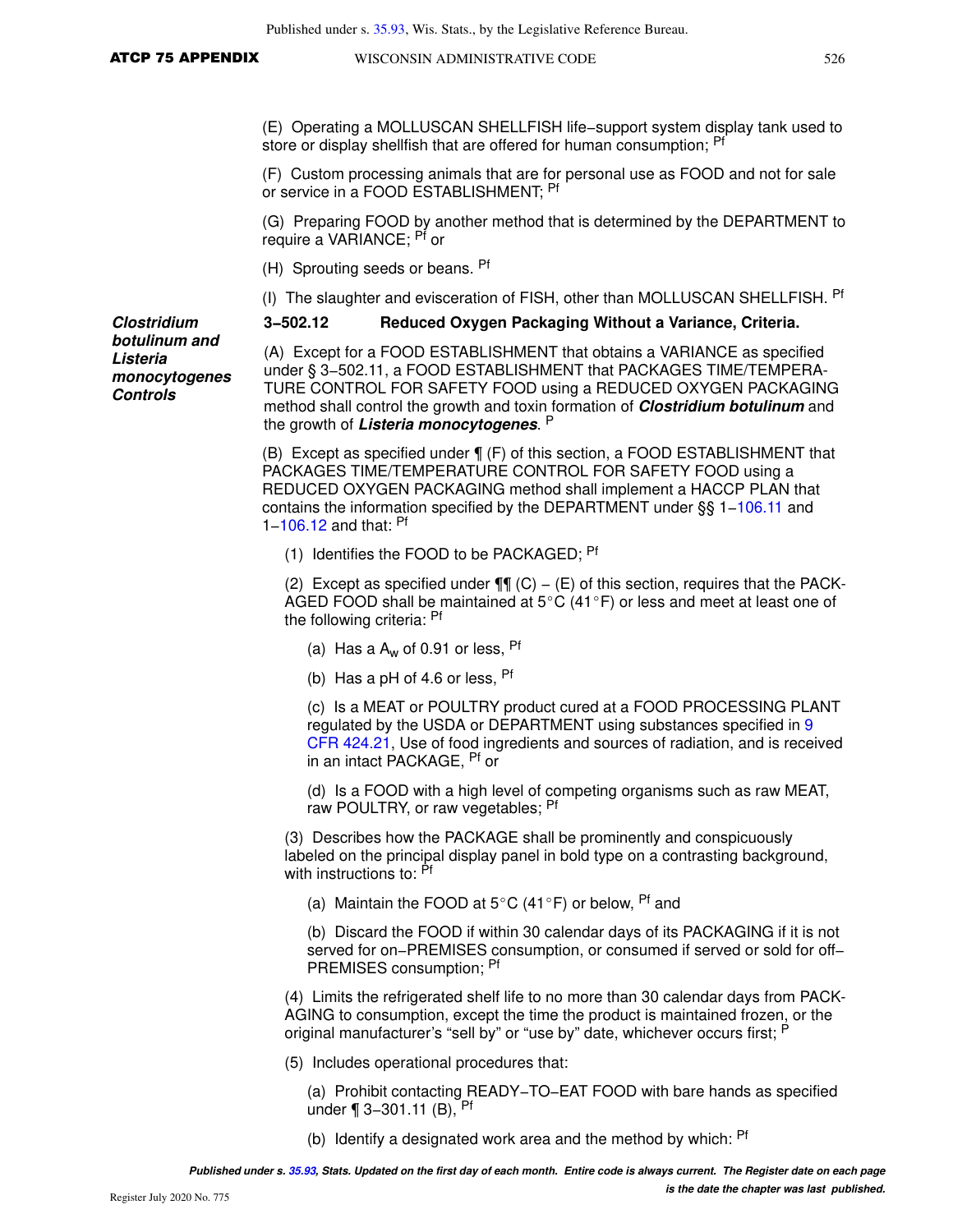(i) Physical barriers or methods of separation of raw FOODS and READY− TO− EAT FOODS minimize cross contamination, Pf and

(ii) Access to the processing EQUIPMENT is limited to responsible trained personnel familiar with the potential HAZARDS of the operation, <sup>Pf</sup> and

(c) Delineate cleaning and SANITIZATION procedures for FOOD−CONTACT SURFACES: <sup>Pf</sup> and

(6) Describes the training program that ensures that the individual responsible for the REDUCED OXYGEN PACKAGING operation understands the: <sup>Pf</sup>

- (a) Concepts required for a safe operation, <sup>Pf</sup>
- (b) EQUIPMENT and facilities, <sup>Pf</sup> and

(c) Procedures specified under Subparagraph (B) (5) of this section and ¶ 1−106.12. Pf

(7) Is provided to the DEPARTMENT prior to implementation as specified under ¶¶ 1−106.11 and 1−106.13.

Fish (C) Except for FISH that is frozen before, during, and after PACKAGING, a FOOD ESTABLISHMENT may not PACKAGE FISH using a REDUCED OXYGEN PACK-AGING method. P

Cook − Chill or (D) Except as specified under ¶ (C) and ¶ (F) of this section, a FOOD ESTABLISH-MENT that PACKAGES TIME/TEMPERATURE CONTROL FOR SAFETY FOOD using a cook−chill or sous vide process shall:

> (1) Provide to the DEPARTMENT prior to implementation, a HACCP PLAN that contains the information as specified by the DEPARTMENT under §§ 1[−106.11](https://docs.legis.wisconsin.gov/document/statutes/106.11) and 1−[106.12](https://docs.legis.wisconsin.gov/document/statutes/106.12); Pf

(2) Ensure the FOOD is:

(a) Prepared and consumed on the PREMISES, or prepared and consumed off the PREMISES but within the same business entity with no distribution or sale of the PACKAGED product to another business entity or the CON-SUMER, Pf

(b) Cooked to heat all parts of the FOOD to a temperature and for a time as specified under §§ 3–[401.11](https://docs.legis.wisconsin.gov/document/statutes/401.11) (A), (B), and (C),  $P$ 

(c) Protected from contamination before and after cooking as specified under Parts 3−3 and 3−4, <sup>P</sup>

(d) Placed in a PACKAGE with an oxygen barrier and sealed before cooking, or placed in a PACKAGE and sealed immediately after cooking and before reaching a temperature below  $57^{\circ}$ C (135°F), P

(e) Cooled to  $5^{\circ}$ C (41°F) in the sealed PACKAGE or bag as specified under § 3−501.14 and: <sup>P</sup>

(i) Cooled to 1°C (34°F) within 48 hours of reaching 5°C (41°F) and held at that temperature until consumed or discarded within 30 days after the date of PACKAGING; P

(ii) Held at  $5^{\circ}$ C (41 $^{\circ}$ F) or less for no more than 7 days, at which time the FOOD must be consumed or discarded; P or

(iii) Held frozen with no shelf life restriction while frozen until consumed or used. <sup>P</sup>

Sous Vide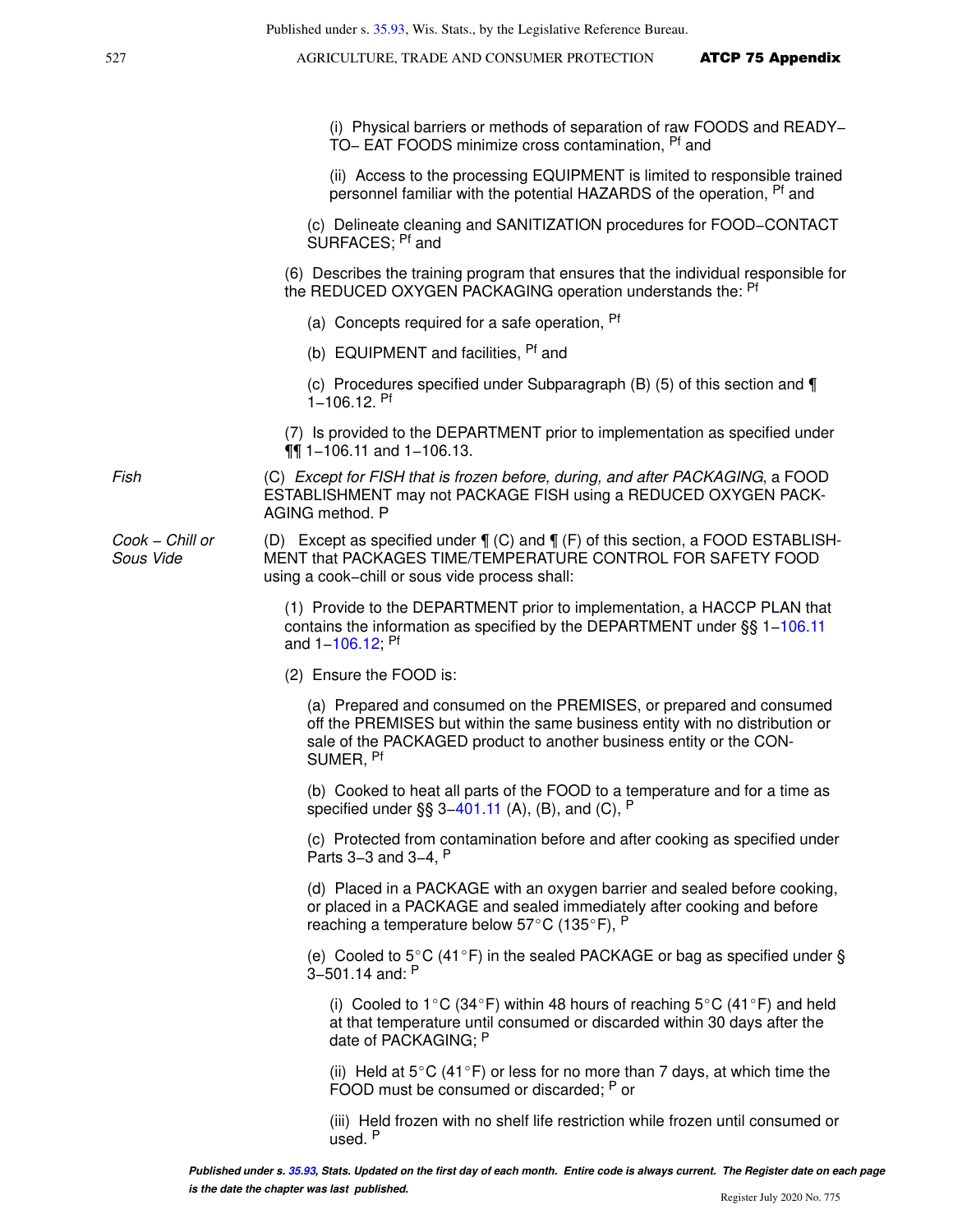| Published under s. 35.93, Wis. Stats., by the Legislative Reference Bureau.                                                                                                                                                                                                                                                                       |  |  |  |  |
|---------------------------------------------------------------------------------------------------------------------------------------------------------------------------------------------------------------------------------------------------------------------------------------------------------------------------------------------------|--|--|--|--|
| WISCONSIN ADMINISTRATIVE CODE<br>528                                                                                                                                                                                                                                                                                                              |  |  |  |  |
|                                                                                                                                                                                                                                                                                                                                                   |  |  |  |  |
| (f) Held in a refrigeration unit that is equipped with an electronic system that<br>continuously monitors time and temperature and is visually examined for<br>proper operation twice daily, <sup>Pf</sup>                                                                                                                                        |  |  |  |  |
| (g) If transported off-site to a satellite location of the same business entity,<br>equipped with verifiable electronic monitoring devices to ensure that times and<br>temperatures are monitored during transportation, <sup>Pf</sup> and                                                                                                        |  |  |  |  |
| (h) Labeled with the product name and the date PACKAGED; <sup>Pf</sup> and                                                                                                                                                                                                                                                                        |  |  |  |  |
| (3) Maintain the records required to confirm that cooling and cold holding refrig-<br>eration time/temperature parameters are required as part of the HACCP PLAN<br>and:                                                                                                                                                                          |  |  |  |  |
| (a) Make such records available to the REGULATORY AUTHORITY upon<br>request, <sup>Pf</sup> and                                                                                                                                                                                                                                                    |  |  |  |  |
| (b) Hold such records for at least 6 months; <sup>Pf</sup> and                                                                                                                                                                                                                                                                                    |  |  |  |  |
| (4) Implement written operational procedures as specified under Subparagraph<br>(B)(5) of this section and a training program as specified under Subparagraph<br>$(B)(6)$ of this section. Pf                                                                                                                                                     |  |  |  |  |
| (E) Except as specified under $\P$ (F) of this section, a FOOD ESTABLISHMENT that<br>PACKAGES cheese using a REDUCED OXYGEN PACKAGING method shall:                                                                                                                                                                                               |  |  |  |  |
| (1) Limit the cheeses PACKAGED to those that are commercially manufactured<br>in a FOOD PROCESSING PLANT with no ingredients added in the FOOD<br>ESTABLISHMENT and that meet the Standards of Identity as specified in 21 CFR<br>133.150 - Hard cheeses, 21 CFR 133.169 - Pasteurized process cheese or 21<br>CFR 133.187 - Semi-soft cheeses; P |  |  |  |  |
| (2) Have a HACCP PLAN that contains the information specified by the<br>DEPARTMENT under § 1-106.12 and as specified under $\P\P$ (B)(1), (B)(3)(a),<br>$(B)(5)$ , and $(B)(6)$ of this section; <sup>Pf</sup>                                                                                                                                    |  |  |  |  |
| (3) Labels the PACKAGE on the principal display panel with a "use by" date that<br>does not exceed 30 days from its PACKAGING or the original manufacturer's<br>"sell by" or "use by" date, whichever occurs first; <sup>Pf</sup> and                                                                                                             |  |  |  |  |
| (4) Discards the REDUCED OXYGEN PACKAGED cheese if it is not sold for off-<br>PREMISES consumption or consumed within 30 calendar days of its PACKAG-<br>ING. Pf                                                                                                                                                                                  |  |  |  |  |
| (F) A HACCP PLAN is not required when a FOOD ESTABLISHMENT uses a<br>REDUCED OXYGEN PACKAGING method to PACKAGE TIME/TEMPERATURE<br>CONTROL FOR SAFETY FOOD that is always:                                                                                                                                                                       |  |  |  |  |
| (1) Labeled with the production time and date,                                                                                                                                                                                                                                                                                                    |  |  |  |  |
| (2) Held at 5 °C (41 °F) or less during refrigerated storage, and                                                                                                                                                                                                                                                                                 |  |  |  |  |
| (3) Removed from its PACKAGE in the FOOD ESTABLISHMENT within 48 hours<br>after PACKAGING.                                                                                                                                                                                                                                                        |  |  |  |  |
|                                                                                                                                                                                                                                                                                                                                                   |  |  |  |  |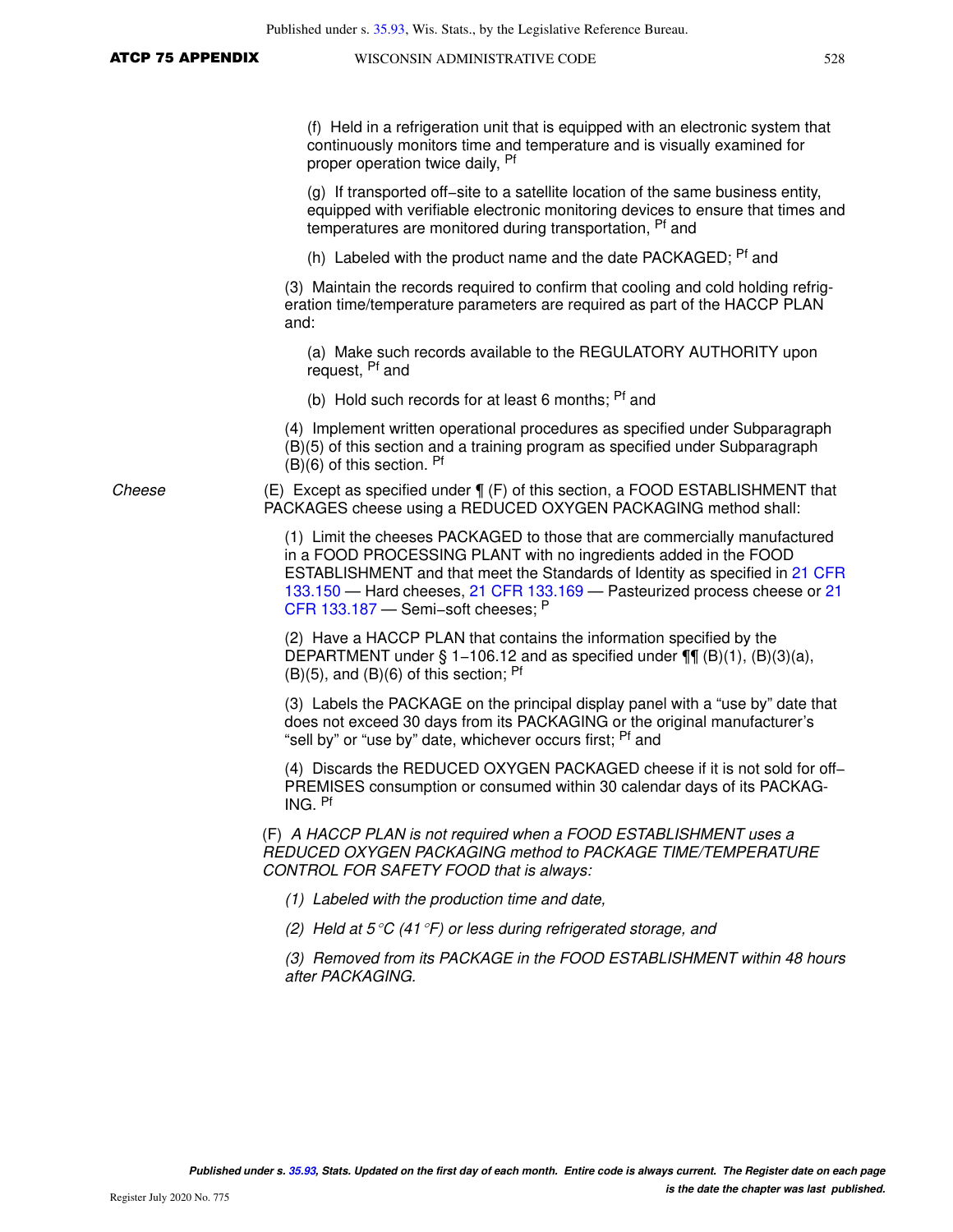# **3−6 FOOD IDENTITY, PRESENTATION, AND ON−PREMISES LABELING**

#### **Subparts**

**3−601 Accurate Representation 3−602 Labeling 3−603 Consumer Advisory**

#### **Accurate Representation 3−601.11 Standards of Identity.**

PACKAGED FOOD shall comply with standard of identity requirements in 21 CFR 131 to 169 and 9 CFR 319 Definitions and standards of identity or composition, and the general requirements in 21 CFR 130 - Food Standards: General and 9 CFR 319 Subpart A – General.

#### **3−601.12 Honestly Presented.**

(A) FOOD shall be offered for human consumption in a way that does not mislead or misinform the CONSUMER.

(B) FOOD or COLOR ADDITIVES, colored overwraps, or lights may not be used to misrepresent the true appearance, color, or quality of a FOOD.

#### **Labeling 3−602.11 Food Labels.**

(A) FOOD PACKAGED in a FOOD ESTABLISHMENT, shall be labeled as specified in LAW, including 21 CFR 101 - Food labeling, and 9 CFR 317 Labeling, marking devices, and containers.

(B) Label information shall include:

(1) The common name of the FOOD, or absent a common name, an adequately descriptive identity statement;

(2) If made from two or more ingredients, a list of ingredients and subingredients in descending order of predominance by weight, including a declaration of artificial colors, artificial flavors and chemical preservatives, if contained in the FOOD;

(3) An accurate declaration of the net quantity of contents;

(4) The name and place of business of the manufacturer, packer, or distributor; and

(5) The name of the FOOD source for each MAJOR FOOD ALLERGEN contained in the FOOD unless the FOOD source is already part of the common or usual name of the respective ingredient. Pf

(6) Except as exempted in the Federal Food, Drug, and Cosmetic Act § 403 (q) (3)  $-$  (5), nutrition labeling as specified in [21 CFR 101](https://docs.legis.wisconsin.gov/document/cfr/21%20CFR%20101)  $-$  Food Labeling and [9](https://docs.legis.wisconsin.gov/document/cfr/9%20CFR%20317) [CFR 317](https://docs.legis.wisconsin.gov/document/cfr/9%20CFR%20317) Subpart B Nutrition Labeling.

(7) For any salmonid FISH containing canthaxanthin or astaxanthin as a COLOR ADDITIVE, the labeling of the bulk FISH container, including a list of ingredients, displayed on the retail container or by other written means, such as a counter card, that discloses the use of canthaxanthin or astaxanthin.

(C) Bulk FOOD that is available for CONSUMER self−dispensing shall be prominently labeled with the following information in plain view of the CONSUMER:

(1) The manufacturer's or processor's label that was provided with the FOOD; or

(2) A card, sign, or other method of notification that includes the information specified under Subparagraphs (B)(1), (2), and (5) of this section.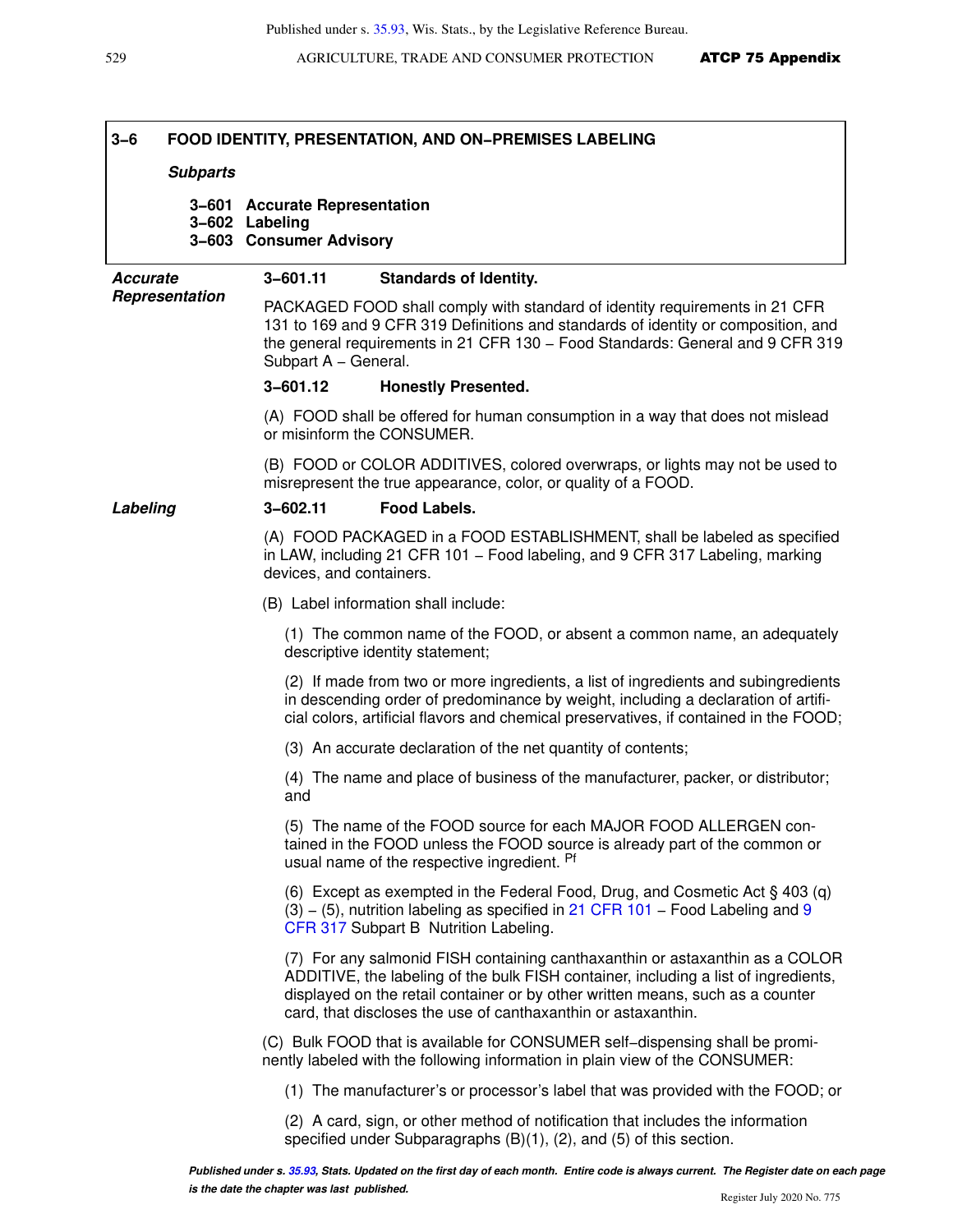**Consumer Advisory**

(D) Bulk, unPACKAGED FOODS such as bakery products and unPACKAGED FOODS that are portioned to CONSUMER specification need not be labeled if:

(1) A health, nutrient content, or other claim is not made; and

(2) There are no state or local LAWS requiring labeling.

(3) The FOOD is manufactured or prepared on the PREMISES of the FOOD ESTABLISHMENT or at another FOOD ESTABLISHMENT or a FOOD PRO-CESSING PLANT that is owned by the same PERSON and is regulated by the FOOD regulatory agency that has jurisdiction.

#### **3−602.12 Other Forms of Information.**

(A) If required by LAW, CONSUMER warnings shall be provided.

(B) FOOD ESTABLISHMENT or manufacturers' dating information on FOODS may not be concealed or altered.

#### **3−603.11 Consumption of Animal Foods that are Raw, Undercooked, or Not Otherwise Processed to Eliminate Pathogens.**

(A) Except as specified in ¶ 3−401.11 (C) and Subparagraph 3−401.11 (D)(4) and under ¶ 3−801.11 (C), if an animal FOOD such as beef, EGGS, FISH, lamb, pork , POULTRY, shellfish, or any other FOOD item allowed by LAW that is served or sold raw, undercooked, or without otherwise being PROCESSED to eliminate pathogens, either in READY−TO−EAT form or as an ingredient in another READY−TO−EAT FOOD, the LICENSE HOLDER shall inform CONSUMERS of the significantly increased RISK of consuming such FOODS by way of a DISCLOSURE and REMINDER, as specified in ¶¶ (B) and (C) of this section, using brochures, deli case or menu advisories, label statements, table tents, placards, or other effective written means. Pf

(B) DISCLOSURE shall include:

(1) A description of the animal−derived FOODS, such as "oysters on the half shell (raw oysters)," and "raw−EGG Caesar salad," and "hamburgers (can be cooked to order);" Pf or

(2) Identification of the animal−derived FOODS by asterisking them to a footnote that states that the items are served raw or undercooked, or contain (or may contain) raw or undercooked ingredients. Pf

(C) REMINDER shall include asterisking the animal−derived FOODS requiring DIS-CLOSURE to a footnote that states:

(1) Regarding the safety of these items, written information is available upon request; Pf

(2) Whether dining out or preparing FOOD at home, consuming raw or undercooked MEATS, POULTRY, seafood, shellfish, or EGGS may increase your RISK of foodborne illness; Pf or

(3) Whether dining out or preparing FOOD at home, consuming raw or undercooked MEATS, POULTRY, seafood, shellfish, or EGGS may increase your RISK of foodborne illness, especially if you have certain medical conditions.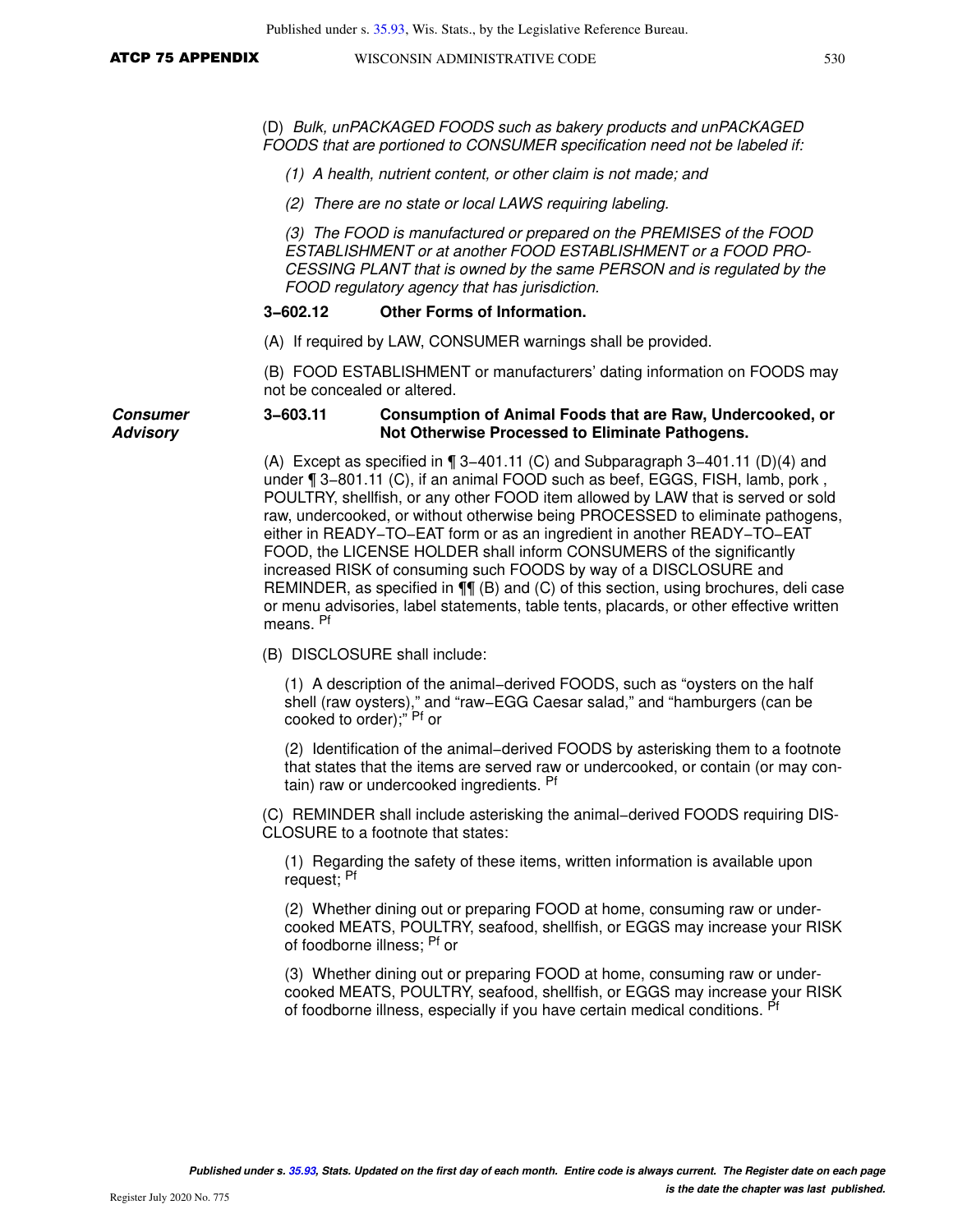|                                        | <b>CONTAMINATED FOOD</b> |                             |                                                                                                                                                                                                                                                                                                                                    |
|----------------------------------------|--------------------------|-----------------------------|------------------------------------------------------------------------------------------------------------------------------------------------------------------------------------------------------------------------------------------------------------------------------------------------------------------------------------|
|                                        | <b>Subparts</b>          |                             |                                                                                                                                                                                                                                                                                                                                    |
|                                        |                          | 3-701 Disposition           |                                                                                                                                                                                                                                                                                                                                    |
| <b>Disposition</b>                     |                          | $3 - 701.11$                | Discarding or Reconditioning Unsafe, Adulterated, or<br><b>Contaminated Food.</b>                                                                                                                                                                                                                                                  |
|                                        |                          | procedure. P                | (A) FOOD that is unsafe, ADULTERATED, or not honestly presented as specified<br>under § 3-101.11 shall be discarded or reconditioned according to an APPROVED                                                                                                                                                                      |
|                                        |                          |                             | (B) FOOD that is not from an APPROVED source as specified under §§ 3-201.11 -<br>3-201.17 shall be discarded. P                                                                                                                                                                                                                    |
|                                        |                          | discarded. P                | (C) READY-TO-EAT FOOD that may have been contaminated by an EMPLOYEE<br>who has been RESTRICTED or EXCLUDED as specified under $\S$ 2-201.12 shall be                                                                                                                                                                              |
|                                        |                          |                             | (D) FOOD that is contaminated by FOOD EMPLOYEES, CONSUMERS, or other<br>PERSONS through contact with their hands, bodily discharges, such as nasal or<br>oral discharges, or other means shall be discarded. P                                                                                                                     |
| $3 - 8$                                |                          |                             | <b>SPECIAL REQUIREMENTS FOR HIGHLY SUSCEPTIBLE POPULATIONS</b>                                                                                                                                                                                                                                                                     |
|                                        | <b>Subparts</b>          |                             |                                                                                                                                                                                                                                                                                                                                    |
|                                        |                          | 3-801 Additional Safeguards |                                                                                                                                                                                                                                                                                                                                    |
| <b>Additional</b><br><b>Safeguards</b> |                          | $3 - 801.11$                | Pasteurized Foods, Prohibited Re-Service, and Prohibited<br>Food.                                                                                                                                                                                                                                                                  |
|                                        |                          |                             |                                                                                                                                                                                                                                                                                                                                    |
|                                        |                          |                             | In a FOOD ESTABLISHMENT that serves a HIGHLY SUSCEPTIBLE POPULATION:                                                                                                                                                                                                                                                               |
|                                        |                          |                             | (A) The following criteria apply to JUICE:                                                                                                                                                                                                                                                                                         |
|                                        |                          |                             | (1) For the purposes of this paragraph only, children who are age 9 or less and<br>receive FOOD in a school, day care setting, or similar facility that provides custo-<br>dial care are included as HIGHLY SUSCEPTIBLE POPULATIONS;                                                                                               |
|                                        |                          |                             | (2) PrePACKAGED JUICE or a prePACKAGED BEVERAGE containing JUICE,<br>PROCESSED to prevent, reduce, or eliminate the presence of pathogens, or a<br>PACKAGED JUICE or BEVERAGE containing JUICE, that bears a warning label<br>as specified under $\P$ 3–404.11 (B) may not be served or offered for sale; $P$ and                  |
|                                        |                          |                             | (3) UnPACKAGED JUICE that is prepared on the PREMISES for service or sale<br>in a READY-TO-EAT form shall be processed under a HACCP PLAN required<br>ard Analysis and Critical Control Point (HACCP) Systems, Subpart B Pathogen<br>Reduction, 120.24 Process controls. P                                                         |
|                                        |                          | the preparation of: P       | that bears a warning label as specified in $21$ CFR 101.17 (g) Food labeling, warn-<br>ing, notice, and safe handling statements, JUICES that have not been specifically<br>by the DEPARTMENT under § 1-106.12, and as specified in 21 CFR 120 - Haz-<br>(B) Pasteurized EGGS or EGG PRODUCTS shall be substituted for raw EGGS in |

Γ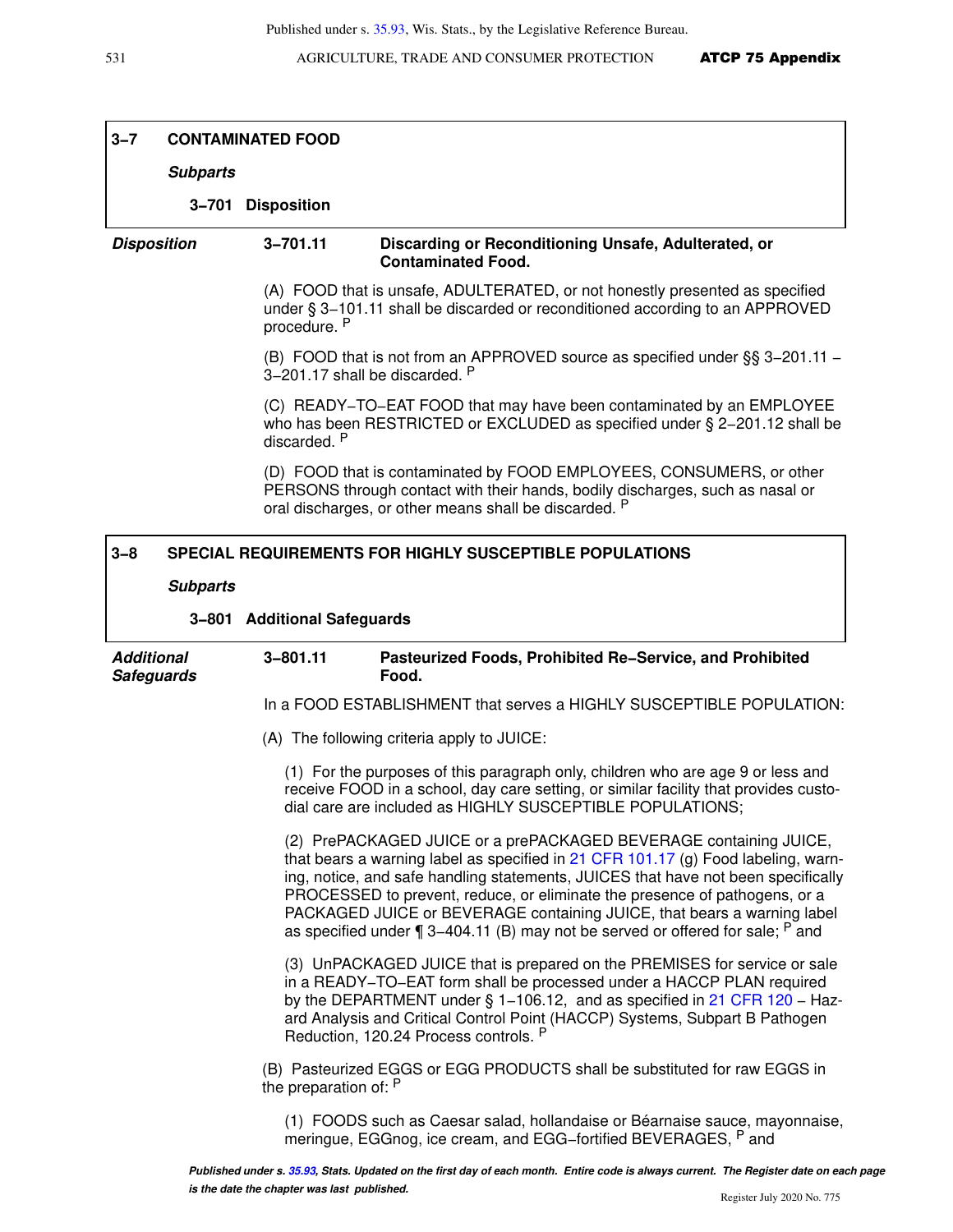(2) Except as specified in ¶ (F) of this section, recipes in which more than one EGG is broken and the EGGS are combined. <sup>P</sup>

(C) The following FOODS may not be served or offered for sale in a READY−TO− EAT form: <sup>P</sup>

(1) Raw animal FOODS such as raw FISH, raw−marinated FISH, raw MOLLUS-CAN SHELLFISH, and steak tartare; <sup>P</sup>

(2) A partially cooked animal FOOD such as lightly cooked FISH, rare MEAT, soft–cooked EGGS that are made from raw shell EGGS, and meringue; P and

(3) Raw seed sprouts. <sup>P</sup>

(D) FOOD EMPLOYEES may not contact READY−TO−EAT FOOD as specified under ¶¶ 3−301.11 (B) and (E). <sup>P</sup>

(E) Time only, as the public health control as specified under ¶ 3−501.19 (E), may not be used for raw EGGS and cheese curds. P

(F) Subparagraph (B)(2) of this section does not apply if:

(1) The raw EGGS are combined immediately before cooking for one CON-SUMER'S serving at a single meal, cooked as specified under Subparagraph 3−401.11 (A)(1), and served immediately, such as an omelet, soufflé, or scrambled EGGS;

(2) The raw EGGS are combined as an ingredient immediately before baking and the EGGS are thoroughly cooked to a READY−TO−EAT form, such as a cake, muffin, or bread; or

(3) The preparation of the FOOD is conducted under a HACCP PLAN that:

- (a) Identifies the FOOD to be prepared,
- (b) Prohibits contacting READY−TO−EAT FOOD with bare hands,
- (c) Includes specifications and practices that ensure:
	- (i) Salmonella Enteritidis growth is controlled before and after cooking, and

(ii) Salmonella Enteritidis is destroyed by cooking the EGGS according to the temperature and time specified in Subparagraph 3−401.11 (A) (2),

(d) Contains the information specified by the DEPARTMENT under 1−106.12, including procedures that:

(i) Control cross contamination of READY−TO−EAT FOOD with raw EGGS, and

(ii) Delineate cleaning and SANITIZATION procedures for FOOD−CON-TACT SURFACES, and

(e) Describes the training program that ensures that the FOOD EMPLOYEE responsible for the preparation of the FOOD understands the procedures to be used.

Re−service of Food (G) Except as specified in Paragraph (H) of this section, FOOD may be re−served as specified under Subparagraph 3−306.14 (B)(1) and (2).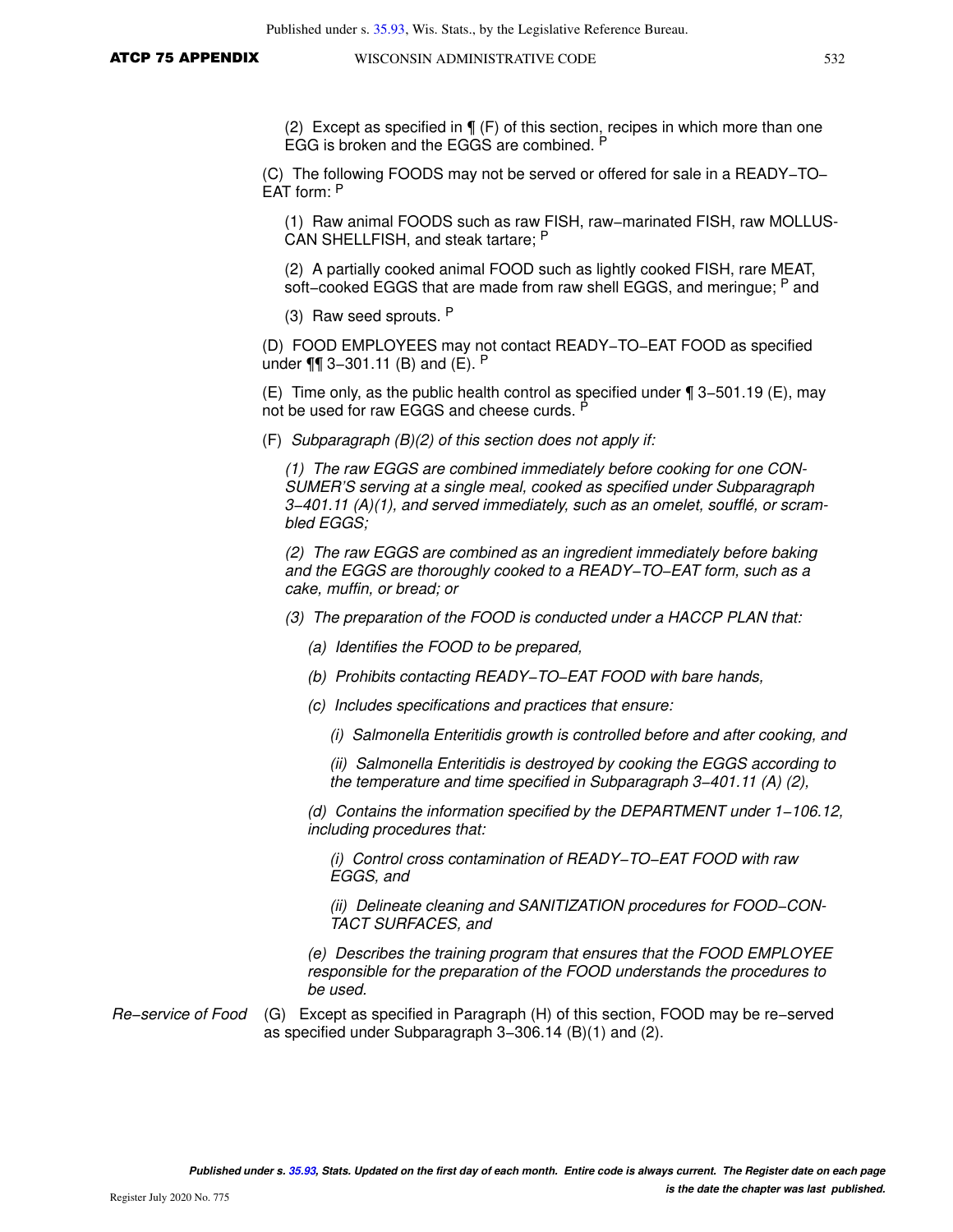Prohibited Re−service of Food

(H) FOOD may not be re−served under the following conditions:

(1) Any FOOD served to patients or clients who are under contact precautions in medical isolation or quarantine, or protective environment isolation may not be re−served to others outside.

(2) Packages of FOOD from any patients, clients, or other CONSUMERS should not be re−served to PERSONS in protective environment isolation.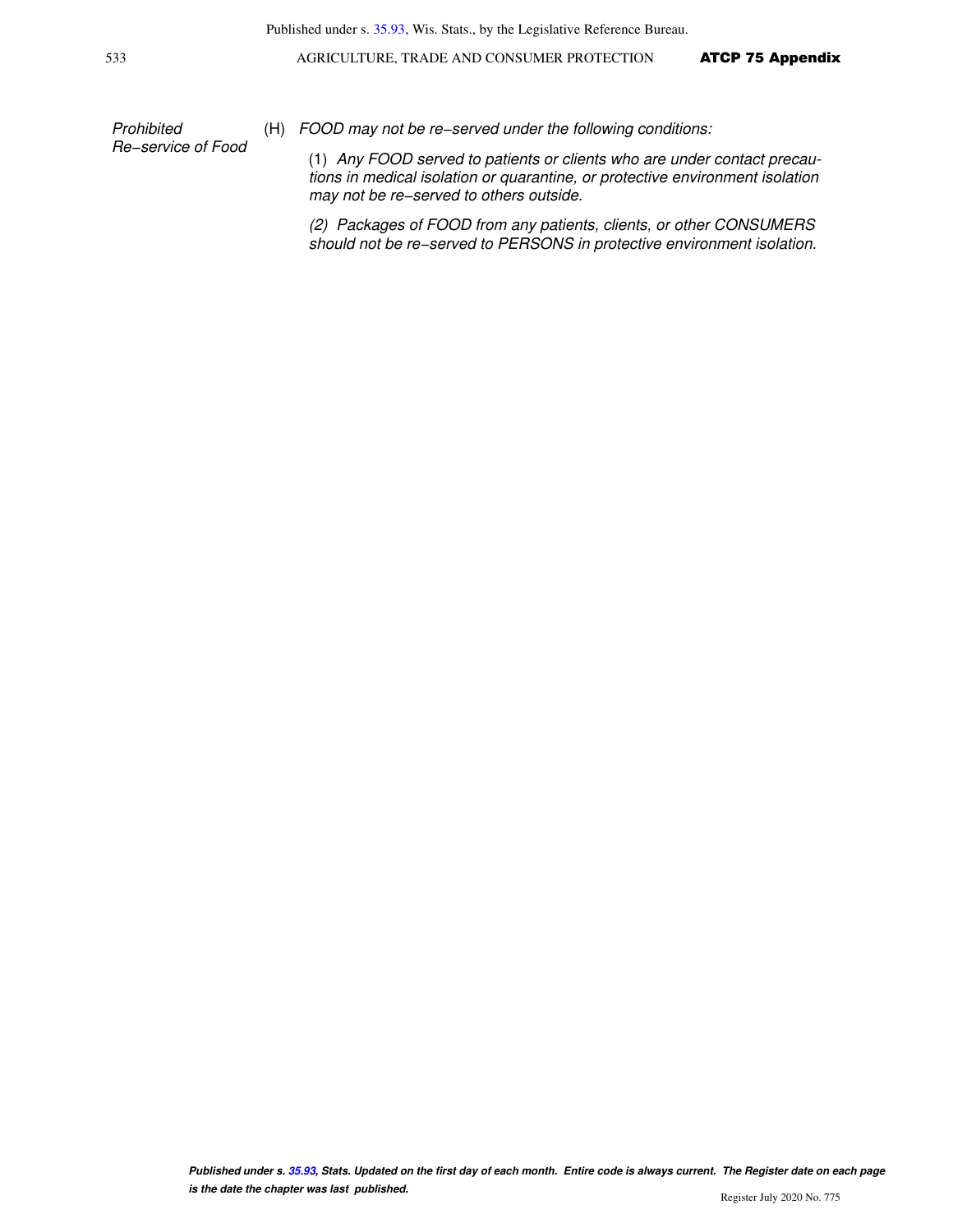# **Chapter**

# **4 Equipment, Utensils, And Linens**

#### **Parts**

- **4−1 MATERIALS FOR CONSTRUCTION AND REPAIR**
- **4−2 DESIGN AND CONSTRUCTION**
- **4−3 NUMBERS AND CAPACITIES**
- **4−4 LOCATION AND INSTALLATION**
- **4−5 MAINTENANCE AND OPERATION**
- **4−6 CLEANING OF EQUIPMENT AND UTENSILS**
- **4−7 SANITIZATION OF EQUIPMENT AND UTENSILS**
- **4−8 LAUNDERING**
- **4−9 PROTECTION OF CLEAN ITEMS**

#### **4−1 MATERIALS FOR CONSTRUCTION AND REPAIR**

#### **Subparts**

#### **4−101 Multiuse**

**4−102 Single−Service and Single−Use**

#### **Multiuse 4−101.11 Characteristics.**

Materials that are used in the construction of UTENSILS and FOOD−CONTACT SURFACES of EQUIPMENT may not allow the migration of deleterious substances or impart colors, odors, or tastes to FOOD and under normal use conditions shall be: <sup>P</sup>

- (A) Safe; <sup>P</sup>
- (B) Durable, CORROSION−RESISTANT, and nonabsorbent;
- (C) Sufficient in weight and thickness to withstand repeated WAREWASHING;
- (D) Finished to have a SMOOTH, EASILY CLEANABLE surface; and

(E) Resistant to pitting, chipping, crazing, scratching, scoring, distortion, and decomposition.

#### **4−101.12 Cast Iron, Use Limitation.**

(A) Except as specified in ¶¶ (B) and (C) of this section, cast iron may not be used for UTENSILS or FOOD−CONTACT SURFACES of EQUIPMENT.

(B) Cast iron may be used as a surface for cooking.

(C) Cast iron may be used in UTENSILS for serving FOOD if the UTENSILS are used only as part of an uninterrupted process from cooking through service.

#### **4−101.13 Lead, Use Limitation.**

(A) Ceramic, china, and crystal UTENSILS, and decorative UTENSILS such as hand painted ceramic or china that are used in contact with FOOD shall be lead− free or contain levels of lead not exceeding the limits of the following UTENSIL categories: <sup>P</sup>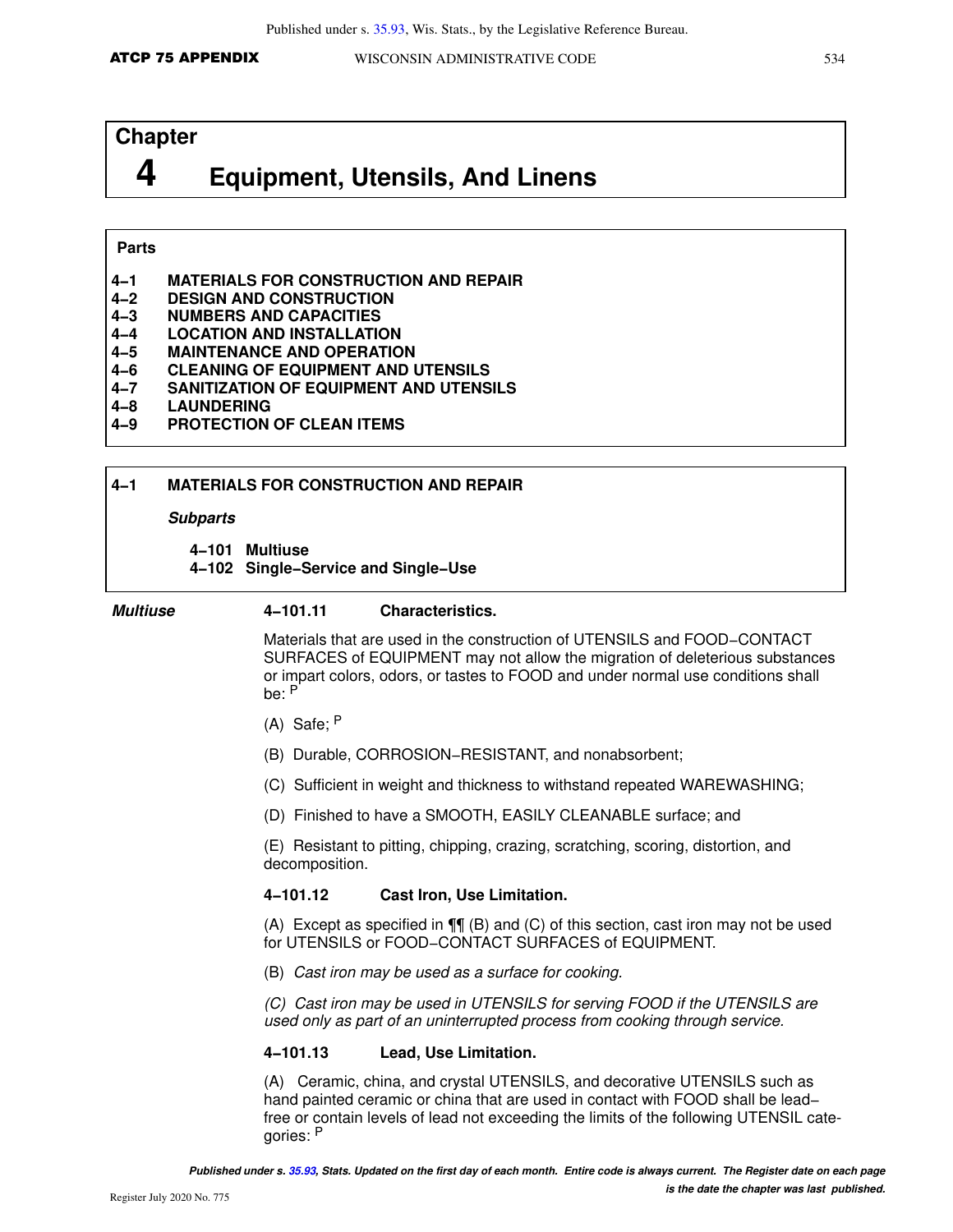| <b>Utensil</b><br>Category                     | <b>Ceramic Article</b><br><b>Description</b> | Maximum Lead mg/L |
|------------------------------------------------|----------------------------------------------|-------------------|
| Beverage Mugs,<br>Cups, Pitchers               | Coffee Mugs                                  | 0.5               |
| Large Hollowware<br>(excluding<br>pitchers)    | Bowls $>$ or = 1.1 L<br>$(1.16 \text{ QT})$  | 1.0               |
| Small Hollowware<br>(excluding cups &<br>mugs) | Bowls $< 1.1 L (1.16)$<br>QT                 | 2.0               |
| <b>Flat Tableware</b>                          | Plates, Saucers                              | 3.0               |

(B) Pewter alloys containing lead in excess of 0.05% may not be used as a FOOD− CONTACT SURFACE. <sup>P</sup>

(C) Solder and flux containing lead in excess of 0.2% may not be used as a FOOD− CONTACT SURFACE.

#### **4−101.14 Copper, Use Limitation.**

(A) Except as specified in ¶ (B) of this section, copper and copper alloys such as brass may not be used in contact with a FOOD that has a pH below 6 such as vinegar, fruit JUICE, or wine or for a fitting or tubing installed between a backflow prevention device and a carbonator. P

(B) Copper and copper alloys may be used in contact with beer brewing ingredients that have a pH below 6 in the prefermentation and fermentation steps of a beer brewing operation such as a brewpub or microbrewery.

#### **4−101.15 Galvanized Metal, Use Limitation.**

Galvanized metal may not be used for UTENSILS or FOOD−CONTACT SURFACES of EQUIPMENT that are used in contact with acidic FOOD. P

#### **4−101.16 Sponges, Use Limitation.**

Sponges may not be used in contact with cleaned and SANITIZED or in−use FOOD−CONTACT SURFACES.

#### **4−101.17 Wood, Use Limitation.**

(A) Except as specified in  $\P\P$  (B), (C), and (D) of this section, wood and wood wicker may not be used as a FOOD−CONTACT SURFACE.

(B) Hard maple or an equivalently hard, close−grained wood may be used for:

(1) Cutting boards; cutting blocks; bakers' tables; and UTENSILS such as rolling pins, doughnut dowels, salad bowls, and chopsticks; and

(2) Wooden paddles used in confectionery operations for pressure scraping kettles when manually preparing confections at a temperature of 110 °C (230 °F) or above.

(C) Whole, uncut, raw fruits and vegetables, and nuts in the shell may be kept in the wood shipping containers in which they were received, until the fruits, vegetables, or nuts are used.

(D) If the nature of the FOOD requires removal of rinds, peels, husks, or shells before consumption, the whole, uncut, raw FOOD may be kept in:

(1) Untreated wood containers; or

(2) Treated wood containers if the containers are treated with a preservative that meets the requirements specified in [21 CFR 178.3800](https://docs.legis.wisconsin.gov/document/cfr/21%20CFR%20178.3800) Preservatives for wood.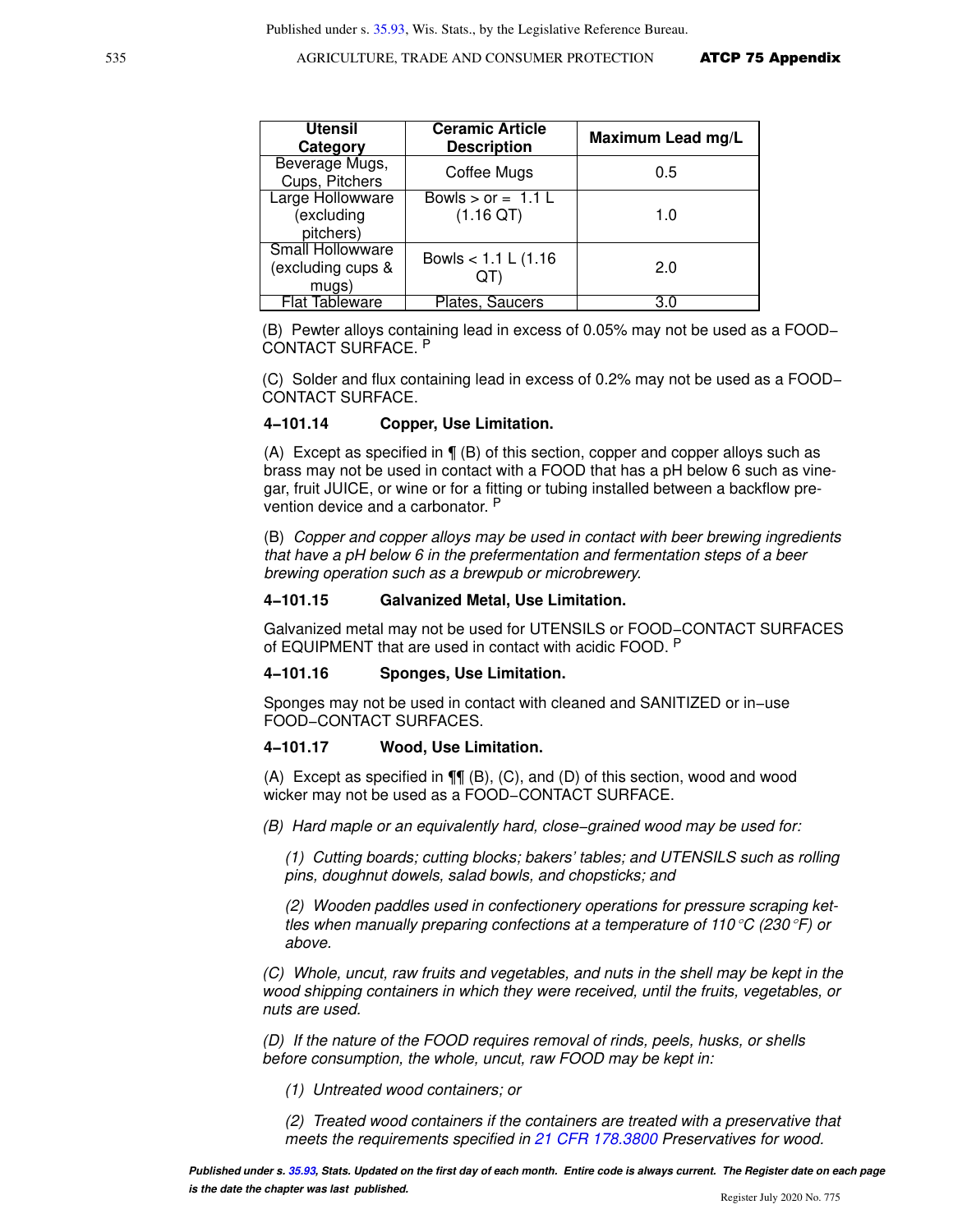**and Single−Use**

#### **4−101.18 Nonstick Coatings, Use Limitation.**

Multiuse KITCHENWARE such as frying pans, griddles, sauce pans, cookie sheets, and waffle bakers that have a perfluorocarbon resin coating shall be used with nonscoring or nonscratching UTENSILS and cleaning aids.

#### **4−101.19 Nonfood−Contact Surfaces.**

NonFOOD−CONTACT SURFACES of EQUIPMENT that are exposed to splash, spillage, or other FOOD soiling or that require frequent cleaning shall be constructed of a CORROSION−RESISTANT, nonabsorbent, and SMOOTH material.

#### **Single−Service 4−102.11 Characteristics.**

Materials that are used to make SINGLE−SERVICE and SINGLE−USE ARTICLES:

- (A) May not:
	- (1) Allow the migration of deleterious substances,  $P$  or
	- (2) Impart colors, odors, or tastes to FOOD; and
- (B) Shall be:
	- (1) Safe,  $P$  and
	- (2) Clean.

| $4 - 2$               |                 | <b>DESIGN AND CONSTRUCTION</b>                                                                                       |                                                                                                                                                                                                                                                   |
|-----------------------|-----------------|----------------------------------------------------------------------------------------------------------------------|---------------------------------------------------------------------------------------------------------------------------------------------------------------------------------------------------------------------------------------------------|
|                       | <b>Subparts</b> |                                                                                                                      |                                                                                                                                                                                                                                                   |
|                       | 4–201           | <b>Durability and Strength</b><br>4-202 Cleanability<br>4-203 Accuracy<br>4-204 Functionality<br>4-205 Acceptability |                                                                                                                                                                                                                                                   |
| <b>Durability and</b> |                 | 4-201.11                                                                                                             | <b>Equipment and Utensils.</b>                                                                                                                                                                                                                    |
| <b>Strength</b>       |                 |                                                                                                                      | EQUIPMENT and UTENSILS shall be designed and constructed to be durable and<br>to retain their characteristic qualities under normal use conditions.                                                                                               |
|                       |                 | 4-201.12                                                                                                             | <b>Food Temperature Measuring Devices.</b>                                                                                                                                                                                                        |
|                       |                 |                                                                                                                      | FOOD TEMPERATURE MEASURING DEVICES may not have sensors or stems<br>constructed of glass, except that thermometers with glass sensors or stems that are<br>encased in a shatterproof coating such as candy thermometers may be used. <sup>P</sup> |
| Cleanability          |                 | 4-202.11                                                                                                             | <b>Food-Contact Surfaces.</b>                                                                                                                                                                                                                     |
|                       |                 |                                                                                                                      | (A) Multiuse FOOD-CONTACT SURFACES shall be:                                                                                                                                                                                                      |
|                       |                 | $(1)$ SMOOTH; <sup>Pf</sup>                                                                                          |                                                                                                                                                                                                                                                   |
|                       |                 | imperfections; Pf                                                                                                    | (2) Free of breaks, open seams, cracks, chips, inclusions, pits, and similar                                                                                                                                                                      |
|                       |                 |                                                                                                                      | (3) Free of sharp internal angles, corners, and crevices; Pf                                                                                                                                                                                      |
|                       |                 |                                                                                                                      | (4) Finished to have SMOOTH welds and joints; <sup>Pf</sup> and                                                                                                                                                                                   |
|                       |                 |                                                                                                                      | (5) Except as specified in $\P$ (B) of this section, accessible for cleaning and<br>inspection by one of the following methods:                                                                                                                   |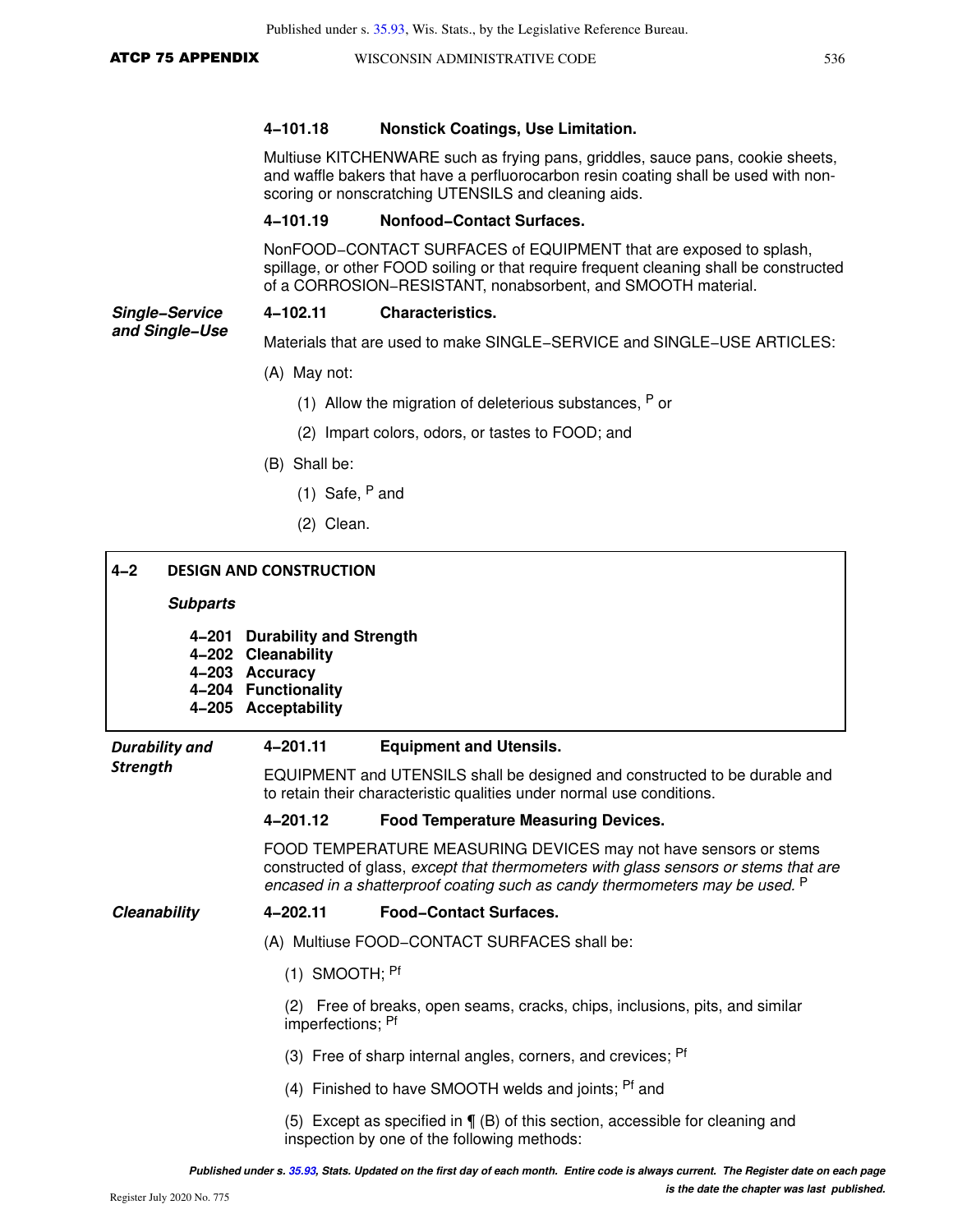- (a) Without being disassembled, <sup>Pf</sup>
- (b) By disassembling without the use of tools,  $P<sup>f</sup>$  or

(c) By easy disassembling with the use of handheld tools commonly available to maintenance and cleaning personnel such as screwdrivers, pliers, open− end wrenches, and Allen wrenches. Pf

(B) Subparagraph (A)(5) does not apply to cooking oil storage tanks, distribution lines for cooking oils, or BEVERAGE syrup lines or tubes.

#### **4−202.12 CIP Equipment.**

(A) CIP EQUIPMENT shall meet the characteristics specified under § 4−202.11 and shall be designed and constructed so that:

(1) Cleaning and SANITIZING solutions circulate throughout a fixed system and contact all interior FOOD–CONTACT SURFACES, <sup>Pt</sup> and

(2) The system is self−draining or capable of being completely drained of cleaning and SANITIZING solutions; and

(B) CIP EQUIPMENT that is not designed to be disassembled for cleaning shall be designed with inspection access points to ensure that all interior FOOD−CONTACT SURFACES throughout the fixed system are being effectively cleaned.

#### **4−202.13 "V" Threads, Use Limitation.**

Except for hot oil cooking or filtering EQUIPMENT, "V" type threads may not be used on FOOD−CONTACT SURFACES.

#### **4−202.14 Hot Oil Filtering Equipment.**

Hot oil filtering EQUIPMENT shall meet the characteristics specified under § 4−202.11 or 4−202.12 and shall be readily accessible for filter replacement and cleaning of the filter.

#### **4−202.15 Can Openers.**

Cutting or piercing parts of can openers shall be readily removable for cleaning and for replacement.

#### **4−202.16 Nonfood−Contact Surfaces.**

NonFOOD−CONTACT SURFACES shall be free of unnecessary ledges, projections, and crevices, and designed and constructed to allow easy cleaning and to facilitate maintenance.

#### **4−202.17 Kick Plates, Removable.**

Kick plates shall be designed so that the areas behind them are accessible for inspection and cleaning by being:

(A) Removable by one of the methods specified under Subparagraph 4−202.11 (A)(5) or capable of being rotated open; and

(B) Removable or capable of being rotated open without unlocking EQUIPMENT doors.

#### **4−202.18 Ventilation Hood Systems, Filters.**

Filters or other grease extracting EQUIPMENT shall be designed to be readily removable for cleaning and replacement if not designed to be cleaned in place.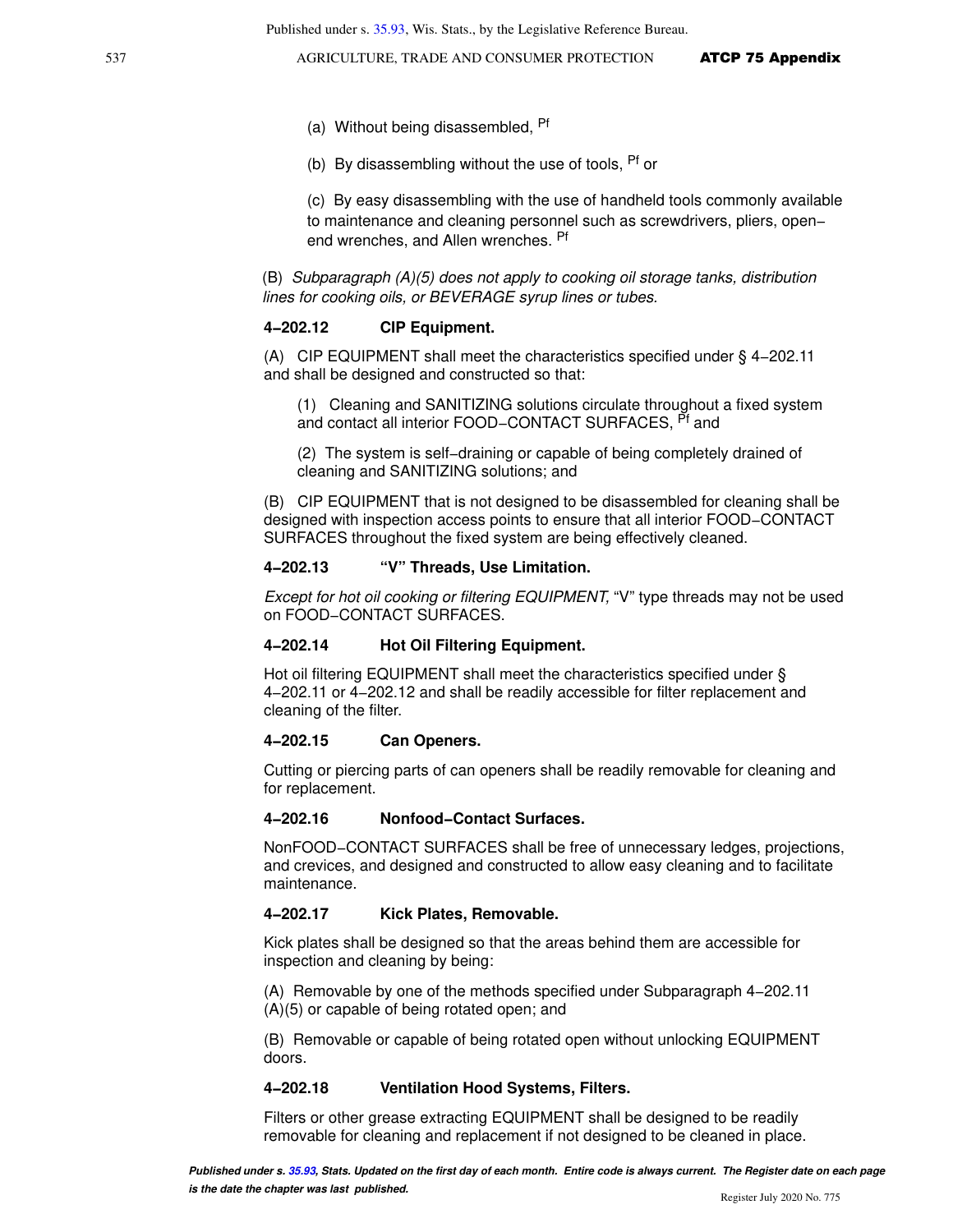#### ATCP 75 APPENDIX WISCONSIN ADMINISTRATIVE CODE 538

#### **Accuracy 4−203.11 Temperature Measuring Devices, Food.**

(A) FOOD TEMPERATURE MEASURING DEVICES that are scaled only in Celsius or dually scaled in Celsius and Fahrenheit shall be accurate to  $\pm 1^{\circ}$ C in the intended range of use. Pf

(B) FOOD TEMPERATURE MEASURING DEVICES that are scaled only in Fahrenheit shall be accurate to  $\pm 2^{\circ}$ F in the intended range of use. Pf

#### **4−203.12 Temperature Measuring Devices, Ambient Air and Water.**

(A) Ambient air and water TEMPERATURE MEASURING DEVICES that are scaled in Celsius or dually scaled in Celsius and Fahrenheit shall be designed to be easily readable and accurate to  $\pm$  1.5°C in the intended range of use. Pf

(B) Ambient air and water TEMPERATURE MEASURING DEVICES that are scaled only in Fahrenheit shall be accurate to  $\pm 3^{\circ}$ F in the intended range of use. Pf

#### **4−203.13 Pressure Measuring Devices, Mechanical Warewashing Equipment.**

Pressure measuring devices that display the pressures in the water supply line for the fresh hot water SANITIZING rinse shall have increments of 7 kilopascals (1 pound per square inch) or smaller and shall be accurate to  $\pm$  14 kilopascals ( $\pm$  2 pounds per square inch) in the range indicated on the manufacturer's data plate.

#### **Functionality 4−204.11 Ventilation Hood Systems, Drip Prevention.**

Exhaust ventilation hood systems in FOOD preparation and WAREWASHING areas including components such as hoods, fans, guards, and ducting shall be designed to prevent grease or condensation from draining or dripping onto FOOD, EQUIPMENT, UTENSILS, LINENS, and SINGLE−SERVICE and SINGLE−USE ARTICLES.

#### **4−204.12 Equipment Openings, Closures and Deflectors.**

(A) A cover or lid for EQUIPMENT shall overlap the opening and be sloped to drain.

(B) An opening located within the top of a unit of EQUIPMENT that is designed for use with a cover or lid shall be flanged upward at least 5 millimeters (two−tenths of an inch).

(C) Except as specified under ¶ (D) of this section, fixed piping, TEMPERATURE MEASURING DEVICES, rotary shafts, and other parts extending into EQUIPMENT shall be provided with a watertight joint at the point where the item enters the EQUIPMENT.

(D) If a watertight joint is not provided:

(1) The piping, TEMPERATURE MEASURING DEVICES, rotary shafts, and other parts extending through the openings shall be equipped with an apron designed to deflect condensation, drips, and dust from openings into the FOOD; and

(2) The opening shall be flanged as specified under ¶ (B) of this section.

#### **4−204.13 Dispensing Equipment, Protection of Equipment and Food.**

In EQUIPMENT that dispenses or vends liquid FOOD or ice in unPACKAGED form:

(A) The delivery tube, chute, orifice, and splash surfaces directly above the container receiving the FOOD shall be designed in a manner, such as with barriers, baffles, or drip aprons, so that drips from condensation and splash are diverted from the opening of the container receiving the FOOD;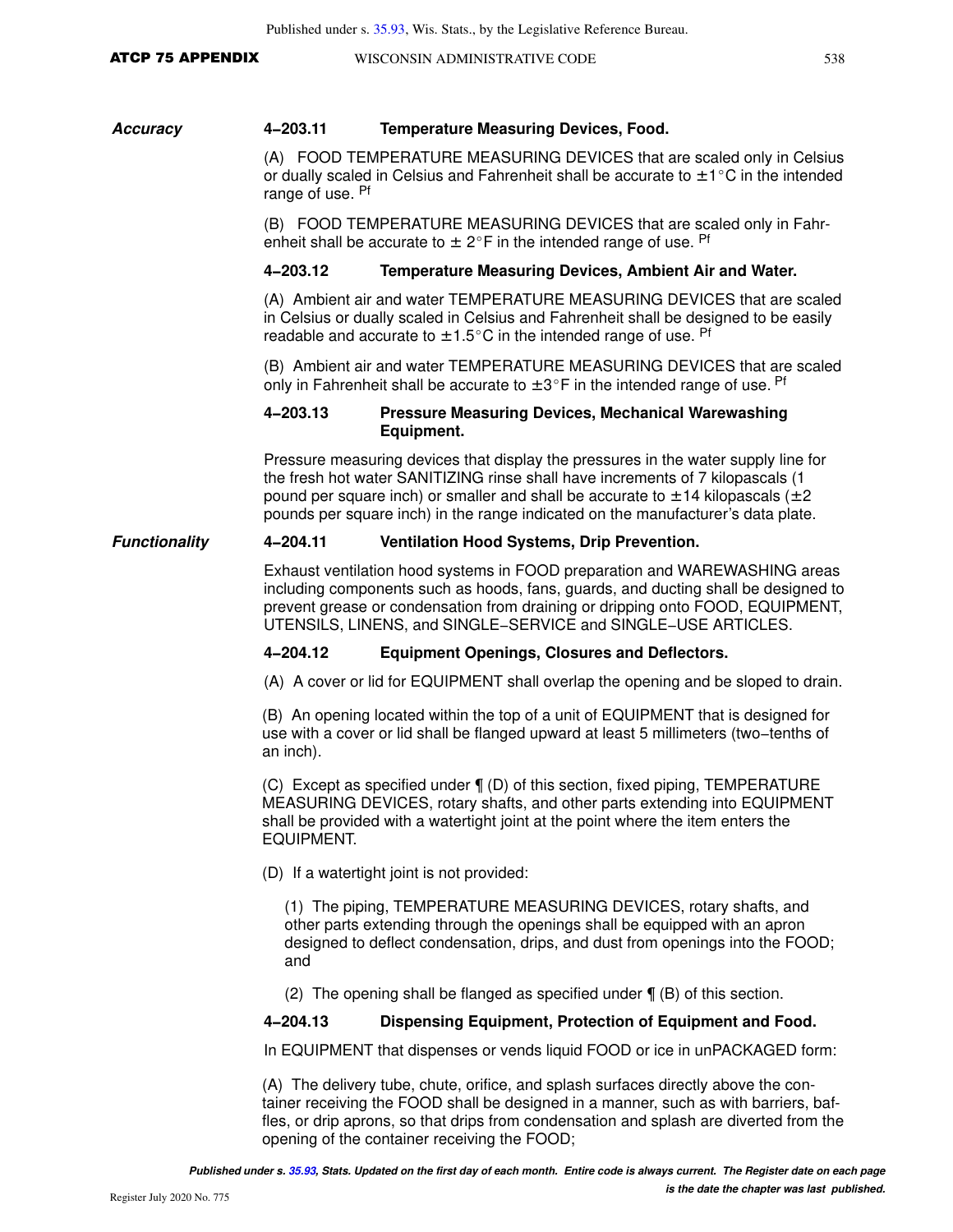(B) The delivery tube, chute, and orifice shall be protected from manual contact such as by being recessed;

(C) The delivery tube or chute and orifice of EQUIPMENT used to vend liquid FOOD or ice in unPACKAGED form to self−service CONSUMERS shall be designed so that the delivery tube or chute and orifice are protected from dust, insects, rodents, and other contamination by a self−closing door if the EQUIPMENT is:

(1) Located in an outside area that does not otherwise afford the protection of an enclosure against the rain, windblown debris, insects, rodents, and other contaminants that are present in the environment, or

(2) Available for self−service during hours when it is not under the full−time supervision of a FOOD EMPLOYEE; and

(D) The dispensing EQUIPMENT actuating lever or mechanism and filling device of CONSUMER self−service BEVERAGE dispensing EQUIPMENT shall be designed to prevent contact with the lip−contact surface of glasses or cups that are refilled.

(E) Dispensing EQUIPMENT in which TIME/TEMPERATURE CONTROL FOR SAFETY FOOD in a homogenous liquid form is maintained outside of the temperature control requirements as specified under ¶ 3−501.16 (A) shall:

(1) Be specifically designed and equipped to maintain the commercial sterility of aseptically PACKAGED FOOD in a homogenous liquid form for a specified duration from the time of opening of the PACKAGING within the EQUIPMENT; <sup>P</sup> and

(2) Conform to the requirements for this EQUIPMENT as specified in NSF/ANSI 18−2006−Manual Food and Beverage Dispensing Equipment. P

#### **4−204.14 Vending Machine, Vending Stage Closure.**

The dispensing compartment of a VENDING MACHINE including a machine that is designed to vend prePACKAGED snack FOOD that is not TIME/TEMPERATURE CONTROL FOR SAFETY FOOD such as chips, party mixes, and pretzels shall be equipped with a self– closing door or cover if the machine is:

(A) Located in an outside area that does not otherwise afford the protection of an enclosure against the rain, windblown debris, insects, rodents, and other contaminants that are present in the environment; or

(B) Available for self−service during hours when it is not under the full−time supervision of a FOOD EMPLOYEE.

#### **4−204.15 Bearings and Gear Boxes, Leakproof.**

EQUIPMENT containing bearings and gears that require lubricants shall be designed and constructed so that the lubricant cannot leak, drip, or be forced into FOOD or onto FOOD−CONTACT SURFACES.

#### **4−204.16 Beverage Tubing, Separation.**

Except for cold plates that are constructed integrally with an ice storage bin, BEV-ERAGE tubing and cold−plate BEVERAGE cooling devices may not be installed in contact with stored ice.

#### **4−204.17 Ice Units, Separation of Drains.**

Liquid waste drain lines may not pass through an ice machine or ice storage bin.

#### **4−204.18 Condenser Unit, Separation.**

If a condenser unit is an integral component of EQUIPMENT, the condenser unit shall be separated from the FOOD and FOOD storage space by a dustproof barrier.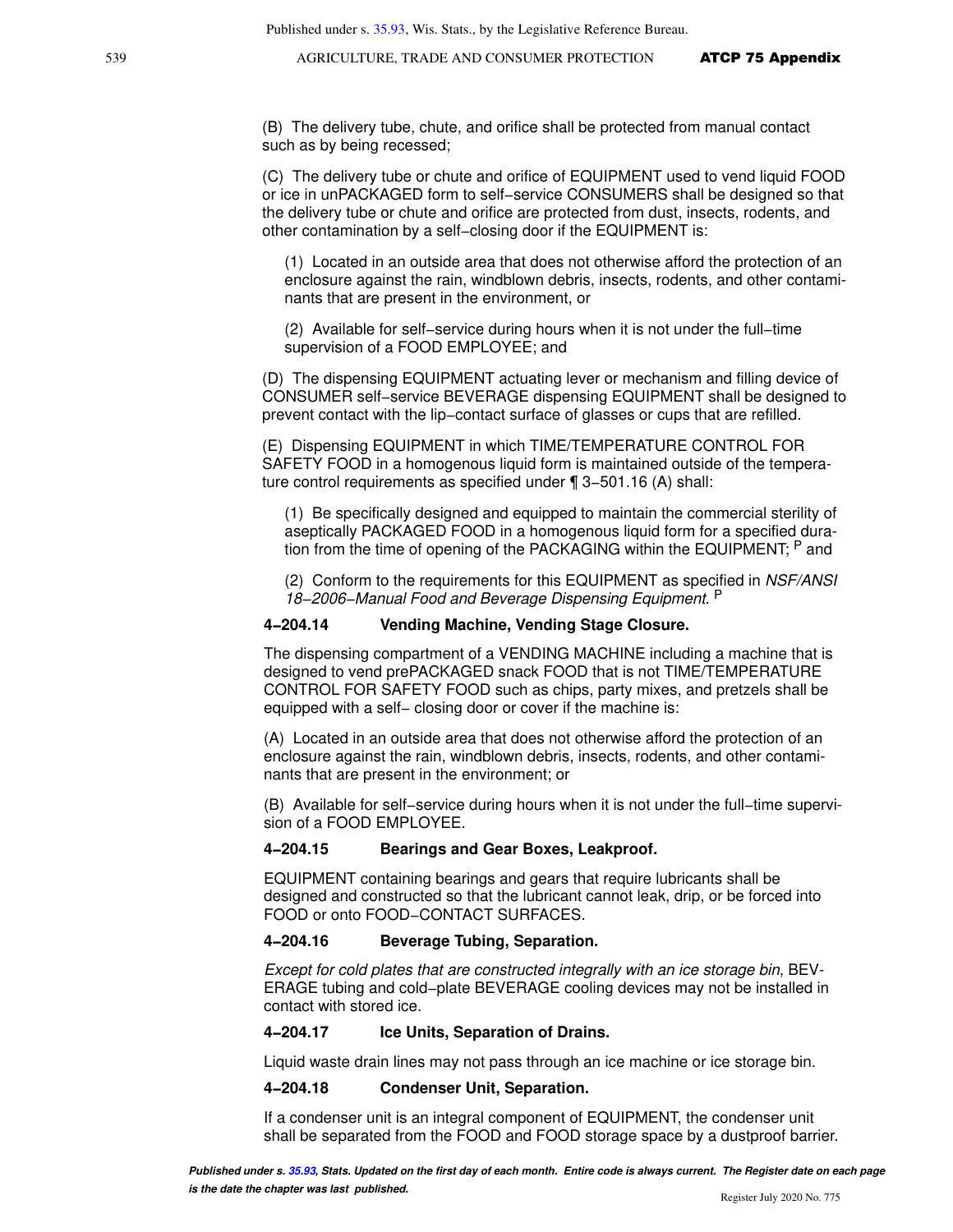Cutting or piercing parts of can openers on VENDING MACHINES shall be protected from manual contact, dust, insects, rodents, and other contamination.

#### **4−204.110 Molluscan Shellfish Tanks.**

(A) Except as specified under ¶ (B) of this section, MOLLUSCAN SHELLFISH life support system display tanks may not be used to display shellfish that are offered for human consumption and shall be conspicuously marked so that it is obvious to the CONSUMER that the shellfish are for display only. <sup>P</sup>

(B) MOLLUSCAN SHELLFISH life−support system display tanks that are used to store and display shellfish that are offered for human consumption shall be operated and maintained in accordance with a VARIANCE granted by the DEPARTMENT as specified in § 1–105.11 and under § 1–105.12 and a HACCP PLAN that: <sup>Pf</sup>

(1) Is submitted by the LICENSE HOLDER and APPROVED as specified by the DEPARTMENT under 1−106.11 and 1−106.12; Pf and

(2) Ensures that:

(a) Water used with FISH other than MOLLUSCAN SHELLFISH does not flow into the molluscan tank. Pf

(b) The safety and quality of the shellfish as they were received are not compromised by the use of the tank, Pf and

(c) The identity of the source of the SHELLSTOCK is retained as specified under § 3−203.12. Pf

#### **4−204.111 Vending Machines, Automatic Shutoff.**

(A) A machine vending TIME/TEMPERATURE CONTROL FOR SAFETY FOOD shall have an automatic control that prevents the machine from vending FOOD:

(1) If there is a power failure, mechanical failure, or other condition that results in an internal machine temperature that cannot maintain FOOD temperatures as specified under Chapter [3](https://docs.legis.wisconsin.gov/document/statutes/ch.%203); P and

(2) If a condition specified under Subparagraph (A)(1) of this section occurs, until the machine is serviced and restocked with FOOD that has been maintained at temperatures specified under Chapter [3](https://docs.legis.wisconsin.gov/document/statutes/ch.%203). P

(B) When the automatic shutoff within a machine vending TIME/TEMPERATURE CONTROL FOR SAFETY FOOD is activated:

(1) In a refrigerated VENDING MACHINE, the ambient temperature may not exceed  $5^{\circ}$ C (41 $^{\circ}$ F) for more than 30 minutes immediately after the machine is filled, serviced, or restocked; P or

(2) In a hot holding VENDING MACHINE, the ambient temperature may not be less than  $57^{\circ}$ C (135 $^{\circ}$ F) for more than 120 minutes immediately after the machine is filled, serviced, or restocked. P

#### **4−204.112 Temperature Measuring Devices.**

(A) In a mechanically refrigerated or hot FOOD storage unit, the sensor of a TEM-PERATURE MEASURING DEVICE shall be located to measure the air temperature or a simulated product temperature in the warmest part of a mechanically refrigerated unit and in the coolest part of a hot FOOD storage unit.

(B) Except as specified in ¶ (C) of this section, cold or hot holding EQUIPMENT used for TIME/TEMPERATURE CONTROL FOR SAFETY FOOD shall be designed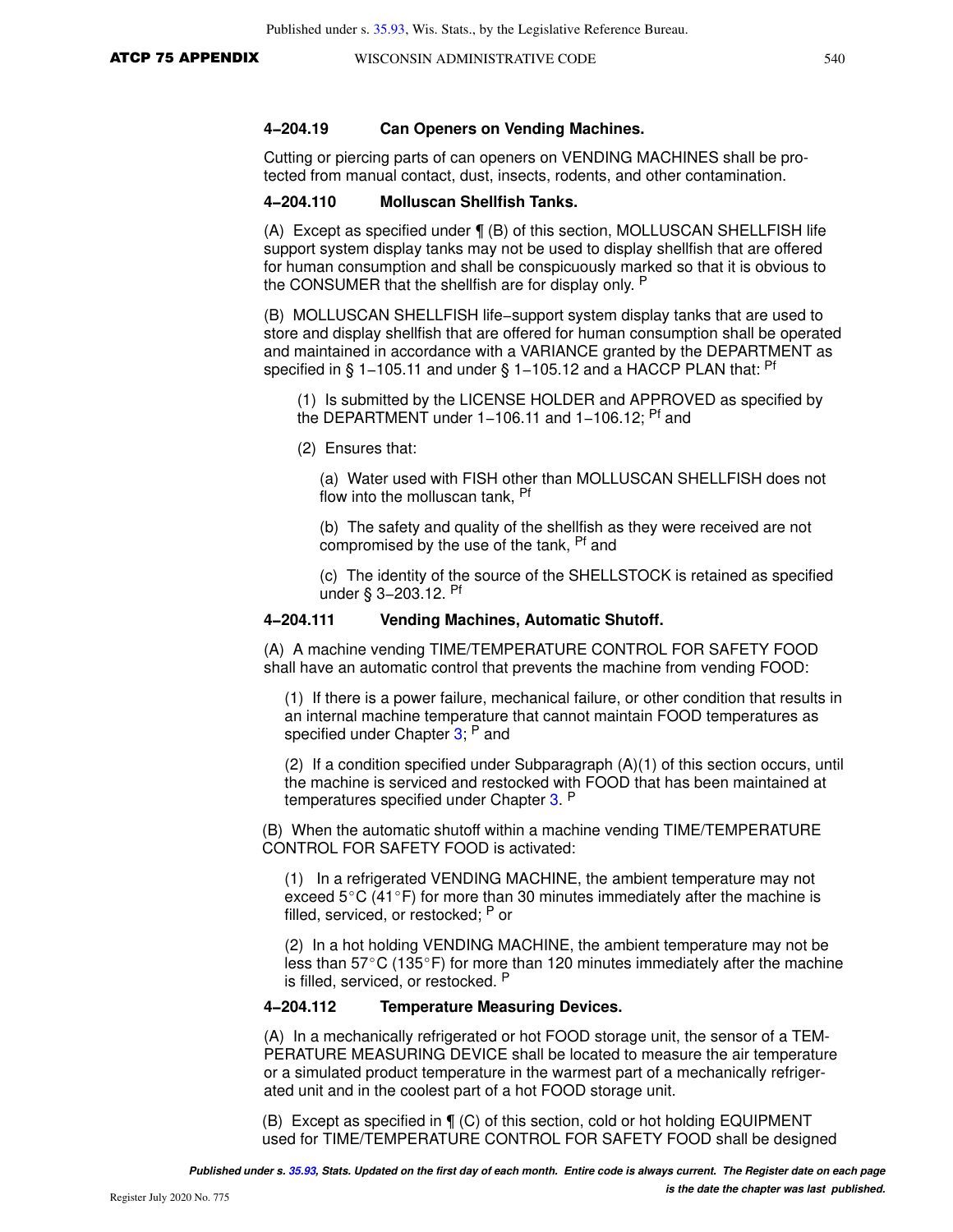to include and shall be equipped with at least one integral or permanently affixed TEMPERATURE MEASURING DEVICE that is located to allow easy viewing of the device's temperature display.

(C) Paragraph (B) of this section does not apply to EQUIPMENT for which the placement of a TEMPERATURE MEASURING DEVICE is not a practical means for measuring the ambient air surrounding the FOOD because of the design, type, and use of the EQUIPMENT, such as calrod units, heat lamps, cold plates, bainmaries, steam tables, insulated FOOD transport containers, and salad bars.

(D) TEMPERATURE MEASURING DEVICES shall be designed to be easily readable.

(E) FOOD TEMPERATURE MEASURING DEVICES and water TEMPERATURE MEASURING DEVICES on WAREWASHING machines shall have a numerical scale, printed record, or digital readout in increments no greater than  $1^{\circ}$ C or  $2^{\circ}$ F in the intended range of use. <sup>Pf</sup>

#### **4−204.113 Warewashing Machine, Data Plate Operating Specifications.**

A WAREWASHING machine shall be provided with an easily accessible and readable data plate affixed to the machine by the manufacturer that indicates the machine's design and operating specifications including the:

(A) Temperatures required for washing, rinsing, and SANITIZING;

(B) Pressure required for the fresh water SANITIZING rinse unless the machine is designed to use only a pumped SANITIZING rinse; and

(C) Conveyor speed for conveyor machines or cycle time for stationary rack machines.

#### **4−204.114 Warewashing Machines, Internal Baffles.**

WAREWASHING machine wash and rinse tanks shall be equipped with baffles, curtains, or other means to minimize internal cross contamination of the solutions in wash and rinse tanks.

#### **4−204.115 Warewashing Machines, Temperature Measuring Devices.**

A WAREWASHING machine shall be equipped with a TEMPERATURE MEASUR-ING DEVICE that indicates the temperature of the water:

(A) In each wash and rinse tank;  $Pf$  and

(B) As the water enters the hot water SANITIZING final rinse manifold or in the chemical SANITIZING solution tank. Pf

#### **4−204.116 Manual Warewashing Equipment, Heaters and Baskets.**

Cutting or piercing parts of can openers on VENDING MACHINES shall be protected from manual contact, dust, insects, rodents, and other contamination.

#### **4−204.117 Warewashing Machines, Automatic Dispensing of Detergents and Sanitizers.**

A WAREWASHING machine that is installed after adoption of this Code by the department, shall be equipped to:

(A) Automatically dispense detergents and SANITIZERS; <sup>Pf</sup> and

(B) Incorporate a visual means to verify that detergents and SANITIZERS are delivered or a visual or audible alarm to signal if the detergents and SANITIZERS are not delivered to the respective washing and SANITIZING cycles. <sup>Pf</sup>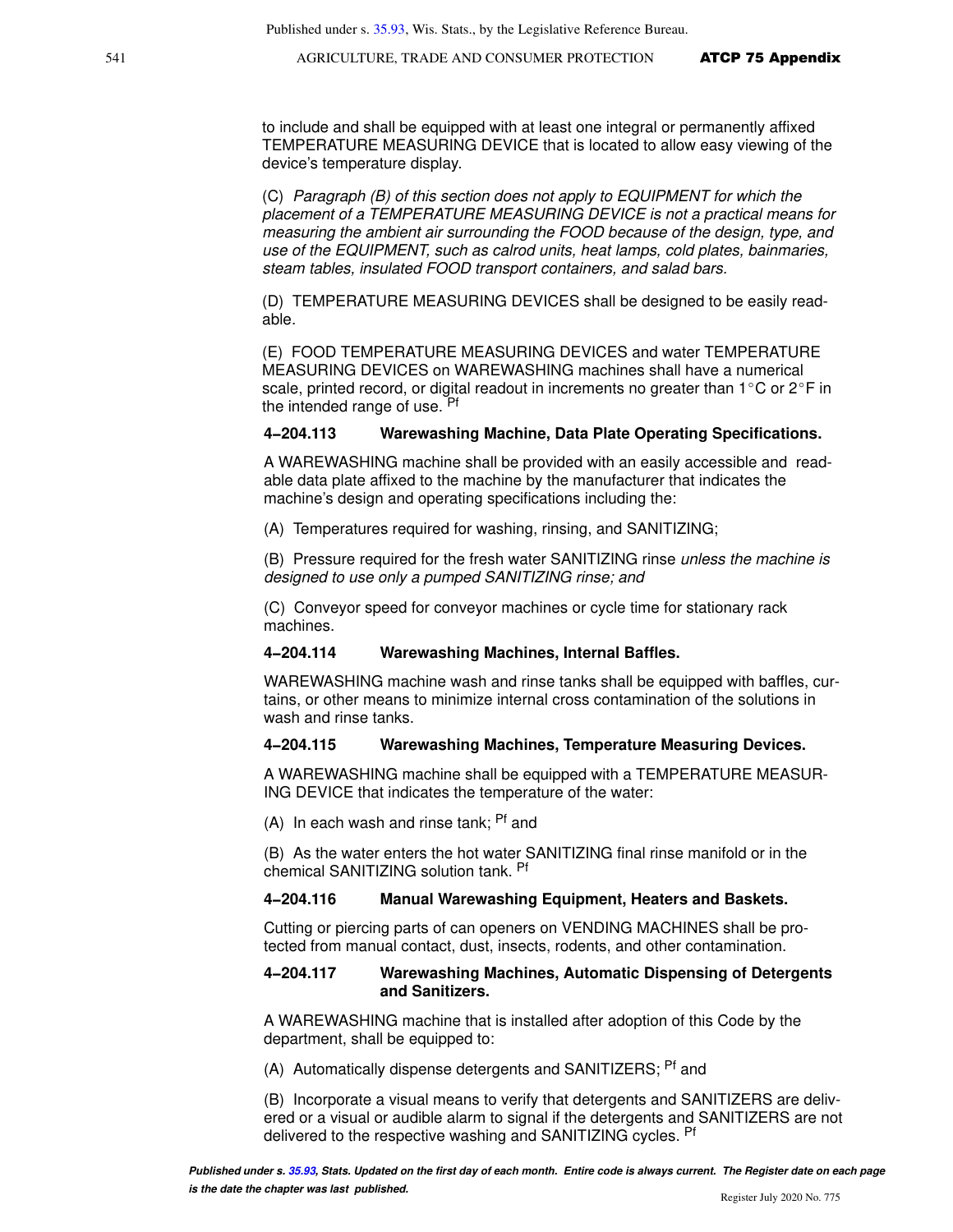#### **4−204.118 Warewashing Machines, Flow Pressure Device.**

(A) WAREWASHING machines that provide a fresh hot water SANITIZING rinse shall be equipped with a pressure gauge or similar device such as a transducer that measures and displays the water pressure in the supply line immediately before entering the WAREWASHING machine; and

(B) If the flow pressure measuring device is upstream of the fresh hot water SANI-TIZING rinse control valve, the device shall be mounted in a 6.4 millimeter or one− fourth inch Iron Pipe Size (IPS) valve.

(C) Paragraphs (A) and (B) of this section do not apply to a machine that uses only a pumped or recirculated SANITIZING rinse.

#### **4−204.119 Warewashing Sinks and Drainboards, Self−Draining.**

Sinks and drainboards of WAREWASHING sinks and machines shall be self−draining.

#### **4−204.120 Equipment Compartments, Drainage.**

EQUIPMENT compartments that are subject to accumulation of moisture due to conditions such as condensation, FOOD or BEVERAGE drip, or water from melting ice shall be sloped to an outlet that allows complete draining.

#### **4−204.121 Vending Machines, Liquid Waste Products.**

(A) VENDING MACHINES designed to store BEVERAGES that are PACKAGED in containers made from paper products shall be equipped with diversion devices and retention pans or drains for container leakage.

(B) VENDING MACHINES that dispense liquid FOOD in bulk shall be:

(1) Provided with an internally mounted waste receptacle for the collection of drip, spillage, overflow, or other internal wastes; and

(2) Equipped with an automatic shutoff device that will place the machine out of operation before the waste receptacle overflows.

(C) Shutoff devices specified under Subparagraph (B)(2) of this section shall prevent water or liquid FOOD from continuously running if there is a failure of a flow control device in the water or liquid FOOD system or waste accumulation that could lead to overflow of the waste receptacle.

#### **4−204.122 Case Lot Handling Equipment, Moveability.**

Apparatuses, such as dollies, pallets, racks, and skids used to store and transport large quantities of PACKAGED FOODS received from a supplier in a cased or overwrapped lot, shall be designed to be moved by hand or by conveniently available apparatuses such as hand trucks and forklifts.

#### **4−204.123 Vending Machine Doors and Openings.**

(A) VENDING MACHINE doors and access opening covers to FOOD and container storage spaces shall be tight−fitting so that the space along the entire interface between the doors or covers and the cabinet of the machine, if the doors or covers are in a closed position, is no greater than 1.5 millimeters or one−sixteenth inch by:

(1) Being covered with louvers, screens, or materials that provide an equivalent opening of not greater than 1.5 millimeters or one−sixteenth inch. Screening of 12 or more mesh to 2.5 centimeters (12 mesh to 1 inch) meets this requirement;

(2) Being effectively gasketed;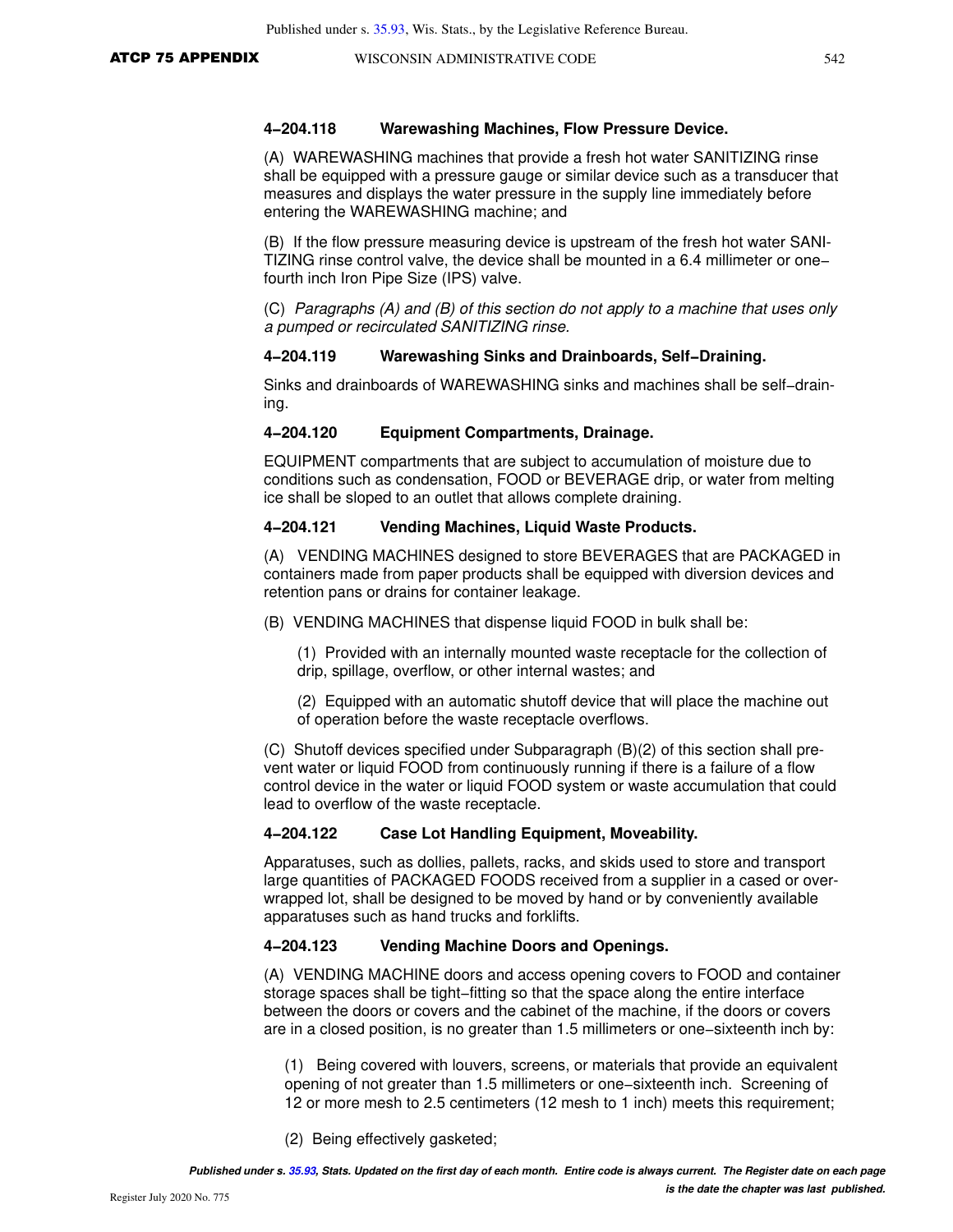(3) Having interface surfaces that are at least 13 millimeters or one−half inch wide; or

(4) Jambs or surfaces used to form an L−shaped entry path to the interface.

(B) VENDING MACHINE service connection openings through an exterior wall of a machine shall be closed by sealants, clamps, or grommets so that the openings are no larger than 1.5 millimeters or one−sixteenth inch.

**Equipment Standards 4−205.11 Food Equipment, Certification and Classification.**

(A) Except as specified under ¶ (B) of this section, FOOD EQUIPMENT that is certified or classified for sanitation by an American National Standards Institute (ANSI) −accredited certification program is deemed to comply with Parts 4−1 and 4−2 of this Chapter.

(B) For FOOD EQUIPMENT that is not certified or classified for sanitation by an American National Standards Institute (ANSI) −accredited certification program, the specifications for the equipment shall be submitted by the LICENSE HOLDER to the DEPARTMENT for evaluation.

| $4 - 3$          | <b>NUMBERS AND CAPACITIES</b>                                                                                                                                                                                                                                                                   |
|------------------|-------------------------------------------------------------------------------------------------------------------------------------------------------------------------------------------------------------------------------------------------------------------------------------------------|
| <b>Subparts</b>  |                                                                                                                                                                                                                                                                                                 |
|                  | 4-301 Equipment<br>4-302 Utensils, Temperature Measuring Devices, and Testing Devices<br>4-303 Cleaning Agents and Sanitizers                                                                                                                                                                   |
| <b>Equipment</b> | 4-301.11<br>Cooling, Heating, and Holding Capacities.                                                                                                                                                                                                                                           |
|                  | EQUIPMENT for cooling and heating FOOD, and holding cold and hot FOOD, shall<br>be sufficient in number and capacity to provide FOOD temperatures as specified<br>under Chapter 3. Pf                                                                                                           |
|                  | 4-301.12<br><b>Manual Warewashing, Sink Compartment Requirements.</b>                                                                                                                                                                                                                           |
|                  | (A) Except as specified in $\P$ (C) of this section, a sink with at least 3 compartments<br>shall be provided for manually washing, rinsing, and SANITIZING EQUIPMENT and<br>UTENSILS. Pf                                                                                                       |
|                  | (B) Sink compartments shall be large enough to accommodate immersion of the<br>largest EQUIPMENT and UTENSILS. If EQUIPMENT or UTENSILS are too large for<br>the WAREWASHING sink, a WAREWASHING machine or alternative EQUIPMENT<br>as specified in $\P$ (C) of this section shall be used. Pf |
|                  | (C) Alternative manual WAREWASHING EQUIPMENT may be used when there are<br>special cleaning needs or constraints and its use is APPROVED by the DEPART-<br>MENT. Alternative manual WAREWASHING EQUIPMENT may include:                                                                          |
|                  | (1)<br>High-pressure detergent sprayers;                                                                                                                                                                                                                                                        |
|                  | (2)<br>Low- or line-pressure spray detergent foamers;                                                                                                                                                                                                                                           |
|                  | (3)<br>Other task-specific cleaning EQUIPMENT;                                                                                                                                                                                                                                                  |
|                  | Brushes or other implements;<br>(4)                                                                                                                                                                                                                                                             |
|                  | 2–compartment sinks as specified under $\P$ [(D) and (E) of this section; or<br>(5)                                                                                                                                                                                                             |
|                  | Receptacles that substitute for the compartments of a multicompartment<br>(6)<br>sink.                                                                                                                                                                                                          |
|                  | (D) Before a 2-compartment sink is used:                                                                                                                                                                                                                                                        |
|                  | Published under s. 35.93. Stats. Updated on the first day of each month. Entire code is always current. The Register date on each page                                                                                                                                                          |

**is the date the chapter was last published.**

Ī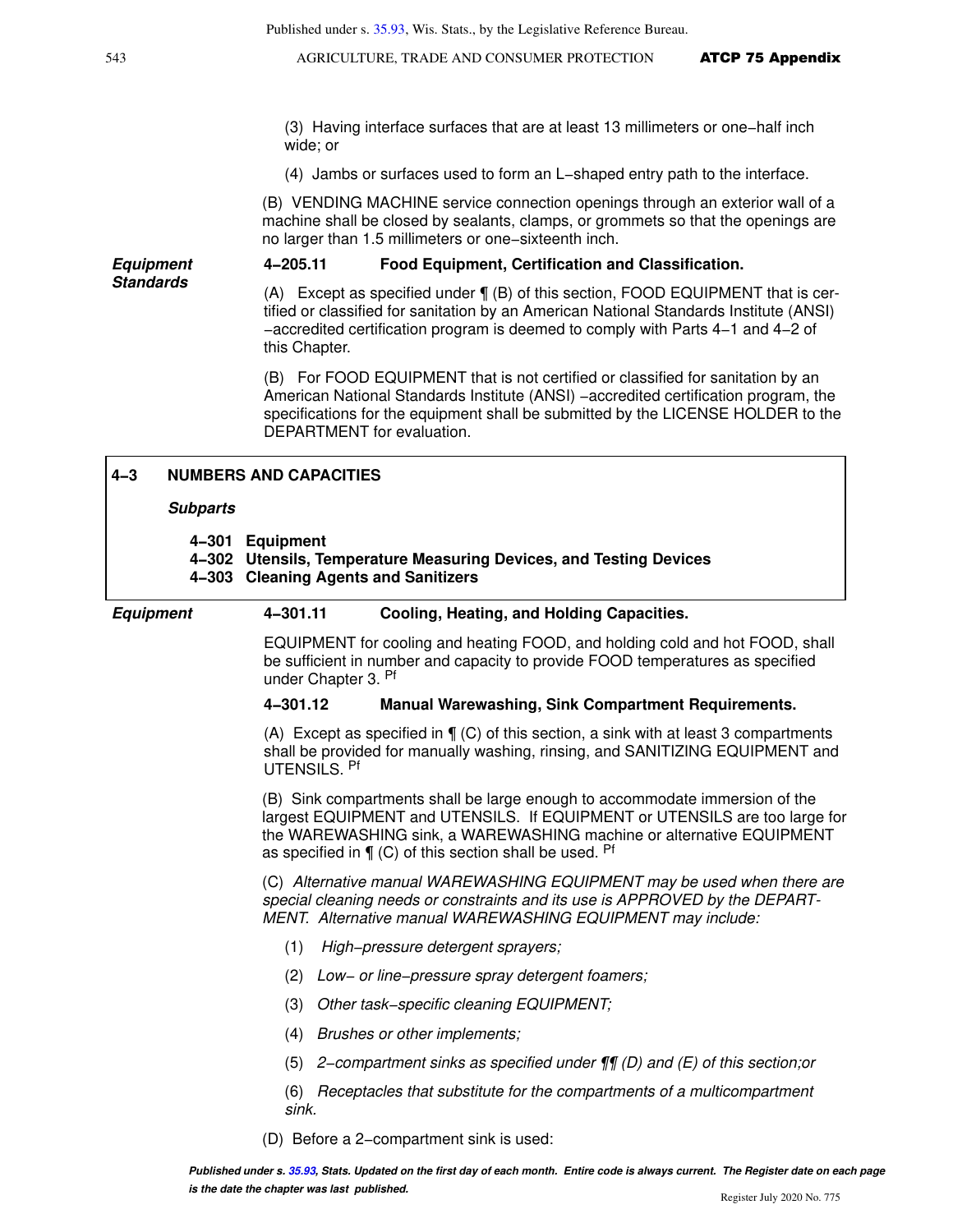(1) The LICENSE HOLDER shall have its use APPROVED by the DEPART-MENT; and

(2) The LICENSE HOLDER shall limit the number of KITCHENWARE items cleaned and SANITIZED in the 2−compartment sink, and shall limit WAREWASH-ING to batch operations for cleaning KITCHENWARE such as between cutting one type of raw MEAT and another or cleanup at the end of a shift, and shall:

(a) Make up the cleaning and SANITIZING solutions immediately before use and drain them immediately after use, and

(b) Use a detergent−SANITIZER to SANITIZE and apply the detergent−SANI-TIZER in accordance with the manufacturer's label instructions as specified under § 4−501.115, or

(c) Use a hot water SANITIZATION immersion step as specified under ¶ 4−603.16 (C).

(E) A 2−compartment sink may not be used for WAREWASHING operations where cleaning and SANITIZING solutions are used for a continuous or intermittent flow of KITCHENWARE or TABLEWARE in an ongoing WAREWASHING process.

#### **4−301.13 Drainboards.**

Drainboards, UTENSIL racks, or tables large enough to accommodate all soiled and cleaned items that may accumulate during hours of operation shall be provided for necessary UTENSIL holding before cleaning and after SANITIZING.

#### **4−301.14 Ventilation Hood Systems, Adequacy.**

Ventilation hood systems and devices shall be sufficient in number and capacity to prevent grease or condensation from collecting on walls and ceilings.

#### **4−301.15 Clothes Washers and Dryers.**

(A) Except as specified in ¶ (B) of this section, if work clothes or LINENS are laundered on the PREMISES, a mechanical clothes washer and dryer shall be provided and used.

(B) If on−PREMISES laundering is limited to wiping cloths intended to be used moist, or wiping cloths are air-dried as specified under § 4-901.12, a mechanical clothes washer and dryer need not be provided.

#### **4−301.16 Food Preparation Sinks.**

Unless an alternative method is APPROVED by the REGULATORY AUTHORITY, in NEW FOOD ESTABLISHMENTS and at the time of change in the OPERATOR of an EXISTING FOOD ESTABLISHMENT, if food items are placed into a sink compartment below the flood level rim for the purposes of cleaning or thawing, the OPERA-TOR shall provide a FOOD preparation sink that meets the requirements as specified in §§ 4−205.11, 5−202.13, and 5−402.11.

#### **4−302.11 Utensils, Consumer Self−Service.**

A FOOD dispensing UTENSIL shall be available for each container displayed at a consumer self−service unit such as a buffet or salad bar. Pf

#### **4−302.12 Food Temperature Measuring Devices**

(A) FOOD TEMPERATURE MEASURING DEVICES shall be provided and readily accessible for use in ensuring attainment and maintenance of FOOD temperatures as specified under Chapter 3. Pf

**Testing Devices**

**Utensils, Temperature Measuring Devices, and**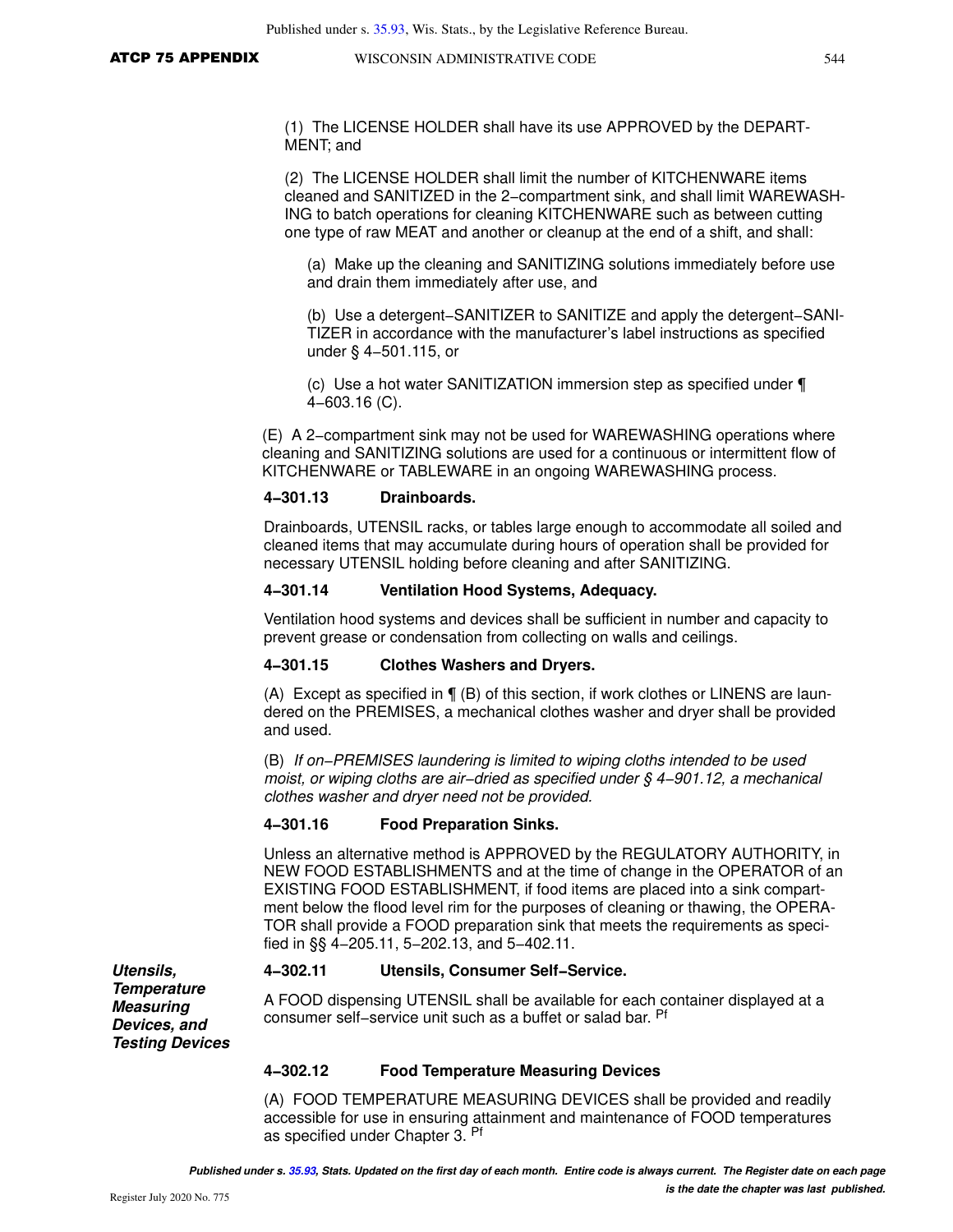(B) A TEMPERATURE MEASURING DEVICE with a suitable small−diameter probe that is designed to measure the temperature of thin masses shall be provided and readily accessible to accurately measure the temperature in thin FOODS such as MEAT patties and FISH filets. Pf

#### **4−302.13 Temperature Measuring Devices, Manual and Mechanical Warewashing.**

(A) In manual WAREWASHING operations, a TEMPERATURE MEASURING DEVICE shall be provided and readily accessible for frequently measuring the washing and SANITIZING temperatures. Pf

(B) In hot water mechanical WAREWASHING operations, an irreversible registering temperature indicator shall be provided and readily accessible for measuring the UTENSIL surface temperature. Pf

#### **4−302.14 Sanitizing Solutions, Testing Devices.**

A test kit or other device that accurately measures the concentration in mg/L of SANITIZING solutions shall be provided. Pf

#### **4−303.11 Cleaning Agents and Sanitizers, Availability**

(A) Cleaning agents that are used to clean EQUIPMENT and UTENSILS as specified under Part 4−6, shall be provided and available for use during all hours of operation.

(B) Except for those that are generated on−site at the time of use, chemical SANI-TIZERS that are used to SANITIZE EQUIPMENT and UTENSILS as specified as under Part 4−7, shall be provided and available for use during all hours of operation.

| $4 - 4$  | <b>LOCATION AND INSTALLATION</b> |                                 |                                                           |  |  |  |
|----------|----------------------------------|---------------------------------|-----------------------------------------------------------|--|--|--|
|          | <b>Subparts</b>                  |                                 |                                                           |  |  |  |
|          | 4–401<br>4–402                   | Location<br><b>Installation</b> |                                                           |  |  |  |
| Location |                                  | 4-401.11                        | <b>Equipment, Clothes Washers and Dryers, and Storage</b> |  |  |  |

(A) Except as specified in ¶ (B) of this section, EQUIPMENT, a cabinet used for the storage of FOOD, or a cabinet that is used to store cleaned and SANITIZED EQUIP-MENT, UTENSILS, laundered LINENS, and SINGLE−SERVICE and SINGLE−USE

**Cabinets, Contamination Prevention.** 

- ARTICLES may not be located: (1) In locker rooms;
	- (2) In toilet rooms;
	- (3) In garbage rooms;
	- (4) In mechanical rooms;
	- (5) Under sewer lines that are not shielded to intercept potential drips;

(6) Under leaking water lines including leaking automatic fire sprinkler heads or underlines on which water has condensed;

- (7) Under open stairwells; or
- (8) Under other sources of contamination.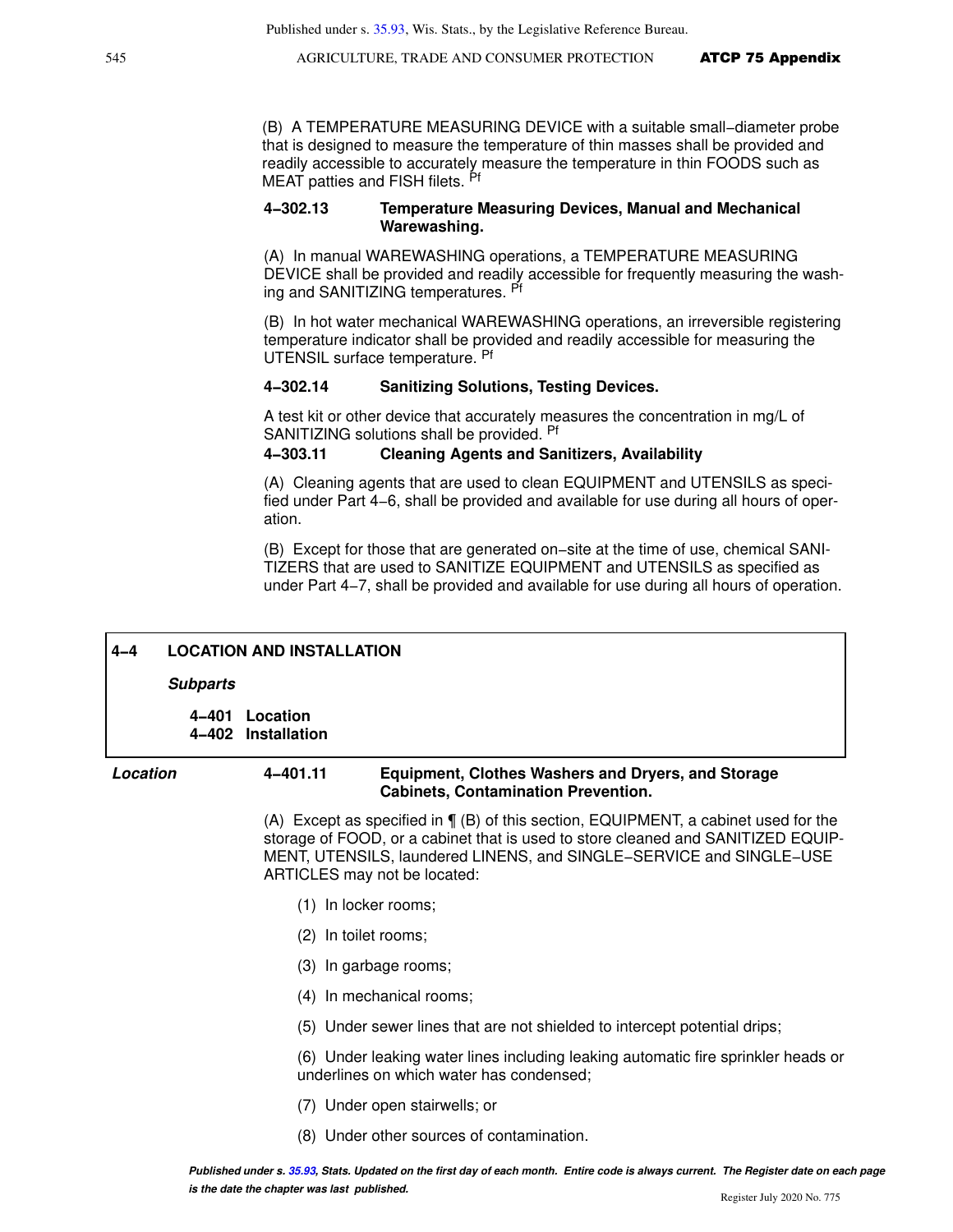(B) A storage cabinet used for LINENS or SINGLE−SERVICE or SINGLE−USE ARTICLES may be stored in a locker room.

(C) If a mechanical clothes washer or dryer is provided, it shall be located so that the washer or dryer is protected from contamination and only where there is no exposed FOOD; clean EQUIPMENT, UTENSILS, and LINENS; and unwrapped SIN-GLE−SERVICE and SINGLE−USE ARTICLES.

#### **Installation 4−402.11 Fixed Equipment, Spacing or Sealing.**

(A) EQUIPMENT that is fixed because it is not EASILY MOVABLE shall be installed so that it is:

(1) Spaced to allow access for cleaning along the sides, behind, and above the EQUIPMENT;

(2) Spaced from adjoining EQUIPMENT, walls, and ceilings a distance of not more than 1 millimeter or one thirty−second inch; or

(3) SEALED to adjoining EQUIPMENT or walls, if the EQUIPMENT is exposed to spillage or seepage.

(B) COUNTER−MOUNTED EQUIPMENT that is not EASILY MOVABLE shall be installed to allow cleaning of the EQUIPMENT and areas underneath and around the EQUIPMENT by being:

- (1) SEALED; or
- (2) Elevated on legs as specified under ¶ 4−402.12 (D).

## **4−402.12 Fixed Equipment, Elevation or Sealing.**

(A) Except as specified in ¶¶ (B) and (C) of this section, floor−mounted EQUIP-MENT that is not EASILY MOVABLE shall be SEALED to the floor or elevated on legs that provide at least a 15 centimeter (6 inch) clearance between the floor and the EQUIPMENT.

(B) If no part of the floor under the floor−mounted EQUIPMENT is more than 15 centimeters (6 inches) from the point of cleaning access, the clearance space may be only 10 centimeters (4 inches).

(C) This section does not apply to display shelving units, display refrigeration units, and display freezer units located in the CONSUMER shopping areas of a retail FOOD store, if the floor under the units is maintained clean.

(D) Except as specified in ¶ (E) of this section, COUNTER−MOUNTED EQUIP-MENT that is not EASILY MOVABLE shall be elevated on legs that provide at least a 10 centimeter (4 inch) clearance between the table and the EQUIPMENT.

(E) The clearance space between the table and COUNTER−MOUNTED EQUIP-MENT may be:

(1) 7.5 centimeters (3 inches) if the horizontal distance of the table top under the EQUIPMENT is no more than 50 centimeters (20 inches) from the point of access for cleaning; or

(2) 5 centimeters (2 inches) if the horizontal distance of the table top under the EQUIPMENT is no more than 7.5 centimeters (3 inches) from the point of access for cleaning.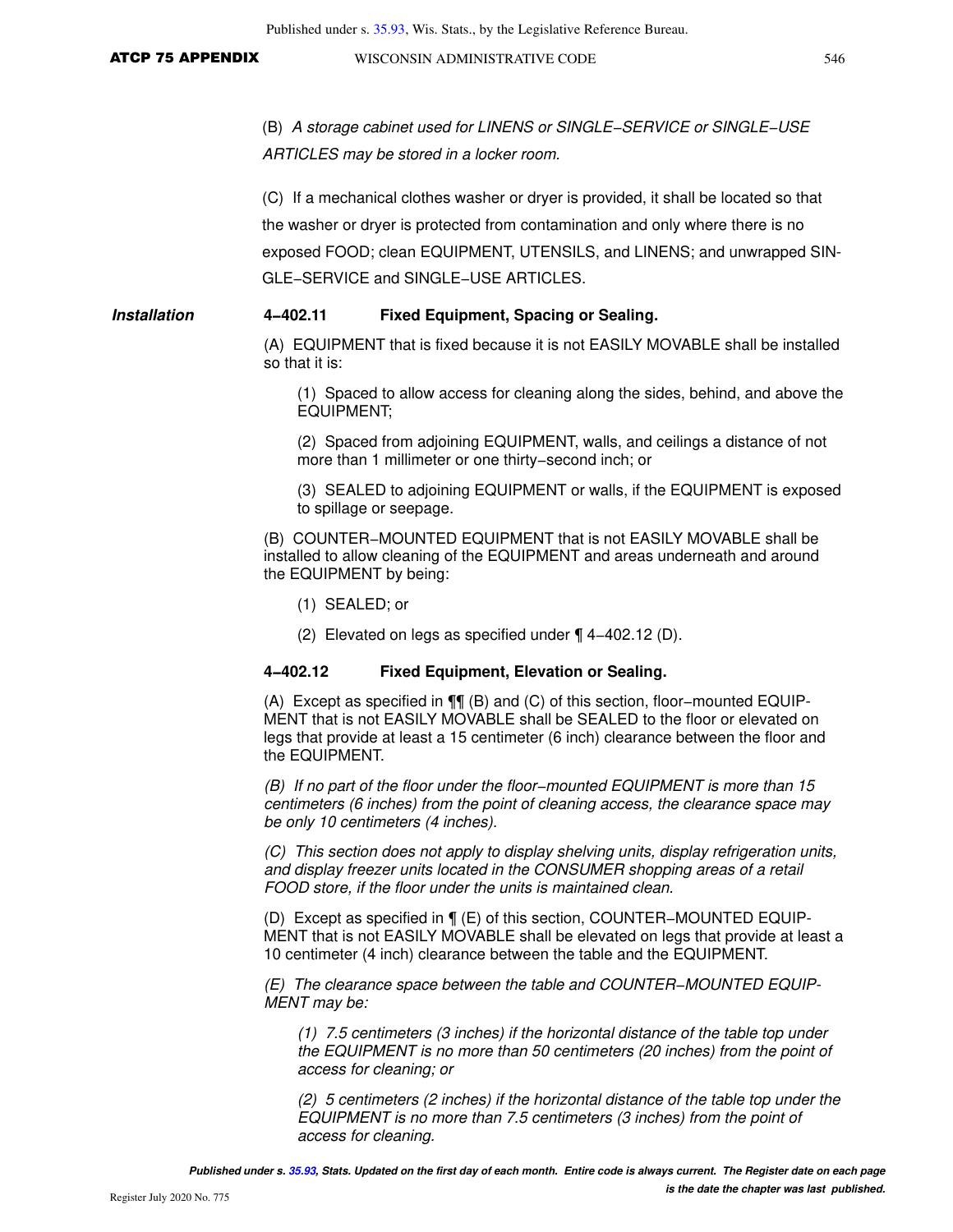#### **4−5 MAINTENANCE AND OPERATION**

#### **Subparts**

# **4−501 Equipment 4−502 Utensils and Temperature and Pressure Measuring Devices**

### **Equipment 4−501.11 Good Repair and Proper Adjustment.**

(A) EQUIPMENT shall be maintained in a state of repair and condition that meets the requirements specified under Parts 4−1 and 4−2.

(B) EQUIPMENT components such as doors, seals, hinges, fasteners, and kick plates shall be kept intact, tight, and adjusted in accordance with manufacturer's specifications.

(C) Cutting or piercing parts of can openers shall be kept sharp to minimize the creation of metal fragments that can contaminate FOOD when the container is opened.

(D) EQUIPMENT shall be used and operated in accordance with the manufacturers' instructions and as listed and tested unless APPROVED by the REGULATORY AUTHORITY.

#### **4−501.12 Cutting Surfaces.**

Surfaces such as cutting blocks and boards that are subject to scratching and scoring shall be resurfaced if they can no longer be effectively cleaned and SANITIZED, or discarded if they are not capable of being resurfaced.

#### **4−501.13 Microwave Ovens.**

Microwave ovens shall meet the safety standards specified in 21 CFR 1030.10 Microwave ovens.

#### **4−501.14 Warewashing Equipment, Cleaning Frequency.**

A WAREWASHING machine; the compartments of sinks, basins, or other receptacles used for washing and rinsing EQUIPMENT, UTENSILS, or laundering wiping cloths; and drainboards or other EQUIPMENT used to substitute for drainboards as specified under § 4−301.13 shall be cleaned:

(A) Before use;

(B) Throughout the day at a frequency necessary to prevent recontamination of EQUIPMENT and UTENSILS and to ensure that the EQUIPMENT performs its intended function; and (C) If used, at least every 24 hours.

#### **4−501.15 Warewashing Machines, Manufacturers' Operating Instructions.**

(A) A WAREWASHING machine and its auxiliary components shall be operated in accordance with the machine's data plate and other manufacturer's instructions.

(B) A WAREWASHING machine's conveyor speed or automatic cycle times shall be maintained accurately timed in accordance with manufacturer's specifications.

#### **4−501.16 Warewashing Sinks, Use Limitation.**

(A) A WAREWASHING sink may not be used for handwashing as specified in § 2−301.15.

(B) If a WAREWASHING sink is used to wash wiping cloths, the sink shall be cleaned as specified under § 4−501.14 before and after each time it is used to wash wiping cloths.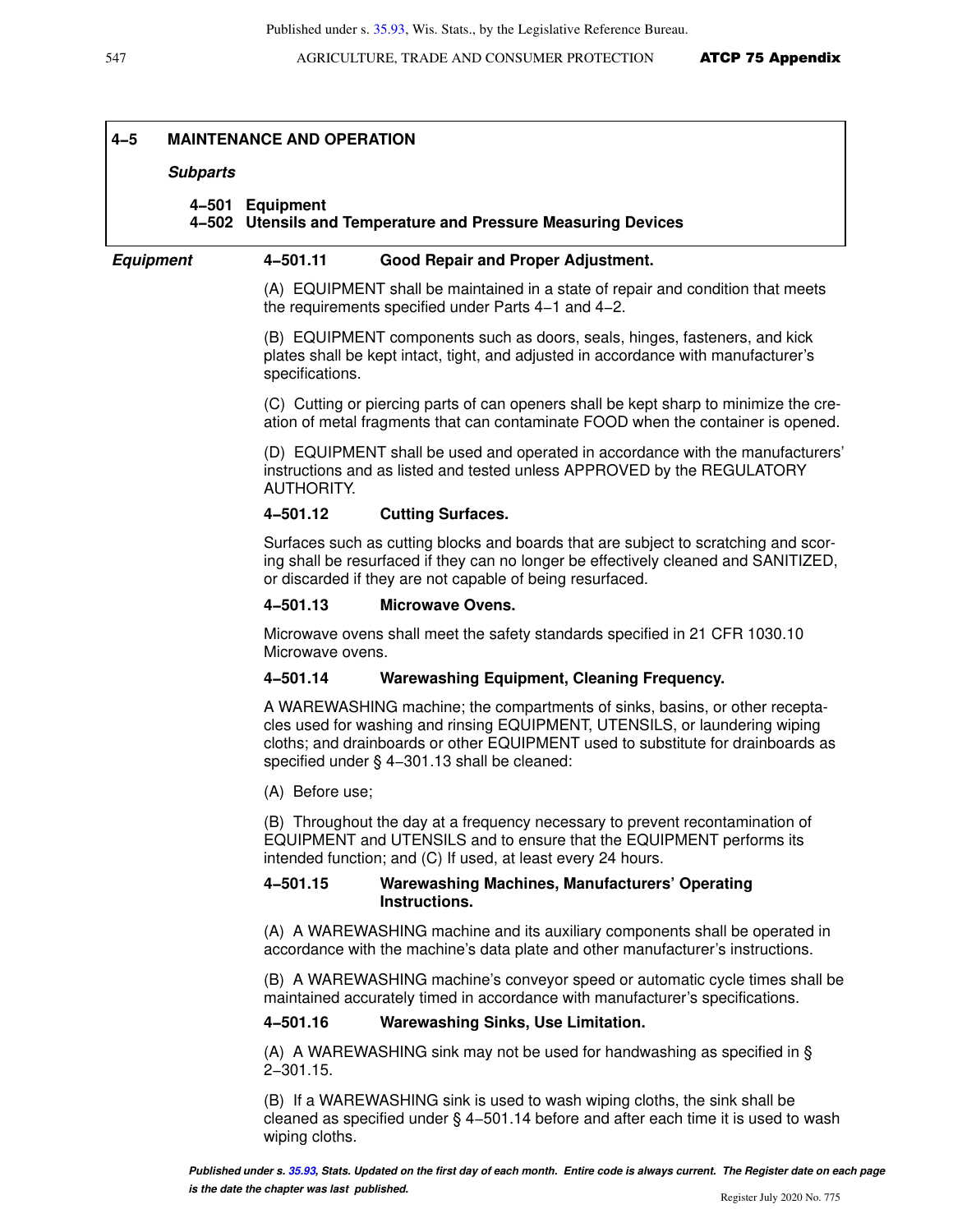#### **4−501.17 Warewashing Equipment, Cleaning Agents.**

When used for WAREWASHING, the wash compartment of a sink, mechanical warewasher, or wash receptacle of alternative manual WAREWASHING EQUIP-MENT as specified in ¶ 4−301.12 (C), shall contain a wash solution of soap, detergent, acid cleaner, alkaline cleaner, degreaser, abrasive cleaner, or other cleaning agent according to the cleaning agent manufacturer's label instructions. Pf

#### **4−501.18 Warewashing Equipment, Clean Solutions.**

The wash, rinse, and SANITIZE solutions shall be maintained clean.

#### **4−501.19 Manual Warewashing Equipment, Wash Solution Temperature.**

The temperature of the wash solution in manual WAREWASHING EQUIPMENT shall be maintained at not less than  $43^{\circ}$ C (110°F) or the temperature specified on the cleaning agent manufacturer's label instructions. Pf

#### **4−501.110 Mechanical Warewashing Equipment, Wash Solution Temperature.**

(A) The temperature of the wash solution in spray type warewashers that use hot water to SANITIZE may not be less than:

- (1) For a stationary rack, single temperature machine,  $74^{\circ}$ C (165 $^{\circ}$ F); Pf
- (2) For a stationary rack, dual temperature machine,  $66^{\circ}$ C (150 $^{\circ}$ F)<sup>; Pf</sup>
- (3) For a single tank, conveyor, dual temperature machine,  $71^{\circ}$ C (160 $^{\circ}$ F); <sup>Pf</sup> or
- (4) For a multi-tank, conveyor, multi-temperature machine,  $66^{\circ}$ C (150 $^{\circ}$ F). Pf

(B) The temperature of the wash solution in spray−type warewashers that use chemicals to SANITIZE may not be less than  $49^{\circ}$ C (120 $^{\circ}$ F). Pf

#### **4−501.111 Manual Warewashing Equipment, Hot Water Sanitization Temperatures.**

If immersion in hot water is used for SANITIZING in a manual operation, the temperature of the water shall be maintained at  $77^{\circ}$ C (171 $^{\circ}$ F) or above. P

#### **4−501.112 Mechanical Warewashing Equipment, Hot Water Sanitization Temperatures.**

(A) Except as specified in  $\P$  (B) of this section, in a mechanical operation, the temperature of the fresh hot water SANITIZING rinse as it enters the manifold may not be more than 90 $^{\circ}$ C (194 $^{\circ}$ F), or less than: <sup>Pf</sup>

- (1) For a stationary rack, single temperature machine,  $74^{\circ}$ C (165 $^{\circ}$ F); <sup>Pf</sup> or
- (2) For all other machines,  $82^{\circ}$ C (180 $^{\circ}$ F). Pf

(B) The maximum temperature specified under  $\P(A)$  of this section, does not apply to the high pressure and temperature systems with wand−type, hand−held, spraying devices used for the in−place cleaning and SANITIZING of EQUIPMENT such as MEAT saws.

#### **4−501.113 Mechanical Warewashing Equipment, Sanitization Pressure.**

The flow pressure of the fresh hot water SANITIZING rinse in a WAREWASHING machine, as measured in the water line immediately downstream or upstream from the fresh hot water SANITIZING rinse control valve, shall be within the range specified on the machine manufacturer's data plate and may not be less than 35 kilopascals (5 pounds per square inch) or more than 200 kilopascals (30 pounds per square inch).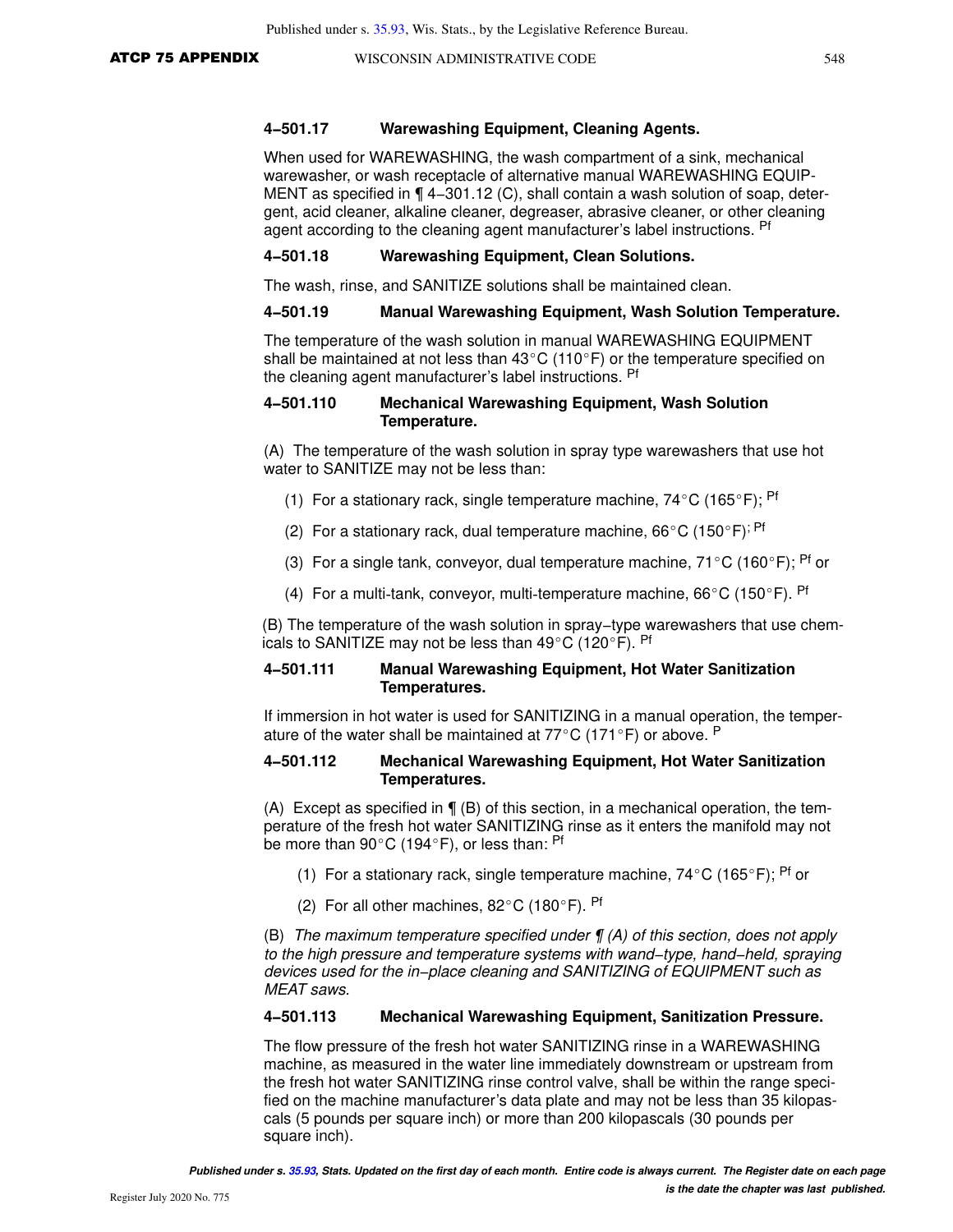#### **4−501.114 Manual and Mechanical Warewashing Equipment, Chemical Sanitization −Temperature, pH, Concentration, and Hardness.**

A chemical SANITIZER used in a SANITIZING solution for a manual or mechanical operation at contact times specified under ¶ 4−703.11 (C) shall meet the criteria specified in § 7-204.11 SANITIZERS, Criteria, shall be used in accordance with the EPA−registered label use instructions, P and shall be used as follows:

(A) A chlorine solution shall have a minimum temperature based on the concentration and pH of the solution as listed in the following chart; P

| <b>Concentration Range</b> | <b>Minimum Temperature</b>      |                         |  |
|----------------------------|---------------------------------|-------------------------|--|
| mg/L                       | pH 10 or less<br>7∘/<br>$\circ$ | pH 8 or less<br>$\circ$ |  |
| $25 - 49$                  | 120                             | '20                     |  |
| $50 - 99$                  | 100<br>38                       | 24                      |  |
| 100                        | 55                              | 13                      |  |

(B) An iodine solution shall have a:

(1) Minimum temperature of  $20^{\circ}$ C (68°F), P

(2) pH of 5.0 or less or a pH no higher than the level for which the manufacturer specifies the solution is effective, <sup>P</sup> and

(3) Concentration between 12.5 mg/L and 25 mg/L;  $P$ 

(C) A quaternary ammonium compound solution shall: <sup>P</sup>

(1) Have a minimum temperature of  $24^{\circ}$ C (75°F), P

(2) Have a concentration as specified under § 7−204.11 and as indicated by the manufacturer's use directions included in the labeling, <sup>P</sup> and

(3) Be used only in water with 500 mg/L hardness or less or in water having a hardness no greater than specified by the EPA-registered label use instructions;<sup>P</sup>

(D) If another solution of a chemical specified under  $\P\P$  (A) – (C) of this section is used, the LICENSE HOLDER shall demonstrate to the REGULATORY AUTHORITY that the solution achieves SANITIZATION and the use of the solution shall be APPROVED; P or

(E) If a chemical SANITIZER other than chlorine, iodine, or a quaternary ammonium compound is used, it shall be applied in accordance with the EPA−registered label use instructions. <sup>P</sup>

(F) If a chemical SANITIZER is generated by a device located on−site at the FOOD ESTABLISHMENT it shall be used as specified in ¶¶ (A)−(D) of this section and shall be produced by a device that:

(1) Complies with regulation as specified in  $\S$ § 2(q)(1) and 12 of the Federal Insecticide, Fungicide, and Rodenticide Act (FIFRA), <sup>P</sup>

(2) Complies with [40 CFR 152.500](https://docs.legis.wisconsin.gov/document/cfr/40%20CFR%20152.500) Requirement for Devices and [40 CFR 156.10](https://docs.legis.wisconsin.gov/document/cfr/40%20CFR%20156.10) Labeling Requirements, P

(3) Displays the EPA device manufacturing facility registration number on the device, Pf and

(4) Is operated and maintained in accordance with manufacturer's instructions. Pf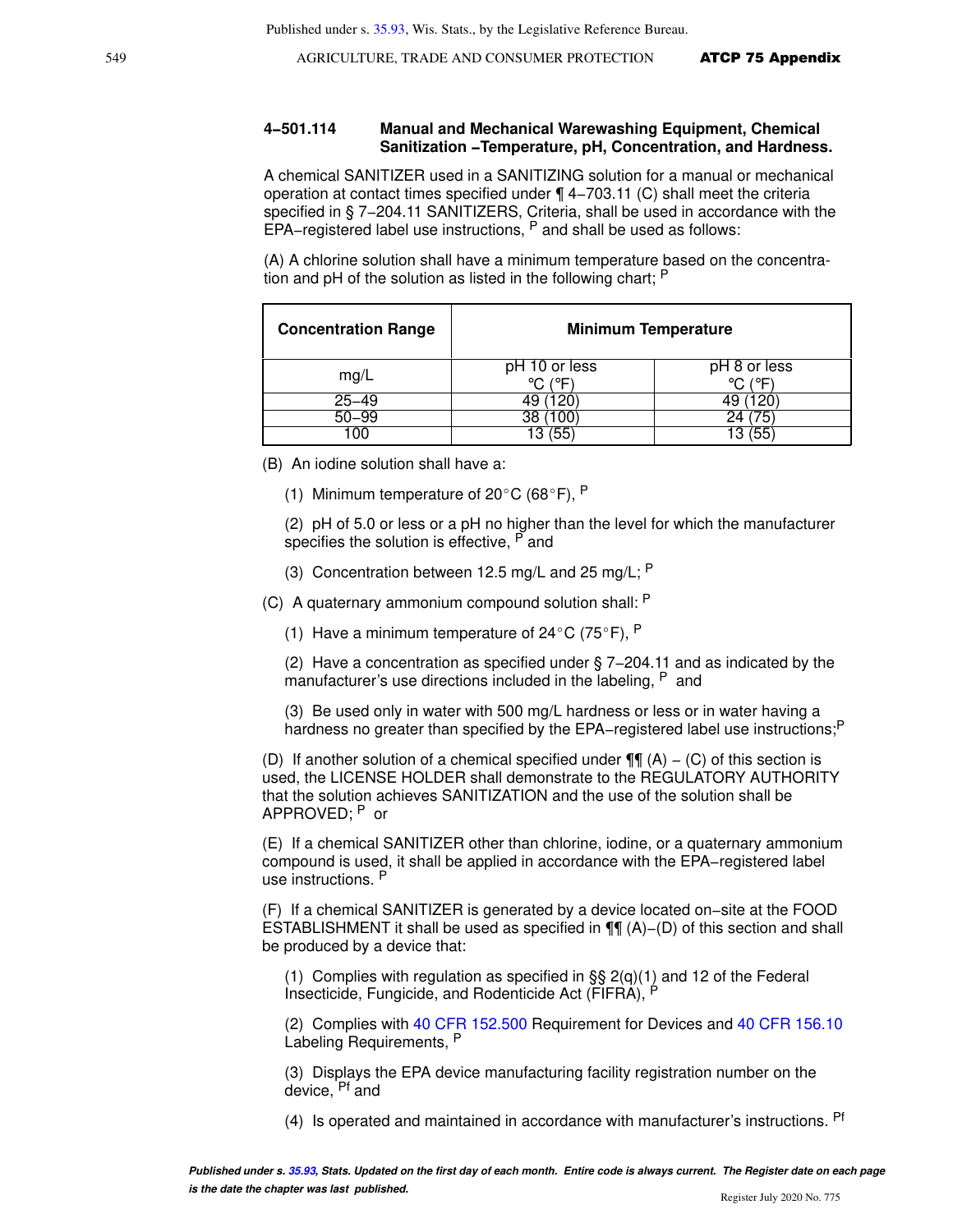**Utensils and Temperature and Pressure Measuring Devices**

#### **4−501.115 Manual Warewashing Equipment, Chemical Sanitization Using Detergent−Sanitizers.**

If a detergent−SANITIZER is used to SANITIZE in a cleaning and SANITIZING procedure where there is no distinct water rinse between the washing and SANITIZING steps, the agent applied in the SANITIZING step shall be the same detergent−SANI-TIZER that is used in the washing step.

#### **4−501.116 Warewashing Equipment, Determining Chemical Sanitizer Concentration.**

Concentration of the SANITIZING solution shall be accurately determined by using a test kit or other device. Pf

#### **4−502.11 Good Repair and Calibration.**

(A) UTENSILS shall be maintained in a state of repair or condition that complies with the requirements specified under Parts 4−1 and 4−2 or shall be discarded.

(B) FOOD TEMPERATURE MEASURING DEVICES shall be calibrated in accordance with manufacturer's specifications as necessary to ensure their accuracy. <sup>Pf</sup>

(C) Ambient air temperature, water pressure, and water TEMPERATURE MEA-SURING DEVICES shall be maintained in good repair and be accurate within the intended range of use.

#### **4−502.12 Single−Service and Single−Use Articles, Required Use.**

A FOOD ESTABLISHMENT without facilities specified under Parts 4−6 and 4−7 for cleaning and SANITIZING KITCHENWARE and TABLEWARE shall provide only single−use KITCHENWARE, SINGLE−SERVICE ARTICLES, and SINGLE−USE ARTICLES for use by FOOD EMPLOYEES and SINGLE−SERVICE ARTICLES for use by CONSUMERS. P

#### **4−502.13 Single−Service and Single−Use Articles, Use Limitation.**

(A) SINGLE−SERVICE and SINGLE−USE ARTICLES may not be reused.

(B) The bulk milk container dispensing tube shall be cut on the diagonal leaving no more than one inch protruding from the chilled dispensing head.

### **4−502.14 Shells, Use Limitation.**

Mollusk and crustacea shells may not be used more than once as serving containers.

#### **Subparts**

**4−601 Objective 4−602 Frequency 4−603 Methods**

#### *Objective* **4−601.11 Equipment, Food−−Contact Surfaces, Nonfood−−Contact Surfaces, and Utensils.**

(A) EQUIPMENT FOOD−CONTACT SURFACES and UTENSILS shall be clean to sight and touch. Pf

(B) The FOOD−CONTACT SURFACES of cooking EQUIPMENT and pans shall be kept free of encrusted grease deposits and other soil accumulations.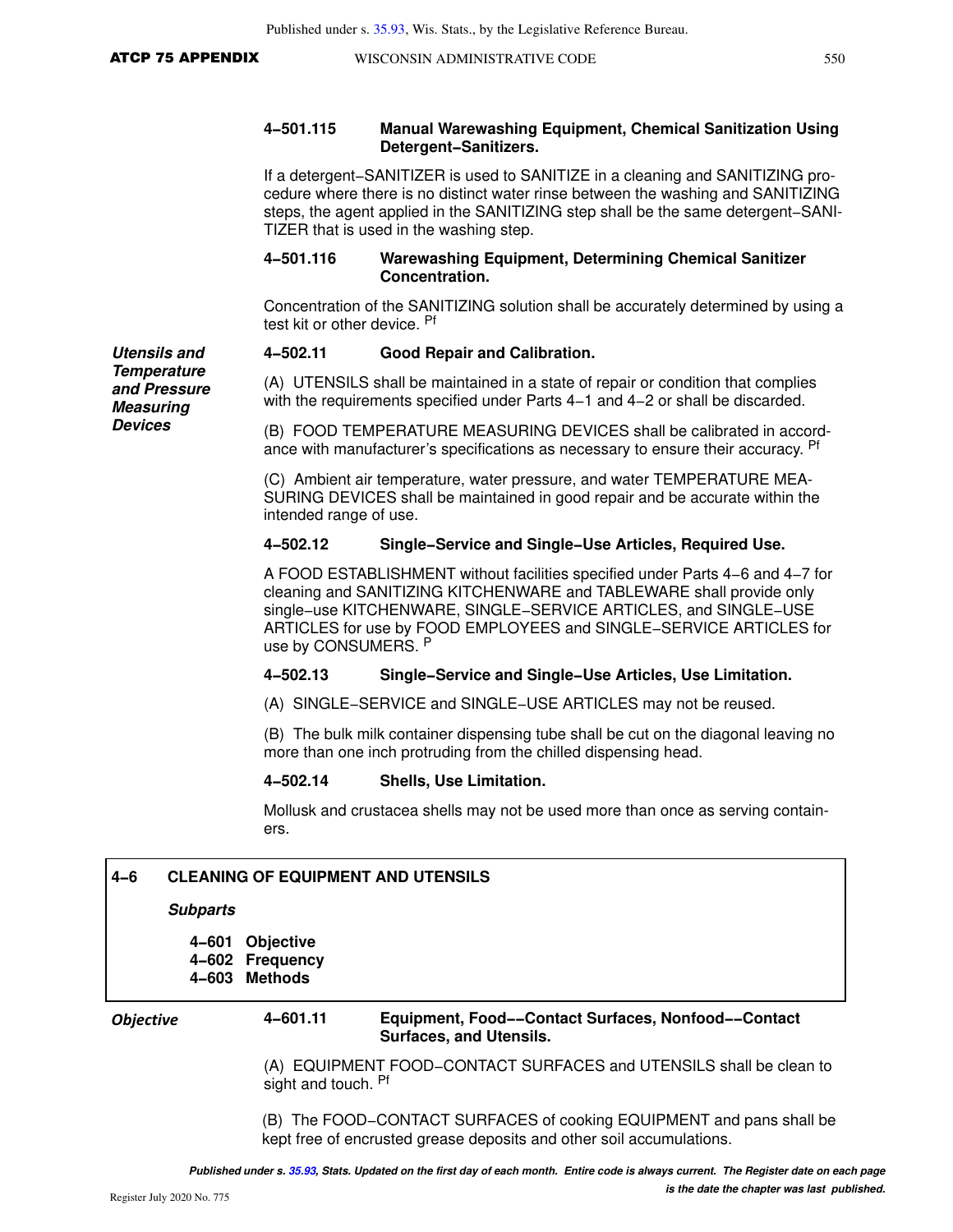(C) NONFOOD−CONTACT SURFACES of EQUIPMENT shall be kept free of an accumulation of dust, dirt, FOOD residue, and other debris.

#### **Frequency 4−602.11 Equipment Food−Contact Surfaces and Utensils.**

(A) EQUIPMENT FOOD−CONTACT SURFACES and UTENSILS shall be cleaned:

(1) Except as specified in ¶ (B) of this section, before each use with a different type of raw animal FOOD such as beef, FISH, lamb, pork, or POULTRY; P

(2) Each time there is a change from working with raw FOODS to working with READY−TO−EAT FOODS; <sup>P</sup>

(3) Between uses with raw fruits and vegetables and with TIME/TEMPERA-TURE CONTROL FOR SAFETY FOOD; <sup>P</sup>

(4) Before using or storing a FOOD TEMPERATURE MEASURING DEVICE; <sup>P</sup> and

(5) At any time during the operation when contamination may have occurred.  $P$ 

(B) Subparagraph (A)(1) of this section, does not apply if the FOOD−CONTACT SURFACE or UTENSIL is in contact with a succession of different types of raw meat and poultry each requiring a higher cooking temperature as specified under § 3−401.11 than the previous type.

(C) Except as specified in ¶ (D) of this section, if used with TIME/TEMPERATURE CONTROL FOR SAFETY FOOD, EQUIPMENT FOOD−CONTACT SURFACES and UTENSILS shall be cleaned throughout the day at least every 4 hours. <sup>P</sup>

(D) Surfaces of UTENSILS and EQUIPMENT contacting TIME/TEMPERATURE CONTROL FOR SAFETY FOOD may be cleaned less frequently than every 4 hours if:

(1) In storage, containers of TIME/TEMPERATURE CONTROL FOR SAFETY FOOD and their contents are maintained at temperatures specified under Chapter  $3$  and the containers are cleaned when they are empty;

(2) UTENSILS and EQUIPMENT are used to prepare FOOD in a refrigerated room or area that is maintained at one of the temperatures in the following chart and:

(a) The UTENSILS and EQUIPMENT are cleaned at the frequency in the following chart that corresponds to the temperature; and

| <b>Temperature</b>                                                      | <b>Cleaning Frequency</b> |
|-------------------------------------------------------------------------|---------------------------|
| 5.0 $\degree$ C (41 $\degree$ F) or less                                | 24 hours                  |
| $5.0^{\circ}C - 7.2^{\circ}C$<br>$( > 41$ °F – 45°F)                    | 20 hours                  |
| $>7.2^{\circ}$ C - 10.0 $^{\circ}$ C<br>$( >45^{\circ}F - 50^{\circ}F)$ | 16 hours                  |
| $>10.0^{\circ}$ C - 12.8 $^{\circ}$ C<br>(>50°F – 55°F)                 | 10 hours                  |

(b) The cleaning frequency based on the ambient temperature of the refrigerated room or area is documented in the FOOD ESTABLISHMENT;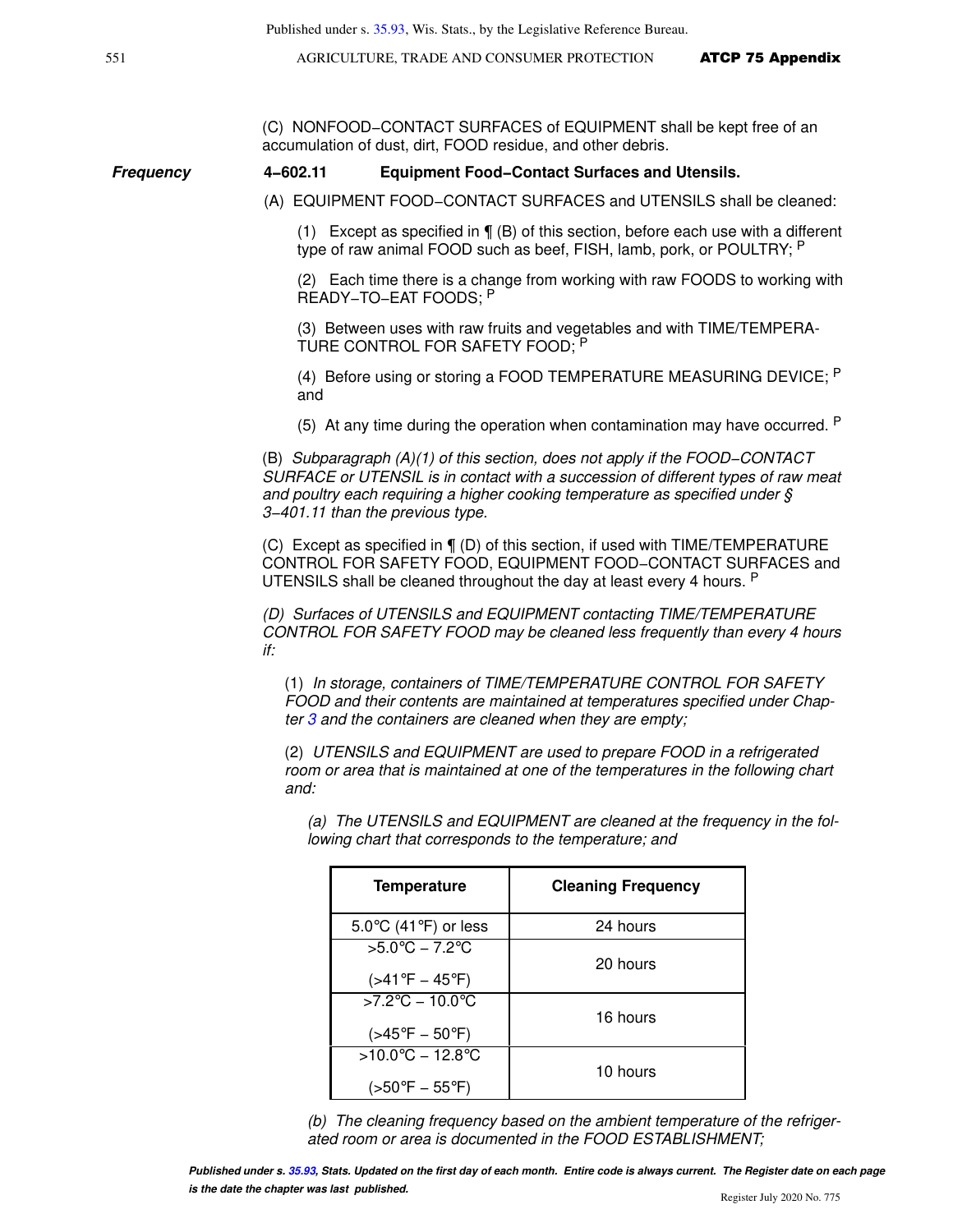(3) Containers in serving situations such as salad bars, delis, and cafeteria lines hold READY−TO−EAT TIME/TEMPERATURE CONTROL FOR SAFETY FOOD that is maintained at the temperatures specified under Chapter [3,](https://docs.legis.wisconsin.gov/document/statutes/ch.%203) are intermittently combined with additional supplies of the same FOOD that is at the required temperature, and the containers are cleaned at least every 24 hours;

(4) TEMPERATURE MEASURING DEVICES are maintained in contact with FOOD, such as when left in a container of deli FOOD or in a roast, held at temperatures specified under Chapter [3](https://docs.legis.wisconsin.gov/document/statutes/ch.%203);

(5) EQUIPMENT is used for storage of PACKAGED or unPACKAGED FOOD such as a reach−in refrigerator and the EQUIPMENT is cleaned at a frequency necessary to preclude accumulation of soil residues;

- (6) The cleaning schedule is APPROVED based on consideration of:
	- (a) Characteristics of the EQUIPMENT and its use,
	- (b) The type of FOOD involved,
	- (c) The amount of FOOD residue accumulation, and

(d) The temperature at which the FOOD is maintained during the operation and the potential for the rapid and progressive multiplication of pathogenic or toxigenic microorganisms that are capable of causing foodborne disease; or

(7) In−use UTENSILS are intermittently stored in a container of water in which the water is maintained at 57 $\mathrm{C}$  (135 $\mathrm{F}$ ) or more and the UTENSILS and container are cleaned at least every 24 hours or at a frequency necessary to preclude accumulation of soil residues.

(E) Except when dry cleaning methods are used as specified under § 4−603.11, surfaces of UTENSILS and EQUIPMENT contacting FOOD that is not TIME/TEMPERA-TURE CONTROL FOR SAFETY FOOD shall be cleaned:

(1) At any time when contamination may have occurred;

(2) At least every 24 hours for iced tea dispensers and CONSUMER self−service UTENSILS such as tongs, scoops, or ladles;

(3) Before restocking CONSUMER self−service EQUIPMENT and UTENSILS such as condiment dispensers and display containers; or

(4) In EQUIPMENT such as ice bins and BEVERAGE dispensing nozzles and enclosed components of EQUIPMENT such as ice makers, cooking oil storage tanks and distribution lines, BEVERAGE and syrup dispensing lines or tubes, coffee bean grinders, and water vending EQUIPMENT:

(a) At a frequency specified by the manufacturer, or more frequently as necessary to preclude accumulation of soil or mold, or

(b) Absent manufacturer specifications, at a frequency necessary to preclude accumulation of soil or mold.

#### **4−602.12 Cooking and Baking Equipment.**

(A) The FOOD−CONTACT SURFACES of cooking and baking EQUIPMENT shall be cleaned at least every 24 hours. This section does not apply to hot oil cooking and filtering EQUIPMENT if it is cleaned as specified in Subparagraph 4−602.11  $(D)(6)$ .

(B) The cavities and door seals of microwave ovens shall be cleaned at least every 24 hours by using the manufacturer's recommended cleaning procedure.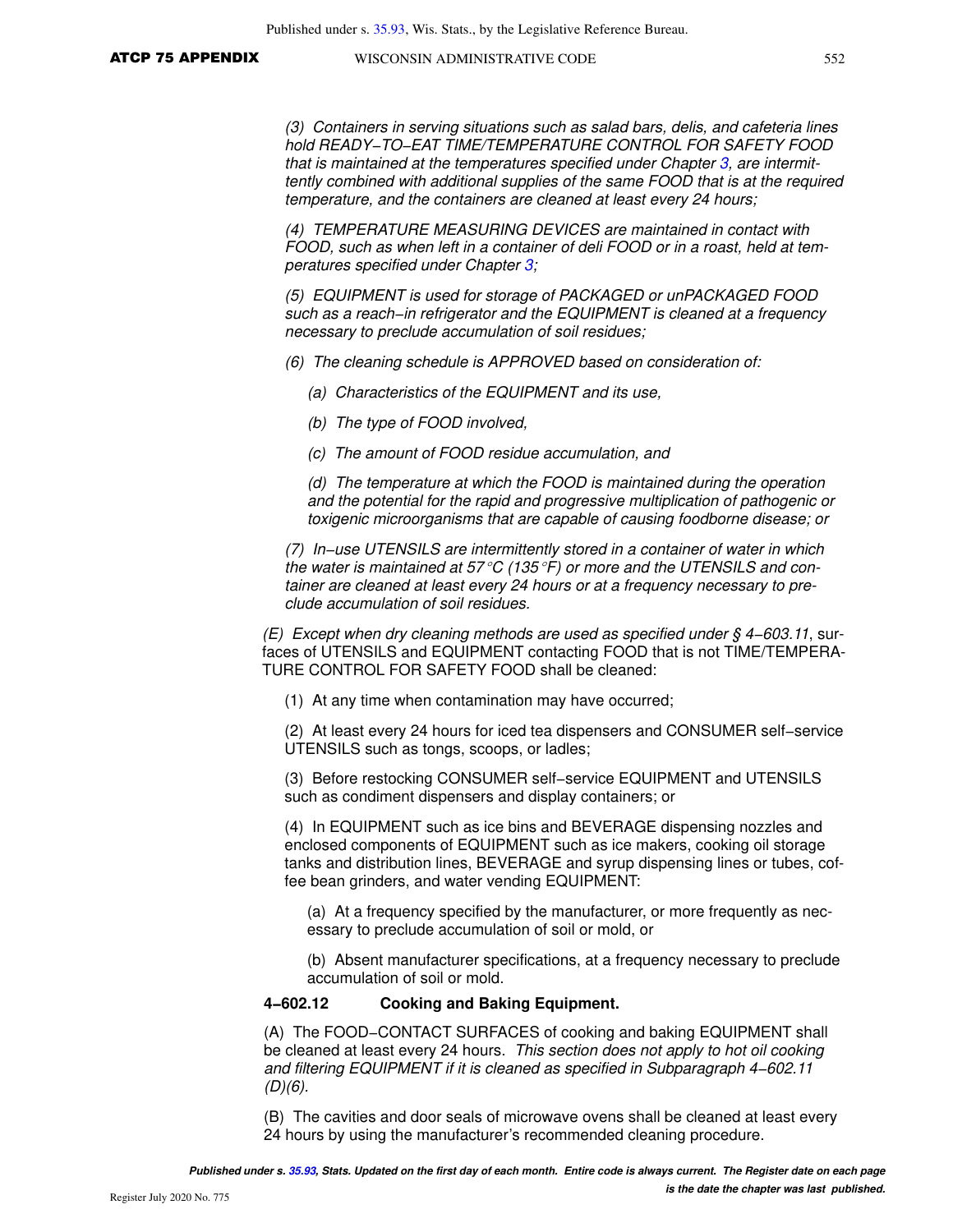#### **4−602.13 Nonfood−Contact Surfaces.**

NonFOOD−CONTACT SURFACES of EQUIPMENT shall be cleaned at a frequency necessary to preclude accumulation of soil residues.

#### **Methods 4−603.11 Dry Cleaning.**

(A) If used, dry cleaning methods such as brushing, scraping, and vacuuming shall contact only SURFACES that are soiled with dry FOOD residues that are not TIME/ TEMPERATURE CONTROL FOR SAFETY FOOD.

(B) Cleaning EQUIPMENT used in dry cleaning FOOD−CONTACT SURFACES may not be used for any other purpose.

#### **4−603.12 Precleaning.**

(A) FOOD debris on EQUIPMENT and UTENSILS shall be scraped over a waste disposal unit or garbage receptacle or shall be removed in a WAREWASHING machine with a prewash cycle.

(B) If necessary for effective cleaning, UTENSILS and EQUIPMENT shall be preflushed, presoaked, or scrubbed with abrasives.

#### **4−603.13 Loading of Soiled Items, Warewashing Machines.**

Soiled items to be cleaned in a WAREWASHING machine shall be loaded into racks, trays, or baskets or onto conveyors in a position that:

(A) Exposes the items to the unobstructed spray from all cycles; and

(B) Allows the items to drain.

(C) If used, dry cleaning methods such as brushing, scraping, and vacuuming shall contact only SURFACES that are soiled with dry FOOD residues that are not TIME/ TEMPERATURE CONTROL FOR SAFETY FOOD.

(D) Cleaning EQUIPMENT used in dry cleaning FOOD−CONTACT SURFACES may not be used for any other purpose.

#### **4−603.14 Wet Cleaning.**

(A) EQUIPMENT FOOD−CONTACT SURFACES and UTENSILS shall be effectively washed to remove or completely loosen soils by using the manual or mechanical means necessary such as the application of detergents containing wetting agents and emulsifiers; acid, alkaline, or abrasive cleaners; hot water; brushes; scouring pads; high−pressure sprays; or ultrasonic devices.

(B) The washing procedures selected shall be based on the type and purpose of the EQUIPMENT or UTENSIL, and on the type of soil to be removed.

#### **4−603.15 Washing, Procedures for Alternative Manual Warewashing Equipment.**

If washing in sink compartments or a WAREWASHING machine is impractical such as when the EQUIPMENT is fixed or the UTENSILS are too large, washing shall be done by using alternative manual WAREWASHING EQUIPMENT as specified in ¶ 4−301.12 (C) in accordance with the following procedures:

(A) EQUIPMENT shall be disassembled as necessary to allow access of the detergent solution to all parts;

(B) EQUIPMENT components and UTENSILS shall be scraped or rough cleaned to remove FOOD particle accumulation; and

(C) EQUIPMENT and UTENSILS shall be washed as specified under ¶ 4−603.14 (A).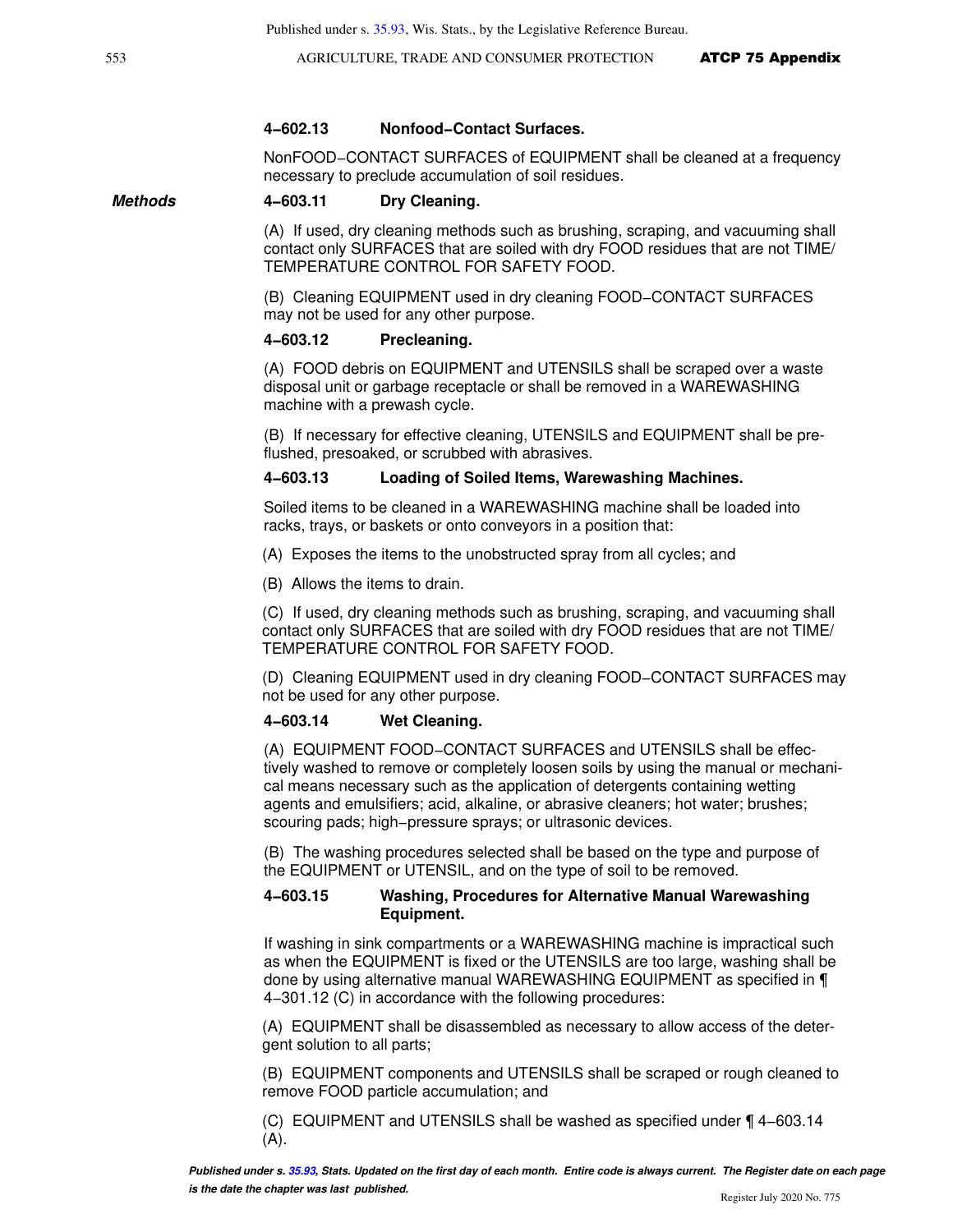#### **4−603.16 Rinsing Procedures.**

Washed UTENSILS and EQUIPMENT shall be rinsed so that abrasives are removed and cleaning chemicals are removed or diluted through the use of water or a detergent−SANITIZER solution by using one of the following procedures:

(A) Use of a distinct, separate water rinse after washing and before SANITIZING if using:

(1) A 3−compartment sink,

(2) Alternative manual WAREWASHING EQUIPMENT equivalent to a 3compartment sink as specified in ¶ 4−301.12 (C), or

(3) A 3−step washing, rinsing, and SANITIZING procedure in a WAREWASHING system for CIP EQUIPMENT;

(B) Use of a detergent−SANITIZER as specified under § 4−501.115 if using:

(1) Alternative WAREWASHING EQUIPMENT as specified in ¶ 4−301.12 (C) that is APPROVED for use with a detergent−SANITIZER, or

(2) A WAREWASHING system for CIP EQUIPMENT;

(C) Use of a nondistinct water rinse that is integrated in the hot water SANITIZA-TION immersion step of a 2−compartment sink operation;

(D) If using a WAREWASHING machine that does not recycle the SANITIZING solution as specified under ¶ (E) of this section, or alternative manual WAREWASHING EQUIPMENT such as sprayers, use of a nondistinct water rinse that is:

- (1) Integrated in the application of the SANITIZING solution, and
- (2) Wasted immediately after each application; or

(E) If using a WAREWASHING machine that recycles the SANITIZING solution for use in the next wash cycle, use of a nondistinct water rinse that is integrated in the application of the SANITIZING solution.

| $4 - 7$          | <b>SANITIZATION OF EQUIPMENT AND UTENSILS</b> |  |                                                        |                                                                                                                   |  |
|------------------|-----------------------------------------------|--|--------------------------------------------------------|-------------------------------------------------------------------------------------------------------------------|--|
|                  | <b>Subparts</b>                               |  |                                                        |                                                                                                                   |  |
|                  | 4–701<br>4–702<br>4–703                       |  | <b>Objective</b><br><b>Frequency</b><br><b>Methods</b> |                                                                                                                   |  |
| <b>Objective</b> |                                               |  | 4-701.10                                               | <b>Food-Contact Surfaces and Utensils.</b>                                                                        |  |
|                  |                                               |  |                                                        | EQUIPMENT FOOD-CONTACT SURFACES and UTENSILS shall be SANITIZED.                                                  |  |
| <b>Frequency</b> |                                               |  | 4–702.11                                               | <b>Before Use After Cleaning.</b>                                                                                 |  |
|                  |                                               |  |                                                        | UTENSILS and FOOD-CONTACT SURFACES of EQUIPMENT shall be SANI-<br>TIZED before use after cleaning. P              |  |
| <b>Methods</b>   |                                               |  | 4-703.11                                               | <b>Hot Water and Chemical.</b>                                                                                    |  |
|                  |                                               |  | shall be SANITIZED in:                                 | After being cleaned, EQUIPMENT FOOD–CONTACT SURFACES and UTENSILS                                                 |  |
|                  |                                               |  |                                                        | (A) Hot water manual operations by immersion for at least 30 seconds and as spec-<br>ified under § 4-501.111; $P$ |  |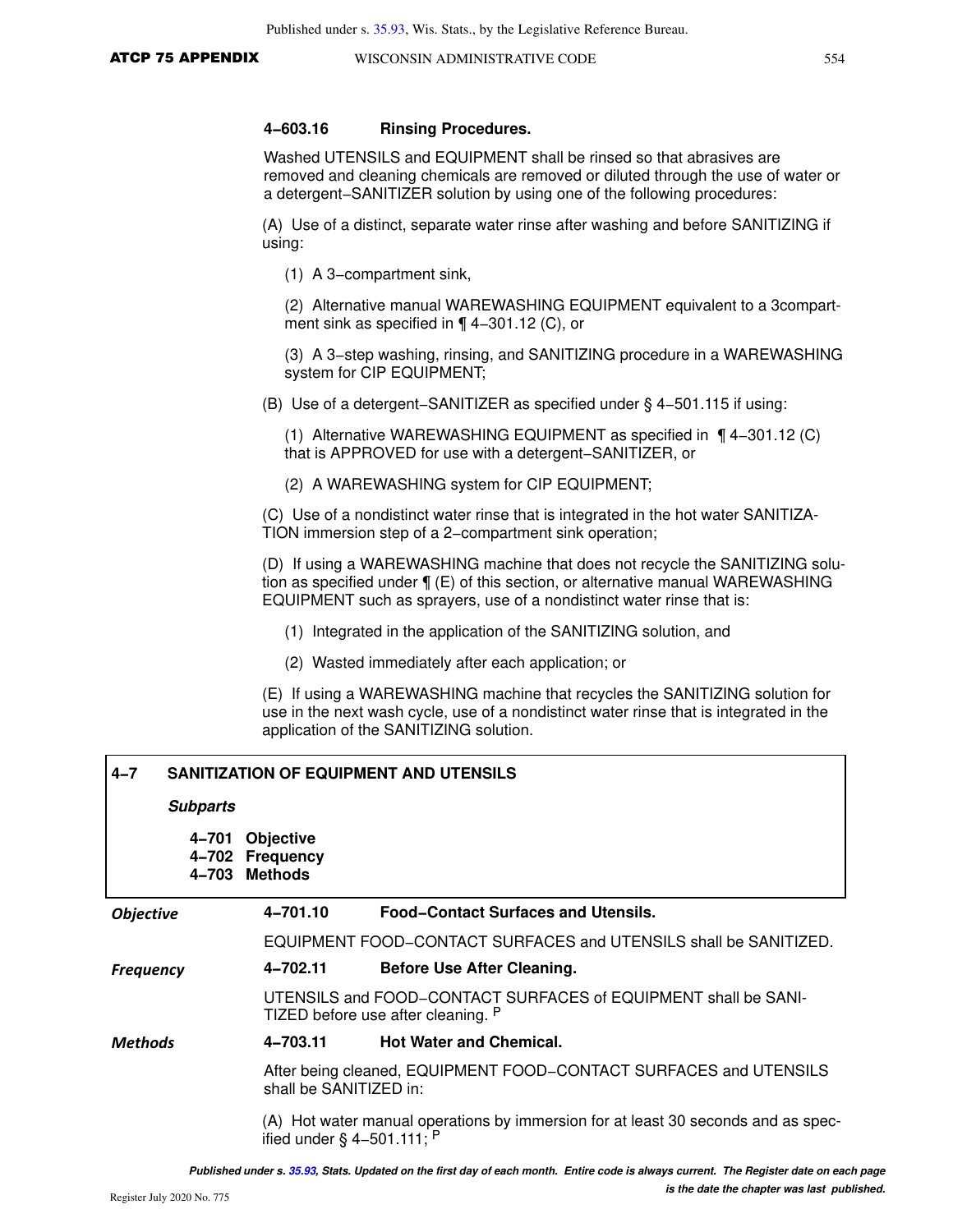(B) Hot water mechanical operations by being cycled through EQUIPMENT that is set up as specified under §§ 4[−501.15,](https://docs.legis.wisconsin.gov/document/statutes/501.15) 4−[501.112,](https://docs.legis.wisconsin.gov/document/statutes/501.112) and 4[−501.113](https://docs.legis.wisconsin.gov/document/statutes/501.113) and achieving a UTENSIL surface temperature of 71 $^{\circ}$ C (160 $^{\circ}$ F) as measured by an irreversible registering temperature indicator; <sup>P</sup> or

(C) Chemical manual or mechanical operations, including the application of SANI-TIZING chemicals by immersion, manual swabbing, brushing, or pressure spraying methods, using a solution as specified under § 4−501.114. Contact times shall be consistent with those on EPA−registered label use instructions by providing:

(1) Except as specified under Subparagraph (C)(2) of this section, a contact time of at least 10 seconds for a chlorine solution specified under ¶ 4–501.114 (A), <sup>P</sup>

(2) A contact time of at least 7 seconds for a chlorine solution of 50 mg/L that has a pH of 10 or less and a temperature of at least  $38^{\circ}$ C (100 $^{\circ}$ F) or a pH of 8 or less and a temperature of at least  $24^{\circ}$ C (75 $^{\circ}$ F), P

(3) A contact time of at least 30 seconds for other chemical SANITIZING solutions, P or

(4) A contact time used in relationship with a combination of temperature, concentration, and pH that, when evaluated for efficacy, yields SANITIZATION as defined in Subparagraph 1−201.10 (B). <sup>P</sup>

# **4−8 LAUNDERING**

#### **Subparts**

**4−801 Objective 4−802 Frequency 4−803 Methods**

#### *Objective* **4−801.11 Clean Linens.**

Clean LINENS shall be free from FOOD residues and other soiling matter.

#### *Frequency* **4−802.11 Specifications.**

(A) LINENS that do not come in direct contact with FOOD shall be laundered between operations if they become wet, sticky, or visibly soiled.

(B) Cloth gloves used as specified in ¶ 3−304.15 (D) shall be laundered before being used with a different type of raw animal FOOD such as beef, FISH, lamb, pork, or POULTRY.

(C) LINENS that are used as specified under § 3−304.13 and cloth napkins shall be laundered between each use.

(D) Wet wiping cloths shall be laundered daily.

(E) Dry wiping cloths shall be laundered as necessary to prevent contamination of FOOD and clean serving UTENSILS.

#### *Methods* **4−803.11 Storage of Soiled Linens.**

Soiled LINENS shall be kept in clean, nonabsorbent receptacles or clean, washable laundry bags and stored and transported to prevent contamination of FOOD, clean EQUIPMENT, clean UTENSILS, and SINGLE−SERVICE and SINGLE−USE ARTI-CLES.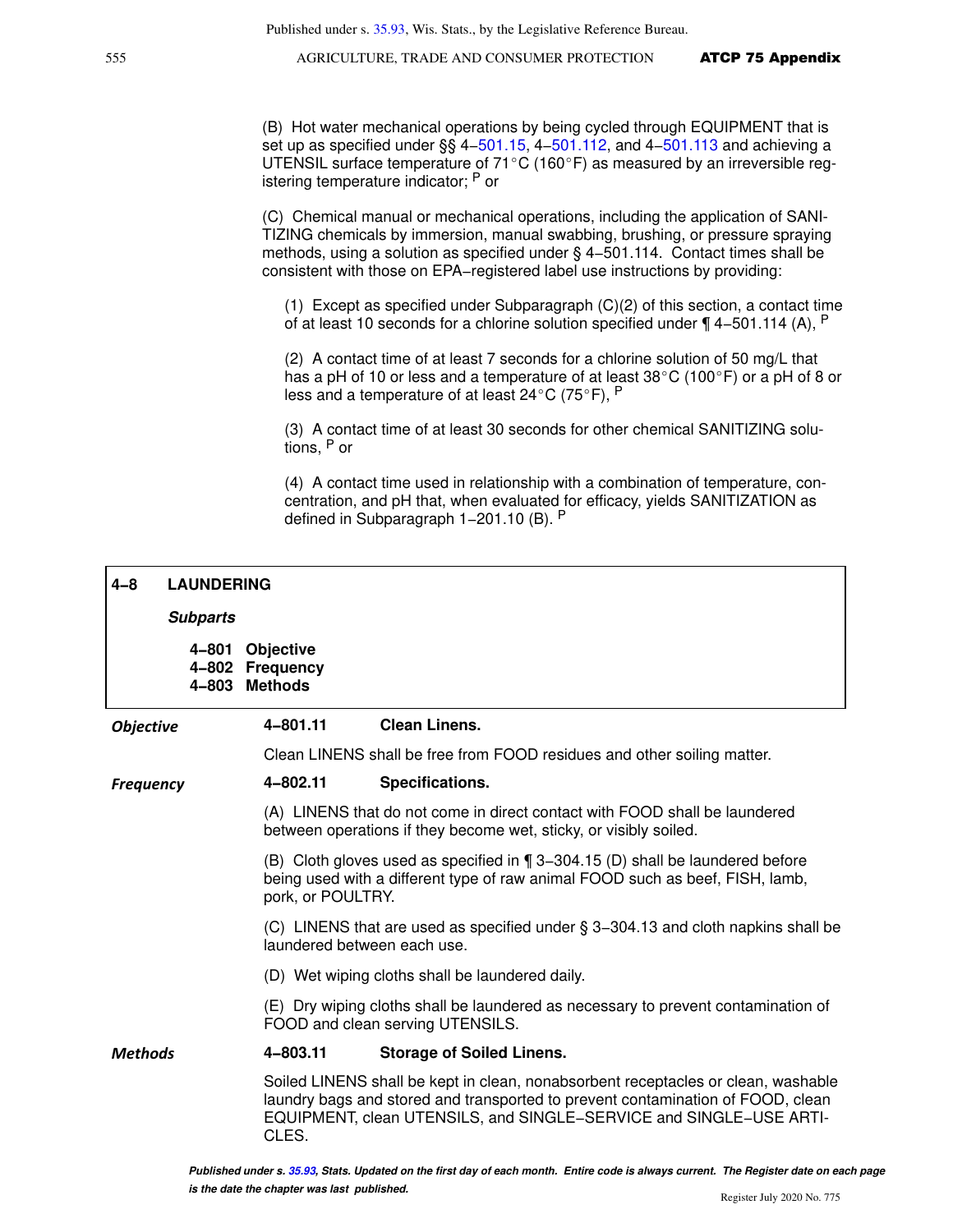#### **4−803.12 Mechanical Washing.**

(A) Except as specified in ¶ (B) of this section, LINENS shall be mechanically washed.

(B) In FOOD ESTABLISHMENTS in which only wiping cloths are laundered as specified in § 4–301.15 (B), the wiping cloths may be laundered in a mechanical washer, sink designated only for laundering wiping cloths, or a WAREWASHING sink that is cleaned as specified under ¶ 4−501.14.

#### **4−803.13 Use of Laundry Facilities.**

(A) Except as specified in ¶ (B) of this section, laundry facilities on the PREMISES of a FOOD ESTABLISHMENT shall be used only for the washing and drying of items used in the operation of the establishment.

(B) Separate laundry facilities located on the PREMISES for the purpose of general laundering such as for institutions providing boarding and lodging may also be used for laundering FOOD ESTABLISHMENT items.

#### **4−9 PROTECTION OF CLEAN ITEMS**

#### **Subparts**

**4−901 Drying 4−902 Lubricating and Reassembling 4−903 Storing 4−904 Preventing Contamination**

#### *Drying* **4−901.11 Equipment and Utensils, Air−Drying Required.**

After cleaning and SANITIZING, EQUIPMENT and UTENSILS:

(A) Shall be air−dried or used after adequate draining as specified in the first paragraph of 40 CFR 180.940 Tolerance exemptions for active and inert ingredients for use in antimicrobial formulations (FOOD−CONTACT SURFACE SANITIZING solutions), before contact with FOOD; and

(B) May not be cloth dried except that UTENSILS that have been air−dried may be polished with cloths that are maintained clean and dry.

#### **4−901.12 Wiping Cloths, Air−Drying Locations.**

Wiping cloths laundered in a FOOD ESTABLISHMENT that does not have a mechanical clothes dryer as specified in ¶ 4−301.15 (B) shall be air−dried in a location and in a manner that prevents contamination of FOOD, EQUIPMENT, UTEN-SILS, LINENS, and SINGLE−SERVICE and SINGLE−USE ARTICLES and the wiping cloths. This section does not apply if wiping cloths are stored after laundering in a SANITIZING solution as specified under § 4−501.114.

#### **Lubricating and 4−902.11 Food−Contact Surfaces.**

Lubricants as specified under § 7−205.11 shall be applied to FOOD−CONTACT SURFACES that require lubrication in a manner that does not contaminate FOOD− CONTACT SURFACES.

#### **4−902.12 Equipment.**

EQUIPMENT shall be reassembled so that FOOD−CONTACT SURFACES are not contaminated.

**Reassembling**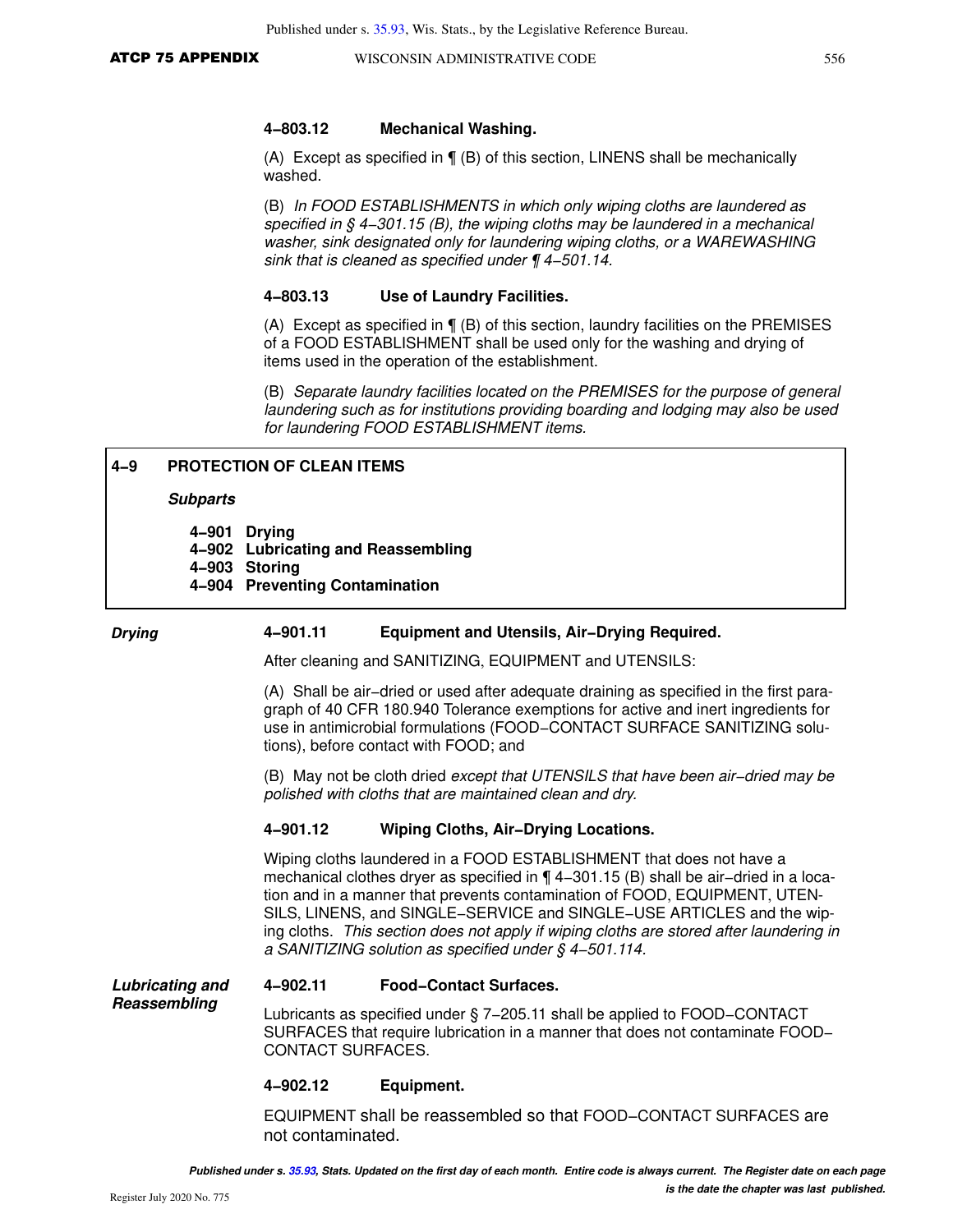#### *Storing* **4−903.11 Equipment, Utensils, Linens, and Single−Service and Single− Use Articles.**

(A) Except as specified in ¶ (D) of this section, cleaned EQUIPMENT and UTEN-SILS, laundered LINENS, and SINGLE−SERVICE and SINGLE−USE ARTICLES shall be stored:

- (1) In a clean, dry location;
- (2) Where they are not exposed to splash, dust, or other contamination; and
- (3) At least 15 cm (6 inches) above the floor.

(B) Clean EQUIPMENT and UTENSILS shall be stored as specified under ¶ (A) of this section and shall be stored:

- (1) In a self−draining position that allows air drying; and
- (2) Covered or inverted.

(C) SINGLE−SERVICE and SINGLE−USE ARTICLES shall be stored as specified under ¶ (A) of this section and shall be kept in the original protective PACKAGE or stored by using other means that afford protection from contamination until used.

(D) Items that are kept in closed PACKAGES may be stored less than 15 cm (6 inches) above the floor on dollies, pallets, racks, and skids that are designed as specified under § 4−204.122.

#### **4−903.12 Prohibitions.**

(A) Except as specified in ¶ (B) of this section, cleaned and SANITIZED EQUIP-MENT, UTENSILS, laundered LINENS, and SINGLE−SERVICE and SINGLE−USE ARTICLES may not be stored:

- (1) In locker rooms;
- (2) In toilet rooms;
- (3) In garbage rooms;
- (4) In mechanical rooms;
- (5) Under sewer lines that are not shielded to intercept potential drips;

(6) Under leaking water lines including leaking automatic fire sprinkler heads or underlines on which water has condensed;

- (7) Under open stairwells; or
- (8) Under other sources of contamination.

(B) Laundered LINENS and SINGLE−SERVICE and SINGLE−USE ARTICLES that are PACKAGED or in a facility such as a cabinet may be stored in a locker room.

**Preventing Contamination**

#### **4−904.11 Kitchenware and Tableware.**

(A) SINGLE−SERVICE and SINGLE−USE ARTICLES and cleaned and SANITIZED UTENSILS shall be handled, displayed, and dispensed so that contamination of FOOD−and lip−contact surfaces is prevented.

(B) Knives, forks, and spoons that are not prewrapped shall be presented so that only the handles are touched by EMPLOYEES and by CONSUMERS if CONSUMER self−service is provided.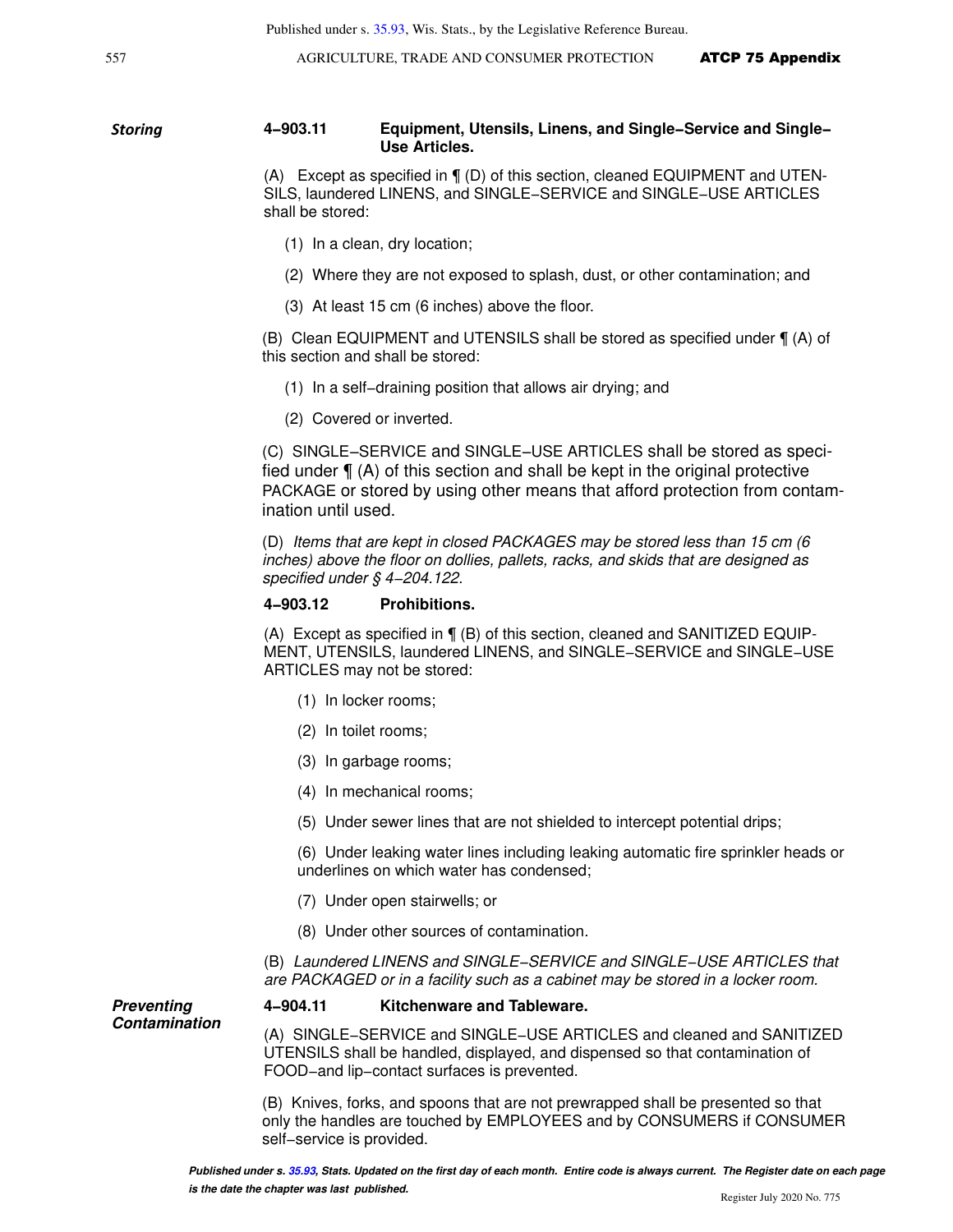(C) Except as specified under ¶ (B) of this section, SINGLE−SERVICE ARTICLES that are intended for FOOD−or lip−contact shall be furnished for CONSUMER self− service with the original individual wrapper intact or from an APPROVED dispenser.

### **4−904.12 Soiled and Clean Tableware.**

Soiled TABLEWARE shall be removed from CONSUMER eating and drinking areas and handled so that clean TABLEWARE is not contaminated.

#### **4−904.13 Preset Tableware.**

(A) Except as specified in ¶ (B) of this section, TABLEWARE that is preset shall be protected from contamination by being wrapped, covered, or inverted.

- (B) Preset TABLEWARE may be exposed if:
	- (1) Unused settings are removed when a CONSUMER is seated; or
	- (2) Settings not removed when a CONSUMER is seated are cleaned and SANITIZED before further use.

#### **4−904.14 Rinsing Equipment and Utensils after Cleaning and Sanitizing.**

After being cleaned and SANITIZED, EQUIPMENT and UTENSILS shall not be rinsed before air drying or use unless:

(A) The rinse is applied directly from a potable water supply by a WAREWASHING machine that is maintained and operated as specified under Subparts 4−204 and 4−501; and

(B) The rinse is applied only after the EQUIPMENT and UTENSILS have been SANITIZED by the application of hot water or by the application of a chemical SANI-TIZER solution whose EPA−registered label use instructions call for rinsing off the SANITIZER after it is applied in a commercial warewashing machine.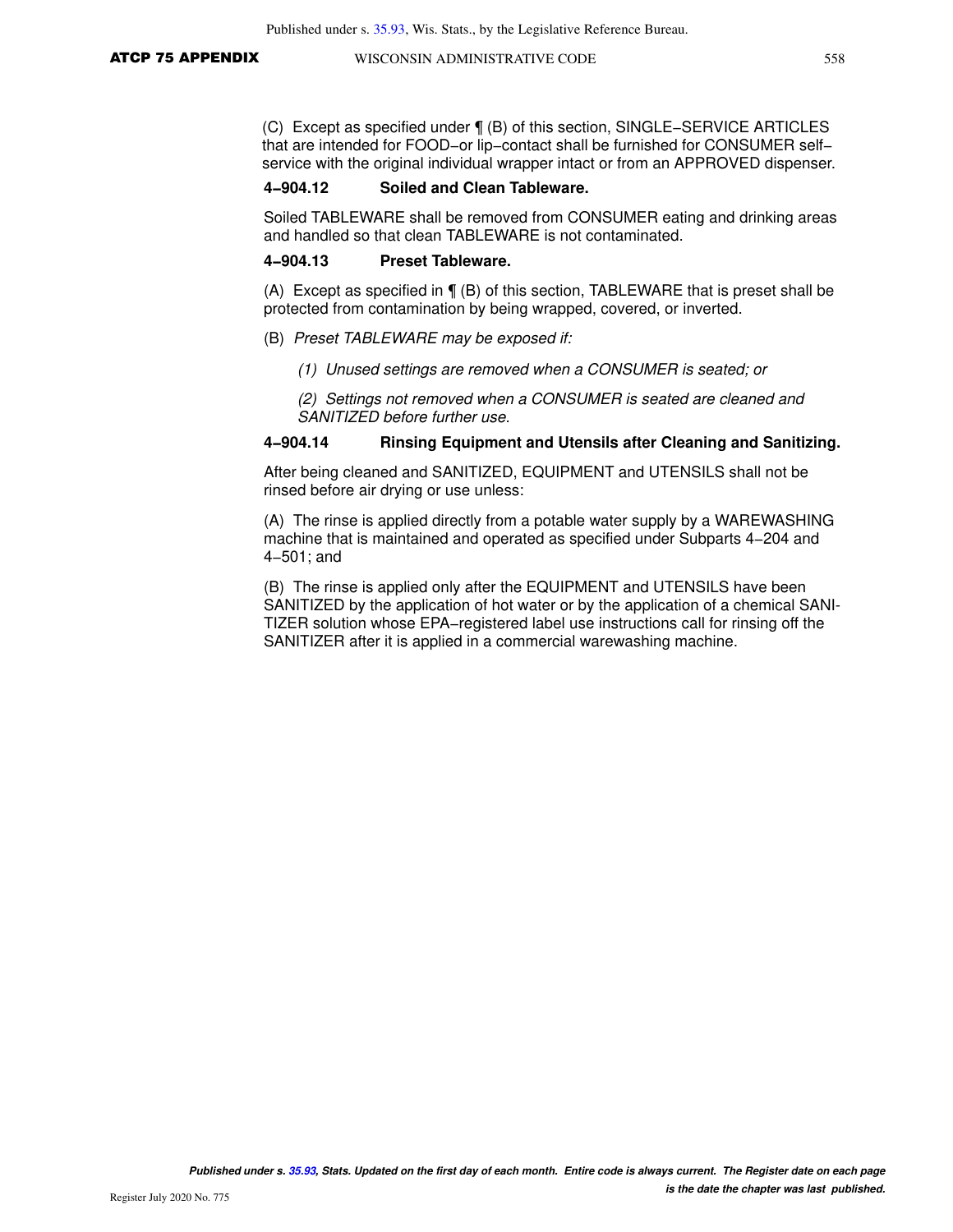#### Published under s. [35.93](https://docs.legis.wisconsin.gov/document/statutes/35.93), Wis. Stats., by the Legislative Reference Bureau.

559 **AGRICULTURE, TRADE AND CONSUMER PROTECTION ATCP 75 Appendix** 

# **Chapter 5 Water, Plumbing, and Waste**

### **Parts**

| $5 - 1$ | <b>WATER</b>    |
|---------|-----------------|
| E O     | DI HMDINA CVCTE |

- **5−2 PLUMBING SYSTEM**
- **5−3 MOBILE WATER TANK AND MOBILE FOOD ESTABLISHMENT WATER TANK**
- **5−4 SEWAGE, OTHER LIQUID WASTE, AND RAINWATER**
- **5−5 REFUSE, RECYCLABLES, AND RETURNABLES**

# **5−1 WATER**

**Subparts**

- **5−101 Source**
- **5−102 Quality**
- **5−103 Quantity and Availability**
- **5−104 Distribution, Delivery, and Retention**

## **Source 5−101.11 Approved System.**

DRINKING WATER shall be obtained from an APPROVED source that is:

(A) A PUBLIC WATER SYSTEM; P or

(B) A nonPUBLIC WATER SYSTEM that is constructed, maintained, and operated according to ch. NR 809, Safe Drinking Water and ch. NR 812, Well Construction and Pump Installation as enforced by the department of natural resources. P

## **5−101.12 System Flushing and Disinfection.**

A DRINKING WATER system shall be flushed and disinfected as per the State Uniform Plumbing Code, chs. SPS 381 to 387, before being placed into service after construction, repair, or modification and after an emergency situation, such as a flood, that may introduce contaminants to the system. <sup>P</sup>

**Note:** Contact the Safety and Building Division at the department of safety and professional services, P.O. Box 2509, Madison, WI 53701, telephone 608−266−3151 and 711 (TTY) or https://dsps.wi.gov/pages/home.aspx.

## **5−101.13 Bottled Drinking Water.**

BOTTLED DRINKING WATER used or sold in a FOOD ESTABLISHMENT shall be obtained from APPROVED sources in accordance with ch. ATCP 70 relating to processing and bottling of BOTTLED DRINKING WATER. P

#### **Quality 5−102.11 Standards.**

Except as specified under § 5−102.12, water from a PUBLIC WATER SYSTEM or nonPUBLIC WATER SYSTEM shall meet the requirements of ch. NR 809, Safe Drinking Water, governing standards for safe drinking water as enforced by the department of natural resources. P

**Note:** You can contact the department of natural resources at bureau of drinking water and groundwater, P.O. Box 7921, Madison, WI, 53707, or http://dnr.wi.gov/ topic/drinkingwater/contact.html.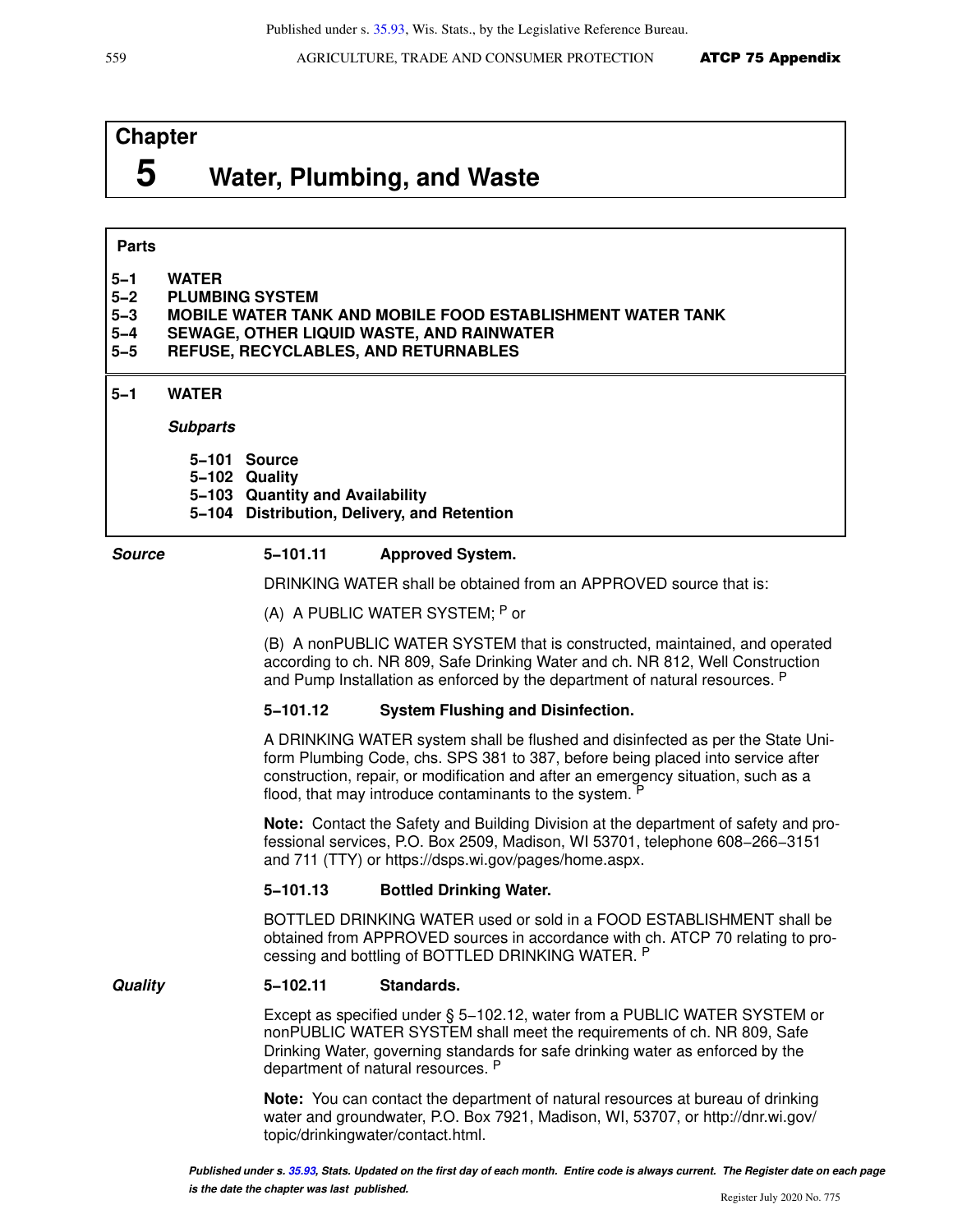#### **5.102.12 Nondrinking Water.**

(A) A nonDRINKING WATER supply shall be used only if its use is APPROVED.  $P$ 

(B) NonDRINKING WATER shall be used only for nonculinary purposes such as air conditioning, nonFOOD EQUIPMENT cooling, and fire protection. <sup>P</sup>

#### **5−102.13 Sampling.**

Except when used as specified under § 5−102.12, water from a nonPUBLIC WATER SYSTEM shall be sampled and tested at least annually and as required by state water quality regulations. Pf

#### **5−102.14 Sample Report.**

The most recent sample report for each nonPUBLIC WATER SYSTEM shall be retained on file in the FOOD ESTABLISHMENT or the report shall be maintained as specified by state water quality regulations.

#### **Quantity and Availability 5−103.11 Capacity.**

(A) The water source and system shall be of sufficient capacity to meet the peak water demands of the FOOD ESTABLISHMENT. Pf

(B) Hot water generation and distribution systems shall be sufficient to meet the peak hot water demands throughout the FOOD ESTABLISHMENT. <sup>Pf</sup>

#### **5−103.12 Pressure.**

Water under pressure shall be provided to all fixtures, EQUIPMENT, and nonFOOD EQUIPMENT that are required to use water except that water supplied as specified under ¶¶ 5−104.12 (A) and (B) to a TEMPORARY FOOD ESTABLISHMENT as specified in ¶ 10−104.11 (B) or in response to a temporary interruption of a water supply need not be under pressure. Pf

#### **Distribution, 5−104.11 System.**

**Delivery, and Retention**

Water shall be received from the source through the use of:

(A) An APPROVED public water main; Pf or

(B) A nonpublic water main, water pumps, pipes, hoses, connections, and other appurtenances, which shall be constructed, maintained, and operated according to the State Uniform Plumbing Code, chs. SPS 381 to 387, as enforced by the Wisconsin department of safety and professional services, and chs. NR 809, Safe Drinking Water and NR 812, Well Construction and Pump Installation as enforced by the Wisconsin department of natural resources: <sup>Pf</sup>

**Note:** Contact the Safety and Building Division at the department of safety and professional services, P.O. Box 2509, Madison, WI 53701, telephone 608−266−3151 and 711 (TTY) or https://dsps.wi.gov/pages/home.aspx.

**Note:** You can contact the Department of natural resources at bureau of drinking water and groundwater, P.O. Box 7921, Madison, WI, 53707, or http://dnr.wi.gov/ topic/drinkingwater/contact.html.

#### **5−104.12 Alternative Water Supply.**

Water meeting the requirements specified under Subparts 5–101, 5–102, and  $\hat{S}$ 5−103 shall be made available for a mobile facility, for a TEMPORARY FOOD ESTABLISHMENT without a permanent water supply, and for a FOOD ESTABLISH-MENT with a temporary interruption of its water supply through:

(A) A supply of containers of commercially BOTTLED DRINKING WATER; <sup>Pf</sup>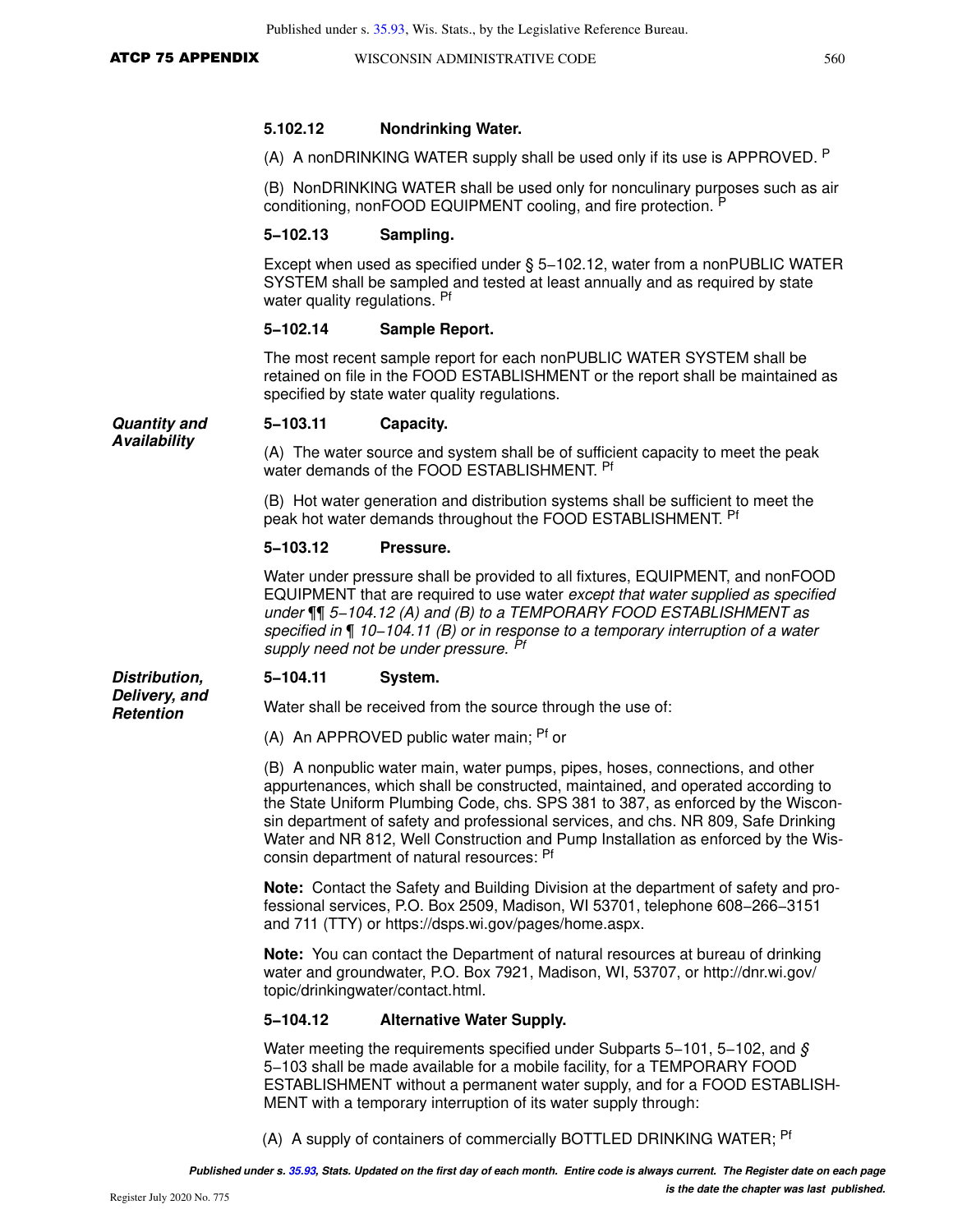- (B) One or more closed portable water containers; Pf
- (C) An enclosed vehicular water tank; Pf
- (D) An on−PREMISES water storage tank; Pf or
- (E) Piping, tubing, or hoses connected to an adjacent APPROVED source. Pf

| $5 - 2$          |                  | <b>PLUMBING SYSTEM</b>                                                                                                                                                                                                                                                 |  |  |
|------------------|------------------|------------------------------------------------------------------------------------------------------------------------------------------------------------------------------------------------------------------------------------------------------------------------|--|--|
|                  | <b>Subparts</b>  |                                                                                                                                                                                                                                                                        |  |  |
|                  | 5-201            | <b>Materials</b><br>5-202 Design, Construction, and Installation<br>5-203 Numbers and Capacities<br>5-204 Location and Placement<br>5-205 Operation and Maintenance                                                                                                    |  |  |
| <b>Materials</b> |                  | $5 - 201.11$<br>Approved.                                                                                                                                                                                                                                              |  |  |
|                  |                  | (A) A PLUMBING SYSTEM and hoses conveying water shall be constructed and<br>repaired with APPROVED materials according to the State Uniform Plumbing Code,<br>chs. SPS 381 to 387, as enforced by the Wisconsin department of safety and pro-<br>fessional services. P |  |  |
|                  |                  | (B) A water filter shall be made of SAFE MATERIALS. P                                                                                                                                                                                                                  |  |  |
|                  |                  | <b>Note:</b> Contact the Safety and Building Division at the department of safety and pro-<br>fessional services, P.O. Box 2509, Madison, WI 53701, telephone 608-266-3151<br>and 711 (TTY) or https://dsps.wi.gov/pages/home.aspx.                                    |  |  |
| Design,          |                  | $5 - 202.11$<br><b>Approved System and Cleanable Fixtures.</b>                                                                                                                                                                                                         |  |  |
| Construction,    | and Installation | (A) A PLUMBING SYSTEM shall be designed, constructed, installed and main-<br>tained to conform to the State Uniform Plumbing Code, chs. SPS 381 to 387, as<br>enforced by the Wisconsin department of safety and professional services.                                |  |  |
|                  |                  | (B) A PLUMBING FIXTURE such as a HANDWASHING SINK, toilet, or urinal shall<br>be EASILY CLEANABLE.                                                                                                                                                                     |  |  |
|                  |                  | Note: Contact the Safety and Buildings Division at the department of safety and<br>professional services, P.O. Box 2509, Madison, WI 53701, telephone 608-266-3151<br>and 711 (TTY) or https://dsps.wi.gov/pages/home.aspx.                                            |  |  |
|                  |                  | $5 - 202.12$<br>Handwashing Sink Installation.                                                                                                                                                                                                                         |  |  |
|                  |                  | (A) A HANDWASHING SINK shall be equipped to provide water at a temperature of<br>at least 38 $\mathrm{^{\circ}C}$ (100 $\mathrm{^{\circ}F}$ ) through a mixing valve or combination faucet. Pf                                                                         |  |  |
|                  |                  | (B) A steam mixing valve may not be used at a HANDWASHING SINK.                                                                                                                                                                                                        |  |  |
|                  |                  | (C) A HANDWASHING SINK:                                                                                                                                                                                                                                                |  |  |
|                  |                  | (1) At a newly constructed FOOD ESTABLISHMENT when a HANDWASHING<br>SINK, or sink faucet is replaced or installed it shall have a faucet of the type<br>which is not hand operated.                                                                                    |  |  |
|                  |                  | (2) That is equipped with a self-closing, slow-closing, or metering faucet shall<br>provide a flow of water for at least 15 seconds without the need to reactivate the<br>faucet.                                                                                      |  |  |
|                  |                  | (D) An automatic handwashing facility shall be installed in accordance with manu-                                                                                                                                                                                      |  |  |

facturer's instructions.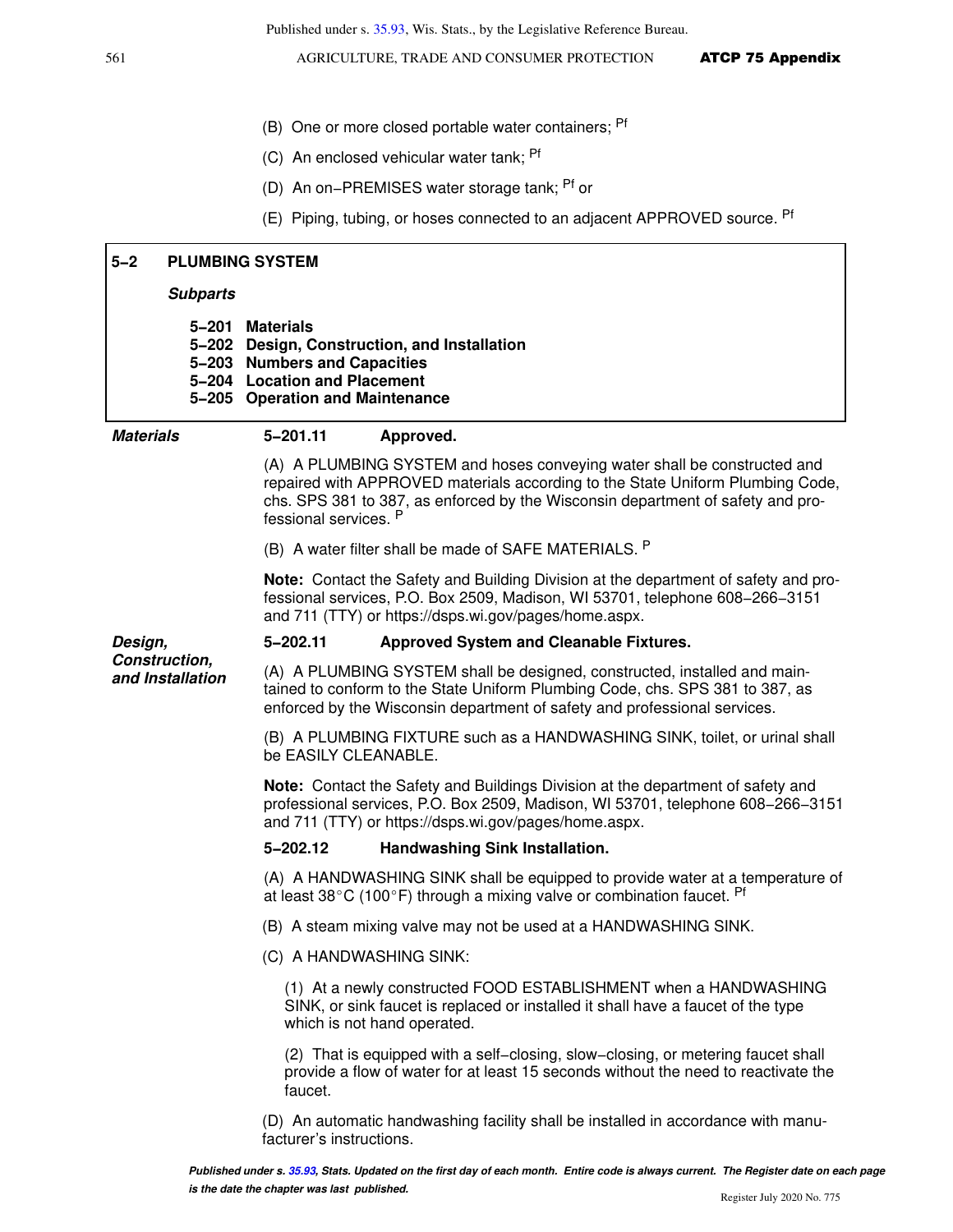**Capacities**

#### **5−202.13 Backflow Prevention, Air Gap.**

An air gap between the water supply inlet and the flood level rim of the PLUMBING FIXTURE, EQUIPMENT, or nonFOOD EQUIPMENT shall comply with the State Uniform Plumbing Code, chs. SPS 381 to 387, as enforced by the Wisconsin department of safety and professional services. P

**Note:** Contact the Safety and Building Division at the department of safety and professional services, P.O. Box 2509, Madison, WI 53701, telephone 608−266−3151 and 711 (TTY) or https://dsps.wi.gov/pages/home.aspx.

#### **5−202.14 Backflow Prevention Device, Design Standard.**

A backflow or backsiphonage prevention device installed on a water supply system shall meet standards for construction, installation, maintenance, inspection, and testing as specified by the State Uniform Plumbing Code, chs. SPS 381 to 387, as enforced by the Wisconsin department of safety and professional services. <sup>P</sup>

**Note:** Contact the Safety and Buildings Division at the department of safety and professional services, P.O. Box 2509, Madison, WI 53701, telephone 608−266−3151 and 711 (TTY) or https://dsps.wi.gov/pages/home.aspx.

#### **5−202.15 Conditioning Device, Design.**

A water filter, screen, and other water conditioning device installed on water lines shall be designed to facilitate disassembly for periodic servicing and cleaning. A water filter element shall be of the replaceable type.

#### **Numbers and 5−203.11 Handwashing Sink.**

(A) Except as specified in ¶¶ (B) and (C) of this section, at least 1 HANDWASHING SINK, a number of HANDWASHING SINKS necessary for their convenient use by EMPLOYEES in areas specified under § 5−204.11, and not fewer than the number of HANDWASHING SINKS required by LAW shall be provided. Pf

(B) If APPROVED and capable of removing the types of soils encountered in the FOOD operations involved, automatic handwashing facilities may be substituted for HANDWASHING SINKS in a FOOD ESTABLISHMENT that has at least 1 HAND-WASHING SINK.

#### **5−203.12 Toilets and Urinals.**

At least 1 toilet and not fewer than the toilets required by LAW shall be provided. If authorized by LAW and urinals are substituted for toilets, the substitution shall be done as specified in LAW.

**Note:** Contact the Safety and Building Division at the department of safety and professional services, P.O. Box 2509, Madison, WI 53701, telephone 608−266−3151 and 711 (TTY) or https://dsps.wi.gov/pages/home.aspx.

#### **5−203.13 Service Sink.**

(A) At least 1 service sink or 1 curbed cleaning facility equipped with a floor drain shall be provided and conveniently located for the cleaning of mops or similar wet floor cleaning tools and for the disposal of mop water and similar liquid waste.

(B) Toilets and urinals may not be used as a service sink for the disposal of mop water and similar liquid waste.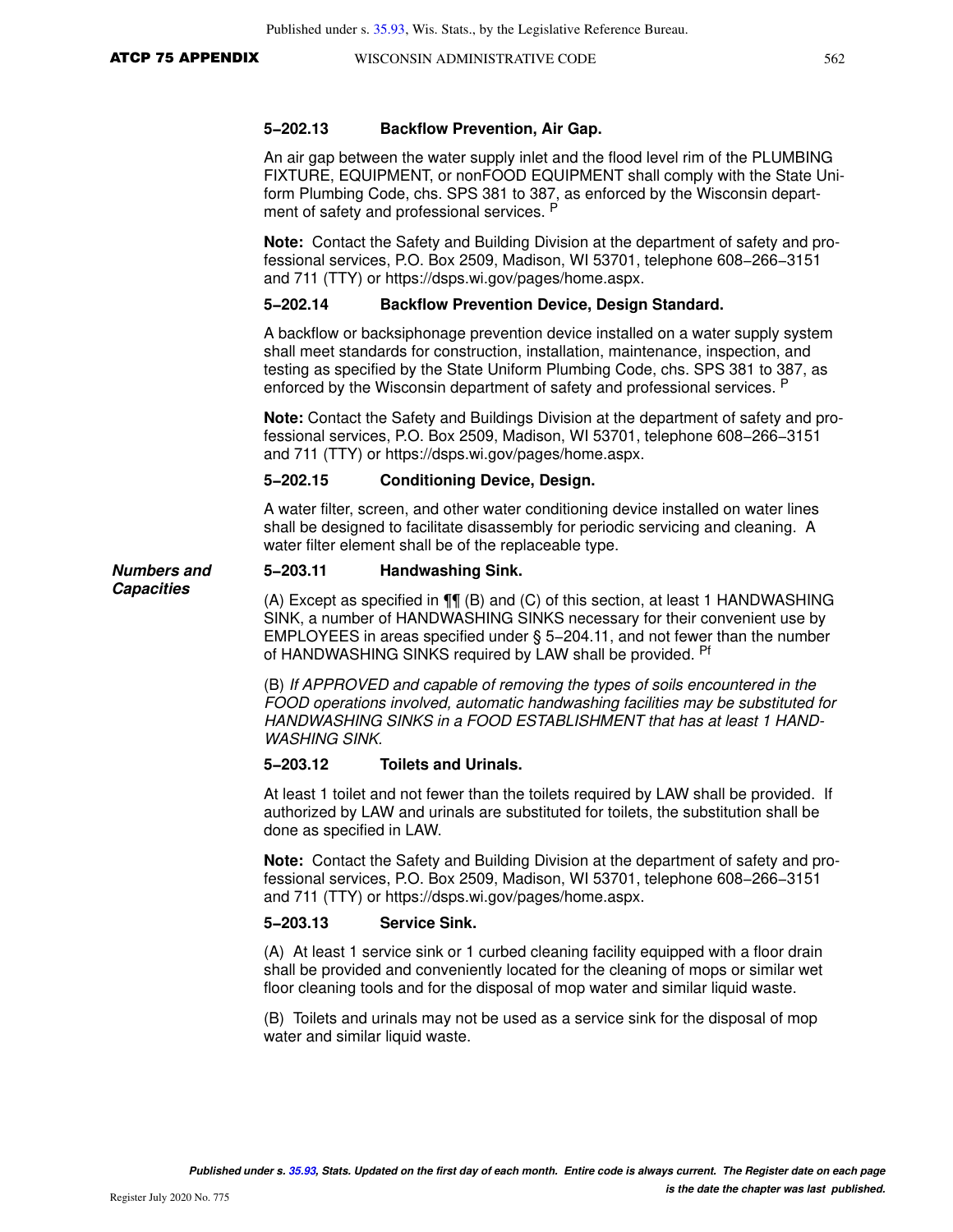#### **5−203.14 Backflow Prevention Device, When Required.**

A PLUMBING SYSTEM shall be installed to preclude backflow of a solid, liquid, or gas contaminant into the water supply system at each point of use at the FOOD ESTABLISHMENT, including on a hose bibb if a hose is attached or on a hose bibb if a hose is not attached and backflow prevention as required by the State Uniform Plumbing Code, chs. SPS 381 to 387, as enforced by the Wisconsin department of safety and professional services, by:

(A) Providing an air gap as specified under § 5–202.13; P or

(B) Installing an APPROVED backflow prevention device as specified under § 5−202.14. <sup>P</sup>

**Note:** Contact the Safety and Building Division at the department of safety and professional services, P.O. Box 2509, Madison, WI 53701, telephone 608−266−3151 and 711 (TTY) or https://dsps.wi.gov/pages/home.aspx.

#### **5−203.15 Backflow Prevention Device, Carbonator.**

If not provided with an air gap as specified under § 5−202.13, an APPROVED dual check valve with an intermediate vent conforming to the State Uniform Plumbing Code chs. SPS 381 to 387, as enforced by the Wisconsin department of safety and professional services, shall be installed upstream from a carbonating device and downstream from any copper in the water supply line. <sup>P</sup>

**Note:** Contact the Safety and Building Division at the department of safety and professional services, P.O. Box2509, Madison, WI 53701, telephone 608−266−3151 and 711 (TTY) or https://dsps.wi.gov/pages/home.aspx.

#### **Location and 5−204.11 Handwashing sink.**

A HANDWASHING SINK shall be located:

(A) To allow convenient use by EMPLOYEES in FOOD preparation, FOOD dispensing, and WAREWASHING areas; <sup>Pf</sup> and

(B) In, or immediately adjacent to, toilet rooms. Pf

#### **5−204.12 Backflow Prevention Device, Location.**

A backflow prevention device shall be located so that it may be serviced and maintained.

#### **5−204.13 Conditioning Device, Location.**

A water filter, screen, and other water conditioning device installed on water lines shall be located to facilitate disassembly for periodic servicing and cleaning.

**Operation and Maintenance**

**Placement**

#### **5−205.11 Using a Handwashing Sink.**

(A) A HANDWASHING SINK shall be maintained so that it is accessible at all times for EMPLOYEES use. Pf

(B) A HANDWASHING SINK may not be used for purposes other than handwashing. Pf

(C) An automatic handwashing facility shall be used in accordance with manufacturer's instructions. Pf

#### **5−205.12 Prohibiting a Cross Connection.**

(A) A PERSON may not create a cross connection by connecting a pipe or conduit between the DRINKING WATER system and a nonDRINKING WATER system or a water system of unknown quality. <sup>P</sup>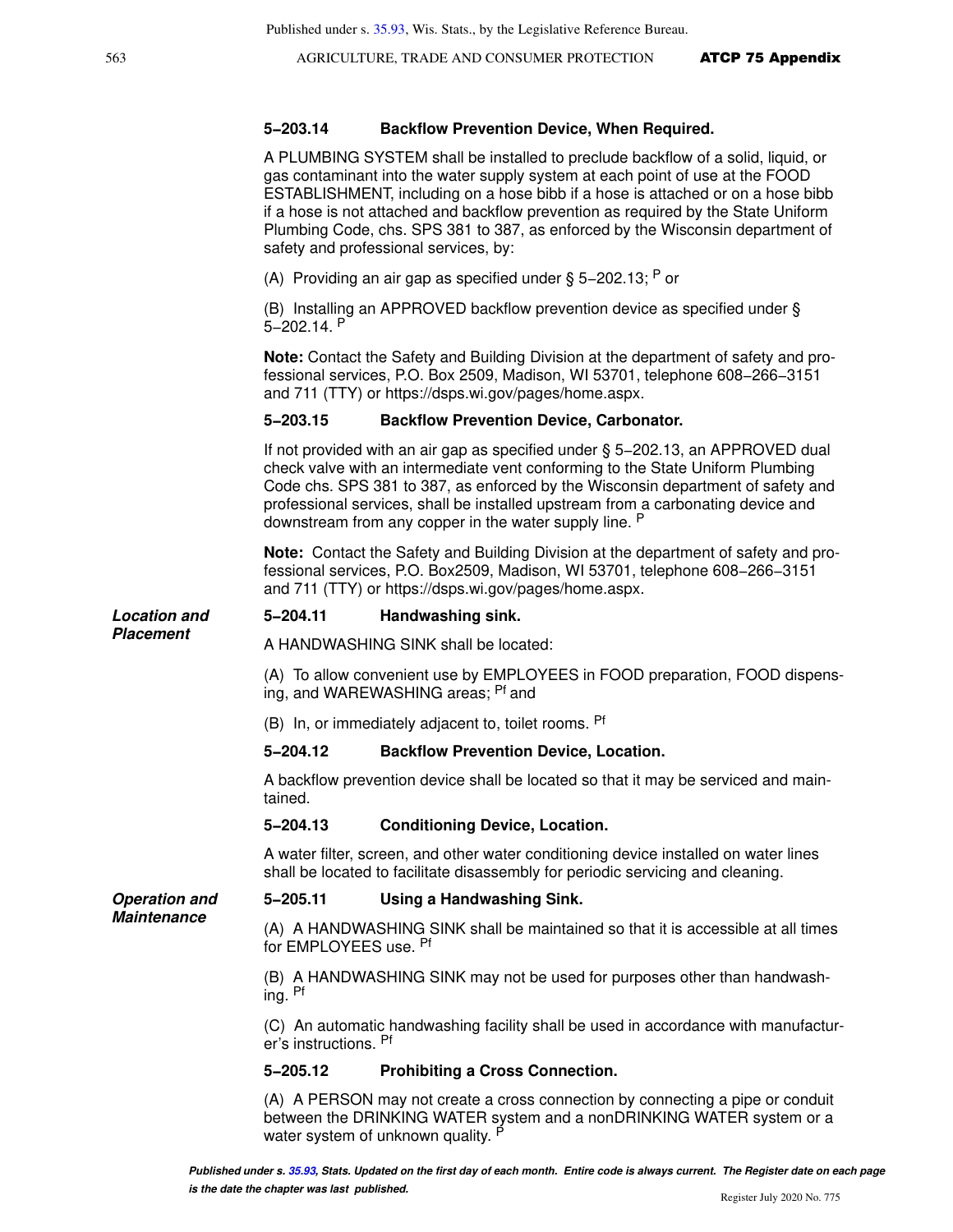(B) The piping of a nonDRINKING WATER system shall be durably identified so that it is readily distinguishable from piping that carries DRINKING WATER. Pf

#### **5−205.13 Scheduling Inspection and Service for a Water System Device.**

A device such as a water treatment device or backflow preventer shall be scheduled for inspection and service, in accordance with manufacturer's instructions and as necessary to prevent device failure based on local water conditions, and records demonstrating inspection and service shall be maintained by the PERSON IN CHARGE. Pf

#### **5−205.14 Water Reservoir of Fogging Devices, Cleaning.**

(A) A reservoir that is used to supply water to a device such as a produce fogger shall be:

(1) Maintained in accordance with manufacturer's specifications; P and

(2) Cleaned in accordance with manufacturer's specifications or according to the procedures specified under  $\P$  (B) of this section, whichever is more stringent. <sup>P</sup>

(B) Cleaning procedures shall include at least the following steps and shall be conducted at least once a week:

(1) Draining and complete disassembly of the water and aerosol contact

parts; <sup>P</sup>

(2) Brush−cleaning the reservoir, aerosol tubing, and discharge nozzles with a suitable detergent solution; P

(3) Flushing the complete system with water to remove the detergent solution and particulate accumulation; <sup>P</sup> and

(4) Rinsing by immersing, spraying, or swabbing the reservoir, aerosol tubing, and discharge nozzles with at least 50 mg/L hypochlorite solution. <sup>P</sup>

#### **5−205.15 System Maintained in Good Repair.**

A PLUMBING SYSTEM shall be:

(A) Repaired according to the State Uniform Plumbing Code, chs. SPS 381 to 387, as enforced by the Wisconsin department of safety and professional services; <sup>P</sup> and

(B) Maintained in good repair.

**Note:** Contact the Safety and Building Division at the department of safety and professional services, P.O. Box 2509, Madison, WI 53701, telephone 608−266−3151 and 711 (TTY) or https://dsps.wi.gov/pages/home.aspx.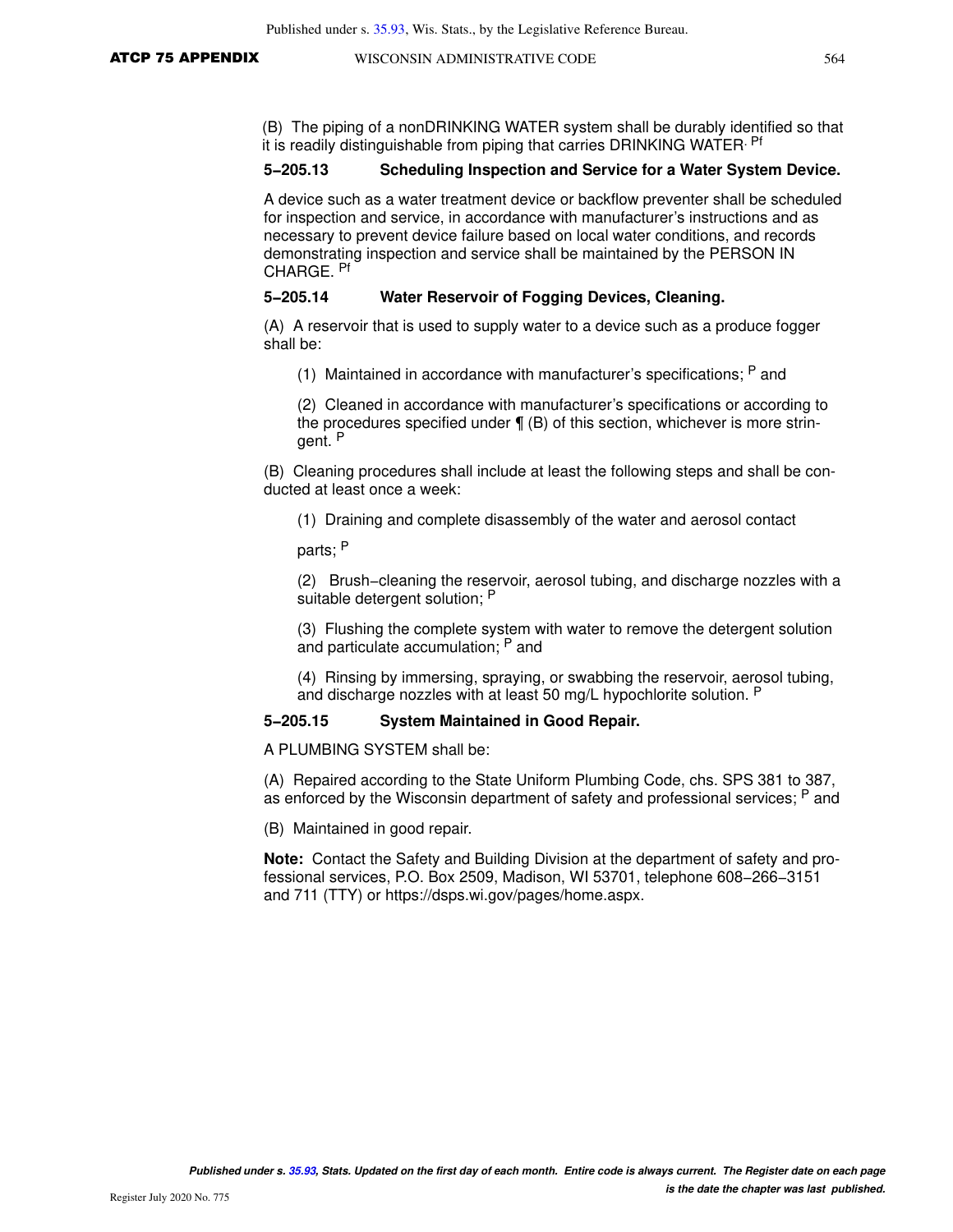## **5−3 MOBILE WATER TANK AND MOBILE FOOD ESTABLISHMENT WATER TANK**

### **Subparts**

**5−301 Materials 5−302 Design and Construction 5−303 Numbers and Capacities 5−304 Operation and Maintenance**

### **Materials 5−301.11 Approved.**

Materials that are used in the construction of a mobile water tank, MOBILE FOOD ESTABLISHMENT water tank, and appurtenances shall be:

- (A) Safe; <sup>P</sup>
- (B) Durable, CORROSION−RESISTANT, and nonabsorbent; and
- (C) Finished to have a SMOOTH, EASILY CLEANABLE surface.

### **Design and 5−302.11 Enclosed System, Sloped to Drain.**

**Construction** A mobile water tank shall be:

- (A) Enclosed from the filling inlet to the discharge outlet; and
- (B) Sloped to an outlet that allows complete drainage of the tank.

### **5−302.12 Inspection and Cleaning Port, Protected and Secured.**

If a water tank is designed with an access port for inspection and cleaning, the opening shall be in the top of the tank and:

- (A) Flanged upward at least 13 mm (one−half inch); and
- (B) Equipped with a port cover assembly that is:
	- (1) Provided with a gasket and a device for securing the cover in place, and
	- (2) Flanged to overlap the opening and sloped to drain.

### **5−302.13 "V" Type Threads, Use Limitation.**

A fitting with "V" type threads on a water tank inlet or outlet shall be allowed only when a hose is permanently attached.

### **5−302.14 Tank Vent, Protected.**

If provided, a water tank vent shall terminate in a downward direction and shall be covered with:

(A) 16 mesh to 25.4 mm (16 mesh to 1 inch) screen or equivalent when the vent is in a protected area; or

(B) A protective filter when the vent is in an area that is not protected from windblown dirt and debris.

### **5−302.15 Inlet and Outlet, Sloped to Drain.**

(A) A water tank and its inlet and outlet shall be sloped to drain.

(B) A water tank inlet shall be positioned so that it is protected from contaminants such as waste discharge, road dust, oil, or grease.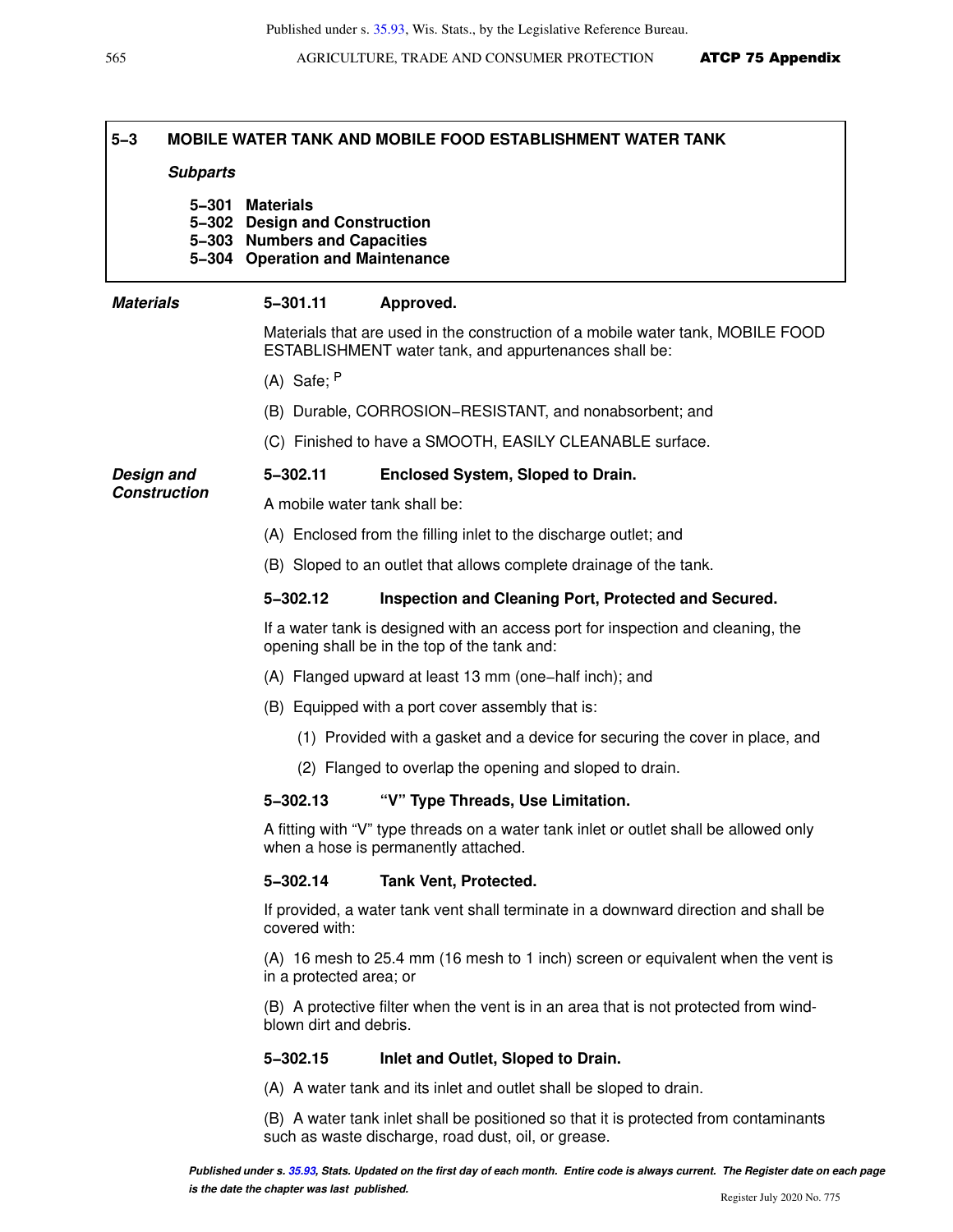| <b>ATCP 75 APPENDIX</b> |  |  |
|-------------------------|--|--|
|                         |  |  |

| <b>ATCP 75 APPENDIX</b> | WISCONSIN ADMINISTRATIVE CODE                                                                                                                                       |                                                                                                                                                                                                                   | 566 |  |
|-------------------------|---------------------------------------------------------------------------------------------------------------------------------------------------------------------|-------------------------------------------------------------------------------------------------------------------------------------------------------------------------------------------------------------------|-----|--|
|                         | 5-302.16                                                                                                                                                            | Hose, Construction and Identification.                                                                                                                                                                            |     |  |
|                         |                                                                                                                                                                     | A hose used for conveying DRINKING WATER from a water tank shall be:                                                                                                                                              |     |  |
|                         | $(A)$ Safe; $P$                                                                                                                                                     |                                                                                                                                                                                                                   |     |  |
|                         |                                                                                                                                                                     | (B) Durable, CORROSION-RESISTANT, and nonabsorbent;                                                                                                                                                               |     |  |
|                         | position;                                                                                                                                                           | (C) Resistant to pitting, chipping, crazing, scratching, scoring, distortion, and decom-                                                                                                                          |     |  |
|                         |                                                                                                                                                                     | (D) Finished with a SMOOTH interior surface; and                                                                                                                                                                  |     |  |
|                         |                                                                                                                                                                     | (E) Clearly and durably identified as to its use if not permanently attached.                                                                                                                                     |     |  |
| <b>Numbers and</b>      | 5-303.11                                                                                                                                                            | Filter, Compressed Air.                                                                                                                                                                                           |     |  |
| <b>Capacities</b>       |                                                                                                                                                                     | A filter that does not pass oil or oil vapors shall be installed in the air supply line<br>between the compressor and DRINKING WATER system when compressed air is<br>used to pressurize the water tank system. P |     |  |
|                         | 5-303.12                                                                                                                                                            | <b>Protective Cover or Device.</b>                                                                                                                                                                                |     |  |
|                         | A cap and keeper chain, closed cabinet, closed storage tube, or other APPROVED<br>protective cover or device shall be provided for a water inlet, outlet, and hose. |                                                                                                                                                                                                                   |     |  |
|                         | $5 - 303.13$                                                                                                                                                        | <b>Mobile Food Establishment Tank Inlet.</b>                                                                                                                                                                      |     |  |
|                         |                                                                                                                                                                     | A MOBILE FOOD ESTABLISHMENT'S water tank inlet shall be:                                                                                                                                                          |     |  |
|                         |                                                                                                                                                                     | (A) 19.1 mm (three–fourths inch) in inner diameter or less; and                                                                                                                                                   |     |  |
|                         | other service.                                                                                                                                                      | (B) Provided with a hose connection of a size or type that will prevent its use for any                                                                                                                           |     |  |
| <b>Operation and</b>    | 5-304.11                                                                                                                                                            | <b>System Flushing and Sanitization.</b>                                                                                                                                                                          |     |  |
| <b>Maintenance</b>      | use. P                                                                                                                                                              | A water tank, pump, and hoses shall be flushed and SANITIZED between before<br>being placed in service after construction, repair, modification, and periods of non-                                              |     |  |
|                         | 5-304.12                                                                                                                                                            | Using a Pump and Hoses, Backflow Prevention.                                                                                                                                                                      |     |  |
|                         |                                                                                                                                                                     | A PERSON shall operate a water tank, pump, and hoses so that backflow and other<br>contamination of the water supply is prevented.                                                                                |     |  |
|                         | $5 - 304.13$                                                                                                                                                        | Protecting Inlet, Outlet, and Hose Fitting.                                                                                                                                                                       |     |  |
|                         |                                                                                                                                                                     | If not in use, a water tank and hose inlet and outlet fitting shall be protected using a<br>cover or device as specified under § 5-303.12.                                                                        |     |  |
|                         | 5-304.14                                                                                                                                                            | Tank, Pump, and Hoses, Dedication.                                                                                                                                                                                |     |  |
|                         |                                                                                                                                                                     | (A) Except as specified in $\P$ (B) of this section, a water tank, pump, and hoses used<br>for conveying DRINKING WATER shall be used for no other purpose. P                                                     |     |  |
|                         |                                                                                                                                                                     | (B) Water tanks, pumps, and hoses APPROVED for liquid FOODS may be used for<br>conveying DRINKING WATER if they are cleaned and SANITIZED before they are                                                         |     |  |

used to convey water.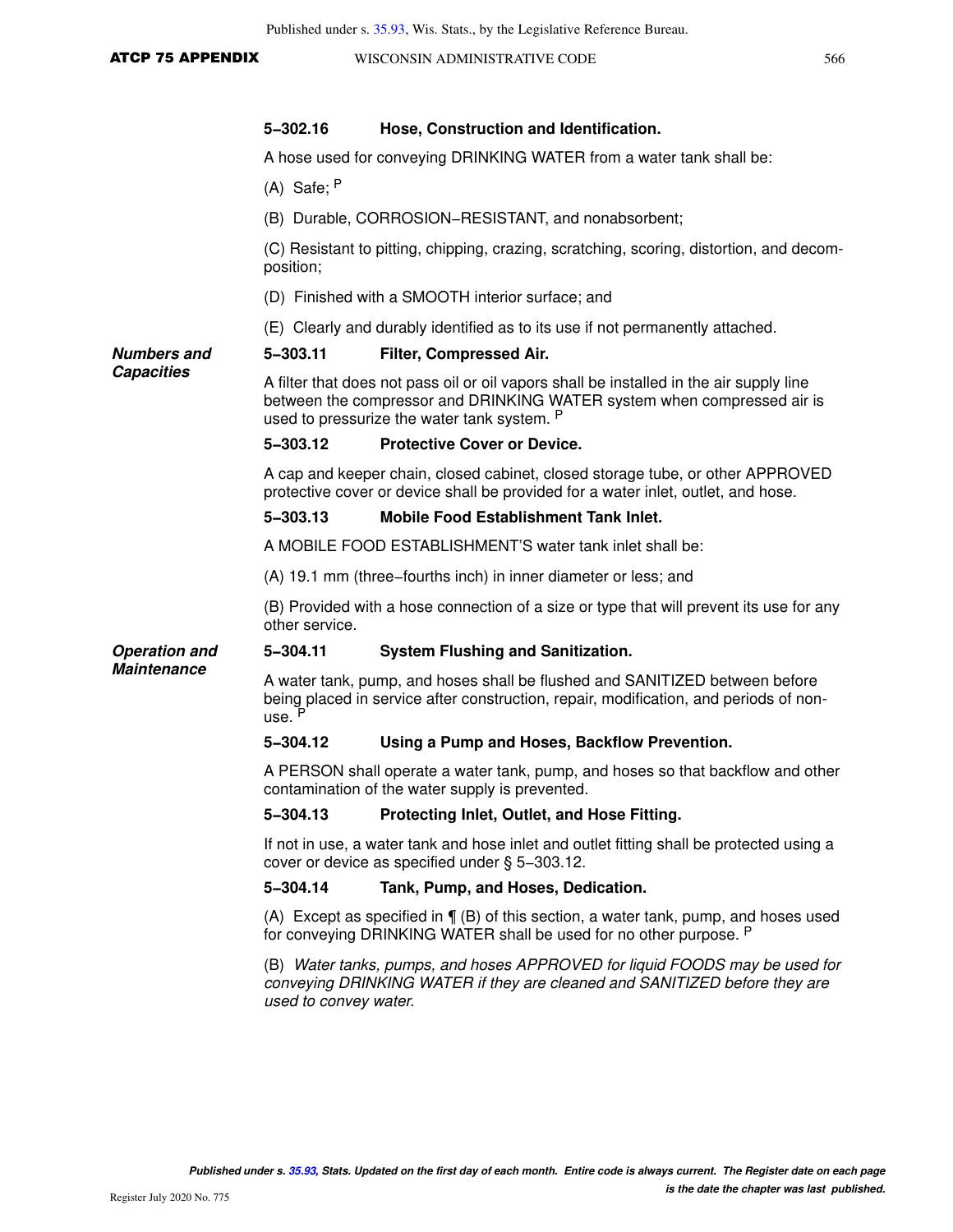| $5 - 4$                           |                 |                                                       | SEWAGE, OTHER LIQUID WASTE, AND RAINWATER                                                                                                                                                                                                                                                                                                                                                                                                                                                  |
|-----------------------------------|-----------------|-------------------------------------------------------|--------------------------------------------------------------------------------------------------------------------------------------------------------------------------------------------------------------------------------------------------------------------------------------------------------------------------------------------------------------------------------------------------------------------------------------------------------------------------------------------|
|                                   | <b>Subparts</b> |                                                       |                                                                                                                                                                                                                                                                                                                                                                                                                                                                                            |
|                                   | 5–401           | <b>Mobile Holding Tank</b><br>5-403 Disposal Facility | 5-402 Retention, Drainage, and Delivery                                                                                                                                                                                                                                                                                                                                                                                                                                                    |
| <b>Mobile Holding</b>             |                 | 5-401.11                                              | <b>Capacity and Drainage.</b>                                                                                                                                                                                                                                                                                                                                                                                                                                                              |
| Tank                              |                 |                                                       | A SEWAGE holding tank in a MOBILE FOOD ESTABLISHMENT shall be:                                                                                                                                                                                                                                                                                                                                                                                                                             |
|                                   |                 |                                                       | (A) Sized 15 percent larger in capacity than the water supply tank; and                                                                                                                                                                                                                                                                                                                                                                                                                    |
|                                   |                 | with a shut-off valve.                                | (B) Sloped to a drain that is 25 mm (1 inch) in inner diameter or greater, equipped                                                                                                                                                                                                                                                                                                                                                                                                        |
| Retention,                        |                 | 5-402.10                                              | <b>Establishment Drainage System.</b>                                                                                                                                                                                                                                                                                                                                                                                                                                                      |
| Drainage, and<br><b>Delivery</b>  |                 |                                                       | FOOD ESTABLISHMENT drainage systems, including grease traps, that convey<br>SEWAGE shall be designed and installed as specified under ¶ 5-202.11 (A).                                                                                                                                                                                                                                                                                                                                      |
| Design,                           |                 | 5-402.11                                              | <b>Backflow Prevention.</b>                                                                                                                                                                                                                                                                                                                                                                                                                                                                |
| construction.<br>and installation |                 |                                                       | (A) Except as specified in $\P\P$ (B), (C), and (D) of this section, a direct connection<br>may not exist between the SEWAGE system and a drain originating from EQUIP-<br>MENT in which FOOD, portable EQUIPMENT, or UTENSILS are placed. P                                                                                                                                                                                                                                               |
|                                   |                 |                                                       | (B) Paragraph (A) of this section does not apply to floor drains that originate in<br>refrigerated spaces that are constructed as an integral part of the building.                                                                                                                                                                                                                                                                                                                        |
|                                   |                 |                                                       | (C) If allowed by LAW, a WAREWASHING machine may have a direct connection<br>between its waste outlet and a floor drain when the machine is located within 1.5 m<br>(5 feet) of a trapped floor drain and the machine outlet is connected to the inlet side<br>of a properly vented floor drain trap.                                                                                                                                                                                      |
|                                   |                 | nection.                                              | (D) If allowed by LAW, a WAREWASHING or culinary sink may have a direct con-                                                                                                                                                                                                                                                                                                                                                                                                               |
| Location and                      |                 | 5-402.12                                              | Grease Trap.                                                                                                                                                                                                                                                                                                                                                                                                                                                                               |
| placement                         |                 |                                                       | If used, a grease trap shall be located to be easily accessible for cleaning as<br>required by the State Uniform Plumbing Code, chs. SPS 381 to 387, as enforced by<br>the Wisconsin department of safety and professional services.                                                                                                                                                                                                                                                       |
|                                   |                 |                                                       | Note: Contact the Safety and Buildings Division at the department of safety and<br>professional services, P.O. Box 2509, Madison, WI 53701, telephone 608-266-3151<br>and 711 (TTY) or https://dsps.wi.gov/pages/home.aspx.                                                                                                                                                                                                                                                                |
| Operation and                     |                 | 5-402.13                                              | <b>Conveying Sewage.</b>                                                                                                                                                                                                                                                                                                                                                                                                                                                                   |
| maintenance                       |                 |                                                       | SEWAGE shall be conveyed to the point of disposal through an APPROVED plumb-<br>ing system which may be a public sewer, a private onsite wastewater treatment sys-<br>tem or other approved system in accordance with chs. SPS 382 to 384, as adminis-<br>tered by the Wisconsin department of safety and professional services. Servicing of<br>sewage system components shall be in accordance with ch. NR 113, as adminis-<br>tered by the Wisconsin department of natural resources. P |
|                                   |                 |                                                       | Note: Contact the Safety and Building Division at the department of safety and pro-<br>fessional services, P.O. Box 2509, Madison, WI 53701, telephone 608-266-3151<br>and 711 (TTY) or https://dsps.wi.gov/pages/home.aspx.                                                                                                                                                                                                                                                               |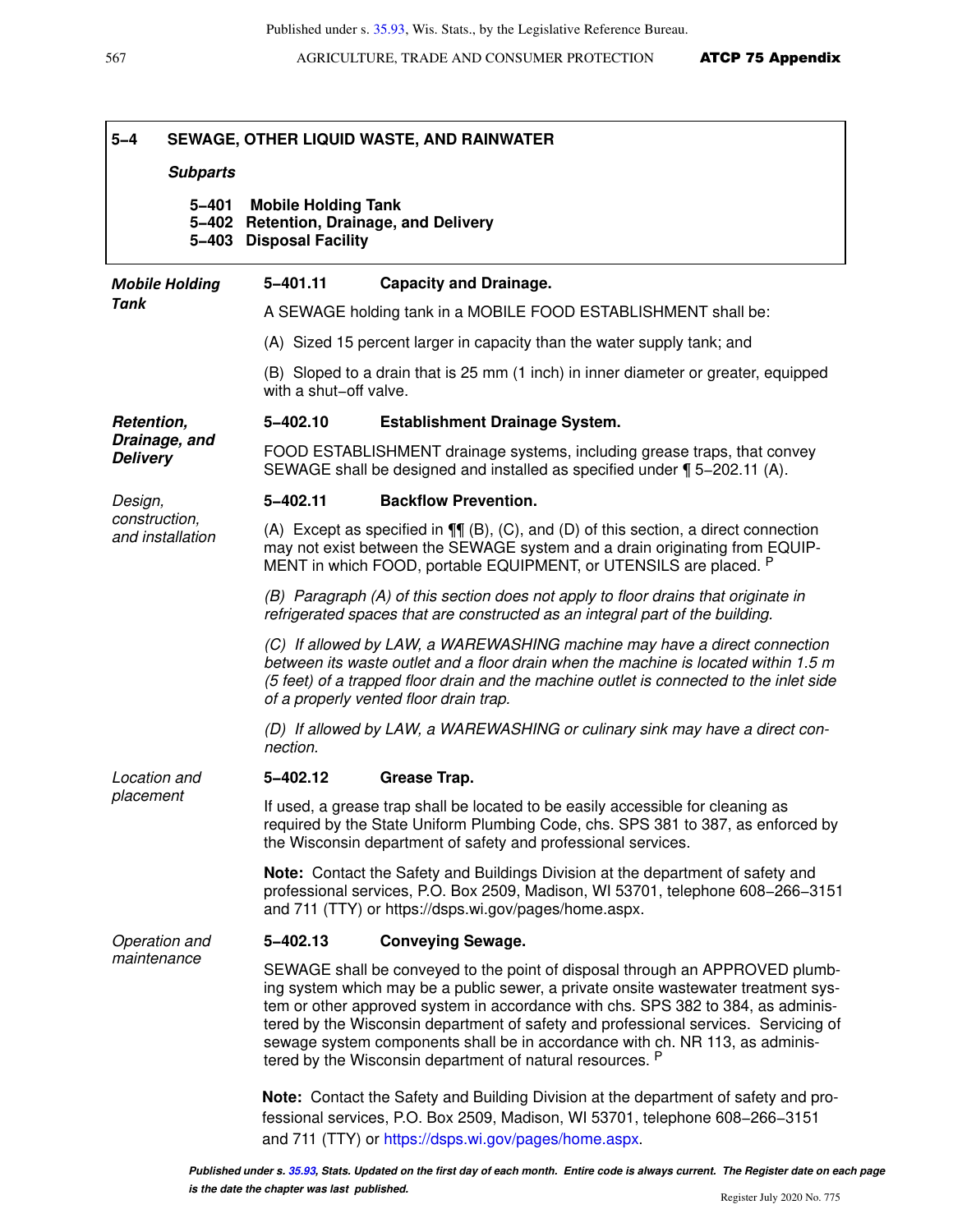**Note:** You can contact the department of natural resources at bureau of watershed management, P.O. Box 7921, Madison, WI, 53707, or dnr.wi.gov/topic/watersheds/.

### **5−402.14 Removing Mobile Food Establishment Wastes.**

SEWAGE and other liquid wastes shall be removed from a MOBILE FOOD ESTAB-LISHMENT at an APPROVED waste SERVICING BASE or by a SEWAGE transport vehicle in such a way that a public health HAZARD or nuisance is not created. Pf

### **5−402.15 Flushing a Waste Retention Tank.**

A tank for liquid waste retention shall be thoroughly flushed and drained in a sanitary manner during the servicing operation.

### **Disposal Facility 5−403.11 Approved Sewage System.**

design and construction

SEWAGE shall be disposed through an APPROVED facility that is:

(A) A public SEWAGE treatment plant;  $P$  or

(B) A private SEWAGE system that is sized, constructed, maintained, and operated according to the State Uniform Plumbing Code, chs. SPS 381 to 387, as enforced by the Wisconsin department of safety and professional services. <sup>P</sup>

**Note:** Contact the Safety and Building Division at the department of safety and professional services, P.O. Box 2509, Madison, WI 53701, telephone 608−266−3151 and 711 (TTY) or https://dsps.wi.gov/pages/home.aspx.

### **5−403.12 Other Liquid Wastes and Rainwater.**

Condensate drainage and other nonSEWAGE liquids and rainwater shall be drained from point of discharge to disposal according to the requirements of the State Uniform Plumbing Code, chs. SPS 381 to 387, as enforced by the Wisconsin department of safety and professional services.

**Note:** Contact the Safety and Building Division at the department of safety and professional services, P.O. Box 2509, Madison, WI 53701, telephone 608−266−3151 and 711 (TTY) or https://dsps.wi.gov/pages/home.aspx.

### **5−5 REFUSE, RECYCLABLES, AND RETURNABLES**

### **Subparts**

### **5−501 Facilities on the Premises 5−502 Removal 5−503 Facilities for Disposal and Recycling**

### **Facilities on 5−501.10 Indoor Storage Area.**

**the Premises** materials, design, construction, and installation If located within the FOOD ESTABLISHMENT, a storage area for REFUSE, recyclables, and returnables shall meet the requirements specified under §§ 6−101.11, 6−201.11 − 6−201.18, 6−202.15, and 6−202.16.

### **5−501.11 Outdoor Storage Surface.**

An outdoor storage surface for REFUSE, recyclables, and returnables shall be constructed of nonabsorbent material such as concrete or asphalt and shall be SMOOTH, durable, and sloped to drain.

### **5−501.12 Outdoor Enclosure.**

If used, an outdoor enclosure for REFUSE, recyclables, and returnables shall be constructed of durable and cleanable materials.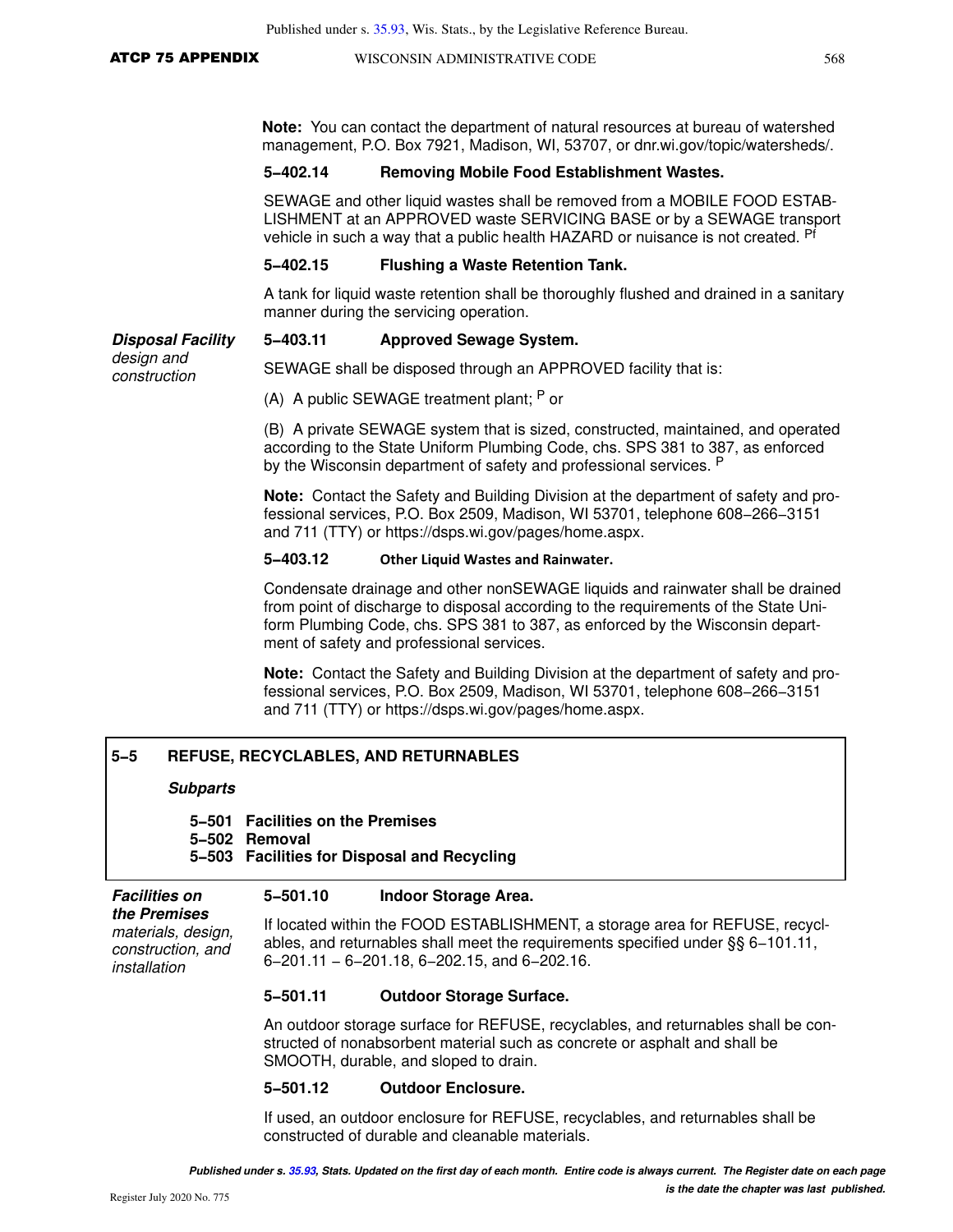### **5−501.13 Receptacles.**

(A) Except as specified in ¶ (B) of this section, receptacles and waste handling units for REFUSE, recyclables, and returnables and for use with materials containing FOOD residue shall be durable, cleanable, insect− and rodent−resistant, leakproof, and nonabsorbent.

(B) Plastic bags and wet strength paper bags may be used to line receptacles for storage inside the FOOD ESTABLISHMENT, or within closed outside receptacles.

### **5−501.14 Receptacles in Vending Machines.**

Except for a receptacle for BEVERAGE bottle crown closures, a REFUSE receptacle may not be located within a VENDING MACHINE.

### **5−501.15 Outside Receptacles.**

(A) Receptacles and waste handling units for REFUSE, recyclables, and returnables used with materials containing FOOD residue and used outside the FOOD ESTABLISHMENT shall be designed and constructed to have tight−fitting lids, doors, or covers.

(B) Receptacles and waste handling units for REFUSE and recyclables such as an on−site compactor shall be installed so that accumulation of debris and insect and rodent attraction and harborage are minimized and effective cleaning is facilitated around and, if the unit is not installed flush with the base pad, under the unit.

### Numbers and **5−501.16 Storage Areas, Rooms, and Receptacles, Capacity and Availability.**

(A) An inside storage room and area and outside storage area and enclosure, and receptacles shall be of sufficient capacity to hold REFUSE, recyclables, and returnables that accumulate.

(B) A receptacle shall be provided in each area of the FOOD ESTABLISHMENT or PREMISES where REFUSE is generated or commonly discarded, or where recyclables or returnables are placed.

(C) If disposable towels are used at HANDWASHING SINKS, a waste receptacle shall be located at each HANDWASHING SINK or group of adjacent HANDWASH-ING SINKS.

### **5−501.17 Toilet Room Receptacle, Covered.**

A toilet room used by females shall be provided with a covered receptacle for sanitary napkins.

### **5−501.18 Cleaning Implements and Supplies.**

(A) Except as specified in ¶ (B) of this section, suitable cleaning implements and supplies such as high pressure pumps, hot water, steam, and detergent shall be provided as necessary for effective cleaning of receptacles and waste handling units for REFUSE, recyclables, and returnables.

(B) If APPROVED, off−PREMISES−based cleaning services may be used if on− PREMISES cleaning implements and supplies are not provided.

capacities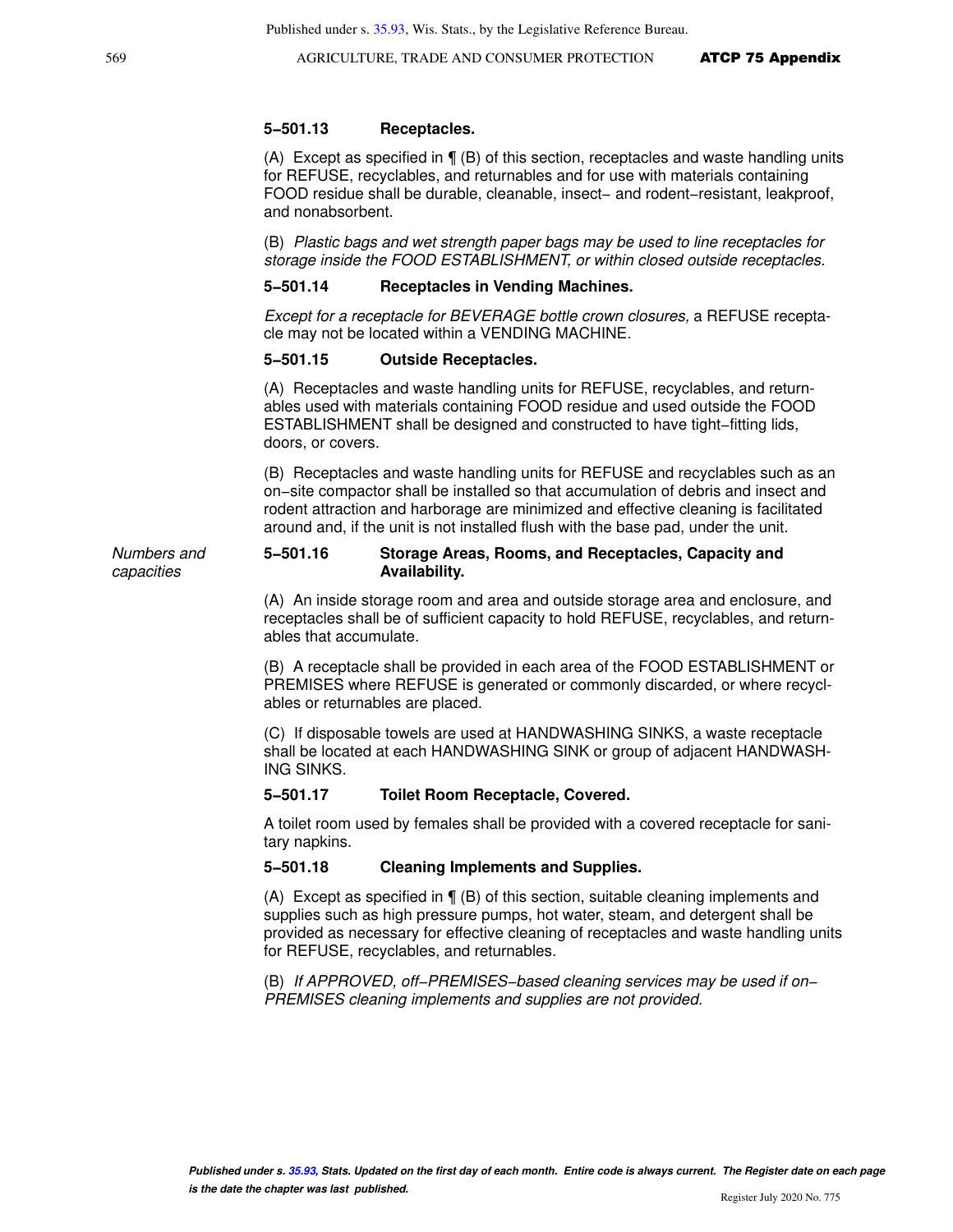### ATCP 75 APPENDIX WISCONSIN ADMINISTRATIVE CODE 570

Location and placement **5−501.19 Storage Areas, Redeeming Machines, Receptacles and Waste Handling Units, Location.** (A) An area designated for REFUSE, recyclables, returnables, and, except as specified in ¶ (B) of this section, a redeeming machine for recyclables or returnables shall be located so that it is separate from FOOD, EQUIPMENT, UTENSILS, LINENS, and SINGLE−SERVICE and SINGLE− USE ARTICLES and a public health HAZARD or nuisance is not created. (B) A redeeming machine may be located in the PACKAGED FOOD storage area or CONSUMER area of a FOOD ESTABLISHMENT if FOOD, EQUIPMENT, UTEN-SILS, LINENS, and SINGLE−SERVICE and SINGLE−USE ARTICLES are not subject to contamination from the machines and a public health HAZARD or nuisance is not created. (C) The location of receptacles and waste handling units for REFUSE, recyclables, and returnables may not create a public health HAZARD or nuisance or interfere with the cleaning of adjacent space. Operation and maintenance **5−501.110 Storing Refuse, Recyclables, and Returnables.** REFUSE, recyclables, and returnables shall be stored in receptacles or waste handling units so that they are inaccessible to insects and rodents. **5−501.111 Areas, Enclosures, and Receptacles, Good Repair.** Storage areas, enclosures, and receptacles for REFUSE, recyclables, and returnables shall be maintained in good repair. **5−501.112 Outside Storage Prohibitions.** (A) Except as specified in ¶ (B) of this section, REFUSE receptacles not meeting the requirements specified under ¶ 5−501.13 (A) such as receptacles that are not rodent−resistant, unprotected plastic bags and paper bags, or baled units that contain materials with FOOD residue may not be stored outside. (B) Cardboard or other PACKAGING material that does not contain FOOD residues and that is awaiting regularly scheduled delivery to a recycling or disposal site may be stored outside without being in a covered receptacle if it is stored so that it does not create a rodent harborage problem. **5−501.113 Covering Receptacles.** Receptacles and waste handling units for REFUSE, recyclables, and returnables shall be kept covered: (A) Inside the FOOD ESTABLISHMENT if the receptacles and units: (1) Contain FOOD residue and are not in continuous use; or (2) After they are filled; and (B) With tight−fitting lids or doors if kept outside the FOOD ESTABLISHMENT. **5−501.114 Using Drain Plugs.** Drains in receptacles and waste handling units for REFUSE, recyclables, and returnables shall have drain plugs in place

### **5−501.115 Maintaining Refuse Areas and Enclosures.**

A storage area and enclosure for REFUSE, recyclables, or returnables shall be maintained free of unnecessary items, as specified under § 6−501.114, and clean.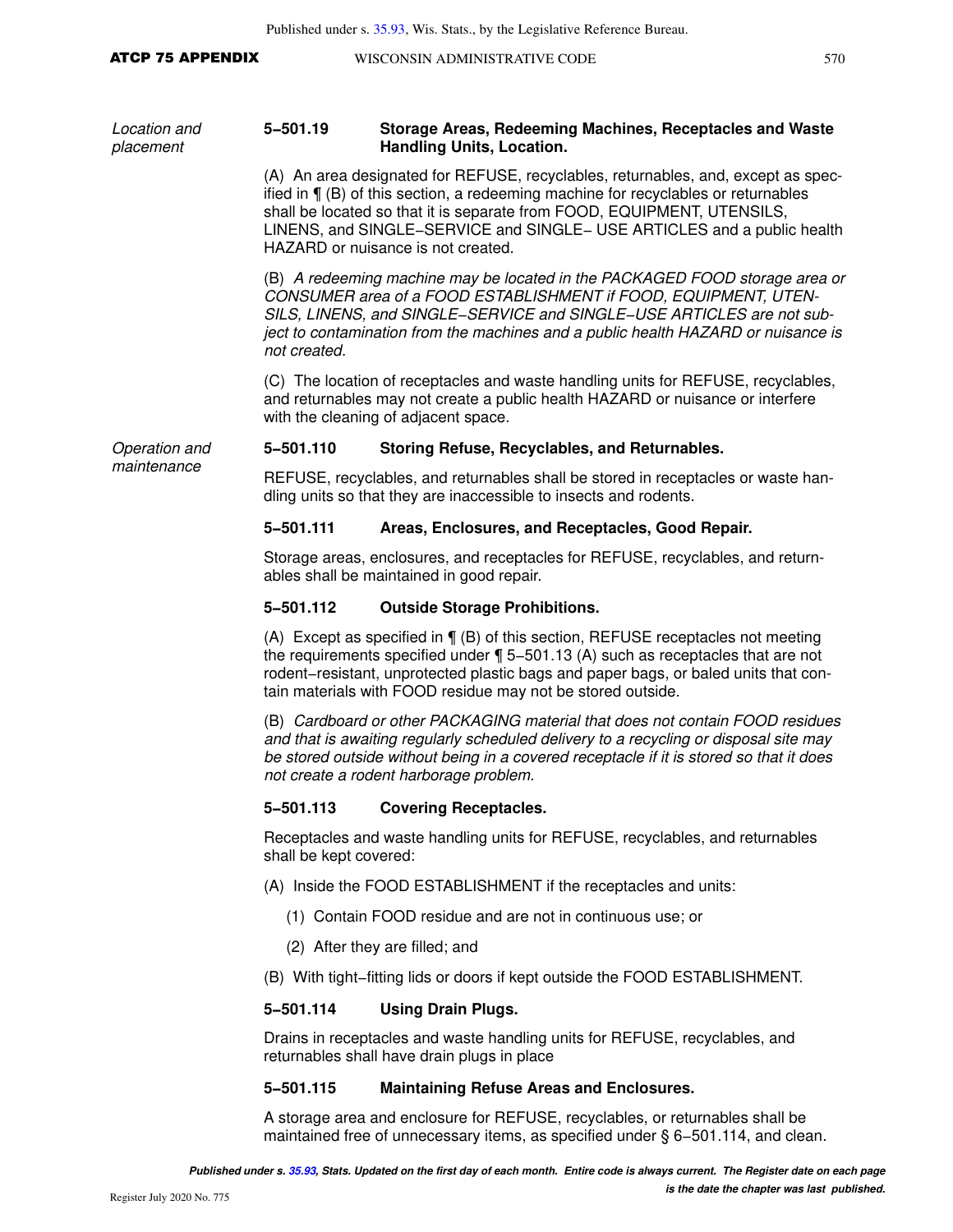### **5−501.116 Cleaning Receptacles.**

(A) Receptacles and waste handling units for REFUSE, recyclables, and returnables shall be thoroughly cleaned in a way that does not contaminate FOOD, EQUIPMENT, UTENSILS, LINENS, or SINGLE−SERVICE and SINGLE−USE ARTI-CLES, and waste water shall be disposed of as specified under § 5−402.13.

(B) Soiled receptacles and waste handling units for REFUSE, recyclables, and returnables shall be cleaned at a frequency necessary to prevent them from developing a buildup of soil or becoming attractants for insects and rodents.

### **Removal 5−502.11 Frequency.**

REFUSE, recyclables, and returnables shall be removed from the PREMISES at a frequency that will minimize the development of objectionable odors and other conditions that attract or harbor insects and rodents.

### **5−502.12 Receptacles or Vehicles.**

REFUSE, recyclables, and returnables shall be removed from the PREMISES by way of:

(A) Portable receptacles that are constructed and maintained according to LAW; or

(B) A transport vehicle that is constructed, maintained, and operated according to LAW.

### **5−503.11 Community or Individual Facility.**

**Facilities for Disposal and Recycling**

Solid waste not disposed of through the SEWAGE system such as through grinders and pulpers shall be recycled or disposed of in an APPROVED public or private community recycling or REFUSE facility; or solid waste shall be disposed of in an individual REFUSE facility such as a landfill or incinerator which is sized, constructed, maintained, and operated according to LAW.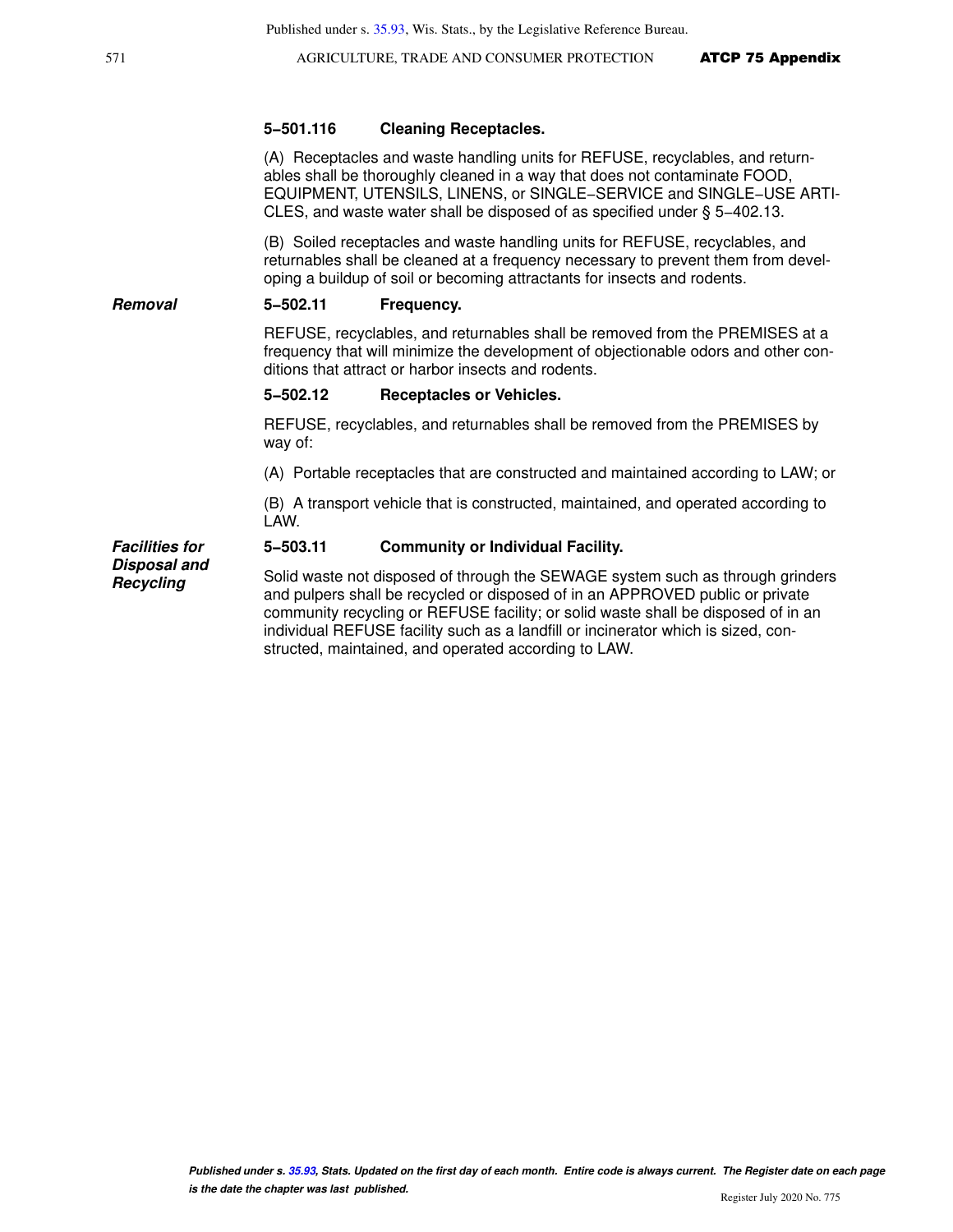# **Chapter 6 Physical Facilities**

### **Parts**

- **6−1 MATERIALS FOR CONSTRUCTION AND REPAIR**
- **6−2 DESIGN, CONSTRUCTION, AND INSTALLATION**
- **6−3 NUMBERS AND CAPACITIES**
- **6−4 LOCATION AND PLACEMENT**
- **6−5 MAINTENANCE AND OPERATION**
- **6−1 SUPERVISION**

### **Subparts**

**6−101 Indoor Areas 6−102 Outdoor Areas**

### **Indoor Areas 6−101.11 Surface Characteristics.**

(A) Except as specified in ¶ (B) of this section, materials for indoor floor, wall, and ceiling surfaces under conditions of normal use shall be:

(1) SMOOTH, durable, and EASILY CLEANABLE for areas where FOOD ESTABLISHMENT operations are conducted;

(2) Closely woven and EASILY CLEANABLE carpet for carpeted areas; and

(3) Nonabsorbent for areas subject to moisture such as FOOD preparation areas, walk−in refrigerators, WAREWASHING areas, toilet rooms, MOBILE FOOD ESTABLISHMENT SERVICE BASE, and areas subject to flushing or spray cleaning methods.

(B) In a TEMPORARY FOOD ESTABLISHMENT:

(1) If graded to drain, a floor may be concrete, machine−laid asphalt, or dirt or gravel if it is covered with mats, removable platforms, duckboards, or other APPROVED materials that are effectively treated to control dust and mud; and

(2) Walls and ceilings may be constructed of a material that protects the interior from the weather and windblown dust and debris.

### **Outdoor Areas 6−102.11 Surface Characteristics.**

(A) The outdoor walking and driving areas shall be surfaced with concrete, asphalt, or gravel or other materials that have been effectively treated to minimize dust, facilitate maintenance, and prevent muddy conditions.

(B) Exterior surfaces of buildings and MOBILE FOOD ESTABLISHMENTS shall be of weather−resistant materials and shall comply with LAW.

(C) Outdoor storage areas for REFUSE, recyclables, or returnables shall be of materials specified under §§ 5–501.11 and 5–501.12.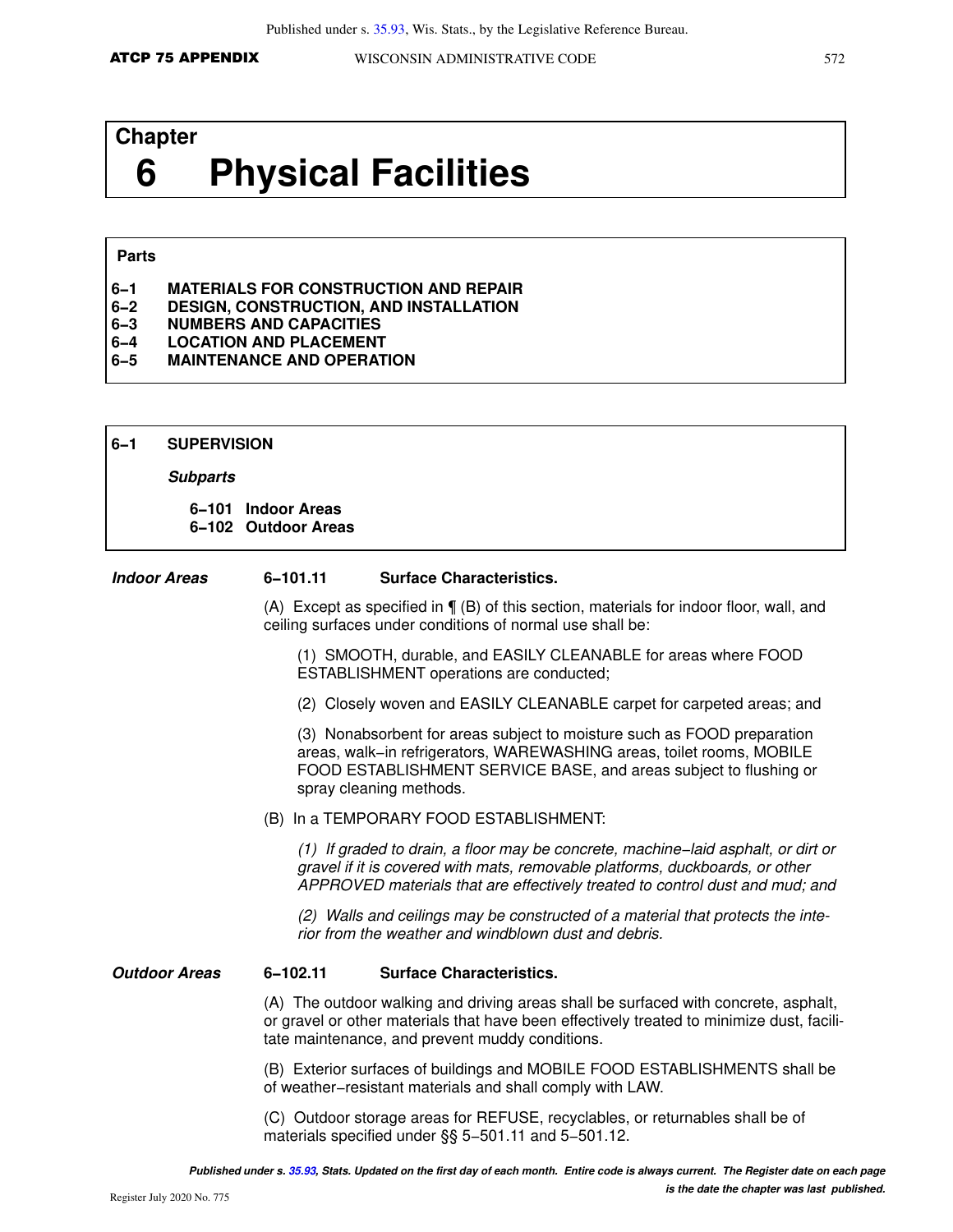### **6−2 DESIGN, CONSTRUCTION, AND INSTALLATION**

### **Subparts**

### **6−201 Cleanability**

**6−202 Functionality**

### *Cleanability* **6−201.11 Floors, Walls, Doors, and Ceilings.**

Except as specified under § 6−201.14 and except that antislip floor coverings or applications that may be used for safety reasons, floors, floor coverings, walls, wall coverings, doors, and ceilings shall be designed, constructed, and installed so they are SMOOTH and EASILY CLEANABLE.

### **6−201.12 Floors, Walls, and Ceilings, Utility Lines.**

(A) Utility service lines and pipes may not be unnecessarily exposed.

(B) Exposed utility service lines and pipes shall be installed so they do not obstruct or prevent cleaning of the floors, walls, or ceilings.

(C) Exposed horizontal utility service lines and pipes may not be installed on the floor.

### **6−201.12 Floor and Wall Junctures, Coved, and Enclosed or Sealed.**

(A) In FOOD ESTABLISHMENTS in which cleaning methods other than water flushing are used for cleaning floors, the floor and wall junctures shall be coved and closed to no larger than 1 mm (one thirty−second inch).

(B) The floors in FOOD ESTABLISHMENTS in which water flush cleaning methods are used shall be provided with drains and be graded to drain, and the floor and wall junctures shall be coved and SEALED.

### **6−201.14 Floor Carpeting, Restrictions and Installation.**

(A) A floor covering such as carpeting or similar material may not be installed as a floor covering in FOOD preparation areas, FOOD storage areas, walk−in refrigerators, WAREWASHING areas, toilet room areas where HANDWASHING SINKS, toilets, and urinals are located, REFUSE storage rooms, or other areas where the floor is subject to moisture, flushing, or spray cleaning methods.

(B) If carpeting is installed as a floor covering in areas other than those specified under  $\P$  (A) of this section, it shall be:

(1) Securely attached to the floor with a durable mastic, by using a stretch and tack method, or by another method; and

(2) Installed tightly against the wall under the coving or installed away from the wall with a space between the carpet and the wall and with the edges of the carpet secured by metal stripping or some other means.

### **6−201.15 Floor Covering, Mats and Duckboards.**

Mats and duckboards shall be designed to be removable and EASILY CLEANABLE.

### **6−201.16 Wall and Ceiling Coverings and Coatings.**

(A) Wall and ceiling covering materials shall be attached so that they are EASILY CLEANABLE.

(B) Except in areas used only for dry storage, concrete, porous blocks, or bricks used for indoor wall construction shall be finished and SEALED to provide a SMOOTH, nonabsorbent, EASILY CLEANABLE surface.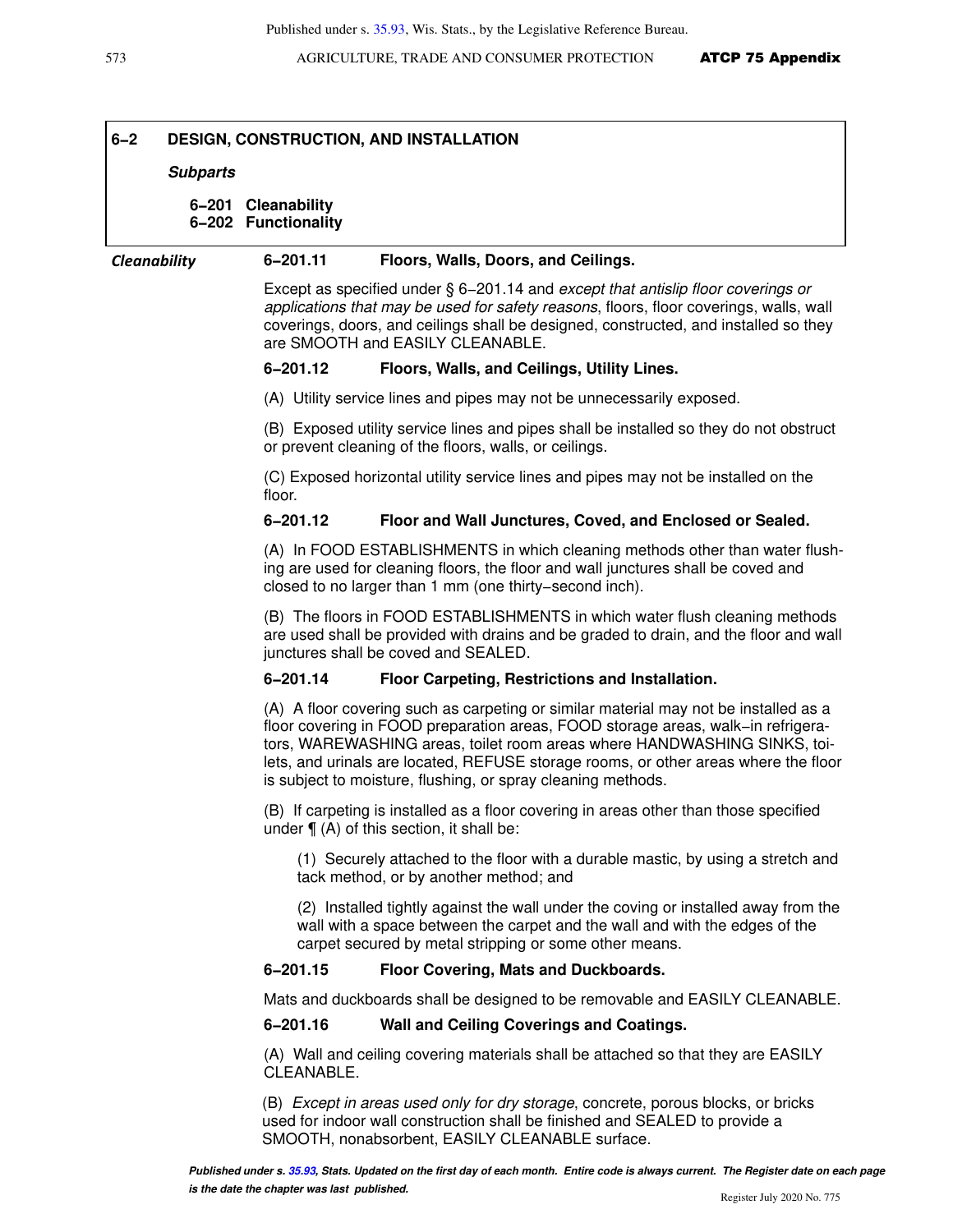### **6−201.17 Walls and Ceilings, Attachments.**

(A) Except as specified in  $\P$  (B) of this section, attachments to walls and ceilings such as light fixtures, mechanical room ventilation system components, vent covers, wall mounted fans, decorative items, and other attachments shall be EASILY CLEANABLE.

(B) In a CONSUMER area, wall and ceiling surfaces and decorative items and attachments that are provided for ambiance need not meet this requirement if they are kept clean.

### **6−201.18 Walls and Ceilings, Studs, Joists, and Rafters.**

Except for TEMPORARY FOOD ESTABLISHMENTS, studs, joists, and rafters may not be exposed in areas subject to moisture.

### **6−201.19 Public Entrances and Exits.**

Public entrances and exits shall be located so that it is not possible for patrons using the facilities to pass through a FOOD preparation, PROCESSING area, or an area where UTENSILS are washed. This does not prohibit the use of a chef table.

### **Building Code 6−202.10 Building Construction.**

The FOOD ESTABLISHMENT shall meet the Wisconsin Commercial Building Code, chs. SPS 361 to 366, as enforced by the Wisconsin department of safety and professional services.

**Note:** Contact the Safety and Building Division at the department of safety and professional services, P.O. Box 2509, Madison, WI 53701, telephone 608−266−3151 and 711 (TTY) or https://dsps.wi.gov/pages/home.aspx.

### **Functionality 6−202.11 Light Bulbs, Protective Shielding.**

(A) Except as specified in ¶ (B) of this section, light bulbs shall be shielded, coated, or otherwise shatter−resistant in areas where there is exposed FOOD; clean EQUIPMENT, UTENSILS, and LINENS; or unwrapped SINGLE−SERVICE and SIN-GLE−USE ARTICLES.

(B) Shielded, coated, or otherwise shatter−resistant bulbs need not be used in areas used only for storing FOOD in unopened PACKAGES, if:

(1) The integrity of the PACKAGES cannot be affected by broken glass falling onto them; and

(2) The PACKAGES are capable of being cleaned of debris from broken bulbs before the PACKAGES are opened.

(C) An infrared or other heat lamp shall be protected against breakage by a shield surrounding and extending beyond the bulb so that only the face of the bulb is exposed.

### **6−202.12 Heating, Ventilating, Air Conditioning System Vents.**

Heating, ventilating, and air conditioning systems shall be designed and installed so that make−up air intake and exhaust vents do not cause contamination of FOOD, FOOD−CONTACT SURFACES, EQUIPMENT, or UTENSILS.

### **6−202.13 Insect Control Devices, Design and Installation.**

(A) Insect control devices that are used to electrocute or stun flying insects shall be designed to retain the insect within the device.

(B) Insect control devices shall be installed so that: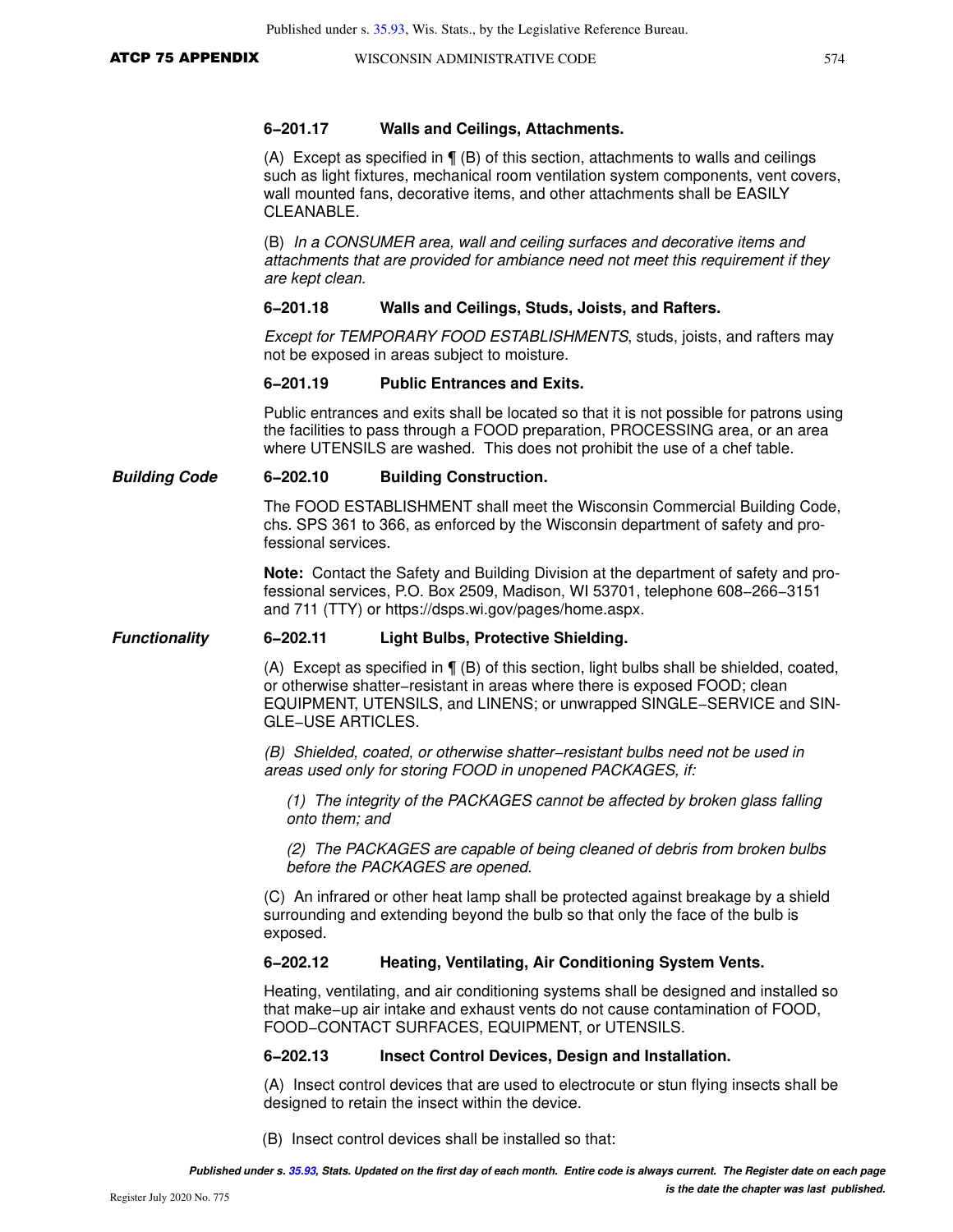(1) The devices are not located over a FOOD preparation area; and

(2) Dead insects and insect fragments are prevented from being impelled onto or falling on exposed FOOD; clean EQUIPMENT, UTENSILS, and LINENS; and unwrapped SINGLE− SERVICE and SINGLE−USE ARTICLES.

### **6−202.14 Toilet Rooms, Enclosed.**

Except where a toilet room is located outside a FOOD ESTABLISHMENT and does not open directly into the FOOD ESTABLISHMENT such as a toilet room that is provided by the management of a shopping mall, a toilet room located on the PREMISES shall be completely enclosed and provided with a tight–fitting and self– closing door.

### **6−202.15 Outer Openings, Protected.**

(A) Except as specified in  $\P\P$  (B), (C), (D), and (E) of this section, outer openings of a FOOD ESTABLISHMENT shall be protected against the entry of insects and rodents by:

- (1) Filling or closing holes and other gaps along floors, walls, and ceilings;
- (2) Closed, tight−fitting windows; and
- (3) Solid, self−closing, tight−fitting doors.

(B) Paragraph (A) of this section, does not apply if a FOOD ESTABLISHMENT opens into a larger structure, such as a mall, airport, or office building, or into an attached structure, such as a porch, and the outer openings from the larger or attached structure are protected against the entry of insects and rodents.

(C) Exterior doors used as exits need not be self−closing if they are:

(1) Solid and tight−fitting;

(2) Designated for use only when an emergency exists, by the fire protection authority that has jurisdiction over the FOOD ESTABLISHMENT; and

(3) Limited−use so they are not used for entrance or exit from the building for purposes other than the designated emergency exit use.

(D) Except as specified in  $\P\P$  (B) and (E) of this section, if the windows or doors of a FOOD ESTABLISHMENT, or of a larger structure within which a FOOD ESTABLISH-MENT is located, are kept open for ventilation or other purposes or a TEMPORARY FOOD ESTABLISHMENT is not provided with windows and doors as specified under ¶ (A) of this section, the openings shall be protected against the entry of insects and rodents by:

- (1) 16 mesh to 25.4mm (16 mesh to 1 inch) screens;
- (2) Properly designed and installed air curtains to control flying insects; or
- (3) Other effective means.

(E) Paragraph (D) does not apply if flying insects and other pests are absent due to the location of the establishment, the weather, or other limiting condition.

### **6−202.16 Exterior Walls and Roofs, Protective Barrier.**

Perimeter walls and roofs of a FOOD ESTABLISHMENT shall effectively protect the establishment from the weather and the entry of insects, rodents, and other animals.

### **6−202.17 Outdoor Food Vending Areas, Overhead Protection.**

Except for machines that vend canned BEVERAGES, if located outside, a machine used to vend FOOD shall be provided with overhead protection.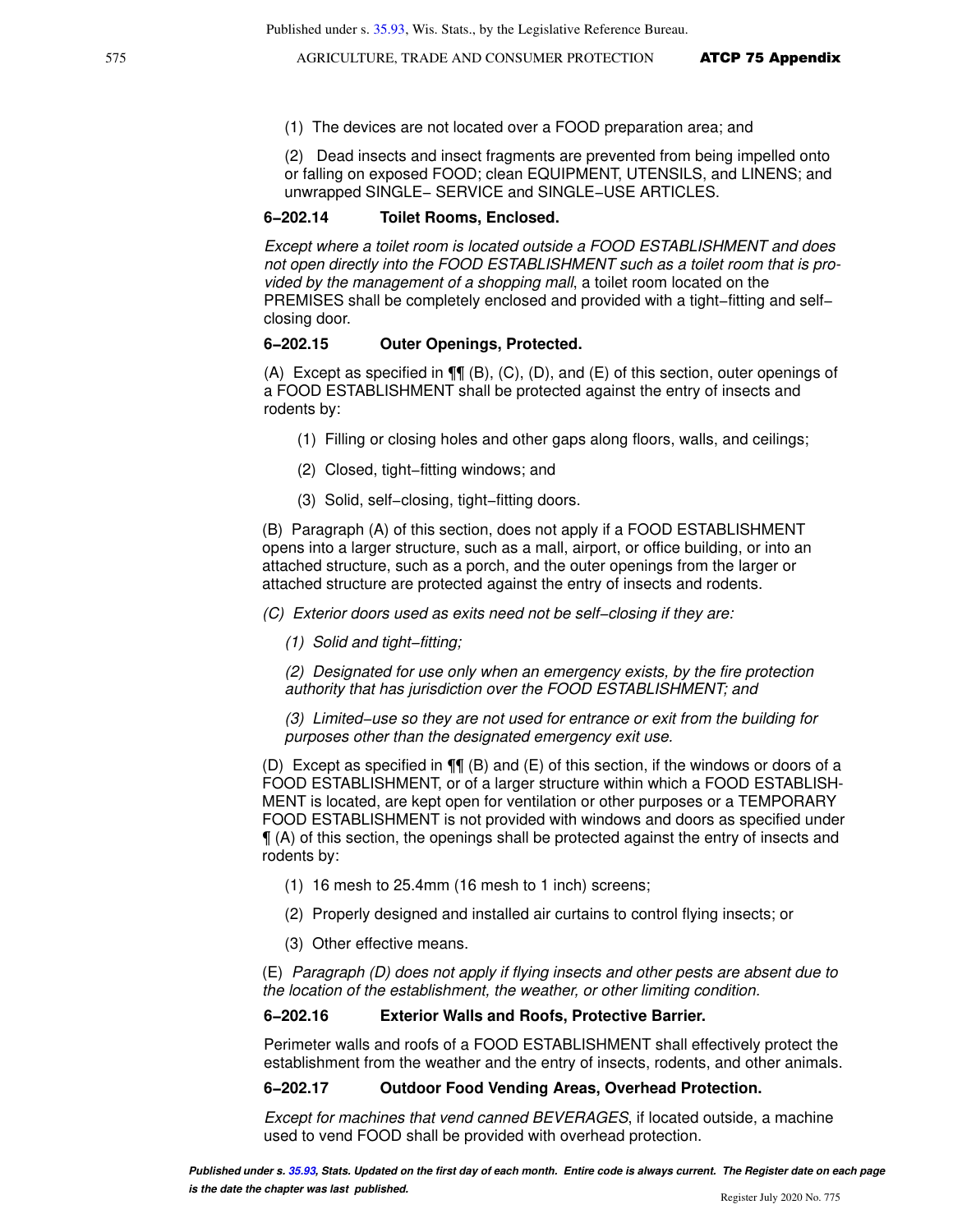### **6−202.18 Outdoor Service Base Areas, Overhead Protection.**

Except for areas used only for the loading of water or the discharge of SEWAGE and other liquid waste, through the use of a closed system of hoses, SERVICE BASES shall be provided with overhead protection.

### **6−202.19 Outdoor Walking and Driving Surfaces, Graded to Drain.**

Exterior walking and driving surfaces shall be graded to drain.

### **6−202.110 Outdoor Refuse Areas, Curbed and Graded to Drain.**

Outdoor REFUSE areas shall be constructed in accordance with LAW and shall be curbed and graded to drain to collect and dispose of liquid waste that results from the REFUSE and from cleaning the area and waste receptacles.

### **6−202.111 Private Homes and Living or Sleeping Quarters, Use Prohibition.**

A private home, a room used as living or sleeping quarters, or an area directly opening into a room used as living or sleeping quarters may not be used for conducting FOOD ESTABLISHMENT operations. <sup>P</sup>

### **6−202.112 Living or Sleeping Quarters, Separation.**

Living or sleeping quarters provided for lodging registration clerks or resident managers on the PREMISES of a FOOD ESTABLISHMENT shall be separated from rooms and areas used for FOOD ESTABLISHMENT operations by complete partitioning and solid self– closing doors.

| $6 - 3$                         | <b>NUMBERS AND CAPACITIES</b>                                                                                                                             |                                                                                                                                                    |  |
|---------------------------------|-----------------------------------------------------------------------------------------------------------------------------------------------------------|----------------------------------------------------------------------------------------------------------------------------------------------------|--|
| <b>Subparts</b>                 |                                                                                                                                                           |                                                                                                                                                    |  |
| 6-301<br>$6 - 302$<br>$6 - 303$ | <b>Handwashing Sinks</b><br><b>Toilets and Urinals</b><br><b>Lighting</b><br>6-304 Ventilation<br>6-305 Dressing Areas and Lockers<br>6-306 Service Sinks |                                                                                                                                                    |  |
| <b>Handwashing</b>              | 6-301.10                                                                                                                                                  | <b>Minimum Number</b>                                                                                                                              |  |
| <b>Sinks</b>                    |                                                                                                                                                           | HANDWASHING SINKS shall be provided as specified under § 5-203.11.                                                                                 |  |
|                                 | 6-301.11                                                                                                                                                  | Handwashing Cleanser, Availability.                                                                                                                |  |
|                                 |                                                                                                                                                           | Each HANDWASHING SINK or group of 2 adjacent HANDWASHING SINKS shall<br>be provided with a supply of hand cleaning liquid, powder, or bar soap. Pf |  |
|                                 | 6-301.12                                                                                                                                                  | <b>Hand Drying Provision.</b>                                                                                                                      |  |
|                                 | provided with:                                                                                                                                            | Each HANDWASHING SINK or group of adjacent HANDWASHING SINKS shall be                                                                              |  |
|                                 |                                                                                                                                                           | (A) Individual, disposable towels; Pf                                                                                                              |  |
|                                 |                                                                                                                                                           | (B) A continuous towel system that supplies the user with a clean towel; <sup>Pf</sup> or                                                          |  |
|                                 |                                                                                                                                                           | (C) A heated–air hand drying device; <sup>Pf</sup> or                                                                                              |  |
|                                 |                                                                                                                                                           | (D) A hand drying device that employs an air-knife system that delivers high veloc-<br>ity, pressurized air at ambient temperatures. Pf            |  |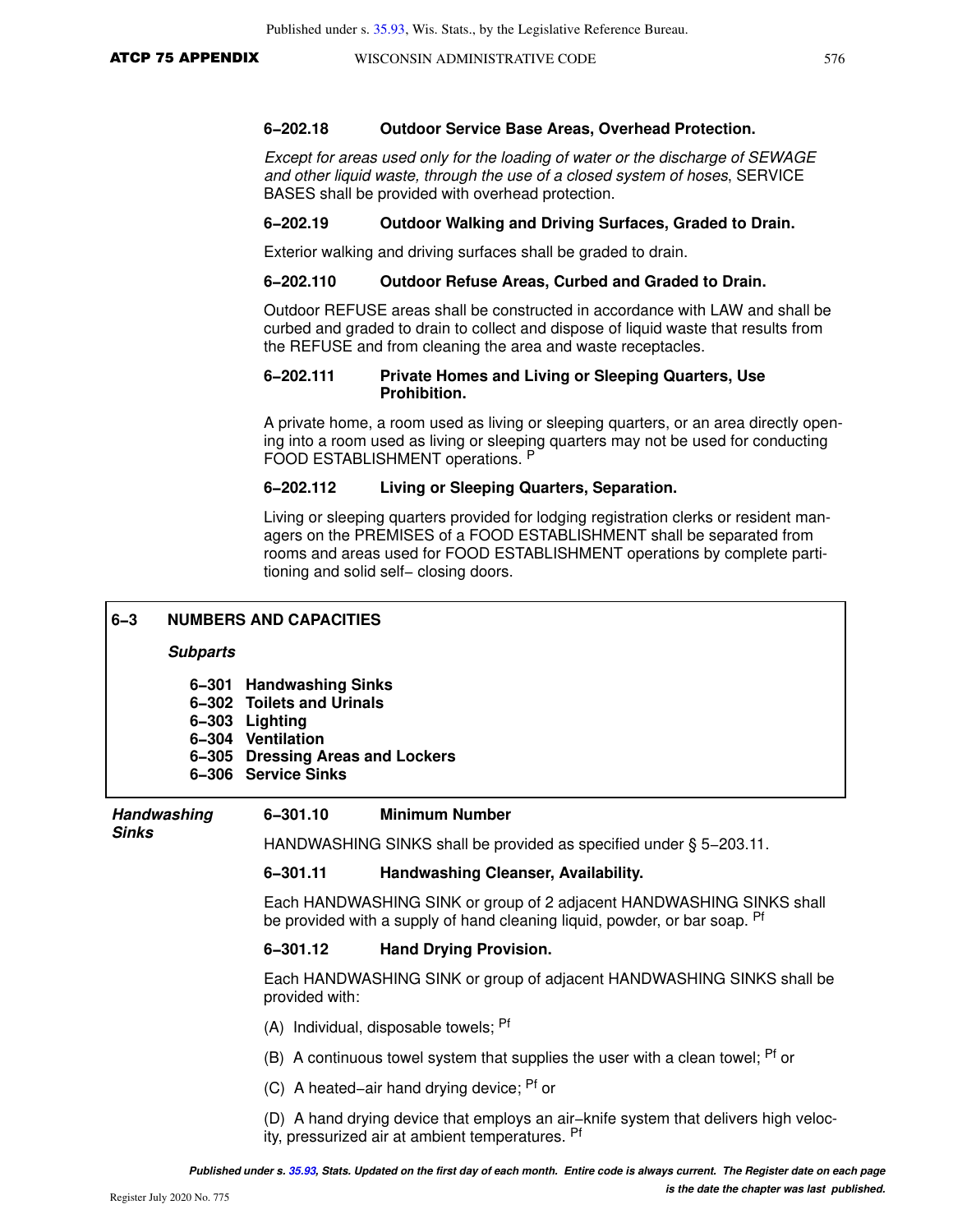577 **AGRICULTURE, TRADE AND CONSUMER PROTECTION ATCP 75 Appendix** 

### **6−301.13 Handwashing Aids and Devices, Use Restrictions.**

A sink used for FOOD preparation or UTENSIL washing , or a service sink or curbed cleaning facility used for the disposal of mop water or similar wastes, may not be provided with the handwashing aids and devices required for a HANDWASHING SINK as specified under §§ 6−301.11 and 6−301.12 and ¶ 5−501.16 (C).

### **6−301.14 Handwashing Signage.**

A sign or poster that notifies FOOD EMPLOYEES to wash their hands shall be provided at all HANDWASHING SINKS used by FOOD EMPLOYEES and shall be clearly visible to FOOD EMPLOYEES.

### **6−301.20 Disposable Towels, Waste Receptacle.**

A HANDWASHING SINK or group of adjacent HANDWASHING SINKS that are provided with disposable towels shall be provided with a waste receptacle as specified under ¶ 5−501.16 (C).

**Toilets and 6−302.10 Minimum Number.**

Toilets and urinals shall be provided as specified under § 5−203.12.

### **6−302.11 Toilet Tissue, Availability.**

A supply of toilet tissue shall be available at each toilet. <sup>Pf</sup>

### **Lighting 6−303.11 Intensity.**

The light intensity shall be:

(A) At least 108 lux (10 foot candles) at a distance of 75 cm (30 inches) above the floor, in walk−in refrigeration units and dry FOOD storage areas and in other areas and rooms during periods of cleaning;

(B) At least 215 lux (20 foot candles):

(1) At a surface where FOOD is provided for CONSUMER self−service such as buffets and salad bars or where fresh produce or PACKAGED FOODS are sold or offered for consumption,

(2) Inside EQUIPMENT such as reach−in and under−counter refrigerators; and

(3) At a distance of 75 cm (30 inches) above the floor in areas used for handwashing, WAREWASHING, and EQUIPMENT and UTENSIL storage, in toilet rooms; and

(C) At least 540 lux (50 foot candles) at a surface where a FOOD EMPLOYEE is working with FOOD or working with UTENSILS or EQUIPMENT such as knives, slicers, grinders, or saws where EMPLOYEE safety is a factor.

### **Ventilation 6−304.11 Mechanical.**

If necessary to keep rooms free of excessive heat, steam, condensation, vapors, obnoxious odors, smoke, and fumes, mechanical ventilation of sufficient capacity shall be provided. Ventilation systems shall be installed and operated according to the Wisconsin Commercial Building Code, chs. SPS 361 to 366, as enforced by the Wisconsin department of safety and professional services.

**Note:** Contact the Safety and Buildings Division at the department of safety and professional services, P.O. Box 2509, Madison, WI 53701, telephone 608−266−3151 and 711 (TTY) or https://dsps.wi.gov/pages/home.aspx.

**Urinals**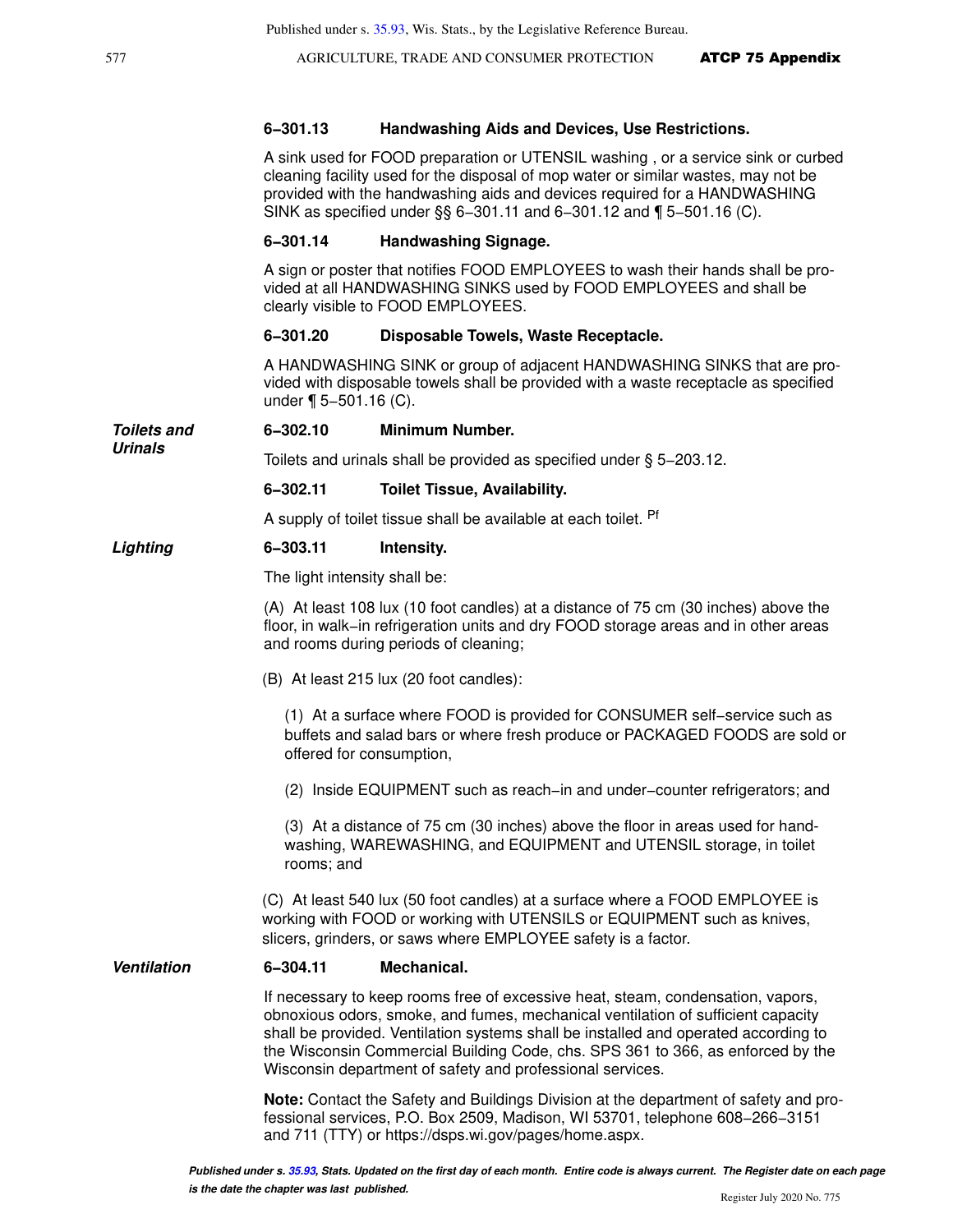Published under s. [35.93](https://docs.legis.wisconsin.gov/document/statutes/35.93), Wis. Stats., by the Legislative Reference Bureau.

| ATCP 75 APPENDIX | WISCONSIN ADMINISTRATIVE CODE |  |
|------------------|-------------------------------|--|
|                  |                               |  |

| <b>Dressing Areas</b> | 6-305.11 | Designation.                                                                                                                        |
|-----------------------|----------|-------------------------------------------------------------------------------------------------------------------------------------|
| and Lockers           |          | (A) Dressing rooms or dressing areas shall be designated if EMPLOYEES routinely<br>change their clothes in the establishment.       |
|                       |          | (B) Lockers or other suitable facilities shall be provided for the orderly storage of<br>EMPLOYEES' clothing and other possessions. |

**Service Sinks 6−103.11 Availability.**

A service sink or curbed cleaning facility shall be provided as specified under ¶ 5−203.13 (A).

| $6 - 4$                 |                 | <b>LOCATION AND PLACEMENT</b>                                                                                                                                                                            |                                                                                                                                                                                                                                                                                                                          |
|-------------------------|-----------------|----------------------------------------------------------------------------------------------------------------------------------------------------------------------------------------------------------|--------------------------------------------------------------------------------------------------------------------------------------------------------------------------------------------------------------------------------------------------------------------------------------------------------------------------|
|                         | <b>Subparts</b> |                                                                                                                                                                                                          |                                                                                                                                                                                                                                                                                                                          |
|                         | 6-404           | 6-401 Handwashing Sinks<br>6-402 Toilet Rooms<br>6-403 Employee Accommodations<br><b>Distressed Merchandise</b>                                                                                          | 6-405 Refuse, Recyclables, and Returnables                                                                                                                                                                                                                                                                               |
|                         | Handwashing     | 6-401.10                                                                                                                                                                                                 | <b>Conveniently Located.</b>                                                                                                                                                                                                                                                                                             |
| <b>Sinks</b>            |                 | $5 - 204.11$ .                                                                                                                                                                                           | HANDWASHING SINKS shall be conveniently located as specified under §                                                                                                                                                                                                                                                     |
| <b>Toilet Rooms</b>     |                 | 6-402.11                                                                                                                                                                                                 | <b>Convenience and Accessibility.</b>                                                                                                                                                                                                                                                                                    |
|                         |                 | hours of operation.                                                                                                                                                                                      | Toilet rooms shall be conveniently located and accessible to EMPLOYEES during all                                                                                                                                                                                                                                        |
| <b>Employee</b>         |                 | 6-403.11                                                                                                                                                                                                 | <b>Designated Areas.</b>                                                                                                                                                                                                                                                                                                 |
| <b>Accommodations</b>   |                 | (A) Areas designated for EMPLOYEES to eat, drink, and use tobacco shall be<br>located so that FOOD, EQUIPMENT, LINENS, and SINGLE-SERVICE and SIN-<br>GLE-USE ARTICLES are protected from contamination. |                                                                                                                                                                                                                                                                                                                          |
|                         |                 |                                                                                                                                                                                                          | (B) Lockers or other suitable facilities shall be located in a designated room or area<br>where contamination of FOOD, EQUIPMENT, UTENSILS, LINENS, and SINGLE-<br>SERVICE and SINGLE-USE ARTICLES cannot occur.                                                                                                         |
| <b>Distressed</b>       |                 | 6-404.11                                                                                                                                                                                                 | <b>Segregation and Location.</b>                                                                                                                                                                                                                                                                                         |
| <b>Merchandise</b>      |                 |                                                                                                                                                                                                          | Products that are held by the LICENSE HOLDER for credit, redemption, or return to<br>the distributor, such as damaged, spoiled, or recalled products, shall be segregated<br>and held in designated areas that are separated from FOOD, EQUIPMENT, UTEN-<br>SILS, LINENS, and SINGLE-SERVICE and SINGLE-USE ARTICLES. Pf |
| Refuse,<br>Recyclables, |                 | 6-405.10                                                                                                                                                                                                 | Receptacles, Waste Handling Units, and Designated Storage<br>Areas.                                                                                                                                                                                                                                                      |
| and Returnables         |                 |                                                                                                                                                                                                          | Units, receptacles, and areas designated for storage of REFUSE and recyclable and<br>returnable containers shall be located as specified under § 5-501.19.                                                                                                                                                               |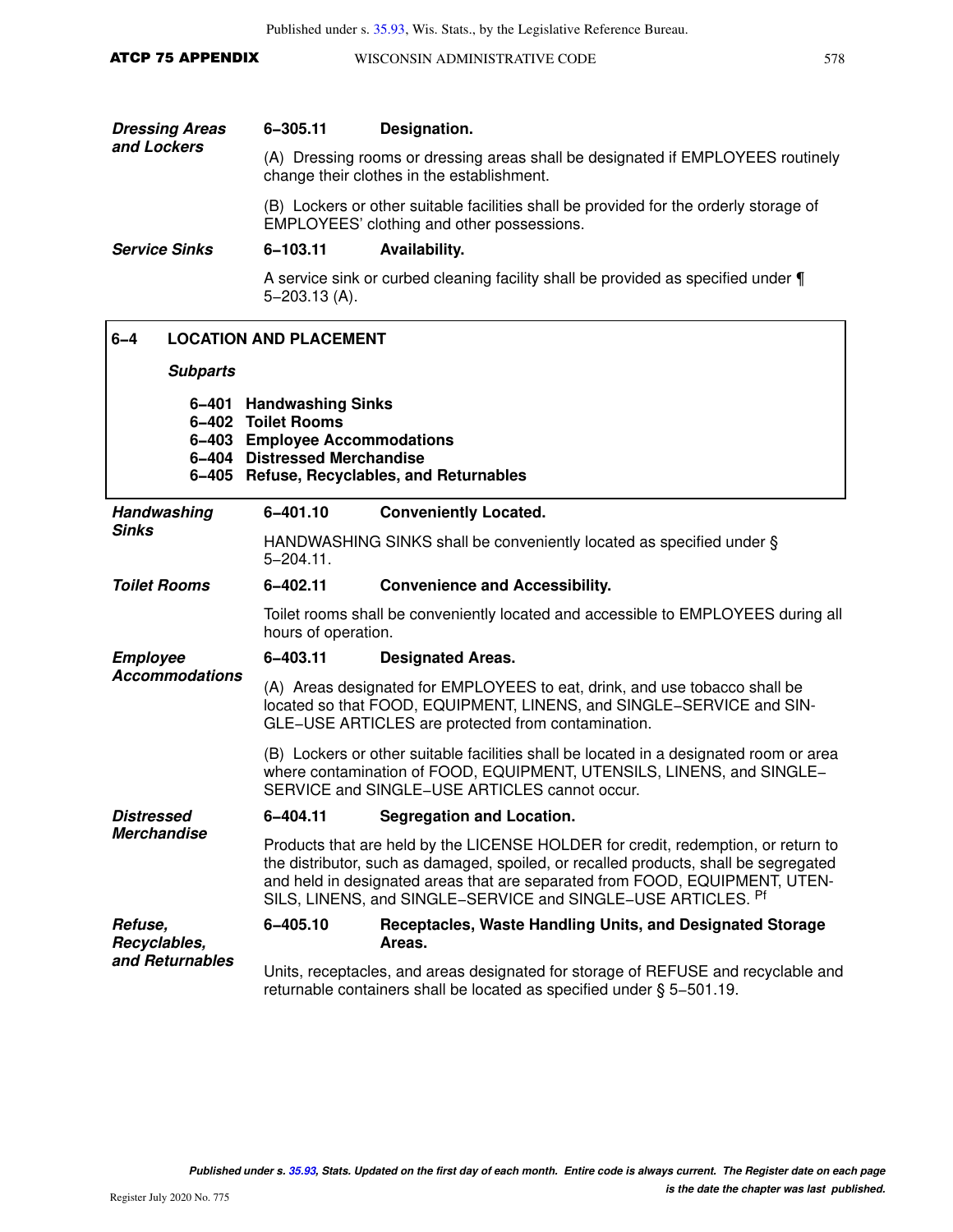### **6−5 MAINTENANCE AND OPERATION**

### **Subparts**

**6−501 Premises, Structures, Attachments, and Fixtures − Methods**

**Premises, Structures, Attachments, and Fixtures − Methods 6−501.11 Repairing.** PHYSICAL FACILITIES shall be maintained in good repair.

### **6−501.12 Cleaning, Frequency and Restrictions.**

(A) The PHYSICAL FACILITIES shall be cleaned as often as necessary to keep them clean.

(B) Except for cleaning that is necessary due to a spill or other accident, cleaning shall be done during periods when the least amount of FOOD is exposed such as after closing.

### **6−501.13 Cleaning Floors, Dustless Methods.**

(A) Except as specified in ¶ (B) of this section, only dustless methods of cleaning shall be used, such as wet cleaning, vacuum cleaning, mopping with treated dust mops, or sweeping using a broom and dust−arresting compounds.

(B) Spills or drippage on floors that occur between normal floor cleaning times may be cleaned:

(1) Without the use of dust−arresting compounds; and

(2) In the case of liquid spills or drippage, with the use of a small amount of absorbent compound such as sawdust or diatomaceous earth applied immediately before spot cleaning.

### **6−501.14 Cleaning Ventilation Systems, Nuisance and Discharge Prohibition.**

(A) Intake and exhaust air ducts shall be cleaned and filters changed so they are not a source of contamination by dust, dirt, and other materials.

(B) If vented to the outside, ventilation systems may not create a public health HAZ-ARD or nuisance or unLAWful discharge.

### **6−501.15 Cleaning Maintenance Tools, Preventing Contamination.**

FOOD preparation sinks, HANDWASHING SINKS, and WAREWASHING EQUIP-MENT may not be used for the cleaning of maintenance tools, the preparation or holding of maintenance materials, or the disposal of mop water and similar liquid wastes. <sup>Pf</sup>

### **6−501.16 Drying Mops.**

After use, mops shall be placed in a position that allows them to air−dry without soiling walls, EQUIPMENT, or supplies.

### **6−501.17 Absorbent Materials on Floors, Use Limitation.**

Except as specified in ¶ 6−501.13 (B), sawdust, wood shavings, granular salt, baked clay, diatomaceous earth, or similar materials may not be used on floors.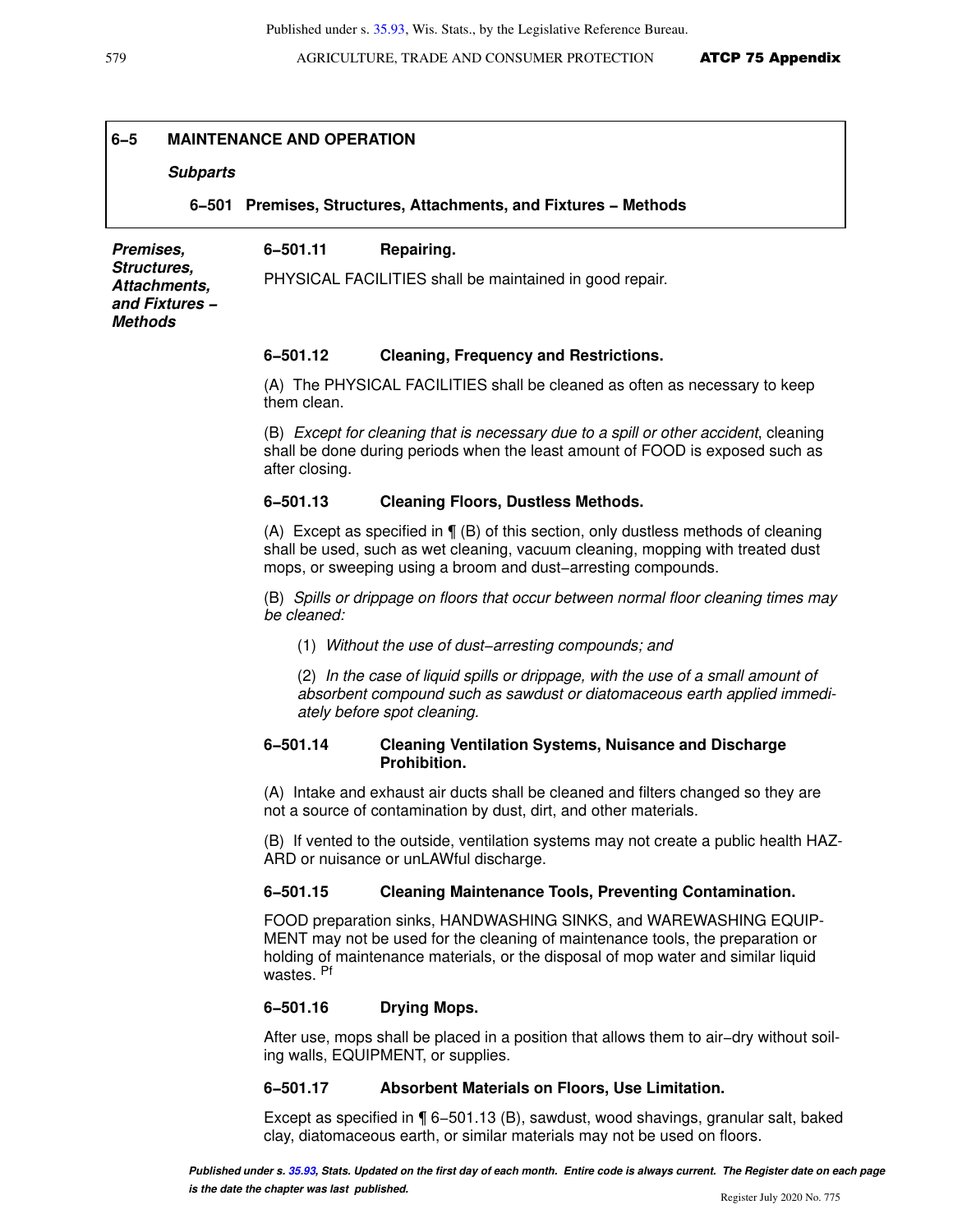PLUMBING FIXTURES such as HANDWASHING SINKS, toilets, and urinals shall be cleaned as often as necessary to keep them clean.

### **6−501.19 Closing Toilet Room Doors.**

Except during cleaning and maintenance operations, toilet room doors as specified under § 6−202.14 shall be kept closed.

### **6−501.110 Using Dressing Rooms and Lockers.**

(A) Dressing rooms shall be used by EMPLOYEES if the EMPLOYEES regularly change their clothes in the establishment.

(B) Lockers or other suitable facilities shall be used for the orderly storage of EMPLOYEE clothing and other possessions.

### **6−501.111 Controlling Pests.**

The PREMISES shall be maintained free of insects, rodents, and other pests. The presence of insects, rodents, and other pests shall be controlled to eliminate their presence on the PREMISES by:

- (A) Routinely inspecting incoming shipments of FOOD and supplies;
- (B) Routinely inspecting the PREMISES for evidence of pests;

(C) Using methods, if pests are found, such as trapping devices or other means of pest control as specified under §§ 7–202.12, 7–206.12, and 7–206.13; <sup>Pf</sup> and

(D) Eliminating harborage conditions.

### **6−501.112 Removing Dead or Trapped Birds, Insects, Rodents, and Other Pests.**

Dead or trapped birds, insects, rodents, and other pests shall be removed from control devices and the PREMISES at a frequency that prevents their accumulation, decomposition, or the attraction of pests.

### **6−501.113 Storing Maintenance Tools.**

Maintenance tools such as brooms, mops, vacuum cleaners, and similar items shall be:

(A) Stored so they do not contaminate FOOD, EQUIPMENT, UTENSILS, LINENS, and SINGLE−SERVICE and SINGLE−USE ARTICLES; and

(B) Stored in an orderly manner that facilitates cleaning the area used for storing the maintenance tools.

### **6−501.114 Maintaining Premises, Unnecessary Items and Litter.**

The PREMISES shall be free of:

(A) Items that are unnecessary to the operation or maintenance of the establishment such as EQUIPMENT that is nonfunctional or no longer used; and

(B) Litter.

### **6−501.115 Prohibiting Animals.**

(A) Except as specified in ¶¶ (B), (C), and (D) of this section, live animals may not be allowed on the PREMISES of a FOOD ESTABLISHMENT. Pf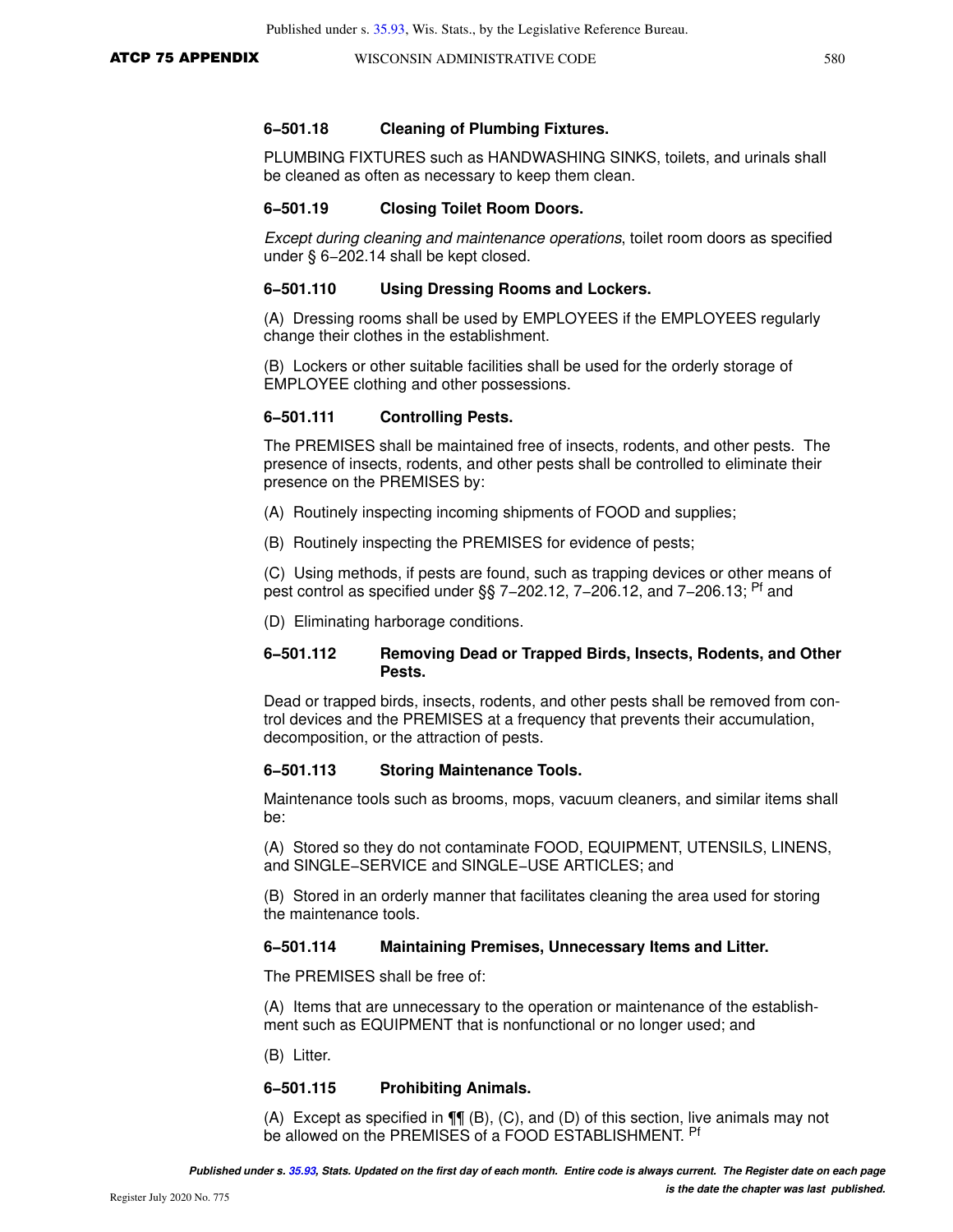581 **AGRICULTURE, TRADE AND CONSUMER PROTECTION ATCP 75 Appendix** 

(B) Live animals may be allowed in the following situations if the contamination of FOOD; clean EQUIPMENT, UTENSILS, and LINENS; and unwrapped SINGLE− SERVICE and SINGLE−USE ARTICLES cannot result:

(1) Edible FISH or decorative FISH in aquariums, shellfish or crustacea on ice or under refrigeration, and shellfish and crustacea in display tank systems;

(2) Patrol dogs accompanying police or security officers in offices and dining, sales, and storage areas, and sentry dogs running loose in outside fenced areas;

(3) In areas that are not used for FOOD preparation and that are usually open for customers, such as dining and sales areas, SERVICE ANIMALS that are controlled by the disabled EMPLOYEE or person, if a health or safety HAZARD will not result from the presence or activities of the SERVICE ANIMAL;

(4) Pets in the common dining areas of institutional care facilities such as nursing homes, assisted living facilities, group homes, or residential care facilities at times other than during meals if:

(a) Effective partitioning and self−closing doors separate the common dining areas from FOOD storage or FOOD preparation areas,

(b) Condiments, EQUIPMENT, and UTENSILS are stored in enclosed cabinets or removed from the common dining areas when pets are present, and

(c) Dining areas including tables, countertops, and similar surfaces are effectively cleaned before the next meal service; and

(5) In areas that are not used for FOOD preparation, storage, sales, display, or dining, in which there are caged animals or animals that are similarly restricted, such as in a variety store that sells pets or a tourist park that displays animals.

(C) Live or dead FISH bait may be stored if contamination of FOOD; clean EQUIP-MENT, UTENSILS, and LINENS; and unwrapped SINGLE−SERVICE and SINGLE− USE ARTICLES cannot result.

(D) Only dogs may be allowed in the outside seating areas of a FOOD ESTABLISH-MENT if the following requirements are strictly followed:

(1) Applies to the exterior areas of outdoor dining of a FOOD ESTABLISHMENT only. Live animals are not allowed in the interior portions of the FOOD ESTAB-LISHMENT.

(2) A separate entrance is provided to reach the outdoor dining area so that dogs never enter the FOOD ESTABLISHMENT.

(3) The OPERATOR shall provide signage alerting customers that dogs are allowed in outdoor seating areas. Signage shall be approved by REGULATORY AUTHORITY.

(4) No food or BEVERAGE preparation shall be allowed in the outdoor dining area.

(5) Customer multi−use or reusable UTENSILS such as plates, silverware, glasses and bowls shall not be stored, displayed or pre−set in the outdoor dining area.

(6) FOOD shall not be served to pets in the outdoor dining areas of a FOOD ESTABLISHMENT. However, water may be provided by the FOOD ESTABLISH-MENT for consumption by the dog in SINGLE−USE disposable containers.

(7) EMPLOYEES shall be prohibited from having direct contact with dogs while on duty.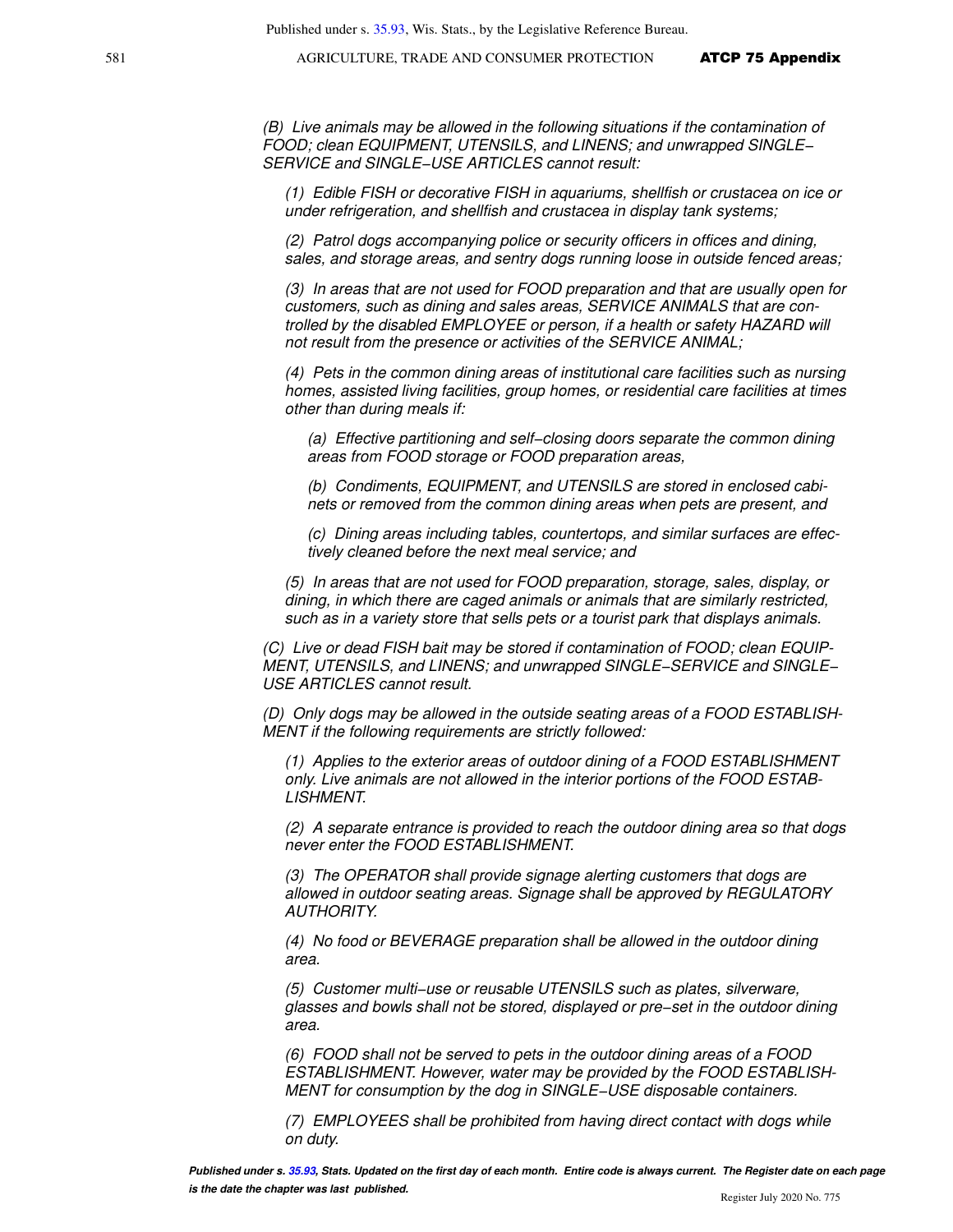(8) Dogs shall not be allowed on chairs, seats, benches, and tables.

(9) The outdoor dining areas of a FOOD ESTABLISHMENT shall be maintained clean at all times

(10) In cases where excrement or other bodily fluids (urine, saliva, and vomit) are deposited, an EMPLOYEE shall immediately clean the affected area.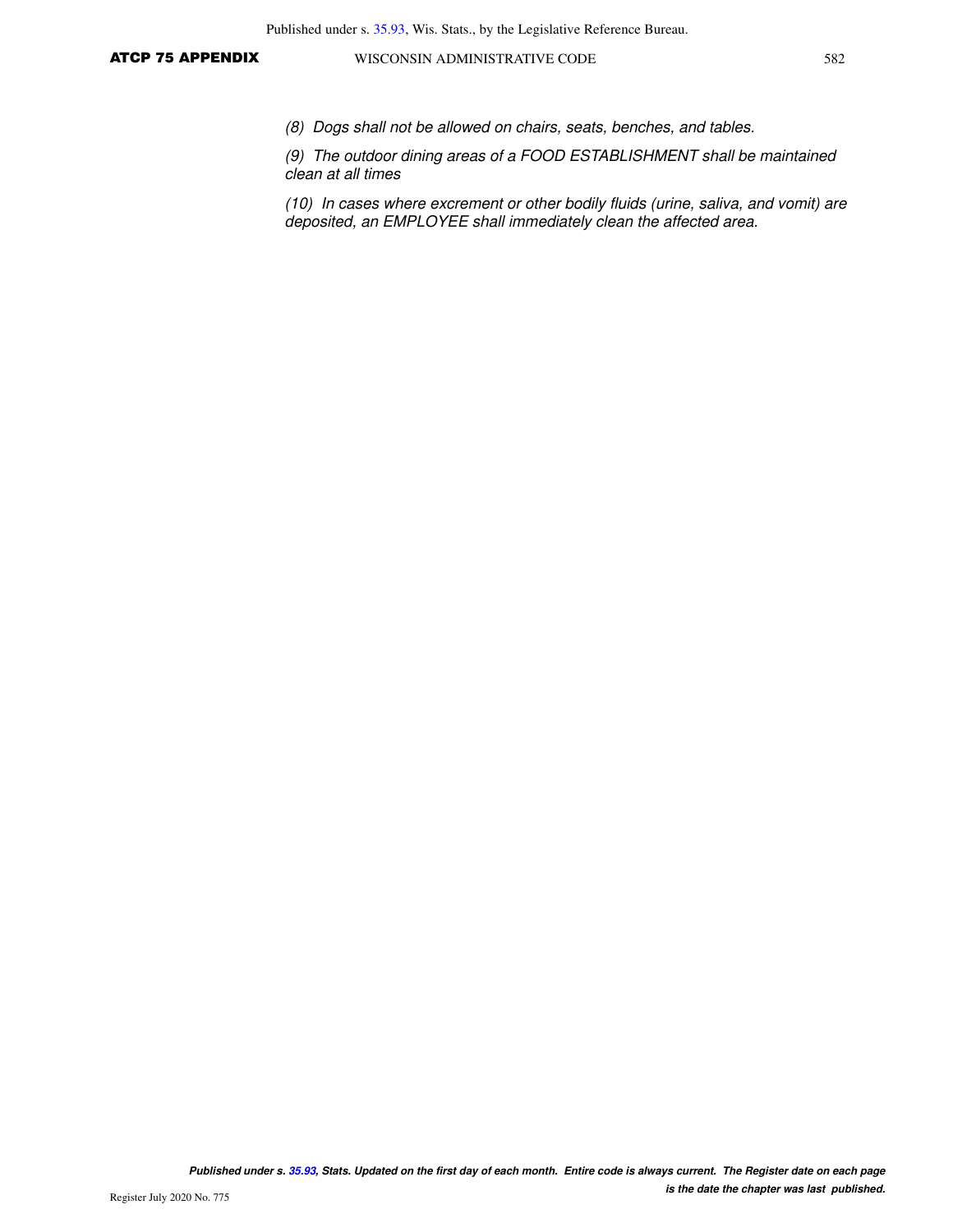# **Chapter 7 Poisonous or Toxic Materials**

### **Parts**

| <b>LABELING AND IDENTIFICATION</b><br>$7 - 1$ |
|-----------------------------------------------|
|-----------------------------------------------|

- **7−2 OPERATIONAL SUPPLIES AND APPLICATIONS**
- **7−3 STOCK AND RETAIL SALE**

## **7−1 LABELING AND IDENTIFICATION**

### **Subparts**

## **7−101 Original Containers**

**7−102 Working Containers**

### **Original Containers 7−101.11 Identifying Information, Prominence.** Containers of POISONOUS OR TOXIC MATERIALS and PERSONAL CARE ITEMS shall bear a legible manufacturer's label. Pf

### **Working Containers 7−102.11 Common Name.**

**7−208 First Aid Supplies**

**7−209 Other Personal Care Items**

Working containers used for storing POISONOUS OR TOXIC MATERIALS such as cleaners and SANITIZERS taken from bulk supplies shall be clearly and individually identified with the common name of the material. Pf

## **7−2 OPERATIONAL SUPPLIES AND APPLICATIONS Subparts 7−201 Storage 7−202 Presence and Use 7−203 Container Prohibitions 7−204 Chemicals 7−205 Lubricants 7−206 Pesticides 7−207 Medicines**

### **Storage 7−201.11 Separation.**

POISONOUS OR TOXIC MATERIALS shall be stored so they cannot contaminate FOOD, EQUIPMENT, UTENSILS, LINENS, and SINGLE−SERVICE and SINGLE− USE ARTICLES by:

(A) Separating the POISONOUS OR TOXIC MATERIALS by spacing or partitioning; <sup>P</sup> and

(B) Locating the POISONOUS OR TOXIC MATERIALS in an area that is not above FOOD, EQUIPMENT, UTENSILS, LINENS, and SINGLE−SERVICE or SINGLE− USE ARTICLES. This paragraph does not apply to EQUIPMENT and UTENSIL cleaners and SANITIZERS that are stored in WAREWASHING areas for availability and convenience if the materials are stored to prevent contamination of FOOD,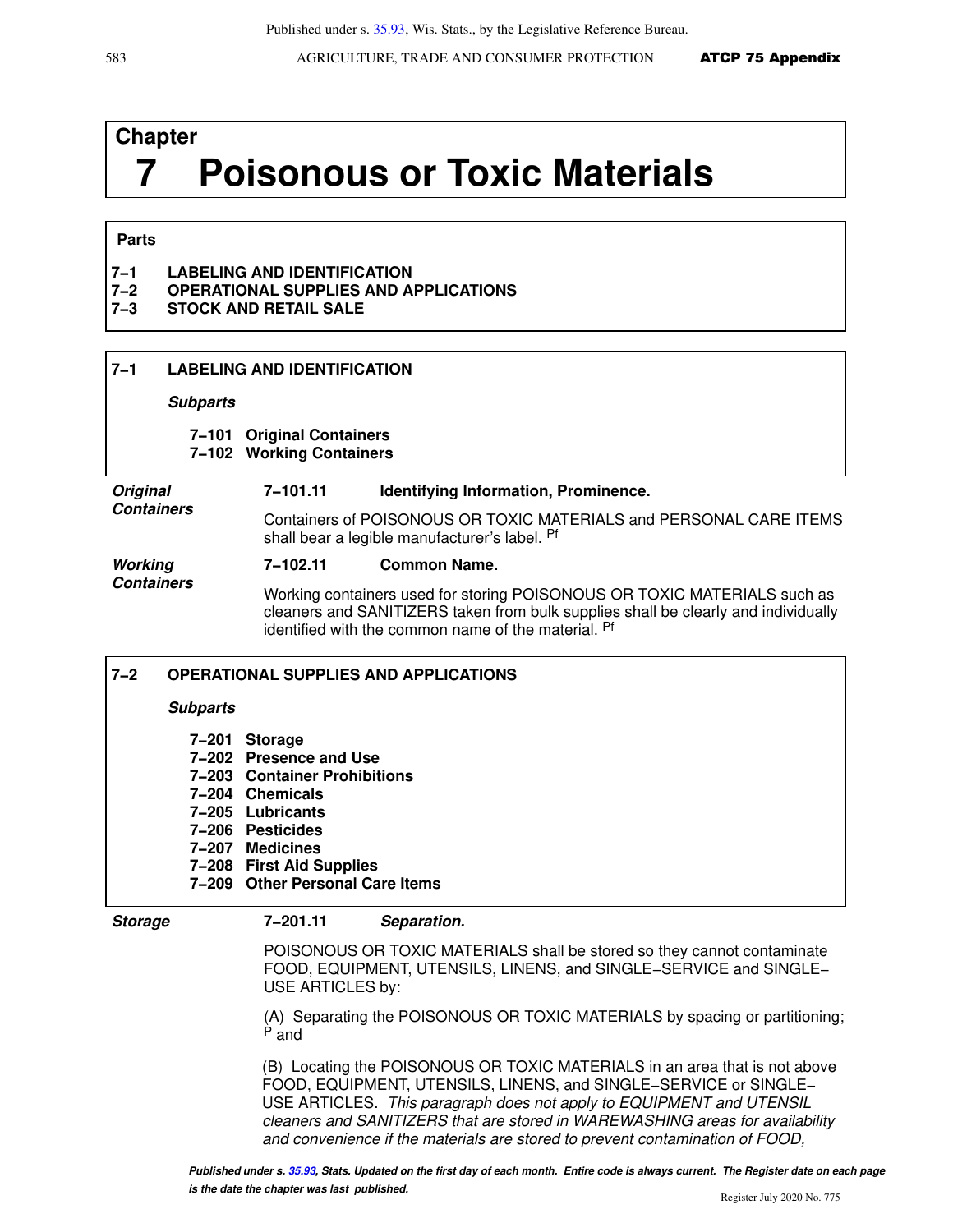EQUIPMENT, UTENSILS, LINENS, and SINGLE−SERVICE and SINGLE−USE ARTICLES. <sup>P</sup>

**Presence and Use 7−202.11 Restriction.**

(A) Only those POISONOUS OR TOXIC MATERIALS that are required for the operation and maintenance of a FOOD ESTABLISHMENT, such as for the cleaning and SANITIZING of EQUIPMENT and UTENSILS and the control of insects and rodents, shall be allowed in a FOOD ESTABLISHMENT. <sup>Pf</sup>

(B) Paragraph (A) of this section does not apply to PACKAGED POISONOUS OR TOXIC MATERIALS that are for retail sale.

### **7−202.12 Conditions of Use.**

POISONOUS OR TOXIC MATERIALS shall be:

- (A) Used according to:
	- (1) LAW and this Code,

(2) Manufacturer's use directions included in labeling, and, for a pesticide, manufacturer's label instructions that state that use is allowed in a FOOD ESTABLISHMENT, P

(3) The conditions of certification, if certification is required, for use of the pest control materials, P and

- (4) Additional conditions that may be established by the DEPARTMENT; and
- (B) Applied so that:
	- (1) A HAZARD to EMPLOYEES or other PERSONS is not constituted,  $P$  and

(2) Contamination including toxic residues due to drip, drain, fog, splash, or spray on FOOD, EQUIPMENT, UTENSILS, LINENS, and SINGLE−SERVICE and SINGLE−USE ARTICLES is prevented, and for a RESTRICTED USE PES-TICIDE, this is achieved by: <sup>P</sup>

- (a) Removing the items,  $P$
- (b) Covering the items with impermeable covers,  $P$  or
- (c) Taking other appropriate preventive actions,  $P$  and
- (d) Cleaning and SANITIZING EQUIPMENT and UTENSILS after the application. <sup>P</sup>

(C) A RESTRICTED USE PESTICIDE shall be applied only by an applicator certified and licensed in accordance to ss. 94.704 and 94.705, Stats.; and ss. ATCP 29.25 and 29.26. Pf

### **Container 7−203.11 Poisonous or Toxic Material Containers.**

A container previously used to store POISONOUS OR TOXIC MATERIALS may not be used to store, transport, or dispense FOOD. P

### **Chemicals 7−204.11 Sanitizers, Criteria.**

Chemical SANITIZERS, including chemical sanitizing solutions generated on−site, and other chemical antimicrobials applied to FOOD-CONTACT SURFACES shall:

(A) Meet the requirements specified in [40 CFR 180.940](https://docs.legis.wisconsin.gov/document/cfr/40%20CFR%20180.940) Tolerance exemptions for active and inert ingredients for use in antimicrobial formulations (FOODCONTACT SURFACE SANITIZING solutions)<sup>P</sup>, or

**Prohibitions**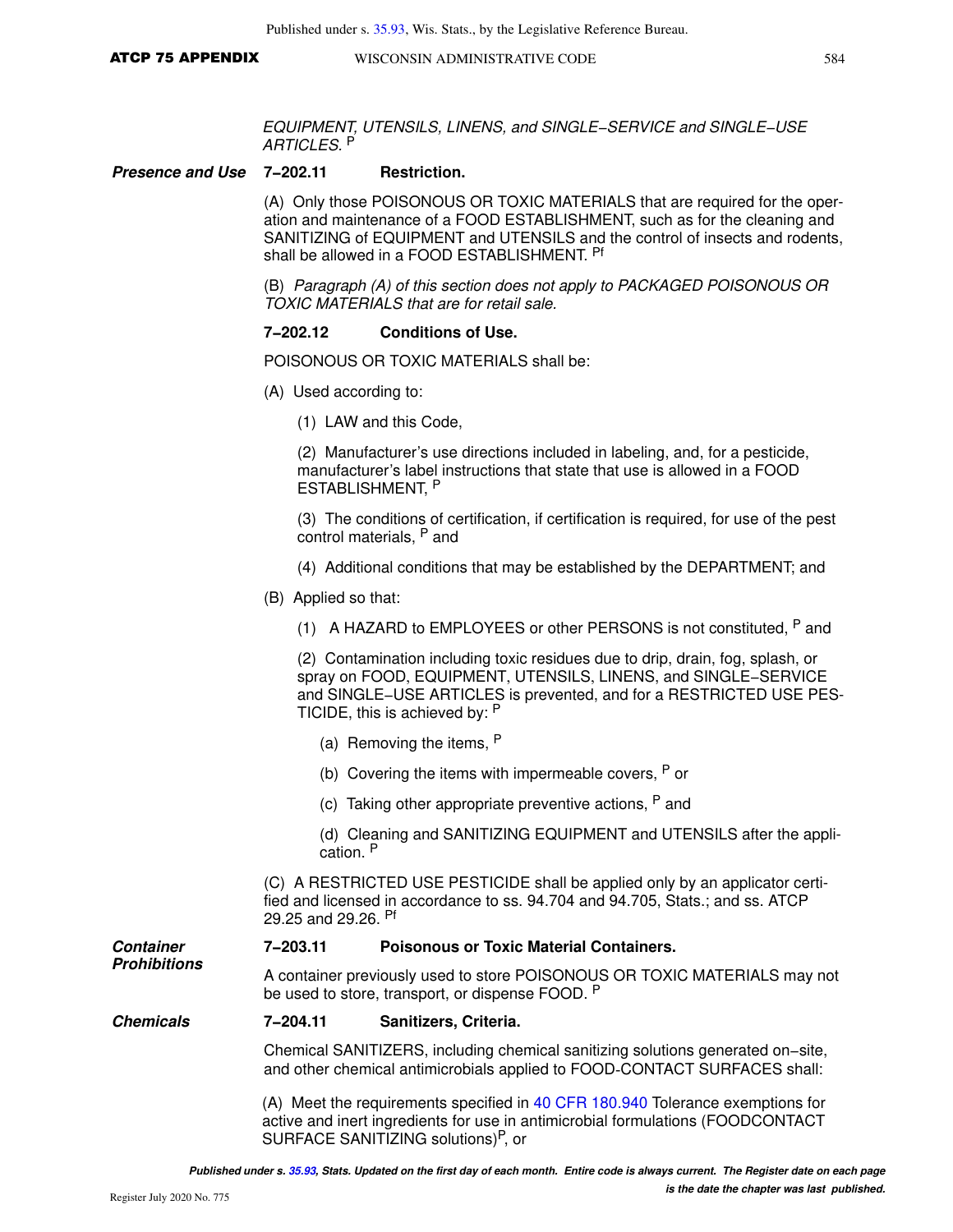(B) Meet the requirements as specified in [40 CFR 180.2020](https://docs.legis.wisconsin.gov/document/cfr/40%20CFR%20180.2020) Pesticide Chemicals Not Requiring a Tolerance or Exemption from Tolerance–Non–food determinations. <sup>P</sup>

### **7−204.12 Chemicals for Washing, Treatment, Storage, and Processing of Fruits and Vegetables, Criteria.**

(A) Chemicals, including those generated on−site, used to wash or peel raw, whole fruits and vegetables shall:

(1) Be an approved FOOD ADDITIVE listed for this intended use in 21 CFR 173, P or

(2) Be generally recognized as safe (GRAS) for this intended use,  $P$  or

(3) Be the subject of an effective food contact notification for this intended use (only effective for the manufacturer or supplier identified in the notification), <sup>P</sup> and

(4) Meet the requirements in 40 CFR 156 Labeling Requirements for Pesticide and Devices. <sup>P</sup>

(B) Chemicals, including those generated on−site, used as an antimicrobial agent in the treatment, storage, and PROCESSING of fruits and vegetables in a FOOD ESTABLISHMENT shall:

(1) Meet the requirements in 7−204.11 and 7−204.12 (A), and,

(2) Be appropriately cleared by FDA and be used in accordance with the manufacturer's instructions, and also (if applicable),

(3) Be appropriately registered with EPA and be used in accordance with the EPA registered label use instructions.

### **7−204.13 Boiler Water Additives, Criteria.**

Chemicals used as boiler water ADDITIVES shall meet the requirements specified in 21 CFR 173.310 - Boiler water additives. P

### **7−204.14 Drying Agents, Criteria.**

Drying agents used in conjunction with SANITIZATION shall:

(A) Contain only components that are listed as one of the following:

(1) Generally recognized as safe for use in FOOD as specified in [21 CFR 182](https://docs.legis.wisconsin.gov/document/cfr/21%20CFR%20182) − Substances Generally Recognized as Safe, or [21 CFR 184](https://docs.legis.wisconsin.gov/document/cfr/21%20CFR%20184) − Direct Food Substances Affirmed as Generally Recognized as Safe, P

(2) Generally recognized as safe for the intended use as specified in [21 CFR 186](https://docs.legis.wisconsin.gov/document/cfr/21%20CFR%20186) − Indirect Food Substances Affirmed as Generally Recognized as Safe, <sup>P</sup>

(3) Generally recognized as safe for the intended use as determined by experts qualified in scientific training and experience to evaluate the safety of substances added, directly or indirectly, to FOOD as described in [21 CFR 170.30](https://docs.legis.wisconsin.gov/document/cfr/21%20CFR%20170.30) Eligibility for classification as generally recognized as safe (GRAS), <sup>P</sup>

(4) Subject of an effective Food Contact Notification as described in the Federal Food Drug and Cosmetic Act (FFDCA) Section 409(h), <sup>P</sup>

(5) APPROVED for use as a drying agent under a prior sanction as described in the Federal Food Drug and Cosmetic Act (FFDCA) § 201(s) (4); P

(6) Specifically regulated as an indirect FOOD ADDITIVE for use as a drying agent as specified in [21 CFR Parts 174](https://docs.legis.wisconsin.gov/document/cfr/21%20CFR%20174)–178, <sup>P</sup> or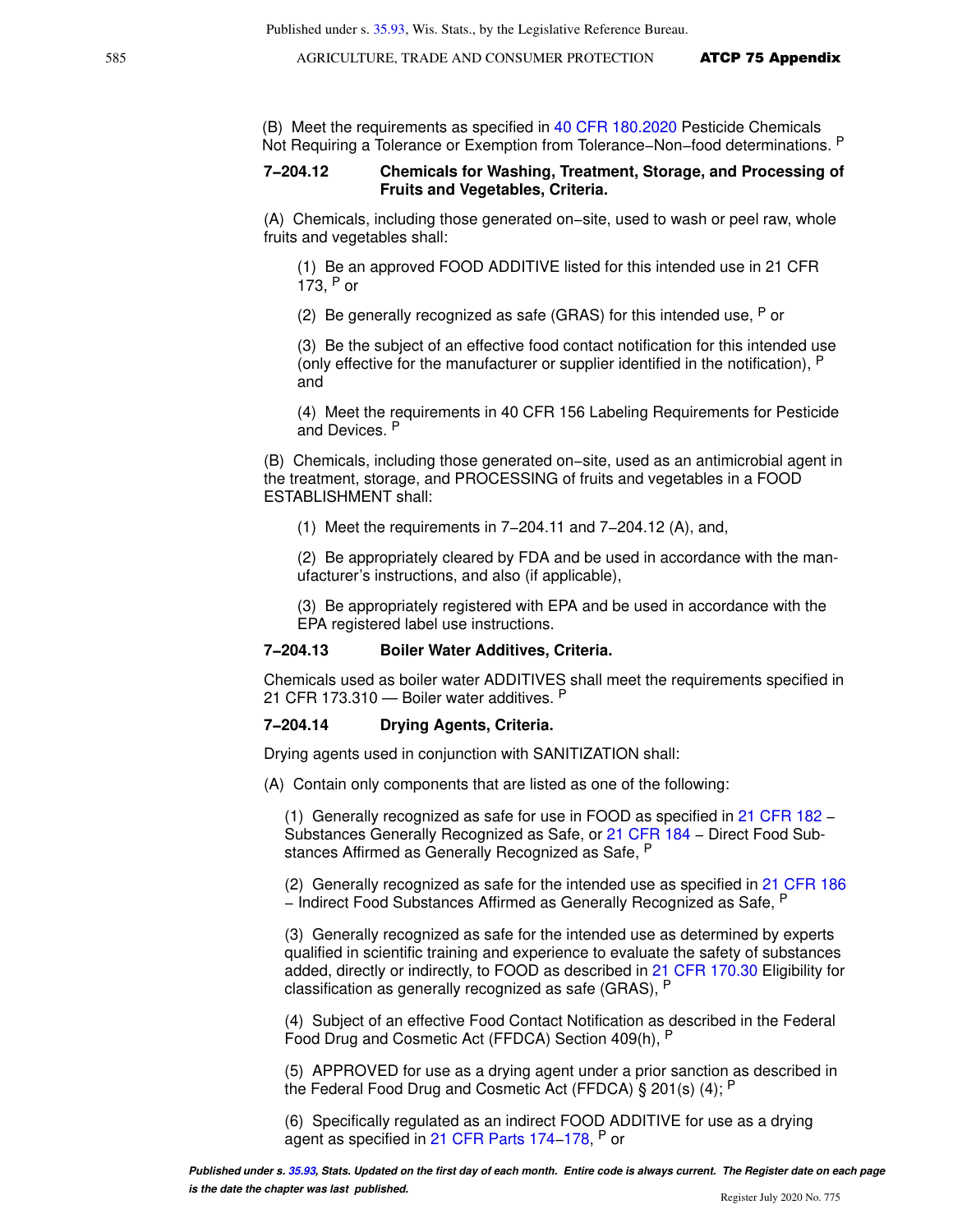|                           |                        | Published under s. 35.93, Wis. Stats., by the Legislative Reference Bureau.                                                                                                                                                                                                                                                                                                    |     |
|---------------------------|------------------------|--------------------------------------------------------------------------------------------------------------------------------------------------------------------------------------------------------------------------------------------------------------------------------------------------------------------------------------------------------------------------------|-----|
| <b>ATCP 75 APPENDIX</b>   |                        | WISCONSIN ADMINISTRATIVE CODE                                                                                                                                                                                                                                                                                                                                                  | 586 |
|                           |                        |                                                                                                                                                                                                                                                                                                                                                                                |     |
|                           |                        | (7) APPROVED for use as a drying agent under the threshold of regulation<br>process established by 21 CFR 170.39 Threshold of regulation for substances<br>used in food-contact articles; P and                                                                                                                                                                                |     |
|                           |                        | (B) When SANITIZATION is with chemicals, the approval required under Subpara-<br>graph $(A)(5)$ or $(A)(7)$ of this section, or the regulation as an indirect FOOD ADDI-<br>TIVE required under Subparagraph (A)(6) of this section, shall be specifically for use<br>with chemical SANITIZING solutions. P                                                                    |     |
| Lubricants                | 7-205.11               | Incidental Food Contact, Criteria.                                                                                                                                                                                                                                                                                                                                             |     |
|                           |                        | Lubricants shall meet the requirements specified in 21 CFR 178.3570 — Lubricants<br>with incidental food contact, if they are used on FOOD-CONTACT SURFACES, on<br>bearings and gears located on or within FOOD-CONTACT SURFACES, or on bear-<br>ings and gears that are located so that lubricants may leak, drip, or be forced into<br>FOOD or onto FOOD-CONTACT SURFACES. P |     |
| <b>Pesticides</b>         | 7-206.11               | <b>Restricted Use Pesticides, Criteria.</b>                                                                                                                                                                                                                                                                                                                                    |     |
|                           |                        | (A) RESTRICTED USE PESTICIDES specified under ¶§ 7-202.12 (C) shall meet<br>the requirements specified in 40 CFR 152 Subpart $I -$ Classification of Pesticides, $P$                                                                                                                                                                                                           |     |
|                           |                        | (B) RESTRICTED USE PESTICIDES specified under 17-202.12 (C) shall meet the<br>requirements of ch. 94, Stats., and ch. ATCP 29. P                                                                                                                                                                                                                                               |     |
|                           | 7-206.12               | <b>Rodent Bait Stations.</b>                                                                                                                                                                                                                                                                                                                                                   |     |
|                           |                        | Rodent bait shall be contained in a covered, tamper–resistant bait station. P                                                                                                                                                                                                                                                                                                  |     |
|                           | 7-206.13               | <b>Tracking Powders, Pest Control and Monitoring.</b>                                                                                                                                                                                                                                                                                                                          |     |
|                           |                        | (A) Except as specified in $\P$ (B) of this section, a tracking powder pesticide may not<br>be used in a FOOD ESTABLISHMENT. P                                                                                                                                                                                                                                                 |     |
|                           | <b>USE ARTICLES.</b>   | (B) If used, a nontoxic tracking powder such as talcum or flour may not contaminate<br>FOOD, EQUIPMENT, UTENSILS, LINENS, and SINGLE-SERVICE and SINGLE-                                                                                                                                                                                                                       |     |
| <b>Medicines</b>          | 7-207.11               | <b>Restriction and Storage.</b>                                                                                                                                                                                                                                                                                                                                                |     |
|                           | FOOD ESTABLISHMENT. Pf | (A) Except for medicines that are stored or displayed for retail sale, only those<br>medicines that are necessary for the health of EMPLOYEES shall be allowed in a                                                                                                                                                                                                            |     |
|                           | SINGLE-USE ARTICLES. P | (B) Medicines that are in a FOOD ESTABLISHMENT for the EMPLOYEES' use<br>shall be labeled as specified under $\S$ 7-101.11 and located to prevent the contami-<br>nation of FOOD, EQUIPMENT, UTENSILS, LINENS, and SINGLE-SERVICE and                                                                                                                                          |     |
|                           | 7-207.12               | <b>Refrigerated Medicines, Storage.</b>                                                                                                                                                                                                                                                                                                                                        |     |
|                           |                        | Medicines belonging to EMPLOYEES or to children in a day care center that require<br>refrigeration and are stored in a FOOD refrigerator shall be:                                                                                                                                                                                                                             |     |
|                           |                        | (A) Stored in a PACKAGE or container and kept inside a covered, leakproof con-<br>tainer that is identified as a container for the storage of medicines; <sup>P</sup> and                                                                                                                                                                                                      |     |
|                           |                        | (B) Located so they are inaccessible to children. P                                                                                                                                                                                                                                                                                                                            |     |
| <b>First Aid Supplies</b> | 7-208.11               | Storage.                                                                                                                                                                                                                                                                                                                                                                       |     |
|                           | shall be:              | First aid supplies that are in a FOOD ESTABLISHMENT for the EMPLOYEES' use                                                                                                                                                                                                                                                                                                     |     |
|                           |                        | (A) Labeled as specified under $\S$ 7-101.11; <sup>Pf</sup> and                                                                                                                                                                                                                                                                                                                |     |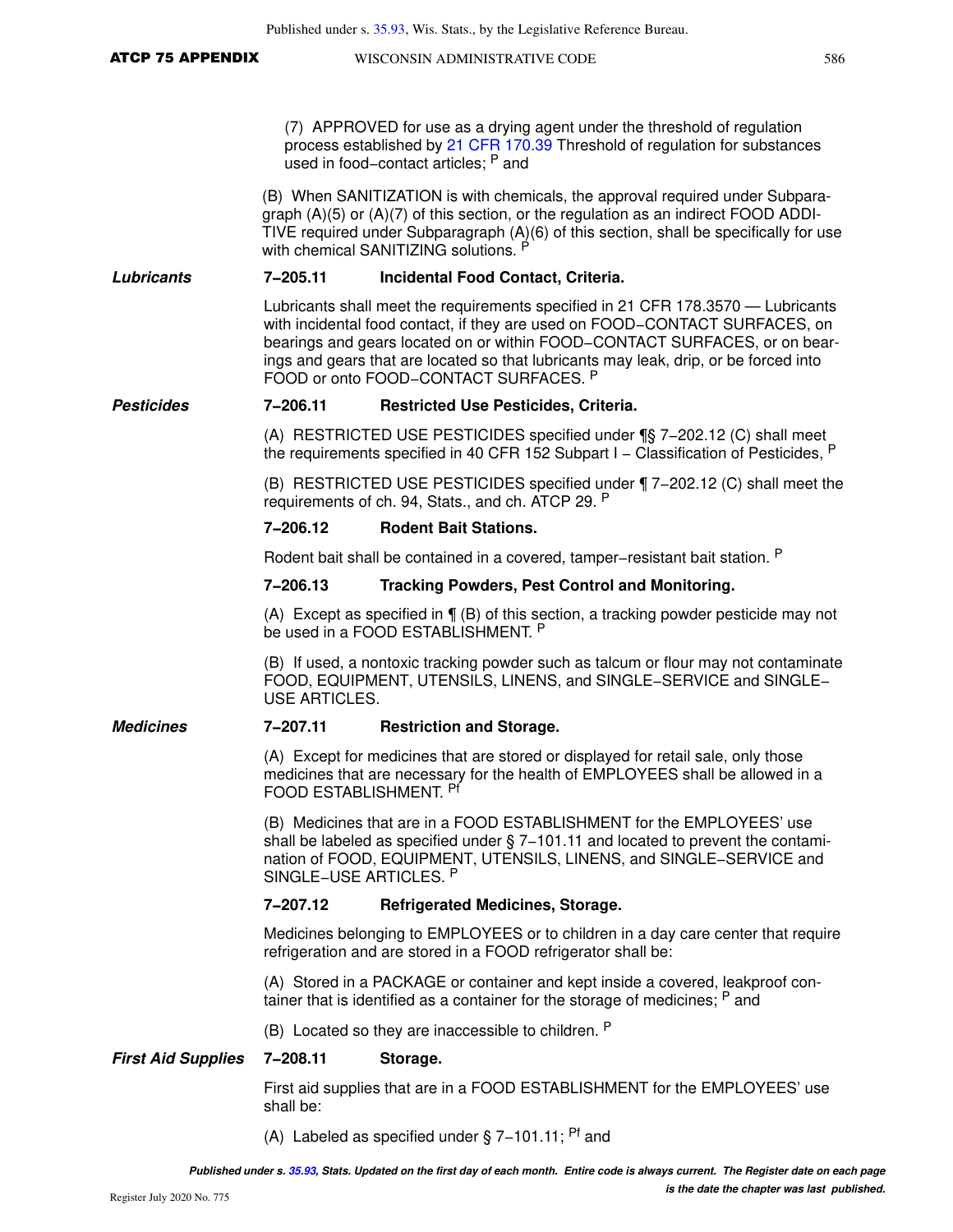587 **AGRICULTURE, TRADE AND CONSUMER PROTECTION ATCP 75 Appendix** 

(B) Stored in a kit or a container that is located to prevent the contamination of FOOD, EQUIPMENT, UTENSILS, and LINENS, and SINGLE−SERVICE and SIN-GLE−USE ARTICLES. <sup>P</sup>

**Other Personal Care Items 7−209.11 Storage.** Except as specified under §§ 7−207.12 and 7−208.11, EMPLOYEES shall store their PERSONAL CARE ITEMS in facilities as specified under ¶ 6−305.11 (B).

### **7−3 STOCK AND RETAIL SALE**

### **Subparts**

### **7−301 Storage and Display**

**Storage and Display**

## **7−301.11 Separation.**

POISONOUS OR TOXIC MATERIALS shall be stored and displayed for retail sale so they cannot contaminate FOOD, EQUIPMENT, UTENSILS, LINENS, and SIN-GLE−SERVICE and SINGLE−USE ARTICLES by:

(A) Separating the POISONOUS OR TOXIC MATERIALS by spacing or partitioning; <sup>P</sup> and

(B) Locating the POISONOUS OR TOXIC MATERIALS in an area that is not above FOOD, EQUIPMENT, UTENSILS, LINENS, and SINGLE−SERVICE or SINGLE− USE ARTICLES. <sup>P</sup>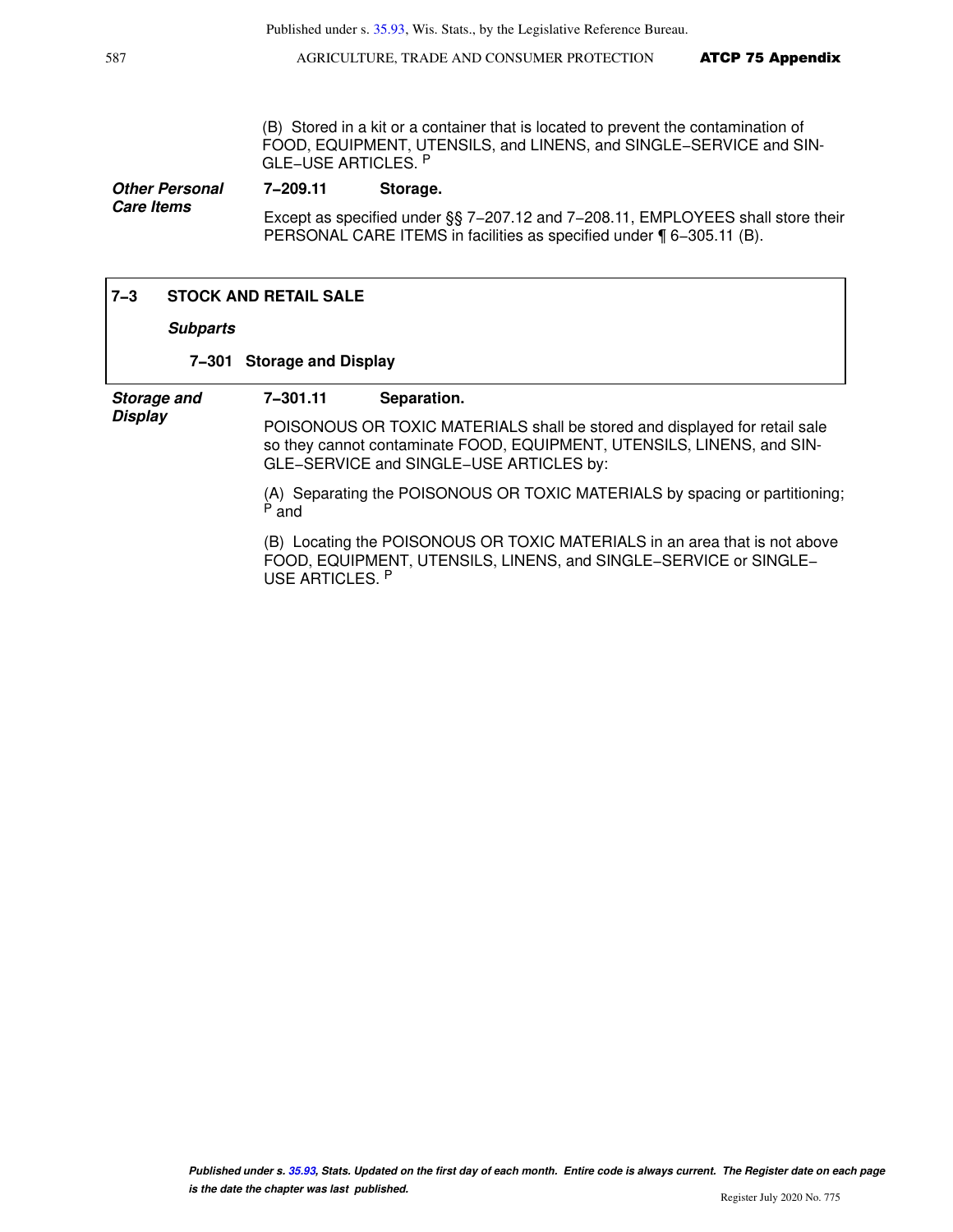# **Chapter 8 Public Toilet Rooms**

### **Parts**

### **8−1 NUMBERS, AND CAPACITIES**

- **8−2 SUPERVISION, MAINTENANCE AND LOCATION**
- **8−3 HANDWASHING FACILITIES**

### **8−1 NUMBERS, AND CAPACITIES**

### **Subparts**

### **8−101 Public Toilet Rooms**

**Public Toilet Rooms**

For the purpose of this chapter, public toilet rooms are those toilet facilities that are available to the general public.

### **8−101.11 Toilet Rooms Required.**

**8−101.10 Public Toilet Rooms.**

The number of toilet rooms and fixtures in a FOOD ESTABLISHMENT and the required ventilation of toilet rooms shall meet the requirements specified by the Wisconsin Commercial Building Code, chs. SPS 361 to 366, and enforced by the Wisconsin department of safety and professional services.

**Note:** Contact the Safety and Buildings Division at the department of safety and professional services, P.O. Box 2509, Madison, WI 53701, telephone 608−266−3151 and 711 (TTY) or https://dsps.wi.gov/pages/home.aspx.

### **8−101.12 Carry Out Food Establishments.**

Carry out FOOD ESTABLISHMENTS with no on−PREMISE dining that allow customers to enter the establishment shall provide a toilet room for the public as specified by the Wisconsin Commercial Building Code, chs. SPS 361 to 366, and enforced by the Wisconsin department of safety and professional services.

**Note:** Contact the Safety and Buildings Division at the department of safety and professional services, P.O. Box 2509, Madison, WI 53701, telephone 608−266−3151 and 711 (TTY) or https://dsps.wi.gov/pages/home.aspx.

### **8−101.13 Drive−In Food Establishment.**

Toilet fixture requirements at drive−in FOOD ESTABLISHMENTS shall be based on  $2^{1/4}$  customers per car stall.

### **8−2 SUPERVISION, MAINTENANCE AND LOCATION**

### **Subparts**

### **8−201 Supervision**

### **Supervision 8−201.11 Control of Operator.**

The condition and maintenance of the toilet rooms shall be the responsibility of the FOOD ESTABLISHMENT OPERATOR or designee.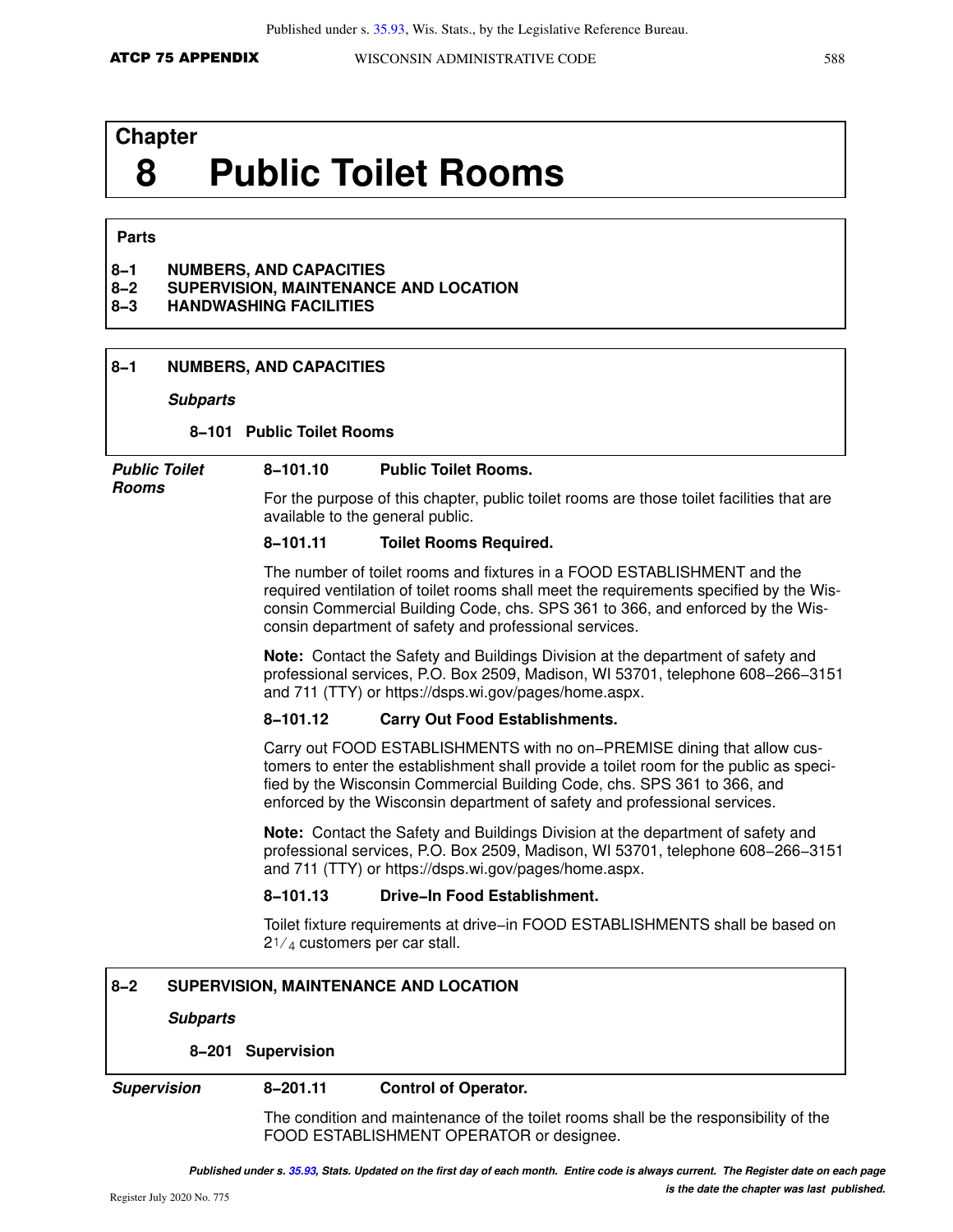589 **AGRICULTURE, TRADE AND CONSUMER PROTECTION ATCP 75 Appendix** 

### **Location 8−201.12 Location.**

(A) Public toilet rooms shall be located so that it is not necessary for patrons using the facilities to pass through FOOD PROCESSING, serving or storage areas or an area where UTENSILS are washed.

(B) All public toilet rooms at a new or substantially remodeled FOOD ESTABLISH-MENT shall be readily available to the patrons of the FOOD ESTABLISHMENT.

### **8−201.13 Outside Entrances.**

Outside entrances to toilet rooms are not permitted in FOOD ESTABLISHMENT licensed after (the effective date of this rule), except that FOOD ESTABLISHMENTS having only outside seating may use toilet facilities with outside entrances if the toilet facilities are readily accessible to patrons.

### **8−201.14 Gender Designation.**

The door leading into each toilet room as specified by the Wisconsin Commercial Building Code, chs. SPS 361 to 366, shall be marked to identify whether it is for men or women.

**Note:** Contact the Safety and Buildings Division at the department of safety and professional services, P.O. Box 2509, Madison, WI 53701, telephone 608−266−3151 and 711 (TTY) or https://dsps.wi.gov/pages/home.aspx.

### **8−201.15 Waste Receptacles.**

(A) EASILY CLEANABLE receptacles shall be provided for waste materials.

(B) Toilet rooms used by women shall be provided with a waste receptacle as specified in §5−501.17.

### **8−201.16 Toilet Maintenance.**

Public toilet rooms shall:

- (A) Have a supply of toilet tissue available at each toilet; and
- (B) Be clean and in good repair.

### **8−3 HANDWASHING**

### **Subparts**

### **8−301 Located and Equipped**

| <b>Located and</b>                                                                                       | $8 - 301.11$                                                                           | Handwashing facilities.                                                   |
|----------------------------------------------------------------------------------------------------------|----------------------------------------------------------------------------------------|---------------------------------------------------------------------------|
| <b>Equipped</b>                                                                                          | Handwashing facilities:                                                                |                                                                           |
| (A) Shall be located in all public toilet rooms.                                                         |                                                                                        |                                                                           |
|                                                                                                          | (B) Shall be equipped to provide water at a temperature as specified in $\S$ 5–202.12. |                                                                           |
| (C) Shall be provided with soap and single use hand drying devices; and<br>(D)<br>5-205.11 and 6-301.14. |                                                                                        |                                                                           |
|                                                                                                          |                                                                                        | If used by FOOD EMPLOYEES, shall comply with $\P$ 5-202.12 (C), 5-203.11, |
|                                                                                                          |                                                                                        |                                                                           |
|                                                                                                          |                                                                                        |                                                                           |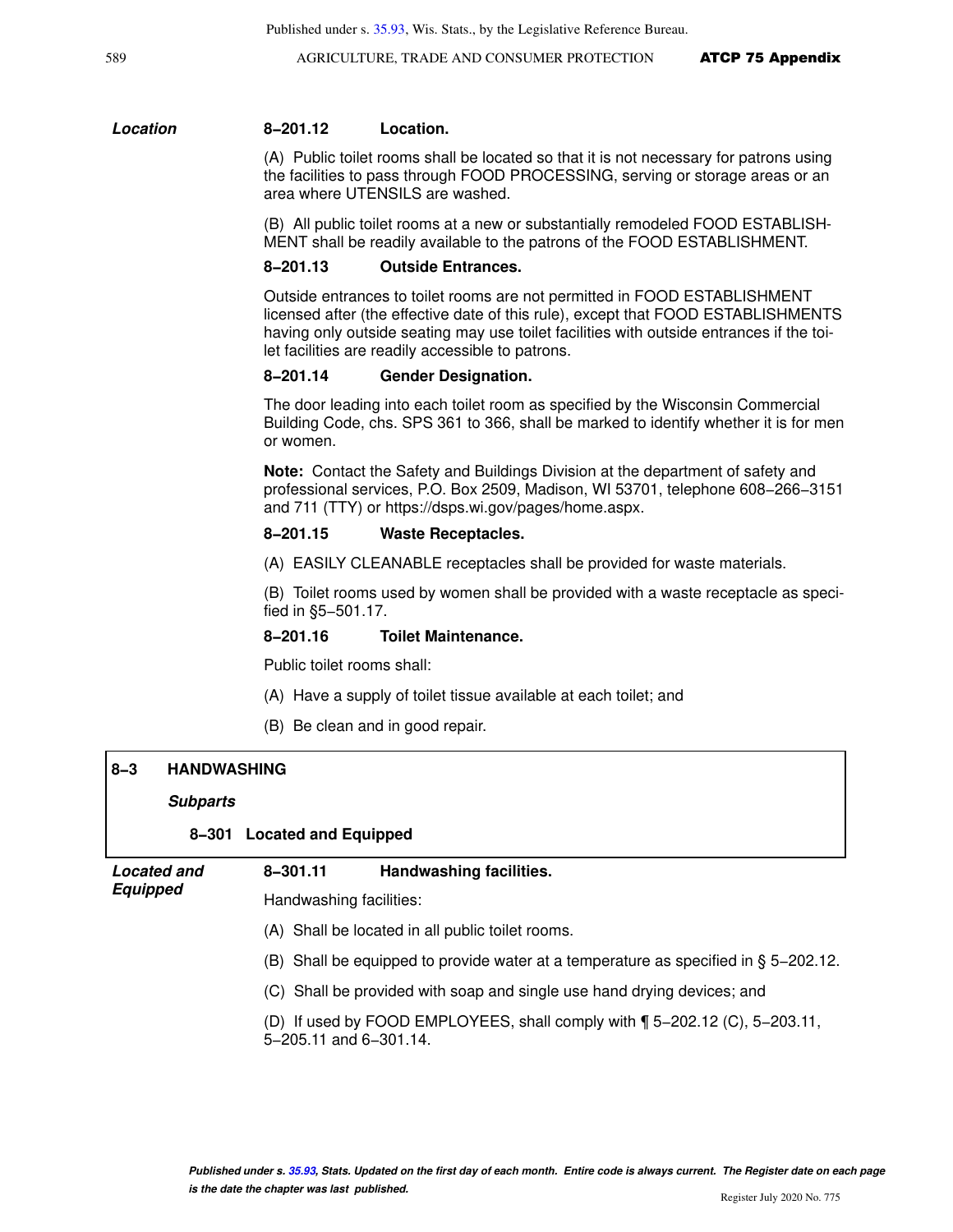# **Chapter 9 Mobile Food Establishments**

## **Parts**

| $9 - 1$<br>$9 - 2$<br>$9 - 3$<br>$9 - 4$<br>$9 - 5$ | <b>PUSHCARTS</b>       | <b>GENERAL REQUIREMENTS</b><br><b>WATER SUPPLY</b><br><b>LIQUID WASTE</b><br><b>OPERATION AND INSTALLATION</b> |                                                                                                                                                                                                                                                                                                                                                  |  |
|-----------------------------------------------------|------------------------|----------------------------------------------------------------------------------------------------------------|--------------------------------------------------------------------------------------------------------------------------------------------------------------------------------------------------------------------------------------------------------------------------------------------------------------------------------------------------|--|
| $9 - 1$                                             |                        | <b>GENERAL REQUIREMENTS</b>                                                                                    |                                                                                                                                                                                                                                                                                                                                                  |  |
|                                                     | <b>Subparts</b>        |                                                                                                                |                                                                                                                                                                                                                                                                                                                                                  |  |
|                                                     |                        | 9-101 Applicable Code<br>9-102 Warewashing Operation<br>9-103 Service Base<br>9-104 Boundary of Operation      |                                                                                                                                                                                                                                                                                                                                                  |  |
|                                                     | <b>Applicable Code</b> | $9 - 101.10$                                                                                                   | <b>Applicable Code.</b>                                                                                                                                                                                                                                                                                                                          |  |
|                                                     |                        |                                                                                                                | In addition to the specific requirements of this chapter, Chapter 1 through Chapter 7<br>of this Code apply to MOBILE FOOD ESTABLISHMENTS as applicable.                                                                                                                                                                                         |  |
| Warewashing                                         |                        | $9 - 102.11$                                                                                                   | <b>Warewashing Operation.</b>                                                                                                                                                                                                                                                                                                                    |  |
| <b>Operations</b>                                   |                        |                                                                                                                | WAREWASHING EQUIPMENT is not required on a MOBILE FOOD ESTABLISH-<br>MENT if any of the following conditions apply:                                                                                                                                                                                                                              |  |
|                                                     |                        |                                                                                                                | (A) FOOD is limited to prePACKAGED FOOD items and BEVERAGES dispensed in<br>single servings from covered urns or other protected EQUIPMENT;                                                                                                                                                                                                      |  |
|                                                     |                        |                                                                                                                | (B) Additional equipment is available so that cleaning frequency requirements are<br>met as required in 4-602.11 and equipment is replenished as necessary, and ware-<br>washing facilities are provided at the service base; or                                                                                                                 |  |
|                                                     |                        | CLES only.                                                                                                     | (C) UTENSILS and serving EQUIPMENT are limited to SINGLE-SERVICE ARTI-                                                                                                                                                                                                                                                                           |  |
| <b>Service Base</b>                                 |                        | $9 - 103.11$                                                                                                   | <b>Service Base.</b>                                                                                                                                                                                                                                                                                                                             |  |
|                                                     |                        | tions consisting of:                                                                                           | Every MOBILE FOOD ESTABLISHMENT shall have a SERVICE BASE of opera-                                                                                                                                                                                                                                                                              |  |
|                                                     |                        |                                                                                                                | (A) Except as provided in $\P$ (D) of this section, an enclosed building of sufficient size<br>to accommodate mobile units for servicing, cleaning, inspection, and maintenance.                                                                                                                                                                 |  |
|                                                     |                        | $5 - 104.12$ .                                                                                                 | (B) An APPROVED water supply as specified in §§ 5-101.11, 5-104.11, and                                                                                                                                                                                                                                                                          |  |
|                                                     |                        |                                                                                                                | (C) APPROVED facilities for liquid waste disposal as specified in § 5-403.11.                                                                                                                                                                                                                                                                    |  |
|                                                     |                        |                                                                                                                | (D) If APPROVED by the DEPARTMENT, an enclosed building as specified in $\P(A)$<br>of this section, may not be required as a SERVICE BASE if it can be demonstrated<br>that the lack of such a building will not interfere with the sanitary operation or servic-<br>ing, cleaning, inspection and maintenance of the MOBILE FOOD ESTABLISHMENT. |  |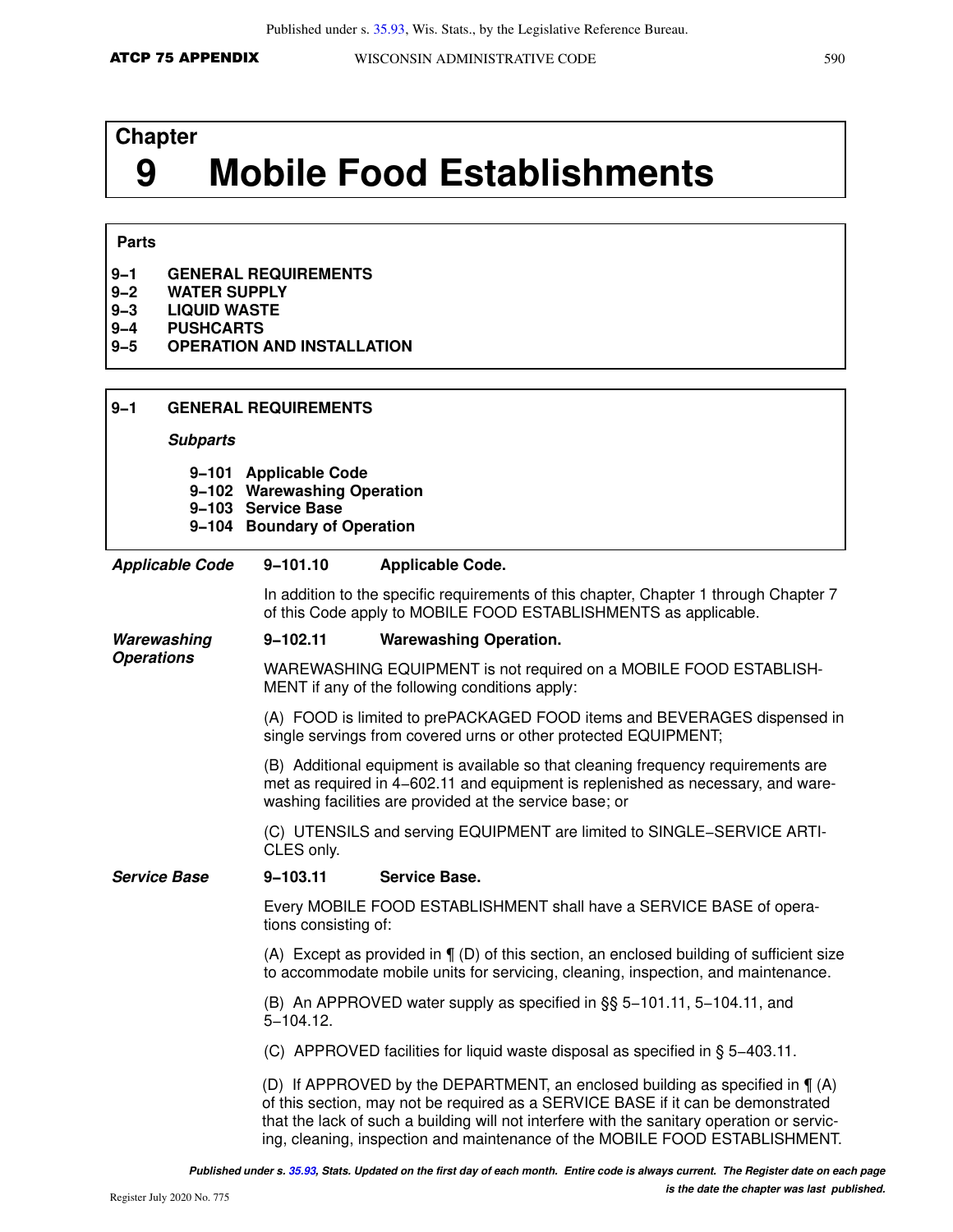591 **AGRICULTURE, TRADE AND CONSUMER PROTECTION ATCP 75 Appendix** 

### **9−104.11 Boundary Of Operation.**

**Boundary of Operation**

(A) Except as specified in ¶ (D) of this section, each MOBILE FOOD ESTABLISH-MENT shall return to its SERVICE BASE not less than once in each 24 hours for servicing and maintenance and more often if necessary.

(B) Itineraries of each MOBILE FOOD ESTABLISHMENT shall be available at the SERVICE BASE.

(C) On request of the REGULATORY AUTHORITY, each MOBILE FOOD ESTAB-LISHMENT shall be made available for inspection for a pre−arranged period of not less than one hour between 8 a.m. and 5 p.m. at the SERVICE BASE. A MOBILE FOOD ESTABLISHMENT shall also be open to inspection by the REGULATORY AUTHORITY at any time while it is in operation.

(D) At a TEMPORARY FOOD event, if APPROVED by the REGULATORY AUTHORITY, a MOBILE FOOD ESTABLISHMENT may not be required to return to the base every 24 hours if it can be shown that the MOBILE FOOD ESTABLISH-MENT can operate in a safe and sanitary manner for a longer period of time.

| $9 - 2$             | <b>WATER SUPPLY</b>   |                                            |                                                                                                                                                                                                                                                                                                                                    |
|---------------------|-----------------------|--------------------------------------------|------------------------------------------------------------------------------------------------------------------------------------------------------------------------------------------------------------------------------------------------------------------------------------------------------------------------------------|
|                     | <b>Subparts</b>       |                                            |                                                                                                                                                                                                                                                                                                                                    |
|                     |                       | 9-201 Watering Point<br>9-202 Storage Tank |                                                                                                                                                                                                                                                                                                                                    |
|                     | <b>Watering Point</b> | $9 - 201.11$                               | <b>Water Point.</b>                                                                                                                                                                                                                                                                                                                |
|                     |                       |                                            | (A) Potable water for the MOBILE FOOD ESTABLISHMENT shall be readily avail-<br>able or obtained from the SERVICE BASE. The MOBILE FOOD ESTABLISHMENT<br>shall return to the SERVICE BASE whenever the amount of water in storage tank<br>does not equal at least 3.8 liters (1 gallon) and potable water is not readily available. |
|                     |                       |                                            | (B) Hoses used for conveying DRINKING WATER shall be constructed and main-<br>tained as specified in $\S$ 5-302.16.                                                                                                                                                                                                                |
| <b>Storage Tank</b> |                       | $9 - 202.11$                               | <b>Water Storage Tank.</b>                                                                                                                                                                                                                                                                                                         |
|                     |                       |                                            | (A) Every MOBILE FOOD ESTABLISHMENT shall be equipped with a gravity or<br>pressurized water storage tank.                                                                                                                                                                                                                         |
|                     |                       | than the following:                        | (B) The water storage tank shall be sized as specified in $\S$ 5-103.11, but no smaller                                                                                                                                                                                                                                            |
|                     |                       |                                            | (1) A MOBILE FOOD ESTABLISHMENT that only serves BEVERAGES or pre-<br>pared FOOD or reheats prepared FOODS shall have a water storage tank with a<br>capacity of at least 38 liters (10 gallons) for FOOD EMPLOYEE handwashing;                                                                                                    |
|                     |                       |                                            | (2) A FOOD PUSHCART shall have a water storage tank with a minimum capac-<br>ity of 19 liters (5 gallons) for handwashing; or                                                                                                                                                                                                      |
|                     |                       |                                            | (3) A MOBILE FOOD ESTABLISHMENT that prepares FOOD or BEVERAGES<br>on the unit shall have a water storage tank with a capacity of at least 151 liters<br>(40 gallons) for handwashing, UTENSIL washing and SANITIZING purposes.                                                                                                    |
|                     |                       | or liters.                                 | (C) The water storage tank shall be constructed and maintained as specified in Part<br>5-3, and shall be provided with a gauge graduated to read water volume in gallons                                                                                                                                                           |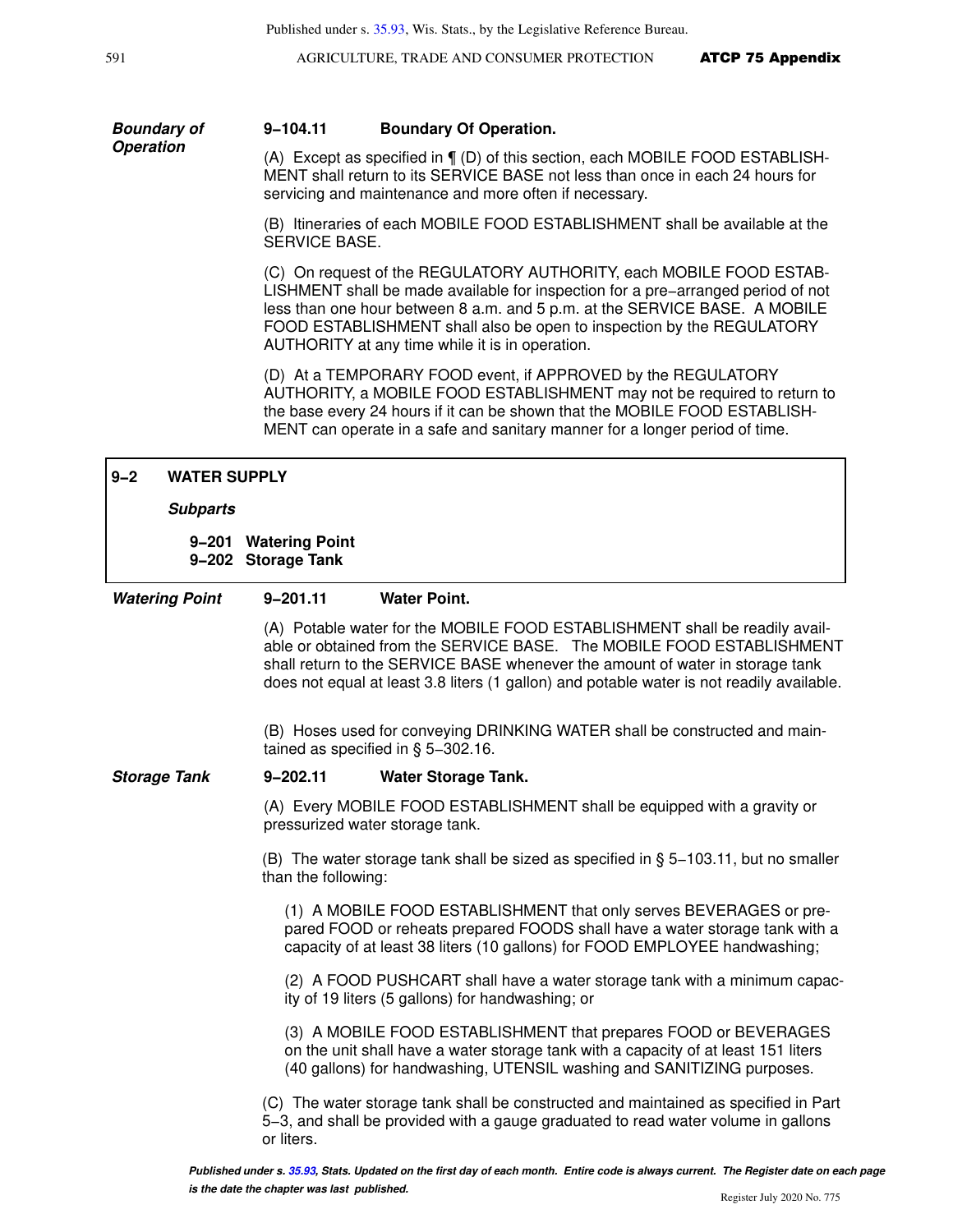## **9−3 LIQUID WASTE**

### **Subparts**

### **9−301 Waste Storage Tank 9−302 Construction and Maintenance 9−303 Disposal**

| <b>Waste Storage</b><br>Tank |                         | $9 - 301.11$<br><b>Waste Storage Tank.</b><br>Every MOBILE FOOD ESTABLISHMENT shall have a wastewater storage tank as<br>specified in Part 5-4.                                                              |                                      |  |
|------------------------------|-------------------------|--------------------------------------------------------------------------------------------------------------------------------------------------------------------------------------------------------------|--------------------------------------|--|
|                              | <b>Construction and</b> | $9 - 302.11$                                                                                                                                                                                                 | <b>Construction and Maintenance.</b> |  |
| <b>Maintenance</b>           |                         | A MOBILE FOOD ESTABLISHMENT waste storage tank shall meet the require-<br>ments under $5-301.11$ (B) and (C).                                                                                                |                                      |  |
| <b>Disposal</b>              |                         | 9-303.11                                                                                                                                                                                                     | Disposal.                            |  |
|                              |                         | (A) Every SERVICE BASE and MOBILE FOOD ESTABLISHMENT shall meet the<br>requirements under subpart 5–4, as applicable, and                                                                                    |                                      |  |
|                              |                         | (B) The hose used for disposal of liquid waste shall be maintained in a clean and<br>serviceable condition and when not in use shall be stored in a separate cabinet<br>labeled "for waste water hose only." |                                      |  |
| $9 - 4$                      | <b>PUSHCARTS</b>        |                                                                                                                                                                                                              |                                      |  |
|                              | <b>Subparts</b>         |                                                                                                                                                                                                              |                                      |  |

### **9−401 Scope of Operation 9−402 Specific Requirements**

| Scope of            | $9 - 401.11$                                                                                                                                                                                                  | <b>Scope of Operation</b>                                                                                                                     |  |
|---------------------|---------------------------------------------------------------------------------------------------------------------------------------------------------------------------------------------------------------|-----------------------------------------------------------------------------------------------------------------------------------------------|--|
| <b>Operation</b>    |                                                                                                                                                                                                               | (A) TIME\TEMPERATURE CONTROL SAFETY FOOD activities are limited:                                                                              |  |
|                     |                                                                                                                                                                                                               | (1) To cooking and service of pre-formed MEATS such as; hamburgers,<br>bratwurst, frankfurters, or preformed portions of POULTRY or FISH, and |  |
|                     |                                                                                                                                                                                                               | (2) Service of hot or cold held FOOD prepared at a licensed facility.                                                                         |  |
|                     | assembly.                                                                                                                                                                                                     | (B) FOOD preparation is limited to activities described under (A) and final meal                                                              |  |
|                     |                                                                                                                                                                                                               | (C) All FOOD shall be stored on the pushcart.                                                                                                 |  |
| <b>Specific</b>     | 9-402.11                                                                                                                                                                                                      | <b>Specific Requirements</b>                                                                                                                  |  |
| <b>Requirements</b> | umbrella.                                                                                                                                                                                                     | (A) The PUSHCART shall be equipped with overhead protection, such as an                                                                       |  |
|                     | (B) The PUSHCART shall provide adequate shielding to protect FOOD from con-<br>tamination.                                                                                                                    |                                                                                                                                               |  |
|                     | (C) Every PUSHCART shall have a SERVICE BASE of operations consisting of an<br>enclosed building of sufficient size to accommodate PUSHCARTS for servicing,<br>cleaning, inspection, maintenance and storage. |                                                                                                                                               |  |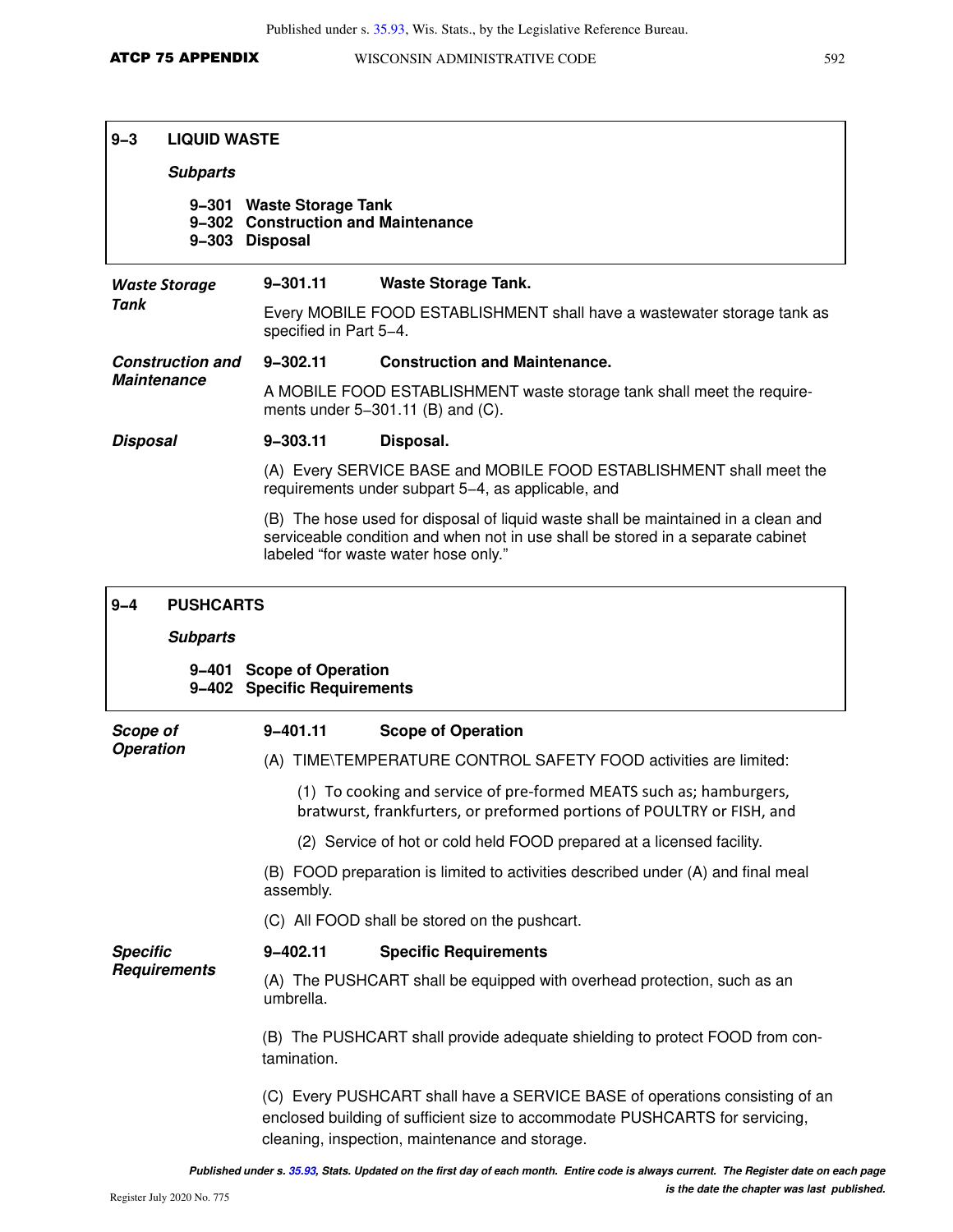## **9−5 OPERATION AND INSTALLATION**

### **Subparts**

### **9−501 Bottled or Liquefied Gas 9−502 Toilet Facilities**

| <b>Bottled or</b>        | $9 - 501.11$                                                                                                                                                                                                                                                                                                                                  | <b>Bottled or Liquefied Gas.</b>                                                                                                                                                                                                 |  |  |
|--------------------------|-----------------------------------------------------------------------------------------------------------------------------------------------------------------------------------------------------------------------------------------------------------------------------------------------------------------------------------------------|----------------------------------------------------------------------------------------------------------------------------------------------------------------------------------------------------------------------------------|--|--|
| <b>Liquefied Gas</b>     |                                                                                                                                                                                                                                                                                                                                               | If bottled or liquefied gas is used within a MOBILE FOOD ESTABLISHMENT, the<br>OPERATOR shall have it securely installed.                                                                                                        |  |  |
|                          | <b>Note:</b> The department of safety and professional services has rules that govern<br>bottled and liquefied gas. Contact the Safety and Buildings Division at the depart-<br>ment of safety and professional services, P.O. Box 2509, Madison, WI 53701, tele-<br>phone 608-266-3151 and 711 (TTY) or https://dsps.wi.gov/pages/home.aspx. |                                                                                                                                                                                                                                  |  |  |
| <b>Toilet Facilities</b> | $9 - 502.11$                                                                                                                                                                                                                                                                                                                                  | <b>Toilet Facilities.</b>                                                                                                                                                                                                        |  |  |
|                          |                                                                                                                                                                                                                                                                                                                                               | The OPERATOR of a MOBILE FOOD ESTABLISHMENT shall arrange for use by<br>personnel operating the MOBILE FOOD ESTABLISHMENT public or private toilet<br>facilities during all hours the MOBILE FOOD ESTABLISHMENT is in operation. |  |  |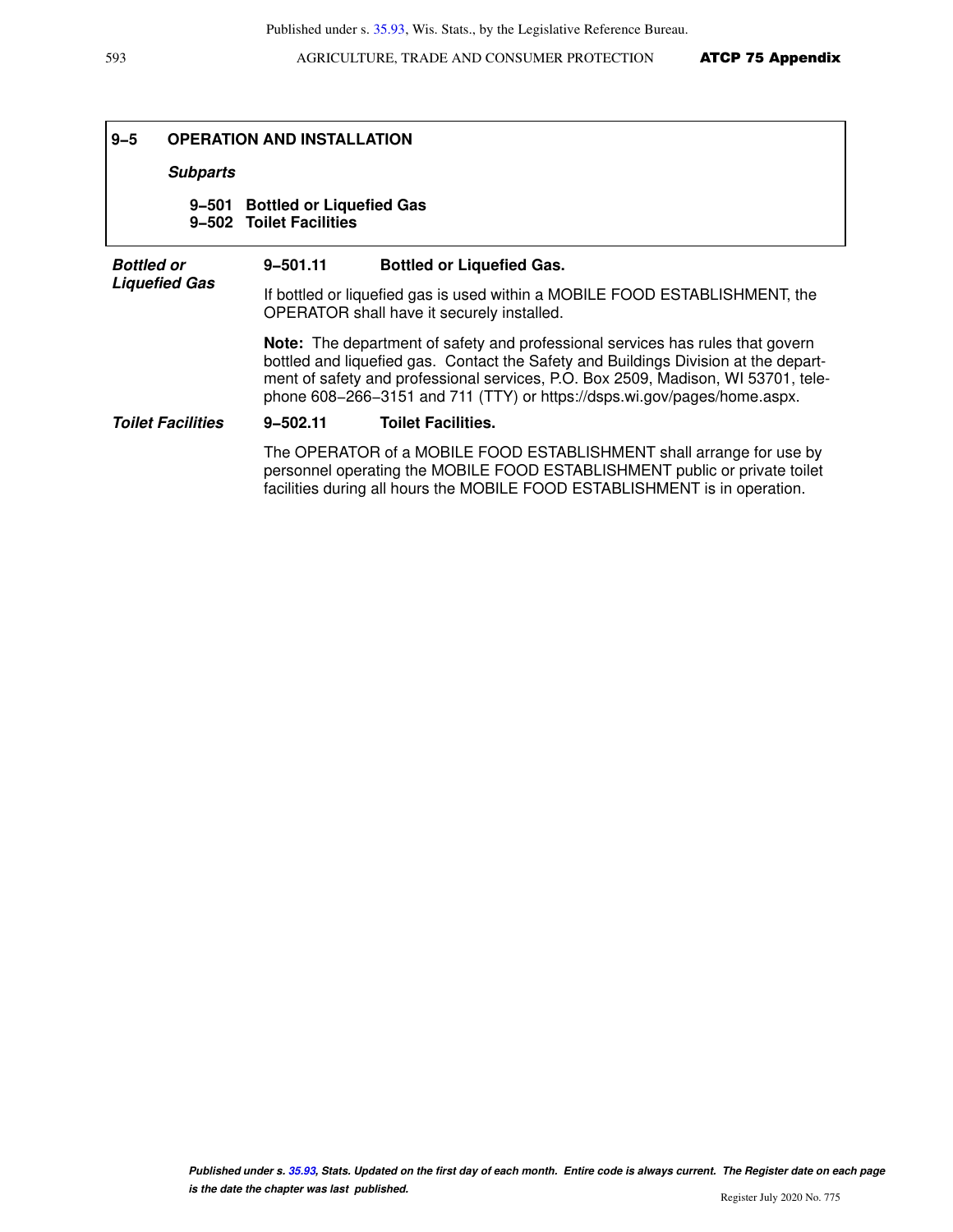# **Chapter 10 Temporary Food Establishments**

### **Parts**

### **10−1 GENERAL REQUIREMENTS**

- **10−2 DESIGN AND LOCATION**
- **10−3 SANITARY FACILITIES**

| $10 - 1$                                                                                                                        | <b>GENERAL REQUIREMENTS</b>                                                                                                                                                                                                                                                                                                                                                                                                                 |                                                                                                                                                                                                                                                              |  |  |  |  |  |  |
|---------------------------------------------------------------------------------------------------------------------------------|---------------------------------------------------------------------------------------------------------------------------------------------------------------------------------------------------------------------------------------------------------------------------------------------------------------------------------------------------------------------------------------------------------------------------------------------|--------------------------------------------------------------------------------------------------------------------------------------------------------------------------------------------------------------------------------------------------------------|--|--|--|--|--|--|
| <b>Subparts</b>                                                                                                                 |                                                                                                                                                                                                                                                                                                                                                                                                                                             |                                                                                                                                                                                                                                                              |  |  |  |  |  |  |
| 10-101 Applicable Code Provisions<br>10-102 Food Operation Limitation<br>10-103 Food Employee Handwashing<br>10-104 Warewashing |                                                                                                                                                                                                                                                                                                                                                                                                                                             |                                                                                                                                                                                                                                                              |  |  |  |  |  |  |
| <b>Applicable Code</b>                                                                                                          | 10-101.10                                                                                                                                                                                                                                                                                                                                                                                                                                   | <b>Applicable Code Provisions.</b>                                                                                                                                                                                                                           |  |  |  |  |  |  |
|                                                                                                                                 |                                                                                                                                                                                                                                                                                                                                                                                                                                             | In addition to the specific requirements of this chapter, Chapters 1 through 7 of this<br>Code apply to TEMPORARY FOOD ESTABLISHMENTS as applicable.                                                                                                         |  |  |  |  |  |  |
| <b>Food Operation</b>                                                                                                           | 10-102.11                                                                                                                                                                                                                                                                                                                                                                                                                                   | <b>Food Operation Limitation.</b>                                                                                                                                                                                                                            |  |  |  |  |  |  |
| Limitations                                                                                                                     | The DEPARTMENT or its agent may limit and/or modify the nature of the FOOD ser-<br>vice operation and/or the type of FOOD served at a TEMPORARY FOOD ESTAB-<br>LISHMENT to protect the health and safety of the general public. TEMPORARY<br>FOOD ESTABLISHMENT operations may be limited in terms of the number of indi-<br>viduals served, methods of preparation and storage, the kinds of UTENSILS used,<br>or the type of FOOD served. |                                                                                                                                                                                                                                                              |  |  |  |  |  |  |
| <b>Food Employee</b>                                                                                                            | 10-103.11                                                                                                                                                                                                                                                                                                                                                                                                                                   | Food Employee Handwashing.                                                                                                                                                                                                                                   |  |  |  |  |  |  |
| Handwashing                                                                                                                     | fied in § 5-203.11.                                                                                                                                                                                                                                                                                                                                                                                                                         | (A) Adequate FOOD EMPLOYEE handwashing facilities shall be provided as speci-                                                                                                                                                                                |  |  |  |  |  |  |
|                                                                                                                                 | (B) When water under pressure is not available, handwashing facilities shall consist<br>of a covered insulated container of at least five gallon capacity with a nonself-clos-<br>ing spigot or valve that allows a continuous flow of water over the hands.                                                                                                                                                                                |                                                                                                                                                                                                                                                              |  |  |  |  |  |  |
| Warewashing                                                                                                                     | 10-104.11                                                                                                                                                                                                                                                                                                                                                                                                                                   | <b>Manual Warewashing.</b>                                                                                                                                                                                                                                   |  |  |  |  |  |  |
|                                                                                                                                 | 4-301.12.                                                                                                                                                                                                                                                                                                                                                                                                                                   | (A) Except in $\P$ (C) of this section, when water under pressure is available on site,<br>manual WAREWASHING EQUIPMENT shall meet requirements as specified in §                                                                                            |  |  |  |  |  |  |
|                                                                                                                                 |                                                                                                                                                                                                                                                                                                                                                                                                                                             | (B) Except in $\P$ (C) of this section, when water is not available under pressure on<br>site, manual WAREWASHING EQUIPMENT shall meet requirements as specified in<br>$\S$ 4–301.12 (C), and FOOD operations may be limited as specified in $\S$ 10–102.11. |  |  |  |  |  |  |

(C) A TEMPORARY FOOD ESTABLISHMENT may return to an APPROVED facility at the end of the day for WAREWASHING of EQUIPMENT and UTENSILS. Adequate UTENSILS must be provided and replaced with clean UTENSILS as specified in § 4−602.11 or as often as necessary to assure safe FOOD handling practices.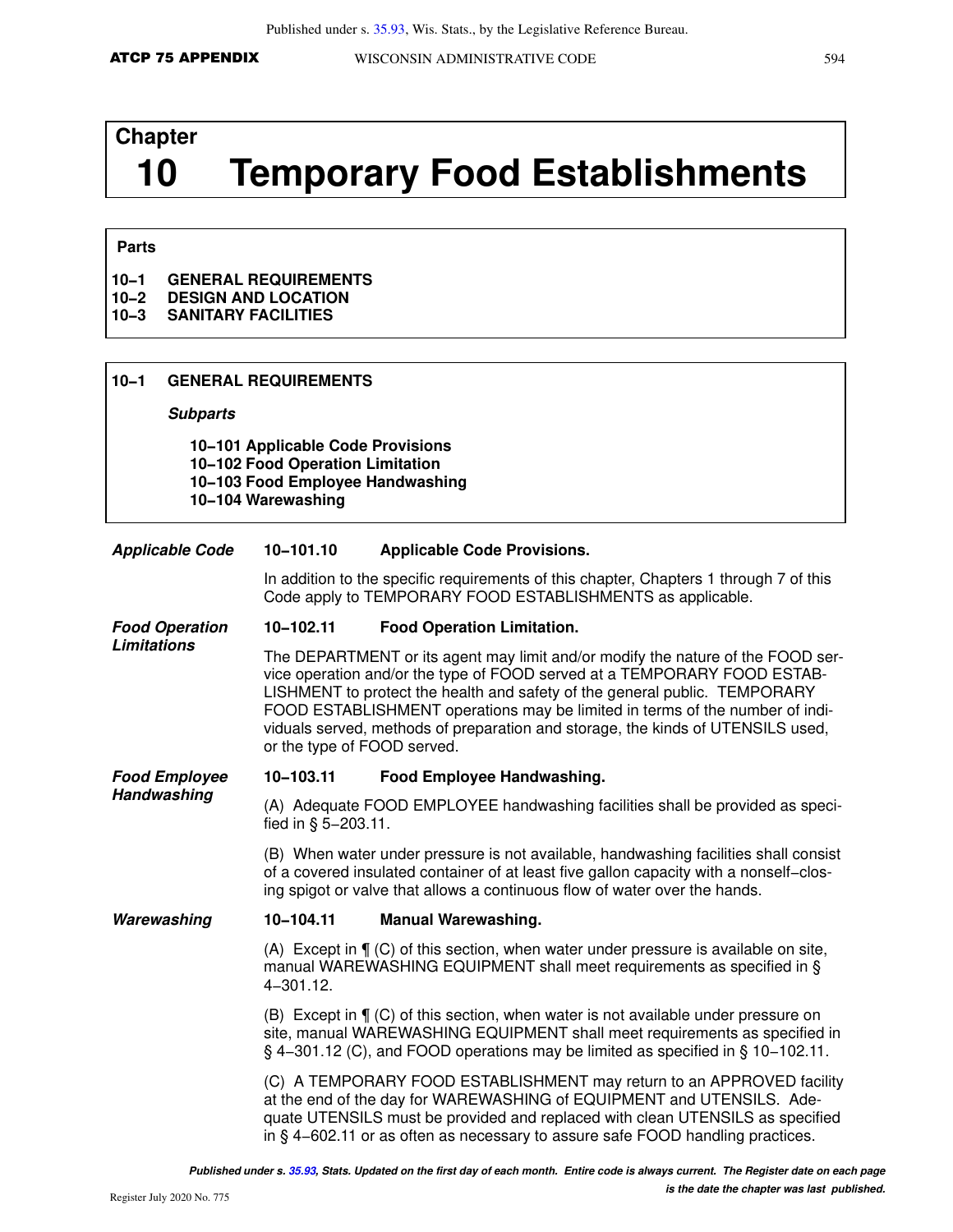### **10−2 DESIGN AND LOCATION**

### **Subparts**

**10−201 Roof, Sidewalls, and Floors 10−202 Location 10−203 Enclosure of Kitchen**

**Roof, Sidewalls, and Floors 10−201.11 Roof, Sidewalls, and Floors.** (A) TEMPORARY FOOD ESTABLISHMENTS may be operated without a roof and/ or sidewalls, if APPROVED. (B) Floors shall be maintained in a sanitary condition, dirt floors shall be covered with an APPROVED material, which will provide protection from splash and dust. **Location 10−202.11 Location.** No TEMPORARY FOOD ESTABLISHMENT may be located within 30.5 M (100 feet) of a barn or enclosure housing animals or other source of odors or pests and rodents. **Enclosure 10−203.11 Enclosure of Kitchen.** (A) With the exception of ¶ (B) of this section, UTENSIL washing and FOOD preparation, except for final assembly and service, shall be effectively enclosed or screened. (B) Cooking and heating devices shall be effectively separated or enclosed in order not to be accessible to the public.

### **10−3 SANITARY FACILITIES**

### **Subparts**

**10−301 Toilet Facilities 10−302 Water Supply 10−303 Sanitary Waste**

### **Toilet Facilities 10−301.11 Toilet Facilities.**

The OPERATOR of a TEMPORARY FOOD ESTABLISHMENT shall arrange for public or private toilet facilities during all hours of operation for use by personnel operating the TEMPORARY FOOD ESTABLISHMENT.

**Note:** Guidance on the number of public toilet facilities can be found in the Wisconsin Commercial Building Code, chs. SPS 361 to 366. Contact the Safety and Buildings Division at the department of safety and professional services, P.O. Box 2509, Madison, WI 53701, telephone 608−266−3151 and 711 (TTY) or http://dsps.wi.gov/ sb/SB− HomePage.html.

**Water Supply 10−302.11 Water.**

The water supply for a TEMPORARY FOOD ESTABLISHMENT shall be obtained from an APPROVED source as specified in §§ 5−104.11 and 5−104.12.

### **Sanitary Waste 10−303.11 Sanitary Waste Disposal.**

(A) Except as provided in ¶ (B) of this section, a TEMPORARY FOOD ESTABLISH-MENT shall connect to an APPROVED sewage disposal system as specified in § 5−403.11.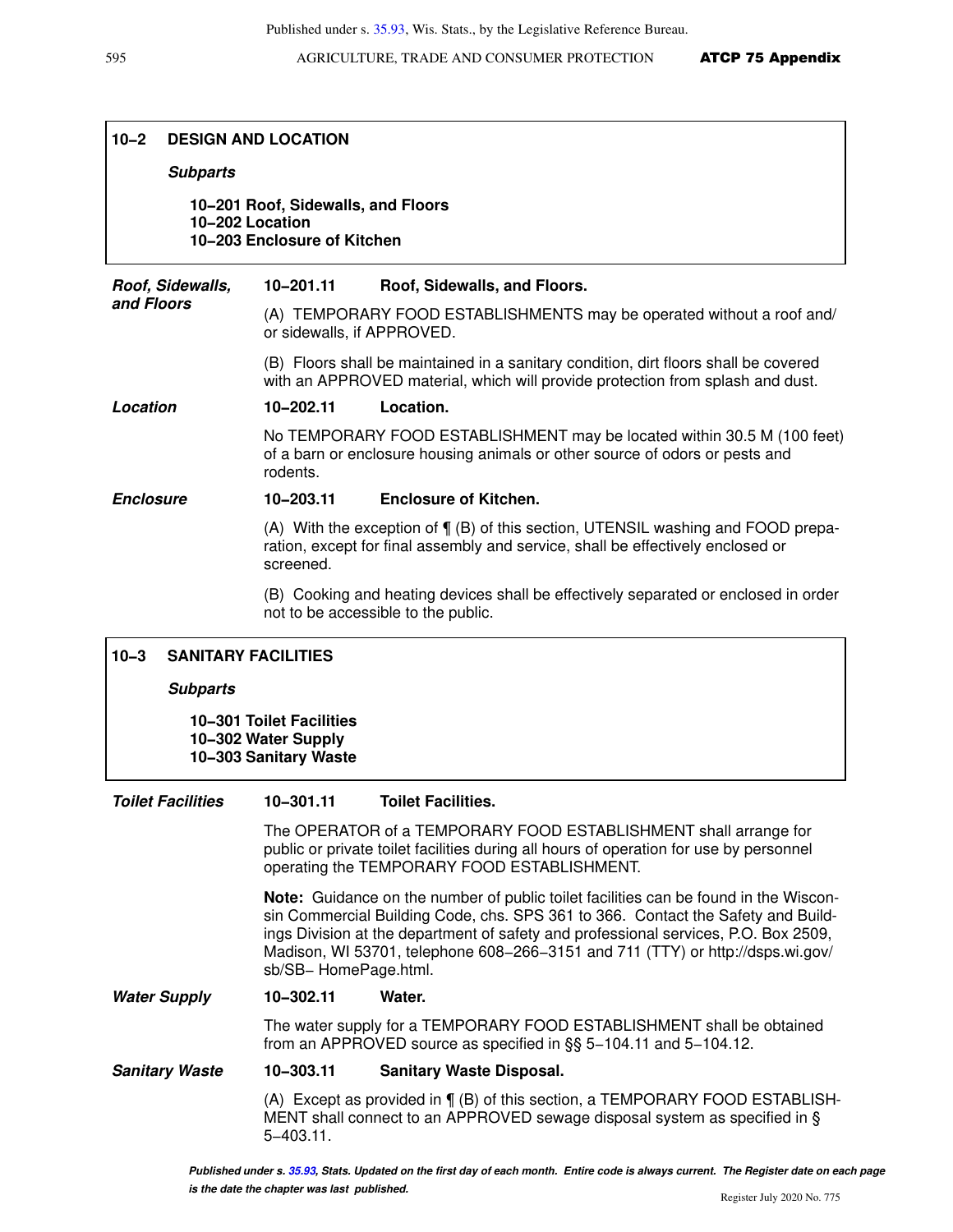(B) When a TEMPORARY FOOD ESTABLISHMENT cannot connect to an APPROVED SEWAGE disposal system, a container for liquid waste storage shall be provided and shall be emptied when necessary to a public sewer or other location APPROVED by the DEPARTMENT or its agent.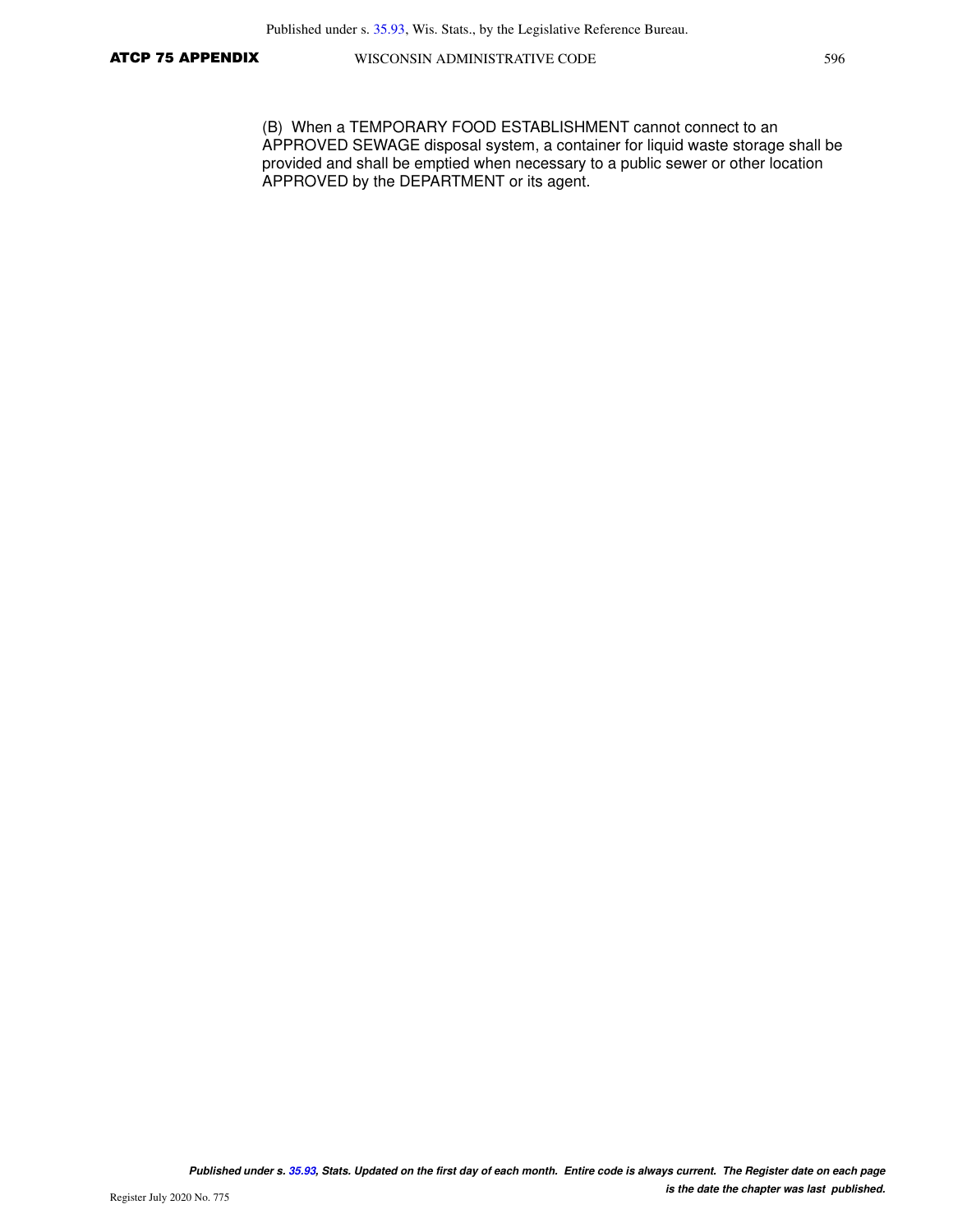# **Chapter 11 Vending**

### **Parts**

| $11 - 1$ | <b>GENERAL REQUIREMENTS</b> |
|----------|-----------------------------|
|----------|-----------------------------|

- **11−2 DESIGN AND LOCATION**
- **11−3 FOOD PROTECTION**
- **11−4 VENDING EQUIPMENT**
- **11−5 CLEANING AND SANITIZATION**
- **11−6 WASTE COLLECTION**

**Subparts**

**11−101 Applicable Code Provisions 11−102 Applicability**

### **General 11−101.10 Applicable Code Provisions.**

**Requirements** In addition to the specific requirements of this chapter, Chapters 1 through 7 of this Code apply to VENDING MACHINES as applicable.

### **Applicability 11−102.11 Applicability.**

The provisions of this subchapter apply to any self−service FOOD VENDING MACHINE offered for public use, except a VENDING MACHINE which dispenses only bottled, prepackaged or canned soft drinks, candy, gum, nuts, nut meats, cookies, crackers, pastry items which have a pH level of 4.6 or below or a water activity (aw) value of 0.85 or less under standard conditions, or prepackaged Grade A pasteurized milk or milk products.

### **11−2 DESIGN AND LOCATION**

### **Subparts**

**11−201 Design 11−202 Location**

### **Design 11−201.11 Approval authority.**

All VENDING MACHINES and related EQUIPMENT used at a VENDING MACHINE LOCATION shall be APPROVED by:

(A) The DEPARTMENT, on the basis of construction criteria developed by the national sanitation foundation (NSF) or the national automatic merchandising association (NAMA); or

(B) A testing laboratory APPROVED by the DEPARTMENT. Testing laboratories APPROVED by the DEPARTMENT are the national sanitation foundation (NSF) and laboratories participating in the national automatic merchandising association (NAMA) VENDING MACHINE evaluation program.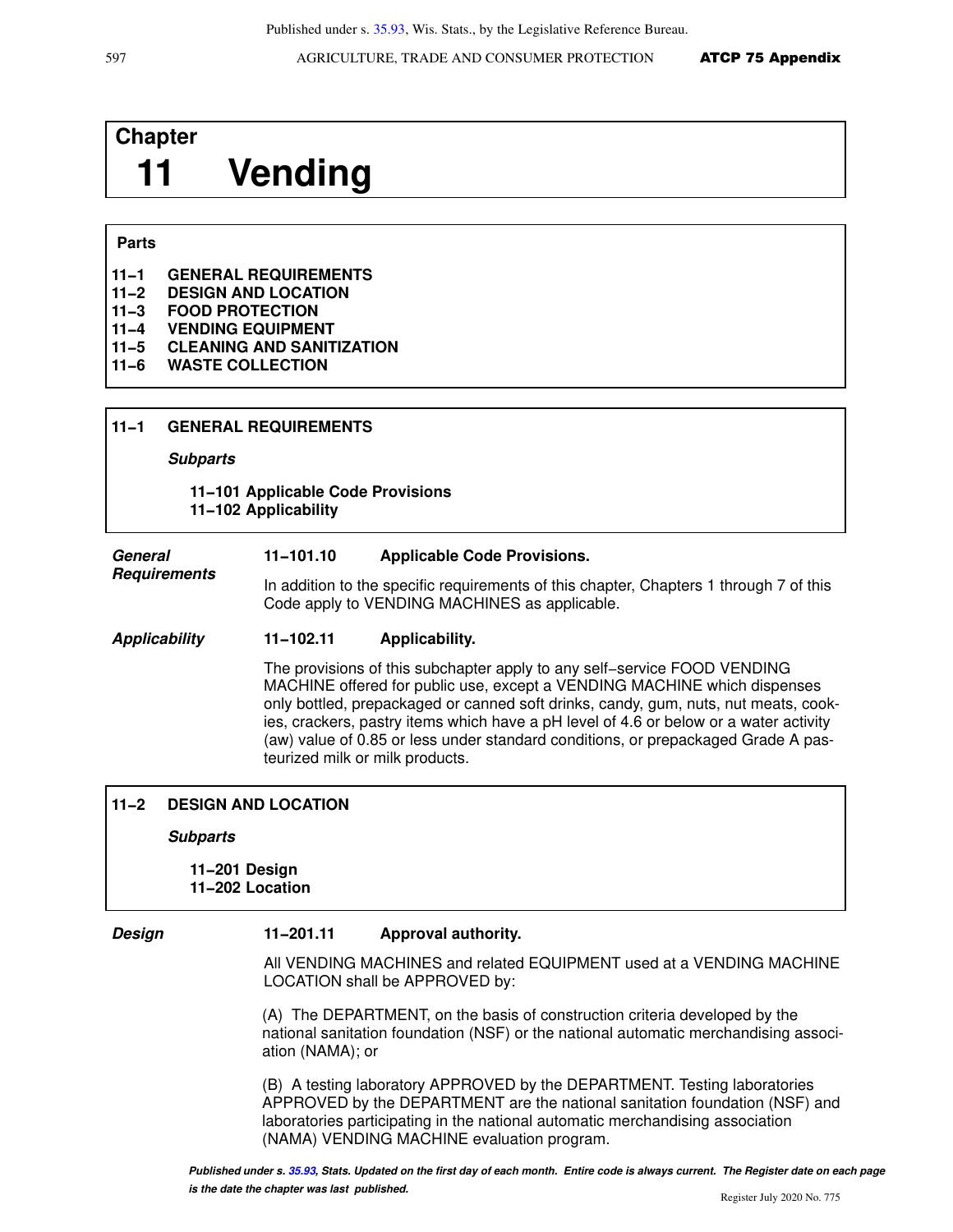**Note:** DEPARTMENT approval is based upon the NSF or NAMA construction criteria. Copies of the criteria can be obtained by writing the National Sanitation Foundation, P.O. Box 130140, 789 N Dixboro Rd., Ann Arbor, Michigan 48105 or the National Automatic Merchandising Association, 20 N. Wacker Drive, suite 3500, Chicago, Illinois 60606.

### **Location 11−202.11 Vending Machine Location.**

(A) Record.

(1) A VENDING MACHINE LOCATION record shall be maintained on file at the operator's place of business within the state. That record shall include the following location information for each machine:

- (a) Post office address of the building;
- (b) The floor level in the building; and
- (c) The room or area on the floor.

(2) The entry under each machine in the VENDING MACHINE LOCATION record shall include the machine serial number and model number, the DEPARTMENT'S license number, and a designation of the machine by primary vending purpose. Primary vending purposes are heated, refrigerated, beverages, food other than beverages, and a combination of any 2 of these.

(B) Standards.

(1) The area in which VENDING MACHINES are placed shall be well−lighted, maintained in good repair and kept clean and free from accumulation of filth, garbage, or rubbish as specified in 6−501.11, 6−501.12 and 6−501.114.

(2) The floor area on which a VENDING MACHINE is located shall be smooth and of cleanable construction as specified in 6−201.11

(3) VENDING MACHINES may not be located where there is overhead leakage or under drains or waste piping and the area around a VENDING MACHINE shall be free from excessive condensation as specified in 4−401.11(A).

(4) VENDING MACHINES may not be located in areas that are subjected to flooding or to the accumulation of water.

(5) VENDING MACHINES may not be located in areas where there is an undue amount of air−borne dust or dirt or in areas of factories where workers must wear respirators.

(6) Each VENDING MACHINE LOCATION where unpackaged FOOD or ingredients are handled shall have adequate handwashing facilities as specified in 5−202.12, 5−204.11, 5−205.11, and Subpart 6−301.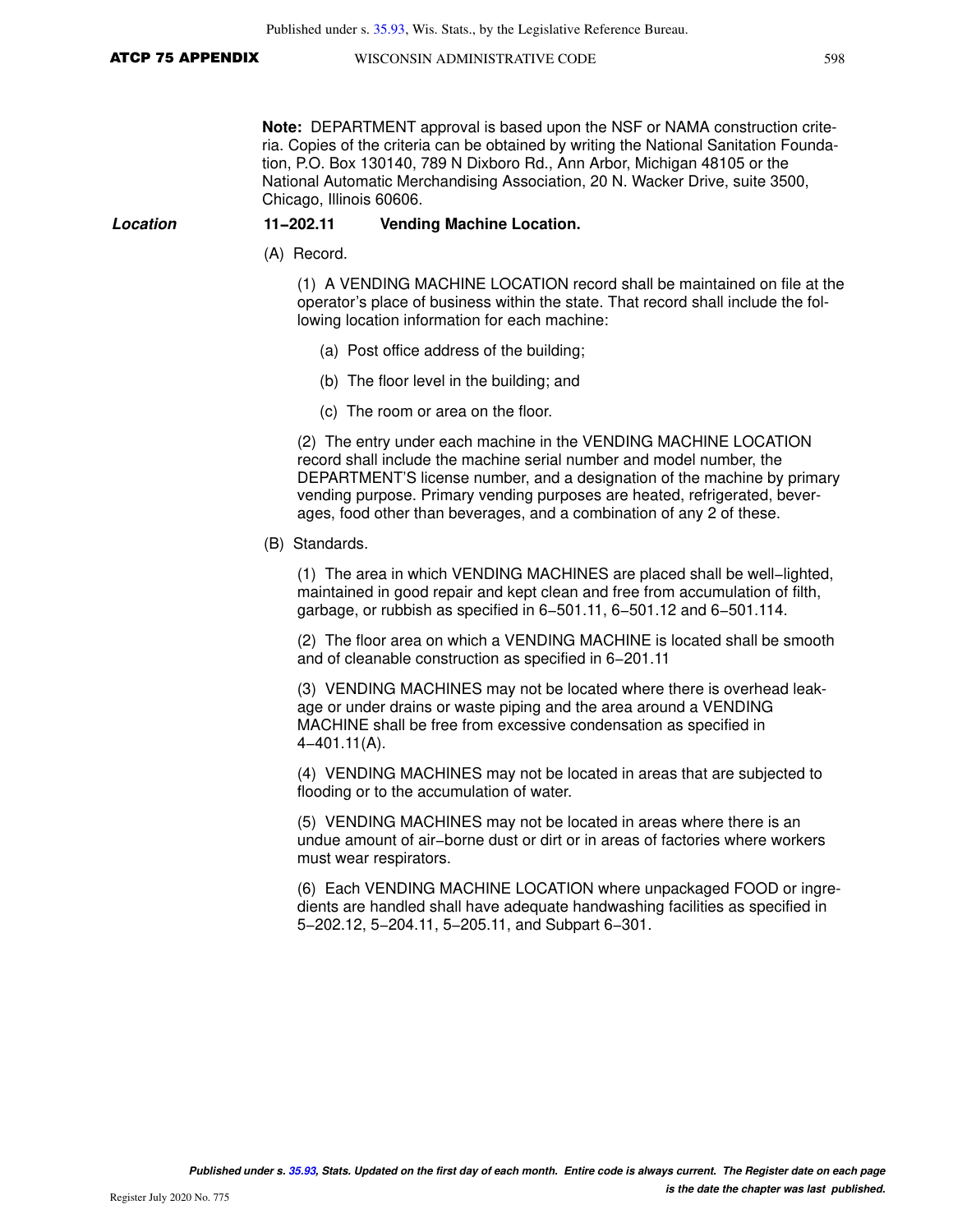Published under s. [35.93](https://docs.legis.wisconsin.gov/document/statutes/35.93), Wis. Stats., by the Legislative Reference Bureau.

### **11−3 FOOD PROTECTION**

### **Subparts**

**11−301 Food Protection 11−302 Delivery of Foods 11−303 Single−Service Articles 11−304 Personnel**

### **Protection 11−301.11 Food Protection.**

(A) Source.

(1) Except as specified in (2), TIME/TEMPERATURE CONTROL FOR SAFETY FOOD for VENDING MACHINES shall be obtained from a FOOD PROCESSING PLANT, or other APPROVED source according to LAW, that is regulated by the FOOD regulatory agency that has jurisdiction over the plant P

(2) LICENSED FOOD ESTABLISHMENTS or other establishments APPROVED by the DEPARTMENT may prepare, PACKAGE, stock and replenish VENDING MACHINES located on their PREMISES. <sup>P</sup>

(B) Packaging. TIME/TEMPERATURE CONTROL FOR SAFETY FOOD offered for sale through VENDING MACHINES shall be dispensed to the CONSUMER in the individual original container or wrapper into which it was placed at the manufacturer's or processor's plant, except the following:

(1) FOODS with natural protective coverings which are not ordinarily eaten with the FOOD, need not be wrapped or be in containers;

(2) FOODS dispensed into APPROVED SINGLE−SERVICE ARTICLES inside the VENDING MACHINE immediately prior to delivery to the customer need not be wrapped or be in covered containers.

### **Delivery 11−302.11 Delivery of Foods.**

(A) Protection. FOODS, including BEVERAGES and ingredients, in transit to VEND-ING MACHINE LOCATIONS shall be protected from the elements, dirt, dust, insects, rodents, and other contamination. Similar protection shall be provided for SINGLESERVICE containers and for the product contact surfaces of equipment, containers, and devices in transit to machine locations.

(B) FOOD temperatures. Readily perishable FOODS, including BEVERAGES and ingredients, in transit to vending machine locations shall be maintained at a temperature of not more than 41°F. (5°C.) or at a temperature of not less than 135°F.  $(57^{\circ}C)$ , as appropriate.

### *Single Service Articles* **11−303.11 Single−Service Articles.**

(A) Storage. All SINGLE−SERVICE ARTICLES which receive FOOD from machines dispensing these products in bulk, shall be purchased in sanitary cartons or PACKAGES which protect the containers from contamination, shall be stored in a clean dry place until used and shall be handled in a sanitary manner. The containers shall be stored in the original carton or PACKAGE in which they were placed at the point of manufacture until introduced into the container magazine or dispenser of the VENDING MACHINE. The VENDING MACHINE magazine or dispenser shall protect the FOOD CONTACT SURFACE of SINGLE−SERVICE ARTICLES from manual contact, dust, insects, rodents, and other contamination.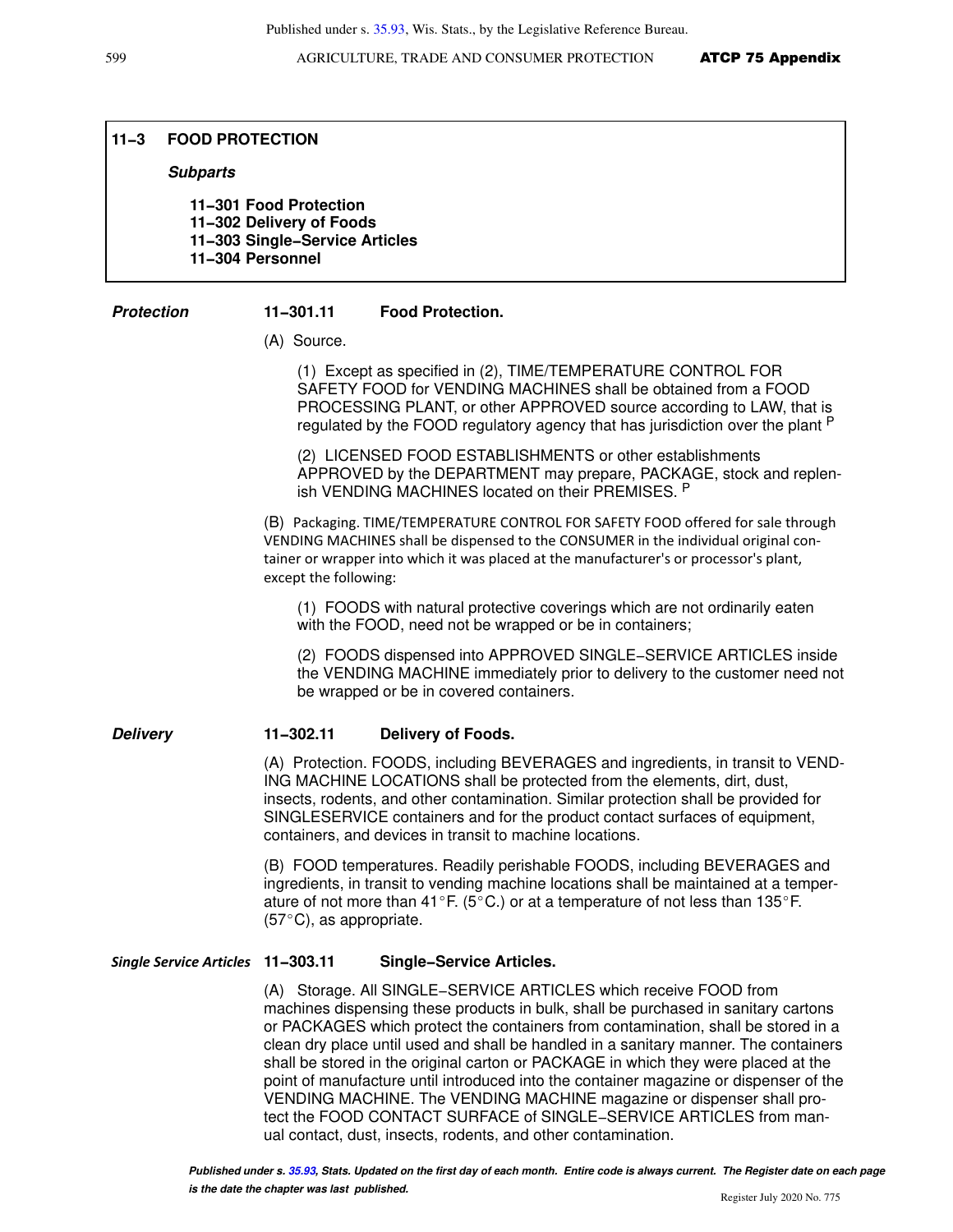(B) Dispensing. All SINGLE−SERVICE ARTICLES with which FOOD normally comes in contact, including straws, spoons, forks, and containers, shall be furnished to the customer in the original individual wrapper, unopened, or in a sanitary SIN-GLESERVICE dispenser APPROVED by the DEPARTMENT.

### **Personnel 11−304.11 Personnel.**

EMPLOYEES shall wash their hands immediately prior to engaging in any VEND-ING MACHINE servicing operation which may bring them in contact with FOODS, including BEVERAGES or ingredients, or with product contact surfaces of UTEN-SILS, containers or EQUIPMENT. While engaged in the servicing operations, EMPLOYEES shall wear clean outer garments.

### **11−4 VENDING EQUIPMENT**

**Subparts**

### **11−401 Vending Equipment**

### **Equipment 11−401.11 Vending Equipment.**

(A) Vending equipment temperatures.

(1) VENDING MACHINES shall maintain frozen FOODS at a temperature of  $0^{\circ}$  F. (18 $^{\circ}$ C.) or below except in VENDING MACHINES with automatic defrosting in which the temperature shall not exceed 10°F. (−12 °C.). VENDING MACHINES dispensing TIME/TEMPERATURE CONTROL FOR SAFETY FOOD shall meet the requirements as specified in 3−202.11, 3−401.11, 3−501.16 and be provided with adequate refrigeration or heating units and thermostatic controls which ensure that these FOOD temperatures are maintained at all times.

(2) VENDING MACHINES shall also have controls which prevent the machine from vending the TIME/TEMPERATURE CONTROL FOR SAFETY FOOD as required under 4−204.111.

(3) When a vending machine is in a no vend status, it must be manually serviced onsite prior to reactivation.

(B) Thermometers.

(1) A thermometer accurate to  $\pm 2^{\circ}$  F. or 1°C. shall be provided in the VENDING MACHINE to indicate the air temperature of the warmest part of the cold FOOD storage area of the machine or the coldest part of the hot FOOD storage area of the machine, as applicable.

(2) This thermometer shall be visible to the EMPLOYEE during normal filling and servicing operations.

(C) Dispensing EQUIPMENT. VENDING MACHINE dispensing EQUIPMENT shall meet the requirements specified under 4−204.13 and 4−204.14, as applicable.

(D) Can openers. Can openers on VENDING MACHINES shall meet the requirements specified under 4−204.19.

(E) Equipment maintenance.

(1) Maintenance. VENDING MACHINES and related EQUIPMENT shall be maintained in a clean and sanitary condition and in good repair.

(2) Replacement parts. All replacement parts and tubing shall be equal to or exceed original EQUIPMENT specifications. Where clear tubing is used, it shall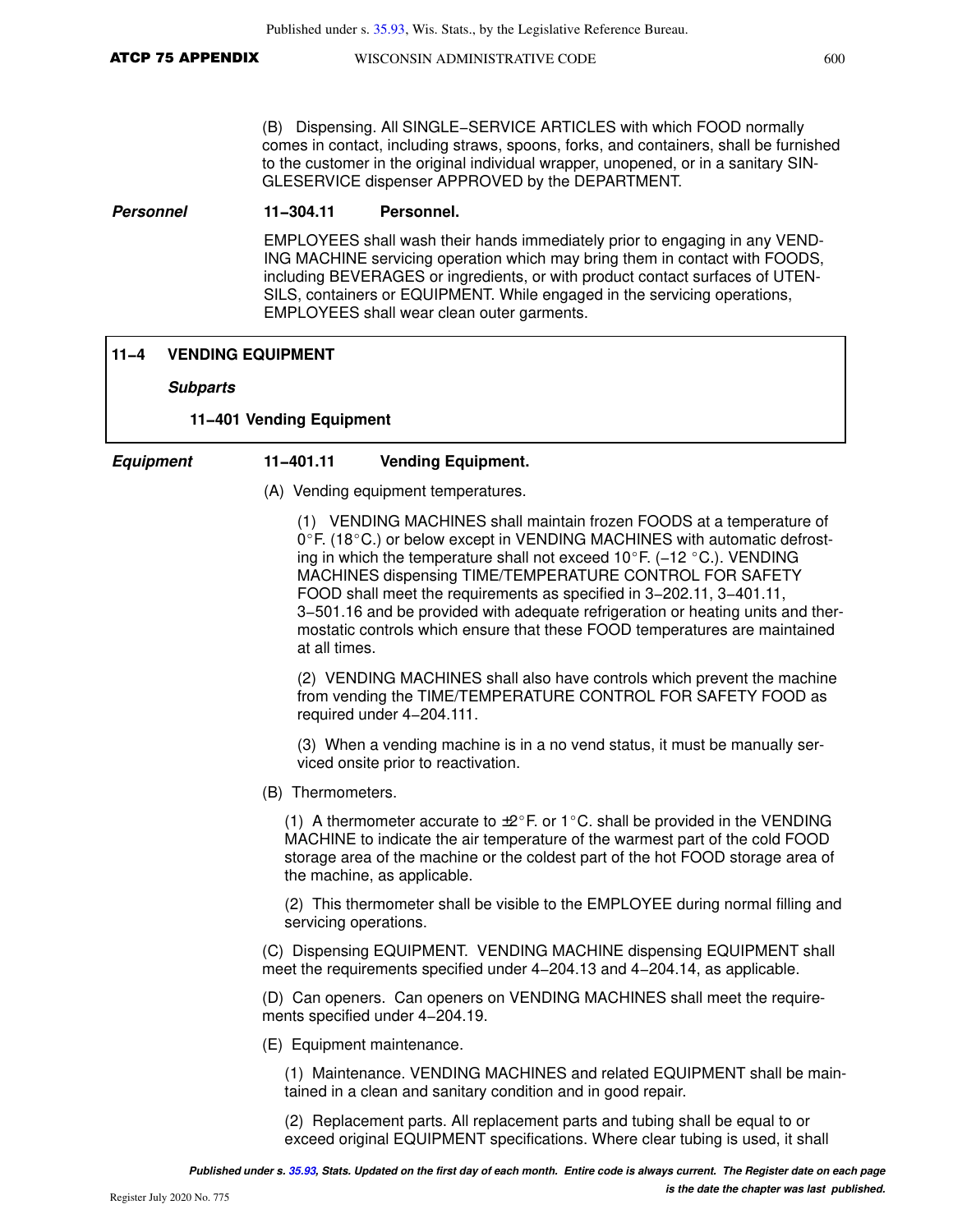600−1 AGRICULTURE, TRADE AND CONSUMER PROTECTION ATCP 75 Appendix

be replaced with clear tubing. No part built in as a function of the VENDING MACHINE may be removed or bypassed.

(3) VENDING MACHINE doors and access openings shall meet the requirements under section 4−204.123.

(4) Disconnection safeguards. All service connections to utilities shall be of a type which will discourage their unauthorized or unintentional disconnection.

## **11−5 CLEANING AND SANITIZATION**

#### **Subparts**

#### **11−501 Cleaning and Sanitization**

**Cleaning and Sanitization**

#### **11−501.11 Cleaning and Sanitization**

(A) Cleaning and SANITIZING of vending equipment shall meet the requirements specified under sections 4−301.12, 4−603.14, 4−603.16, and 4−703.11.

(B) Cleaned in place. In machines designed so that FOOD−CONTACT SURFACES are not readily removable, all surfaces intended for in−place cleaning shall be designed and fabricated to meet the requirements under 4−202.12.

# **11−6 WASTE COLLECTION**

**Subparts**

#### **11−601 Waste Collection**

**Waste Collection 11−601.11 Waste Collection.**

(A) Waste collection for liquid waste products from VENDING MACHINES shall conform to standards set forth in section 4−204.121.

(B) Containers and surfaces on which wastes may accumulate shall be readily removable for cleaning, easily cleanable, and corrosion resistant.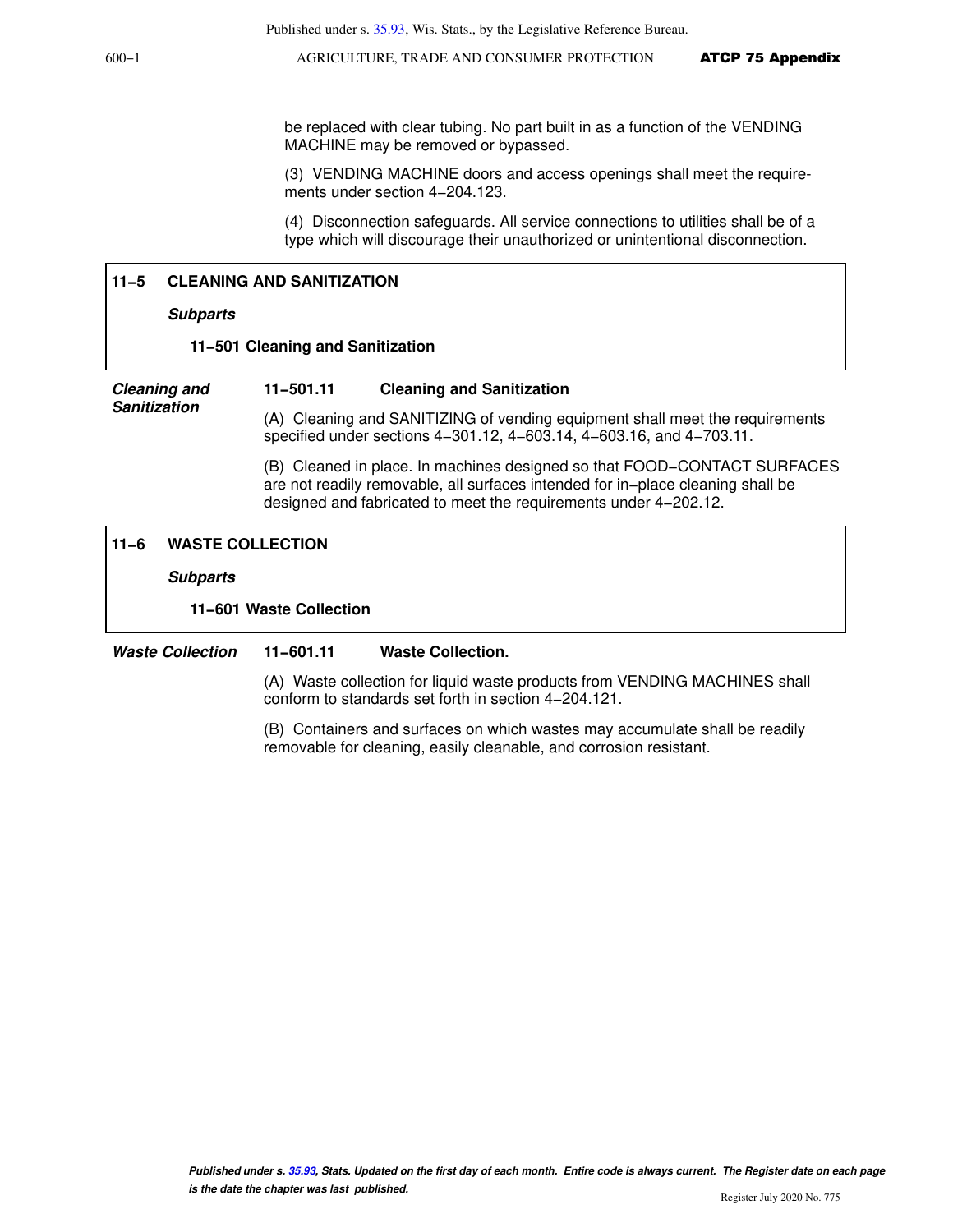# **Chapter 12 Certified Food Protection Manager**

#### **Parts**

- **12−1 DEFINITIONS**
- **12−2 CERTIFICATION REQUIREMENT**
- **12−3 APPROVED EXAMINATION**

### **12−4 FOOD SAFETY FOR SMALL OPERATORS − RECERTIFICATION**

#### **12−1 DEFINITIONS**

#### **Subparts**

#### **12−101 Applicability and Terms Defined**

#### **Applicability 12−101.11 Statement of Application.**

The provisions of this chapter do not apply to:

(A) A Retail FOOD ESTABLISHMENT−serving meals with prePACKAGED FOODS as defined in s. ATCP 75.103 (4m),

(B) A Retail FOOD ESTABLISHMENT – not serving meals as defined in s. 97.30, Stats., that sells only PACKAGED FOODS or fresh fruits and vegetables, and

(C) A Retail food establishment booth or mobile unit when participating in a temporary food event.

#### **12−101.12 Definition of Terms.**

(A) **"Certified food manager"** means an individual who operates a retail FOOD ESTABLISHMENT or is a MANAGER of a retail FOOD ESTABLISHMENT, who has successfully passed an exam from an ACCREDITED PROGRAM or a DEPART-MENT APPROVED course as specified under 12−401.11.

(B) **"Food Handler"** means anyone who handles or assembles food in a food establishment; Chefs, line cooks and possibly servers are examples. A server who assembles salads, scoops ice cream or cuts desserts would be considered a food handler.

(C) **"Manager"** means an individual who has direct authority over or exercises control or supervision over the EMPLOYEES and operations of a retail FOOD ESTAB-LISHMENT.

(D) **"Testing service"** means the developer of a FOOD protection practices examination.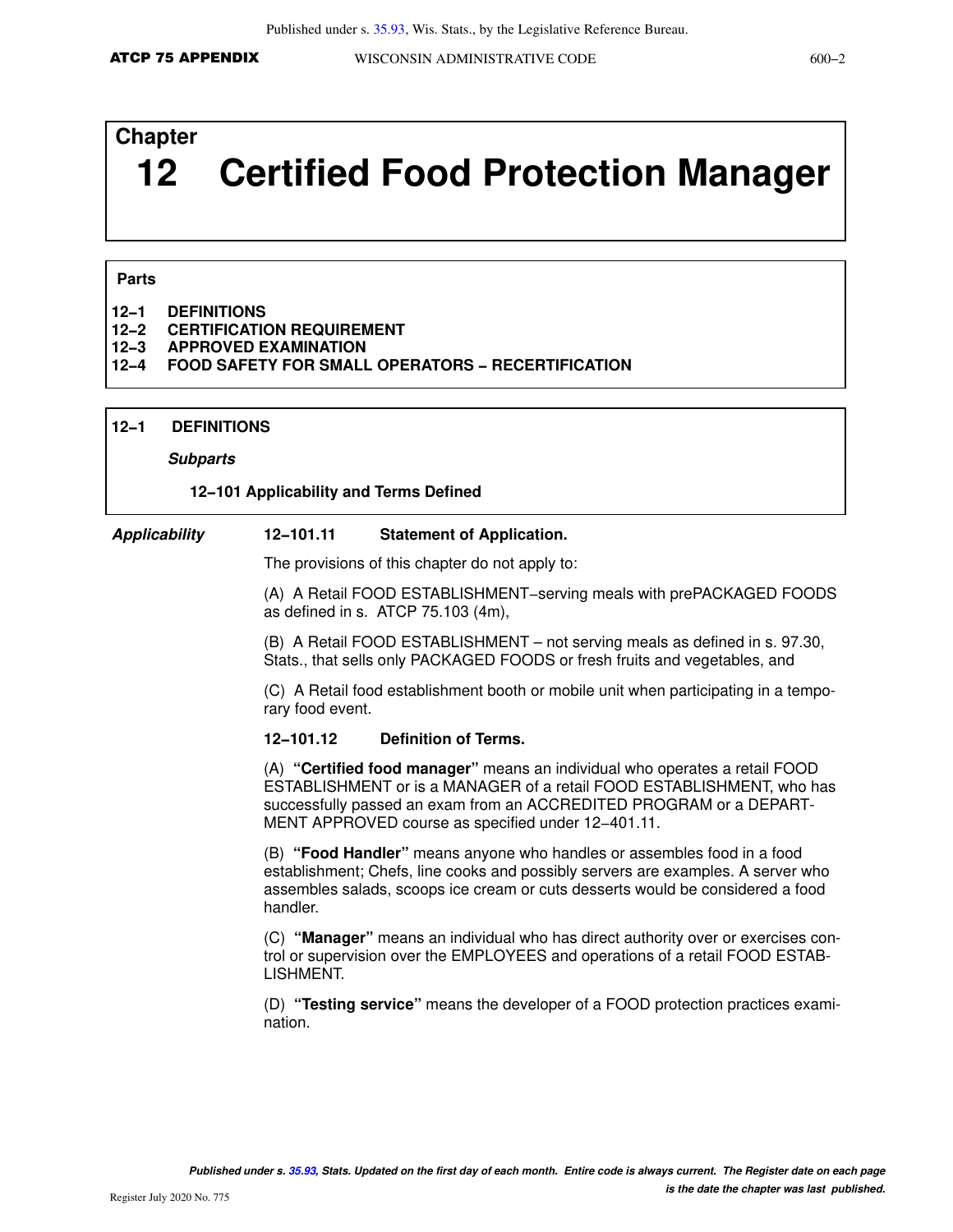Ī

| $12 - 2$<br><b>FOOD MANAGER CERTIFICATION</b> |                                                                                                                                                                                                                                                                                                                                                                                                                                                                                                                                                                                                                                                                                                                                                                                                                                                                                                                                                                                  |  |
|-----------------------------------------------|----------------------------------------------------------------------------------------------------------------------------------------------------------------------------------------------------------------------------------------------------------------------------------------------------------------------------------------------------------------------------------------------------------------------------------------------------------------------------------------------------------------------------------------------------------------------------------------------------------------------------------------------------------------------------------------------------------------------------------------------------------------------------------------------------------------------------------------------------------------------------------------------------------------------------------------------------------------------------------|--|
| <b>Subparts</b>                               |                                                                                                                                                                                                                                                                                                                                                                                                                                                                                                                                                                                                                                                                                                                                                                                                                                                                                                                                                                                  |  |
| 12-201 Certification Requirement              |                                                                                                                                                                                                                                                                                                                                                                                                                                                                                                                                                                                                                                                                                                                                                                                                                                                                                                                                                                                  |  |
| <b>Certification</b><br>Requirement           | 12-201.11<br>General.                                                                                                                                                                                                                                                                                                                                                                                                                                                                                                                                                                                                                                                                                                                                                                                                                                                                                                                                                            |  |
|                                               | (A) Food protection manager certification is required for:                                                                                                                                                                                                                                                                                                                                                                                                                                                                                                                                                                                                                                                                                                                                                                                                                                                                                                                       |  |
|                                               | (1) An individual who operates a retail FOOD ESTABLISHMENT or at least<br>one MANAGER of a retail FOOD ESTABLISHMENT, shall have a certificate<br>that states that the individual or MANAGER has passed an exam from an<br>ACCREDITED PROGRAM on FOOD protection practices as required in s.<br>97.33, Stats. And 2-102.12; provided, however, that:                                                                                                                                                                                                                                                                                                                                                                                                                                                                                                                                                                                                                             |  |
|                                               | (a) A NEW retail FOOD ESTABLISHMENT or a retail FOOD ESTABLISH-<br>MENT undergoing a change of OPERATOR shall have a certified FOOD<br>protection MANAGER within 90 days of the initial day of operation.                                                                                                                                                                                                                                                                                                                                                                                                                                                                                                                                                                                                                                                                                                                                                                        |  |
|                                               | (b) A retail FOOD ESTABLISHMENT that is not in compliance because of<br>EMPLOYEE turnover or other loss of a CERTIFIED FOOD protection MAN-<br>AGER, shall have 90 days from the date of the loss of a CERTIFIED FOOD<br>protection MANAGER to comply with this chapter.                                                                                                                                                                                                                                                                                                                                                                                                                                                                                                                                                                                                                                                                                                         |  |
|                                               | (2) An individual who conducts, maintains, manages, or operates a school<br>lunchroom that is in a school that is participating in the national school lunch<br>program under 42 USC 1751 to 1769j for which food service is directly provided<br>by the school unless the operator or manager of the lunchroom, or his or her<br>designee, is a certificate holder. For purposes of this subsection, the "operator<br>or manager of the lunchroom" is the individual responsible for the administra-<br>tion of food services for a private school, charter school established under s.<br>118.40 (2r), or school district. A private school, charter school established<br>under s. 118.40 (2r), or school district complies with the requirements of this<br>subsection if the school or school district has one certificate holder. The individ-<br>ual designated to be the CERTIFIED FOOD MANAGER will become certified<br>within the time specified in this subparagraph. |  |
| <b>Post Certificate</b>                       | (B) A retail FOOD ESTABLISHMENT shall post a certificate issued under<br>12-201.11 (A) in a conspicuous place on the PREMISES of the retail FOOD ESTAB-<br>LISHMENT.                                                                                                                                                                                                                                                                                                                                                                                                                                                                                                                                                                                                                                                                                                                                                                                                             |  |
|                                               | 12-201.12<br><b>Expiration Date.</b>                                                                                                                                                                                                                                                                                                                                                                                                                                                                                                                                                                                                                                                                                                                                                                                                                                                                                                                                             |  |
|                                               | A FOOD protection MANAGER certificate shall expire 5 years after the date of<br>issue:                                                                                                                                                                                                                                                                                                                                                                                                                                                                                                                                                                                                                                                                                                                                                                                                                                                                                           |  |
|                                               | An individual whose certification has expired more than 90 days shall be required to<br>take and pass an APPROVED examination as specified in $\S$ 12-301.11 to be certi-<br>fied.                                                                                                                                                                                                                                                                                                                                                                                                                                                                                                                                                                                                                                                                                                                                                                                               |  |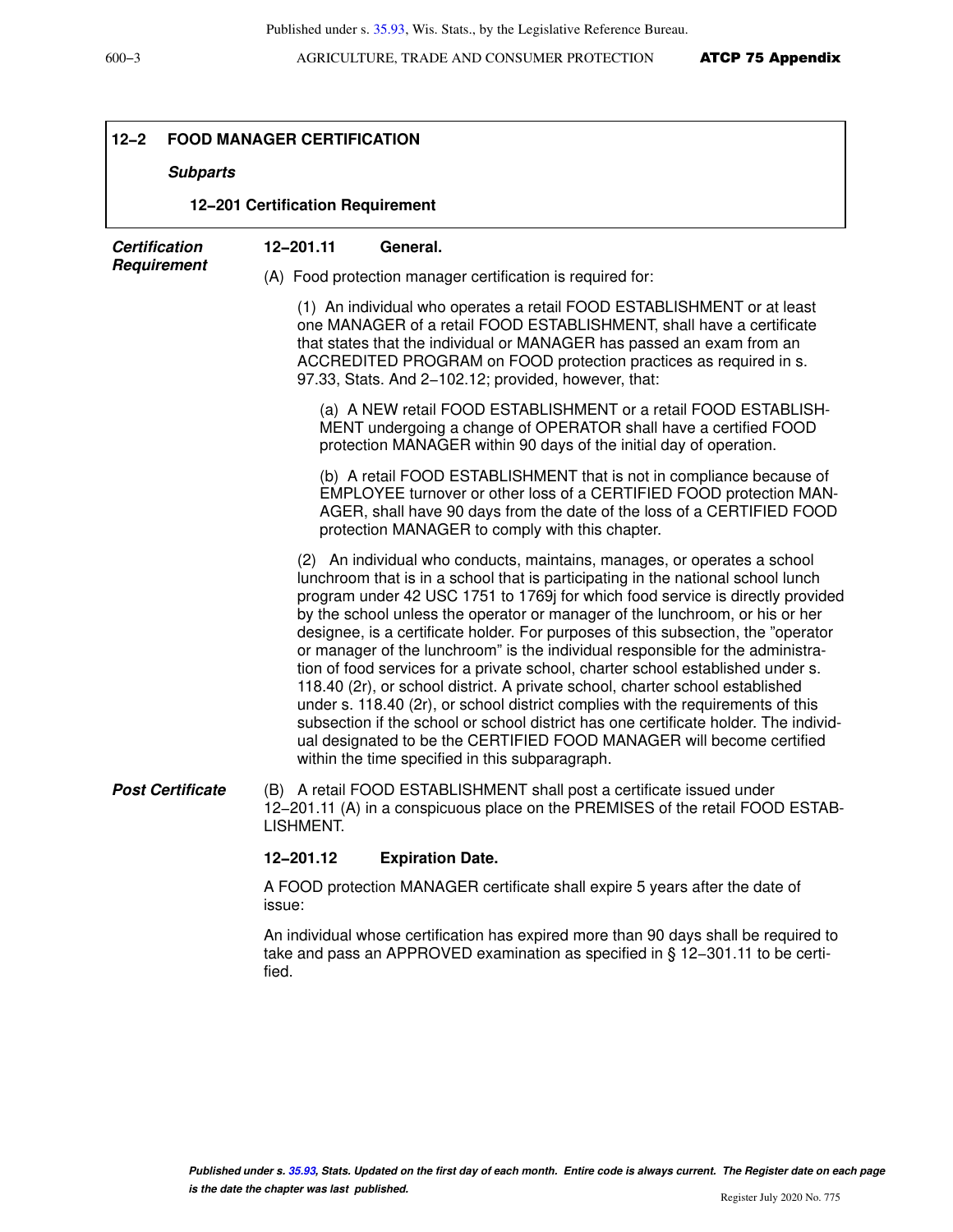# **12−3 APPROVED EXAMINATION**

#### **Subparts**

# **12−301 Examination Criteria**

## **12−301.11 Examination Criteria**

The examination shall be evaluated and listed by a Conference for Food Protection recognized accrediting agency as conforming to the Conference for Food Protection Standards for Accreditation of Food Protection Manager Certification Programs.

| $12 - 4$<br><b>FOOD SAFETY FOR SMALL OPERATORS - RECERTIFICATION</b>                                                                          |                                                                                                                                                                                                                                        |  |
|-----------------------------------------------------------------------------------------------------------------------------------------------|----------------------------------------------------------------------------------------------------------------------------------------------------------------------------------------------------------------------------------------|--|
| <b>Subparts</b>                                                                                                                               |                                                                                                                                                                                                                                        |  |
| 12-401 Food Safety for Small Operators - Recertification<br>12-402 Food Safety for Small Operators - Recertification Training Course Approval |                                                                                                                                                                                                                                        |  |
| Recertification                                                                                                                               | 12-401.11<br><b>Food Safety for Small Operators - Recertification</b>                                                                                                                                                                  |  |
|                                                                                                                                               | (A) A FOOD Safety for Small Operators credential may be obtained under the fol-<br>lowing conditions:                                                                                                                                  |  |
|                                                                                                                                               | (1) Operates or manages a retail food establishment employing 5 or fewer<br>food handlers.                                                                                                                                             |  |
|                                                                                                                                               | (a) Has previously completed, passed and received their initial FOOD<br><b>MANAGER CERTIFICATION:</b>                                                                                                                                  |  |
|                                                                                                                                               | (b) The current certification or credential has not expired more than 90<br>days, and                                                                                                                                                  |  |
|                                                                                                                                               | (c) Has successfully completed a recertification training course APPROVED<br>by the DEPARTMENT as specified under § 12-402.11.                                                                                                         |  |
| <b>Expiration</b>                                                                                                                             | (B) Each credential is valid for 5 years from the date of issuance                                                                                                                                                                     |  |
|                                                                                                                                               | (C) Individuals who do not renew their credential within 90 days after the expiration<br>date, shall be required to be certified by passing an APPROVED examination as<br>specified in $§$ 12-201.11.                                  |  |
| <b>Post Certificate</b>                                                                                                                       | (D) A retail FOOD ESTABLISHMENT shall post a certificate issued under<br>12-401.11 (A) in addition, to the initial certification required under 12-201.11, in a<br>conspicuous place on the PREMISES of the retail FOOD ESTABLISHMENT. |  |
| Recertification<br><b>Training Course</b><br><b>Approval</b>                                                                                  | 12-402.11<br><b>Recertification Training Course Approval.</b>                                                                                                                                                                          |  |
|                                                                                                                                               | (A) Training courses in FOOD protection practices to prepare FOOD MANAGERS<br>for recertification are subject to APPROVAL by the DEPARTMENT in accordance<br>with this subsection.                                                     |  |
|                                                                                                                                               | (B) A course shall consist of at least 3 hours of instruction time and include an<br>examination on the information presented.                                                                                                         |  |
|                                                                                                                                               | (C) A course shall cover the following subjects:                                                                                                                                                                                       |  |
|                                                                                                                                               | (1) Temperature control of TIME/TEMPERATURE CONTROL FOR SAFETY<br>FOOD during preparation, storage, transportation, and service;                                                                                                       |  |
|                                                                                                                                               | (2) Effective cleaning and SANITIZING of UTENSILS and EQUIPMENT;                                                                                                                                                                       |  |

**Published under s. [35.93,](https://docs.legis.wisconsin.gov/document/statutes/35.93) Stats. Updated on the first day of each month. Entire code is always current. The Register date on each page is the date the chapter was last published.**